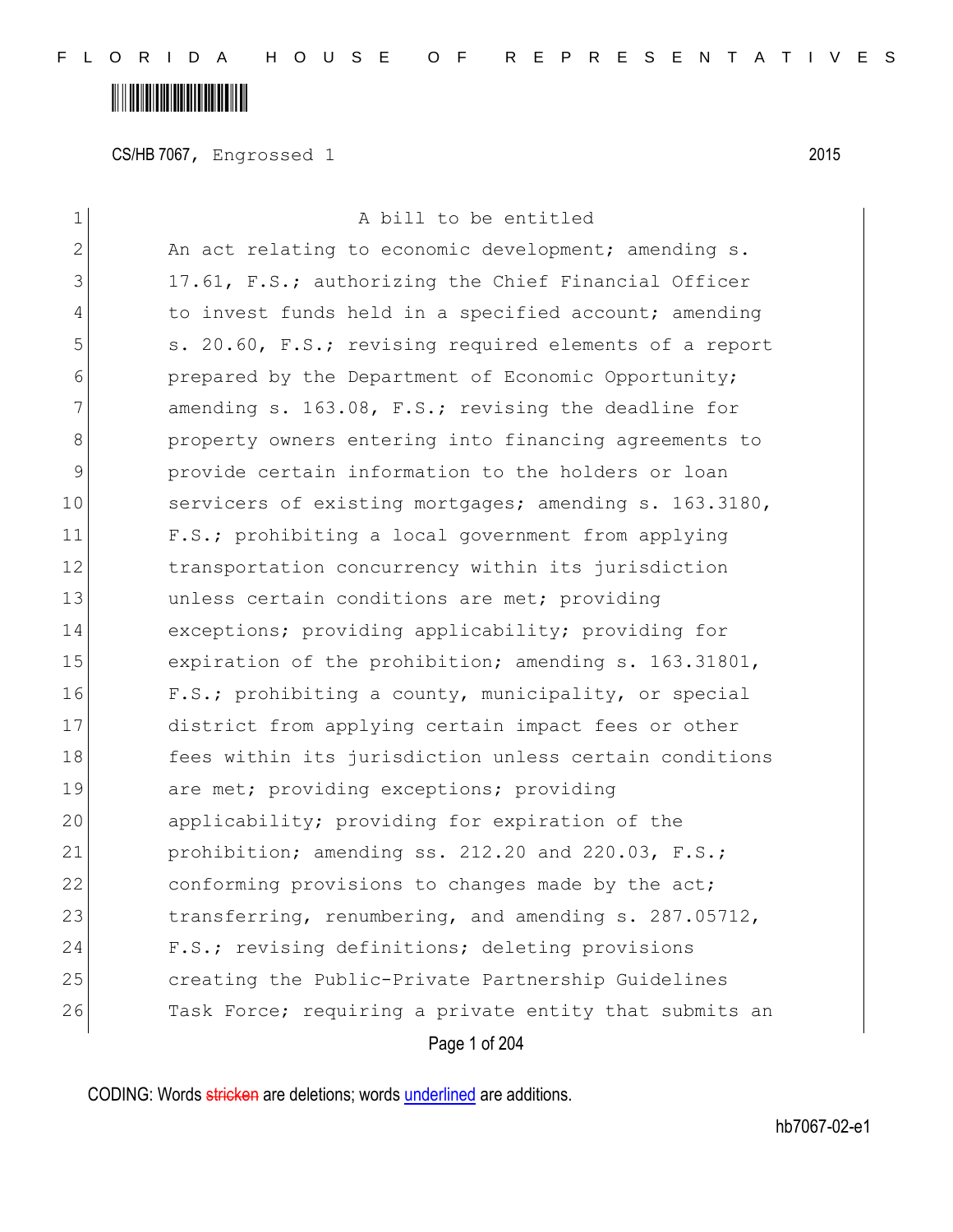### **IIII IIIII IIII IIII IIII IIII**

CS/HB 7067, Engrossed 1 2015

Page 2 of 204 **b** unsolicited proposal to pay an initial application fee 28 and additional amounts if the fee does not cover 29 certain costs; specifying payment methods; authorizing 30 a responsible public entity to alter the statutory timeframe for accepting proposals for a qualifying **project under certain circumstances; requiring a**  responsible public entity issuing a solicitation to include a design criteria package; specifying 35 35 requirements of a design criteria package; deleting a provision that requires approval of the local governing body before a school board enters into a comprehensive agreement; revising the conditions necessary for a responsible public entity to approve a comprehensive agreement; deleting provisions relating to notice to affected local jurisdictions; providing 42 that fees imposed by a private entity must be applied 43 as set forth in the comprehensive agreement; restricting provisions in financing agreements that could result in a responsible public entity's losing 46 ownership of real or tangible personal property; deleting a provision that required a responsible 48 public entity to comply with specific financial **bligations;** providing duties of the Department of Management Services; revising provisions relating to 51 construction; amending s. 288.061, F.S.; requiring the Department of Economic Opportunity to prescribe a form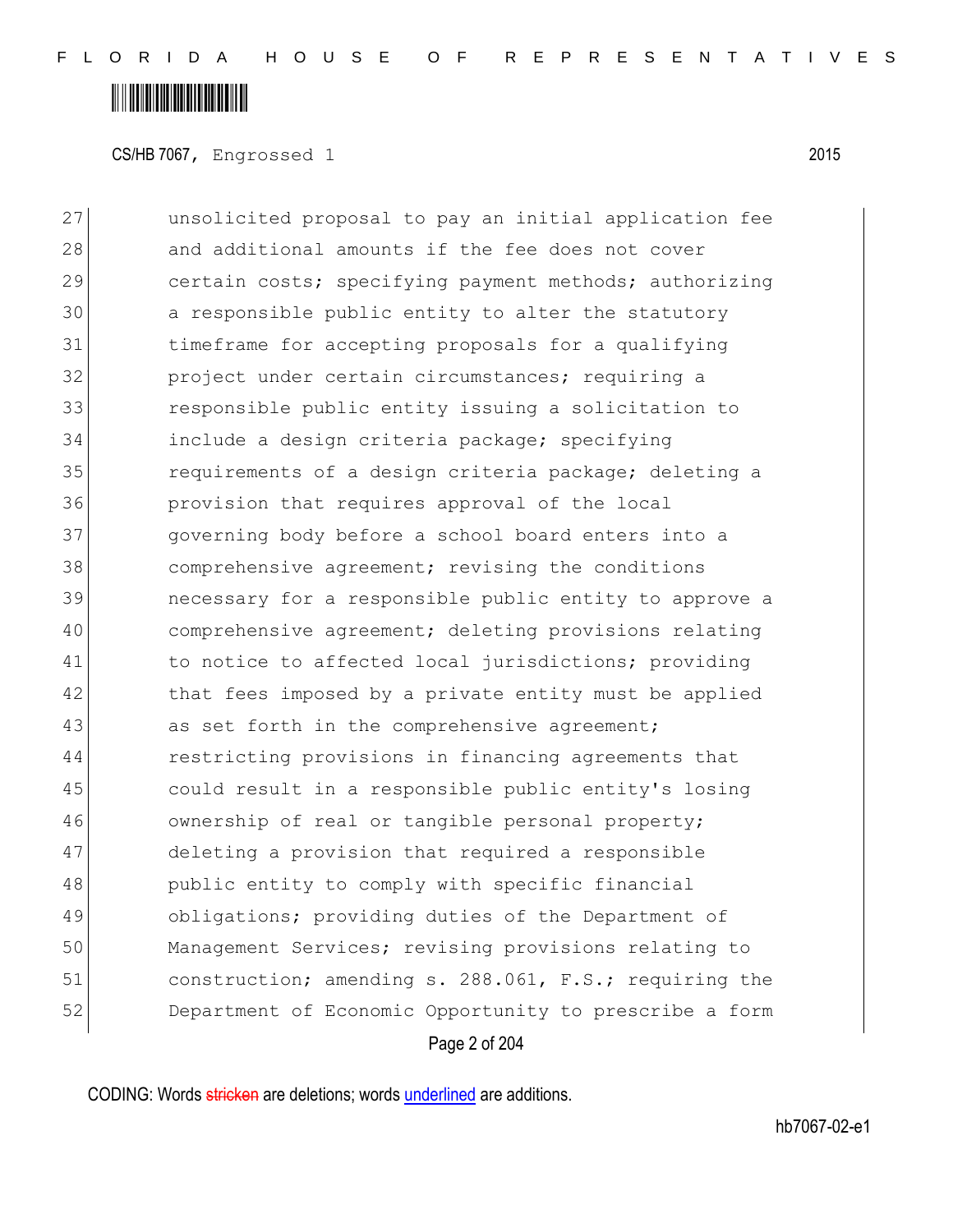### <u> Alaman Martin Ala</u>

CS/HB 7067, Engrossed 1 2015

Page 3 of 204 53 regarding certain economic incentive applications; 54 providing required elements of the form; revising 55 evaluation and contract requirements of the economic 56 development incentive application process; providing 57 legislative reporting requirements for the department; 58 amending s. 288.076, F.S.; conforming a cross-59 reference; amending s. 288.095, F.S.; removing a limit 60 on the total amount of allowable payments from the 61 Economic Development Trust Fund for certain purposes; 62 providing for disbursements of such funds under 63 specified circumstances; providing an appropriation 64 from the State Economic Enhancement and Development 65 Trust Fund and Economic Development Trust Fund for 66 specified purposes; amending s. 288.1045, F.S.; 67 revising provisions of the qualified defense 68 **contractor and space flight business tax refund** 69 program; revising definitions; revising, providing 70 limitations on, and authorizing waivers from, local 71 financial support requirements; authorizing specified 72 tax refund payments to qualified applicants in a rural 73 area of opportunity or certified enterprise zone; 74 authorizing certain qualified applicants to receive a 75 tax refund by providing certain information to the 76 Department of Economic Opportunity; requiring the 77 department to verify payment of taxes by applicants; 78 delaying the expiration date of the qualified defense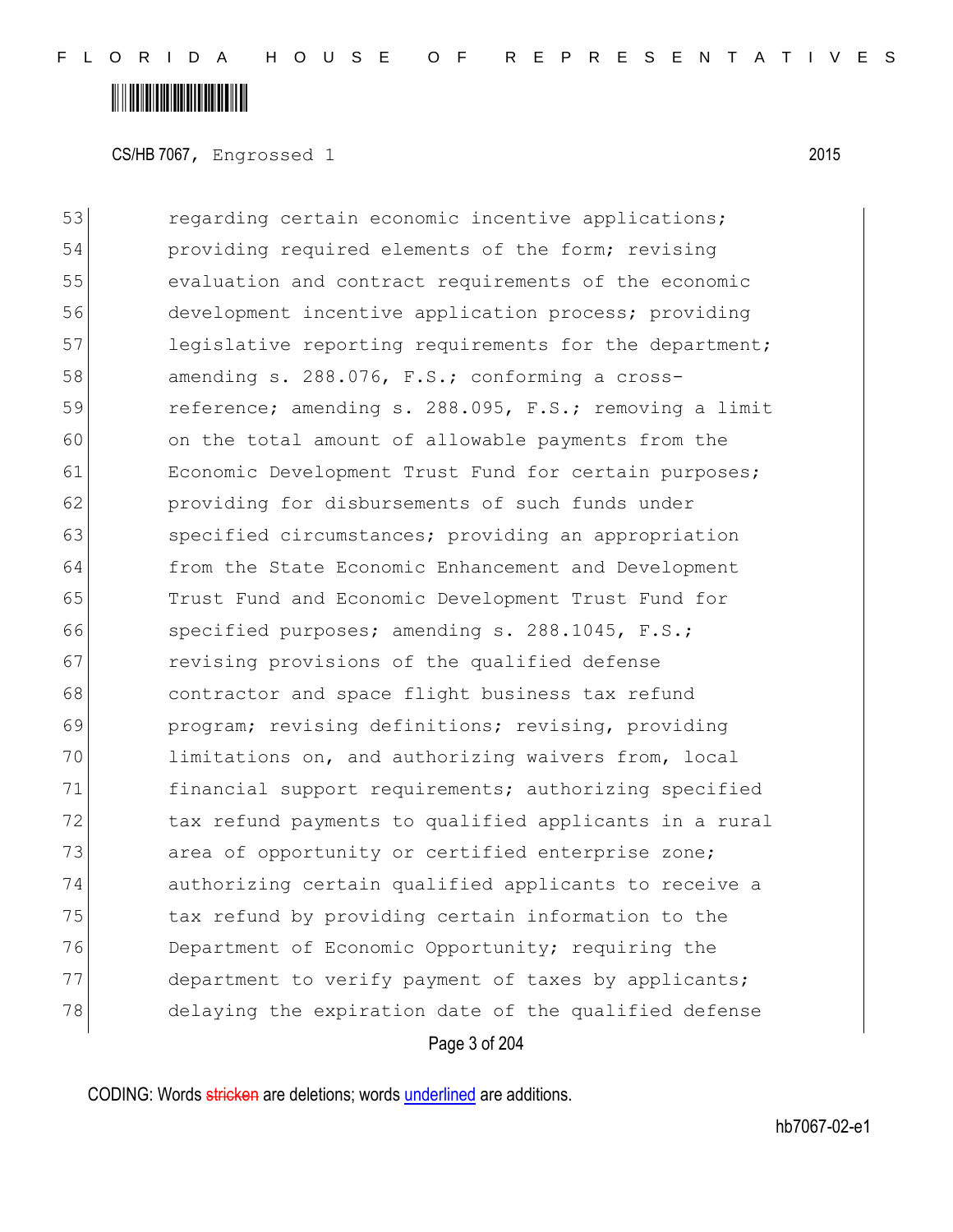### <u> Alaman Martin Ala</u>

CS/HB 7067, Engrossed 1 2015

79 contractor and space flight business tax refund 80 program; amending s. 288.106, F.S.; revising 81 **provisions of the tax refund program for qualified** 82 target industry businesses; revising definitions; 83 defining the term "certified enterprise zone"; 84 revising, providing limitations on, and authorizing 85 waivers from, local financial support requirements; 86 **revising provisions applicable to a rural area of** 87 opportunity or certified enterprise zone; authorizing 88 a qualified target industry business to receive tax 89 refund payments if a project in a certified enterprise 90 zone meets specified requirements; providing 91 limitations; revising an extension of the filing date 92 for claims due on or after a specified date; 93 authorizing the department to waive certain wage 94 requirements for projects in a certified enterprise 95 zone; repealing provisions regarding economic recovery 96 extensions of certain tax refund agreements; amending 97 S. 288.107, F.S.; revising provisions relating to 98 brownfield redevelopment bonus refunds; restricting 99 the total amount of bonus refunds approved in a fiscal 100 year; amending s. 288.108, F.S.; defining the term 101 Tlocal financial support"; restricting the total 102 amount of high-impact business performance grants 103 approved in a fiscal year; authorizing certain waivers 104 from local financial support requirements; revising

Page 4 of 204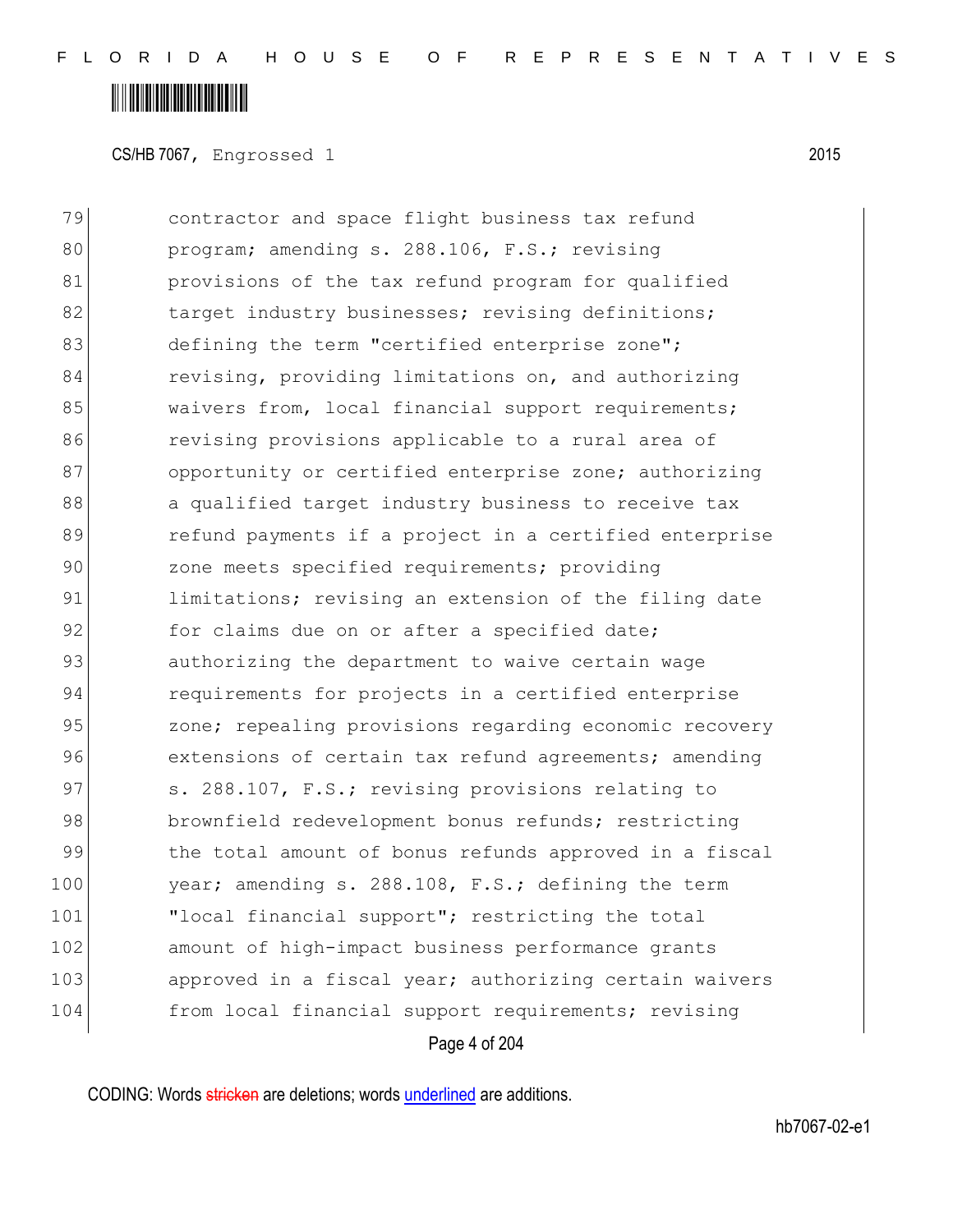CS/HB 7067, Engrossed 1 2015

Page 5 of 204 105 application requirements and requiring the Department 106 of Economic Opportunity to certify high-impact 107 business grant applications; providing requirements 108 for the Governor relating to such applications; 109 providing contract and department validation 110 requirements for such applications; amending s. 111 288.1088, F.S.; revising provisions relating to the 112 Quick Action Closing Fund; revising project 113 eligibility requirements; providing limitations on and 114 authorizing waivers from local financial support 115 **requirements;** revising contract requirements for 116 certain projects eligible for funding through the 117 Quick Action Closing Fund; revising approval 118 **requirements for amendments or modifications of** 119 contract requirements for such projects; revising 120 requirements of the Governor relating to certain 121 projects eligible for funding through the Quick Action 122 Closing Fund; restricting the total annual amount of 123 funding for such projects; amending s. 288.1089, F.S.; 124 revising provisions relating to the Innovation 125 Incentive Program; revising definitions; defining the 126 term "certified enterprise zone"; revising provisions 127 applicable to a rural areas of opportunity; 128 authorizing the department to waive certain wage 129 **requirements for projects in a rural area of** 130 opportunity or certified enterprise zone; requiring an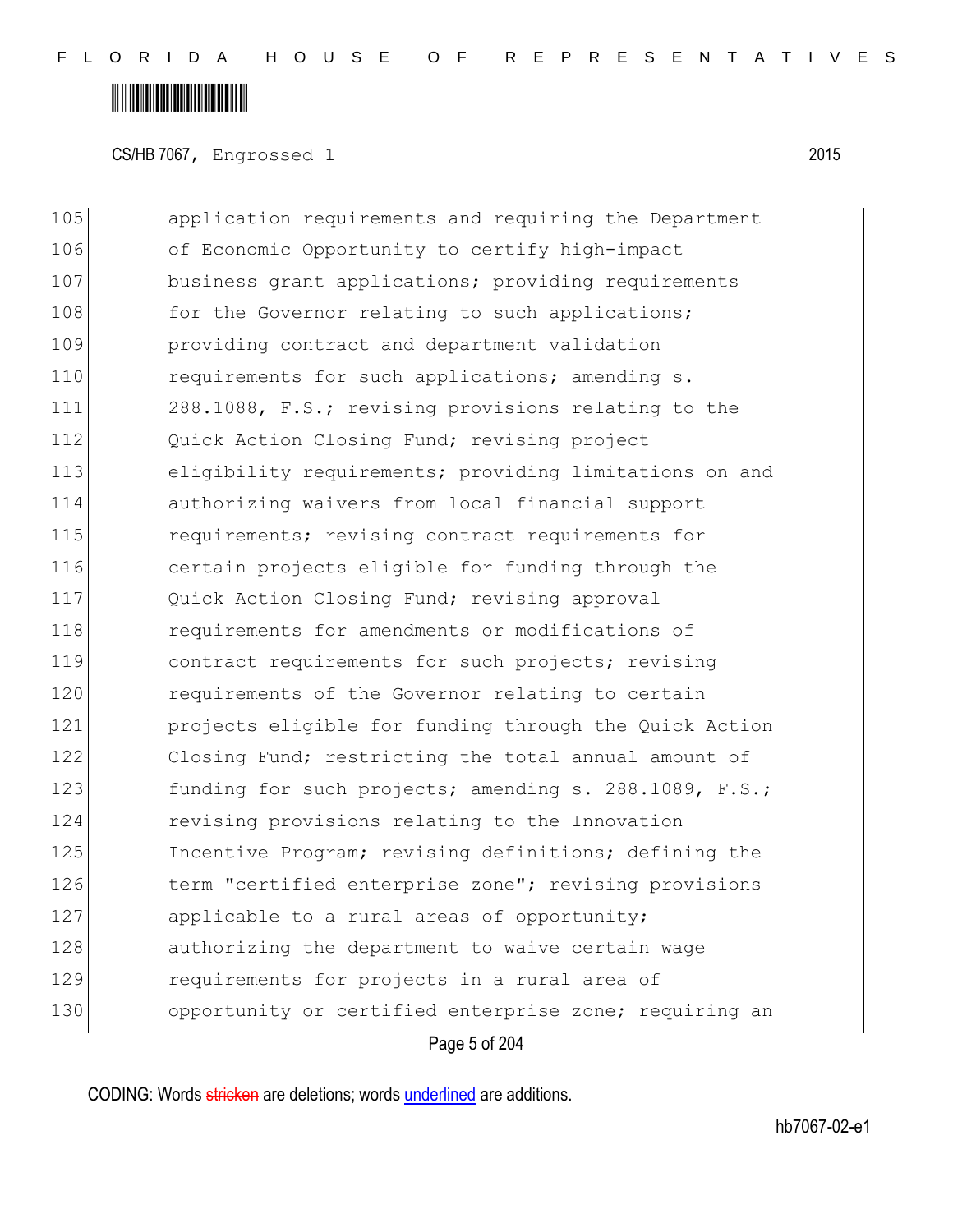CS/HB 7067, Engrossed 1 2015

 innovation business project located in a certified 132 enterprise zone to meet specified requirements; limiting wage requirement waivers under specified circumstances; requiring certain innovation projects located in a rural area of opportunity or certified 136 enterprise zone to meet specified requirements; 137 authorizing and providing limitations on waivers from 138 local financial support requirements relating to the **program;** revising requirements of the Governor and the 140 Department of Economic Opportunity relating to certain **projects eligible for funding through the program;** 142 revising contract requirements for such projects; revising approval requirements for amendments or modifications of contract requirements for such **projects;** amending s. 288.1166, F.S.; requiring certain professional golf hall of fame facilities to be designated as shelter sites for the homeless during 148 specified periods; amending s. 288.1168, F.S.; requiring the Department of Revenue to audit certain distributions to professional golf hall of fame facilities at specified intervals; requiring the department to recertify such facilities at specified 153 intervals; requiring the PGA Tour Inc., to increase certain funding under specified circumstances; requiring the department to spend funds in a specified manner in consultation with the Florida Tourism

Page 6 of 204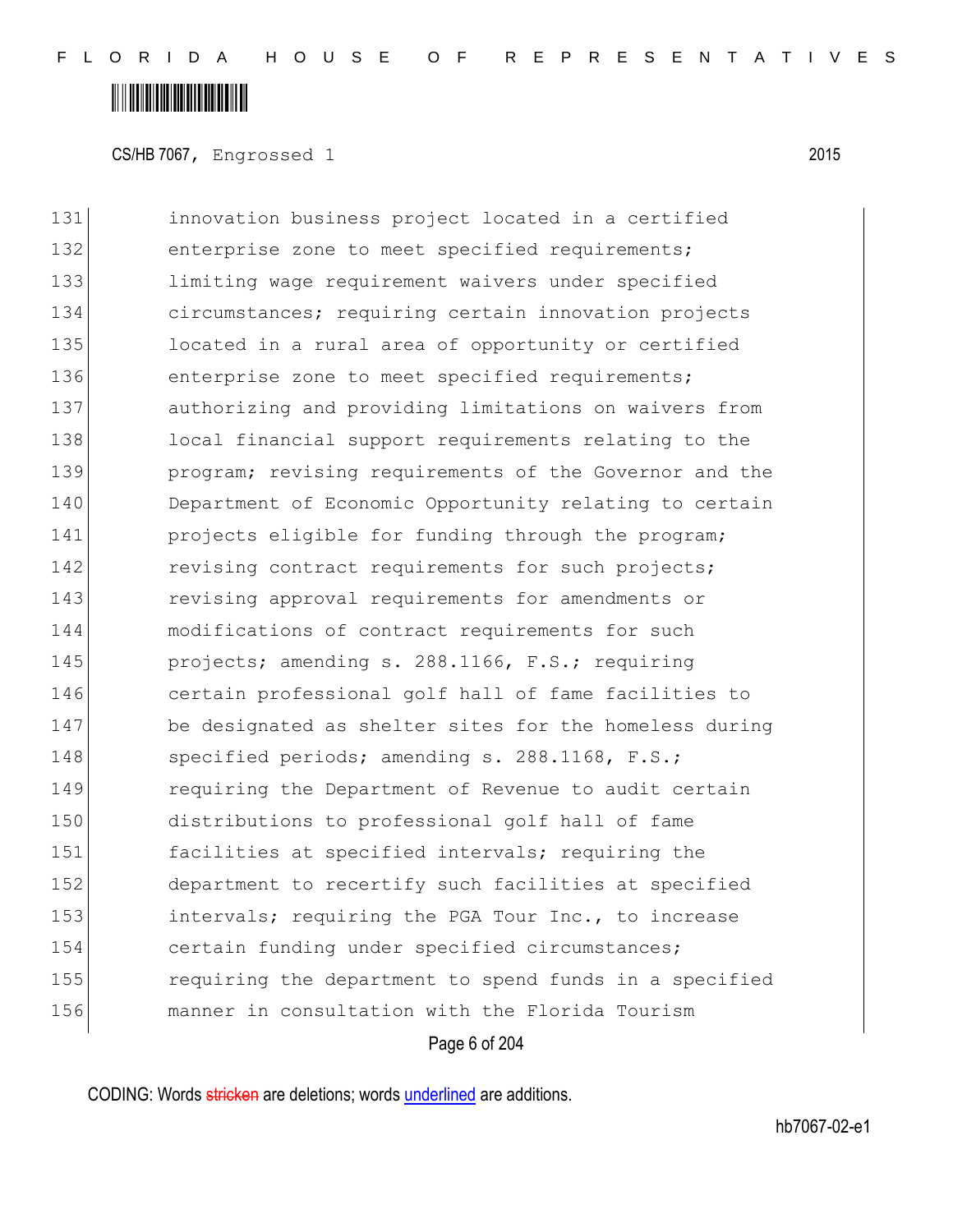CS/HB 7067, Engrossed 1 2015

157 Industry Marketing Corporation; requiring certain 158 applicants to provide a report to the department by a 159 specified period; providing requirements for the 160 report; providing for decertification of a facility 161 **under specified circumstances; repealing s. 288.1169,** 162 F.S., relating to state agency funding of the 163 International Game Fish Association World Center 164 facility; amending s. 288.1201, F.S.; providing that 165 moneys paid into the State Economic Enhancement and 166 Development Trust Fund include specified reversions; 167 amending s. 288.901, F.S.; providing that it is a 168 **purpose of Enterprise Florida, Inc., to foster and** 169 encourage high-technology startup and second-state 170 business development; revising expertise requirements 171 of members of the board of directors of Enterprise 172 Florida, Inc.; amending ss. 288.9602, 288.9605, and 173 288.9610, F.S.; revising provisions relating to the 174 Florida Development Finance Corporation to remove 175 references to interlocal agreements made pursuant to 176 the Florida Interlocal Cooperation Act and to remove 177 requirements that the corporation enter into such 178 agreements; amending s. 288.9604, F.S.; ratifying 179 certain actions taken by the board of directors of the 180 Florida Development Finance Corporation on a specified 181 date without regard to vacancies on the board; 182 amending s. 288.9606, F.S.; deleting a requirement

Page 7 of 204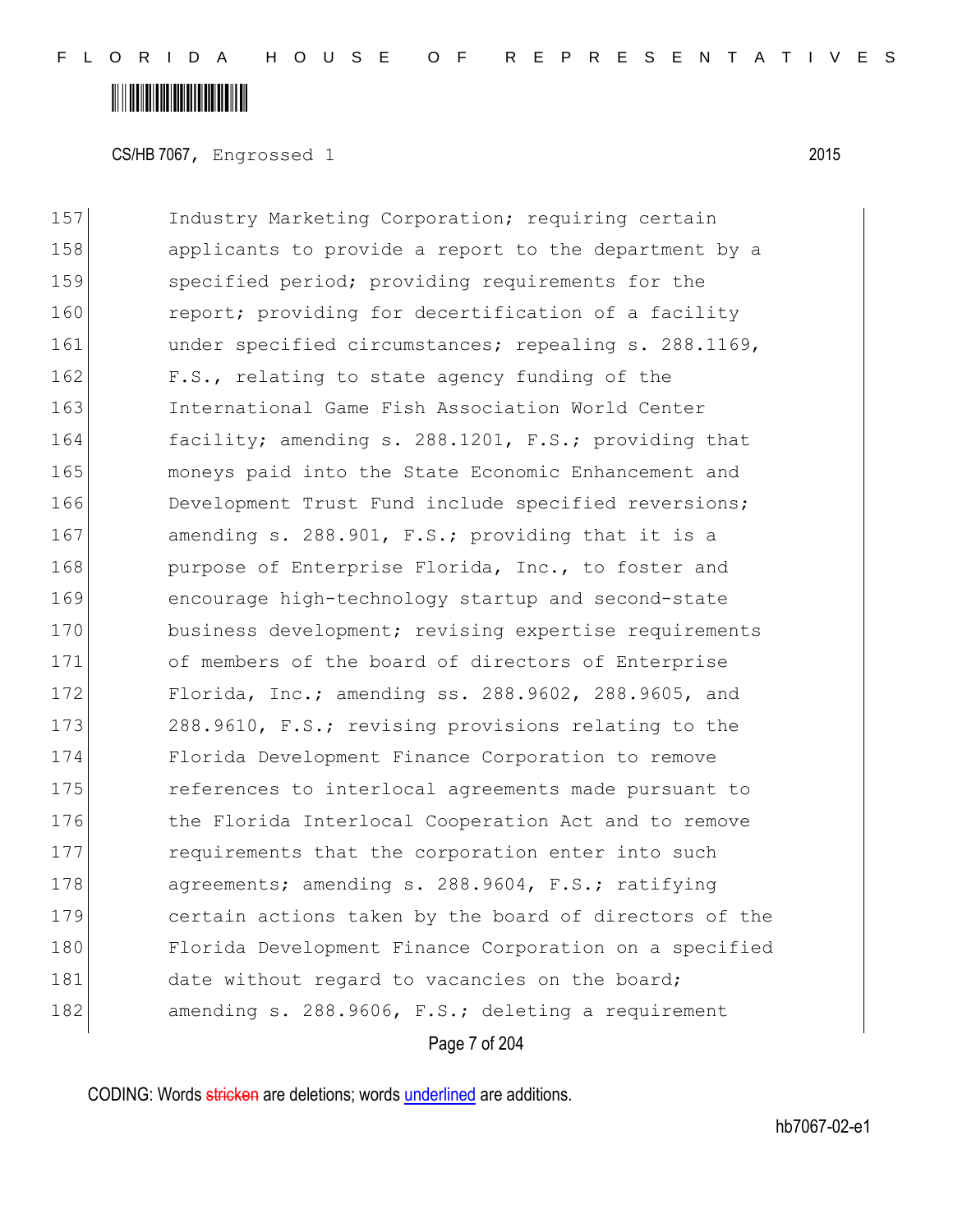CS/HB 7067, Engrossed 1 2015

183 bhat the Florida Development Finance Corporation 184 receive authority to issue revenue bonds from a public 185 agency; specifying that bonds issued by the 186 corporation are not a debt, liability, or obligation 187 of the state or of any political subdivision thereof; 188 authorizing the corporation to issue certain revenue 189 bonds and to levy special assessments for a specific 190 **purpose;** providing and revising requirements for such 191 issuance and levy; requiring the corporation to submit 192 a report; conforming provisions to changes made by the 193 act; amending s. 288.991, F.S.; revising a cross-194 reference; amending ss. 288.9914 and 288.9917, F.S.; 195 specifying that certain timeframes relating to 196 Department of Economic Opportunity qualified 197 investment applications are measured in calendar days; 198 amending s. 288.9937, F.S.; requiring the Office of 199 Program Policy Analysis and Government Accountability 200 to evaluate the Microfinance Loan Program; providing 201 requirements for such evaluation; providing timeframes 202 for reporting such evaluation to the Legislature; 203 creating s. 288.913, F.S.; creating the Startup 204 Florida Initiative; providing legislative findings; 205 **providing definitions;** requiring the Department of 206 Economic Opportunity to develop a statewide strategic 207 plan for high-technology startup and second-stage 208 business growth and development; providing

Page 8 of 204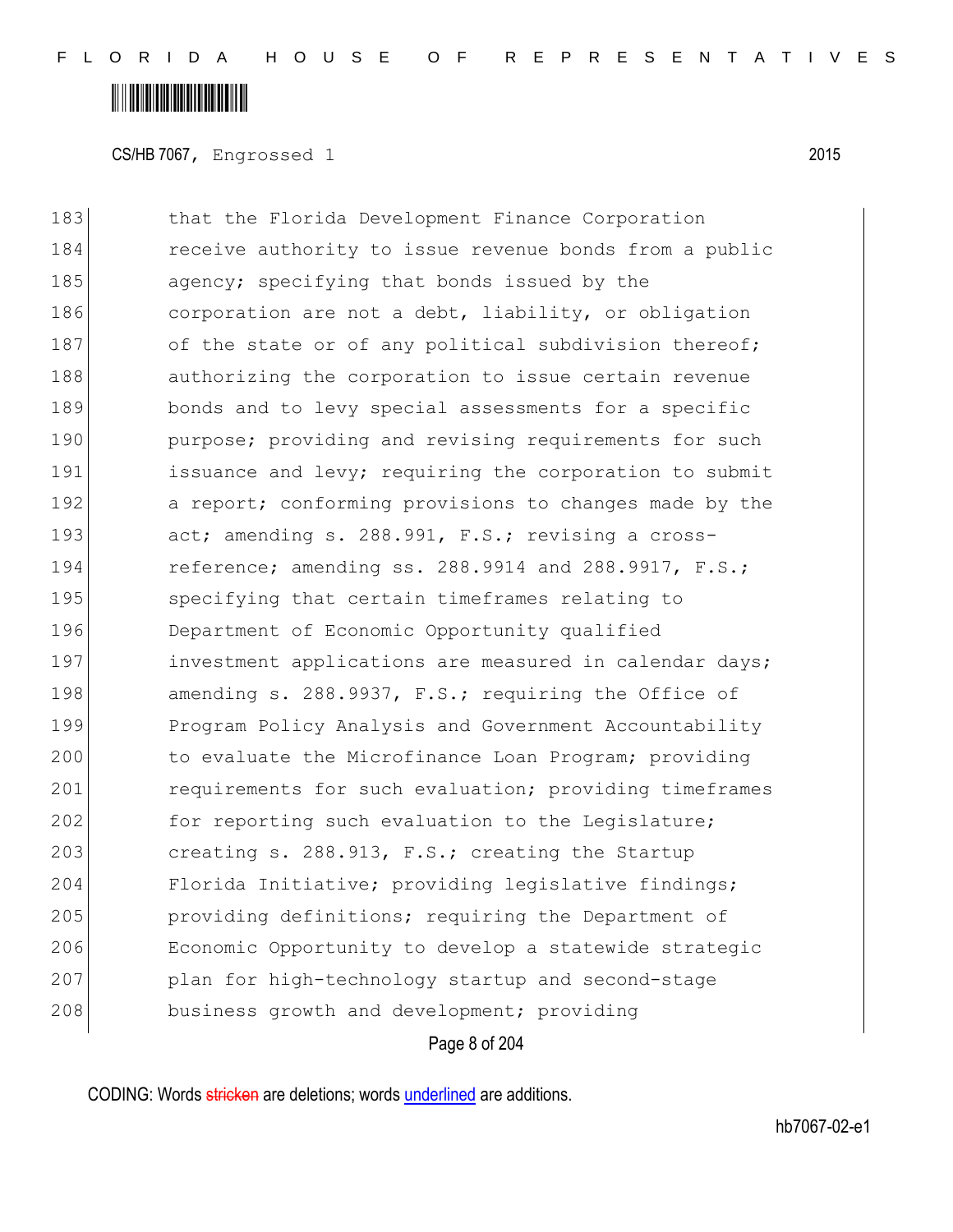### <u> Alban Martin Martin Martin M</u>

CS/HB 7067, Engrossed 1 2015

209 **requirements for the plan; requiring the department to** 210 market the plan inside and outside the state; 211 requiring the department to provide information about 212 the plan in its annual report; amending ss. 189.033, 213 288.11625, and 288.11631, F.S.; conforming cross-214 references; extending and renewing certain permits 215 Subject to certain expiration dates; providing 216 applicability of the extension to certain related 217 activities; providing for extension of commencement 218 and completion dates; requiring permitholders to 219 notify authorizing agencies of intent to use the 220 extension and anticipated time of the extension; 221 specifying nonapplicability to certain permits; 222 providing applicability of certain rules to extended 223 permits; preserving the authority of counties and 224 municipalities to impose certain security and sanitary 225 requirements on property owners under certain 226 circumstances; requiring permitholders to notify 227 permitting agencies of intent to use the extension; 228  $\vert$  creating s. 290.50, F.S.; providing definitions; 229 providing requirements for the creation and operation 230 of a designated local enterprise zone program; 231 creating s. 290.60, F.S.; providing requirements for 232 the Department of Economic Opportunity to certify and 233 decertify a local enterprise zone; authorizing the 234 department to adopt rules; requiring the department to

Page 9 of 204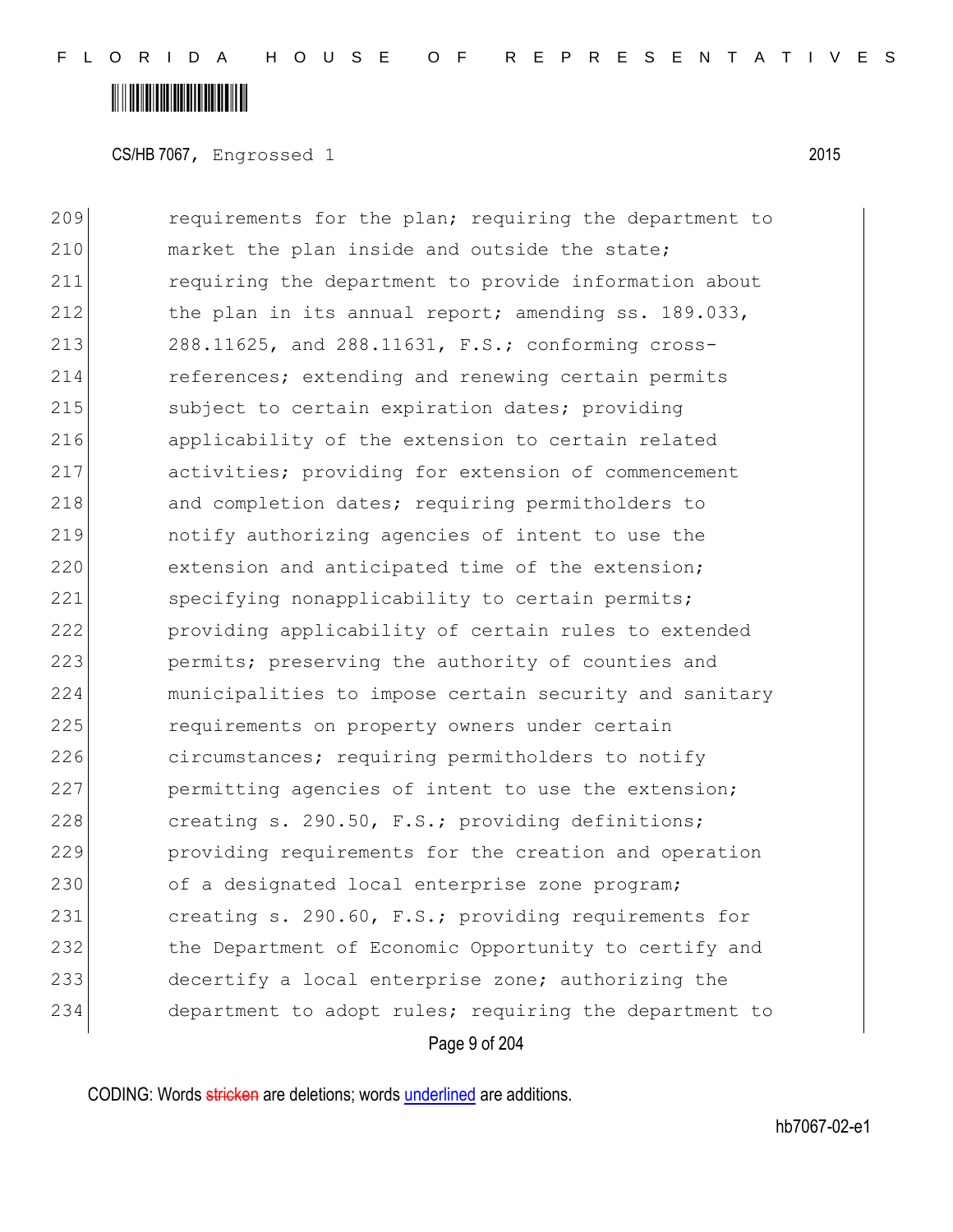CS/HB 7067, Engrossed 1 2015

235 develop certain marketing information; requiring the 236 department's annual report to contain certain 237 information; amending s. 159.27, F.S.; revising 238 definition of the term "project" to include a 239 commercial project in a certified enterprise zone for 240 purposes of certain bond financing provisions; 241 defining the term "commercial project in a certified 242 enterprise zone"; amending s. 159.803, F.S.; revising 243 definition of the term "priority project" to include 244 any project to be located in a certified enterprise 245 zone for purposes of certain bond financing 246 provisions; amending s. 163.2517, F.S.; authorizing a 247 local government to designate a certified enterprise 248 zone as an urban infill and redevelopment area using 249 specified factors; amending s. 163.503, F.S.; defining 250 the term "certified enterprise zone" for purposes of 251 the Safe Neighborhoods Act; amending s. 163.521, F.S.; 252 authorizing certain local governments to request 253 funding for capital improvements in a neighborhood 254 improvement district located in a certified enterprise 255 zone; amending s. 163.522, F.S.; directing a county or 256 municipality having a certified enterprise zone to 257 consider creating a neighborhood improvement district 258 | within such zone; amending s. 166.231, F.S.; 259 authorizing a municipality to enact ordinances 260 relating to public service tax exemptions for

Page 10 of 204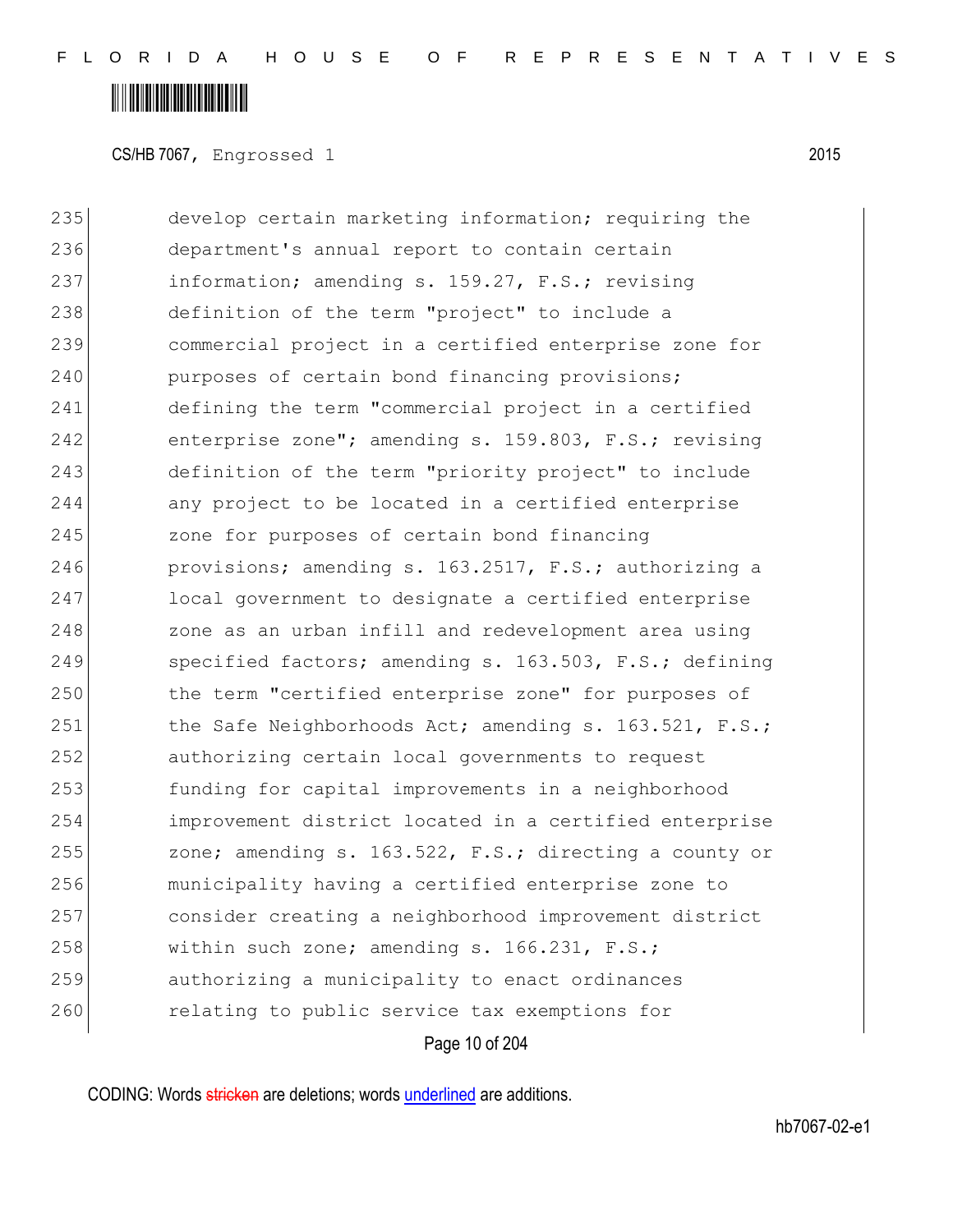CS/HB 7067, Engrossed 1 2015

261 certified enterprise zones; conditioning applicability 262 of such ordinance upon state certification of such 263 zones; deleting the future expiration of the 264 authorization; amending s. 196.012, F.S.; conforming a 265 cross-reference; revising definitions of the terms 266 "new business" and "expansion of an existing business" 267 to include a business or organization located within a 268 certified enterprise zone; defining the term 269 "certified enterprise zone" for purposes of certain 270 property tax exemptions; amending s. 196.095, F.S.; 271 **providing an exemption from certain property tax for a** 272 licensed child care facility operating in a certified 273 enterprise zone; providing application and review 274 requirements for such exemption; amending s. 196.1995, 275 F.S.; authorizing a board of county commissioners or 276 other governing body to call a referendum regarding 277 certain ad valorem tax exemptions for new and 278 expanding businesses in a certified enterprise zone; 279 providing requirements for such referendum; 280 conditioning applicability of an approved referendum 281 upon state certification of a certified enterprise 282 zone; providing limitations; amending s. 205.022, 283 F.S.; defining the term "certified enterprise zone" 284 for purposes of local business taxes; amending s. 285 205.054, F.S.; authorizing an exemption of 50 percent 286 of business taxes for certain businesses located in a

Page 11 of 204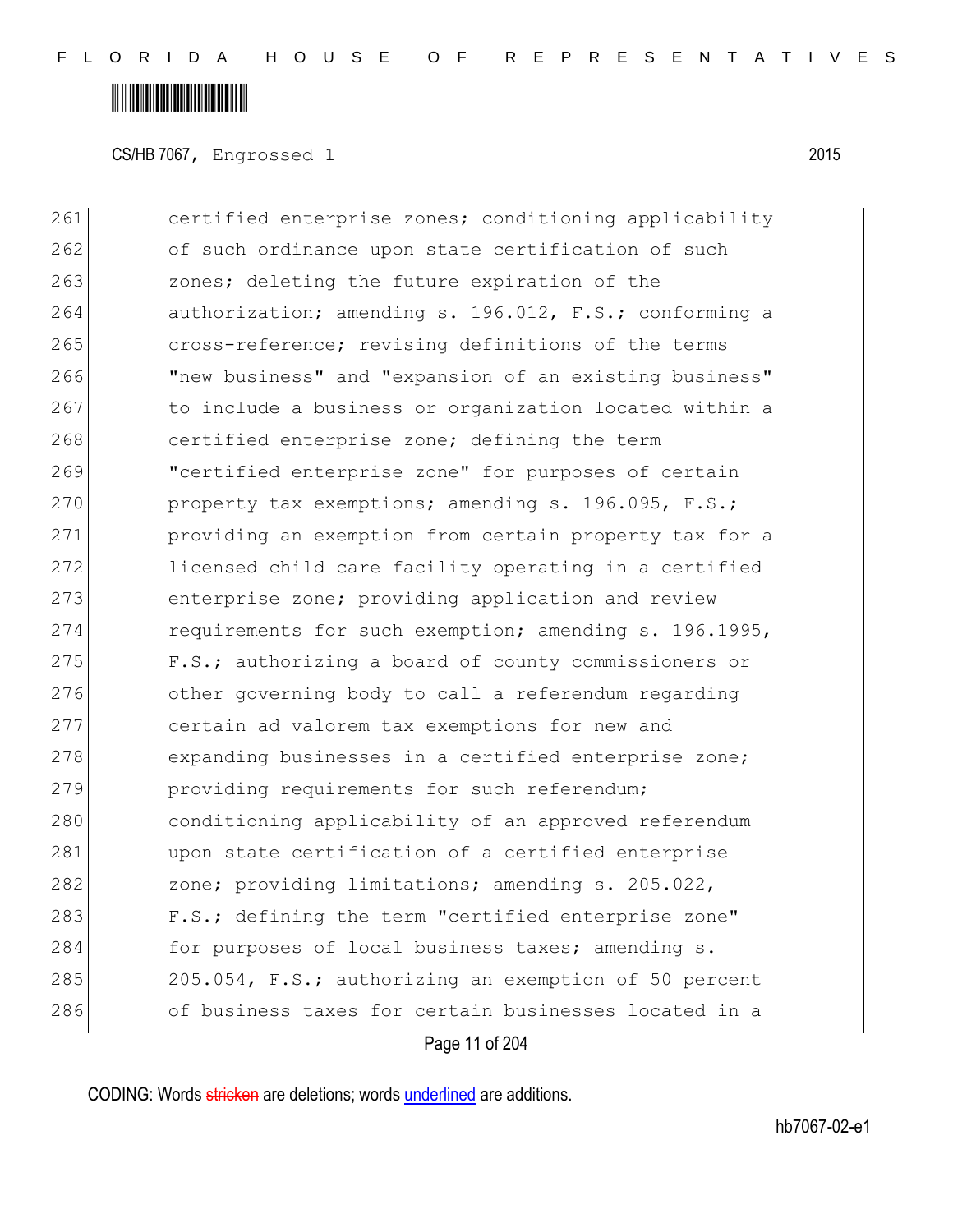CS/HB 7067, Engrossed 1 2015

287 certified enterprise zone; providing applicability; 288 conditioning exemption upon state certification of a 289 certified enterprise zone; deleting the future 290 expiration of the authorization; amending s. 212.02, 291 F.S.; defining the term "certified enterprise zone" 292 for purposes of the Florida Revenue Act of 1949; 293 deleting the future expiration of the definition; 294 amending s. 212.08, F.S.; revising exemptions relating 295 to building materials used in redevelopment projects 296 to include housing projects and mixed-use projects 297 located in a certified enterprise zone; revising 298 eligibility criteria for community contribution tax 299 credits to include certain projects located within a 300 certified enterprise zone; amending s. 220.191, F.S.; 301 revising definition of the term "qualifying project" 302 to include a new or expanded headquarters facility 303 that locates in a certified enterprise zone, for 304 purposes of the capital investment tax credit; 305 amending s. 220.183, F.S.; revising eligibility 306 criteria for community contribution tax credit 307 projects to include projects located within a 308 certified enterprise zone; amending s. 288.0001, F.S.; 309 revising required elements of an analysis prepared by 310 the Office of Economic and Demographic Research and 311 the Office of Program Policy Analysis and Government 312 Accountability to include the enterprise zone

Page 12 of 204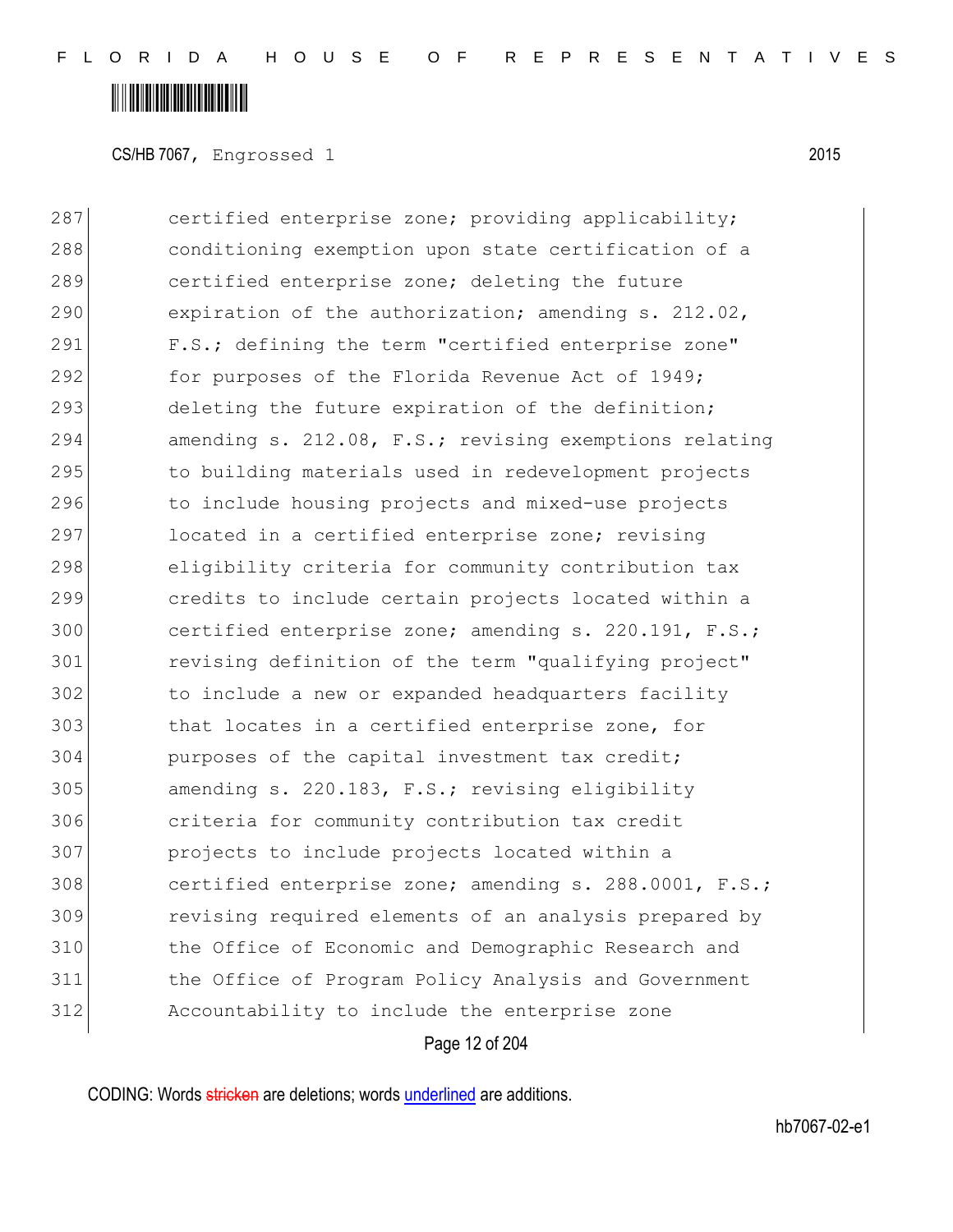#### <u> Alban Martin Martin Martin S</u>

CS/HB 7067, Engrossed 1 2015

 certification program and retention of certain baseball franchises; conforming a cross-reference; 315 making a technical change; amending s. 288.018, F.S.; authorizing the Department of Economic Opportunity to contract for the development of a web portal or 318 website regarding certified enterprise zones; **providing requirements for such portals or websites;** 320 amending s. 288.047, F.S.; requiring Workforce Florida, Inc., to set aside 30 percent of certain Quick-Response Training Program revenues to fund instructional programs for businesses located in a certified enterprise zone; amending ss. 288.11621 and 288.11631, F.S.; revising evaluation criteria for 326 state funding of a certain spring training franchises' facilities to include the facilities' location in a 328 certified enterprise zone; amending s. 339.2821, F.S.; revising evaluation criteria for economic development transportation projects to include a project's 331 location within a certified enterprise zone; amending s. 403.973, F.S.; authorizing regional permit action teams to expedite the review of permit applications and local comprehensive plan amendments submitted by businesses located in a certified enterprise zone that meet specified criteria; amending ss. 624.509 and 624.5091, F.S.; authorizing the transfer of certain excess tax credits related to employees whose place of

Page 13 of 204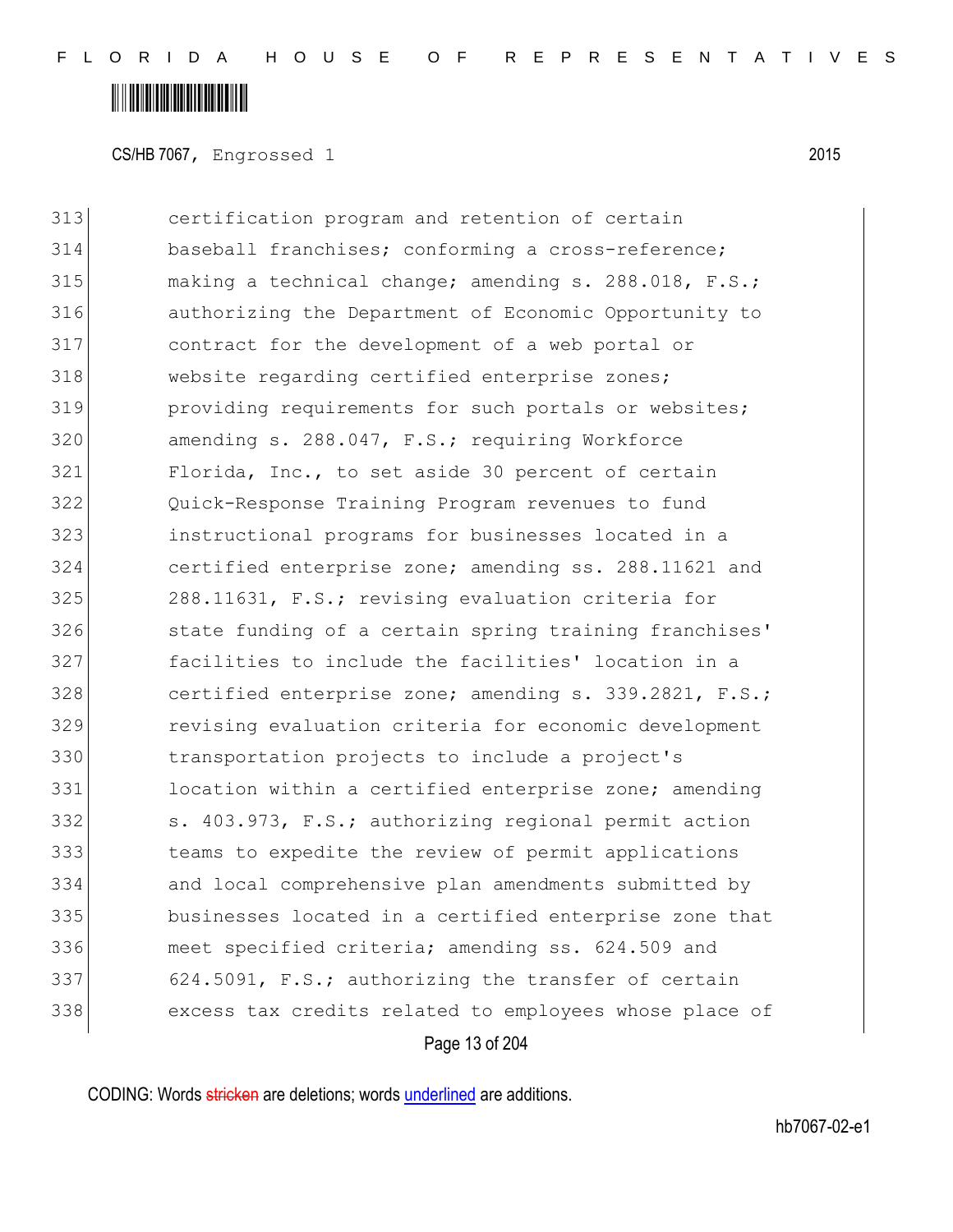## 

CS/HB 7067, Engrossed 1 2015

| 339 | employment is located within a certified enterprise           |
|-----|---------------------------------------------------------------|
| 340 | zone, up to a specified percentage; providing                 |
| 341 | applicability; amending s. 624.5105, F.S.; requiring          |
| 342 | certain projects eligible for a community contribution        |
| 343 | tax credit to be located in a certified enterprise            |
| 344 | zone; amending s. 287.0935, F.S.; increasing the              |
| 345 | dollar threshold for a contract amount of a project           |
| 346 | for which a person, the state, or a political                 |
| 347 | subdivision is prohibited from refusing a surety bond         |
| 348 | issued by a surety company that meets certain                 |
| 349 | criteria; revising requirements for surety companies          |
| 350 | with respect to bonds issued for certain publicly             |
| 351 | funded contracts; providing an effective date.                |
| 352 |                                                               |
| 353 | Be It Enacted by the Legislature of the State of Florida:     |
| 354 |                                                               |
| 355 | Section 1. Paragraph (c) of subsection (3) of section         |
| 356 | 17.61, Florida Statutes, is reenacted, and paragraph (d) of   |
| 357 | subsection (3) of that section is amended to read:            |
| 358 | 17.61 Chief Financial Officer; powers and duties in the       |
| 359 | investment of certain funds.-                                 |
| 360 | (3)                                                           |
| 361 | Except as provided in this paragraph and except for<br>(C)    |
| 362 | moneys described in paragraph (d), the following agencies may |
| 363 | not invest trust fund moneys as provided in this section, but |
| 364 | shall retain such moneys in their respective trust funds for  |
|     | Page 14 of 204                                                |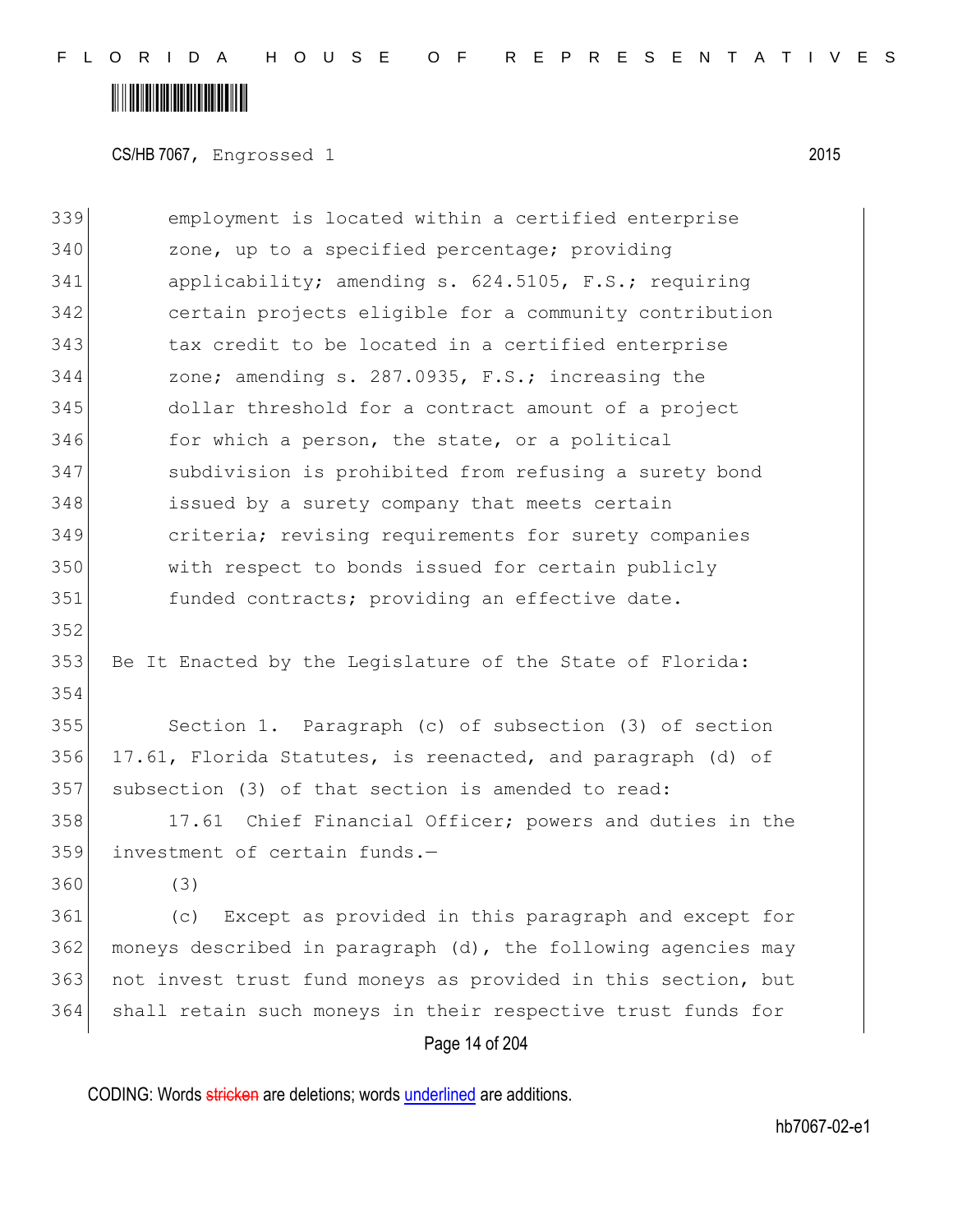### <u> Alban Martin Martin Martin S</u>

CS/HB 7067, Engrossed 1 2015

Page 15 of 204 365 investment, with interest appropriated to the General Revenue 366 Fund, pursuant to s. 17.57: 367 1. The Agency for Health Care Administration, except for 368 the Tobacco Settlement Trust Fund. 369 2. The Agency for Persons with Disabilities, except for: 370 a. The Federal Grants Trust Fund. 371 b. The Tobacco Settlement Trust Fund. 372 3. The Department of Children and Families, except for: 373 a. The Alcohol, Drug Abuse, and Mental Health Trust Fund. 374 b. The Social Services Block Grant Trust Fund. 375 c. The Tobacco Settlement Trust Fund. 376 d. The Working Capital Trust Fund. 377 4. The Department of Corrections. 378 5. The Department of Elderly Affairs, except for: 379 a. The Federal Grants Trust Fund. 380 b. The Tobacco Settlement Trust Fund. 381 6. The Department of Health, except for: 382 a. The Federal Grants Trust Fund. 383 b. The Grants and Donations Trust Fund. 384 c. The Maternal and Child Health Block Grant Trust Fund. 385 d. The Tobacco Settlement Trust Fund. 386 7. The Department of Highway Safety and Motor Vehicles, 387 only for the Security Deposits Trust Fund. 388 8. The Department of Juvenile Justice. 389 9. The Department of Law Enforcement. 390 10. The Department of Legal Affairs.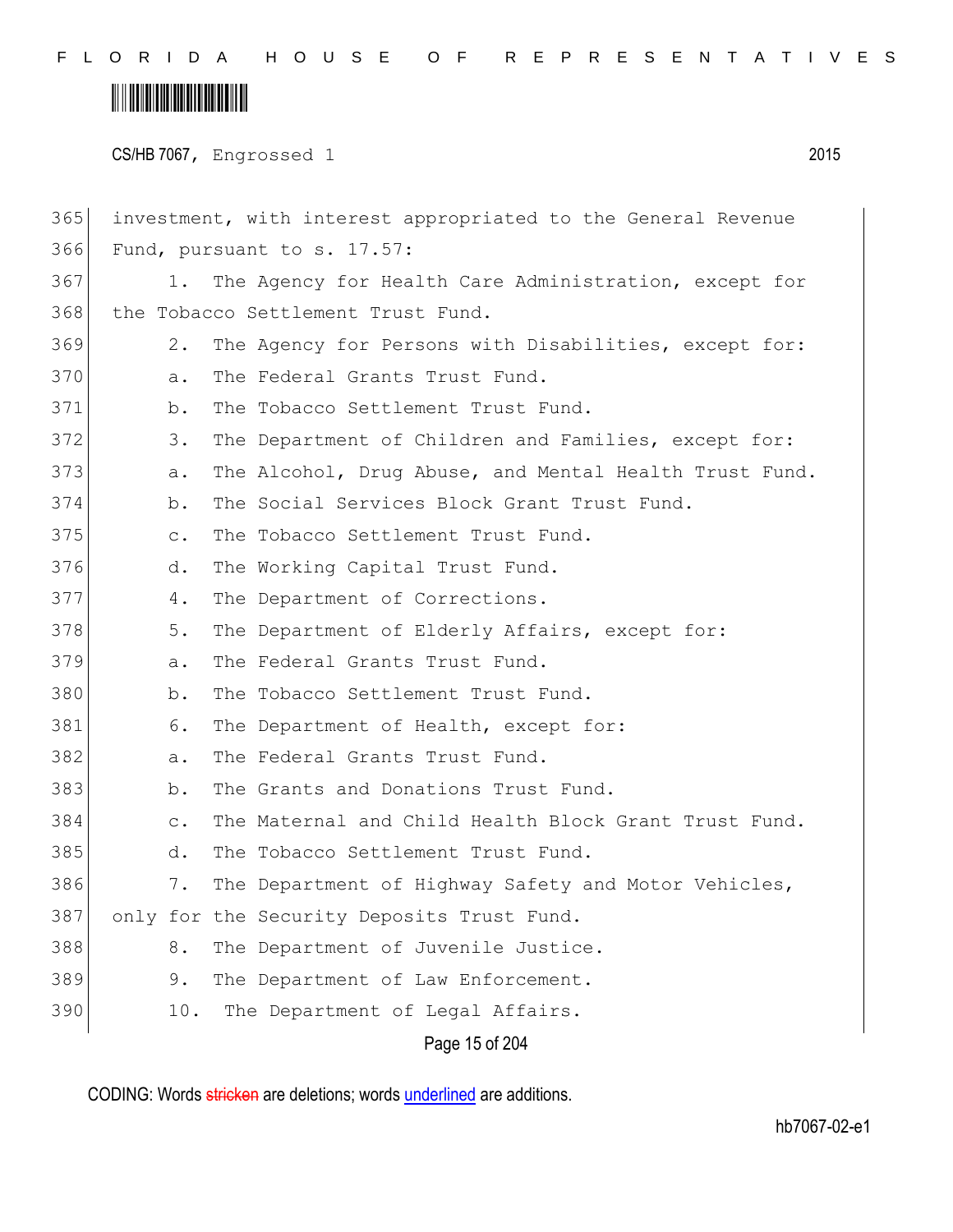## 

CS/HB 7067, Engrossed 1 2015

| 391 | 11. The Department of State, only for:                           |
|-----|------------------------------------------------------------------|
| 392 | The Grants and Donations Trust Fund.<br>a.                       |
| 393 | The Records Management Trust Fund.<br>$b$ .                      |
| 394 | 12.<br>The Department of Economic Opportunity, only for the      |
| 395 | Economic Development Trust Fund.                                 |
| 396 | The Florida Public Service Commission, only for the<br>13.       |
| 397 | Florida Public Service Regulatory Trust Fund.                    |
| 398 | The Justice Administrative Commission.<br>14.                    |
| 399 | 15.<br>The state courts system.                                  |
| 400 | Moneys in any trust funds of the agencies in paragraph<br>(d)    |
| 401 | (c) may be invested pursuant to the provisions of this section   |
| 402 | if:                                                              |
| 403 | Investment of such moneys and the retention of interest<br>1.    |
| 404 | is required by federal programs or mandates;                     |
| 405 | 2.<br>Investment of such moneys and the retention of interest    |
| 406 | is required by bond covenants, indentures, or resolutions;       |
| 407 | Such moneys are held by the state in a trustee capacity<br>3.    |
| 408 | as an agent or fiduciary for individuals, private organizations, |
| 409 | or other governmental units; or                                  |
| 410 | The Executive Office of the Governor determines, after<br>4.     |
| 411 | consultation with the Legislature pursuant to the procedures of  |
| 412 | s. 216.177, that federal matching funds or contributions or      |
| 413 | private grants to any trust fund would be lost to the state; or  |
| 414 | Such moneys are held by the state within the Economic<br>5.      |
| 415 | Development Incentives Account of the Economic Development Trust |
| 416 | Fund, created pursuant to s. 288.095.                            |
|     | Page 16 of 204                                                   |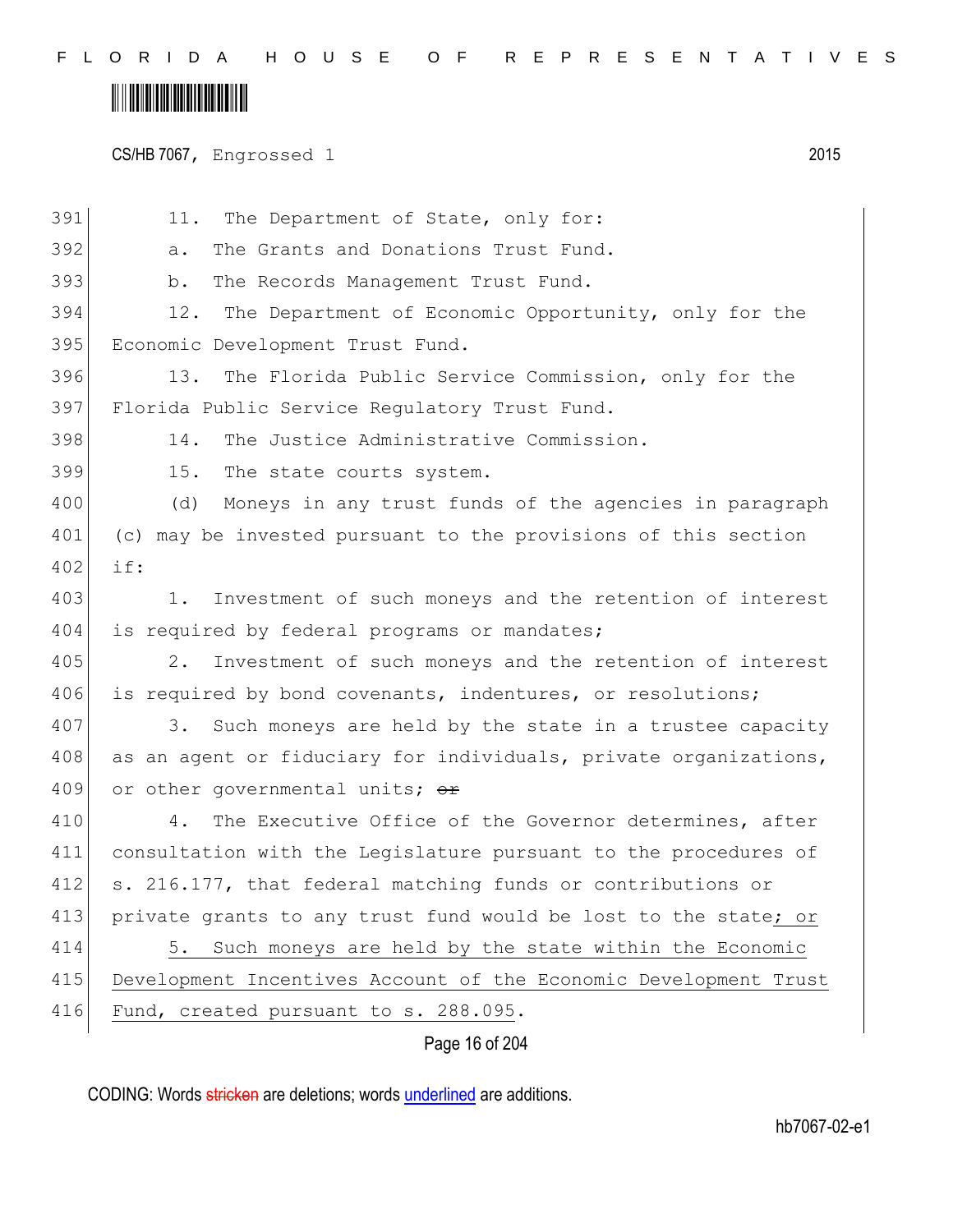### <u> Alban Martin Martin Martin S</u>

CS/HB 7067, Engrossed 1 2015

417 Section 2. Subsection (10) of section 20.60, Florida 418 Statutes, is amended to read:

419 20.60 Department of Economic Opportunity; creation; powers 420 and duties. $-$ 

421 (10) The department, with assistance from Enterprise 422 Florida, Inc., shall, by November 1 of each year, submit an 423 annual report to the Governor, the President of the Senate, and 424 the Speaker of the House of Representatives on the condition of 425 the business climate and economic development in the state.

426 (a) The report must include the identification of problems 427 and a prioritized list of recommendations.

428 (b) The report must incorporate annual reports of other 429 programs, including:

430 1. The displaced homemaker program established under s. 431 446.50.

432 2. Information provided by the Department of Revenue under 433 s. 290.014.

434 3. Information provided by enterprise zone development 435 agencies under s. 290.0056 and An analysis of the activities and 436 accomplishments of each certified enterprise zone.

437 4. The Economic Gardening Business Loan Pilot Program 438 established under s. 288.1081 and the Economic Gardening 439 Technical Assistance Pilot Program established under s. 440 288.1082.

441 5. A detailed report of the performance of the Black 442 Business Loan Program and a cumulative summary of quarterly

Page 17 of 204

CODING: Words stricken are deletions; words underlined are additions.

hb7067-02-e1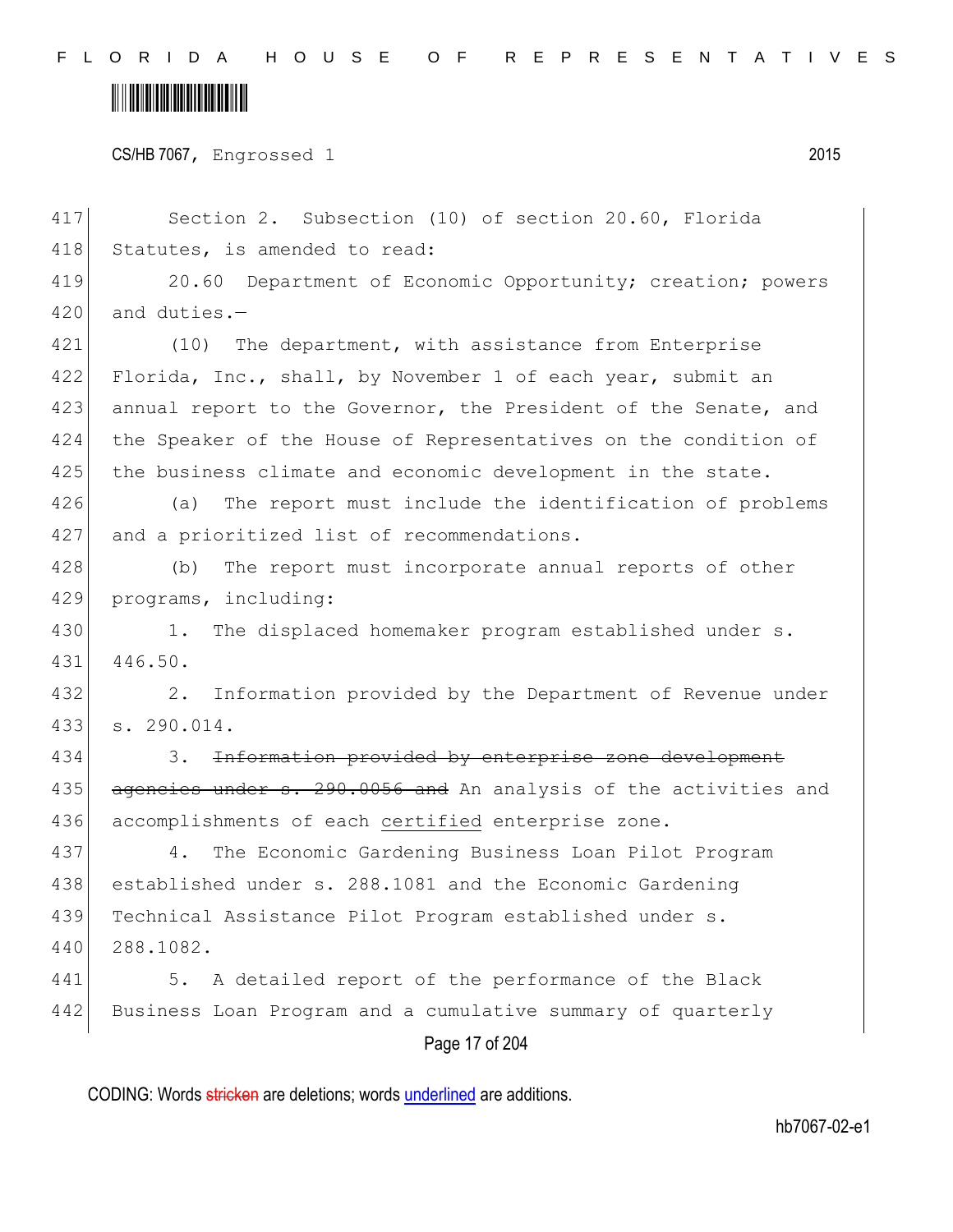### <u> Alban Alban Martin Alban</u>

CS/HB 7067, Engrossed 1 2015

Page 18 of 204 443 report data required under s. 288.714. 444 6. The Rural Economic Development Initiative established 445 under s. 288.0656. 446 7. A detailed analysis of the information provided by 447 community development entities pursuant to the New Markets 448 Development Program Act in s. 288.9918. The first annual report 449 that includes such analysis shall analyze all data the 450 department has received from community development entities 451 since the inception of the New Markets Development Program Act. 452 Section 3. Subsection (13) of section 163.08, Florida 453 Statutes, is amended to read: 454 163.08 Supplemental authority for improvements to real 455 property.— 456 (13) Within 30 days after At least 30 days before entering 457 into a financing agreement, the property owner shall provide to 458 the holders or loan servicers of any existing mortgages 459 encumbering or otherwise secured by the property a notice of the 460 owner's intent to enter into a financing agreement together with 461 the maximum principal amount to be financed and the maximum 462 annual assessment necessary to repay that amount. A verified 463 copy or other proof of such notice shall be provided to the 464 local government. A provision in any agreement between a 465 mortgagee or other lienholder and a property owner, or otherwise 466 now or hereafter binding upon a property owner, which allows for 467 acceleration of payment of the mortgage, note, or lien or other 468 unilateral modification solely as a result of entering into a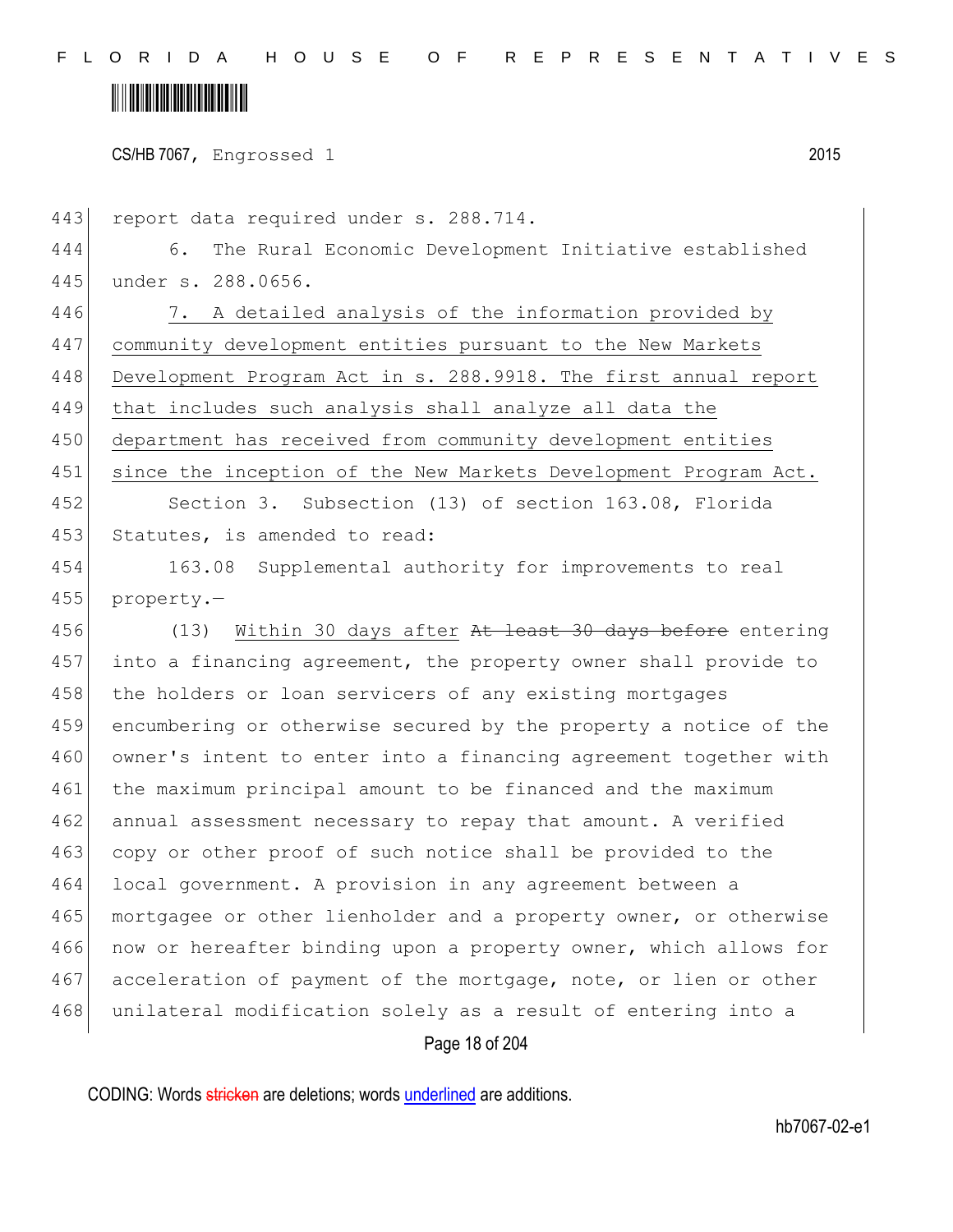### <u> Alban Alban Martin Alban</u>

CS/HB 7067, Engrossed 1 2015

469 financing agreement as provided for in this section is not 470 enforceable. This subsection does not limit the authority of the 471 holder or loan servicer to increase the required monthly escrow 472 by an amount necessary to annually pay the qualifying 473 improvement assessment.

474 Section 4. Subsection (7) is added to section 163.3180, 475 Florida Statutes, to read:

476 163.3180 Concurrency.-

477 (7) (a) Notwithstanding any other provision of law, 478 ordinance, or resolution, before July 1, 2018, a local 479 government may only apply transportation concurrency within its 480 jurisdiction or require a proportionate-share contribution or 481 construction for a new business development if authorized by 482 supermajority vote of the local government's governing 483 authority, and if the local government's governing authority 484 does not regulate transportation network companies in any 485 manner. As used in this section, the term "transportation 486 network company" means an entity granted a permit by the 487 Department of Highway Safety and Motor Vehicles which is 488 authorized to operate in this state using a digital network or 489 software application service to connect passengers to 490 transportation services provided by drivers. A transportation 491 network company does not own, control, operate, or manage the 492 vehicles used by drivers, does not control or manage drivers, 493 and is not a taxicab association or for-hire vehicle owner. The 494 term "transportation network company" does not include an

Page 19 of 204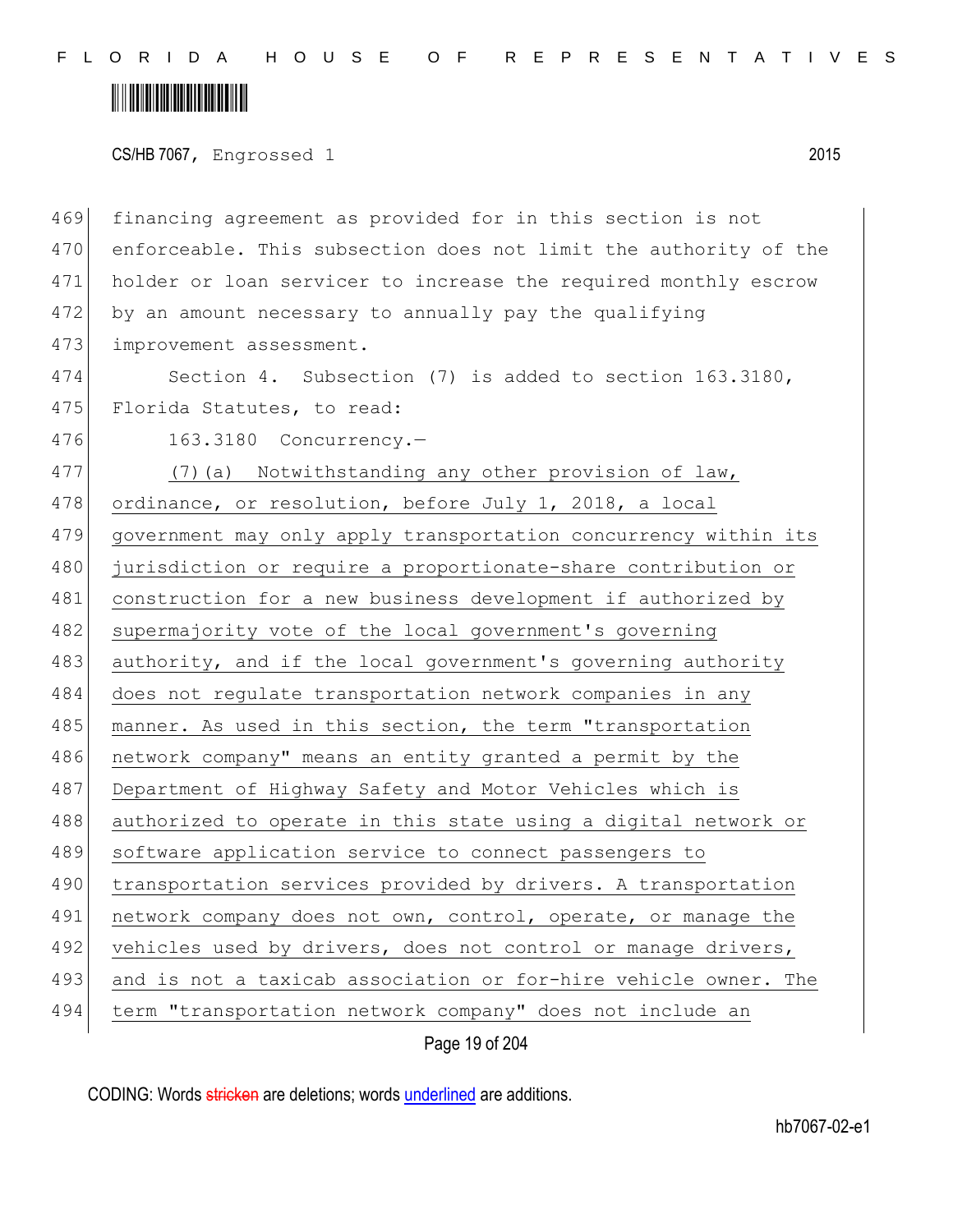# 

CS/HB 7067, Engrossed 1 2015

| 495 | individual, corporation, partnership, sole proprietorship, or    |
|-----|------------------------------------------------------------------|
| 496 | other entity arranging nonemergency medical transportation for   |
| 497 | individuals qualifying for Medicaid or Medicare pursuant to a    |
| 498 | contract with the state or a managed care organization. This     |
| 499 | paragraph does not apply to:                                     |
| 500 | Proportionate-share contribution or construction<br>1.           |
| 501 | assessed on an existing business development before July 1,      |
| 502 | 2015.                                                            |
| 503 | 2. A new business development that consists of more than         |
| 504 | 6,000 square feet and has a classification other than            |
| 505 | residential.                                                     |
| 506 | 3. A new business development that will include a business       |
| 507 | that employs more than 12 full-time employees.                   |
| 508 | In order to maintain the exemption from transportation<br>(b)    |
| 509 | concurrency and proportionate-share contribution or construction |
| 510 | pursuant to paragraph (a), a new business development must       |
| 511 | receive a certificate of occupancy on or before July 1, 2019. If |
| 512 | the certificate of occupancy is not received by July 1, 2019,    |
| 513 | the local government may apply transportation concurrency and    |
| 514 | require the appropriate proportionate-share contribution or      |
| 515 | construction for the business development that would otherwise   |
| 516 | be applied. An outstanding obligation related to the             |
| 517 | proportionate-share contribution or construction runs with the   |
| 518 | land and is enforceable against any person claiming a fee        |
| 519 | interest in the land subject to the obligation.                  |
| 520 | This subsection does not apply if such application<br>(C)        |
|     | Page 20 of 204                                                   |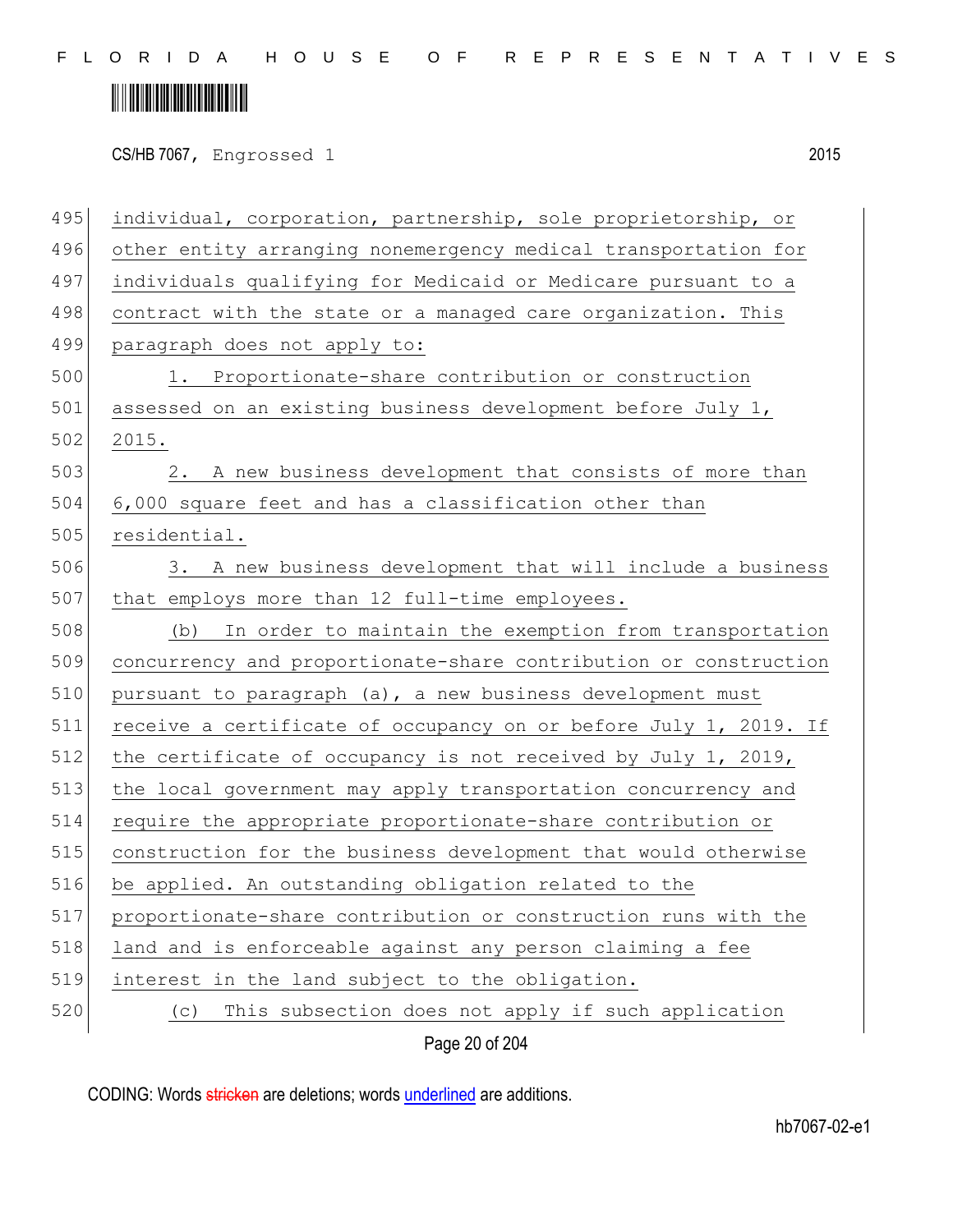## 

| 521 | results in a reduction of previously pledged revenue of a local  |
|-----|------------------------------------------------------------------|
| 522 | government for outstanding bonds or notes or to a local          |
| 523 | government with a mobility fee-based funding system in place on  |
| 524 | or before January 1, 2015.                                       |
| 525 | (d) A developer may, upon written notification to the            |
| 526 | local government, elect to have the local government apply       |
| 527 | transportation concurrency and proportionate-share contribution  |
| 528 | or construction to a business development.                       |
| 529 | (e) This subsection expires July 1, 2019.                        |
| 530 | Section 5. Subsection (6) is added to section 163.31801,         |
| 531 | Florida Statutes, to read:                                       |
| 532 | 163.31801 Impact fees; short title; intent; definitions;         |
| 533 | ordinances levying impact fees.-                                 |
| 534 | (6) (a) Notwithstanding any other provision of law,              |
| 535 | ordinance, or resolution, before July 1, 2018, a county,         |
| 536 | municipality, or special district may only impose a new or       |
| 537 | existing impact fee or a new or existing fee associated with the |
| 538 | mitigation of transportation impacts on a new business           |
| 539 | development if authorized by supermajority vote of the governing |
| 540 | body of the county, municipality, or special district if the     |
| 541 | county or municipality does not regulate transportation network  |
| 542 | companies in any manner. As used in this section, the term       |
| 543 | "transportation network company" means an entity granted a       |
| 544 | permit by the Department of Highway Safety and Motor Vehicles    |
| 545 | which is authorized to operate in this state using a digital     |
| 546 | network or software application service to connect passengers to |
|     | Page 21 of 204                                                   |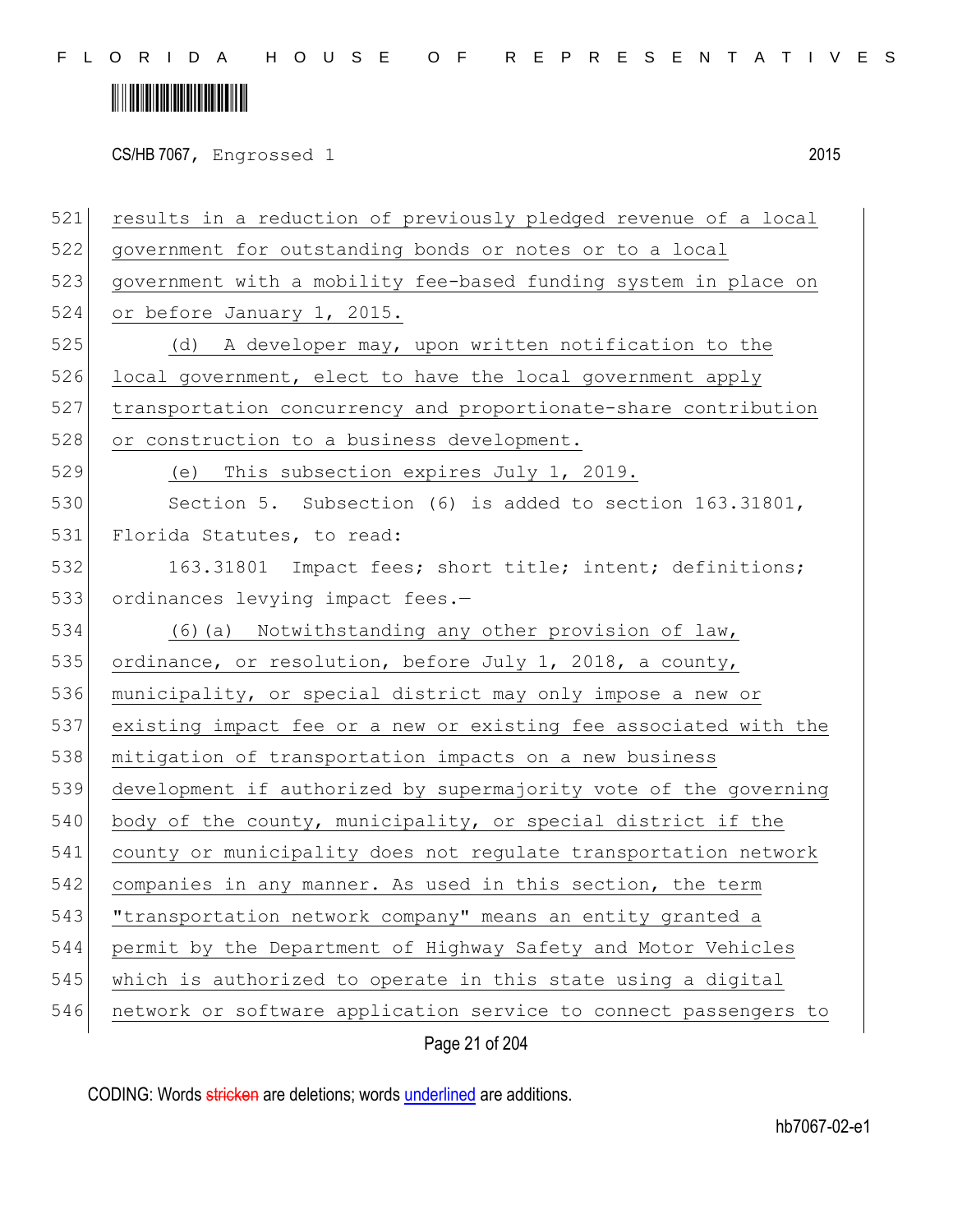### <u> Alban Alban Martin Alban</u>

CS/HB 7067, Engrossed 1 2015

Page 22 of 204 547 transportation services provided by drivers. A transportation 548 network company does not own, control, operate, or manage the 549 vehicles used by drivers, does not control or manage drivers, 550 and is not a taxicab association or for-hire vehicle owner. The 551 term "transportation network company" does not include an 552 individual, corporation, partnership, sole proprietorship, or 553 other entity arranging nonemergency medical transportation for 554 individuals qualifying for Medicaid or Medicare pursuant to a 555 contract with the state or a managed care organization. This 556 paragraph does not apply to: 557 1. An impact fee or fee associated with the mitigation of 558 | transportation impacts previously enacted by law, ordinance, or 559 resolution assessed on an existing business development before 560 July 1, 2015. 561 2. A new business development that consists of more than 562 6,000 square feet and has a classification other than 563 residential. 564 3. A new business development that will include a business 565 that employs more than 12 full-time employees. 566 (b) The governing authority of a county, municipality, or 567 special district imposing an impact fee in existence on July 1, 568 2014, must reauthorize the imposition of the fee pursuant to 569 this subsection. 570 (c) In order to maintain the exemption from impact fees 571 and fees associated with the mitigation of transportation 572 impacts pursuant to paragraph (a), a new business development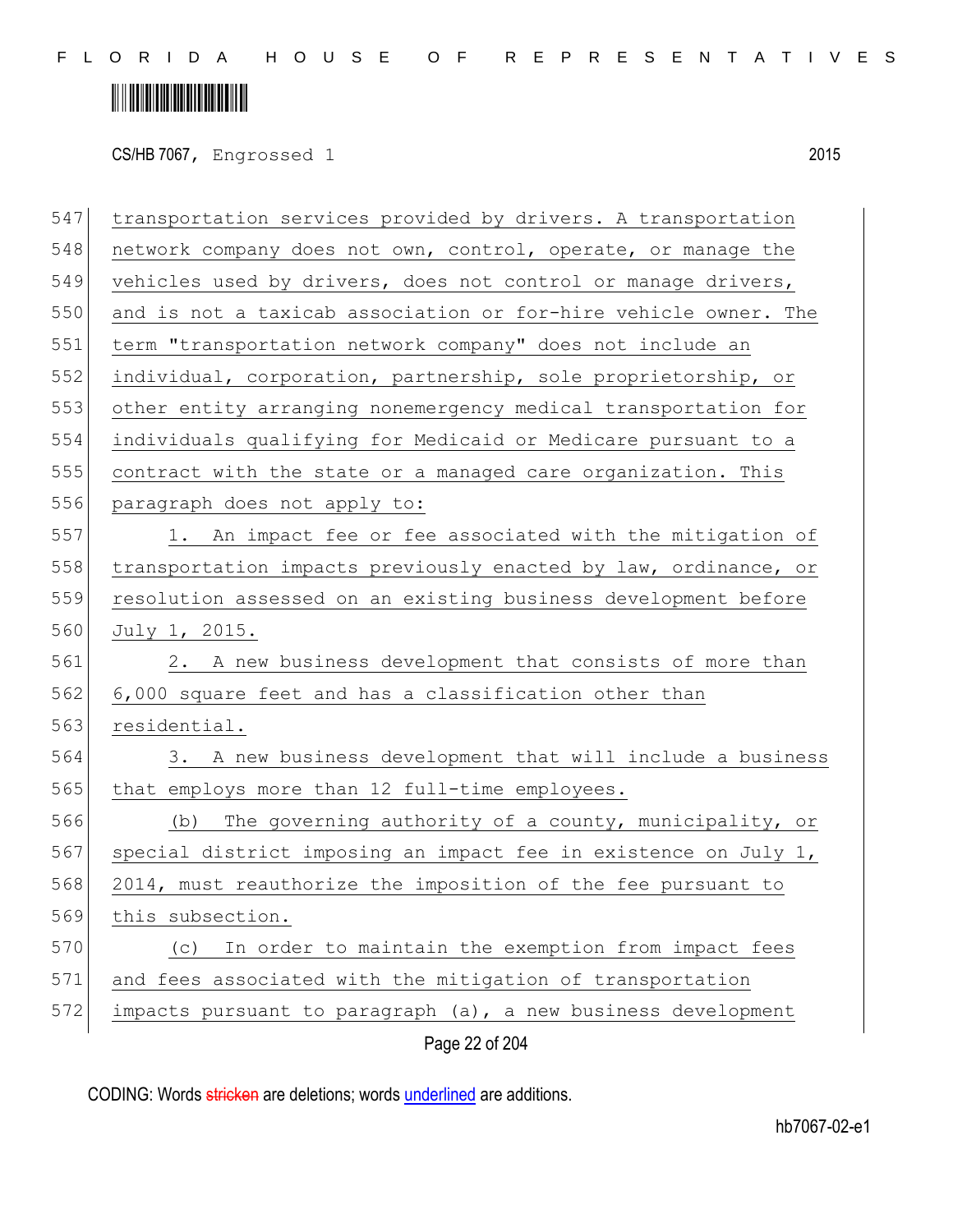### 

CS/HB 7067, Engrossed 1 2015

| 573 | must receive a certificate of occupancy on or before July 1,     |
|-----|------------------------------------------------------------------|
| 574 | 2019. If the certificate of occupancy is not received by July 1, |
| 575 | 2019, the county, municipality, or special district may impose   |
| 576 | the appropriate impact fees and fees associated with the         |
| 577 | mitigation of transportation impacts on the business development |
| 578 | that would otherwise be applied. An outstanding obligation       |
| 579 | related to impact fees and fees associated with the mitigation   |
| 580 | of transportation impacts on the business development runs with  |
| 581 | the land and is enforceable against any person claiming a fee    |
| 582 | interest in the land subject to the obligation.                  |
| 583 | (d) This subsection does not apply if such application           |
| 584 | results in a reduction of previously pledged revenue of a        |
| 585 | county, municipality, or special district for outstanding bonds  |
| 586 | or notes or to a county, municipality, or special district with  |
| 587 | a mobility fee-based funding system in place on or before        |
| 588 | January 1, 2015.                                                 |
| 589 | (e) A developer may, upon notification to the county,            |
| 590 | municipality, or special district, elect to have impact fees and |
| 591 | fees associated with the mitigation of transportation impacts    |
| 592 | imposed on a business development.                               |
| 593 | This subsection expires July 1, 2019.<br>(f)                     |
| 594 | Section 6. Paragraph (d) of subsection (6) of section            |
| 595 | 212.20, Florida Statutes, is amended to read:                    |
| 596 | 212.20<br>Funds collected, disposition; additional powers of     |
| 597 | department; operational expense; refund of taxes adjudicated     |
| 598 | unconstitutionally collected.-                                   |
|     |                                                                  |

Page 23 of 204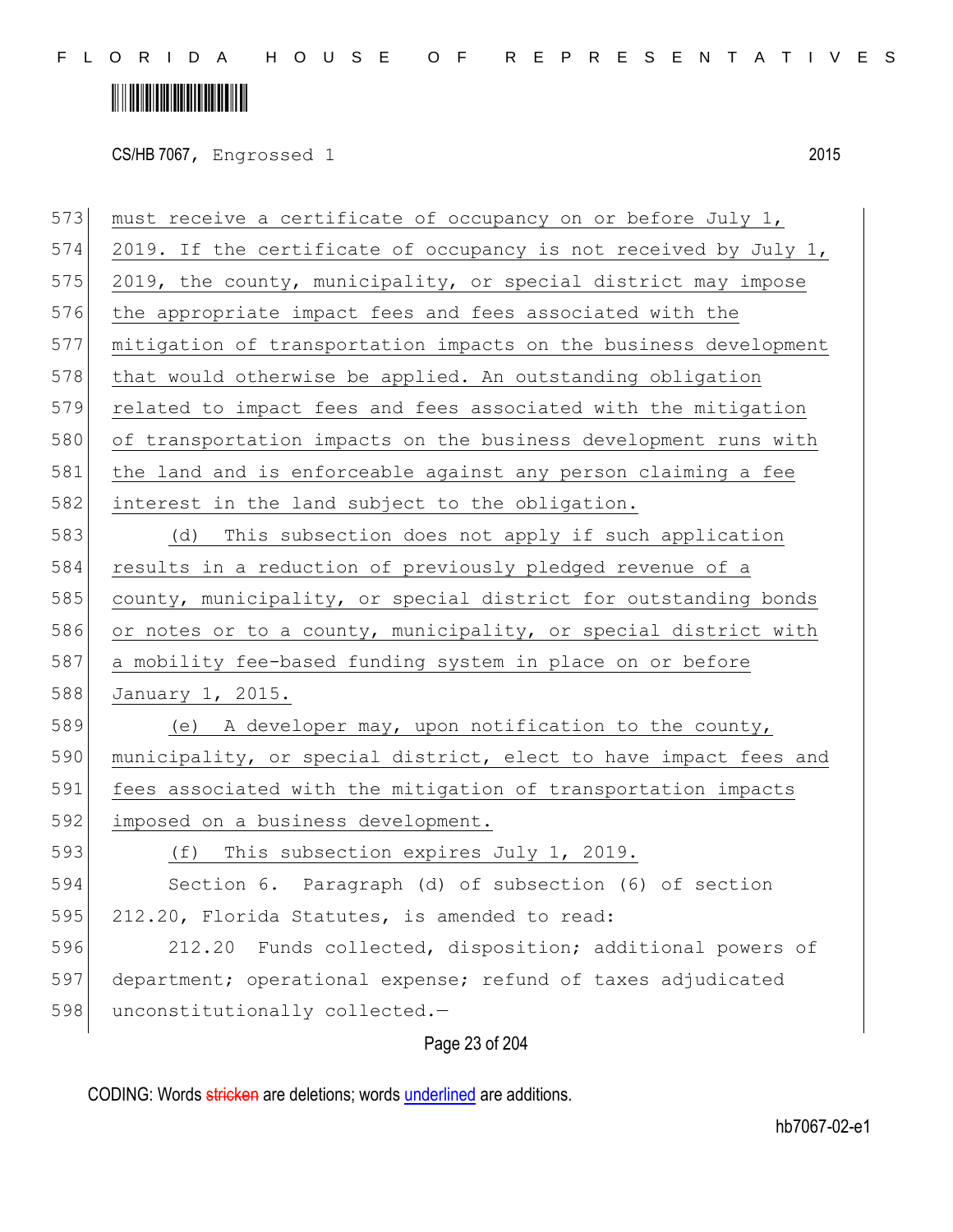### <u> Alban Alban Martin Alban</u>

CS/HB 7067, Engrossed 1 2015

599 (6) Distribution of all proceeds under this chapter and 600 ss.  $202.18(1)$  (b) and (2)(b) and  $203.01(1)$  (a)3. is as follows:

601 (d) The proceeds of all other taxes and fees imposed 602 pursuant to this chapter or remitted pursuant to s.  $202.18(1)(b)$ 603 and  $(2)$  (b) shall be distributed as follows:

604 1. In any fiscal year, the greater of \$500 million, minus 605 an amount equal to 4.6 percent of the proceeds of the taxes 606 collected pursuant to chapter 201, or 5.2 percent of all other 607 taxes and fees imposed pursuant to this chapter or remitted 608 pursuant to s. 202.18(1)(b) and (2)(b) shall be deposited in 609 monthly installments into the General Revenue Fund.

 2. After the distribution under subparagraph 1., 8.8854 percent of the amount remitted by a sales tax dealer located within a participating county pursuant to s. 218.61 shall be transferred into the Local Government Half-cent Sales Tax Clearing Trust Fund. Beginning July 1, 2003, the amount to be  $\vert$  transferred shall be reduced by 0.1 percent, and the department shall distribute this amount to the Public Employees Relations Commission Trust Fund less \$5,000 each month, which shall be 618 added to the amount calculated in subparagraph 3. and distributed accordingly.

620 3. After the distribution under subparagraphs 1. and 2., 621 0.0956 percent shall be transferred to the Local Government 622 Half-cent Sales Tax Clearing Trust Fund and distributed pursuant 623 to s.  $218.65$ .

624 4. After the distributions under subparagraphs 1., 2., and

Page 24 of 204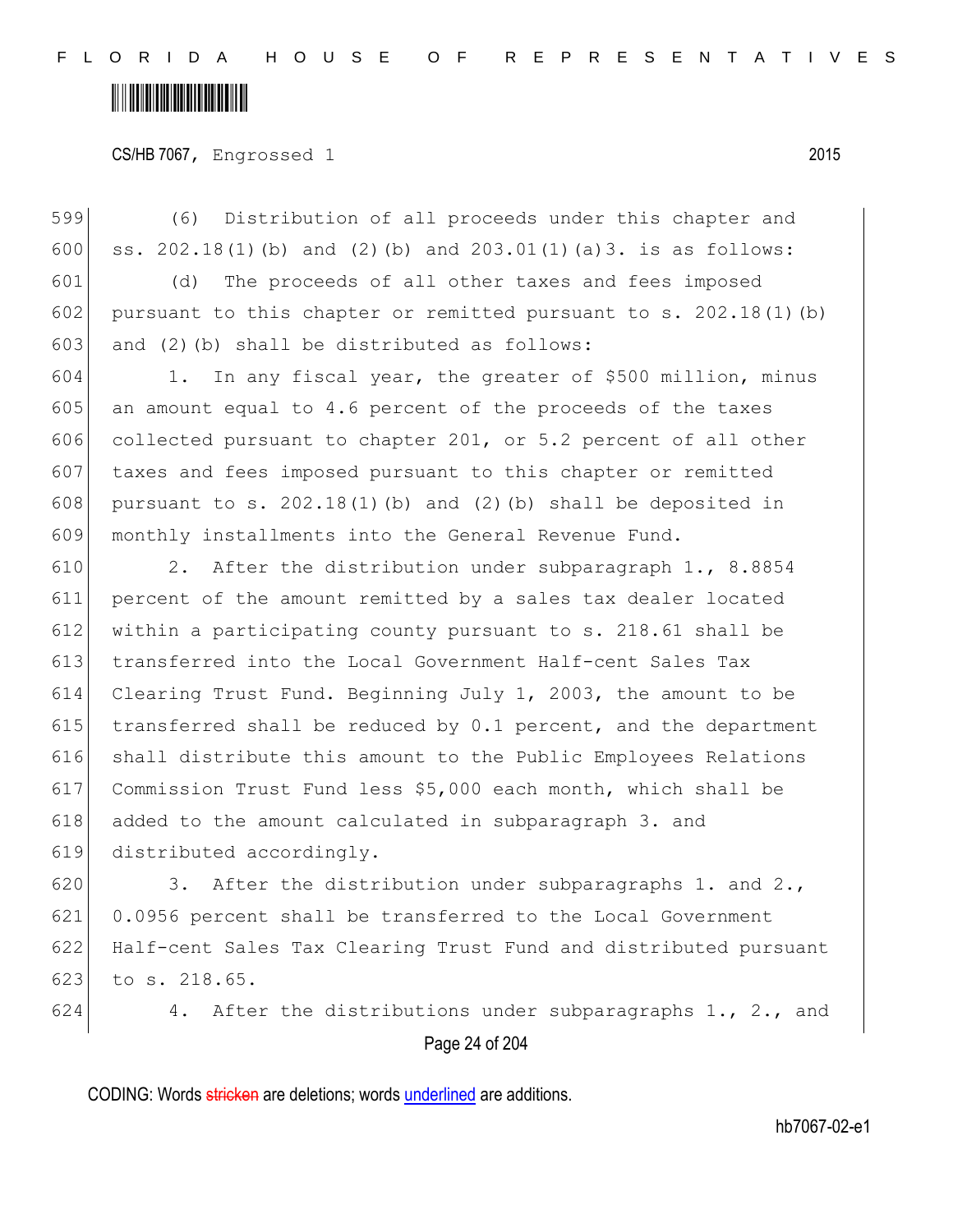### <u> Alban Alban Martin Alban</u>

CS/HB 7067, Engrossed 1 2015

625  $\mid$  3., 2.0603 percent of the available proceeds shall be 626 transferred monthly to the Revenue Sharing Trust Fund for 627 Counties pursuant to s. 218.215.

 $\vert$  5. After the distributions under subparagraphs 1., 2., and 629 3., 1.3517 percent of the available proceeds shall be 630 transferred monthly to the Revenue Sharing Trust Fund for Municipalities pursuant to s. 218.215. If the total revenue to be distributed pursuant to this subparagraph is at least as great as the amount due from the Revenue Sharing Trust Fund for Municipalities and the former Municipal Financial Assistance Trust Fund in state fiscal year 1999-2000, no municipality shall receive less than the amount due from the Revenue Sharing Trust Fund for Municipalities and the former Municipal Financial Assistance Trust Fund in state fiscal year 1999-2000. If the total proceeds to be distributed are less than the amount received in combination from the Revenue Sharing Trust Fund for Municipalities and the former Municipal Financial Assistance Trust Fund in state fiscal year 1999-2000, each municipality shall receive an amount proportionate to the amount it was due in state fiscal year 1999-2000.

645 6. Of the remaining proceeds:

 a. In each fiscal year, the sum of \$29,915,500 shall be divided into as many equal parts as there are counties in the state, and one part shall be distributed to each county. The distribution among the several counties must begin each fiscal 650 year on or before January 5th and continue monthly for a total

Page 25 of 204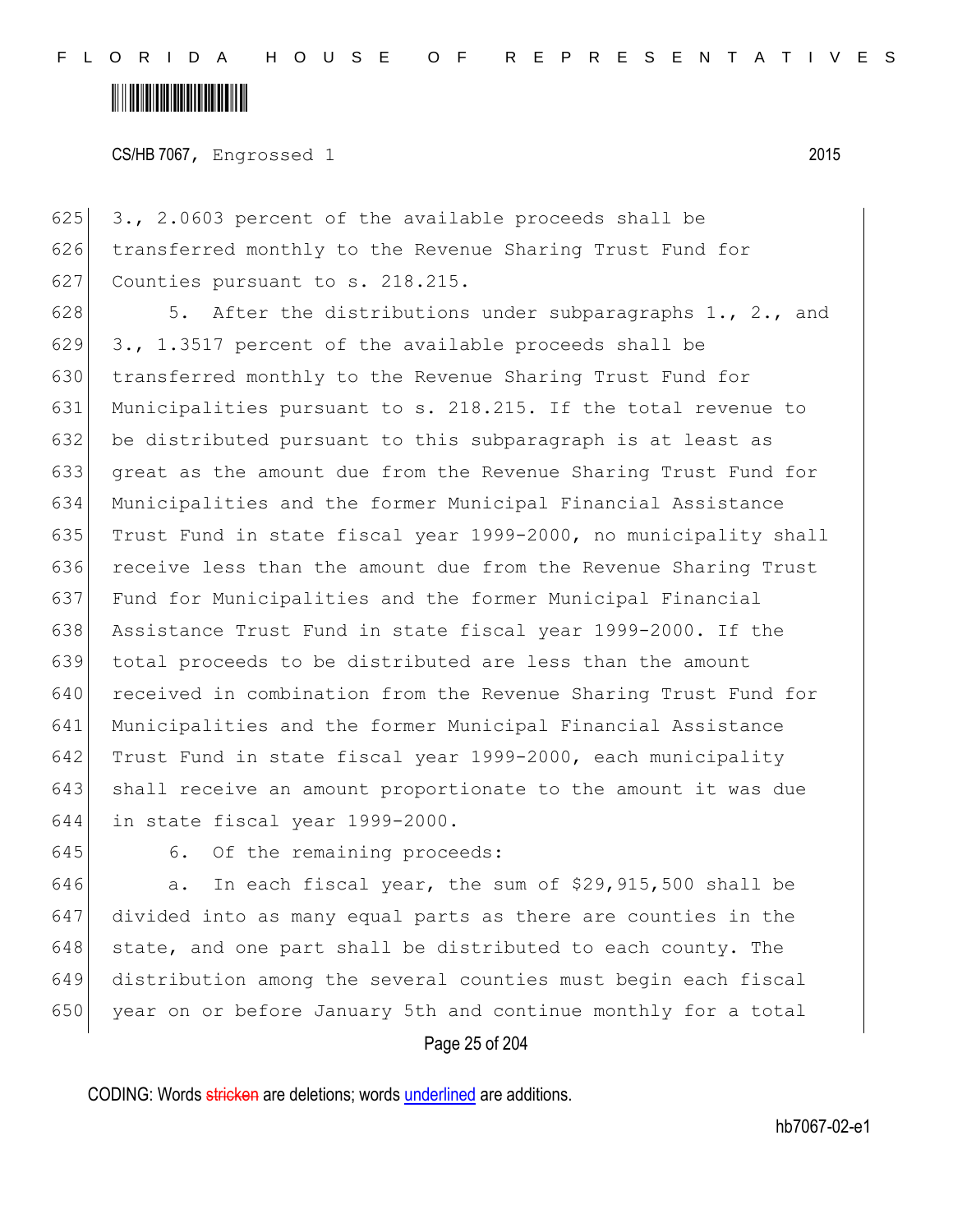### <u> Alban Alban Martin Alban</u>

CS/HB 7067, Engrossed 1 2015

 of 4 months. If a local or special law required that any moneys accruing to a county in fiscal year 1999-2000 under the then- existing provisions of s. 550.135 be paid directly to the district school board, special district, or a municipal government, such payment must continue until the local or 656 special law is amended or repealed. The state covenants with holders of bonds or other instruments of indebtedness issued by 658 local governments, special districts, or district school boards before July 1, 2000, that it is not the intent of this 660 subparagraph to adversely affect the rights of those holders or 661 relieve local governments, special districts, or district school boards of the duty to meet their obligations as a result of previous pledges or assignments or trusts entered into which obligated funds received from the distribution to county governments under then-existing s. 550.135. This distribution specifically is in lieu of funds distributed under s. 550.135 before July 1, 2000.

 b. The department shall distribute \$166,667 monthly to each applicant certified as a facility for a new or retained 670 professional sports franchise pursuant to s. 288.1162. Up to  $\mid$  \$41,667 shall be distributed monthly by the department to each certified applicant as defined in s. 288.11621 for a facility 673 for a spring training franchise. However, not more than  $$416,670$  may be distributed monthly in the aggregate to all certified 675 applicants for facilities for spring training franchises. Distributions begin 60 days after such certification and

Page 26 of 204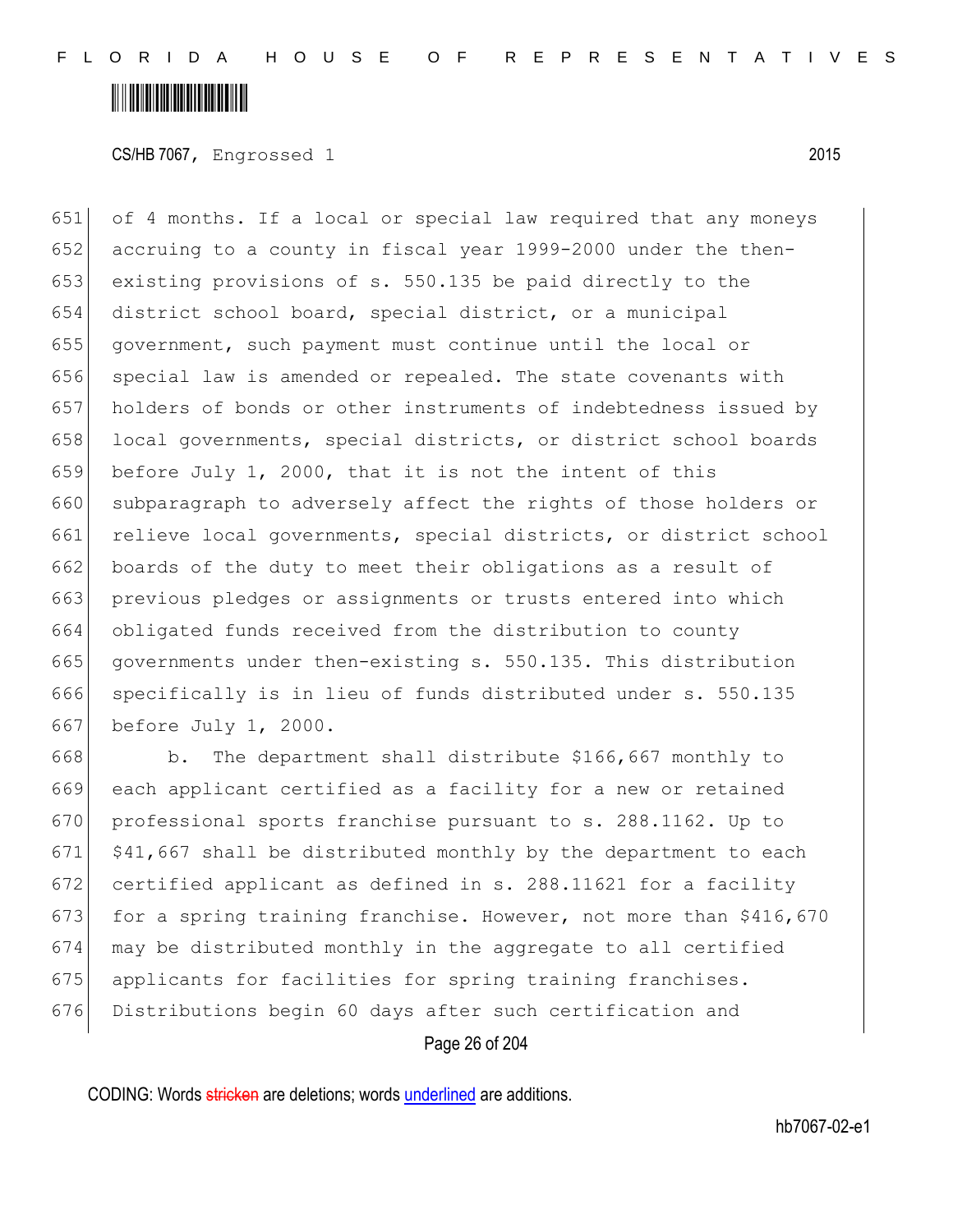### <u> Alban Alban Martin Alban</u>

CS/HB 7067, Engrossed 1 2015

677 continue for not more than 30 years, except as otherwise 678 provided in s. 288.11621. A certified applicant identified in 679 this sub-subparagraph may not receive more in distributions than 680 expended by the applicant for the public purposes provided in  $s$ . 681 288.1162(5) or s. 288.11621(3).

682 c. Beginning 30 days after notice by the Department of 683 Economic Opportunity to the Department of Revenue that an 684 applicant has been certified as the professional golf hall of 685 fame pursuant to s. 288.1168 and is open to the public, \$166,667 686 shall be distributed monthly, for up to 300 months, to the 687 applicant.

688 d. Beginning 30 days after notice by the Department of 689 Economic Opportunity to the Department of Revenue that the 690 applicant has been certified as the International Game Fish 691 Association World Center facility pursuant to s. 288.1169, and 692 the facility is open to the public,  $$83,333$  shall be distributed 693 monthly, for up to 168 months, to the applicant. This 694 distribution is subject to reduction pursuant to s. 288.1169. A  $695$  lump sum payment of \$999,996 shall be made after certification 696 and before July  $1, 2000.$ 

697 d.e. The department shall distribute up to \$83,333 monthly 698 to each certified applicant as defined in s. 288.11631 for a 699 facility used by a single spring training franchise, or up to 700  $\mid$  \$166,667 monthly to each certified applicant as defined in s. 701 288.11631 for a facility used by more than one spring training 702 franchise. Monthly distributions begin 60 days after such

Page 27 of 204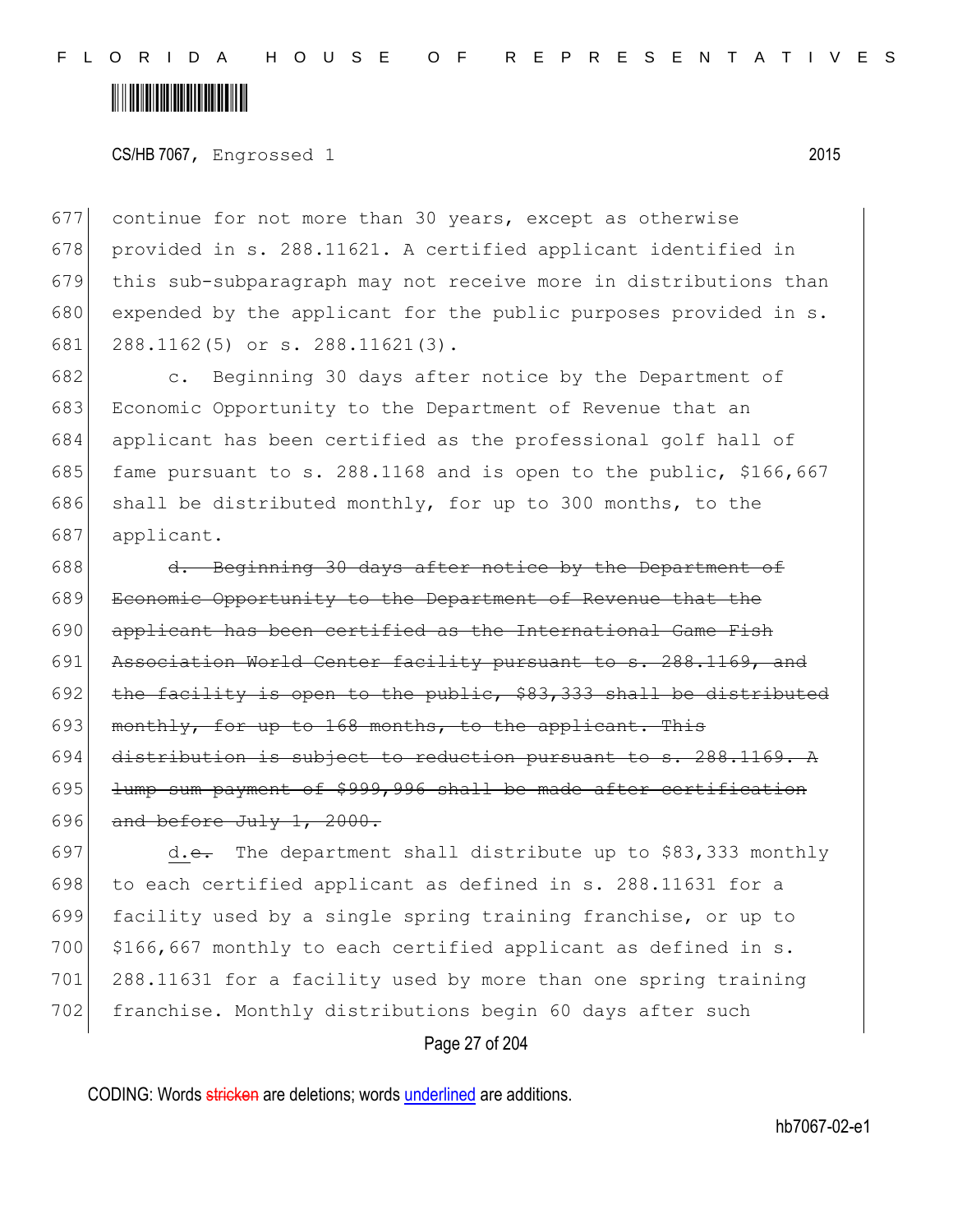### <u> Alban Alban Martin Alban</u>

CS/HB 7067, Engrossed 1 2015

 certification or July 1, 2016, whichever is later, and continue for not more than 20 years to each certified applicant as 705 defined in s. 288.11631 for a facility used by a single spring training franchise or not more than 25 years to each certified applicant as defined in s. 288.11631 for a facility used by more 708 than one spring training franchise. A certified applicant identified in this sub-subparagraph may not receive more in distributions than expended by the applicant for the public purposes provided in s. 288.11631(3).

712 e.f. Beginning 45 days after notice by the Department of Economic Opportunity to the Department of Revenue that an applicant has been approved by the Legislature and certified by the Department of Economic Opportunity under s. 288.11625 or upon a date specified by the Department of Economic Opportunity 717 as provided under s.  $288.11625(6)$  (d), the department shall distribute each month an amount equal to one-twelfth of the annual distribution amount certified by the Department of Economic Opportunity for the applicant. The department may not distribute more than \$7 million in the 2014-2015 fiscal year or more than \$13 million annually thereafter under this sub-723 subparagraph.

724 7. All other proceeds must remain in the General Revenue 725 Fund.

726 Section 7. Paragraphs (d) and (t) of subsection (1) of 727 section 220.03, Florida Statutes, are amended to read: 728 220.03 Definitions.-

#### Page 28 of 204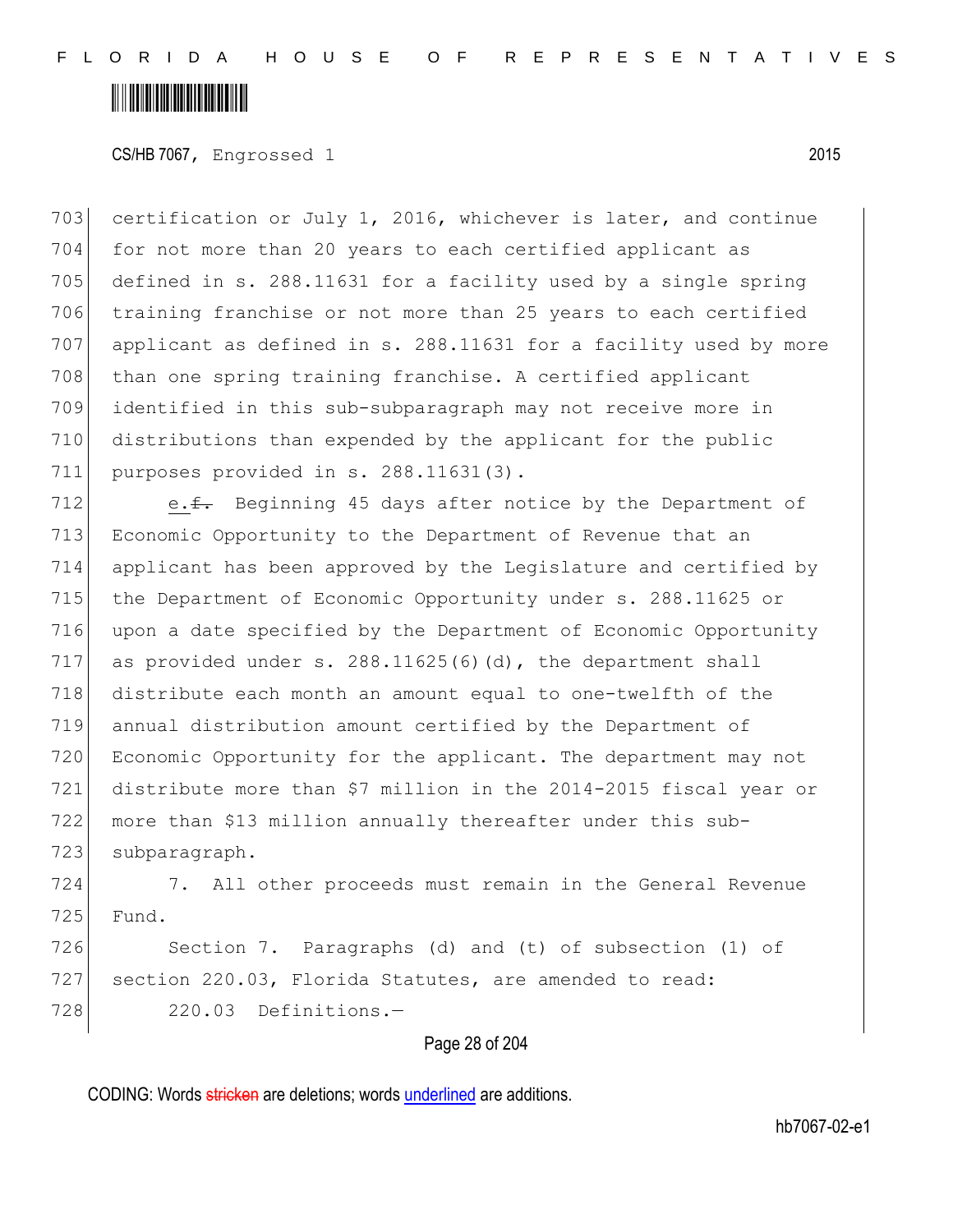### <u> Alban Martin Alban Martin Alban Martin Alban Martin Alban Martin Alban Martin Alban Martin Alban Ma</u>

CS/HB 7067, Engrossed 1 2015

729 (1) SPECIFIC TERMS.—When used in this code, and when not 730 otherwise distinctly expressed or manifestly incompatible with 731 the intent thereof, the following terms shall have the following 732 meanings: 733 (d) "Community contribution" means the grant by a business 734 firm of any of the following items: 735 1. Cash or other liquid assets. 736 2. Real property. 737 3. Goods or inventory. 738 4. Other physical resources as identified by the 739 department. 740 741 This paragraph expires on the date specified in s. 290.016 for 742 the expiration of the Florida Enterprise Zone Act. 743 (t) "Project" means any activity undertaken by an eligible 744 sponsor, as defined in s. 220.183(2)(c), which is designed to 745 construct, improve, or substantially rehabilitate housing that 746 is affordable to low-income or very-low-income households as 747 defined in s. 420.9071(19) and (28); designed to provide 748 commercial, industrial, or public resources and facilities; or 749 designed to improve entrepreneurial and job-development 750 opportunities for low-income persons. A project may be the 751 investment necessary to increase access to high-speed broadband 752 capability in rural communities with enterprise zones, including 753 projects that result in improvements to communications assets 754 that are owned by a business. A project may include the

Page 29 of 204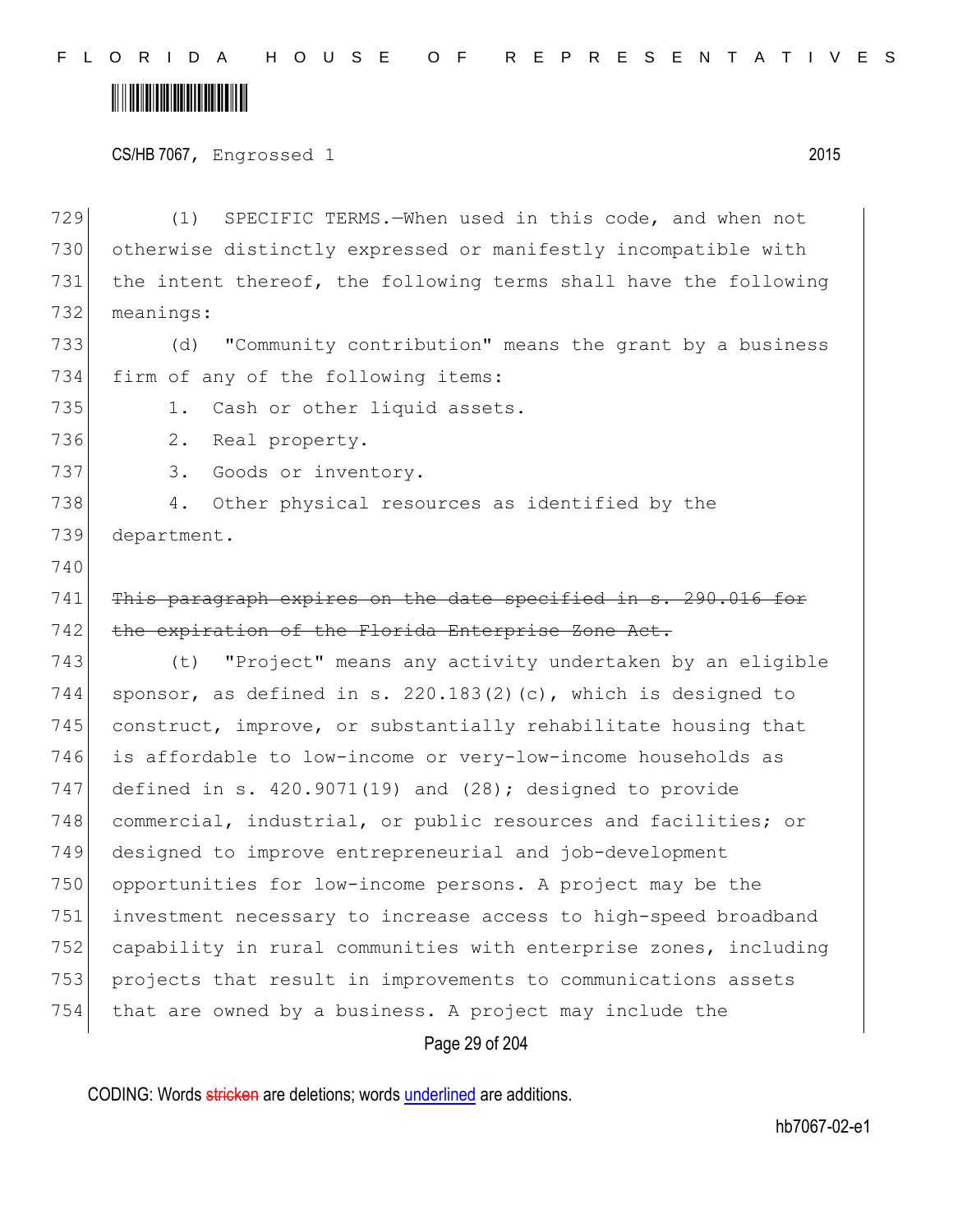### <u> Alban Martin Alban Martin Alban Martin Alban Martin Alban Martin Alban Martin Alban Martin Alban Ma</u>

#### CS/HB 7067, Engrossed 1 2015

755 provision of museum educational programs and materials that are 756 directly related to any project approved between January 1, 757 1996, and December 31, 1999, and located in a certified  $a$ n 758 enterprise zone designated pursuant to s. 290.0065. This 759 paragraph does not preclude projects that propose to construct 760 or rehabilitate low-income or very-low-income housing on 761 scattered sites. With respect to housing, contributions may be 762 used to pay the following eligible project-related activities:

763 1. Project development, impact, and management fees for 764 low-income or very-low-income housing projects;

765 2. Down payment and closing costs for eligible persons, as 766 defined in s. 420.9071(19) and (28);

767 3. Administrative costs, including housing counseling and 768 marketing fees, not to exceed 10 percent of the community 769 contribution, directly related to low-income or very-low-income 770 projects; and

 4. Removal of liens recorded against residential property by municipal, county, or special-district local governments when satisfaction of the lien is a necessary precedent to the 774 transfer of the property to an eligible person, as defined in  $s$ .  $|$  420.9071(19) and (28), for the purpose of promoting home ownership. Contributions for lien removal must be received from 777 a nonrelated third party.

778

779 The provisions of this paragraph shall 780 <del>June 30, 2015.</del>

#### Page 30 of 204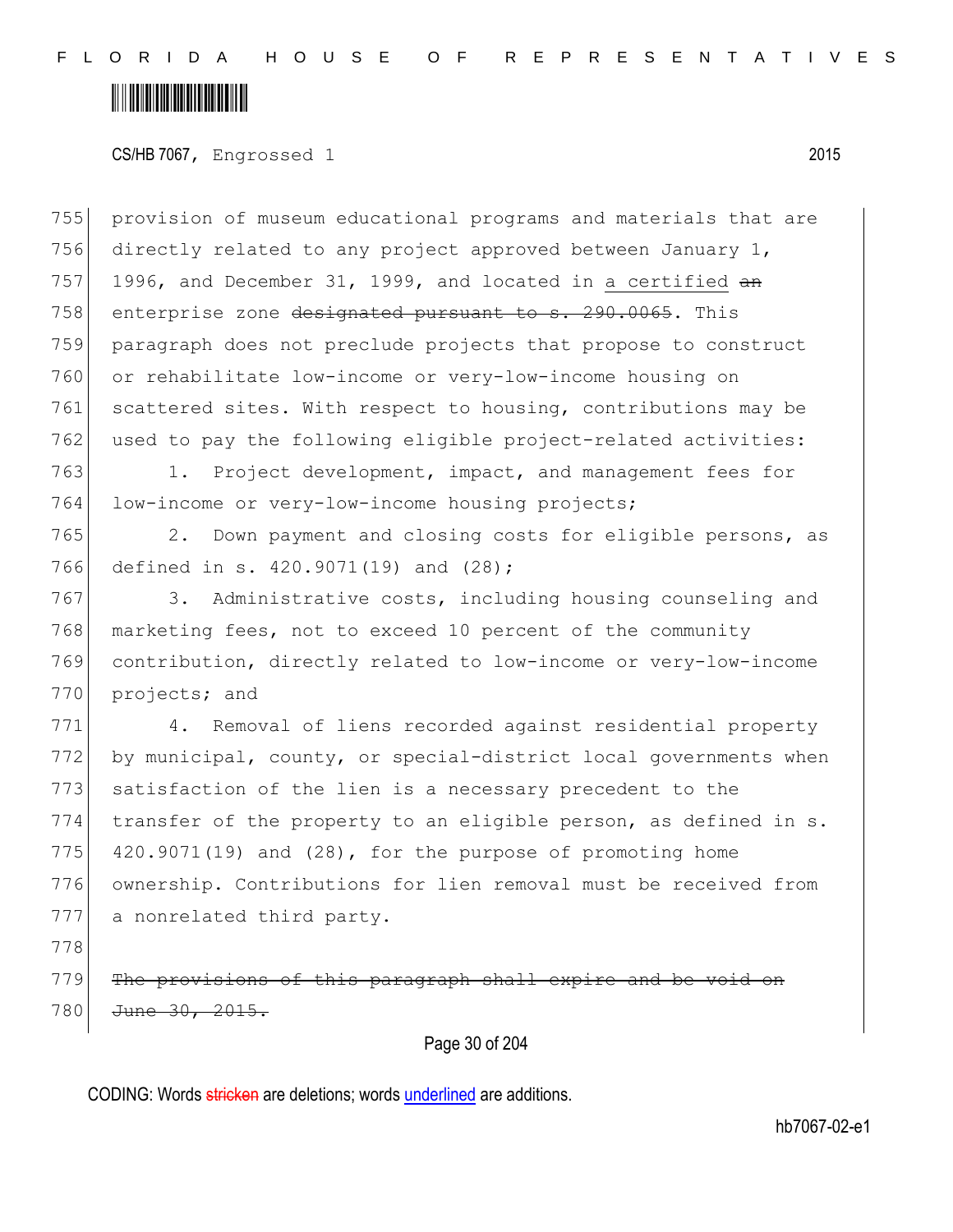## 

CS/HB 7067, Engrossed 1 2015

| 781 | Section 8. Section 287.05712, Florida Statutes, is               |
|-----|------------------------------------------------------------------|
| 782 | transferred, renumbered as section 255.065, Florida Statutes,    |
| 783 | and amended to read:                                             |
| 784 | 255.065 287.05712 Public-private partnerships.-                  |
| 785 | DEFINITIONS.-As used in this section, the term:<br>(1)           |
| 786 | (a) "Affected local jurisdiction" means a county,                |
| 787 | municipality, or special district in which all or a portion of a |
| 788 | qualifying project is located.                                   |
| 789 | "Develop" means to plan, design, finance, lease,<br>(b)          |
| 790 | acquire, install, construct, or expand.                          |
| 791 | (c) "Fees" means charges imposed by the private entity of        |
| 792 | a qualifying project for use of all or a portion of such         |
| 793 | qualifying project pursuant to a comprehensive agreement.        |
| 794 | "Lease payment" means any form of payment, including a<br>(d)    |
| 795 | land lease, by a public entity to the private entity of a        |
| 796 | qualifying project for the use of the project.                   |
| 797 | "Material default" means a nonperformance of its<br>(e)          |
| 798 | duties by the private entity of a qualifying project which       |
| 799 | jeopardizes adequate service to the public from the project.     |
| 800 | "Operate" means to finance, maintain, improve, equip,<br>(f)     |
| 801 | modify, or repair.                                               |
| 802 | "Private entity" means any natural person,<br>(q)                |
| 803 | corporation, general partnership, limited liability company,     |
| 804 | limited partnership, joint venture, business trust, public       |
| 805 | benefit corporation, nonprofit entity, or other private business |
| 806 | entity.                                                          |
|     | Page 31 of 204                                                   |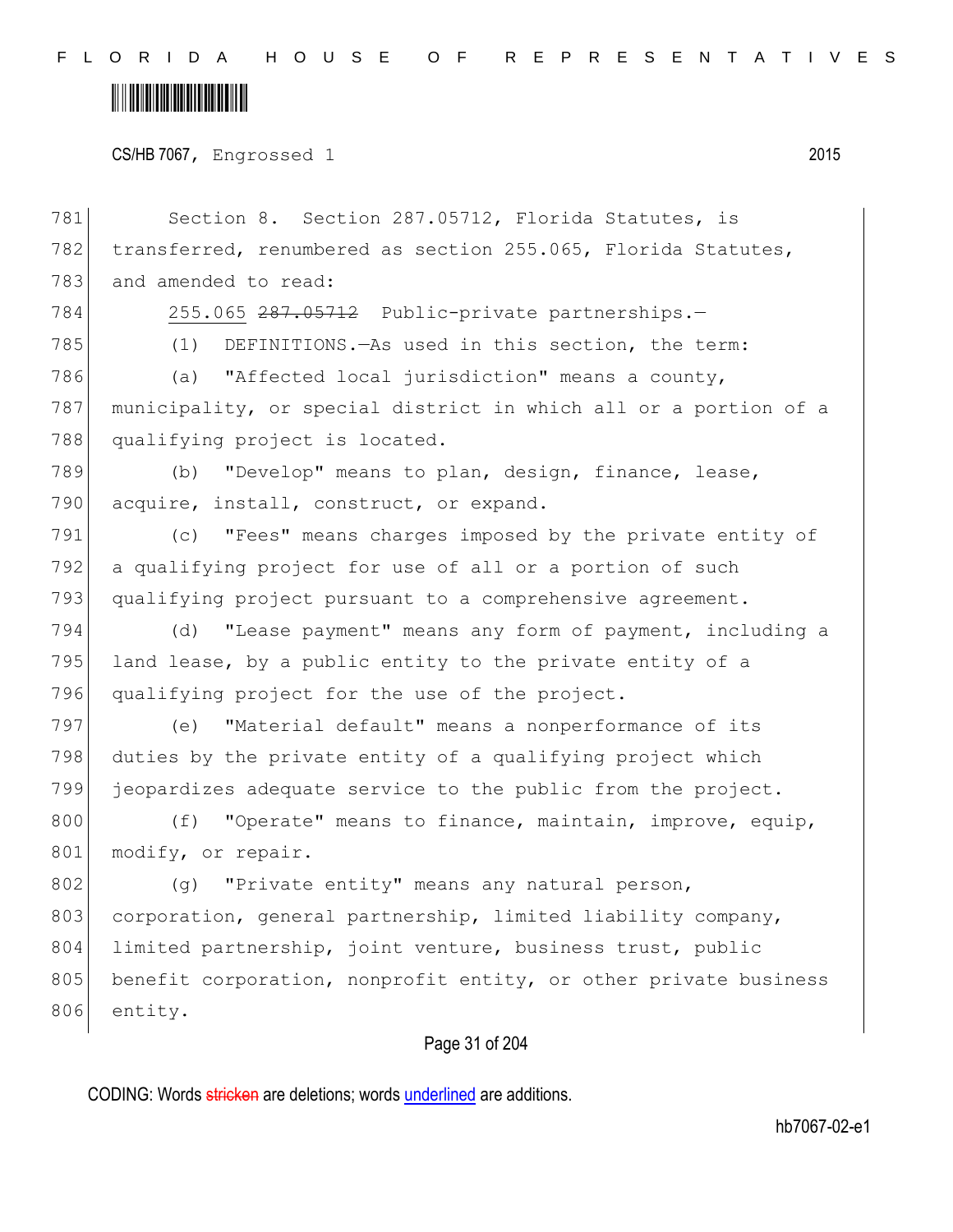### <u> Alban Martin Martin Martin S</u>

CS/HB 7067, Engrossed 1 2015

807 (h) "Proposal" means a plan for a qualifying project with 808 detail beyond a conceptual level for which terms such as fixing 809 costs, payment schedules, financing, deliverables, and project 810 schedule are defined.

811 (i) "Qualifying project" means:

812 1. A facility or project that serves a public purpose, 813 including, but not limited to, any ferry or mass transit 814 facility, vehicle parking facility, airport or seaport facility, 815 rail facility or project, fuel supply facility, oil or gas 816 pipeline, medical or nursing care facility, recreational 817 facility, sporting or cultural facility, or educational facility 818 or other building or facility that is used or will be used by a 819 public educational institution, or any other public facility or 820 infrastructure that is used or will be used by the public at 821 large or in support of an accepted public purpose or activity;

822 2. An improvement, including equipment, of a building that 823 will be principally used by a public entity or the public at 824 large or that supports a service delivery system in the public 825 sector;

826 3. A water, wastewater, or surface water management 827 facility or other related infrastructure; or

828 4. Notwithstanding any provision of this section, for 829 projects that involve a facility owned or operated by the 830 governing board of a county, district, or municipal hospital or 831 health care system, or projects that involve a facility owned or 832 operated by a municipal electric utility, only those projects

Page 32 of 204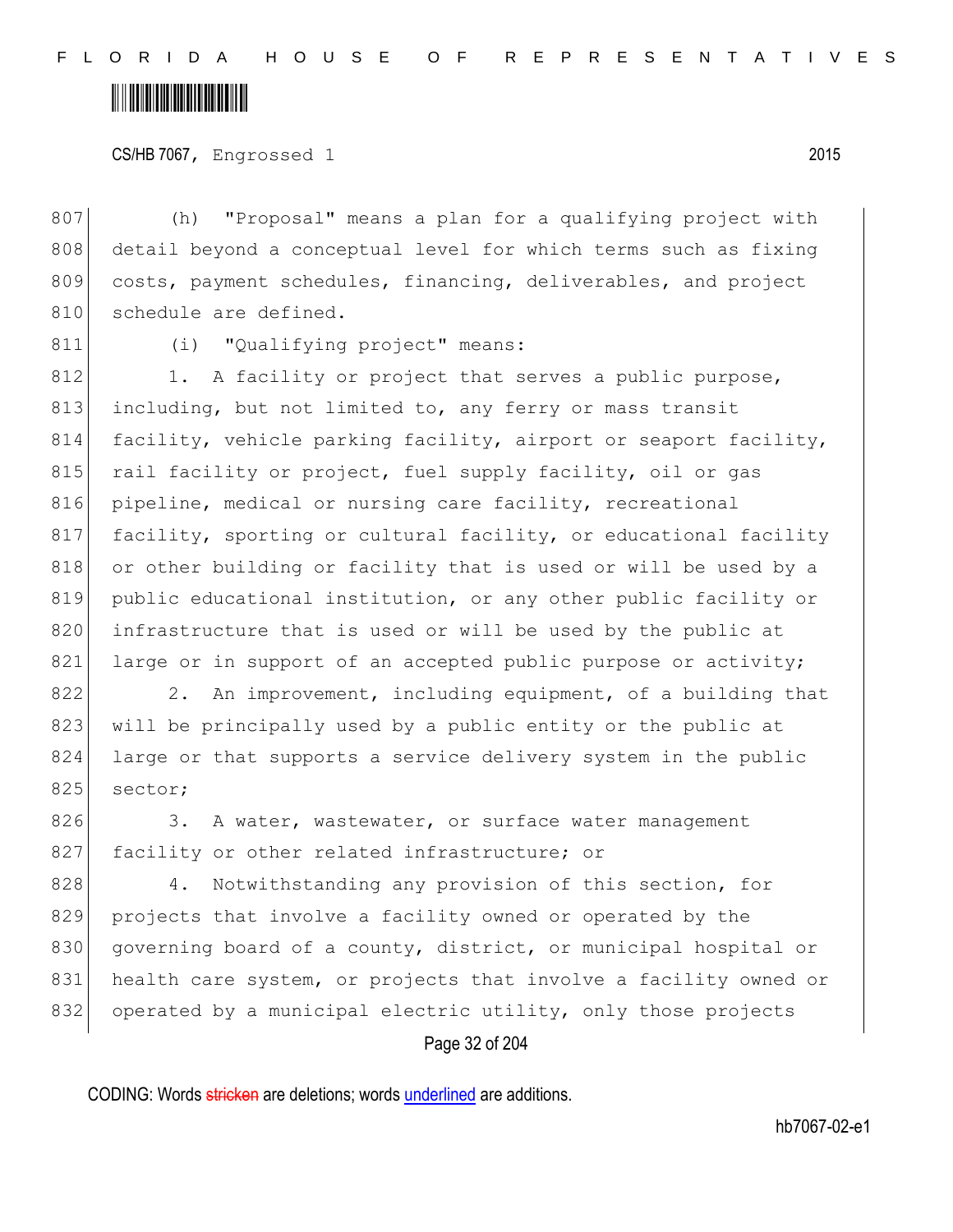### <u> Alban Alban Martin Alban</u>

CS/HB 7067, Engrossed 1 2015

833 that the governing board designates as qualifying projects 834 pursuant to this section.

835  $(j)$  "Responsible public entity" means a county, 836 municipality, school district, special district, or Florida 837 College System institution, board, or any other political 838 subdivision of the state; a public body corporate and politic; 839 or a regional entity that serves a public purpose and is 840 authorized to develop or operate a qualifying project.

841 (k) "Revenues" means the income, earnings, user fees, 842 lease payments, or other service payments relating to the 843 development or operation of a qualifying project, including, but 844 not limited to, money received as grants or otherwise from the 845 Federal Government, a public entity, or an agency or 846 instrumentality thereof in aid of the qualifying project.

847 (l) "Service contract" means a contract between a 848 responsible public entity and the private entity which defines 849 the terms of the services to be provided with respect to a 850 qualifying project.

851 (2) LEGISLATIVE FINDINGS AND INTENT.—The Legislature finds 852 that there is a public need for the construction or upgrade of 853 facilities that are used predominantly for public purposes and 854 that it is in the public's interest to provide for the 855 construction or upgrade of such facilities.

856 (a) The Legislature also finds that:

857 1. There is a public need for timely and cost-effective 858 acquisition, design, construction, improvement, renovation,

Page 33 of 204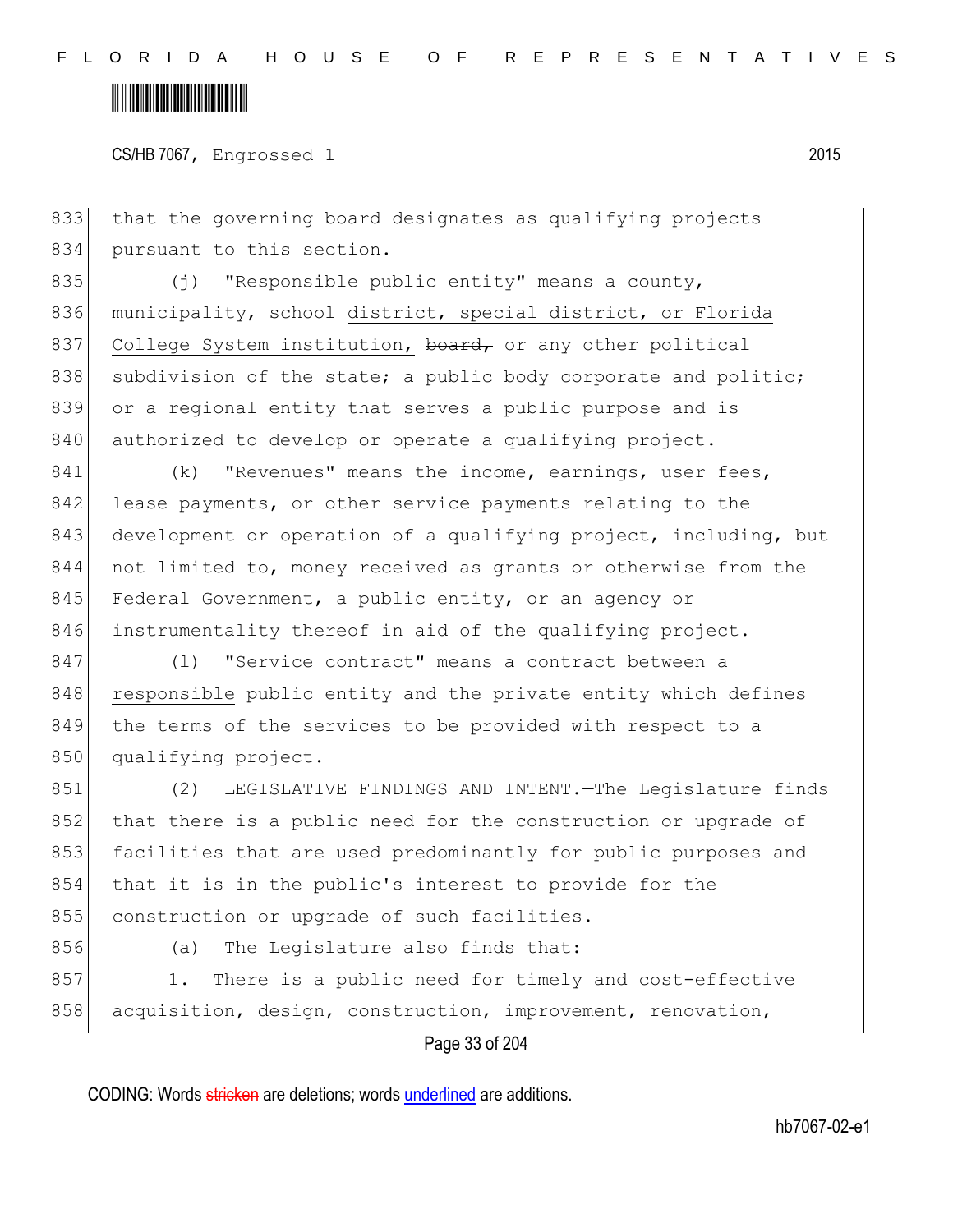### <u> Hillingin ka</u>

CS/HB 7067, Engrossed 1 2015

859 expansion, equipping, maintenance, operation, implementation, or 860 installation of projects serving a public purpose, including 861 educational facilities, transportation facilities, water or 862 wastewater management facilities and infrastructure, technology 863 infrastructure, roads, highways, bridges, and other public 864 infrastructure and government facilities within the state which 865 serve a public need and purpose, and that such public need may 866 not be wholly satisfied by existing procurement methods.

867 2. There are inadequate resources to develop new 868 educational facilities, transportation facilities, water or 869 wastewater management facilities and infrastructure, technology 870 infrastructure, roads, highways, bridges, and other public 871 infrastructure and government facilities for the benefit of 872 residents of this state, and that a public-private partnership 873 has demonstrated that it can meet the needs by improving the 874 schedule for delivery, lowering the cost, and providing other 875 benefits to the public.

876 3. There may be state and federal tax incentives that 877 promote partnerships between public and private entities to 878 develop and operate qualifying projects.

879 4. A procurement under this section serves the public 880 purpose of this section if such procurement facilitates the 881 timely development or operation of a qualifying project.

882 (b) It is the intent of the Legislature to encourage 883 investment in the state by private entities; to facilitate 884 various bond financing mechanisms, private capital, and other

Page 34 of 204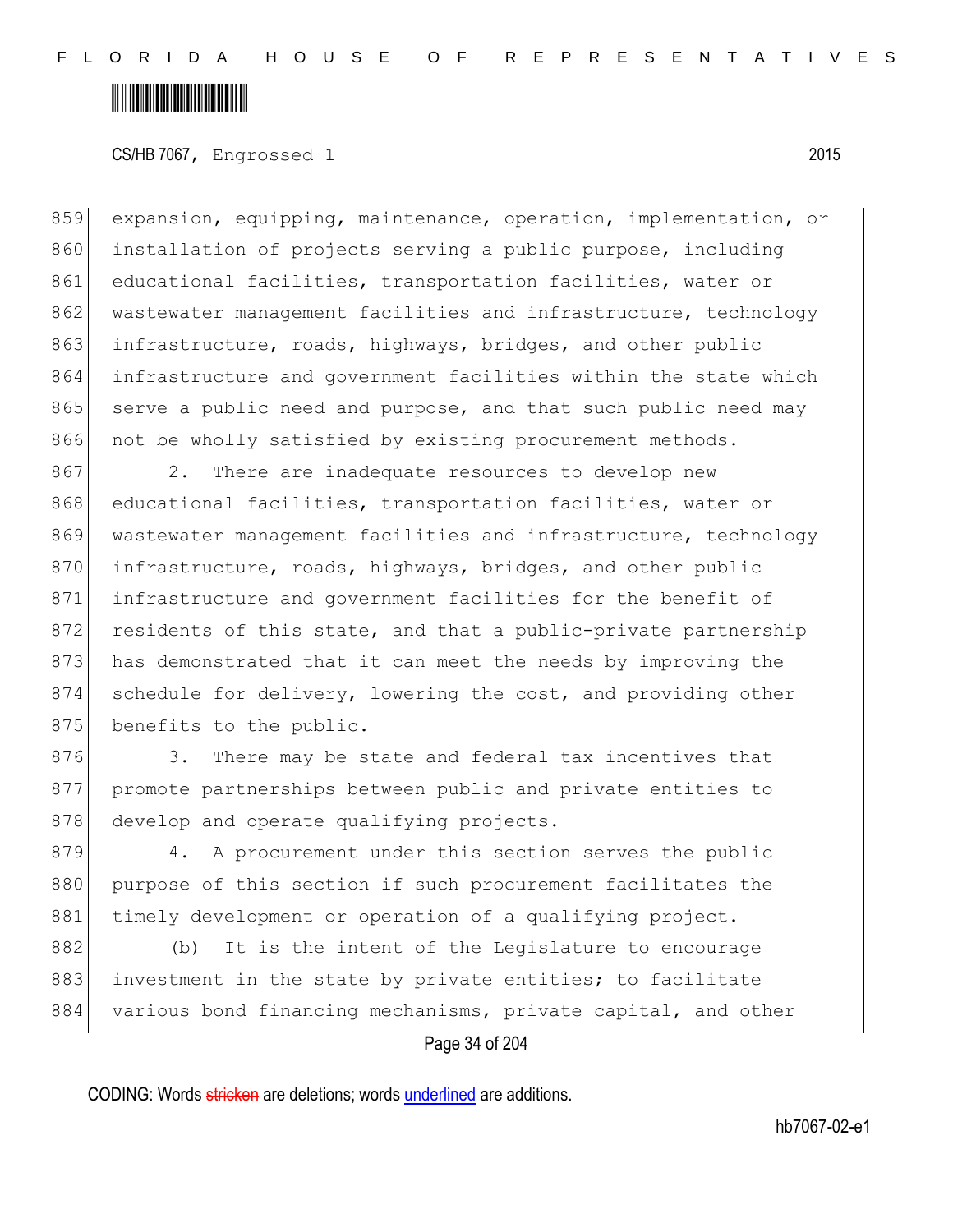### <u> Hillingin ka</u>

CS/HB 7067, Engrossed 1 2015

885 funding sources for the development and operation of qualifying 886 projects, including expansion and acceleration of such financing 887 to meet the public need; and to provide the greatest possible 888 flexibility to public and private entities contracting for the 889 provision of public services.

890 (3) PUBLIC-PRIVATE PARTNERSHIP GUIDELINES TASK FORCE.  $891$  (a) There is created the Partnership for Public Facilities 892 and Infrastructure Act Guidelines Task Force for the purpose of 893 recommending quidelines for the Legislature to consider for 894 purposes of creating a uniform process for establishing public-895 private partnerships, including the types of factors responsible 896 public entities should review and consider when processing 897 requests for public-private partnership projects pursuant to 898 this section.

899  $\left\{\text{b}\right\}$  The task force shall be composed of seven members, 900 follows:

901 1. The Secretary of Management Services or 902 designee, who shall serve as chair of the task force.

- $903$   $2.$  Six members appointed by the Governor, as follows:
- 904 a. One county government official.
- 905 b. One municipal government official.
- 906 c. One district school board member.
- 907 d. Three representatives of the business community.
- $908$  (e) Task force members must be appointed by July 31, 2013.
- 909 By August 31, 2013, the task force shall meet to establish
- 910 procedures for the conduct of its business and to elect a vice

Page 35 of 204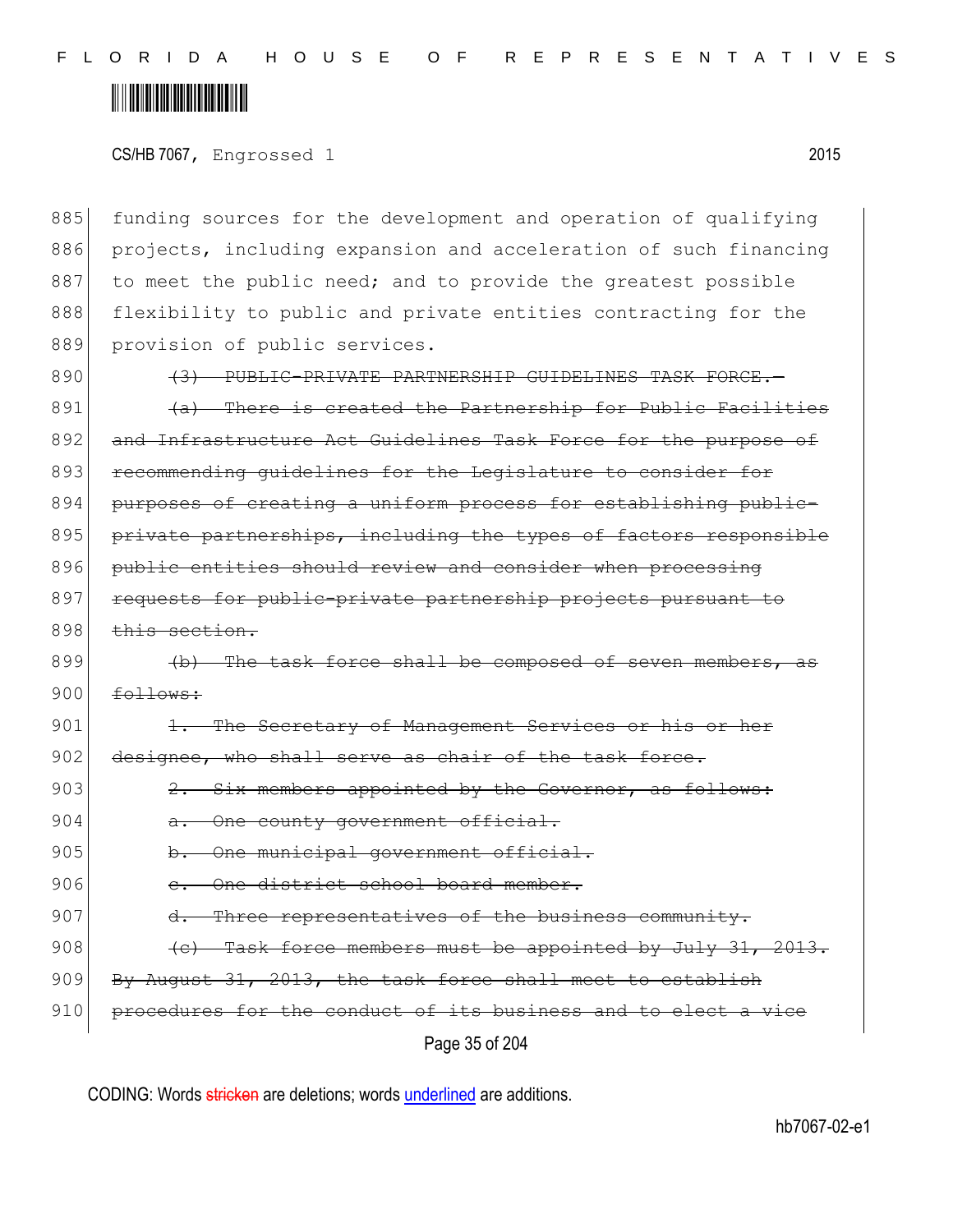### <u> Alban Martin Martin Martin S</u>

CS/HB 7067, Engrossed 1 2015

Page 36 of 204  $911$  chair. The task force shall meet at the call of the chair. A 912 majority of the members of the task force constitutes a quorum, 913 and a quorum is necessary for the purpose of voting on any 914 action or recommendation of the task force. All meetings shall 915 be held in Tallahassee, unless otherwise decided by the task 916  $|$  force, and then no more than two such meetings may be held in 917 other locations for the purpose of taking public testimony. 918 Administrative and technical support shall be provided by the 919 department. Task force members shall serve without compensation 920 and are not entitled to reimbursement for per diem or travel 921 expenses. 922 (d) In reviewing public-private partnerships and 923 developing recommendations, the task force must consider: 924 1. Opportunities for competition through public notice and 925 the availability of representatives of the responsible public 926 entity to meet with private entities considering a proposal. 927 2. Reasonable criteria for choosing among competing 928 proposals. 929 3. Suggested timelines for selecting proposals and 930 negotiating an interim or comprehensive agreement.  $931$  4. If an accelerated selection and review and 932 documentation timelines should be considered for proposals 933 involving a qualifying project that the responsible public 934 entity deems a priority. 935  $\vert$  5. Procedures for financial review and analysis which, 936 a minimum, include a cost-benefit analysis, an assessment of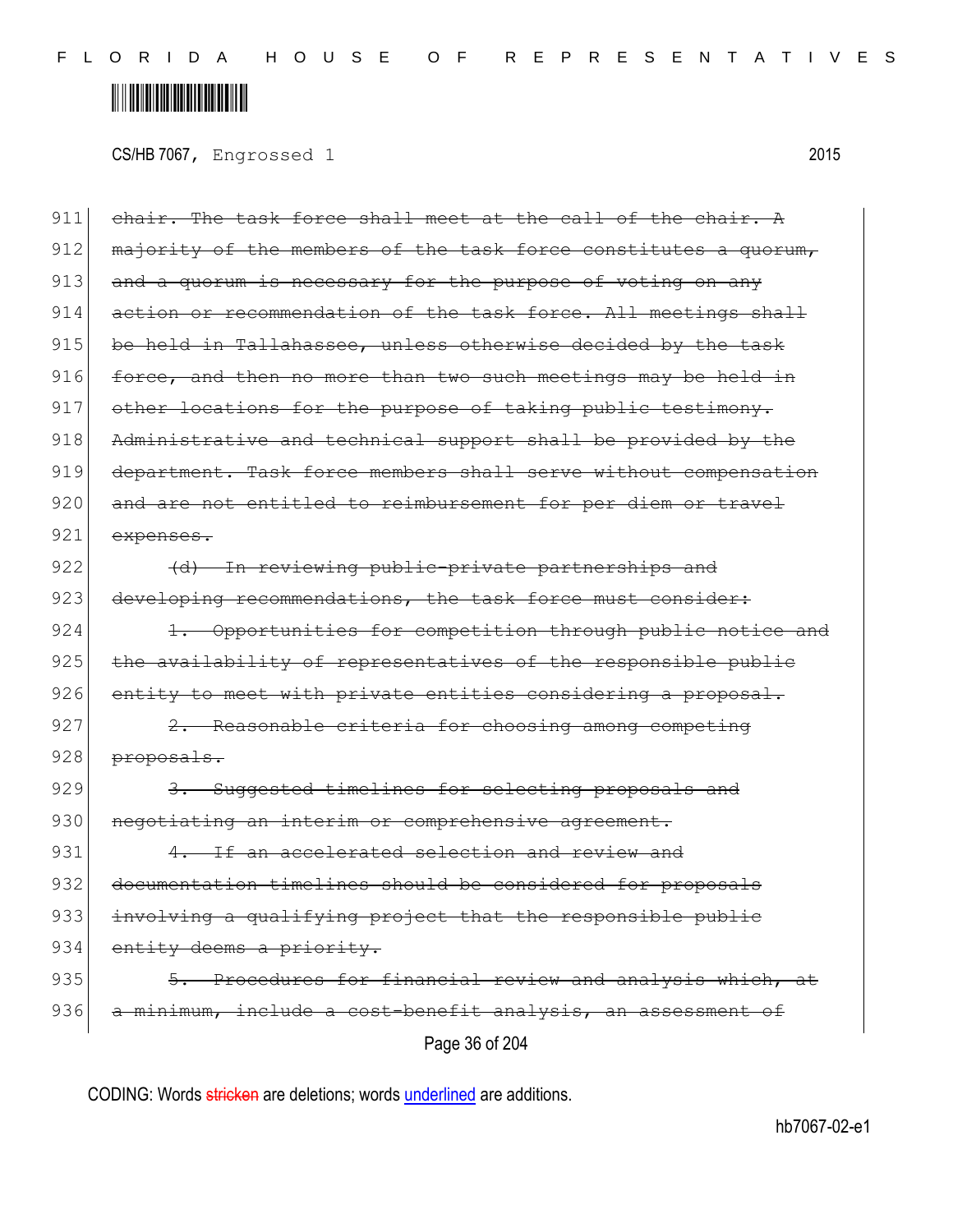## <u> Alban Martin Alban III</u>

CS/HB 7067, Engrossed 1 2015

Page 37 of 204 937 opportunity cost, and consideration of the results of all 938 studies and analyses related to the proposed qualifying project. 939  $\sim$  6. The adequacy of the information released when seeking 940 competing proposals and providing for the enhancement of that 941 information, if deemed necessary, to encourage competition. 942 7. Current exemptions from public records and public 943 meetings requirements, if any changes to those exemptions are  $944$  necessary, or if any new exemptions should be created in order  $945$  to maintain the confidentiality of financial and proprietary 946 information received as part of an unsolicited proposal. 947 8. Recommendations regarding the authority of the  $948$  responsible public entity to engage the services of qualified 949 professionals, which may include a Florida-registered 950 professional or a certified public accountant, not otherwise 951 employed by the responsible public entity, to provide an 952 independent analysis regarding the specifics, advantages, 953 disadvantages, and long-term and short-term costs of a request  $954$  by a private entity for approval of a qualifying project, unless 955 the governing body of the public entity determines that such 956 analysis should be performed by employees of the public entity. 957  $(e)$  The task force must submit a final report of its  $958$  recommendations to the Governor, the President of the Senate, 959 and the Speaker of the House of Representatives by July 1, 2014. 960  $(f)$  The task force is terminated December 31, 2014. The 961 establishment of guidelines pursuant to this section or the 962 adoption of such quidelines by a responsible public entity is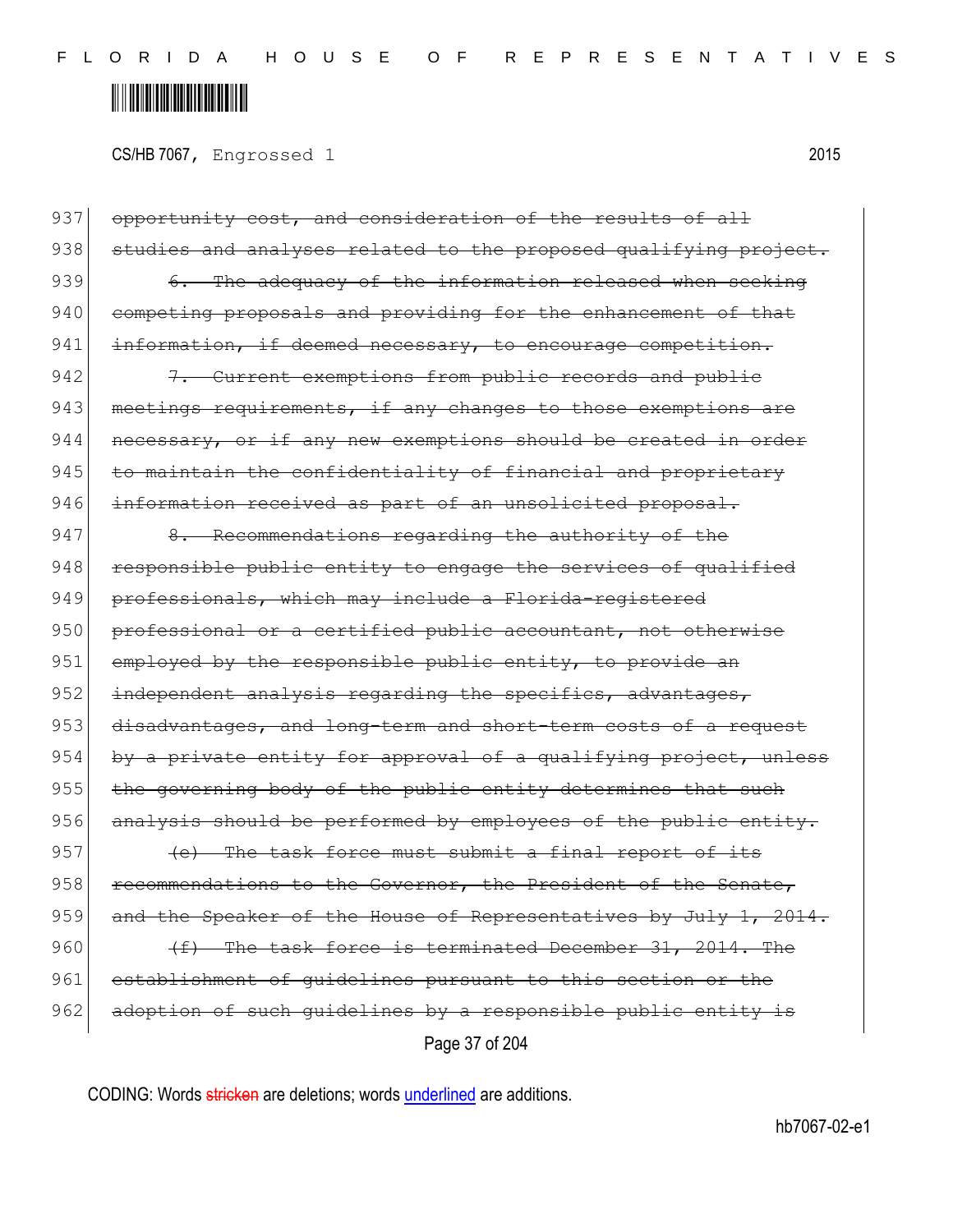## <u> Alban Alban Martin Alban</u>

CS/HB 7067, Engrossed 1 2015

963 not required for such entity to request or receive proposals for 964 a qualifying project or to enter into a comprehensive agreement  $965$  for a qualifying project. A responsible public entity may adopt 966 guidelines so long as such guidelines are not inconsistent with  $967$  this section.

968 (3)<del>(4)</del> PROCUREMENT PROCEDURES.—A responsible public entity 969 may receive unsolicited proposals or may solicit proposals for 970 qualifying projects and may thereafter enter into a 971 comprehensive an agreement with a private entity, or a 972 consortium of private entities, for the building, upgrading, 973 operating, ownership, or financing of facilities.

974 (a)1. The responsible public entity may establish a 975 reasonable application fee for the submission of an unsolicited 976 proposal under this section.

977 2. A private entity that submits an unsolicited proposal 978 to a responsible public entity must concurrently pay an initial 979 application fee, as determined by the responsible public entity. 980 Payment must be made by cash, cashier's check, or other 981 | noncancelable instrument. Personal checks may not be accepted. 982 3. If the initial application fee does not cover the 983 responsible public entity's costs to evaluate the unsolicited 984 proposal, the responsible public entity must request in writing 985 the additional amounts required. The private entity must pay the 986 requested additional amounts within 30 days after receipt of the 987 notice. The responsible public entity may stop its review of the 988 unsolicited proposal if the private entity fails to pay the

Page 38 of 204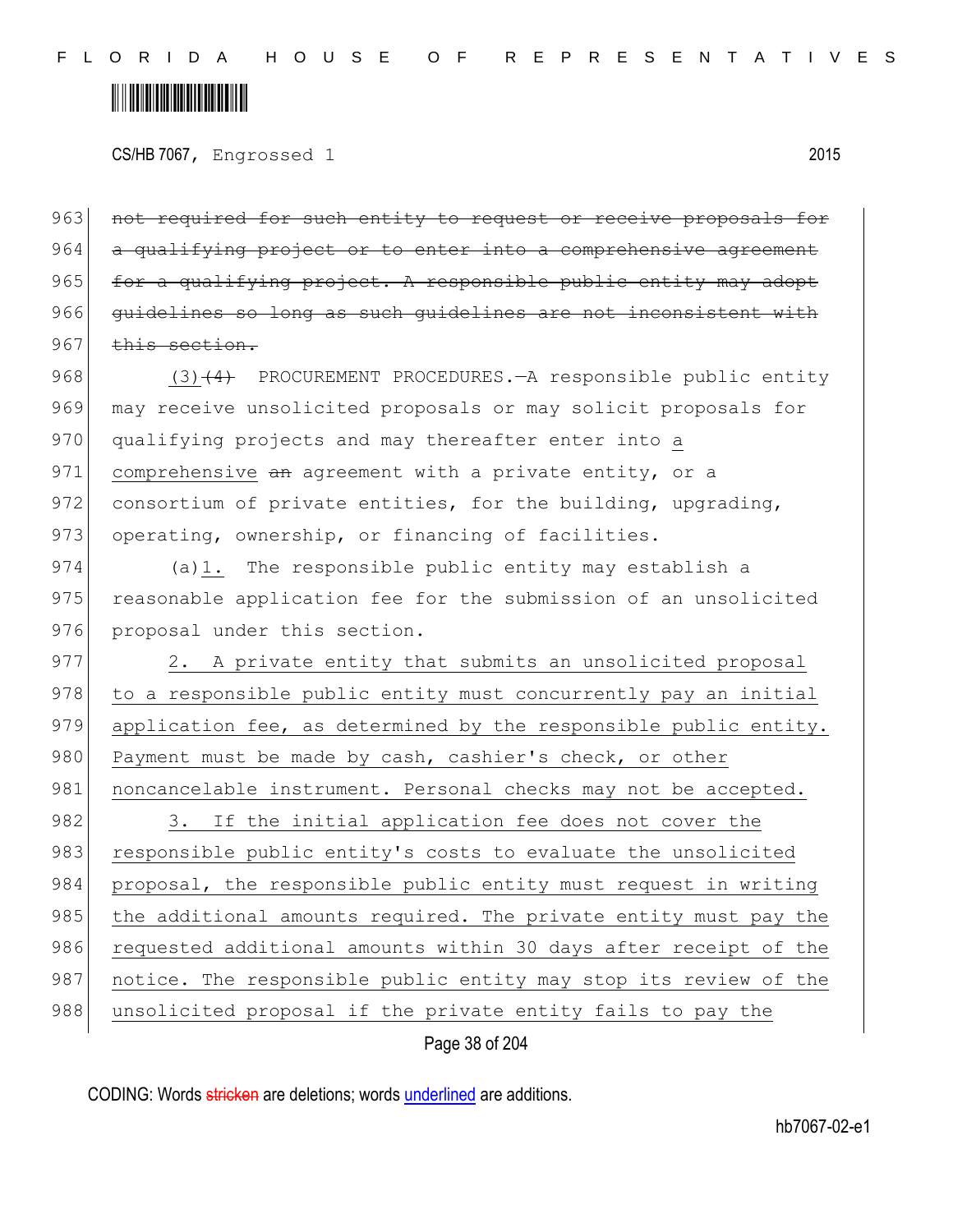CS/HB 7067, Engrossed 1 2015

989 additional fee.

990 4. If the responsible public entity does not evaluate the 991 unsolicited proposal, the responsible public entity must return 992 the application fee The fee must be sufficient to pay the costs  $993$  of evaluating the proposal. The responsible public entity may 994 engage the services of a private consultant to assist 995 evaluation.

996 (b) The responsible public entity may request a proposal 997 from private entities for a qualifying public-private project 998 or, if the responsible public entity receives an unsolicited 999 proposal for a qualifying public-private project and the 1000 responsible public entity intends to enter into a comprehensive 1001 agreement for the project described in the such unsolicited 1002 proposal, the responsible public entity shall publish notice in 1003 the Florida Administrative Register and a newspaper of general 1004 circulation at least once a week for 2 weeks stating that the 1005 responsible public entity has received a proposal and will 1006 accept other proposals for the same project. The timeframe 1007 within which the responsible public entity may accept other 1008 proposals shall be determined by the responsible public entity 1009 on a project-by-project basis based upon the complexity of the 1010 qualifying project and the public benefit to be gained by 1011 allowing a longer or shorter period of time within which other 1012 proposals may be received; however, the timeframe for allowing 1013 other proposals must be at least 21 days, but no more than 120 1014 days, after the initial date of publication. If approved by a

Page 39 of 204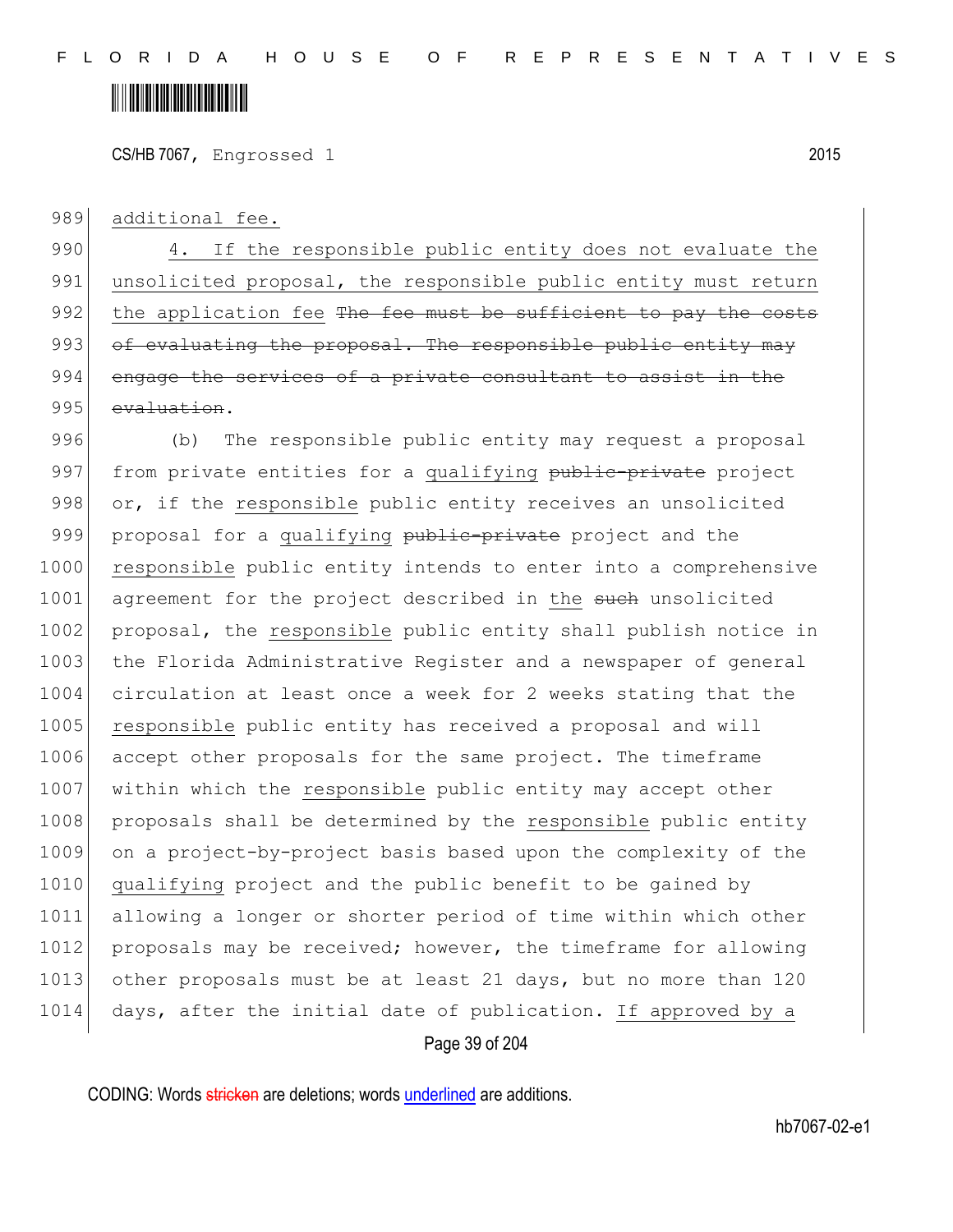## <u> Alban Martin Martin Alban</u>

CS/HB 7067, Engrossed 1 2015

1015 majority vote of the responsible public entity's governing body, 1016 the responsible public entity may alter the timeframe for 1017 accepting proposals to more adequately suit the needs of the 1018 qualifying project. A copy of the notice must be mailed to each 1019 local government in the affected area.

1020 (c) If the responsible public entity solicits proposals 1021 under this section, the solicitation must include a design 1022 criteria package prepared by an architect, engineer, or 1023 landscape architect licensed in this state which is sufficient 1024 to allow private entities to prepare a bid or a response. The 1025 design criteria package must specify performance-based criteria 1026 for the project, including the legal description of the site, 1027 with survey information; interior space requirements; material 1028 quality standards; schematic layouts and conceptual design 1029 criteria for the project; cost or budget estimates; design and 1030 construction schedules; and site development and utility 1031 requirements A responsible public entity that is a school board 1032 may enter into a comprehensive agreement only with the approval 1033 of the local governing body.

1034 (d) Before approving a comprehensive agreement approval, 1035 the responsible public entity must determine that the proposed 1036 project:

1037 1. Is in the public's best interest.

1038 2. Is for a facility that is owned by the responsible 1039 public entity or for a facility for which ownership will be 1040 conveyed to the responsible public entity.

Page 40 of 204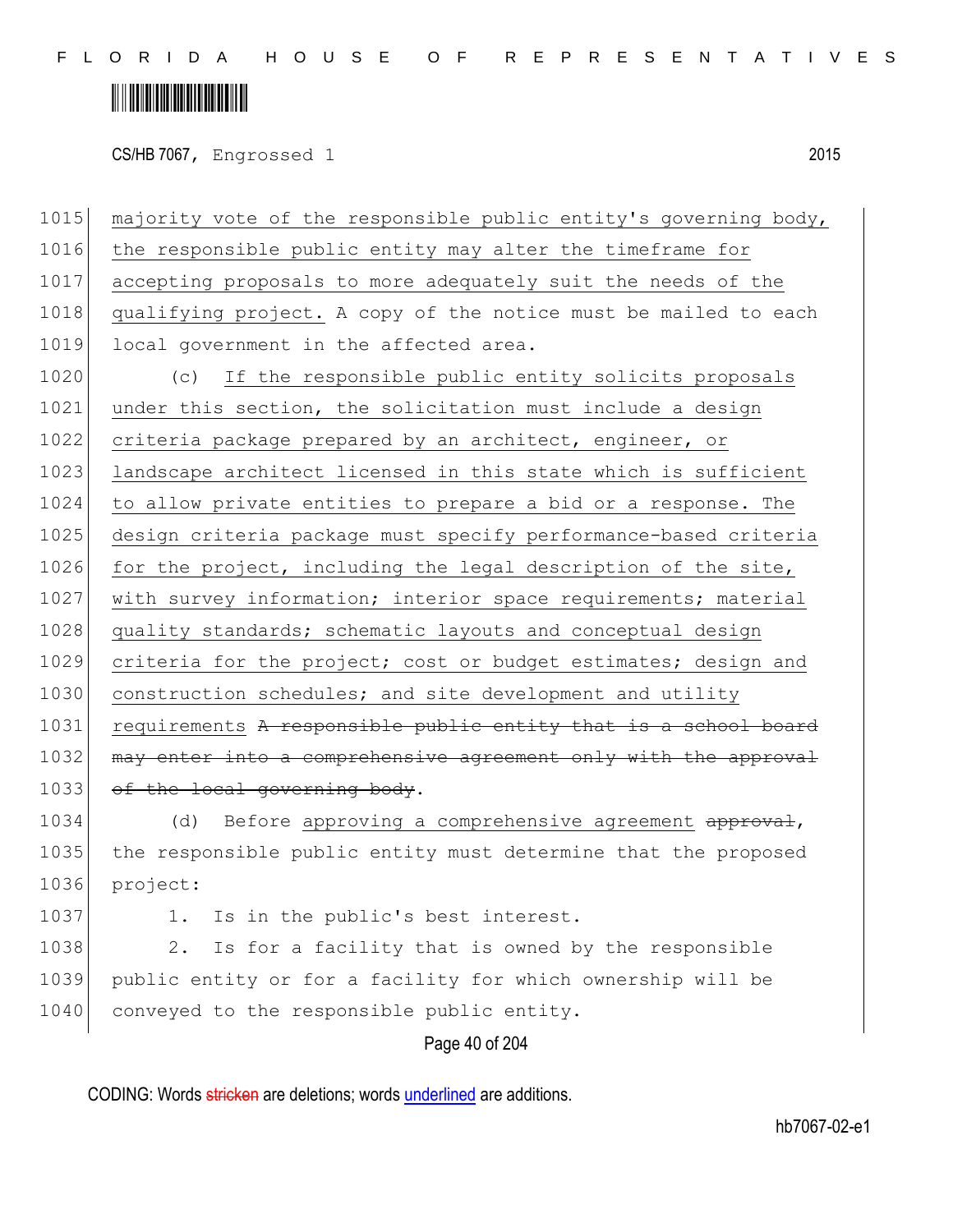CS/HB 7067, Engrossed 1 2015

1041 3. Has adequate safeguards in place to ensure that 1042 additional costs or service disruptions are not imposed on the 1043 public in the event of material default or cancellation of the 1044 comprehensive agreement by the responsible public entity.

1045 4. Has adequate safequards in place to ensure that the 1046 responsible public entity or private entity has the opportunity 1047 to add capacity to the proposed project or other facilities 1048 serving similar predominantly public purposes.

1049 5. Will be owned by the responsible public entity upon 1050 completion, expiration, or termination of the comprehensive 1051 agreement and upon payment of the amounts financed.

1052 (e) Before signing a comprehensive agreement, the 1053 responsible public entity must consider a reasonable finance 1054 plan that is consistent with subsection (9)  $(11)$ ; the qualifying 1055 project cost; revenues by source; available financing; major 1056 assumptions; internal rate of return on private investments, if 1057 governmental funds are assumed in order to deliver a cost-1058 feasible project; and a total cash-flow analysis beginning with 1059 the implementation of the project and extending for the term of 1060 the comprehensive agreement.

1061 (f) In considering an unsolicited proposal, the 1062 responsible public entity may require from the private entity a 1063 technical study prepared by a nationally recognized expert with 1064 experience in preparing analysis for bond rating agencies. In 1065 evaluating the technical study, the responsible public entity 1066 may rely upon internal staff reports prepared by personnel

Page 41 of 204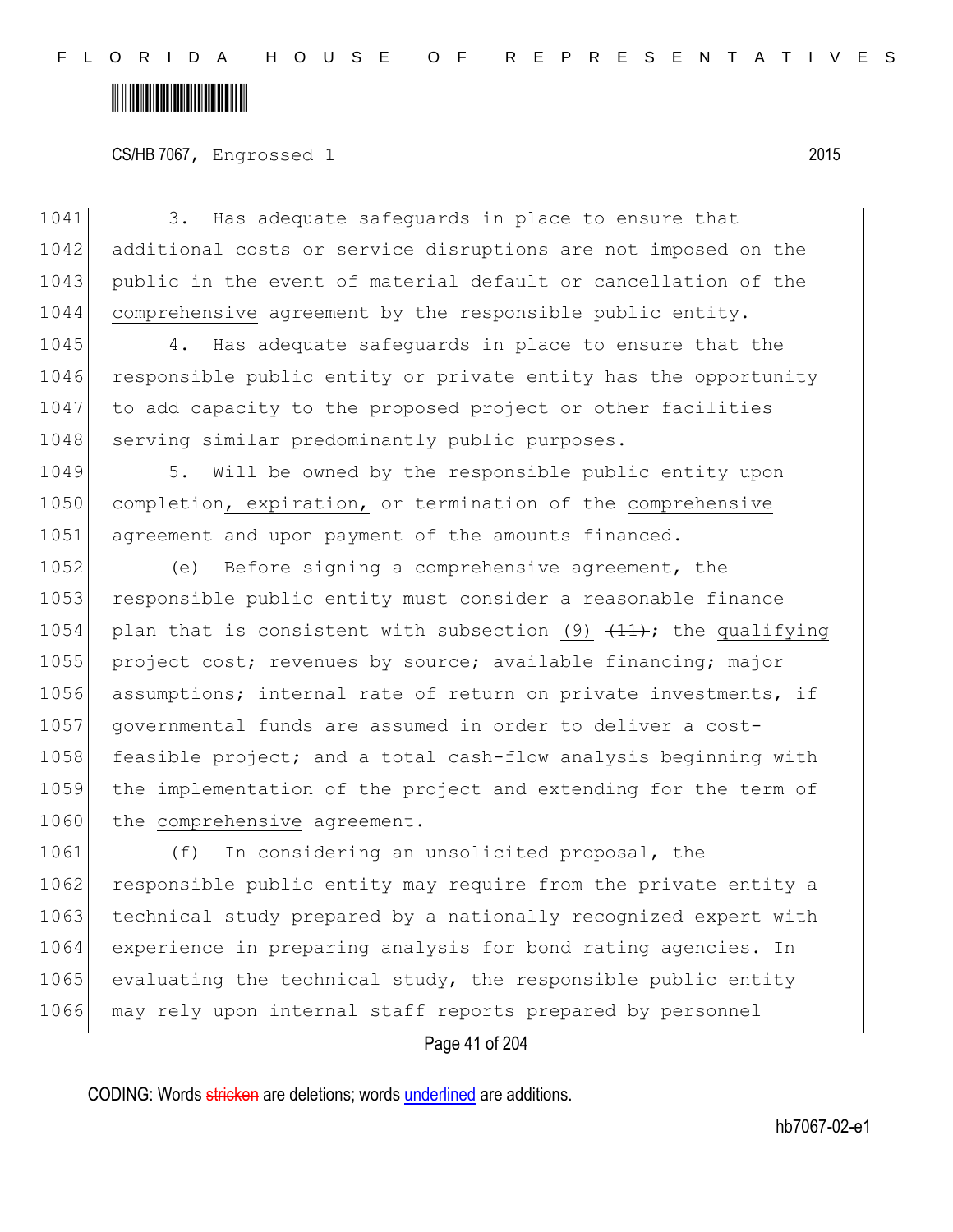CS/HB 7067, Engrossed 1 2015

1067 familiar with the operation of similar facilities or the advice 1068 of external advisors or consultants who have relevant 1069 experience.

1070 (4)<del>(5)</del> PROJECT APPROVAL REQUIREMENTS.—An unsolicited 1071 proposal from a private entity for approval of a qualifying 1072 project must be accompanied by the following material and 1073 information, unless waived by the responsible public entity:

 (a) A description of the qualifying project, including the conceptual design of the facilities or a conceptual plan for the provision of services, and a schedule for the initiation and completion of the qualifying project.

1078 (b) A description of the method by which the private 1079 entity proposes to secure the necessary property interests that 1080 are required for the qualifying project.

1081 (c) A description of the private entity's general plans 1082 for financing the qualifying project, including the sources of 1083 the private entity's funds and the identity of any dedicated 1084 revenue source or proposed debt or equity investment on behalf 1085 of the private entity.

1086 (d) The name and address of a person who may be contacted 1087 for additional information concerning the proposal.

1088 (e) The proposed user fees, lease payments, or other 1089 service payments over the term of a comprehensive agreement, and 1090 the methodology for and circumstances that would allow changes 1091 to the user fees, lease payments, and other service payments 1092 over time.

#### Page 42 of 204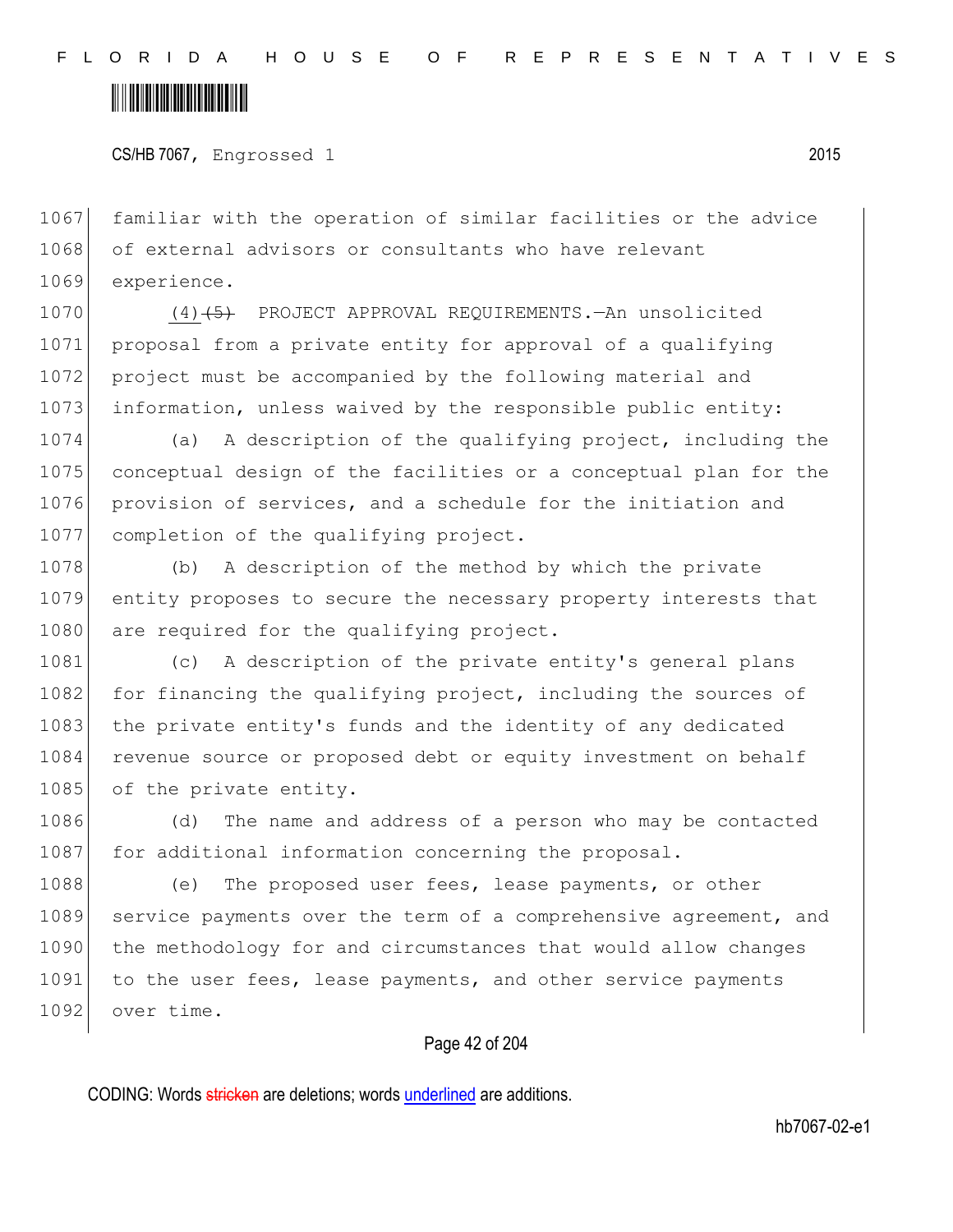CS/HB 7067, Engrossed 1 2015

1093 (f) Additional material or information that the 1094 responsible public entity reasonably requests. 1095 1096 Any pricing or financial terms included in an unsolicited 1097 proposal must be specific as to when the pricing or terms 1098 expire. 1099  $(5)$   $(6)$  PROJECT QUALIFICATION AND PROCESS. 1100 (a) The private entity, or the applicable party or parties 1101 of the private entity's team, must meet the minimum standards 1102 contained in the responsible public entity's guidelines for 1103 qualifying professional services and contracts for traditional 1104 procurement projects. 1105 (b) The responsible public entity must: 1106 1. Ensure that provision is made for the private entity's 1107 performance and payment of subcontractors, including, but not 1108 limited to, surety bonds, letters of credit, parent company 1109 guarantees, and lender and equity partner guarantees. For the 1110 components of the qualifying project which involve construction 1111 performance and payment, bonds are required and are subject to 1112 the recordation, notice, suit limitation, and other requirements 1113 of s. 255.05.

1114 2. Ensure the most efficient pricing of the security 1115 package that provides for the performance and payment of 1116 subcontractors.

1117 3. Ensure that provision is made for the transfer of the 1118 private entity's obligations if the comprehensive agreement

Page 43 of 204

CODING: Words stricken are deletions; words underlined are additions.

hb7067-02-e1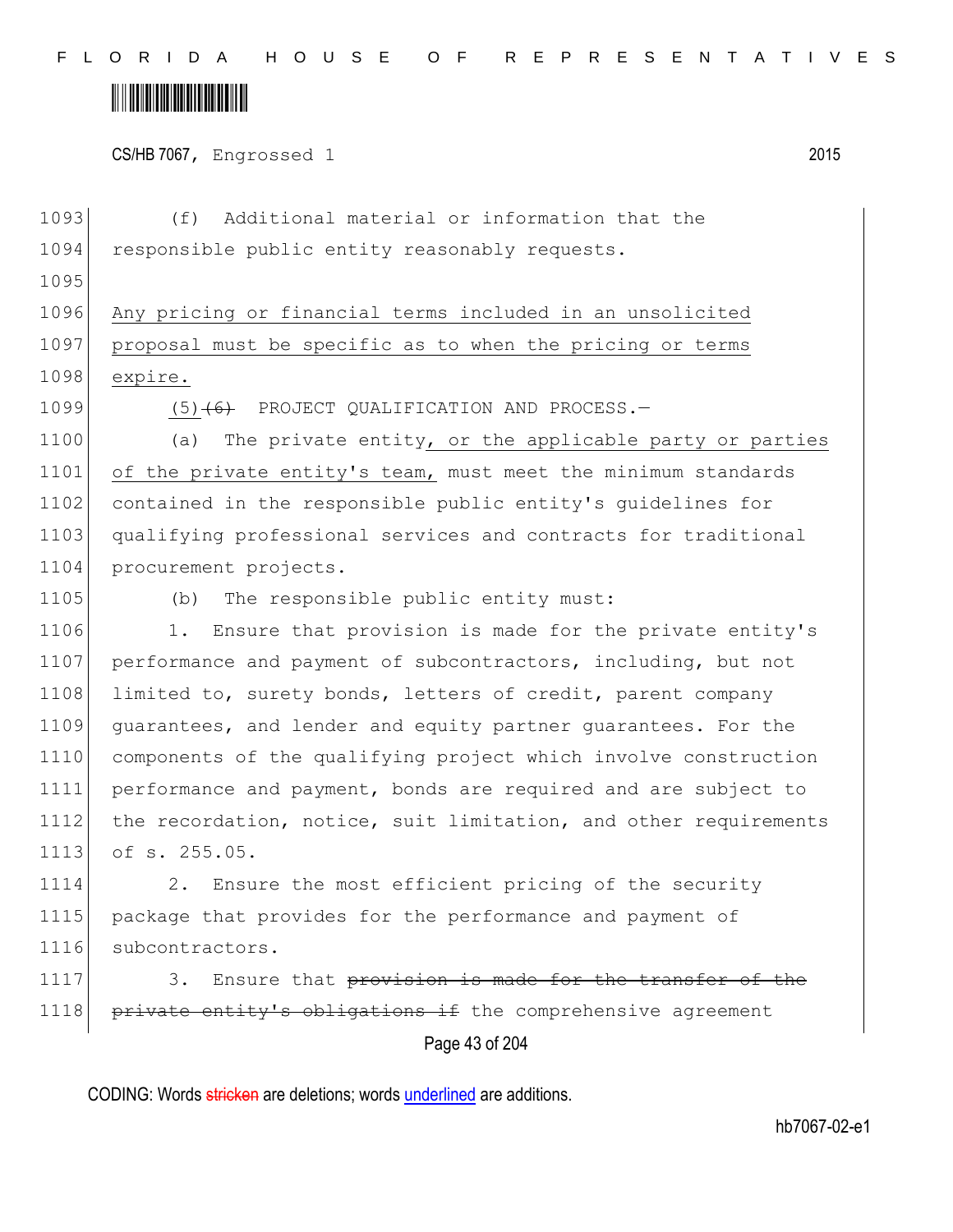CS/HB 7067, Engrossed 1 2015

1119 addresses termination upon is terminated or a material default 1120 of the comprehensive agreement occurs.

1121 (c) After the public notification period has expired in 1122 the case of an unsolicited proposal, the responsible public 1123 entity shall rank the proposals received in order of preference. 1124 In ranking the proposals, the responsible public entity may 1125 consider factors that include, but are not limited to, 1126 professional qualifications, general business terms, innovative 1127 design techniques or cost-reduction terms, and finance plans. 1128 | The responsible public entity may then begin negotiations for a 1129 comprehensive agreement with the highest-ranked firm. If the 1130 responsible public entity is not satisfied with the results of 1131 the negotiations, the responsible public entity may terminate 1132 negotiations with the proposer and negotiate with the second-1133 ranked or subsequent-ranked firms, in the order consistent with 1134 this procedure. If only one proposal is received, the 1135 responsible public entity may negotiate in good faith, and if 1136 the responsible public entity is not satisfied with the results 1137 of the negotiations, the responsible public entity may terminate 1138 negotiations with the proposer. Notwithstanding this paragraph, 1139 the responsible public entity may reject all proposals at any 1140 point in the process until a contract with the proposer is 1141 executed.

1142 (d) The responsible public entity shall perform an 1143 independent analysis of the proposed public-private partnership 1144 which demonstrates the cost-effectiveness and overall public

#### Page 44 of 204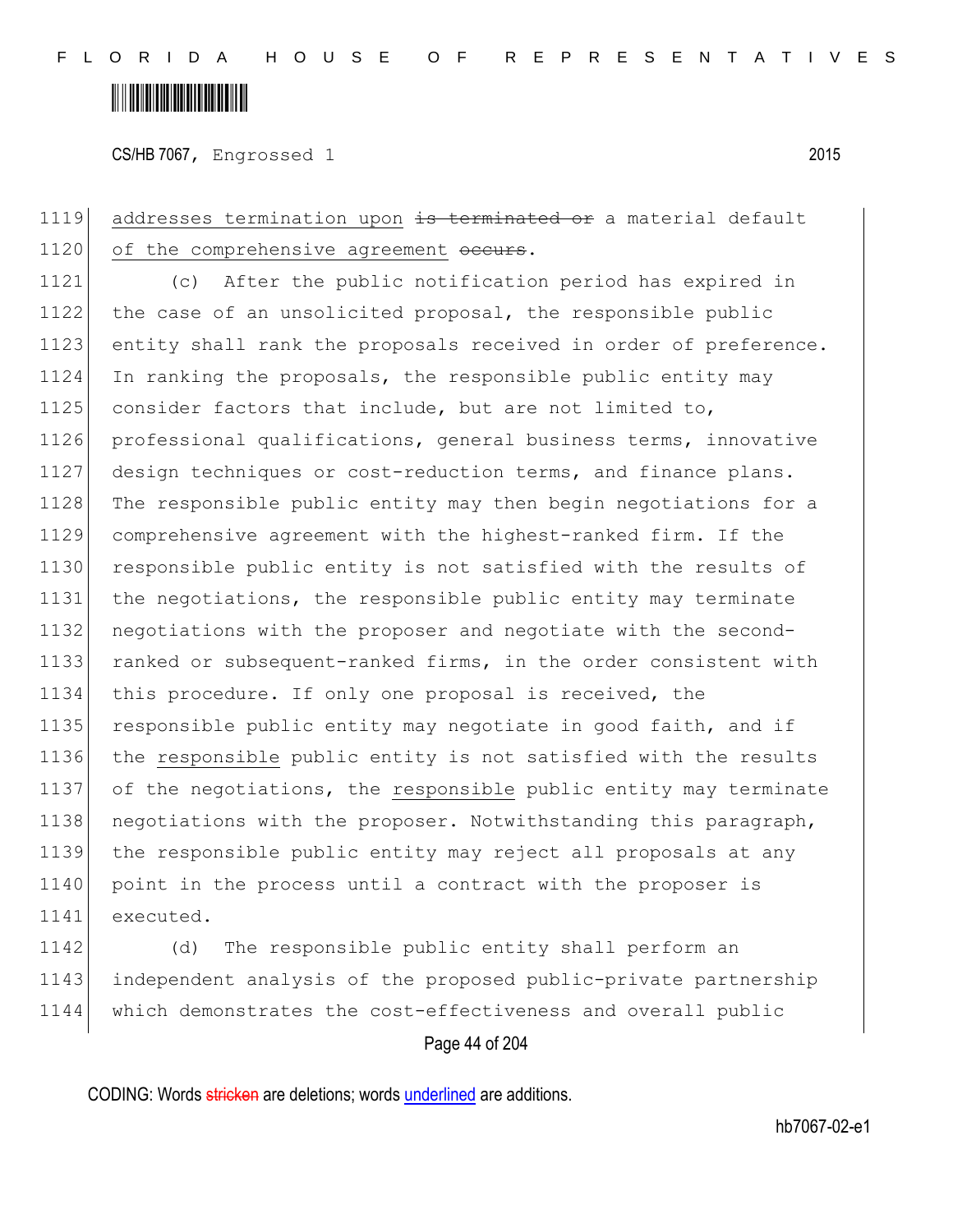CS/HB 7067, Engrossed 1 2015

1145 benefit before the procurement process is initiated or before 1146 the contract is awarded.

 (e) The responsible public entity may approve the 1148 development or operation of an educational facility, a transportation facility, a water or wastewater management 1150 facility or related infrastructure, a technology infrastructure or other public infrastructure, or a government facility needed by the responsible public entity as a qualifying project, or the design or equipping of a qualifying project that is developed or operated, if:

1155 1. There is a public need for or benefit derived from a 1156 project of the type that the private entity proposes as the 1157 qualifying project.

1158 2. The estimated cost of the qualifying project is 1159 reasonable in relation to similar facilities.

1160 3. The private entity's plans will result in the timely 1161 acquisition, design, construction, improvement, renovation, 1162 expansion, equipping, maintenance, or operation of the 1163 qualifying project.

1164 (f) The responsible public entity may charge a reasonable 1165 fee to cover the costs of processing, reviewing, and evaluating 1166 the request, including, but not limited to, reasonable attorney 1167 fees and fees for financial and technical advisors or 1168 consultants and for other necessary advisors or consultants.

1169 (g) Upon approval of a qualifying project, the responsible 1170 public entity shall establish a date for the commencement of

Page 45 of 204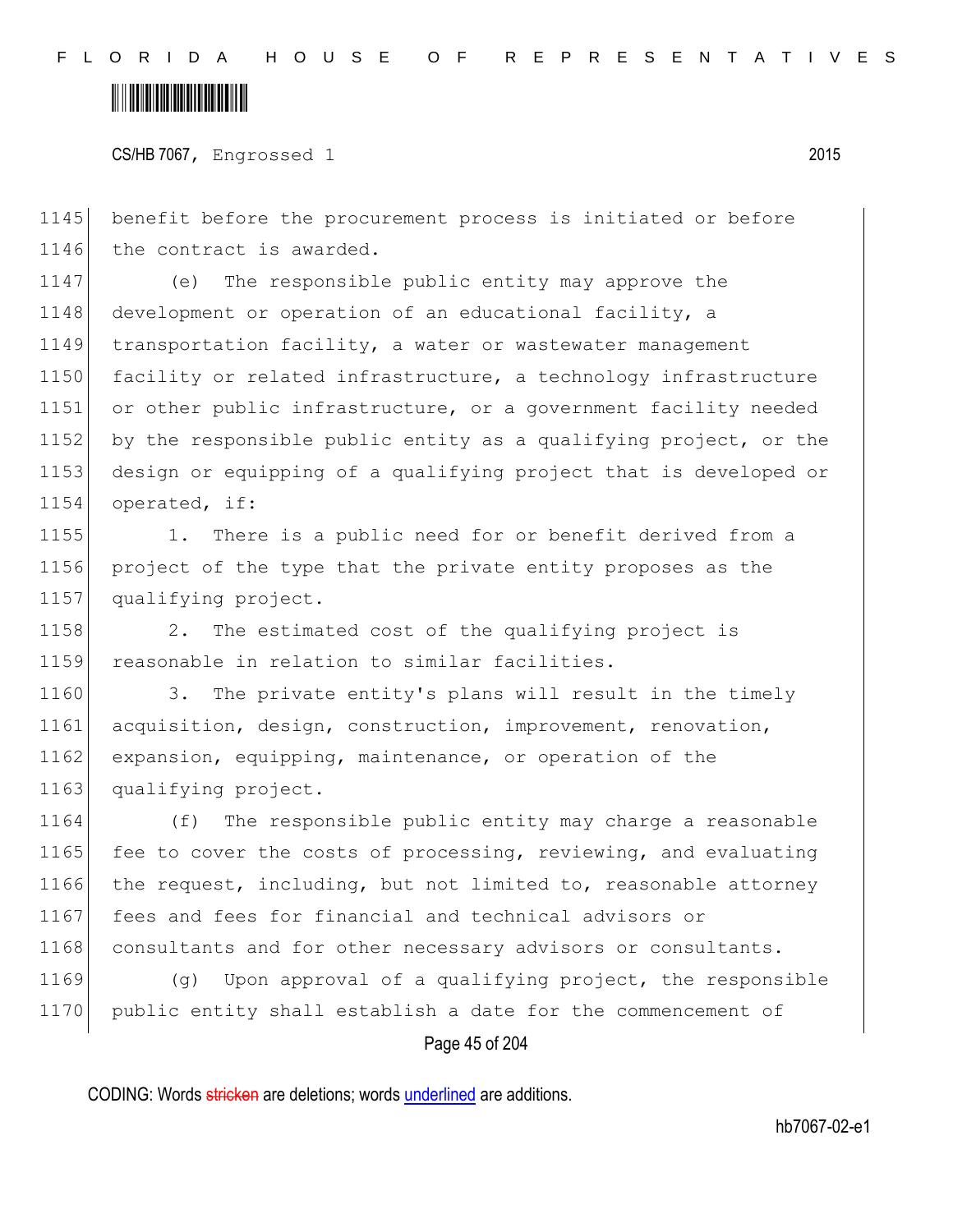1171 activities related to the qualifying project. The responsible 1172 public entity may extend the commencement date.

1173 (h) Approval of a qualifying project by the responsible 1174 public entity is subject to entering into a comprehensive 1175 agreement with the private entity.

1176 **(7) NOTICE TO AFFECTED LOCAL JURISDICTIONS.** 

1177  $\left(4a\right)$  The responsible public entity must notify each 1178 affected local jurisdiction by furnishing a copy of the proposal 1179 to each affected local jurisdiction when considering a proposal 1180 for a qualifying project.

Page 46 of 204 1181 (b) Each affected local jurisdiction that is not a 1182 responsible public entity for the respective qualifying project 1183 may, within 60 days after receiving the notice, submit in 1184 writing any comments to the responsible public entity and 1185 indicate whether the facility is incompatible with the local 1186 comprehensive plan, the local infrastructure development plan, 1187 the capital improvements budget, any development of regional 1188 impact processes or timelines, or other governmental spending 1189 plan. The responsible public entity shall consider the comments 1190 of the affected local jurisdiction before entering into a 1191 comprehensive agreement with a private entity. If an affected 1192 <del>local jurisdiction fails to respond to the responsible public</del> 1193 entity within the time provided in this paragraph, the 1194 nonresponse is deemed an acknowledgment by the affected local  $1195$  jurisdiction that the qualifying project is compatible with the 1196 local comprehensive plan, the local infrastructure development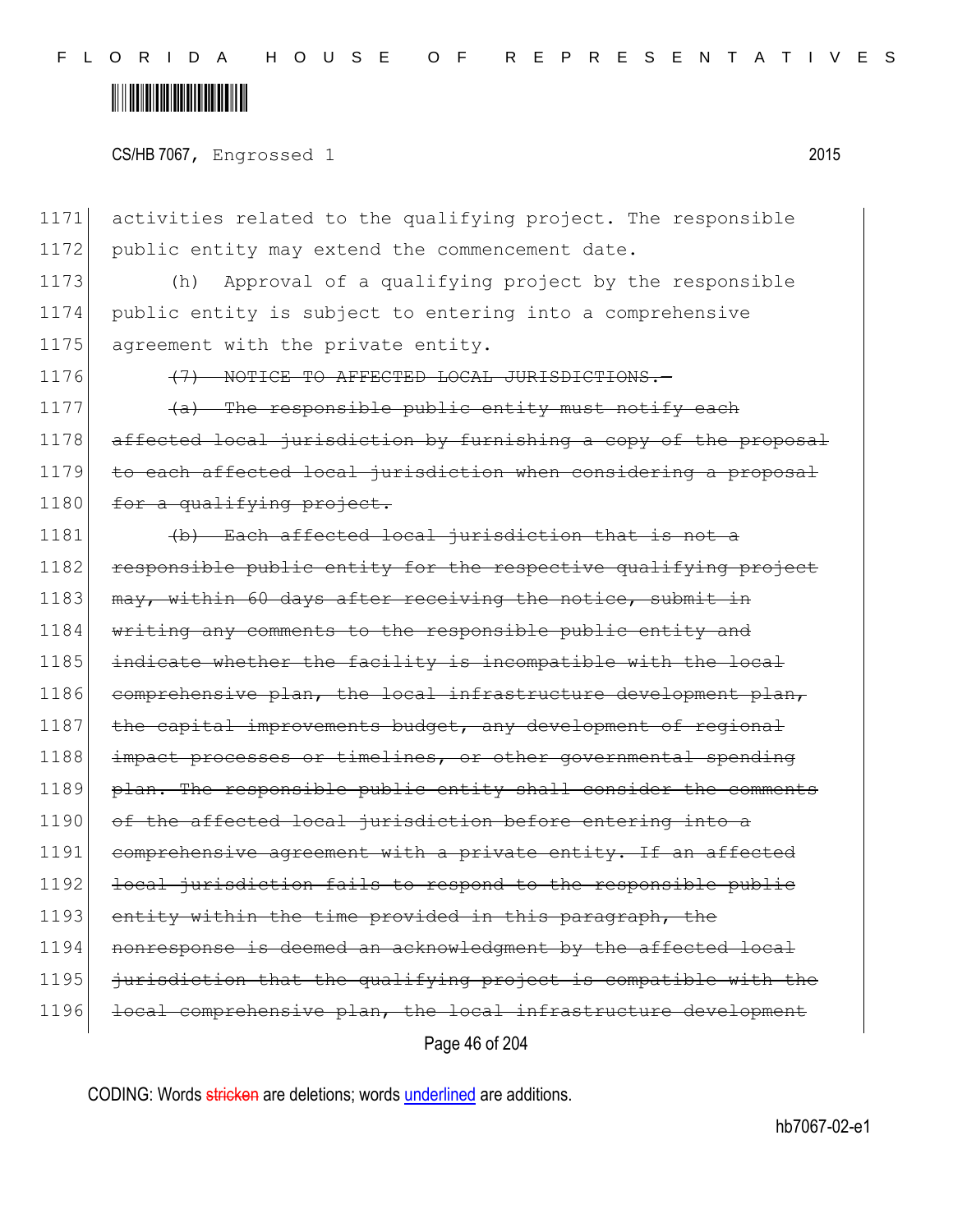CS/HB 7067, Engrossed 1 2015

1197 plan, the capital improvements budget, or other governmental 1198 spending plan.

1199 (6)<del>(8)</del> INTERIM AGREEMENT.—Before or in connection with the 1200 negotiation of a comprehensive agreement, the responsible public 1201 entity may enter into an interim agreement with the private 1202 entity proposing the development or operation of the qualifying 1203 project. An interim agreement does not obligate the responsible 1204 public entity to enter into a comprehensive agreement. The 1205 interim agreement is discretionary with the parties and is not 1206 required on a qualifying project for which the parties may 1207 proceed directly to a comprehensive agreement without the need 1208 for an interim agreement. An interim agreement must be limited 1209 to provisions that:

1210 (a) Authorize the private entity to commence activities 1211 for which it may be compensated related to the proposed 1212 qualifying project, including, but not limited to, project 1213 planning and development, design, environmental analysis and 1214 mitigation, survey, other activities concerning any part of the 1215 proposed qualifying project, and ascertaining the availability 1216 of financing for the proposed facility or facilities.

1217 (b) Establish the process and timing of the negotiation of 1218 the comprehensive agreement.

1219 (c) Contain such other provisions related to an aspect of 1220 the development or operation of a qualifying project that the 1221 responsible public entity and the private entity deem 1222 appropriate.

#### Page 47 of 204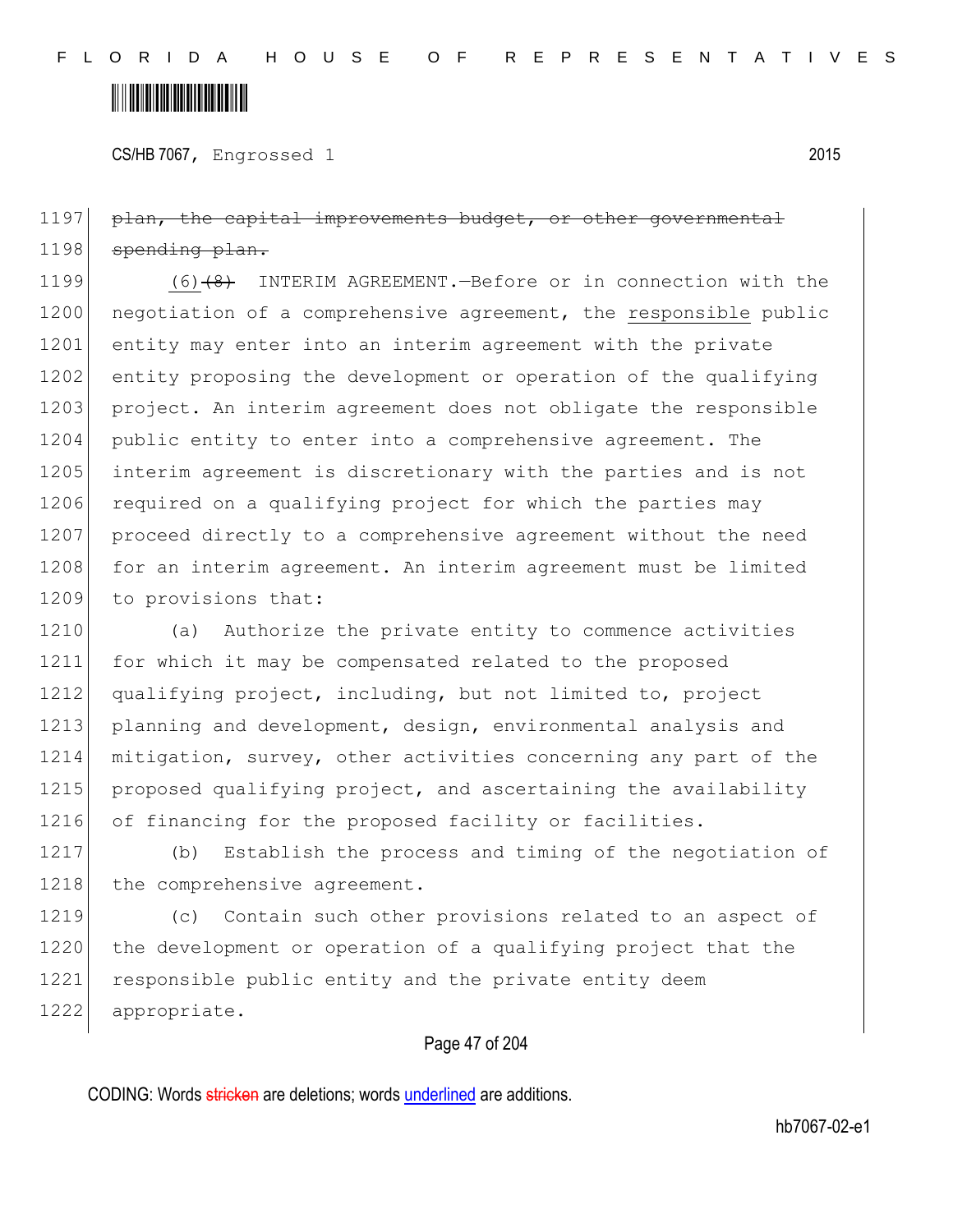CS/HB 7067, Engrossed 1 2015

1223 (7)<del>(9)</del> COMPREHENSIVE AGREEMENT.

1224 (a) Before developing or operating the qualifying project, 1225 the private entity must enter into a comprehensive agreement 1226 with the responsible public entity. The comprehensive agreement 1227 must provide for:

1228 1. Delivery of performance and payment bonds, letters of 1229 credit, or other security acceptable to the responsible public 1230 entity in connection with the development or operation of the 1231 qualifying project in the form and amount satisfactory to the 1232 responsible public entity. For the components of the qualifying 1233 project which involve construction, the form and amount of the 1234 bonds must comply with s. 255.05.

1235 2. Review of the design for the qualifying project by the 1236 responsible public entity and, if the design conforms to 1237 standards acceptable to the responsible public entity, the 1238 approval of the responsible public entity. This subparagraph 1239 does not require the private entity to complete the design of 1240 the qualifying project before the execution of the comprehensive 1241 agreement.

1242 3. Inspection of the qualifying project by the responsible 1243 public entity to ensure that the private entity's activities are 1244 acceptable to the responsible public entity in accordance with 1245 the comprehensive agreement.

1246 4. Maintenance of a policy of public liability insurance, 1247 a copy of which must be filed with the responsible public entity 1248 and accompanied by proofs of coverage, or self-insurance, each

Page 48 of 204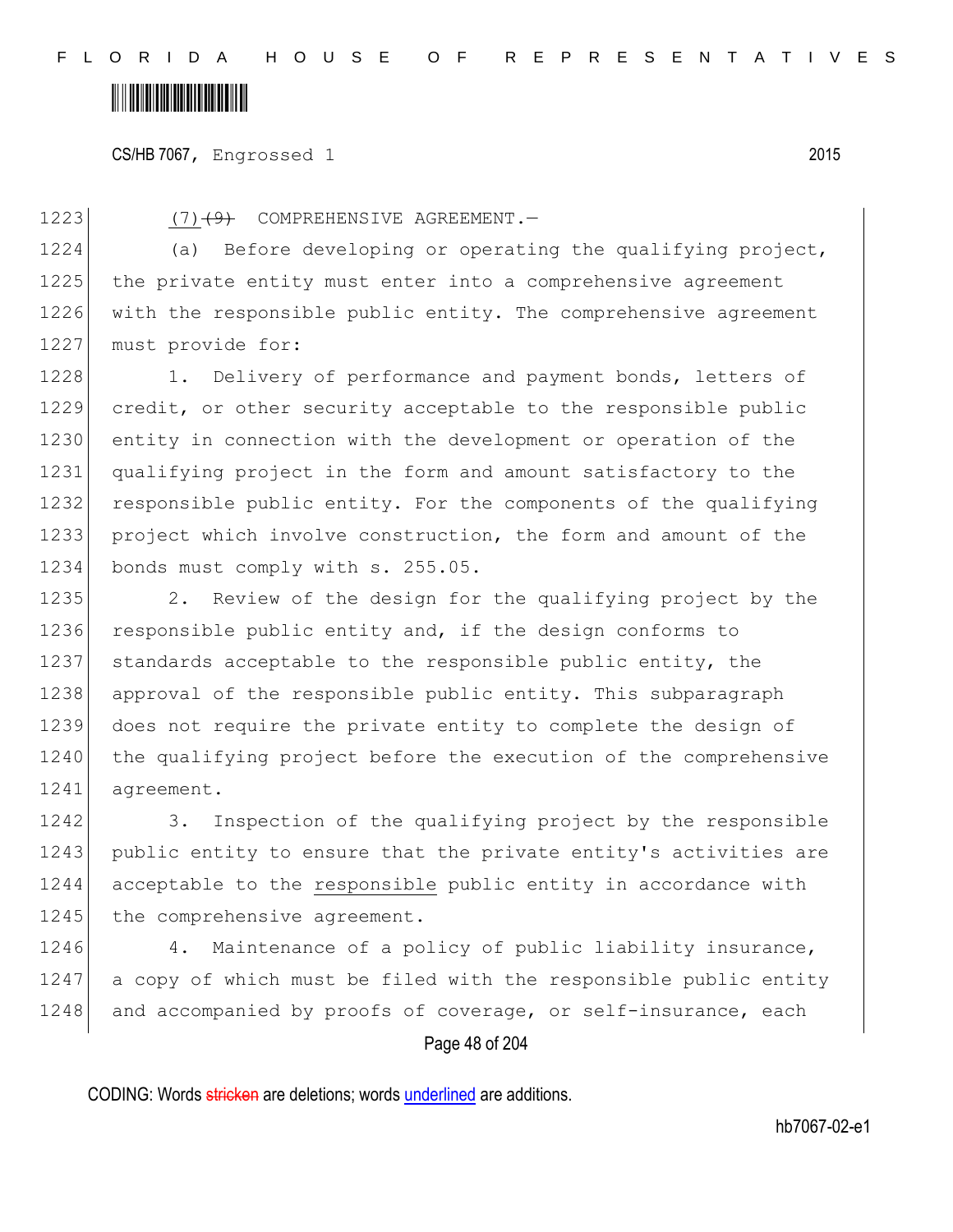CS/HB 7067, Engrossed 1 2015

1249 in the form and amount satisfactory to the responsible public 1250 entity and reasonably sufficient to ensure coverage of tort 1251 liability to the public and employees and to enable the 1252 continued operation of the qualifying project.

1253 5. Monitoring by the responsible public entity of the 1254 maintenance practices to be performed by the private entity to 1255 ensure that the qualifying project is properly maintained.

1256 6. Periodic filing by the private entity of the 1257 appropriate financial statements that pertain to the qualifying 1258 project.

1259 7. Procedures that govern the rights and responsibilities 1260 of the responsible public entity and the private entity in the 1261 course of the construction and operation of the qualifying 1262 project and in the event of the termination of the comprehensive 1263 agreement or a material default by the private entity. The 1264 procedures must include conditions that govern the assumption of 1265 the duties and responsibilities of the private entity by an 1266 entity that funded, in whole or part, the qualifying project or 1267 by the responsible public entity, and must provide for the 1268 transfer or purchase of property or other interests of the 1269 private entity by the responsible public entity.

1270 8. Fees, lease payments, or service payments. In 1271 negotiating user fees, the fees must be the same for persons 1272 using the facility under like conditions and must not materially 1273 discourage use of the qualifying project. The execution of the 1274 comprehensive agreement or a subsequent amendment is conclusive

Page 49 of 204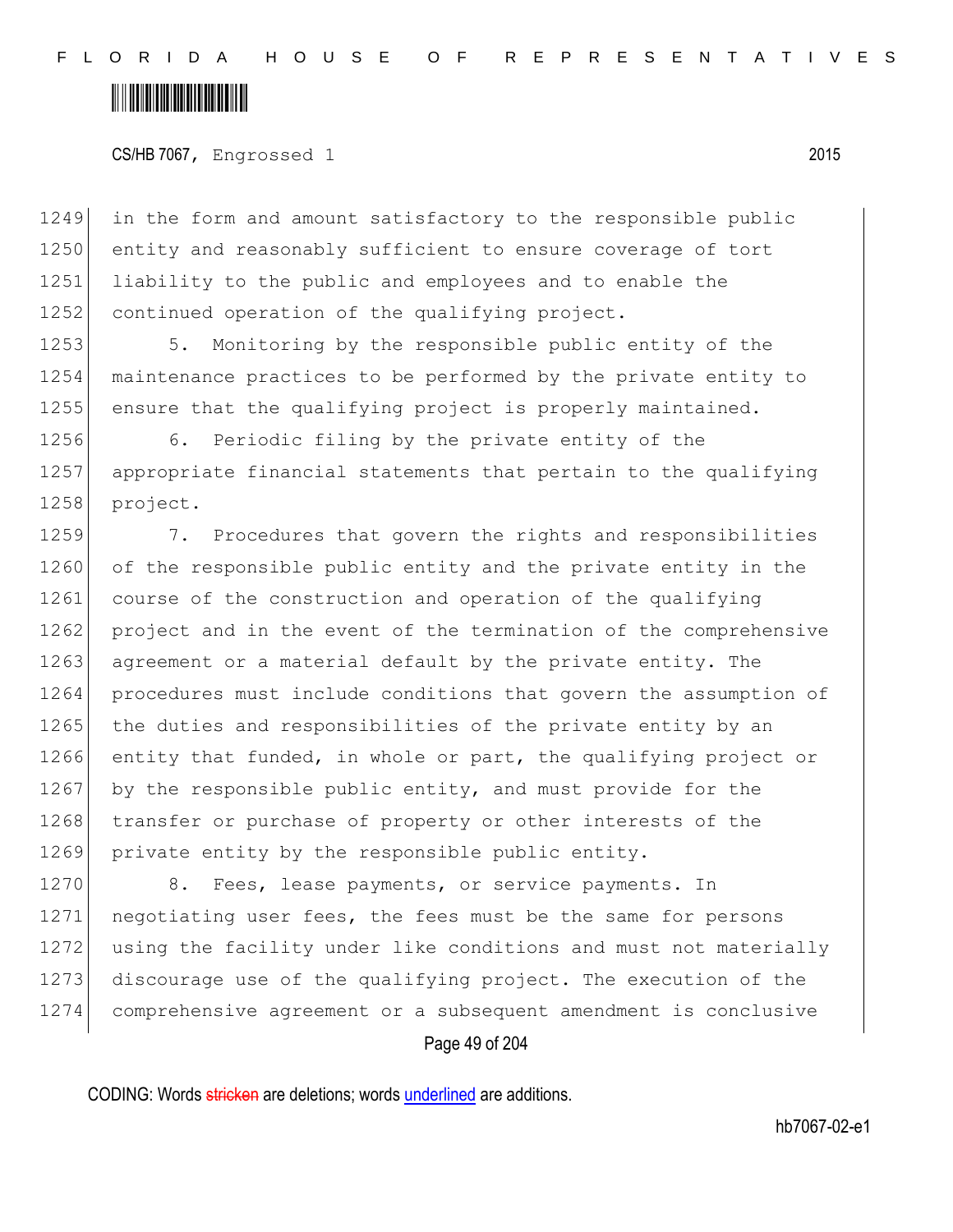#### CS/HB 7067, Engrossed 1 2015

1275 evidence that the fees, lease payments, or service payments 1276 provided for in the comprehensive agreement comply with this 1277 section. Fees or lease payments established in the comprehensive 1278 agreement as a source of revenue may be in addition to, or in 1279 lieu of, service payments.

1280 9. Duties of the private entity, including the terms and 1281 conditions that the responsible public entity determines serve 1282 the public purpose of this section.

1283 (b) The comprehensive agreement may include:

1284 1. An agreement by the responsible public entity to make 1285 grants or loans to the private entity from amounts received from 1286 the federal, state, or local government or an agency or 1287 instrumentality thereof.

1288 2. A provision under which each entity agrees to provide 1289 notice of default and cure rights for the benefit of the other 1290 entity, including, but not limited to, a provision regarding 1291 unavoidable delays.

1292 3. A provision that terminates the authority and duties of 1293 the private entity under this section and dedicates the 1294 qualifying project to the responsible public entity or, if the 1295 qualifying project was initially dedicated by an affected local 1296 jurisdiction, to the affected local jurisdiction for public use.

1297 (8)<del>(10)</del> FEES.—A comprehensive An agreement entered into 1298 pursuant to this section may authorize the private entity to 1299 impose fees to members of the public for the use of the 1300 facility. The following provisions apply to the comprehensive

Page 50 of 204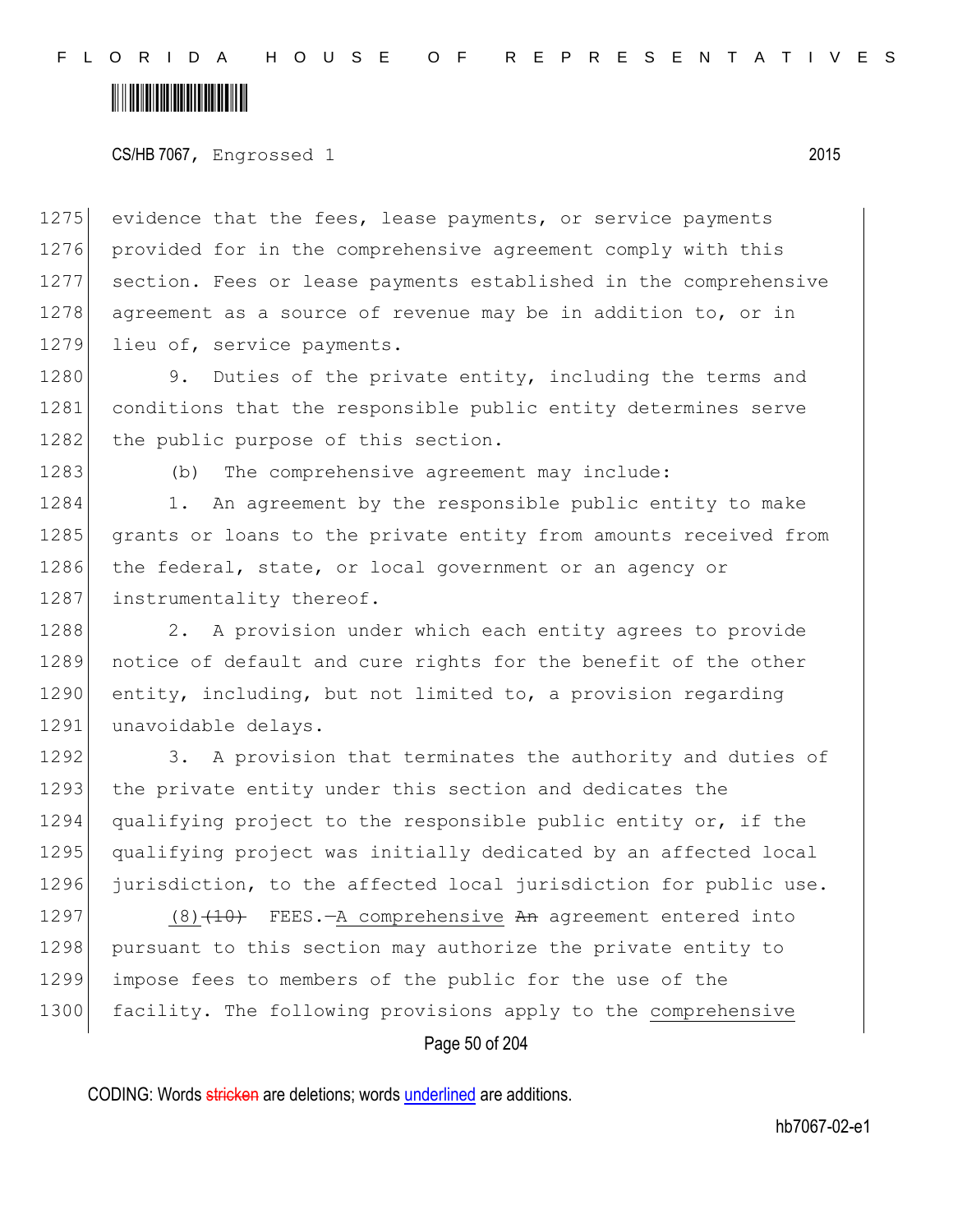CS/HB 7067, Engrossed 1 2015

1301 agreement:

1302 (a) The responsible public entity may develop new 1303 facilities or increase capacity in existing facilities through a 1304 comprehensive agreement with a private entity agreements with 1305 public-private partnerships.

1306 (b) The comprehensive public-private partnership agreement 1307 must ensure that the facility is properly operated, maintained, 1308 or improved in accordance with standards set forth in the 1309 comprehensive agreement.

1310 (c) The responsible public entity may lease existing fee-1311 for-use facilities through a comprehensive public-private 1312 partnership agreement.

1313 (d) Any revenues must be authorized by and applied in the 1314 manner set forth in regulated by the responsible public entity 1315 pursuant to the comprehensive agreement.

1316 (e) A negotiated portion of revenues from fee-generating 1317 uses may must be returned to the responsible public entity over 1318 the life of the comprehensive agreement.

1319  $(9)$   $(11)$  FINANCING.

1320 (a) A private entity may enter into a private-source 1321 financing agreement between financing sources and the private 1322 entity. A financing agreement and any liens on the property or 1323 facility must be paid in full at the applicable closing that 1324 transfers ownership or operation of the facility to the 1325 responsible public entity at the conclusion of the term of the 1326 comprehensive agreement.

#### Page 51 of 204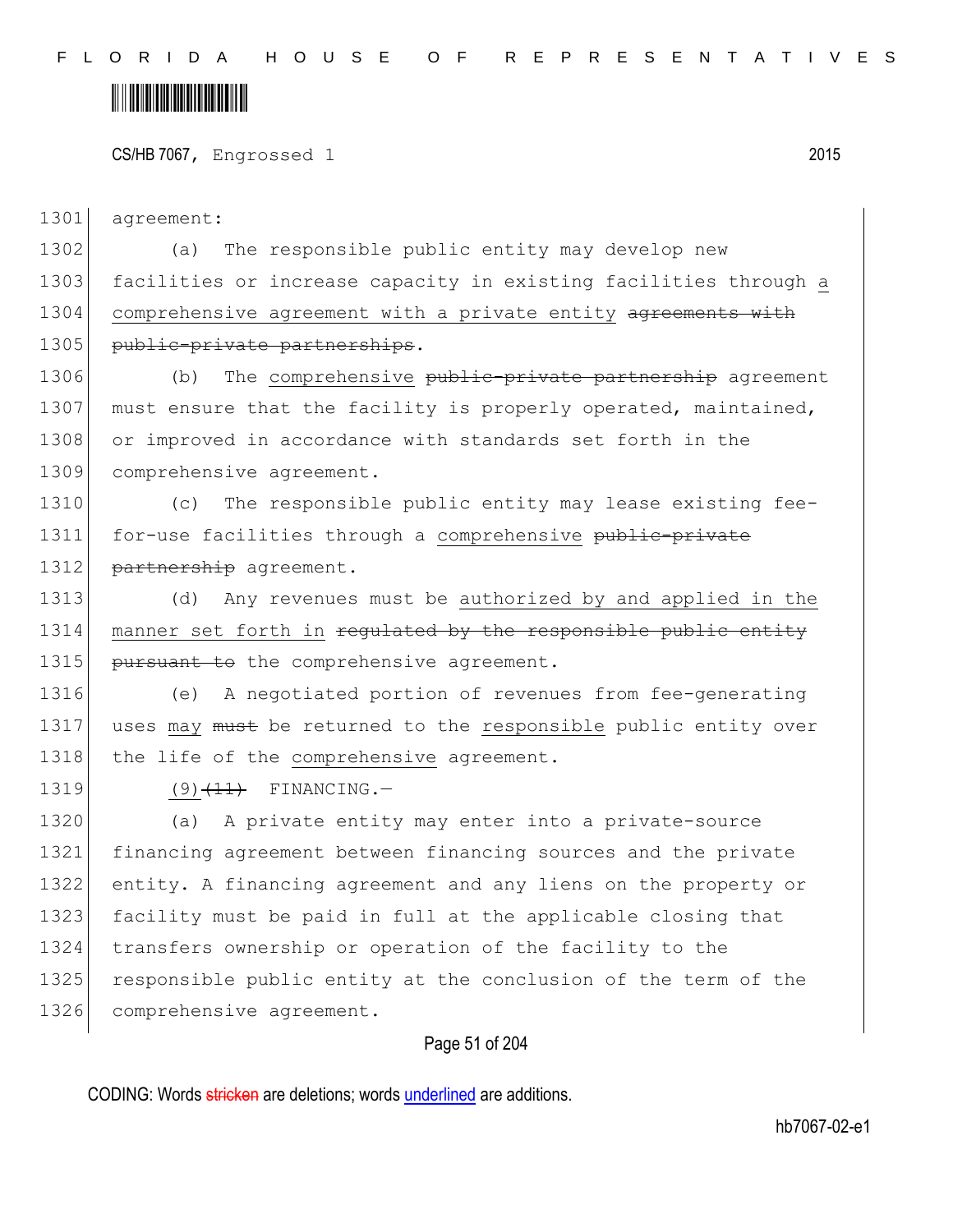CS/HB 7067, Engrossed 1 2015

1327 (b) The responsible public entity may lend funds to 1328 private entities that construct projects containing facilities 1329 that are approved under this section.

1330 (c) The responsible public entity may use innovative 1331 finance techniques associated with a public-private partnership 1332 under this section, including, but not limited to, federal loans 1333 as provided in Titles 23 and 49 C.F.R., commercial bank loans, 1334 and hedges against inflation from commercial banks or other 1335 private sources. In addition, the responsible public entity may 1336 provide its own capital or operating budget to support a 1337 qualifying project. The budget may be from any legally 1338 permissible funding sources of the responsible public entity, 1339 including the proceeds of debt issuances. A responsible public 1340 entity may use the model financing agreement provided in s. 1341 489.145(6) for its financing of a facility owned by a 1342 responsible public entity. A financing agreement may not require 1343 the responsible public entity to indemnify the financing source, 1344 subject the responsible public entity's facility to liens in 1345 violation of s. 11.066(5), or secure financing of  $\frac{1}{2}$  the 1346 responsible public entity by a mortgage on, or security interest 1347 in, the real or tangible personal property of the responsible 1348 public entity in a manner that could result in the loss of the 1349 fee ownership of the property by the responsible public entity 1350 with a pledge of security interest, and any such provision is 1351 void.

Page 52 of 204 1352 (d) A responsible public entity shall appropriate on a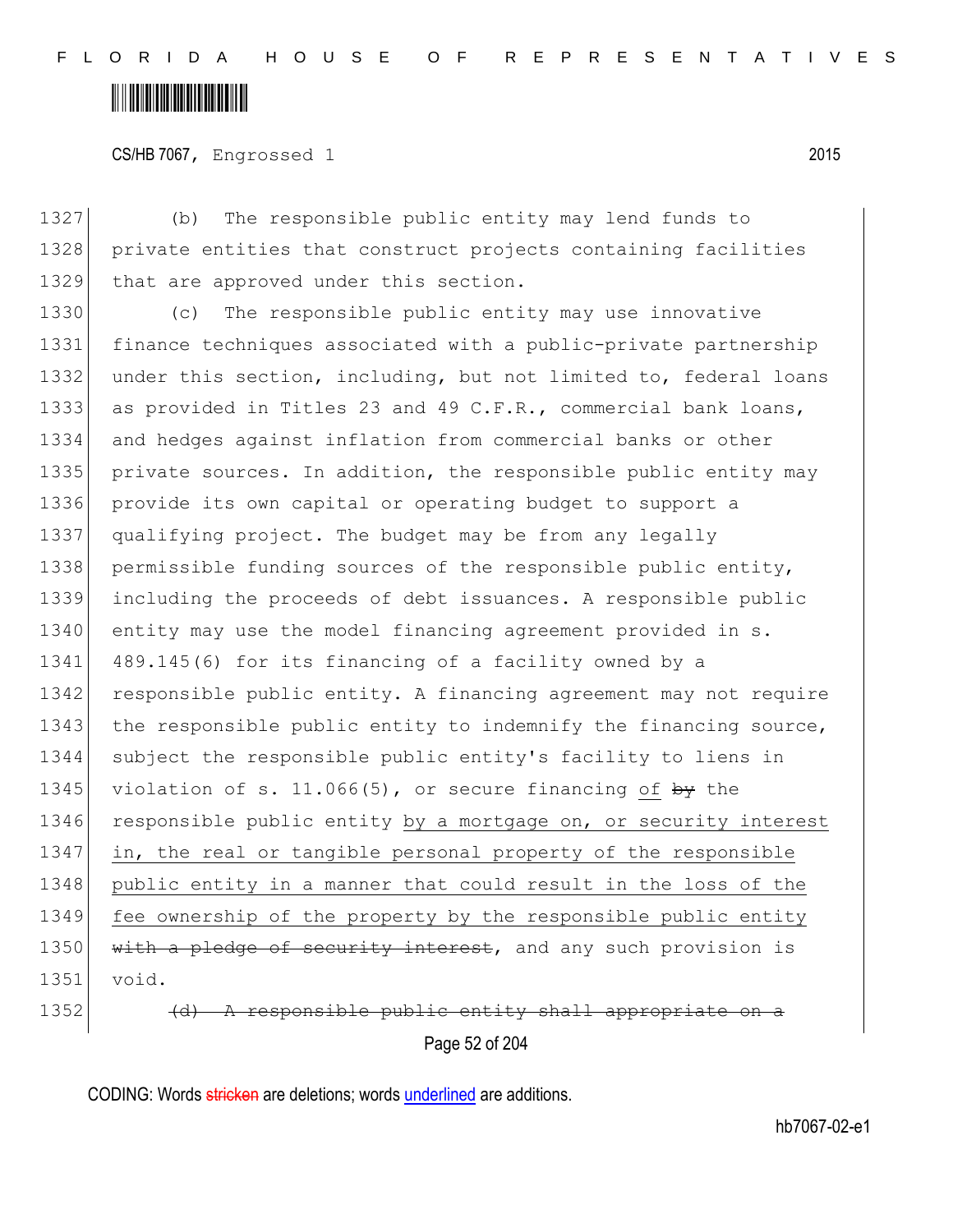CS/HB 7067, Engrossed 1 2015

1353 priority basis as required by the comprehensive agreement a 1354 contractual payment obligation, annual or otherwise, from the 1355 enterprise or other government fund from which the qualifying 1356 projects will be funded. This required payment obligation 1357 be appropriated before other noncontractual obligations payable 1358 from the same enterprise or other government fund.

1359 (10) $(12)$  POWERS AND DUTIES OF THE PRIVATE ENTITY.

1360 (a) The private entity shall:

1361 1. Develop or operate the qualifying project in a manner 1362 that is acceptable to the responsible public entity in 1363 accordance with the provisions of the comprehensive agreement.

1364 2. Maintain, or provide by contract for the maintenance or 1365 improvement of, the qualifying project if required by the 1366 comprehensive agreement.

1367 3. Cooperate with the responsible public entity in making 1368 best efforts to establish interconnection between the qualifying 1369 project and any other facility or infrastructure as requested by 1370 the responsible public entity in accordance with the provisions 1371 of the comprehensive agreement.

1372 4. Comply with the comprehensive agreement and any lease 1373 or service contract.

1374 (b) Each private facility that is constructed pursuant to 1375 this section must comply with the requirements of federal, 1376 state, and local laws; state, regional, and local comprehensive 1377 plans; the responsible public entity's rules, procedures, and 1378 standards for facilities; and such other conditions that the

#### Page 53 of 204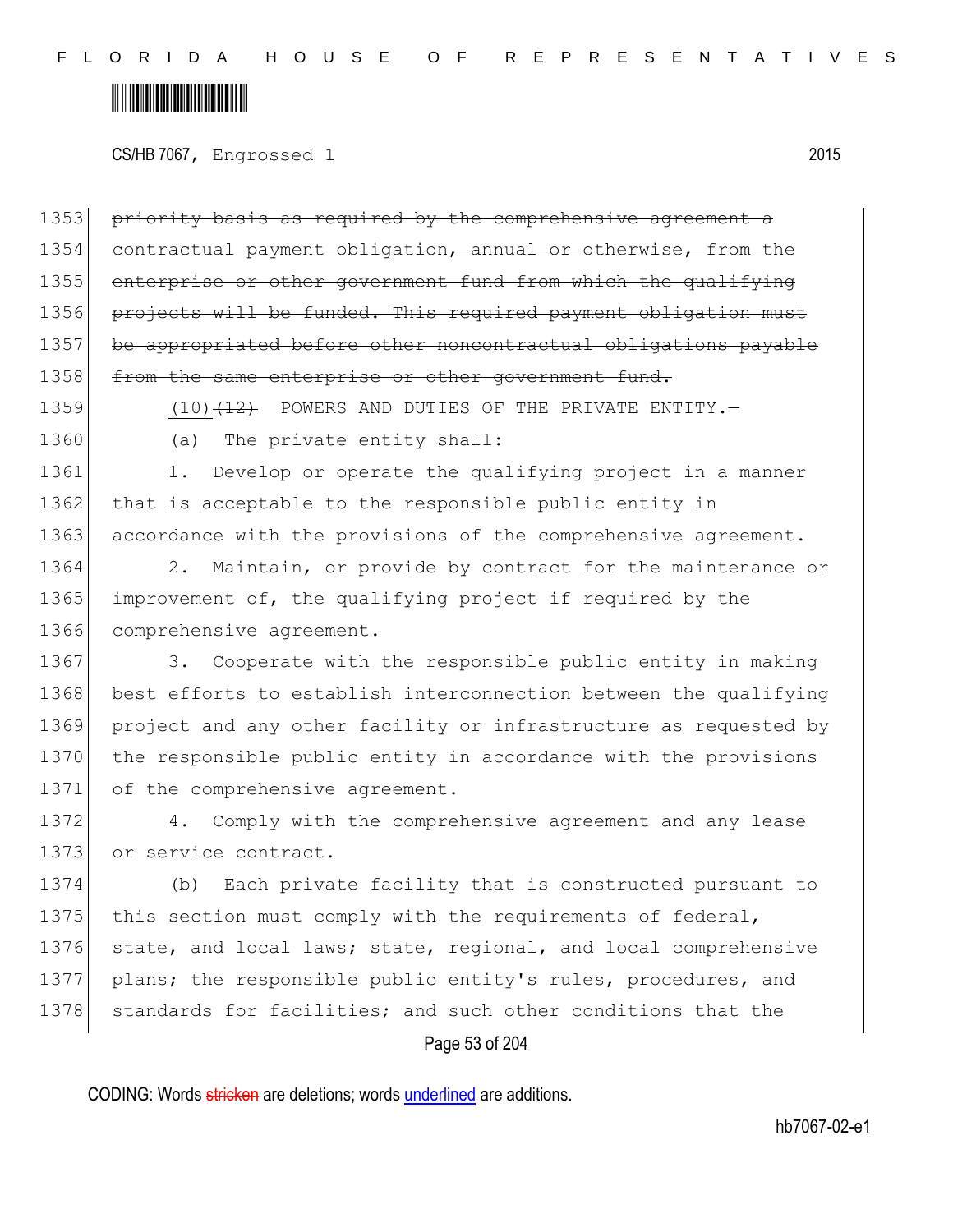CS/HB 7067, Engrossed 1 2015

1379 responsible public entity determines to be in the public's best 1380 interest and that are included in the comprehensive agreement.

1381 (c) The responsible public entity may provide services to 1382 the private entity. An agreement for maintenance and other 1383 services entered into pursuant to this section must provide for 1384 full reimbursement for services rendered for qualifying 1385 projects.

1386 (d) A private entity of a qualifying project may provide 1387 additional services for the qualifying project to the public or 1388 to other private entities if the provision of additional 1389 services does not impair the private entity's ability to meet 1390 its commitments to the responsible public entity pursuant to the 1391 comprehensive agreement.

1392 (11) (13) EXPIRATION OR TERMINATION OF AGREEMENTS. - Upon the 1393 expiration or termination of a comprehensive agreement, the 1394 responsible public entity may use revenues from the qualifying 1395 project to pay current operation and maintenance costs of the 1396 qualifying project. If the private entity materially defaults 1397 under the comprehensive agreement, the compensation that is 1398 otherwise due to the private entity is payable to satisfy all 1399 financial obligations to investors and lenders on the qualifying 1400 project in the same way that is provided in the comprehensive 1401 agreement or any other agreement involving the qualifying 1402 project, if the costs of operating and maintaining the 1403 qualifying project are paid in the normal course. Revenues in 1404 excess of the costs for operation and maintenance costs may be

Page 54 of 204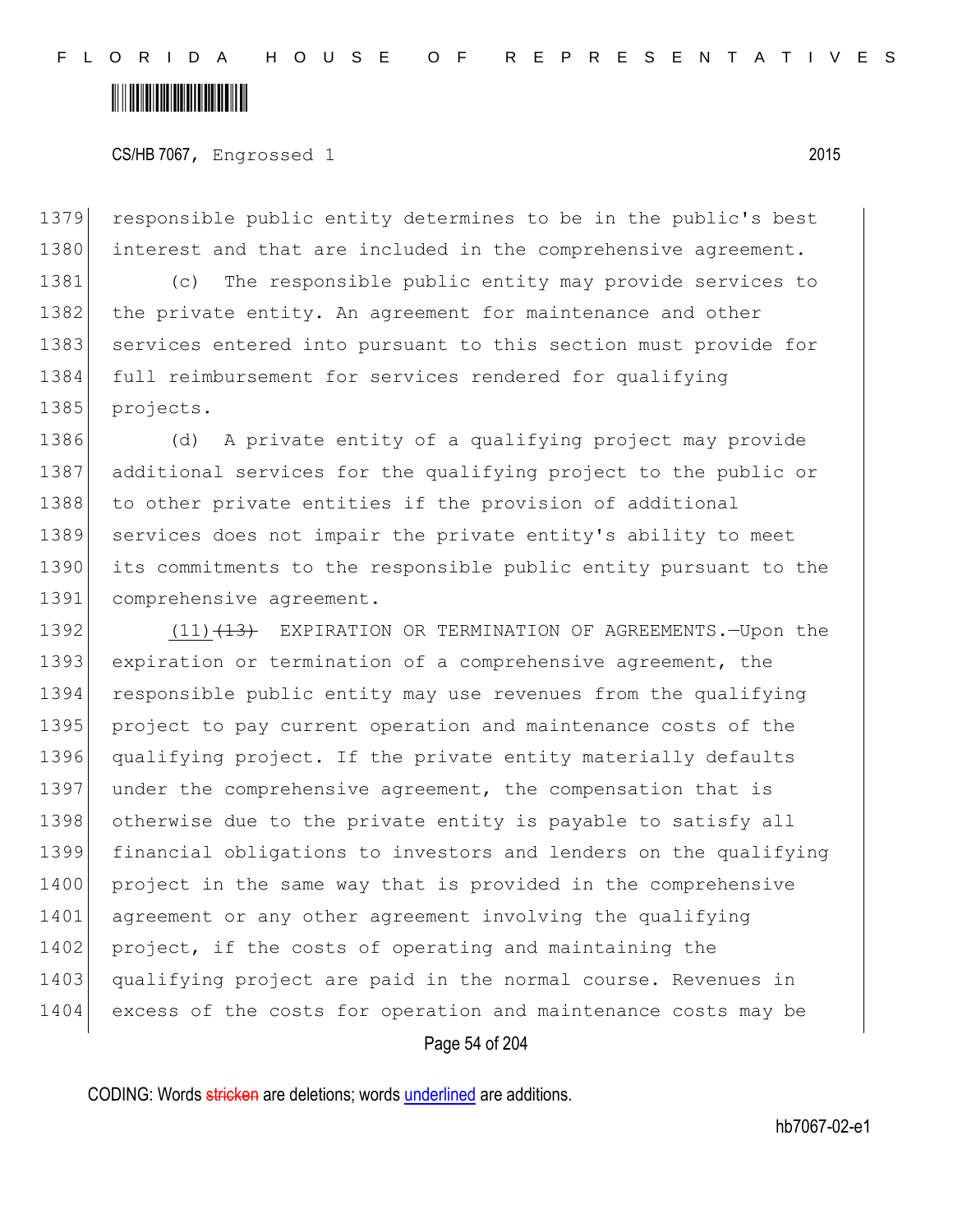CS/HB 7067, Engrossed 1 2015

1405 paid to the investors and lenders to satisfy payment obligations 1406 under their respective agreements. A responsible public entity 1407 may terminate with cause and without prejudice a comprehensive 1408 agreement and may exercise any other rights or remedies that may 1409 be available to it in accordance with the provisions of the 1410 comprehensive agreement. The full faith and credit of the 1411 responsible public entity may not be pledged to secure the 1412 financing of the private entity. The assumption of the 1413 development or operation of the qualifying project does not 1414 obligate the responsible public entity to pay any obligation of 1415 the private entity from sources other than revenues from the 1416 qualifying project unless stated otherwise in the comprehensive 1417 agreement.

1418 (12) (14) SOVEREIGN IMMUNITY. This section does not waive 1419 the sovereign immunity of a responsible public entity, an 1420 affected local jurisdiction, or an officer or employee thereof 1421 with respect to participation in, or approval of, any part of a 1422 qualifying project or its operation, including, but not limited 1423 to, interconnection of the qualifying project with any other 1424 infrastructure or project. A county or municipality in which a 1425 qualifying project is located possesses sovereign immunity with 1426 respect to the project, including, but not limited to, its 1427 design, construction, and operation.

1428 (13) DEPARTMENT OF MANAGEMENT SERVICES.

1429 (a) A responsible public entity may provide a copy of its 1430 comprehensive agreement to the Department of Management

Page 55 of 204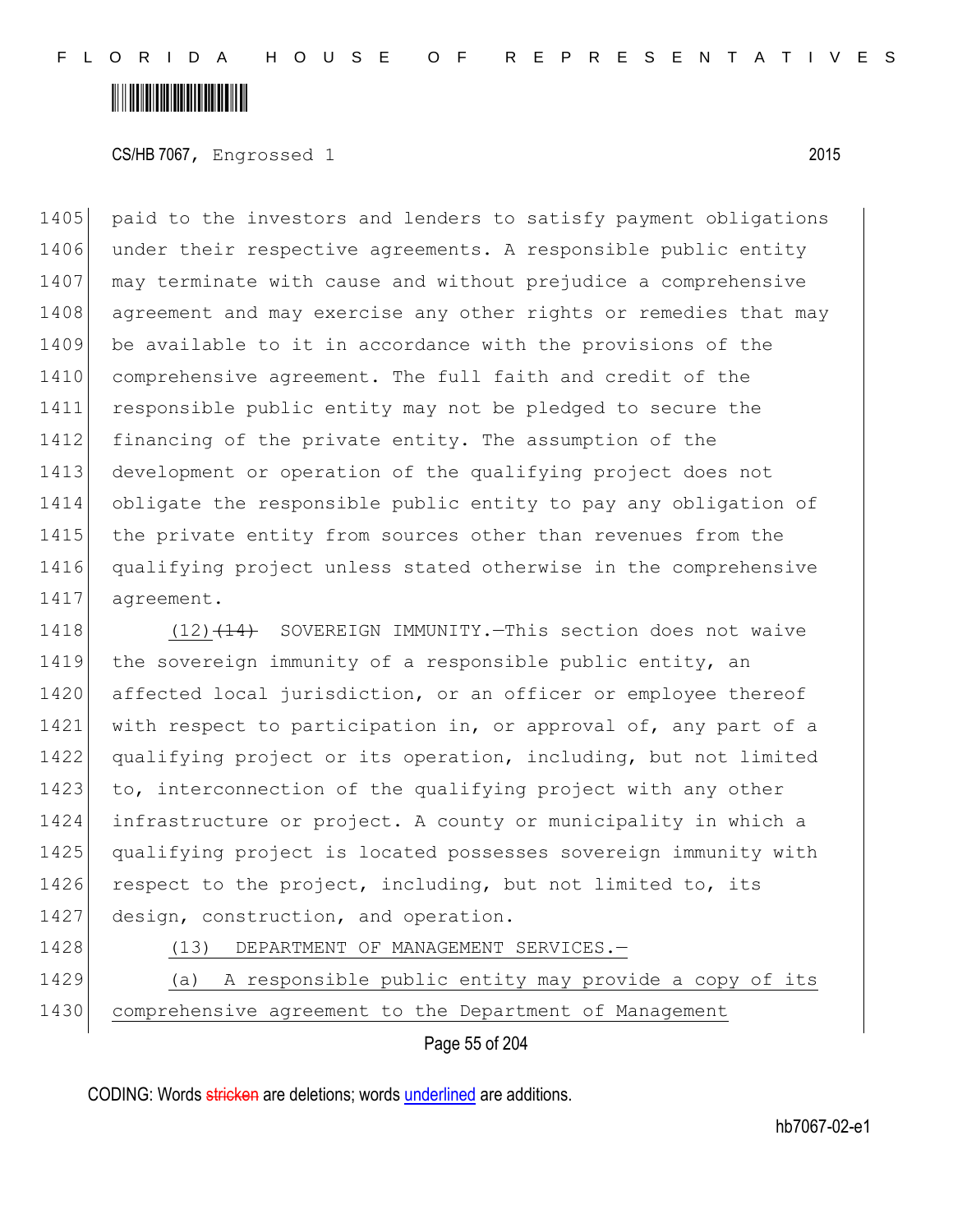## <u> Alban Alban Martin Alban</u>

CS/HB 7067, Engrossed 1 2015

Page 56 of 204 1431 Services. A responsible public entity must redact any 1432 confidential or exempt information from the copy of the 1433 comprehensive agreement before providing it to the Department of 1434 Management Services. 1435 (b) The Department of Management Services may accept and 1436 maintain copies of comprehensive agreements received from 1437 responsible public entities for the purpose of sharing 1438 comprehensive agreements with other responsible public entities. 1439 (c) This subsection does not require a responsible public 1440 entity to provide a copy of its comprehensive agreement to the 1441 Department of Management Services.  $1442$  (14) $\left(14\right)$  CONSTRUCTION. -1443 (a) This section shall be liberally construed to 1444 effectuate the purposes of this section. 1445 (b) This section shall be construed as cumulative and 1446 supplemental to any other authority or power vested in or 1447 exercised by the governing body board of a county, municipality, 1448 special district, or municipal hospital or health care system 1449 including those contained in acts of the Legislature 1450 establishing such public hospital boards or s. 155.40. 1451 (c) This section does not affect any agreement or existing 1452 relationship with a supporting organization involving such 1453 governing body board or system in effect as of January 1, 2013. 1454 (d) $(a)$  This section provides an alternative method and 1455 does not limit a county, municipality, special district, or 1456 other political subdivision of the state in the procurement or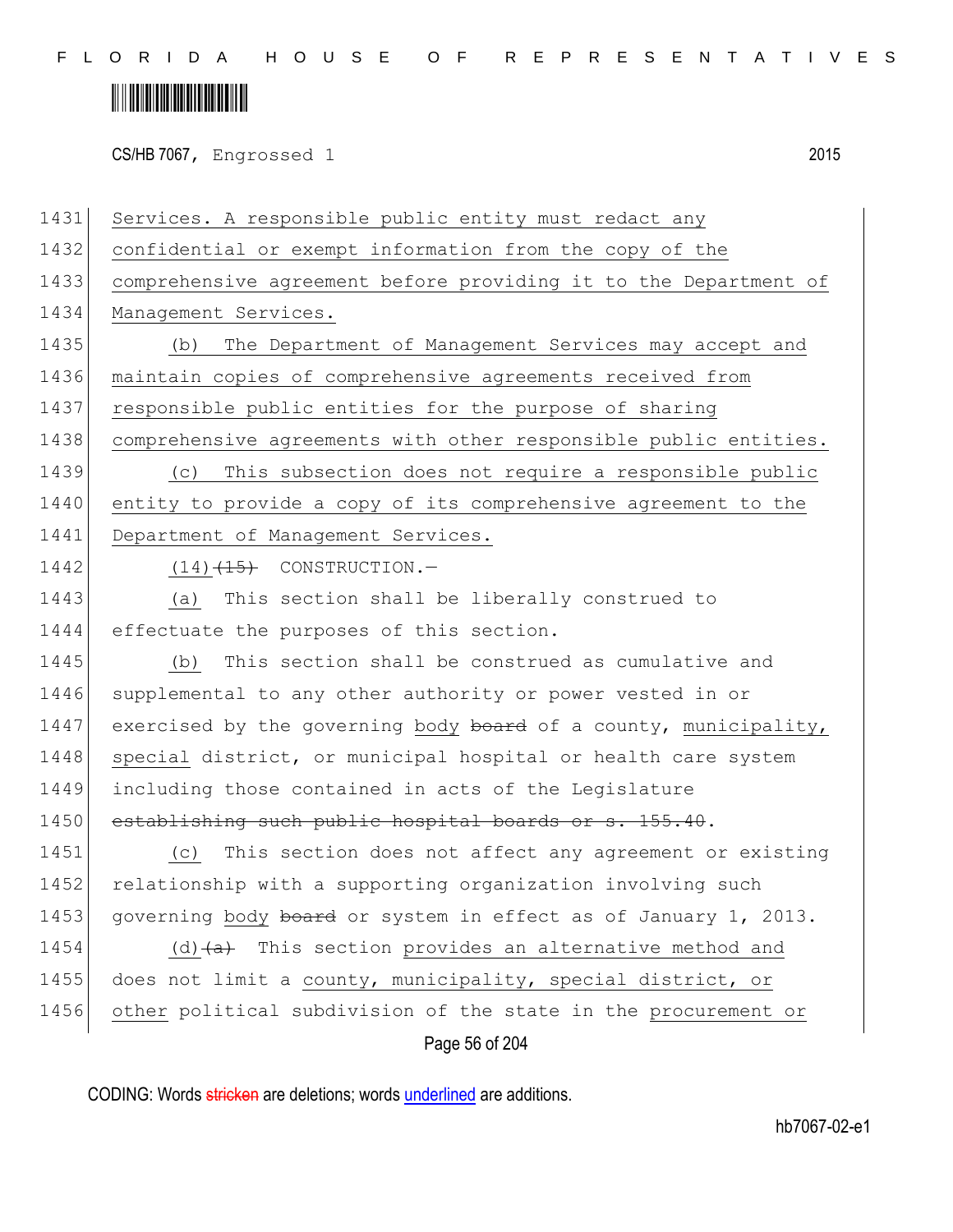CS/HB 7067, Engrossed 1 2015

| 1457 | operation of a qualifying project acquisition, design, or                         |
|------|-----------------------------------------------------------------------------------|
| 1458 | construction of a public project pursuant to other statutory or                   |
| 1459 | constitutional authority.                                                         |
| 1460 | (e) $\left(\frac{b}{b}\right)$ Except as otherwise provided in this section, this |
| 1461 | section does not amend existing laws by granting additional                       |
| 1462 | powers to, or further restricting, a local governmental entity                    |
| 1463 | from regulating and entering into cooperative arrangements with                   |
| 1464 | the private sector for the planning, construction, or operation                   |
| 1465 | of a facility.                                                                    |
| 1466 | (f) $\left\{e\right\}$ This section does not waive any requirement of s.          |
| 1467 | 287.055.                                                                          |
| 1468 | Section 9. Section 288.061, Florida Statutes, is amended                          |
| 1469 | to read:                                                                          |
| 1470 | 288.061 Economic development incentive application                                |
| 1471 | process.-                                                                         |
| 1472 | Beginning January 1, 2016, the department shall<br>(1)                            |
| 1473 | prescribe a form upon which an application for an incentive                       |
| 1474 | shall be made. At a minimum, the incentive application must                       |
| 1475 | include the following:                                                            |
| 1476 | The applicant's federal employee identification<br>(a)                            |
| 1477 | number, reemployment assistance account number, and state sales                   |
| 1478 | tax registration number. If such numbers are not available at                     |
| 1479 | the time of application, the numbers must be submitted to the                     |
| 1480 | department in writing before the disbursement of any economic                     |
| 1481 | incentive payments or the grant of any tax credits or refunds.                    |
| 1482 | The applicant's signature.<br>(b)                                                 |
|      |                                                                                   |

#### Page 57 of 204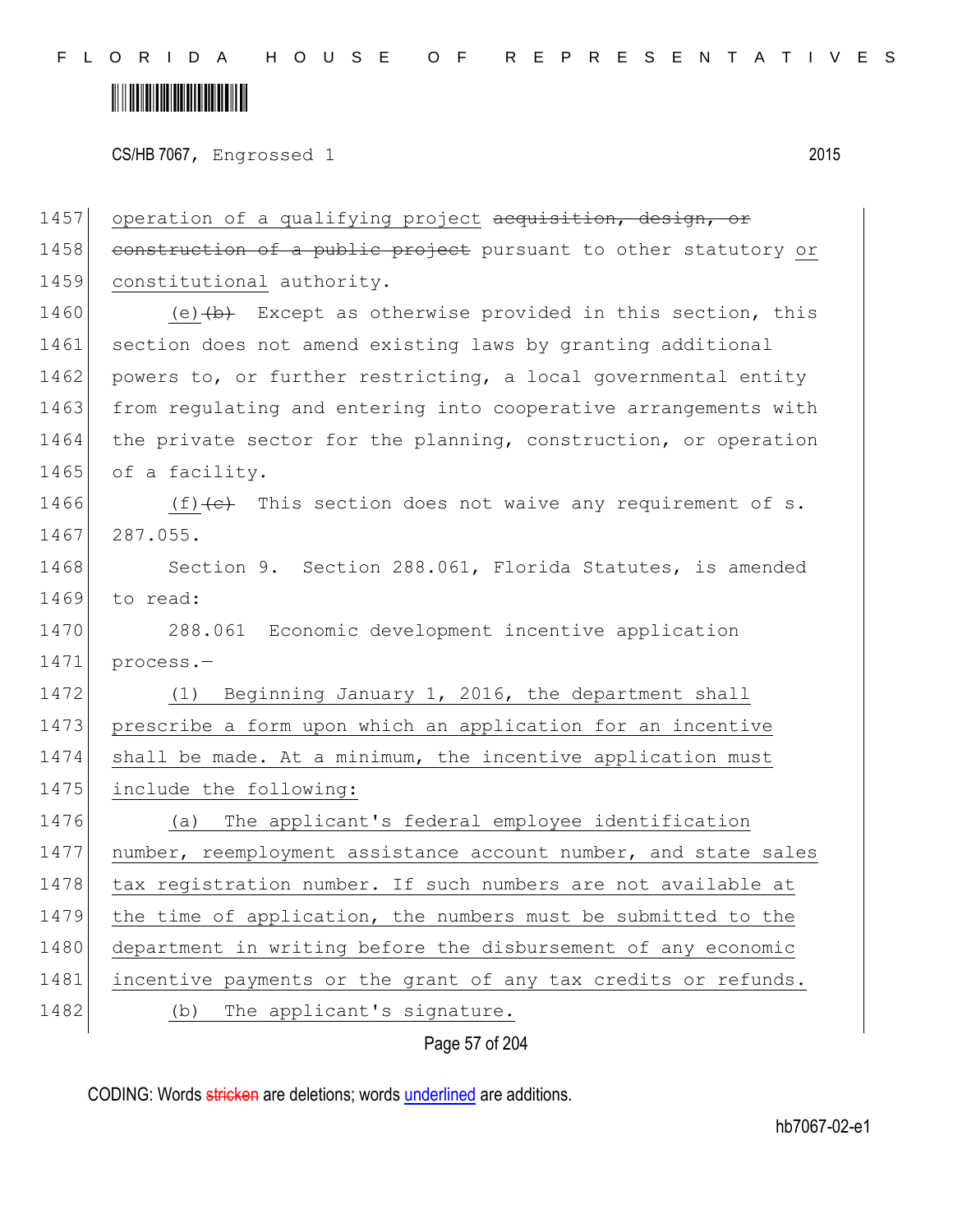CS/HB 7067, Engrossed 1 2015

1483 (c) The location of the project. 1484 (d) The anticipated commencement date of the project. 1485 (e) A description of the type of business activity, 1486 product, or research and development undertaken by the 1487 applicant, including the six-digit North American Industry 1488 Classification System code or codes associated with the project. 1489 (f) An attestation verifying that the information provided 1490 on the application is true and correct. 1491  $(2)$   $(1)$  Upon receiving a submitted economic development 1492 incentive application, the Division of Strategic Business 1493 Development of the department of Economic Opportunity and 1494 designated staff of Enterprise Florida, Inc., shall review the 1495 application to ensure that the application is complete, whether 1496 and what type of state and local permits may be necessary for 1497 the applicant's project, whether it is possible to waive such 1498 permits, and what state incentives and amounts of such 1499 incentives may be available to the applicant. The department 1500 shall recommend to the executive director to approve or 1501 disapprove an applicant business. If review of the application 1502 demonstrates that the application is incomplete, the executive 1503 director shall notify the applicant business within the first 5 1504 business days after receiving the application. 1505 (3)(a) $(2)$  Beginning July 1, 2013, The department shall

1506 review and evaluate each economic development incentive 1507 application for the economic benefits of the proposed award of 1508 state incentives proposed for the project. Such review shall

Page 58 of 204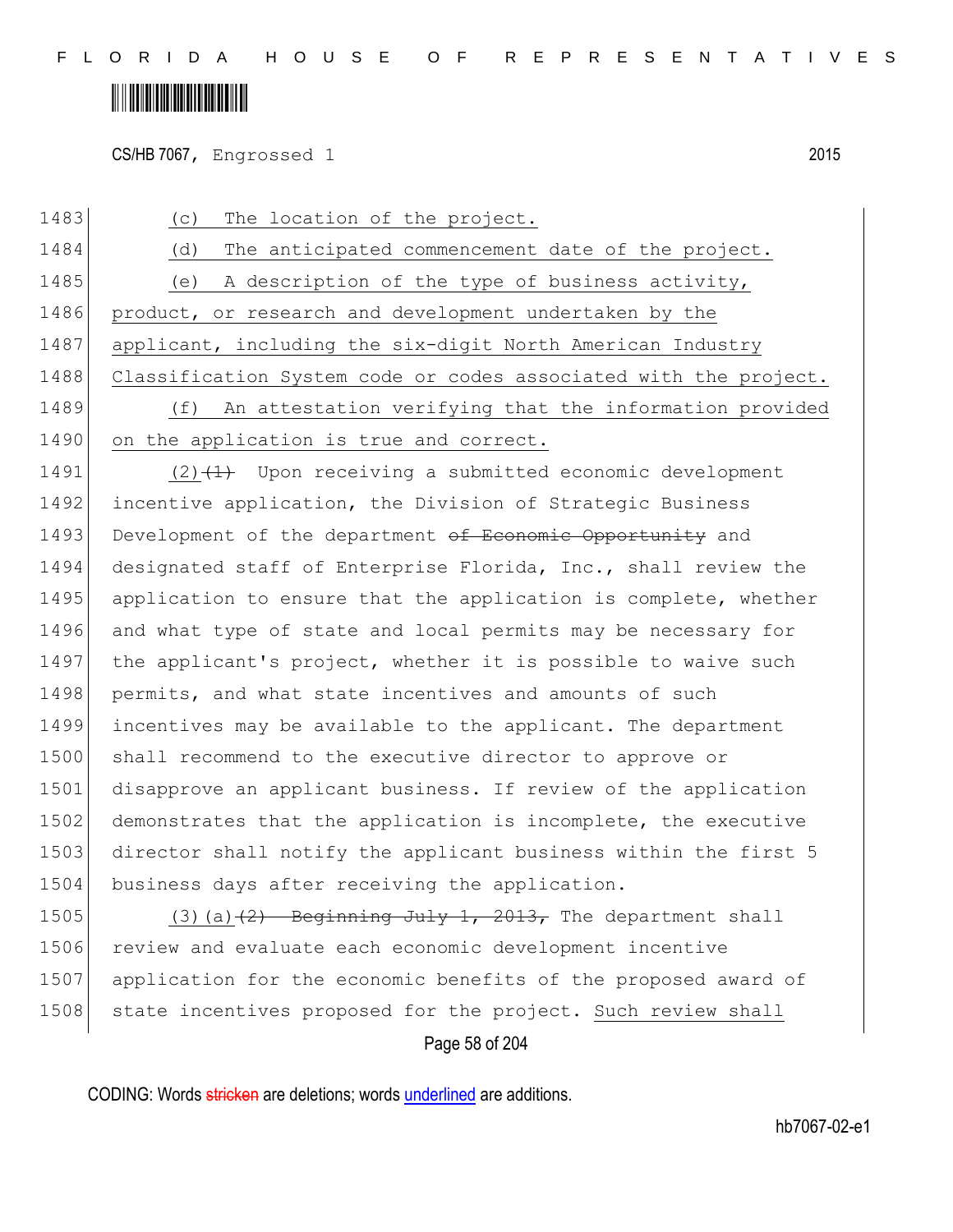## <u> Alban Alban Martin Alban</u>

CS/HB 7067, Engrossed 1 2015

 occur before the department approves an economic development incentive application and each time an approved incentive 1511 agreement or contract is amended, extended, or otherwise altered 1512 by the department or Enterprise Florida, Inc. The department 1513 shall notify the Legislature of each incentive contract extension and each contract amendment which alters a performance 1515 condition that a project must meet to obtain incentive funds. Except as otherwise provided in this chapter, the department may not execute an amendment to an incentive agreement or contract 1518 for a project the economic benefits of which have been reduced unless the award of state incentives outlined in the incentive 1520 agreement or contract have been reduced by a proportionate amount. The department shall include in its annual report information pertaining to each incentive contract extension and each contract amendment that alters a performance condition that a project must meet to obtain incentive funds. (b) As used in this subsection, the term "economic benefits" has the same meaning as provided in s. 288.005. The Office of Economic and Demographic Research shall establish the 1528 methodology and model used to calculate the economic benefits,

 including guidelines for the appropriate application of the 1530 department's internal model. For purposes of this requirement, an amended definition of "economic benefits" may be developed by the Office of Economic and Demographic Research.

1533 (4) The department's evaluation of the application must

Page 59 of 204 1534 also include the following:

CODING: Words stricken are deletions; words underlined are additions.

hb7067-02-e1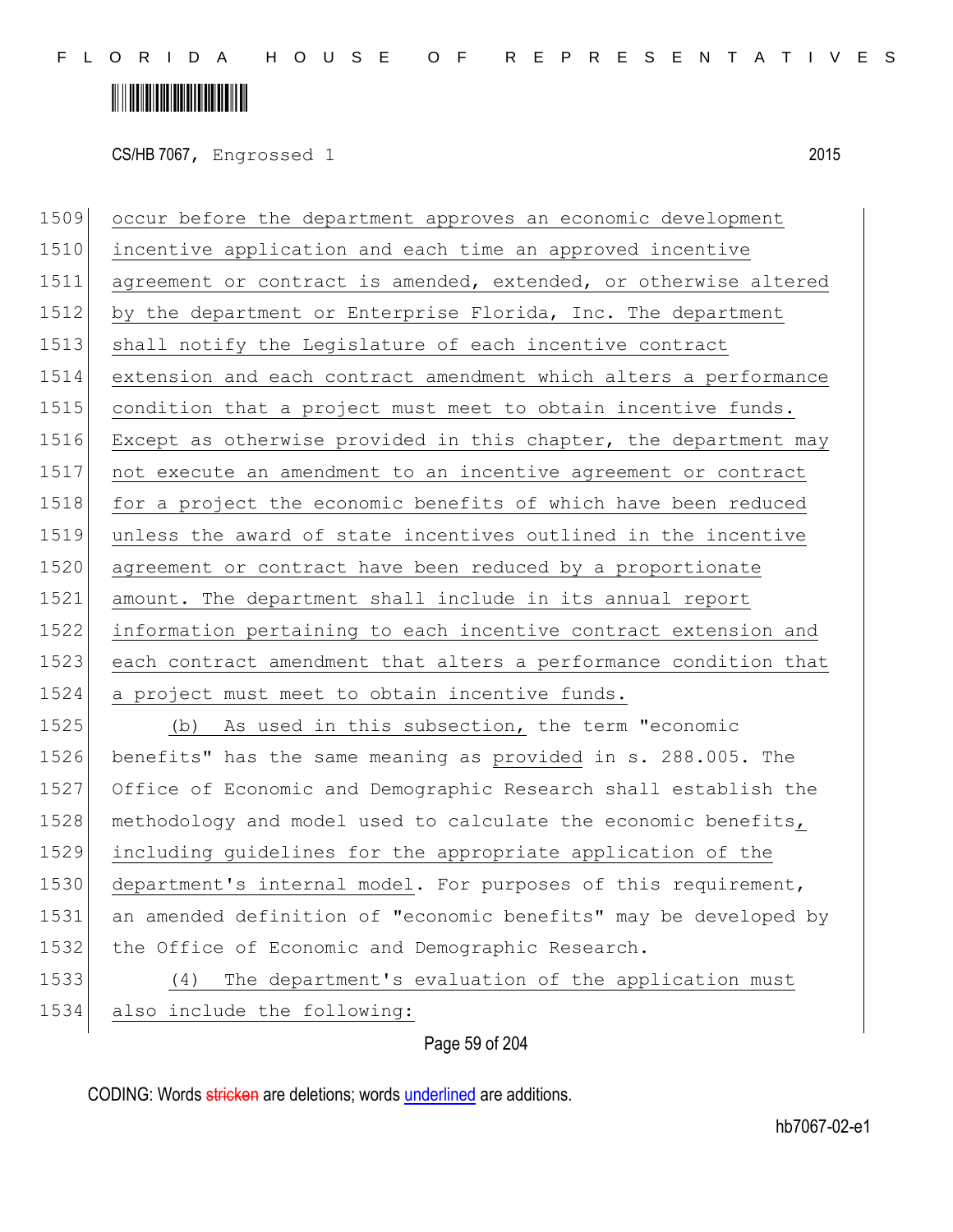| CS/HB 7067, Engrossed 1 | 2015 |
|-------------------------|------|
|                         |      |

| 1535 | A financial analysis of the company, including<br>(a)           |
|------|-----------------------------------------------------------------|
| 1536 | information regarding liens and pending or ongoing litigation,  |
| 1537 | credit ratings, and regulatory filings.                         |
| 1538 | A review of any independent evaluations of the<br>(b)           |
| 1539 | company.                                                        |
| 1540 | A review of the historical market performance of the<br>(C)     |
| 1541 | company.                                                        |
| 1542 | A review of the latest audit of the company's<br>(d)            |
| 1543 | financial statement and the related auditor management letter.  |
| 1544 | A review of any other audits that are related to the<br>(e)     |
| 1545 | internal controls or management of the company.                 |
| 1546 | A review of performance in connection with any<br>(f)           |
| 1547 | incentives previously awarded by state or local governments.    |
| 1548 | Any other review deemed necessary by the department.<br>(q)     |
| 1549 | (5) (a) $(3)$ Except as provided in paragraph (b), within 10    |
| 1550 | business days after the department receives a complete the      |
| 1551 | submitted economic development incentive application, the       |
| 1552 | executive director shall approve or disapprove the application  |
| 1553 | and issue a letter of certification to the applicant which      |
| 1554 | includes a justification of that decision, unless the business  |
| 1555 | requests an extension of that time.                             |
| 1556 | Within 10 business days after the department receives<br>(b)    |
| 1557 | a complete economic development incentive application for a     |
| 1558 | project, the executive director shall recommend to the Governor |
| 1559 | approval or disapproval of the application. The recommendation  |
| 1560 | must include a justification for the recommendation and the     |
|      | Page 60 of 204                                                  |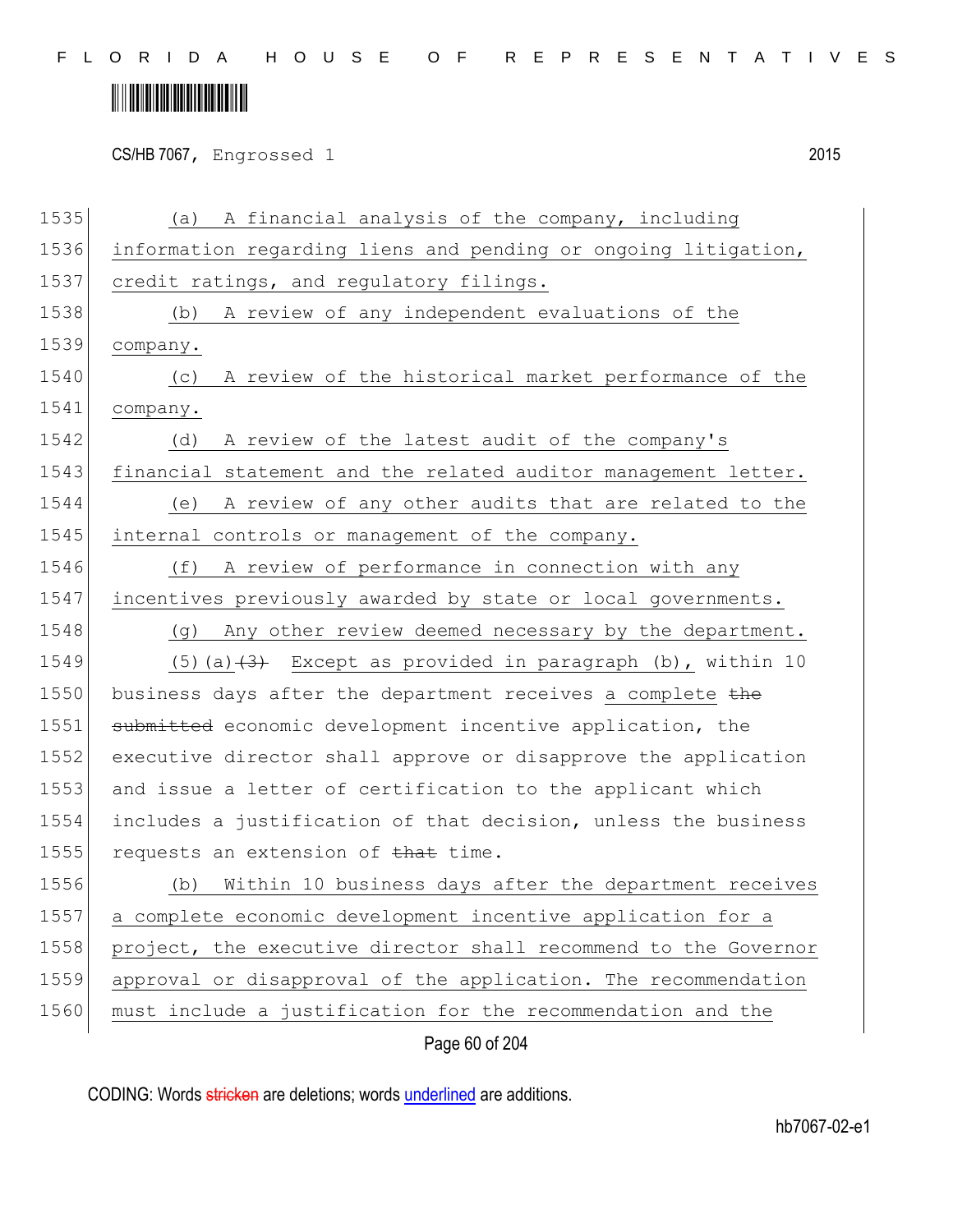## <u> Alban Alban Martin Alban</u>

CS/HB 7067, Engrossed 1 2015

1561 proposed performance conditions that the project must meet to 1562 obtain incentive funds. 1563 (c) $(a + b)$  The contract or agreement with the applicant must 1564 specify the total amount of the award, the performance 1565 conditions that must be met to obtain the award, the schedule 1566 for payment, and sanctions that would apply for failure to meet 1567 performance conditions. The contract or agreement with the 1568 applicant must require that the applicant use the state's job 1569 bank system to advertise job openings created as a result of the 1570 state incentive agreement. Any agreement or contract that 1571 requires capital investment to be made by the business shall 1572 also require that such investment remain in this state for the 1573 duration of the agreement or contract, except an investment made 1574 in transportation-related assets specifically used for the 1575 purpose of transporting goods or employees. The department may 1576 enter into one agreement or contract covering all of the state 1577 incentives that are being provided to the applicant. The 1578 contract must provide that release of funds is contingent upon 1579 sufficient appropriation of funds by the Legislature. The state 1580 may not enter into a contract or agreement with a term of more 1581 than 10 years with any applicant. However, the department may 1582 enter into a successive agreement or contract for a specific 1583 project to extend the initial 10-year term, provided that each 1584 successive agreement or contract is contingent upon the 1585 successful completion of the previous agreement or contract. If 1586 all of the state incentives for one agreement or contract total

Page 61 of 204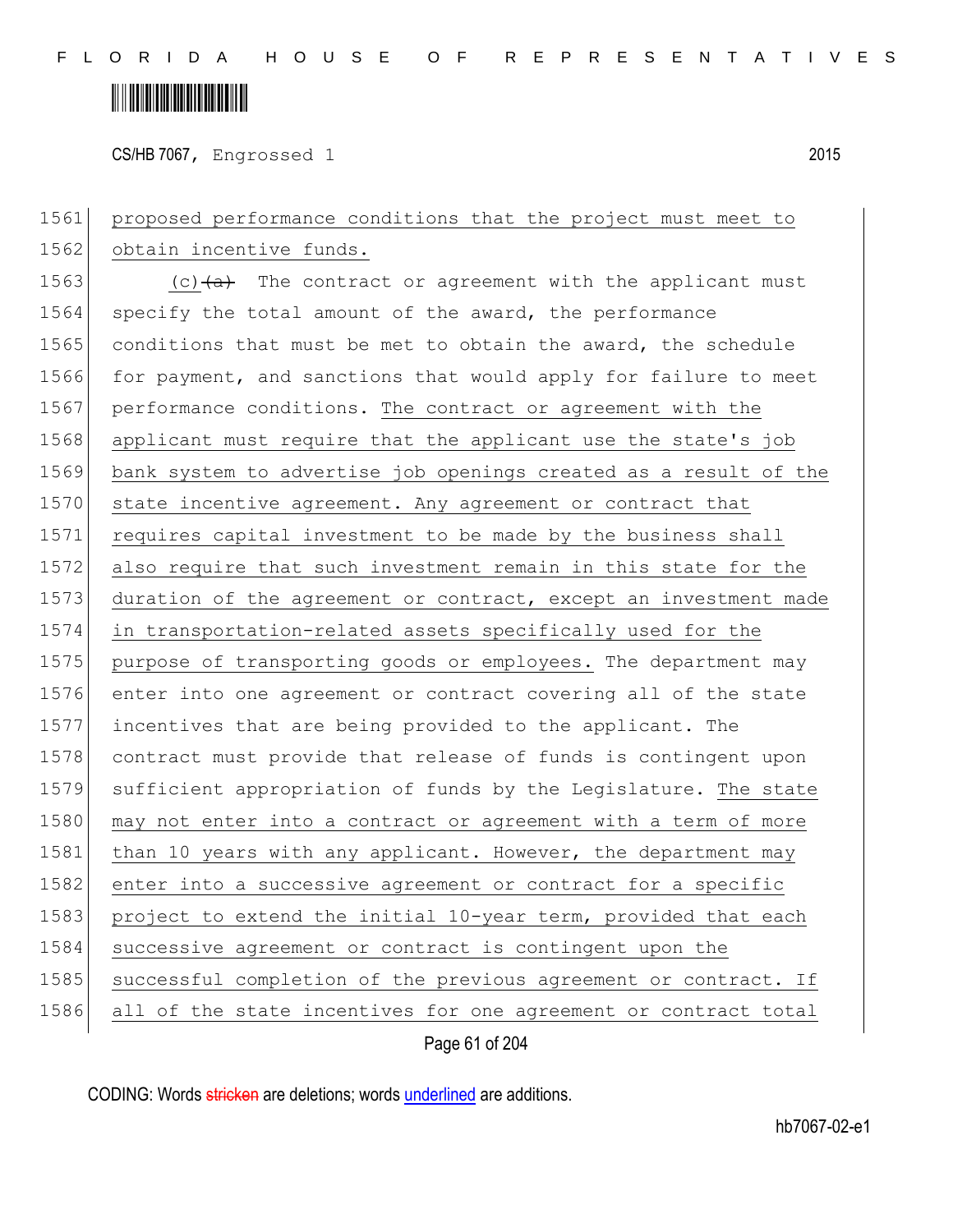## <u> Alban Alban Martin Alban</u>

CS/HB 7067, Engrossed 1 2015

Page 62 of 204 1587 \$20 million or greater or the agreement or contract is for a 1588 project receiving an innovation incentive program award pursuant 1589 to s. 288.1089 or a capital investment tax credit pursuant to s. 1590 220.191, the restriction on the term of the agreement or 1591 contract does not apply. 1592 (d) The department may only provide payments and tax 1593 refunds after the department verifies that the applicant has met 1594 the required project performance criteria, and only in the year 1595 in which the payment or tax refund is scheduled to be paid 1596 pursuant to the contract. Funds appropriated may only be paid to 1597 the applicant and not to a third party. Any funds unexpended by 1598 June 30 of each year shall revert in accordance with s. 216.301 1599 and may not be transferred to an escrow account. Any funds 1600 transferred before July 1, 2015, to an escrow account held by 1601 Enterprise Florida, Inc., for payments for a contract entered 1602 into pursuant to s. 288.1088 or s. 288.1089 before July 1, 2015, 1603 may be used to make payment to applicants who have met 1604 performance criteria until all such funds are expended. Any 1605 funds deposited in the escrow account encumbered under a 1606 contract whose requirements are not met, or that has been 1607 terminated, must be returned by Enterprise Florida, Inc., to the 1608 state within 10 calendar days after notification by the 1609 department. 1610 (e) The total amount of payments and tax refunds approved 1611 for payment by the department based on actual project 1612 performance may not exceed the amount appropriated for such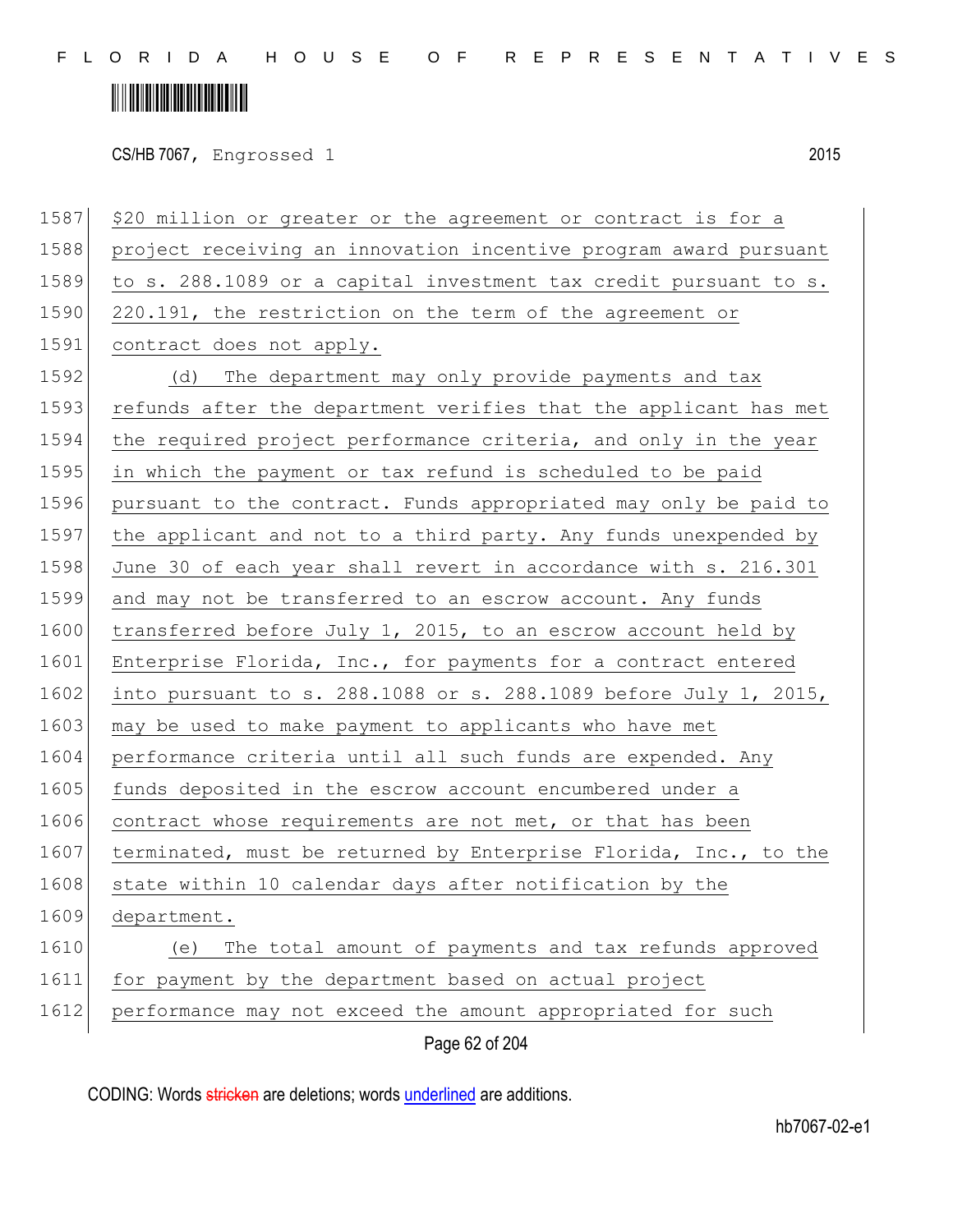CS/HB 7067, Engrossed 1 2015

| 1613 | purposes for the fiscal year. Claims for payments and tax        |
|------|------------------------------------------------------------------|
| 1614 | refunds under ss. 288.0659, 288.1045, 288.106, 288.107, 288.108, |
| 1615 | 288.1088, and 288.1089 shall be paid in the order that the       |
| 1616 | claims are approved by the department. The Legislature shall     |
| 1617 | annually appropriate in the General Appropriations Act an amount |
| 1618 | estimated to sufficiently satisfy payments and tax refunds under |
| 1619 | ss. 288.0659, 288.1045, 288.106, 288.107, 288.108, 288.1088, and |
| 1620 | 288.1089 in a fiscal year. If the Legislature does not           |
| 1621 | appropriate an amount sufficient to satisfy the payments and tax |
| 1622 | refunds under ss. 288.0659, 288.1045, 288.106, 288.107, 288.108, |
| 1623 | 288.1088, and 288.1089 in a fiscal year, the department shall    |
| 1624 | pay the claims from the appropriation for the following fiscal   |
| 1625 | year. By March 1 of each year, the department shall notify the   |
| 1626 | legislative appropriations committees of any anticipated         |
| 1627 | shortfall in the amount of funds needed to satisfy claims for    |
| 1628 | payments and tax refunds from the appropriation for the current  |
| 1629 | fiscal year.                                                     |
| 1630 | (f) By January 2 of each year, the department shall              |
| 1631 | provide to the Legislature a list of potential payment and tax   |
| 1632 | refund claims that may be filed for payment in the following     |
| 1633 | fiscal year under ss. 288.0659, 288.1045, 288.106, 288.107,      |
| 1634 | 288.108, 288.1088, and 288.1089.                                 |
| 1635 | By March 1 of each year, the department shall provide<br>(g)     |
| 1636 | to the Legislature a list of actual payment and tax refund       |
| 1637 | claims filed for payment in the following fiscal year under ss.  |
| 1638 | 288.0659, 288.1045, 288.106, 288.107, 288.108, 288.1088, and     |
|      | Page 63 of 204                                                   |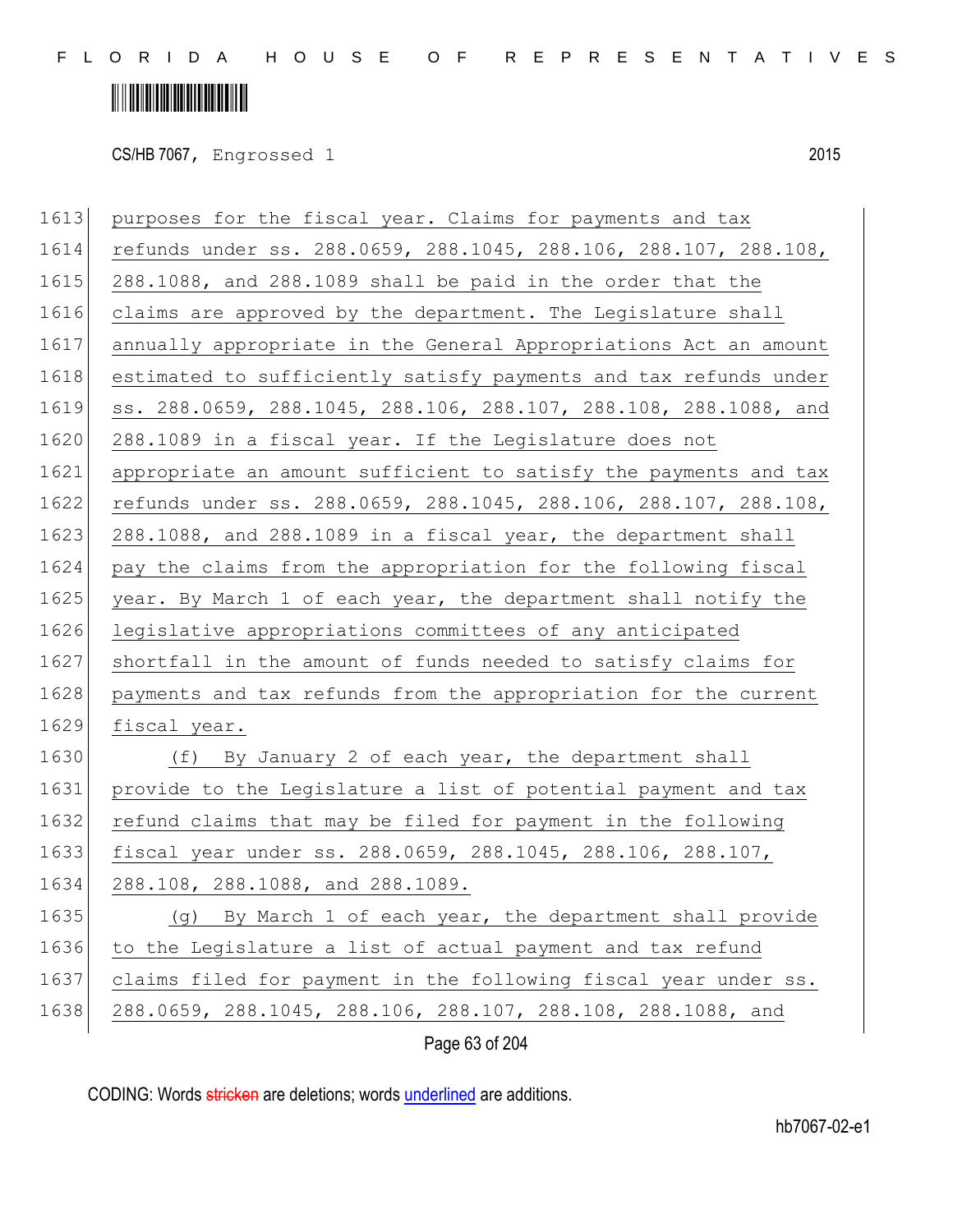CS/HB 7067, Engrossed 1 2015

1639 288.1089.

1640 (h) The department may approve applications for 1641 certification pursuant to ss. 288.0659, 288.1045, 288.106, 1642 288.107, 288.108, 288.1088, and 288.1089. The total payments and 1643 tax refunds scheduled to be paid may not exceed \$60 million in 1644 any one fiscal year. 1645 (b) The release of funds for the incentive or incentives 1646 awarded to the applicant depends upon the statutory requirements 1647 of the particular incentive program. 1648  $(6)$   $(4)$  The department shall validate contractor 1649 performance and report such validation in the annual incentives 1650 report required under s. 288.907.

1651 (7) $(5)$  (7) (5) The executive director may not approve an 1652 economic development incentive application unless the 1653 application includes a signed written declaration by the 1654 applicant which states that the applicant has read the 1655 information in the application and that the information is true, 1656 correct, and complete to the best of the applicant's knowledge 1657 and belief.

1658 (b) After an economic development incentive application is 1659 approved, the awardee shall provide, in each year that the 1660 department is required to validate contractor performance, a 1661 signed written declaration. The written declaration must state 1662 that the awardee has reviewed the information and that the 1663 information is true, correct, and complete to the best of the 1664 awardee's knowledge and belief.

#### Page 64 of 204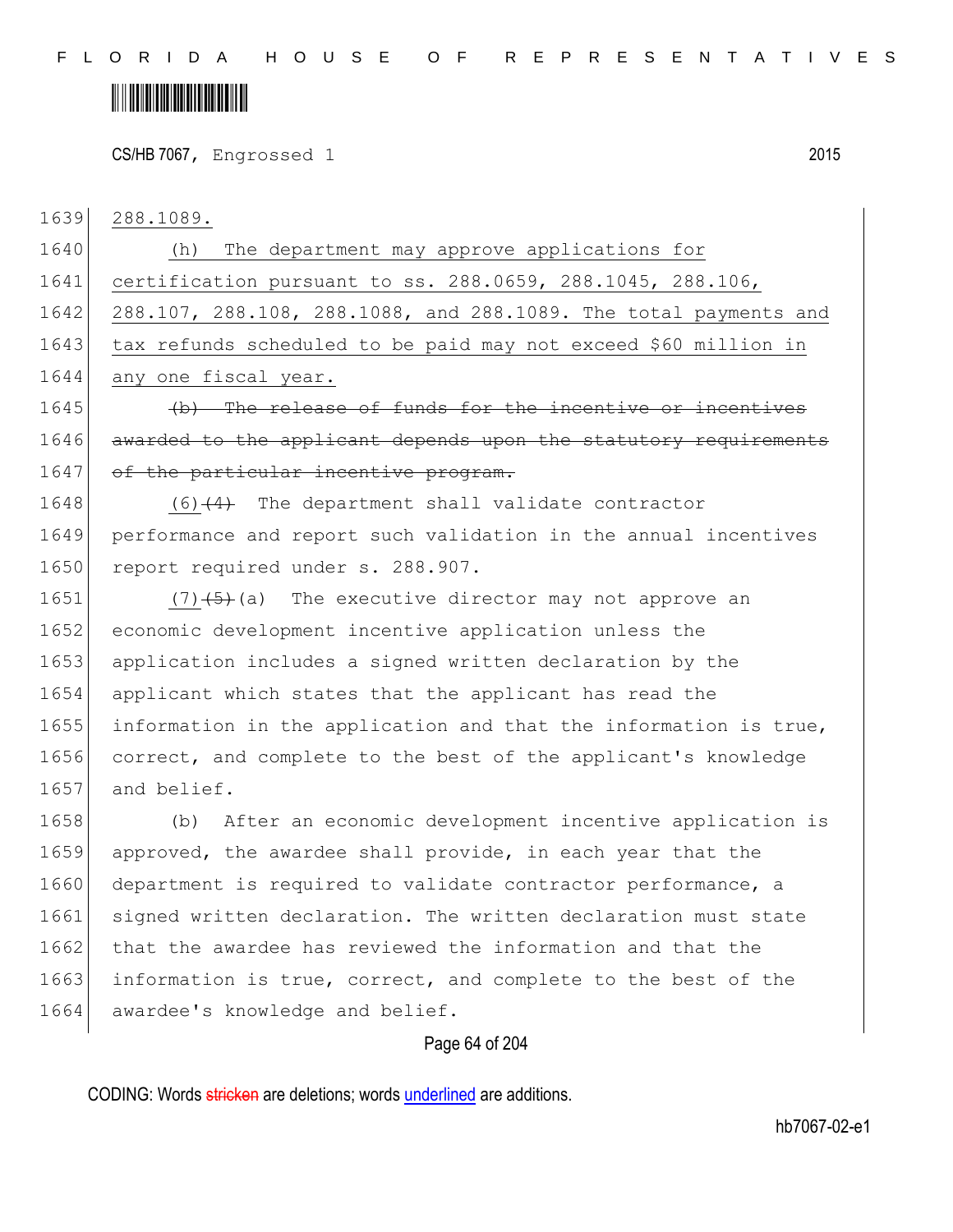F L O R I D A H O U S E O F R E P R E S E N T A T I V E S

# 

|  | CS/HB 7067, Engrossed 1 |  | 2015 |
|--|-------------------------|--|------|
|--|-------------------------|--|------|

| 1665 | $(8)$ $(6)$ The department is authorized to adopt rules to       |
|------|------------------------------------------------------------------|
| 1666 | implement this section.                                          |
| 1667 | Section 10. Paragraph (c) of subsection (1) of section           |
| 1668 | 288.076, Florida Statutes, is amended to read:                   |
| 1669 | 288.076 Return on investment reporting for economic              |
| 1670 | development programs.-                                           |
| 1671 | As used in this section, the term:<br>(1)                        |
| 1672 | "Project" has the same meaning as provided in s.<br>(C)          |
| 1673 | $288.106(2)(1)$ $288.106(2)$ (m).                                |
| 1674 | Section 11. Subsection (3) of section 288.095, Florida           |
| 1675 | Statutes, is amended to read:                                    |
| 1676 | 288.095 Economic Development Trust Fund.-                        |
| 1677 | (3) (a) The department may approve applications for              |
| 1678 | certification pursuant to ss. 288.1045(3) and 288.106. However,  |
| 1679 | the total state share of tax refund payments may not exceed \$35 |
| 1680 | million.                                                         |
| 1681 | (b) The total amount of tax refund claims approved for           |
| 1682 | payment by the department based on actual project performance    |
| 1683 | may not exceed the amount appropriated to the Economic           |
| 1684 | Development Incentives Account for such purposes for the fiscal  |
| 1685 | year. Claims for tax refunds under ss. 288.1045 and 288.106      |
| 1686 | shall be paid in the order the claims are approved by the        |
| 1687 | department. In the event the Legislature does not appropriate an |
| 1688 | amount sufficient to satisfy the tax refunds under ss. 288.1045  |
| 1689 | and 288.106 in a fiscal year, the department shall pay the tax   |
| 1690 | refunds from the appropriation for the following fiscal year. By |
|      | Page 65 of 204                                                   |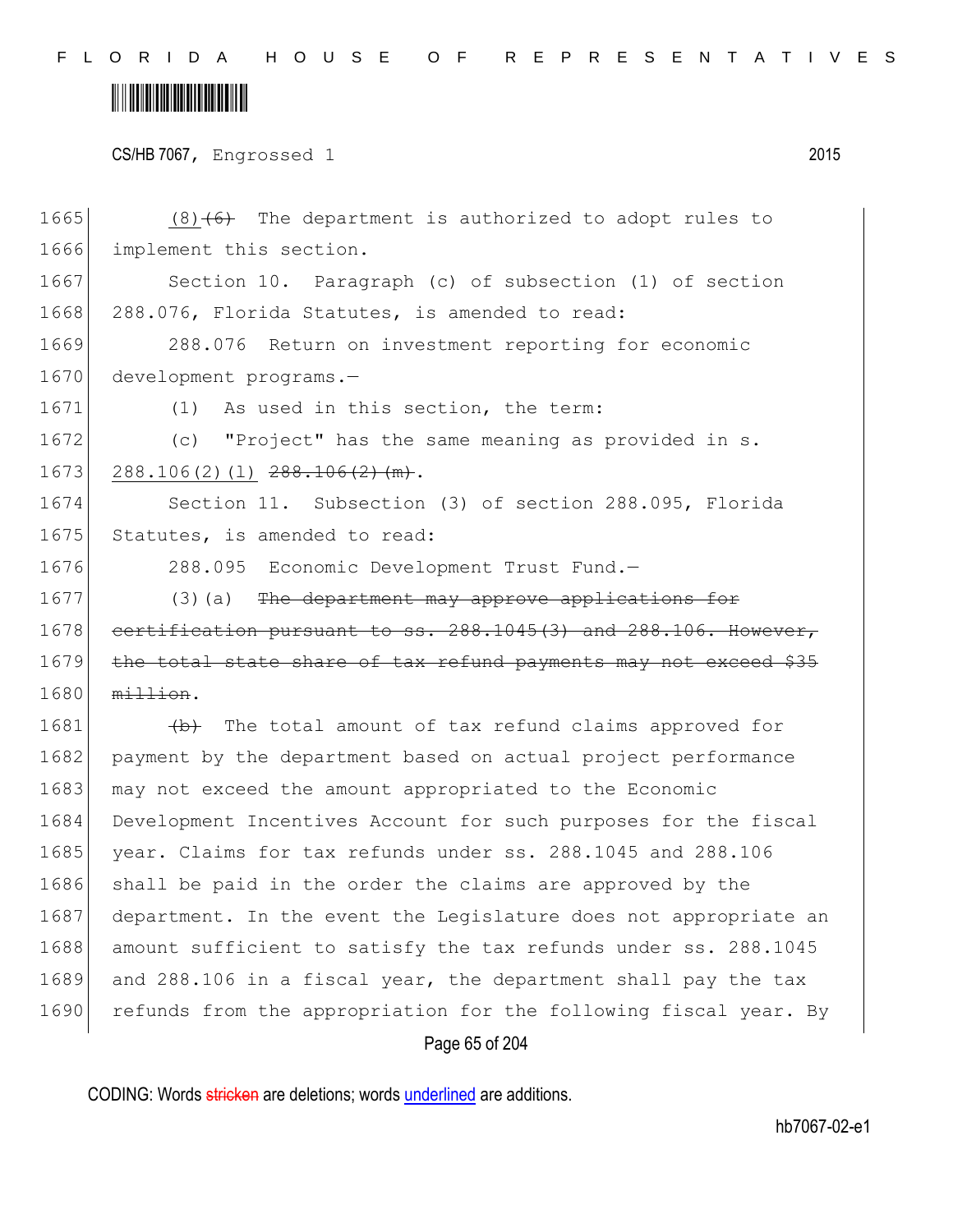### <u> Alban Alban Martin Alban</u>

CS/HB 7067, Engrossed 1 2015

1691 March 1 of each year, the department shall notify the 1692 legislative appropriations committees of the Senate and House of 1693 Representatives of any anticipated shortfall in the amount of 1694 funds needed to satisfy claims for tax refunds from the 1695 appropriation for the current fiscal year.

1696 (b) (c) Moneys in the Economic Development Incentives 1697 Account may be used only to pay tax refunds and make other 1698 payments authorized under s. 288.1045, s. 288.106, or s. 1699 288.107.

1700 (c) $\left(\frac{d}{dt}\right)$  The department may adopt rules necessary to carry 1701 out the provisions of this subsection, including rules providing 1702 for the use of moneys in the Economic Development Incentives 1703 Account and for the administration of the Economic Development 1704 Incentives Account.

1705 Section 12. The sum of \$20 million of nonrecurring funds 1706 in the State Economic Enhancement and Development Trust Fund and 1707 the sum of \$3.8 million of nonrecurring funds in the Economic 1708 Development Trust Fund are appropriated to the Department of 1709 Economic Opportunity to provide payments and tax refunds 1710 pursuant to s. 288.061, Florida Statutes, for programs under ss. 1711 288.0659, 288.1045, 288.106, 288.107, 288.108, 288.1088, and 1712 288.1089, Florida Statutes, for fiscal year 2015-2016. Payments 1713 may only be made for projects that meet statutory eligibility 1714 requirements. Funds may not be released for any other purpose 1715 and may only be made for projects that meet statutory 1716 eligibility requirements. Funds may not be released for any

Page 66 of 204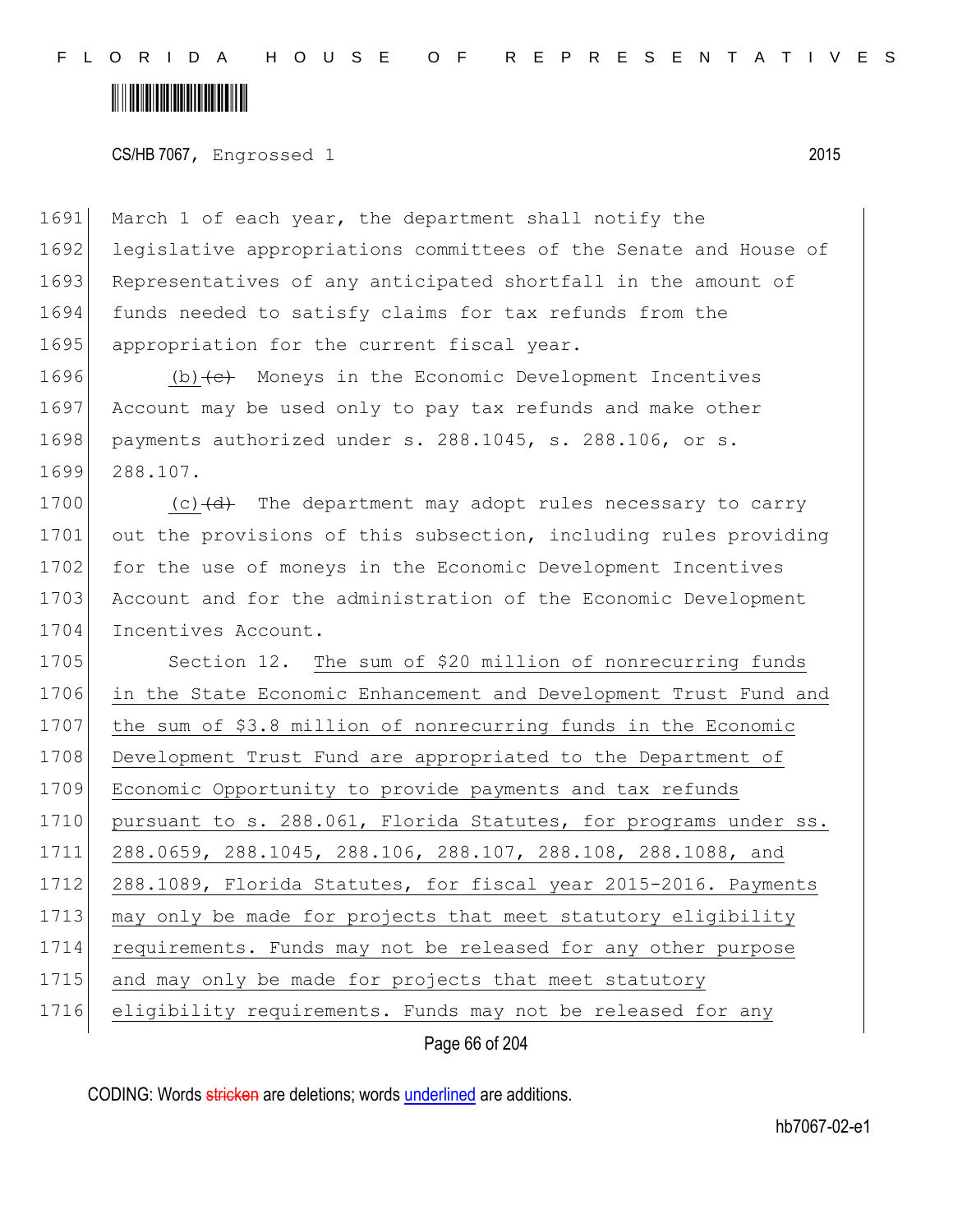### <u> Alban Martin Martin Martin S</u>

CS/HB 7067, Engrossed 1 2015

Page 67 of 204 other purpose and may only be disbursed directly to the applicant when projects are certified to have met contracted performance requirements. Funds provided from the Economic 1720 Development Trust Fund represent local matching funds. 1721 Section 13. Subsection (1), paragraphs (a), (b), (c), (e), 1722 and (f) of subsection  $(2)$ , paragraphs  $(b)$ ,  $(c)$ ,  $(d)$ ,  $(h)$ , and 1723 (j) of subsection  $(3)$ , paragraphs (b) and (e) of subsection  $(5)$ , and subsection (7) of section 288.1045, Florida Statutes, are amended, and paragraph (h) is added to subsection (5) of that section, to read: 288.1045 Qualified defense contractor and space flight 1728 business tax refund program.- (1) DEFINITIONS.—As used in this section: (a) "Applicant" means any business entity that holds a valid Department of Defense contract or space flight business contract, any business entity that is a subcontractor under a valid Department of Defense contract or space flight business contract, or any business entity that holds a valid contract for 1735 the reuse of a defense-related facility, including all members 1736 of an affiliated group of corporations as defined in s.  $220.03(1)(b)$ . (b) "Average private sector wage in the area" means the 1739 average of all wages and salaries in the state, the county, or 1740 in the standard metropolitan area in which the project business unit is located. (c) "Business unit" means an employing unit, as defined in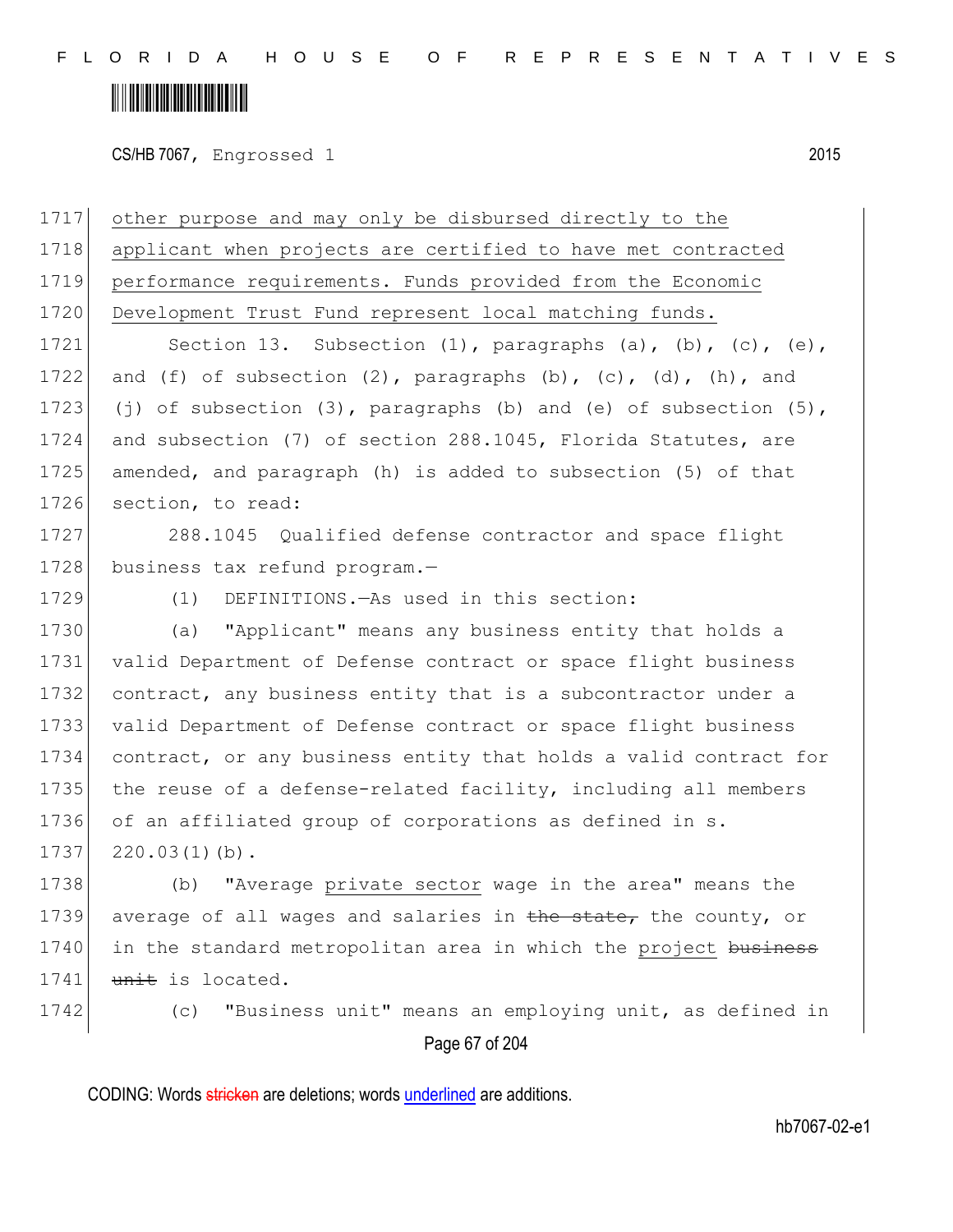CS/HB 7067, Engrossed 1 2015

1743 s. 443.036, that is registered with the department for 1744 reemployment assistance purposes or means a subcategory or 1745 division of an employing unit that is accepted by the department 1746 as a reporting unit.

1747 (d) "Consolidation of a Department of Defense contract" 1748 means the consolidation of one or more of an applicant's 1749 facilities under one or more Department of Defense contracts, 1750 from outside this state or from inside and outside this state, 1751 into one or more of the applicant's facilities inside this 1752 state.

1753 (e) "Consolidation of a space flight business contract" 1754 means the consolidation of one or more of an applicant's 1755 facilities under one or more space flight business contracts, 1756 from outside this state or from inside and outside this state, 1757 into one or more of the applicant's facilities inside this 1758 state.

1759 (f) "Contract for reuse of a defense-related facility" 1760 means a contract with a duration of 2 or more years for the use 1761 of a facility for manufacturing, assembling, fabricating, 1762 research, development, or design of tangible personal property, 1763 but excluding any contract to provide goods, improvements to 1764 real or tangible property, or services directly to or for any 1765 particular military base or installation in this state. Such 1766 facility must be located within a port, as defined in s. 313.21, 1767 and have been occupied by a business entity that held a valid 1768 Department of Defense contract or occupied by any branch of the

Page 68 of 204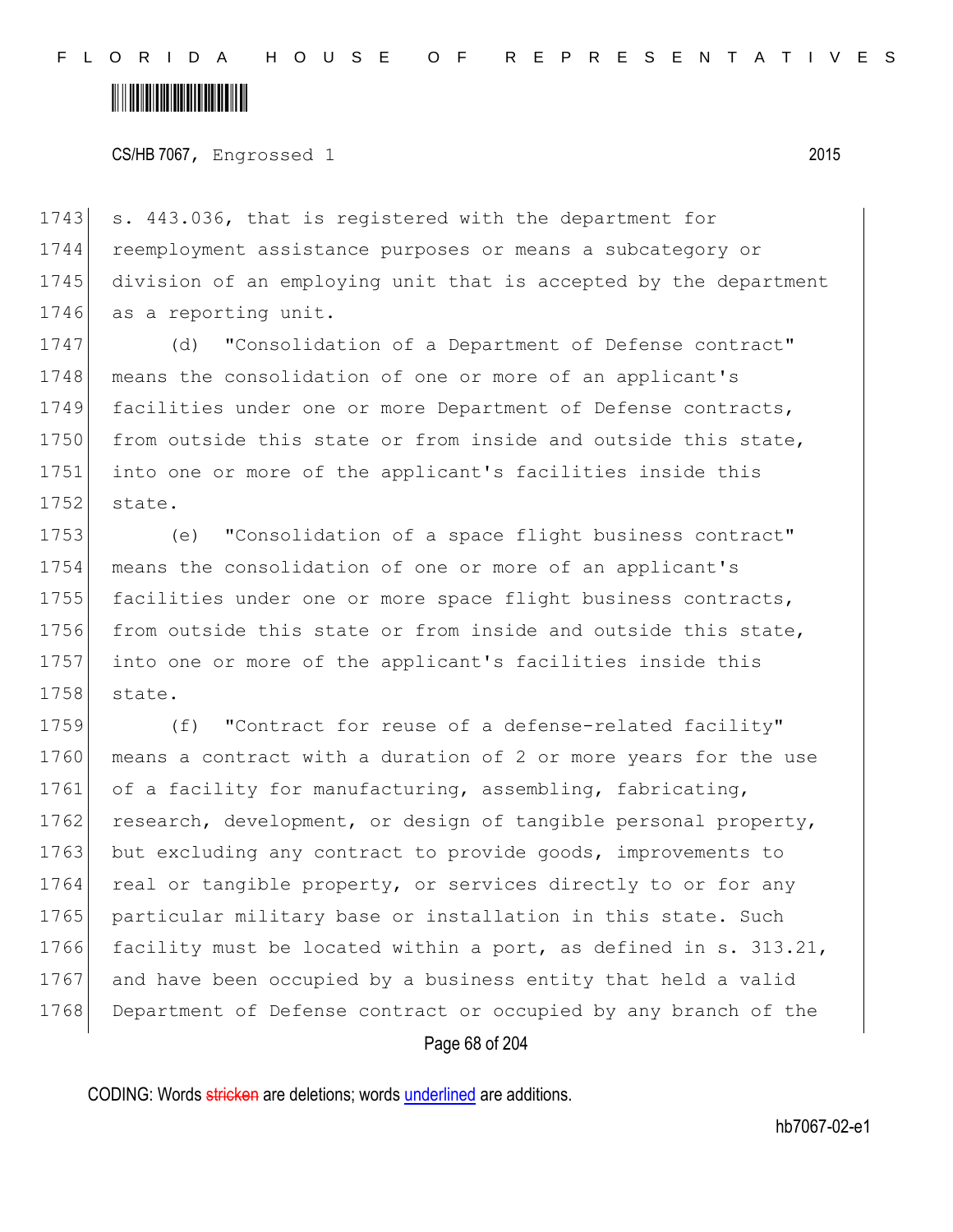CS/HB 7067, Engrossed 1 2015

1769 Armed Forces of the United States, within 1 year of any contract 1770 being executed for the reuse of such facility. A contract for 1771 reuse of a defense-related facility may not include any contract 1772 for reuse of such facility for any Department of Defense 1773 contract for manufacturing, assembling, fabricating, research, 1774 development, or design.

1775 (g) "Department of Defense contract" means a competitively 1776 bid Department of Defense contract or subcontract or a 1777 competitively bid federal agency contract or subcontract issued 1778 on behalf of the Department of Defense for manufacturing, 1779 assembling, fabricating, research, development, or design with a 1780 duration of 2 or more years, but excluding any contract or 1781 subcontract to provide goods, improvements to real or tangible 1782 property, or services directly to or for any particular military 1783 base or installation in this state. The term includes contracts 1784 or subcontracts for products or services for military use or 1785 homeland security which contracts or subcontracts are approved 1786 by the United States Department of Defense, the United States 1787 Department of State, or the United States Department of Homeland 1788 Security.

Page 69 of 204 1789 (h) "Fiscal year" means the fiscal year of the state. 1790 (i) "Jobs" means full-time equivalent positions, 1791 including, but not limited to, positions obtained from a 1792 temporary employment agency or employee leasing company or 1793 through a union agreement or coemployment under a professional 1794 employer organization agreement, that result directly from a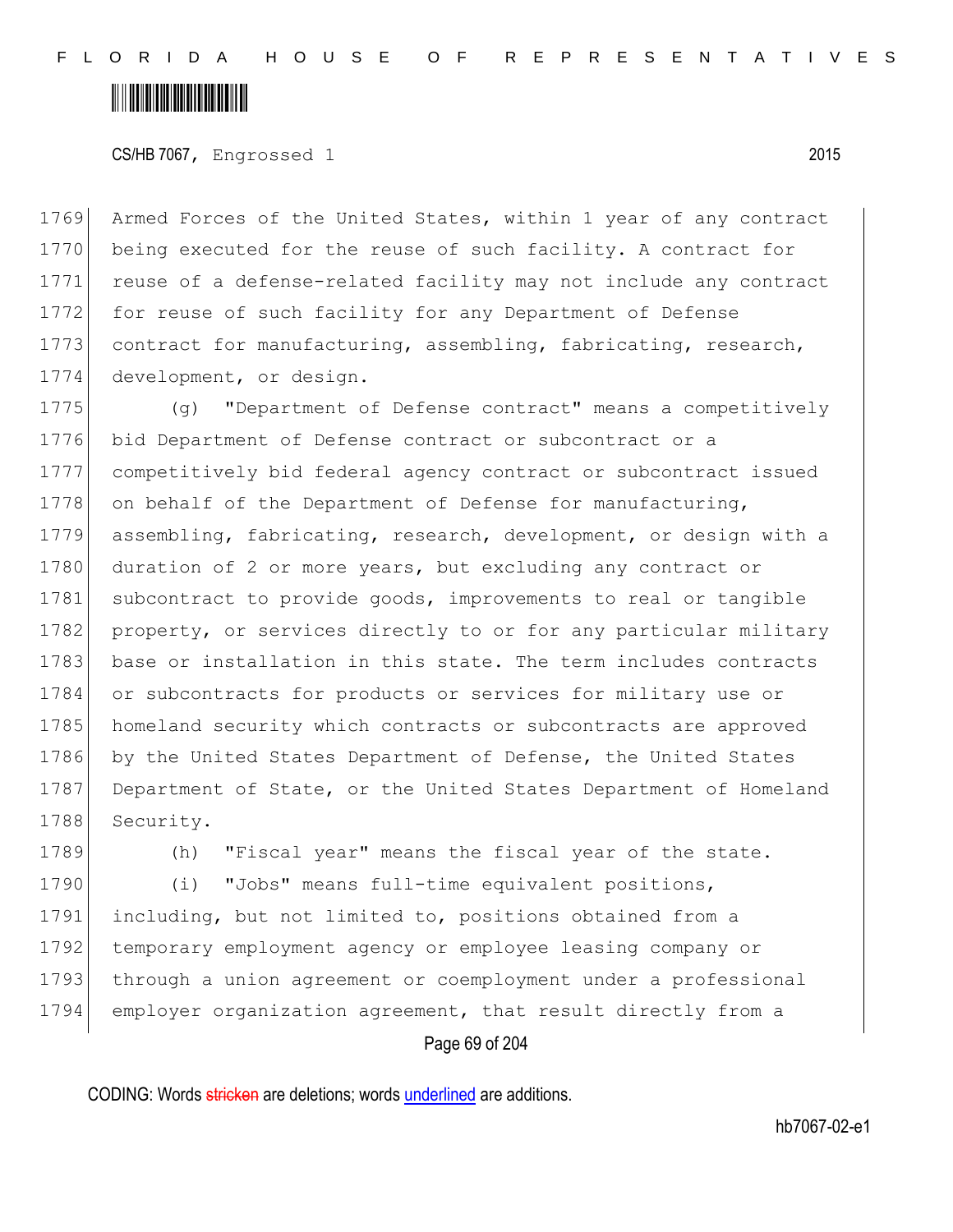### <u> Hillingin kanademi</u>

CS/HB 7067, Engrossed 1 2015

1795 project in this state. This number does not include temporary 1796 construction jobs involved with the construction of facilities 1797 for the project.

1798 (j) "Local financial support" means funding from local 1799 sources, public or private, which is paid to the Economic 1800 Development Trust Fund and which is equal to 20 percent of the 1801 annual tax refund for a qualified applicant.

1802 1. Local financial support may include excess payments 1803 made to a utility company under a designated program to allow 1804 decreases in service by the utility company under conditions, 1805 regardless of when application is made.

1806 2. A qualified applicant may not provide, directly or 1807 indirectly, more than 5 percent of such funding in any fiscal 1808 year. The sources of such funding may not include, directly or 1809 indirectly, state funds appropriated from the General Revenue 1810 Fund or any state trust fund, excluding tax revenues shared with 1811 local governments pursuant to law.

1812 3. A qualified applicant may not receive more than 80 1813 percent of the total tax refunds from state funds that are 1814 allowed such applicant under this section.

1815 4. The department may grant a waiver that reduces the 1816 required amount of local financial support for a project to 10 1817 percent of the annual tax refund awarded to a qualified 1818 applicant for a local government, or eliminates the required 1819 amount of local financial support for a project for a local 1820 government located in a rural area of opportunity, as designated

Page 70 of 204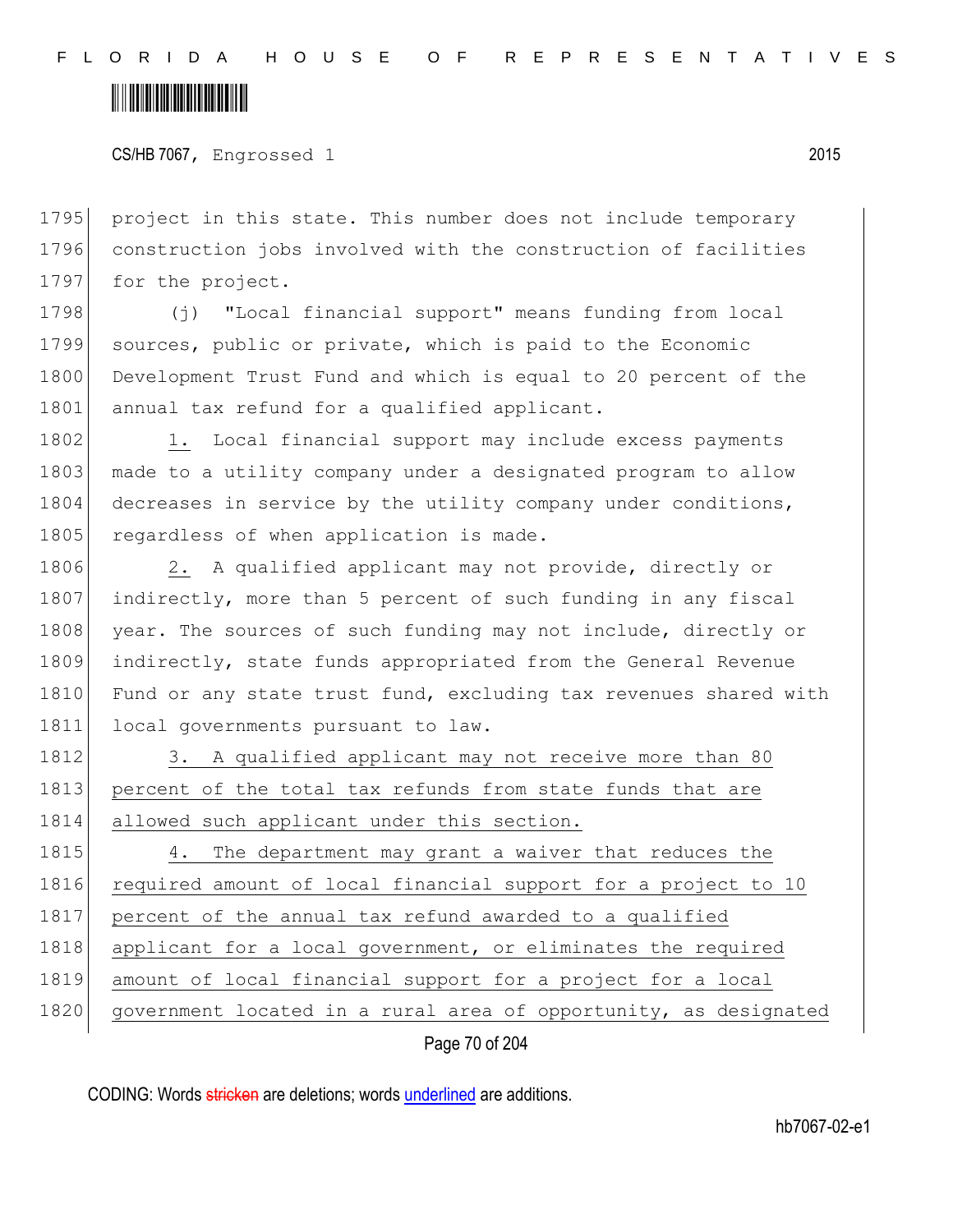## <u> Alban Martin Alban Martin Sa</u>

CS/HB 7067, Engrossed 1 2015

1821 by the Governor pursuant to s. 288.0656. To be eligible to 1822 receive a waiver that reduces or eliminates the required amount 1823 of local financial support, a local government shall provide the 1824 department with: 1825 a. A resolution adopted by the governing body of the 1826 county or municipality in whose jurisdiction the project will be 1827 located, requesting the applicant's project be waived from the 1828 local financial support requirement. 1829 b. A statement prepared by a Florida certified public 1830 accountant, as defined in s. 473.302, that describes the 1831 financial constraints preventing the local government from 1832 providing the local financial support required by this section. 1833 This sub-subparagraph does not apply to a county considered 1834 fiscally constrained pursuant to s. 218.67(1). 1835 (k) "Local financial support exemption option" means the 1836 option to exercise an exemption from the local financial support 1837 requirement available to any applicant whose project is located 1838 in a county designated by the Rural Economic Development 1839 Initiative, if the county commissioners of the county in which 1840 the project will be located adopt a resolution requesting that 1841 the applicant's project be exempt from the local financial 1842 support requirement. Any applicant that exercises this option is 1843 | not eligible for more than 80 percent of the total tax refunds 1844 allowed such applicant under this section. 1845 (k) $\left(\frac{1}{k}\right)$  "New Department of Defense contract" means a 1846 Department of Defense contract entered into after the date

Page 71 of 204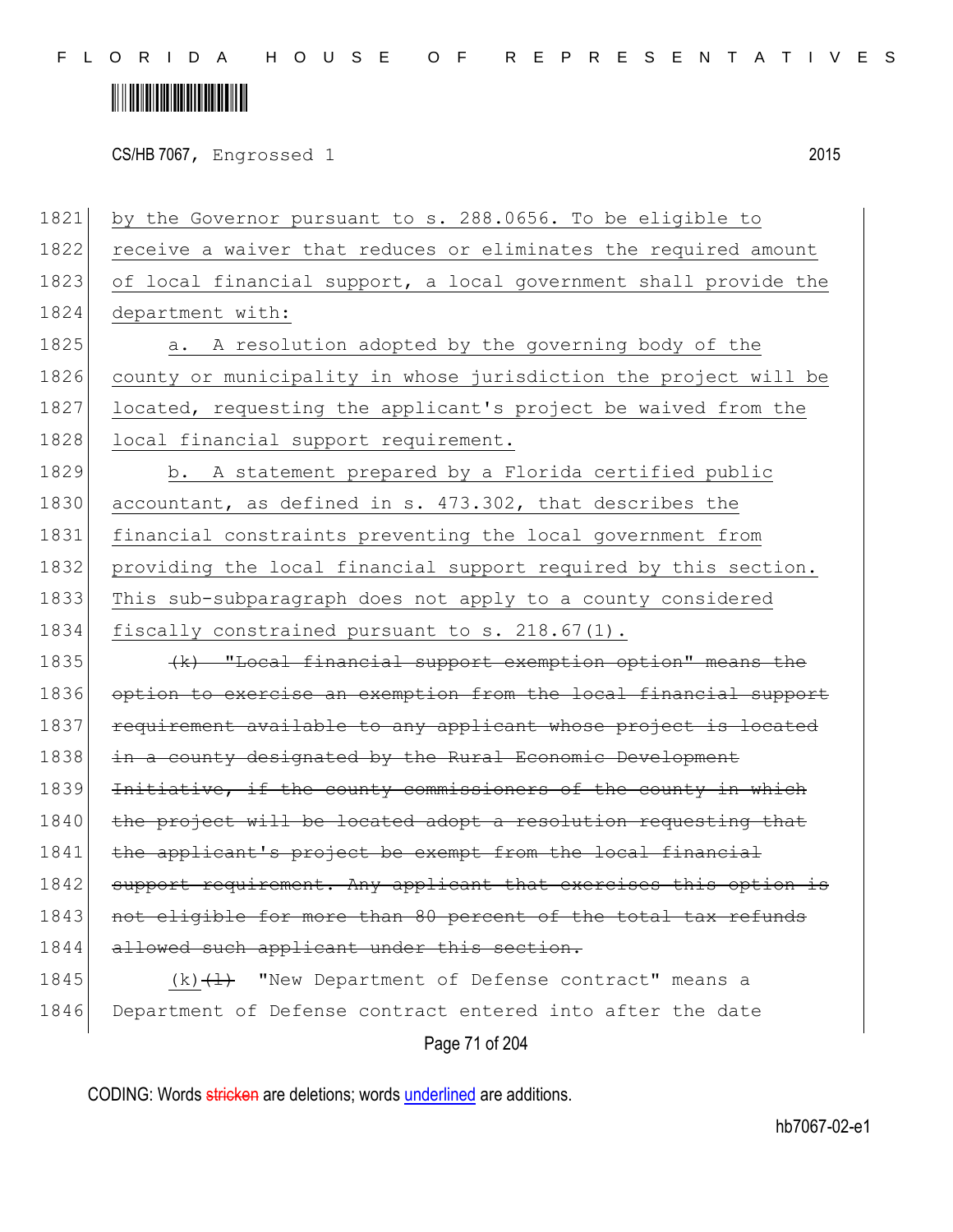CS/HB 7067, Engrossed 1 2015

1847 application for certification as a qualified applicant is made 1848 and after January 1, 1994.

1849  $(1)$   $(m)$  "New space flight business contract" means a space 1850 flight business contract entered into after an application for 1851 certification as a qualified applicant is made after July 1, 1852 2008.

1853 (m)  $\left\langle m\right\rangle$  "Nondefense production jobs" means employment 1854 exclusively for activities that, directly or indirectly, are 1855 unrelated to the Department of Defense.

1856  $(n)$   $\leftrightarrow$  "Project" means any business undertaking in this 1857 state under a new Department of Defense contract, consolidation 1858 of a Department of Defense contract, new space flight business 1859 contract, consolidation of a space flight business contract, or 1860 conversion of defense production jobs over to nondefense 1861 production jobs or reuse of defense-related facilities.

1862 (o) $\left\{\phi\right\}$  "Qualified applicant" means an applicant that has 1863 been approved by the department to be eligible for tax refunds 1864 pursuant to this section.

1865 (p) $\left( \phi \right)$  "Space flight business" means the manufacturing, 1866 processing, or assembly of space flight technology products, 1867 space flight facilities, space flight propulsion systems, or 1868 space vehicles, satellites, or stations of any kind possessing 1869 the capability for space flight, as defined by s. 212.02(23), or 1870 components thereof, and includes, in supporting space flight, 1871 vehicle launch activities, flight operations, ground control or 1872 ground support, and all administrative activities directly

Page 72 of 204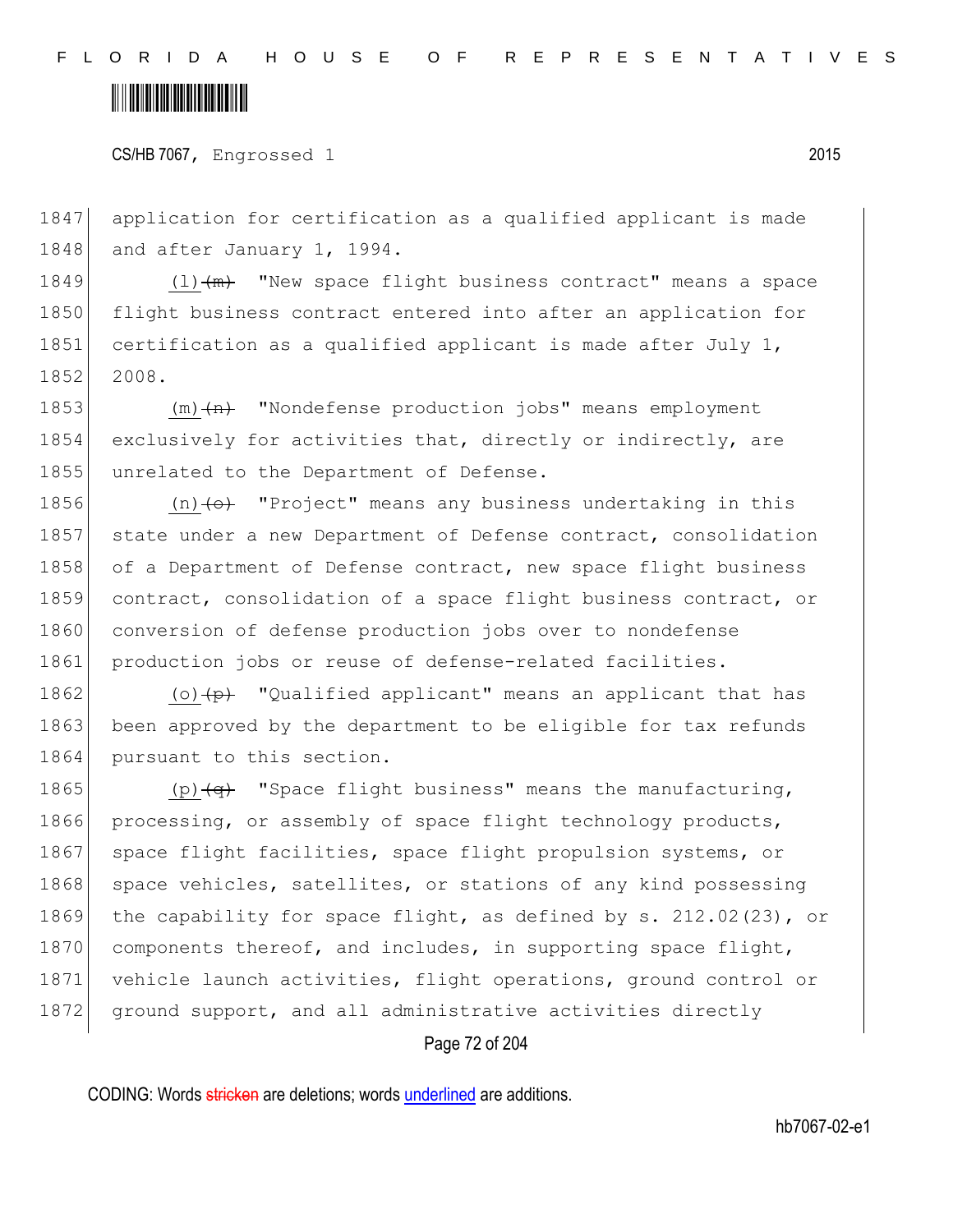CS/HB 7067, Engrossed 1 2015

1873 related to such activities. The term does not include products 1874 that are designed or manufactured for general commercial 1875 aviation or other uses even if those products may also serve an 1876 incidental use in space flight applications.

1877 (q) $\left\{\frac{r}{r}\right\}$  "Space flight business contract" means a 1878 competitively bid federal agency contract, federal agency 1879 subcontract, an awarded commercial contract, or an awarded 1880 commercial subcontract for space flight business with a duration 1881 of 2 or more years.

1882  $(r)$   $\leftrightarrow$  "Taxable year" means the same as in s.  $1883$   $220.03(1)(y)$ .

1884 (2) GRANTING OF A TAX REFUND; ELIGIBLE AMOUNTS.

1885 (a) There shall be allowed, from the Economic Development 1886 Trust Fund, a refund to a qualified applicant for the amount of 1887 eligible taxes certified by the department which were paid by 1888 such qualified applicant. The total amount of refunds for all 1889 fiscal years for each qualified applicant shall be determined 1890 pursuant to subsection (3). The annual amount of a refund to a 1891 qualified applicant shall be determined pursuant to subsection 1892 (5).

1893 (b) Upon approval by the director, a qualified applicant 1894 shall be allowed tax refund payments equal to \$3,000 times the 1895 number of jobs specified in the tax refund agreement under 1896 subparagraph  $(4)(a)$ 1. or equal to \$6,000 times the number of 1897 jobs if the project is located in a rural area of opportunity 1898 county or a certified  $an$  enterprise zone. Further, a qualified

Page 73 of 204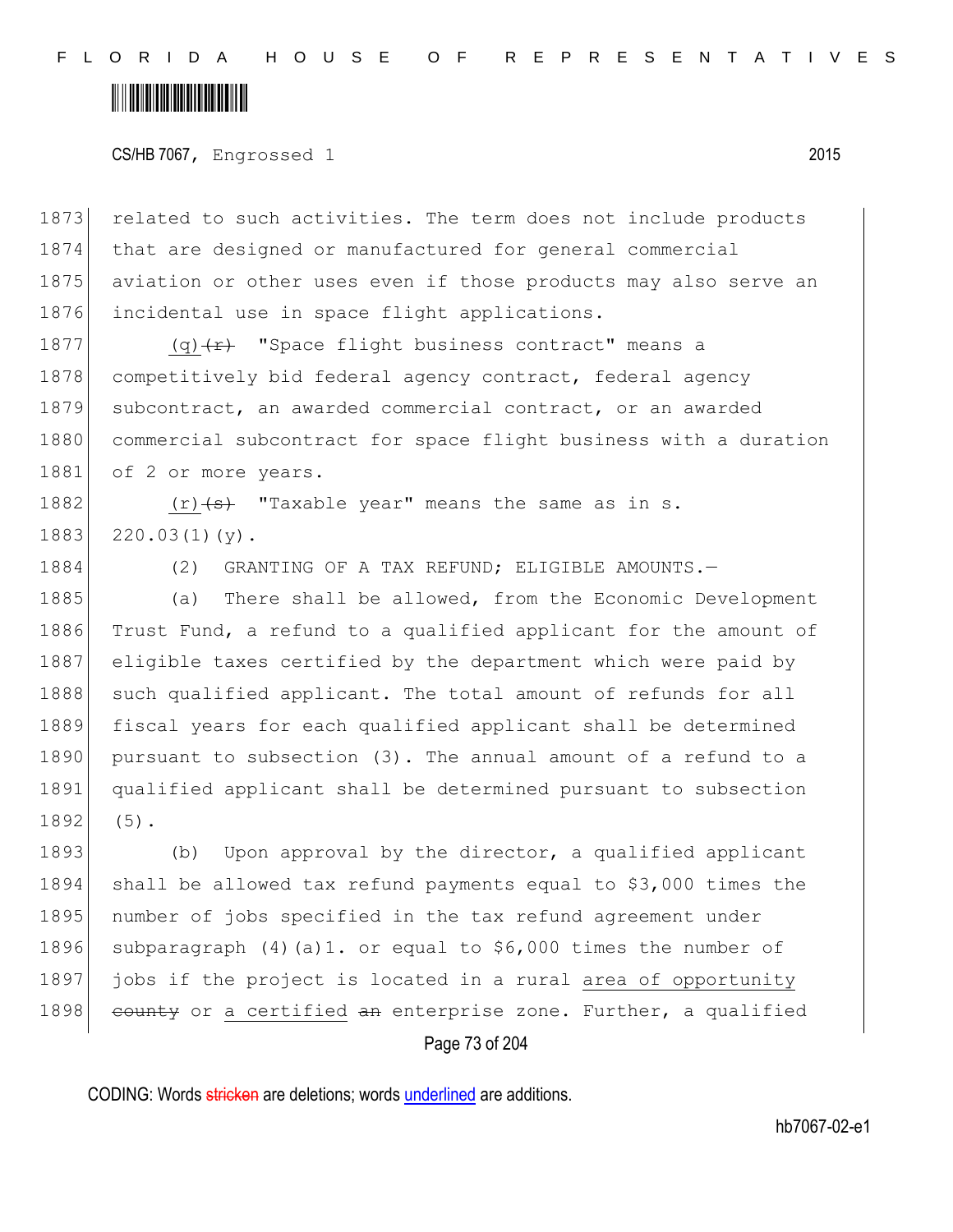CS/HB 7067, Engrossed 1 2015

1899 applicant shall be allowed additional tax refund payments equal 1900 to \$1,000 times the number of jobs specified in the tax refund 1901 agreement under subparagraph (4) (a) 1. if such jobs pay an annual 1902 average wage of at least 150 percent of the average private 1903 sector wage in the area or equal to  $$2,000$  times the number of 1904 jobs if such jobs pay an annual average wage of at least 200 1905 percent of the average private sector wage in the area. A 1906 qualified applicant may not receive refunds of more than 25 1907 percent of the total tax refunds provided in the tax refund 1908 agreement pursuant to subparagraph  $(4)$  (a)1. in any fiscal year, 1909 provided that no qualified applicant may receive more than \$2.5 1910 million in tax refunds pursuant to this section in any fiscal 1911 year.

1912 (c) Contingent upon an annual appropriation by the 1913 Legislature, The department may not approve not more in tax 1914 refunds than the amount appropriated to the Economic Development 1915 Trust Fund for tax refunds, for a fiscal year than the amount 1916 specified in s. 288.061 pursuant to subsection  $(5)$  and s. 1917 288.095.

1918 (e) After entering into a tax refund agreement pursuant to 1919 subsection (4), a qualified applicant may:

1920 1. Receive refunds from the account for corporate income 1921 taxes due and paid pursuant to chapter 220 by that business 1922 beginning with the first taxable year of the business which 1923 begins after entering into the agreement.

1924 2. Receive refunds from the account for the following

Page 74 of 204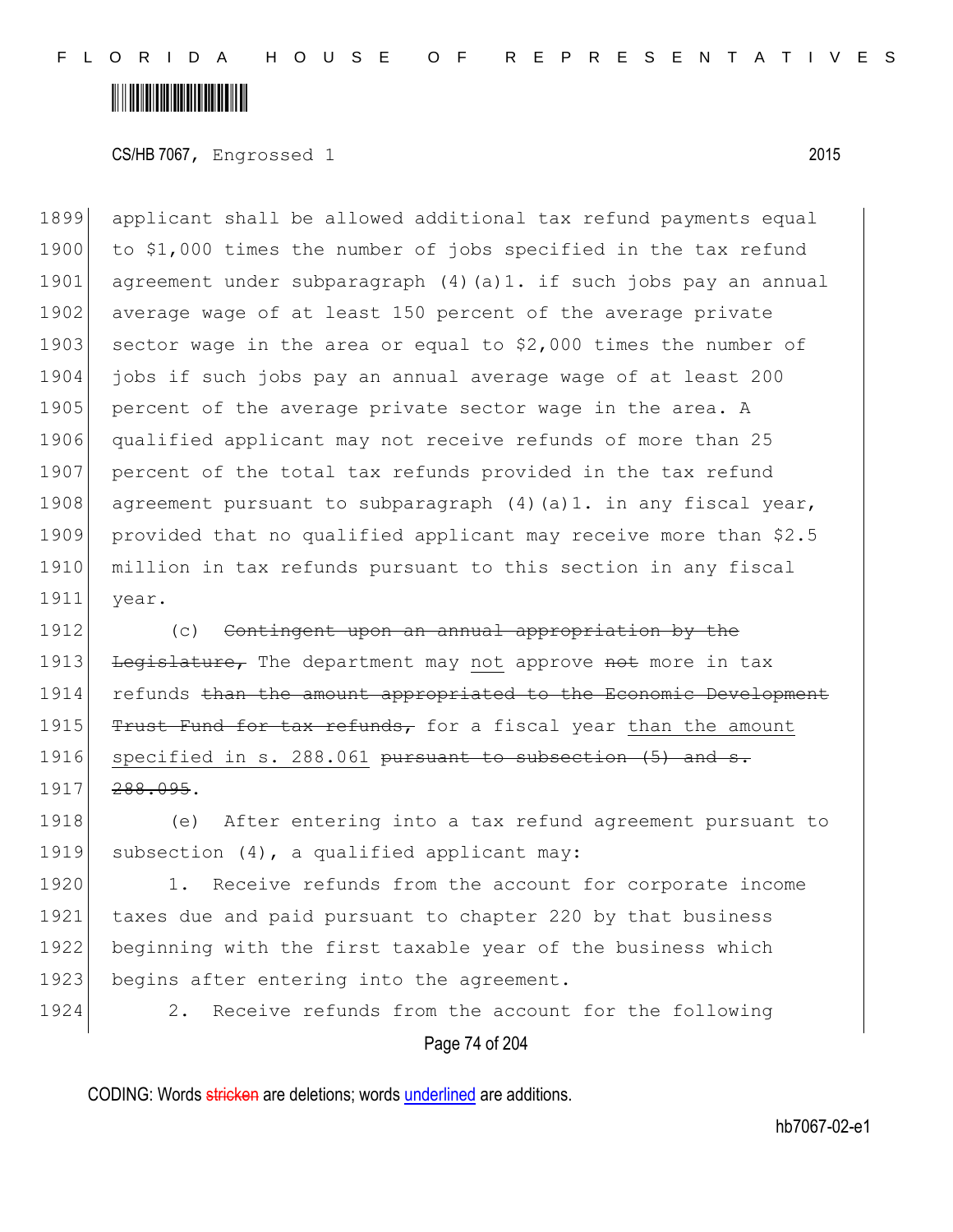### <u> Alban Maria Maria Maria Maria Maria Maria Maria Maria Maria Maria Maria Maria Maria Maria Maria Maria Maria M</u>

CS/HB 7067, Engrossed 1 2015

1925 taxes due and paid by that business after entering into the 1926 agreement: 1927 a. Taxes on sales, use, and other transactions paid 1928 pursuant to chapter 212. 1929 b. Intangible personal property taxes paid pursuant to 1930 chapter 199. 1931 c. Excise taxes paid on documents pursuant to chapter 201. 1932 d. Ad valorem taxes paid, as defined in s. 220.03(1)(a) on 1933 June 1, 1996. 1934 e. State communications services taxes administered under 1935 chapter 202. This provision does not apply to the gross receipts 1936 tax imposed under chapter 203 and administered under chapter 202 1937 or the local communications services tax authorized under s. 1938 202.19. 1939 1940 However, a qualified applicant may not receive a tax refund 1941 pursuant to this section for any amount of credit, refund, or 1942 exemption granted such contractor for any of such taxes. If a 1943 refund for such taxes is provided by the department, which taxes 1944 are subsequently adjusted by the application of any credit, 1945 refund, or exemption granted to the qualified applicant other 1946 than that provided in this section, the qualified applicant 1947 shall reimburse the Economic Development Trust Fund for the 1948 amount of such credit, refund, or exemption. A qualified 1949 applicant must notify and tender payment to the department 1950 within 20 days after receiving a credit, refund, or exemption,

Page 75 of 204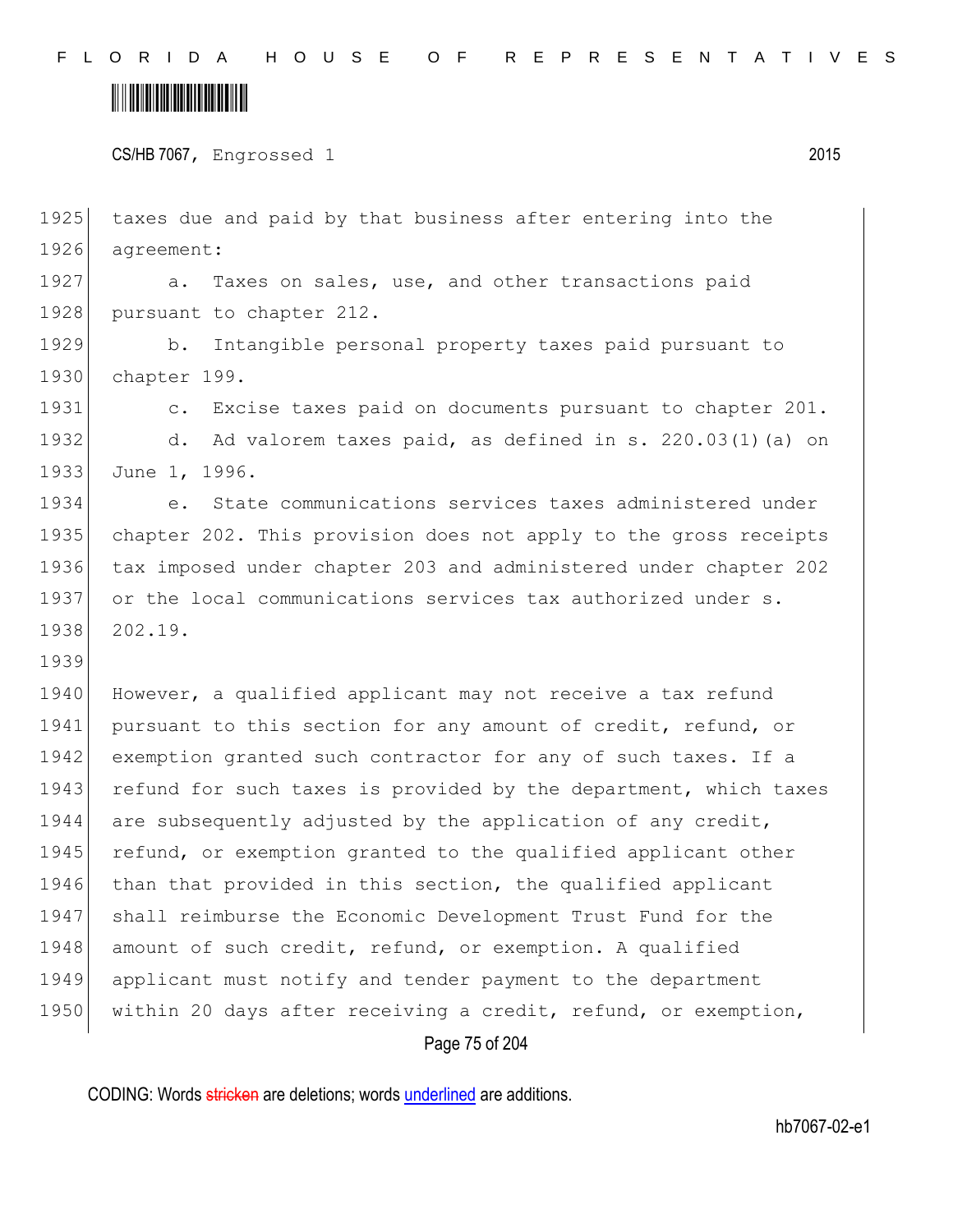CS/HB 7067, Engrossed 1 2015

1951 other than that provided in this section.

1952 (f) Any qualified applicant who fraudulently claims this 1953 refund is liable for repayment of the refund to the Economic 1954 Development Trust Fund plus a mandatory penalty of 200 percent 1955 of the tax refund which shall be deposited into the General 1956 Revenue Fund. Any qualified applicant who fraudulently claims 1957 this refund commits a felony of the third degree, punishable as 1958 provided in s. 775.082, s. 775.083, or s. 775.084.

1959 (3) APPLICATION PROCESS; REQUIREMENTS; AGENCY 1960 DETERMINATION.-

1961 (b) Applications for certification based on the 1962 consolidation of a Department of Defense contract or a new 1963 Department of Defense contract must be submitted to the 1964 department as prescribed by the department and must include, but 1965 are not limited to, the following information:

1966 1. The applicant's federal employer identification number, 1967 the applicant's Florida sales tax registration number, and a 1968 signature of an officer of the applicant.

1969 2. The permanent location of the manufacturing, 1970 assembling, fabricating, research, development, or design 1971 facility in this state at which the project is or is to be 1972 located.

1973 3. The Department of Defense contract numbers of the 1974 contract to be consolidated, the new Department of Defense 1975 contract number, or the "RFP" number of a proposed Department of 1976 Defense contract.

#### Page 76 of 204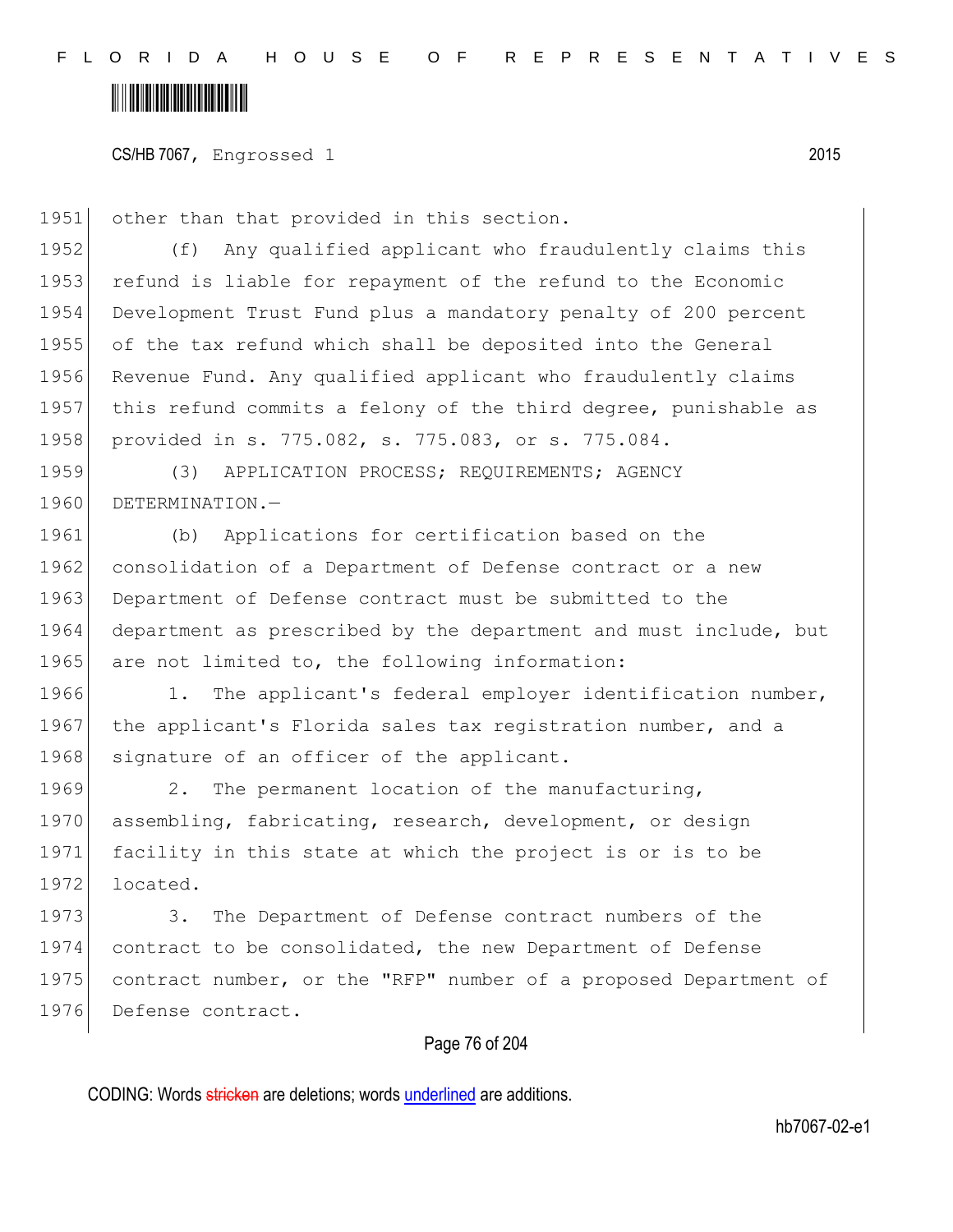|  | CS/HB 7067, Engrossed 1 |  | 2015 |
|--|-------------------------|--|------|
|--|-------------------------|--|------|

Page 77 of 204 1977 4. The date the contract was executed or is expected to be 1978 executed, and the date the contract is due to expire or is 1979 expected to expire. 1980 5. The commencement date for project operations under the 1981 contract in this state. 1982 6. The number of net new full-time equivalent Florida jobs 1983 included in the project as of December 31 of each year and the 1984 average wage of such jobs. 1985 7. The total number of full-time equivalent employees 1986 employed by the applicant in this state. 1987 8. The percentage of the applicant's gross receipts 1988 derived from Department of Defense contracts during the 5 1989 taxable years immediately preceding the date the application is 1990 submitted. 1991 9. The number of full-time equivalent jobs in this state 1992 to be retained by the project. 1993 10. A brief statement concerning the applicant's need for 1994 tax refunds, and the proposed uses of such refunds by the 1995 applicant. 1996 11. A resolution adopted by the governing board of the 1997 county or municipality in which the project will be located, 1998 which recommends the applicant be approved as a qualified 1999 applicant, and which indicates that the necessary commitments of 2000 local financial support for the applicant exist. Prior to the 2001 adoption of the resolution, the county commission may review the 2002 proposed public or private sources of such support and determine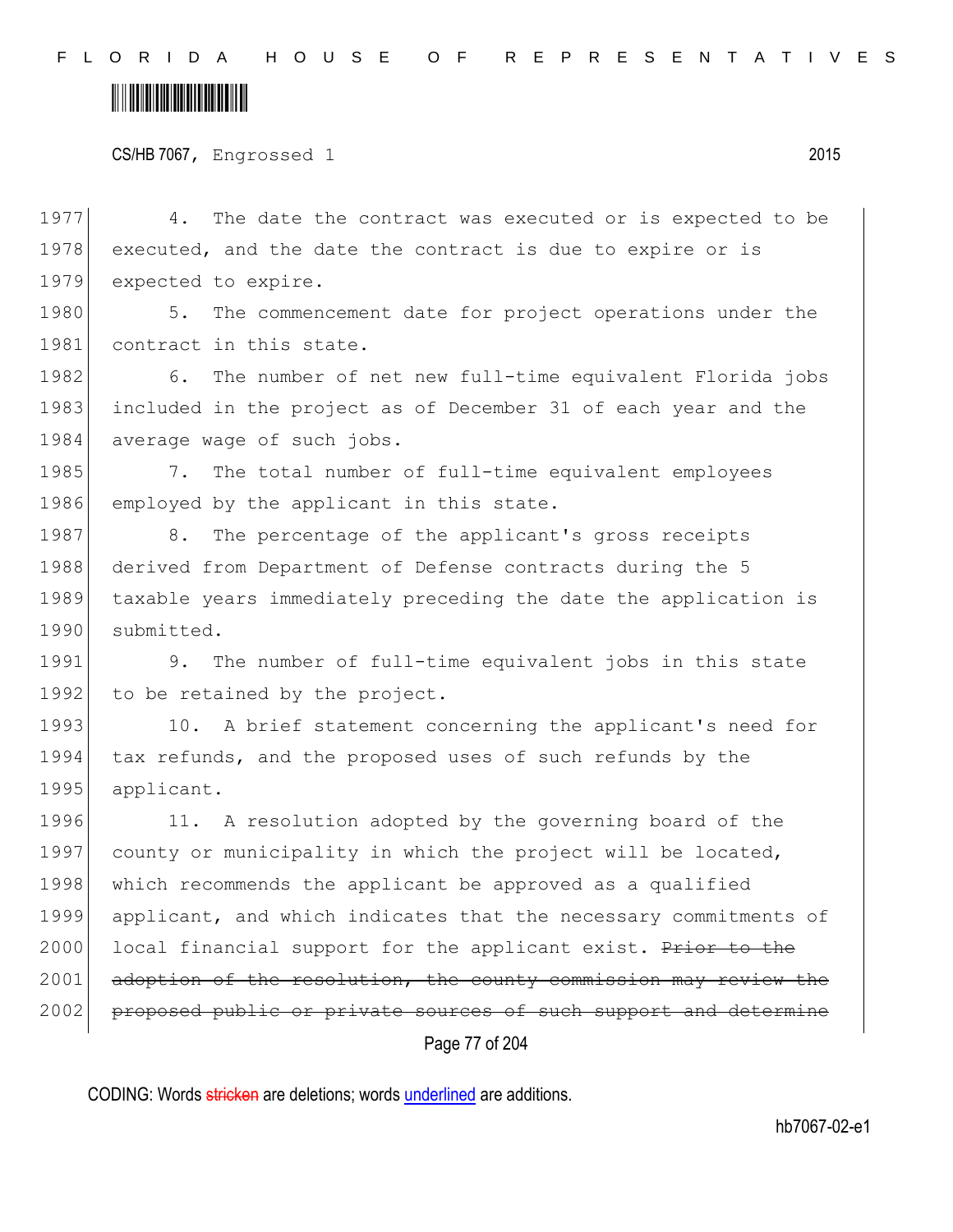CS/HB 7067, Engrossed 1 2015

2003 whether the proposed sources of local financial support can be 2004 provided or, for any applicant whose project is located in a  $2005$  county designated by the Rural Economic Development Initiative,  $2006$  a resolution adopted by the county commissioners  $2007$  requesting that the applicant's project be exempt from 2008 financial support requirement.

2009 12. Any additional information requested by the 2010 department.

2011 (c) Applications for certification based on the conversion 2012 of defense production jobs to nondefense production jobs must be 2013 submitted to the department as prescribed by the department and 2014 must include, but are not limited to, the following information:

2015 1. The applicant's federal employer identification number, 2016 the applicant's Florida sales tax registration number, and a 2017 signature of an officer of the applicant.

2018 2. The permanent location of the manufacturing, 2019 assembling, fabricating, research, development, or design 2020 facility in this state at which the project is or is to be 2021 located.

2022 3. The Department of Defense contract numbers of the 2023 contract under which the defense production jobs will be 2024 converted to nondefense production jobs.

2025 4. The date the contract was executed, and the date the 2026 contract is due to expire or is expected to expire, or was 2027 canceled.

Page 78 of 204 2028 5. The commencement date for the nondefense production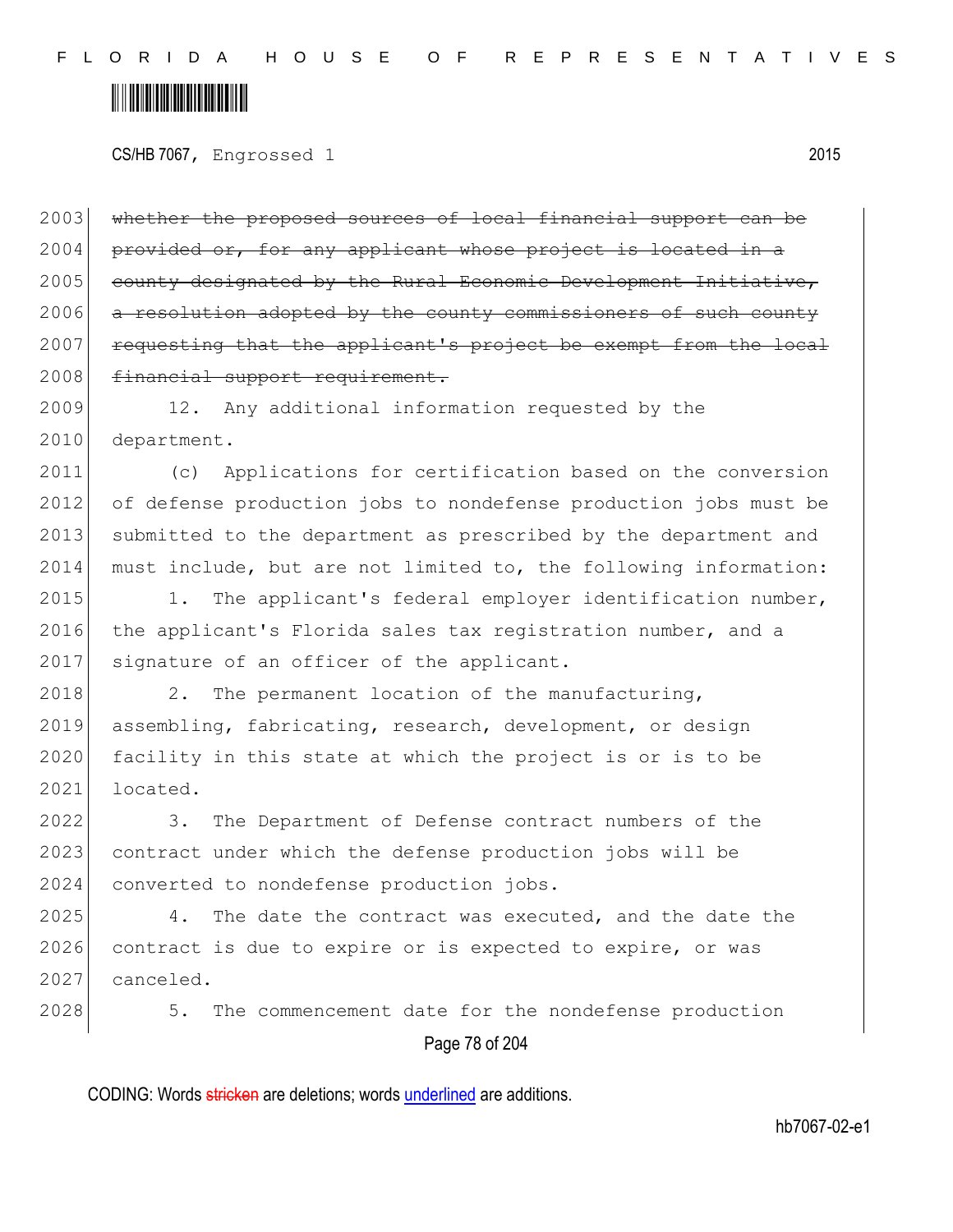#### CS/HB 7067, Engrossed 1 2015

2029 operations in this state.

2030 6. The number of net new full-time equivalent Florida jobs 2031 included in the nondefense production project as of December 31 2032 of each year and the average wage of such jobs.

2033 7. The total number of full-time equivalent employees 2034 employed by the applicant in this state.

2035 8. The percentage of the applicant's gross receipts 2036 derived from Department of Defense contracts during the 5 2037 taxable years immediately preceding the date the application is 2038 submitted.

2039 9. The number of full-time equivalent jobs in this state 2040 to be retained by the project.

2041 10. A brief statement concerning the applicant's need for 2042 tax refunds, and the proposed uses of such refunds by the 2043 applicant.

Page 79 of 204 2044 11. A resolution adopted by the governing board of the 2045 county or municipality in which the project will be located, 2046 which recommends the applicant be approved as a qualified 2047 applicant, and which indicates that the necessary commitments of 2048 local financial support for the applicant exist. Prior to the 2049 adoption of the resolution, the county commission may review the 2050 proposed public or private sources of such support and determine 2051 whether the proposed sources of local financial support can be 2052 provided or, for any applicant whose project is located in a 2053 county designated by the Rural Economic Development Initiative,  $2054$  a resolution adopted by the county commissioners of such county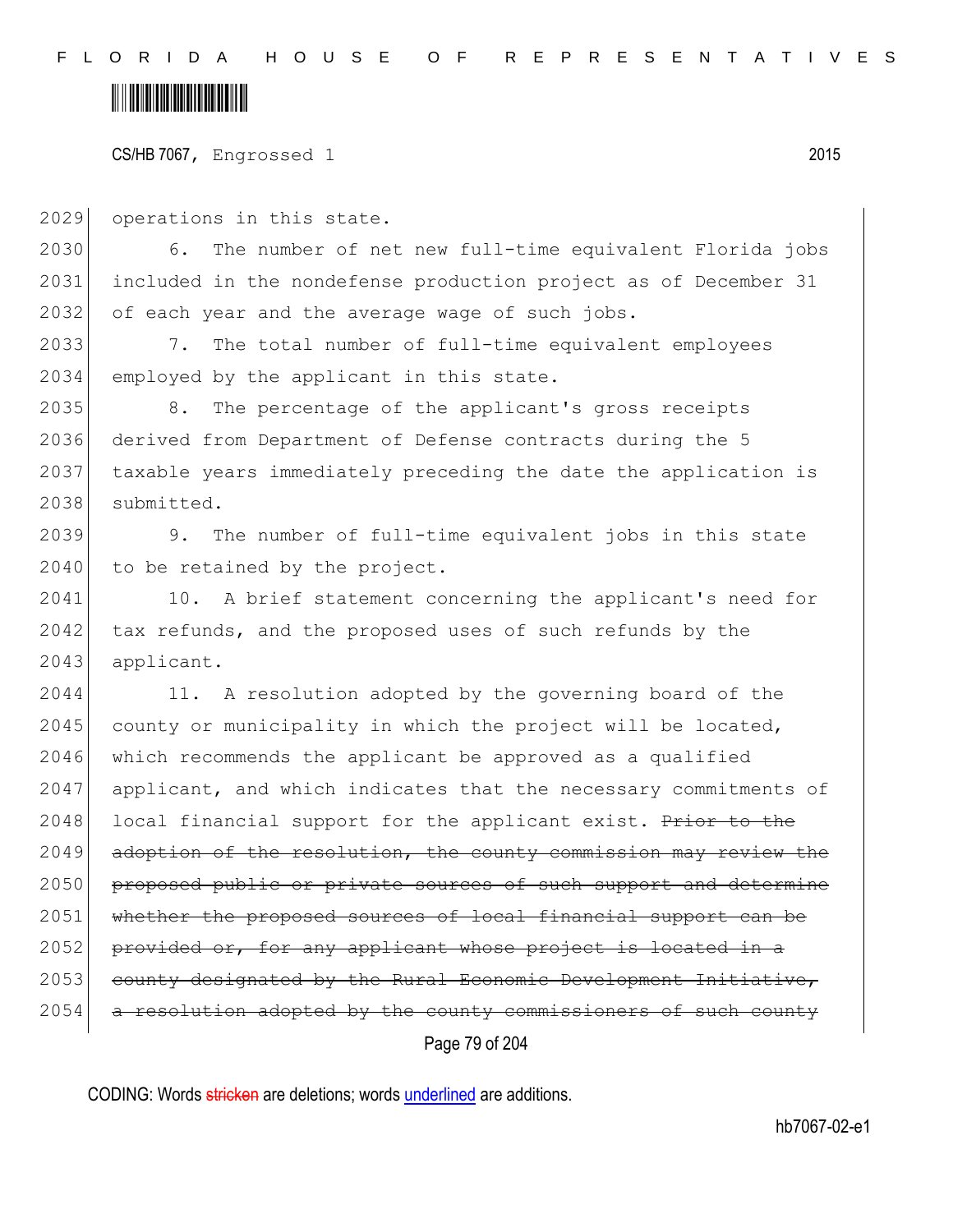CS/HB 7067, Engrossed 1 2015

Page 80 of 204 2055 requesting that the applicant's project be exempt from the local 2056 financial support requirement. 2057 12. Any additional information requested by the 2058 department. 2059 (d) Applications for certification based on a contract for 2060 reuse of a defense-related facility must be submitted to the 2061 department as prescribed by the department and must include, but  $2062$  are not limited to, the following information: 2063 1. The applicant's Florida sales tax registration number 2064 and a signature of an officer of the applicant. 2065 2. The permanent location of the manufacturing, 2066 assembling, fabricating, research, development, or design 2067 facility in this state at which the project is or is to be 2068 located. 2069 3. The business entity holding a valid Department of 2070 Defense contract or branch of the Armed Forces of the United 2071 States that previously occupied the facility, and the date such 2072 entity last occupied the facility. 2073 4. A copy of the contract to reuse the facility, or such 2074 alternative proof as may be prescribed by the department that 2075 the applicant is seeking to contract for the reuse of such 2076 facility. 2077 5. The date the contract to reuse the facility was 2078 executed or is expected to be executed, and the date the 2079 contract is due to expire or is expected to expire. 2080 6. The commencement date for project operations under the

CODING: Words stricken are deletions; words underlined are additions.

hb7067-02-e1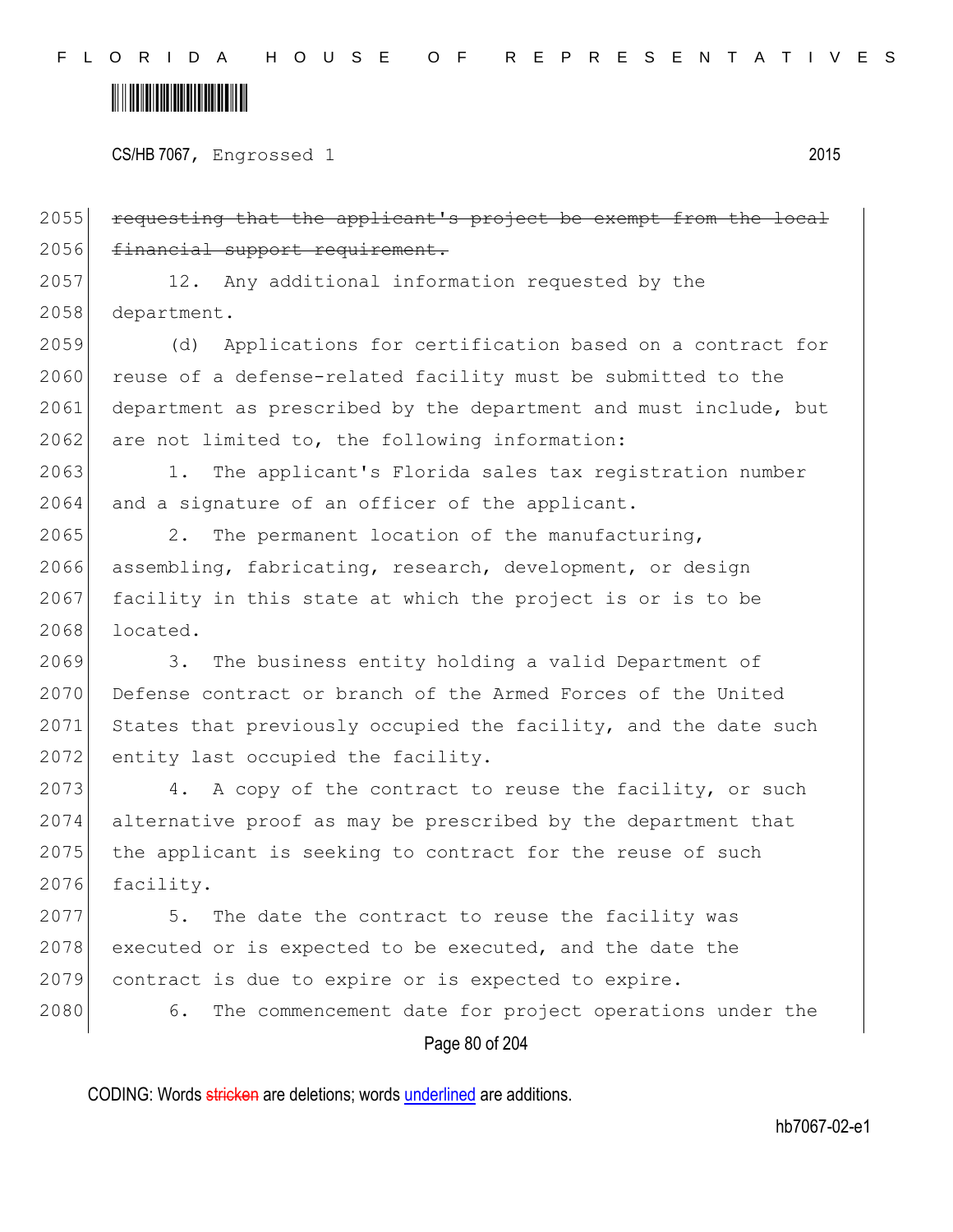CS/HB 7067, Engrossed 1 2015

2081 contract in this state.

2082 7. The number of net new full-time equivalent Florida jobs 2083 included in the project as of December 31 of each year and the 2084 average wage of such jobs.

2085 8. The total number of full-time equivalent employees 2086 employed by the applicant in this state.

2087 9. The number of full-time equivalent jobs in this state 2088 to be retained by the project.

2089 10. A brief statement concerning the applicant's need for 2090 tax refunds, and the proposed uses of such refunds by the 2091 applicant.

2092 11. A resolution adopted by the governing board of the 2093 county or municipality in which the project will be located, 2094 which recommends the applicant be approved as a qualified 2095 applicant, and which indicates that the necessary commitments of 2096 local financial support for the applicant exist. Before the 2097 adoption of the resolution, the county commission may review the 2098 proposed public or private sources of such support and determine 2099 whether the proposed sources of local financial support can be  $2100$  provided or, for any applicant whose project is located in 2101 county designated by the Rural Economic Development Initiative, 2102 a resolution adopted by the county commissioners of such county 2103 requesting that the applicant's project be exempt from the local 2104 financial support requirement.

2105 12. Any additional information requested by the 2106 department.

Page 81 of 204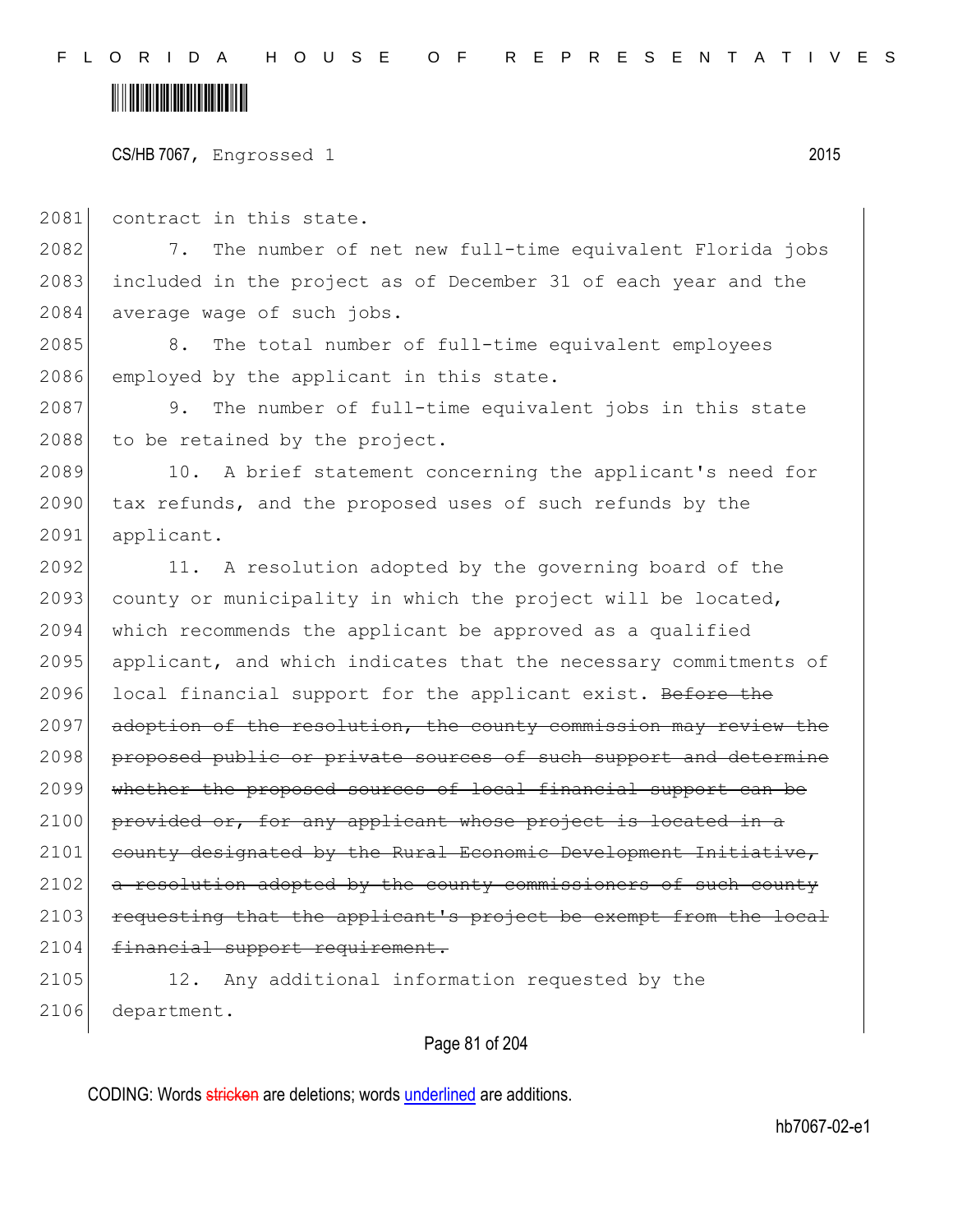CS/HB 7067, Engrossed 1 2015

Page 82 of 204 2107 (h) The department may not certify any applicant as a 2108 qualified applicant when the value of tax refunds to be included 2109 in that letter of certification exceeds the available amount of 2110 authority to certify a new business in any fiscal year 2111 businesses as determined pursuant to s. 288.061(5)  $\frac{1}{x}$  in s.  $2112$   $288.095(3)$ . A letter of certification that approves an 2113 application must specify the maximum amount of a tax refund that 2114 is to be available to the contractor for each fiscal year and 2115 the total amount of tax refunds for all fiscal years. 2116 (j) Applications for certification based upon a new space 2117 flight business contract or the consolidation of a space flight 2118 business contract must be submitted to the department as 2119 prescribed by the department and must include, but are not 2120 limited to, the following information: 2121 1. The applicant's federal employer identification number, 2122 the applicant's Florida sales tax registration number, and a 2123 signature of an officer of the applicant. 2124 2. The permanent location of the space flight business 2125 facility in this state where the project is or will be located. 2126 3. The new space flight business contract number, the 2127 space flight business contract numbers of the contract to be 2128 consolidated, or the request-for-proposal number of a proposed 2129 space flight business contract. 2130 4. The date the contract was executed and the date the 2131 contract is due to expire, is expected to expire, or was 2132 canceled.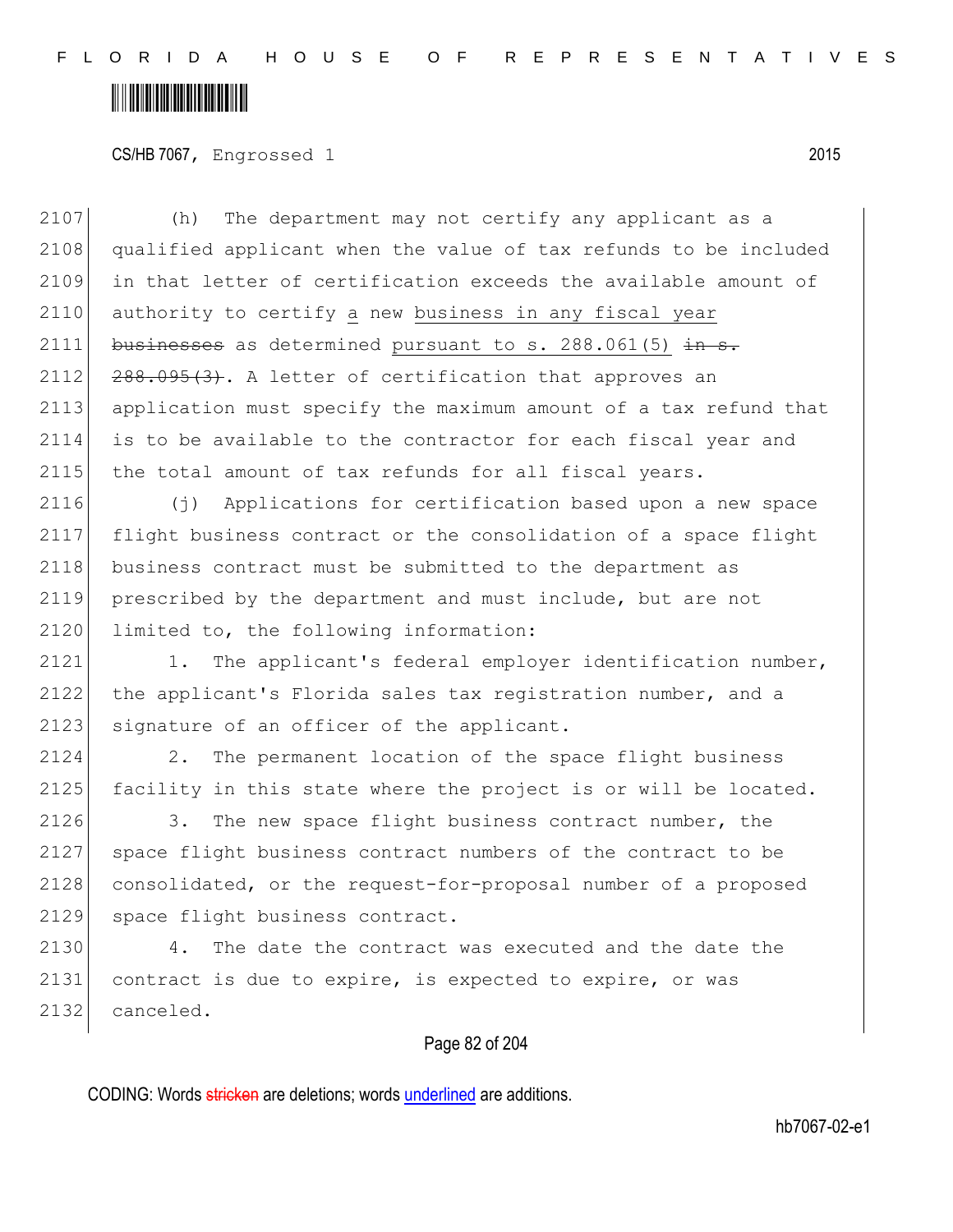```
CS/HB 7067, Engrossed 1 2015
```
Page 83 of 204 2133 5. The commencement date for project operations under the 2134 contract in this state. 2135 6. The number of net new full-time equivalent Florida jobs 2136 included in the project as of December 31 of each year and the 2137 average wage of such jobs. 2138 7. The total number of full-time equivalent employees 2139 employed by the applicant in this state. 2140 8. The percentage of the applicant's gross receipts 2141 derived from space flight business contracts during the 5 2142 taxable years immediately preceding the date the application is 2143 submitted. 2144 9. The number of full-time equivalent jobs in this state 2145 to be retained by the project. 2146 10. A brief statement concerning the applicant's need for 2147 tax refunds and the proposed uses of such refunds by the 2148 applicant. 2149 11. A resolution adopted by the governing board of the 2150 county or municipality in which the project will be located 2151 which recommends the applicant be approved as a qualified 2152 applicant and indicates that the necessary commitments of local 2153 financial support for the applicant exist. Prior to the adoption 2154 of the resolution, the county commission may review the proposed 2155 public or private sources of such support and determine whether 2156 the proposed sources of local financial support can be provided  $2157$  or, for any applicant whose project is located in a county 2158 designated by the Rural Economic Development Initiative, a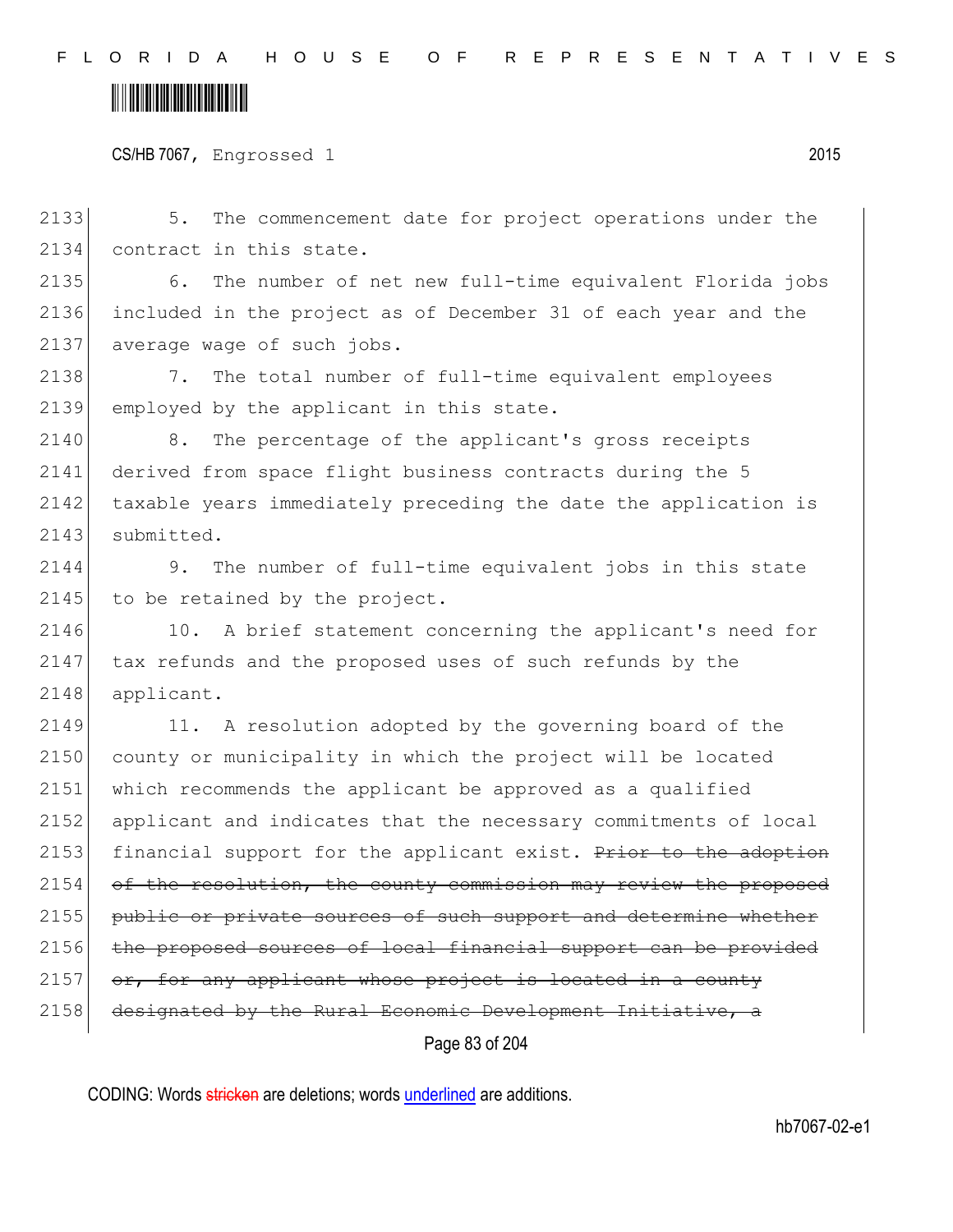CS/HB 7067, Engrossed 1 2015

2159 resolution adopted by the county commissioners of such county 2160 requesting that the applicant's project be exempt from the local 2161 financial support requirement.

2162 12. Any additional information requested by the 2163 department.

2164 (5) ANNUAL CLAIM FOR REFUND.

2165 (b) The department shall verify  $\frac{1}{2}$  and  $\frac{1}{2}$  the 2166 qualified applicant must include a copy of all receipts 2167 pertaining to the payment of taxes for which a refund is sought, 2168 and data related to achieving each performance item contained in 2169 the tax refund agreement pursuant to subsection (4). The amount 2170 requested as a tax refund may not exceed the amount for the 2171 relevant fiscal year in the written agreement entered pursuant  $2172$  to subsection  $(4)$ .

2173 (e) The total amount of tax refunds approved by the 2174 department under this section in any fiscal year may not exceed 2175 the amount authorized under s.  $288.061(5)$   $288.095(3)$ .

2176 (h) A business that fails to timely submit documentation 2177 requested by the department, as per the agreement between the  $2178$  business and the department, and results in the department 2179 withholding an otherwise approved refund, may receive an 2180 approved refund if: 2181 1. The business submits the documentation to the 2182 department.

2183 2. The business provides a written statement to the 2184 department detailing the extenuating circumstances that resulted

Page 84 of 204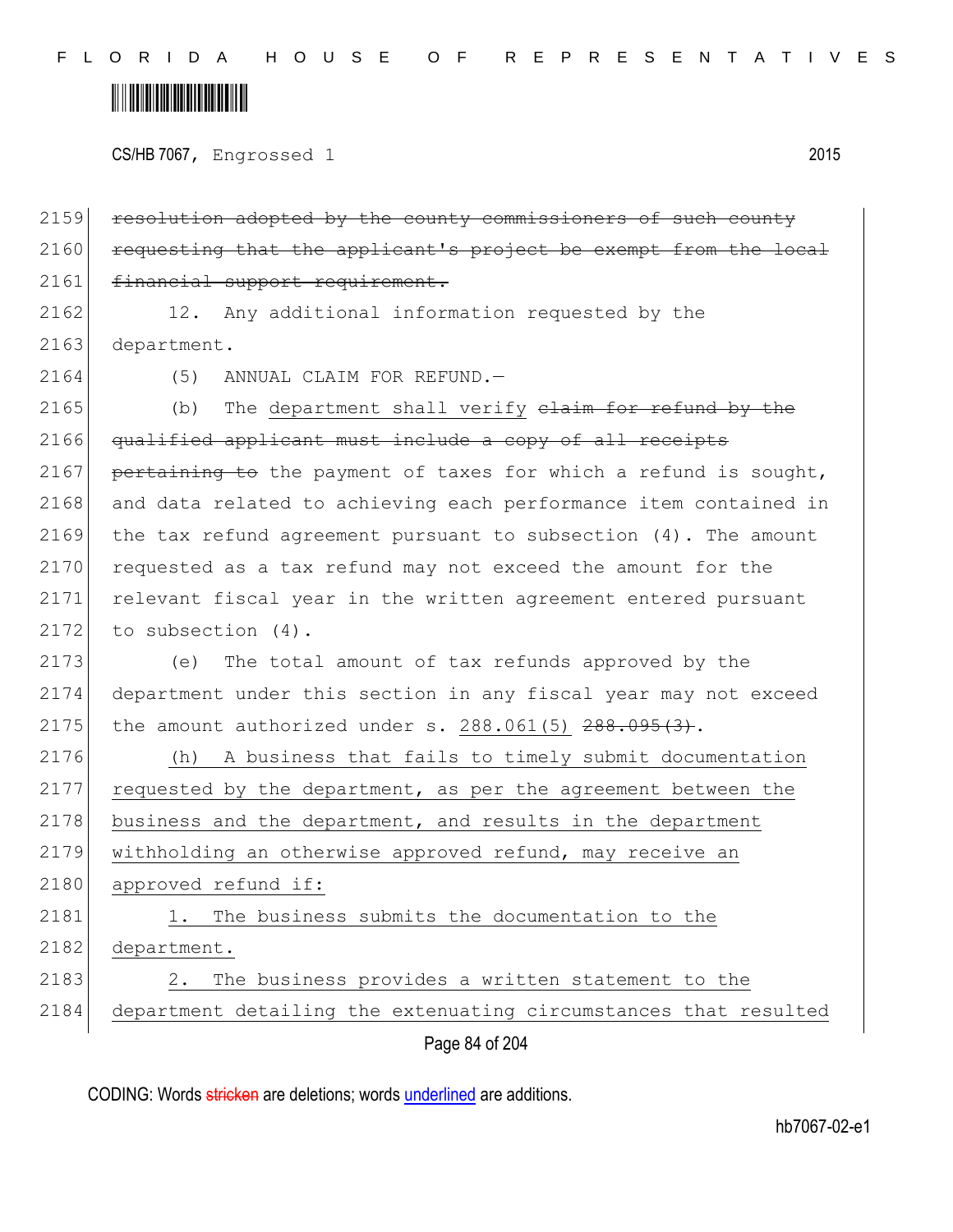CS/HB 7067, Engrossed 1 2015

Page 85 of 204 2185 in the failure to timely submit the documentation required by 2186 the agreement. 2187 3. Funds appropriated for this section remain available. 2188 4. The business was scheduled, by the terms of the 2189 agreement, to submit information to the department between 2190 January 1, 2014, and December 31, 2014. 2191 5. The business has met all other requirements of the 2192 agreement. 2193 (7) EXPIRATION.—An applicant may not be certified as 2194 qualified under this section after June 30, 2017 2014. A tax 2195 refund agreement existing on that date shall continue in effect 2196 in accordance with its terms. 2197 Section 14. Subsection (2), paragraphs (b) and (c) of 2198 subsection  $(3)$ , paragraphs  $(b)$ ,  $(e)$ , and  $(f)$  of subsection  $(4)$ , 2199 paragraph (b) of subsection  $(5)$ , paragraphs (a) and  $(q)$  of 2200 subsection (6), and subsection (8) of section 288.106, Florida 2201 Statutes, are amended to read: 2202 288.106 Tax refund program for qualified target industry 2203 businesses.-2204 (2) DEFINITIONS.—As used in this section, the term: 2205 (a) "Account" means the Economic Development Incentives 2206 Account within the Economic Development Trust Fund established 2207 under s. 288.095. 2208 (b) "Authorized local economic development agency" means a 2209 public or private entity, including an entity defined in s. 2210 288.075, authorized by a county or municipality to promote the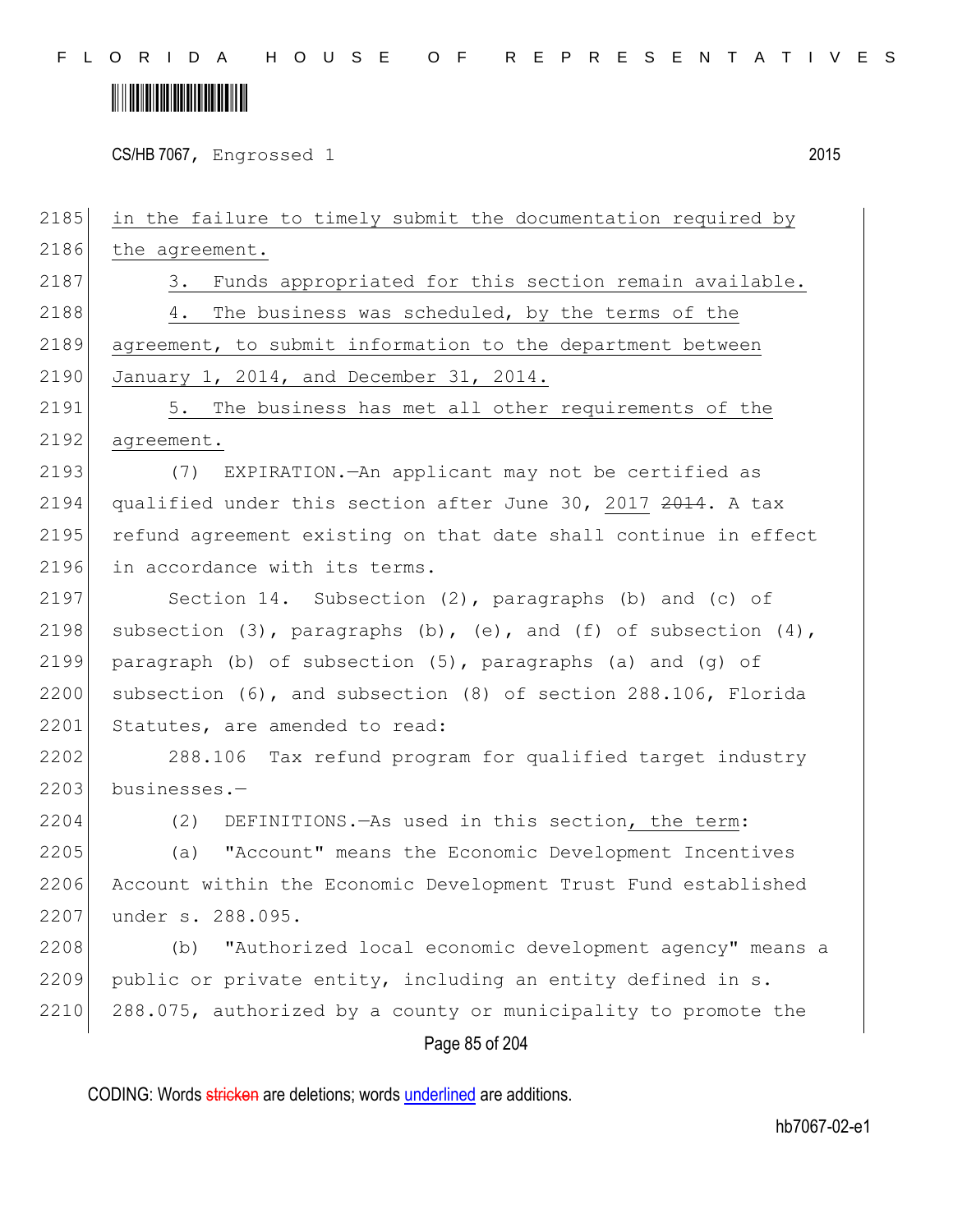CS/HB 7067, Engrossed 1 2015

2211 general business or industrial interests of that county or 2212 municipality.

2213 (c) "Average private sector wage in the area" means the  $2214$  statewide private sector average wage or the average of all 2215 private sector wages and salaries in the county or in the 2216 standard metropolitan area in which the project business is 2217 located or will be located.

2218 (d) "Business" means an employing unit, as defined in s. 2219 443.036, that is registered for reemployment assistance purposes 2220 with the state agency providing reemployment assistance tax 2221 collection services under an interagency agreement pursuant to 2222 s. 443.1316, or a subcategory or division of an employing unit 2223 that is accepted by the state agency providing reemployment 2224 assistance tax collection services as a reporting unit.

2225 (e) $(f)$  "Certified enterprise zone" means an area certified 2226  $\theta$  designated as an enterprise zone pursuant to s. 290.60 290.0065.

2227 (f) (e) "Corporate headquarters business" means an 2228 international, national, or regional headquarters office of a 2229 multinational or multistate business enterprise or national 2230 trade association, whether separate from or connected with other 2231 facilities used by such business.

 (g) "Expansion of an existing business" means the expansion of an existing Florida business by or through additions to real and personal property, resulting in a net increase in employment of not less than 10 percent at such 2236 business.

#### Page 86 of 204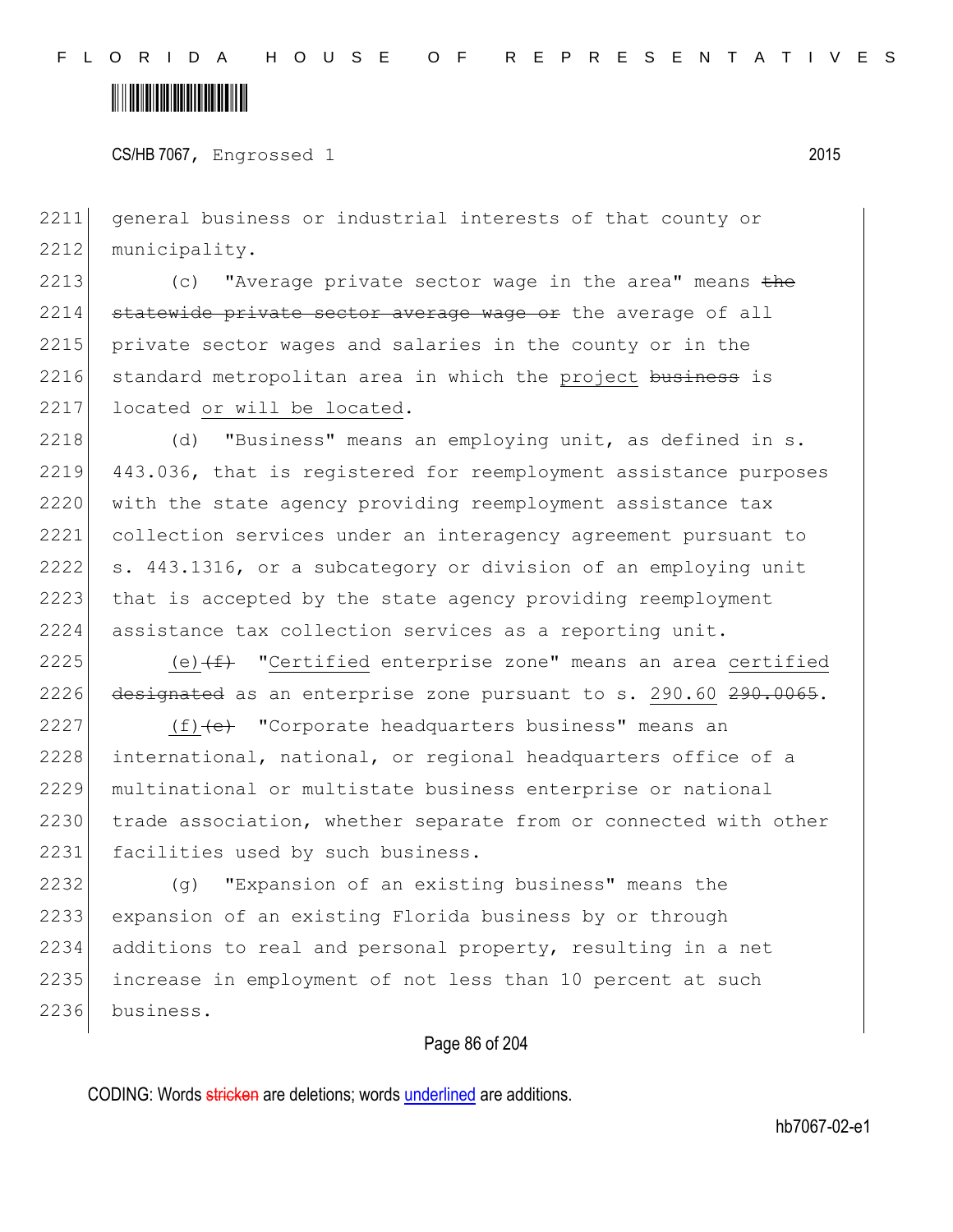CS/HB 7067, Engrossed 1 2015

Page 87 of 204 2237 (h) "Fiscal year" means the fiscal year of the state. 2238 (i) "Jobs" means full-time equivalent positions, 2239 including, but not limited to, positions obtained from a 2240 temporary employment agency or employee leasing company or 2241 through a union agreement or coemployment under a professional 2242 employer organization agreement, that result directly from a 2243 project in this state. The term does not include temporary 2244 construction jobs involved with the construction of facilities  $2245$  for the project or any jobs previously included in any 2246 application for tax refunds under s. 288.1045 or this section. 2247 (j) "Local financial support" means funding from local  $2248$  sources, public or private, that is paid to the Economic 2249 Development Trust Fund and that is equal to 20 percent of the 2250 annual tax refund for a qualified target industry business. 2251 1. A qualified target industry business may not provide, 2252 directly or indirectly, more than 5 percent of such funding in 2253 any fiscal year. The sources of such funding may not include, 2254 directly or indirectly, state funds appropriated from the 2255 General Revenue Fund or any state trust fund, excluding tax 2256 revenues shared with local governments pursuant to law. 2257 2. A qualified target industry business may not receive 2258 more than 80 percent of the total tax refunds from state funds 2259 that are allowed such business under this section. 2260 3. The department may grant a waiver that reduces the 2261 required amount of local financial support for a project to 10 2262 percent of the annual tax refund awarded to a qualified target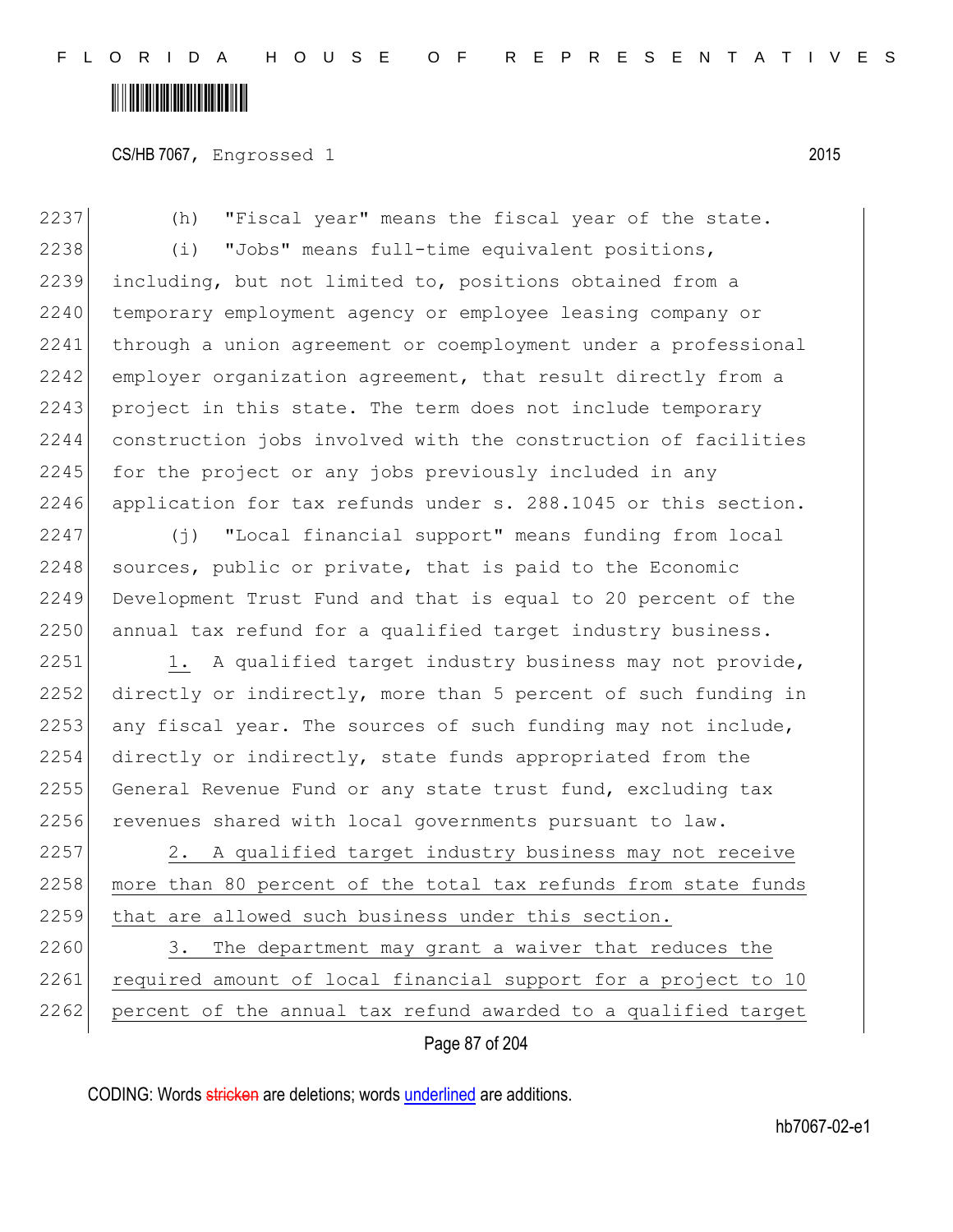# <u> Hillingin kanademi</u>

CS/HB 7067, Engrossed 1 2015

Page 88 of 204 2263 industry business for a local government, or eliminates the 2264 required amount of local financial support for a project for a  $2265$  local government located in a rural area of opportunity, as 2266 designated by the Governor pursuant to s. 288.0656. To be 2267 eligible to receive a waiver that reduces or eliminates the 2268 required amount of local financial support, a local government 2269 shall provide the department with: 2270 a. A resolution adopted by the governing body of the 2271 county or municipality in whose jurisdiction the project will be 2272 located, requesting that the applicant's project be waived from 2273 the local financial support requirement. 2274 b. A statement prepared by a Florida certified public 2275 accountant, as defined in s.  $473.302$ , which describes the 2276 financial constraints preventing the local government from 2277 providing the local financial support required by this section. 2278 This sub-subparagraph does not apply to a county considered 2279 fiscally constrained pursuant to s.  $218.67(1)$ .  $2280$  (k) "Local financial support exemption option" means the 2281 option to exercise an exemption from the local financial support 2282 requirement available to any applicant whose project is located 2283 in a brownfield area, a rural city, or a rural community. Any 2284 applicant that exercises this option is not eligible for more 2285 than 80 percent of the total tax refunds allowed such applicant 2286 under this section. 2287 (k) $\left(\frac{1}{k}\right)$  "New business" means a business that applies for a 2288 tax refund under this section before beginning operations in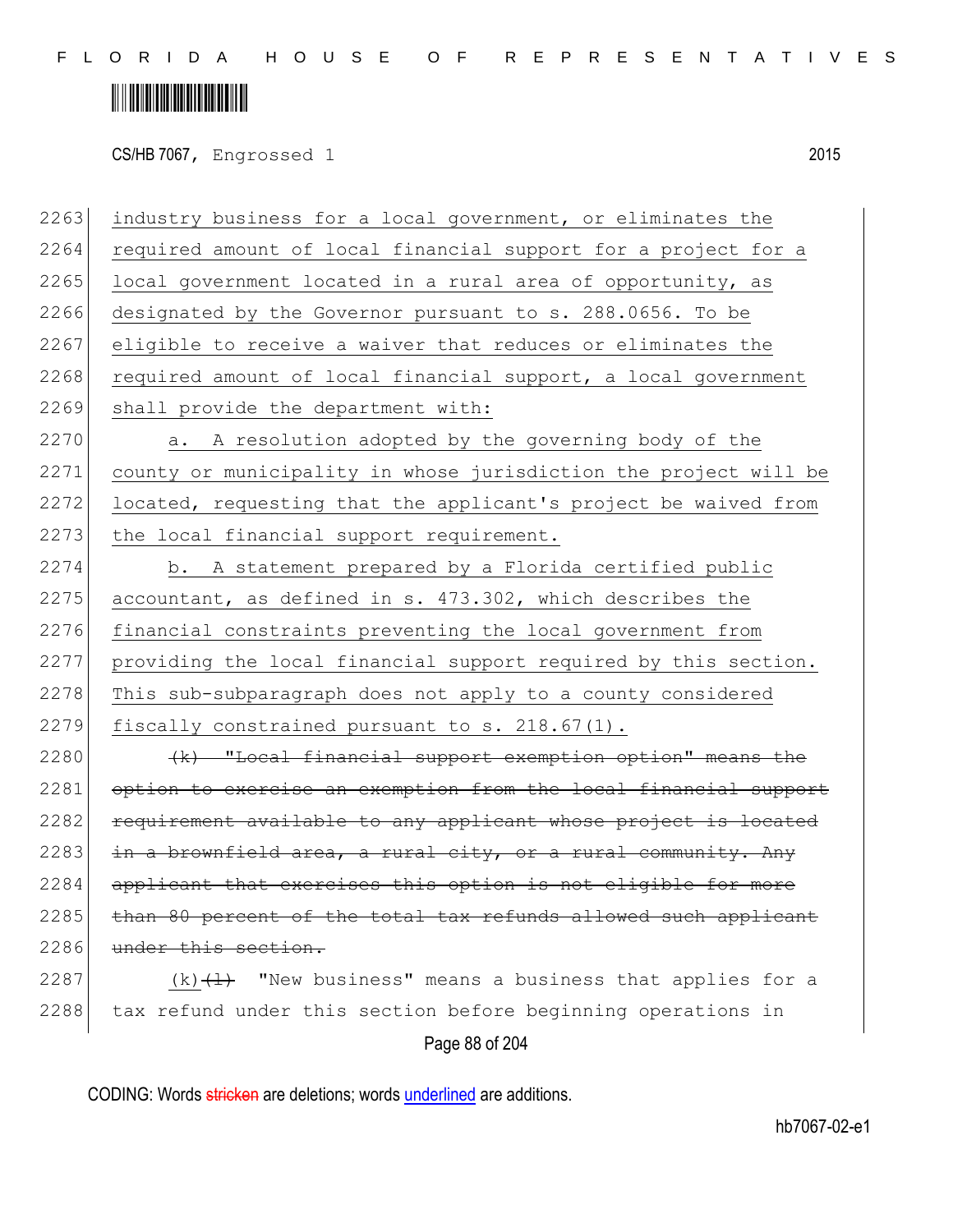F L O R I D A H O U S E O F R E P R E S E N T A T I V E S

### <u> Alban Martin Martin Martin M</u>

CS/HB 7067, Engrossed 1 2015

Page 89 of 204 2289 this state and that is a legal entity separate from any other 2290 commercial or industrial operations owned by the same business. 2291  $(1)$   $(m)$  "Project" means the creation of a new business or 2292 expansion of an existing business. 2293  $(m)$   $+n$  "Qualified target industry business" means a target 2294 industry business approved by the department to be eligible for 2295 tax refunds under this section. 2296  $\left( \text{o} \right)$  "Rural city" means a city having a population of  $2297$  10,000 or fewer, or a city having a population of greater than  $2298$  10,000 but fewer than 20,000 that has been determined by the 2299 department to have economic characteristics such as, but not 2300 <del>limited to, a significant percentage of residents on public</del> 2301 assistance, a significant percentage of residents with income 2302 below the poverty level, or a significant percentage of the 2303 city's employment base in agriculture-related industries.  $2304$  (p) "Rural community" means: 2305  $\vert$   $\vert$ . A county having a population of 75,000 or fewer. 2306  $\vert$  2. A county having a population of 125,000 or fewer that  $2307$  is contiguous to a county having a population of 75,000 or  $2308$  fewer.  $2309$  3. A municipality within a county described in 2310 subparagraph 1. or subparagraph 2. 2311 2312 For purposes of this paragraph, population shall be determined 2313 in accordance with the most recent official estimate pursuant to  $2314$   $\overline{)314}$   $\overline{)314}$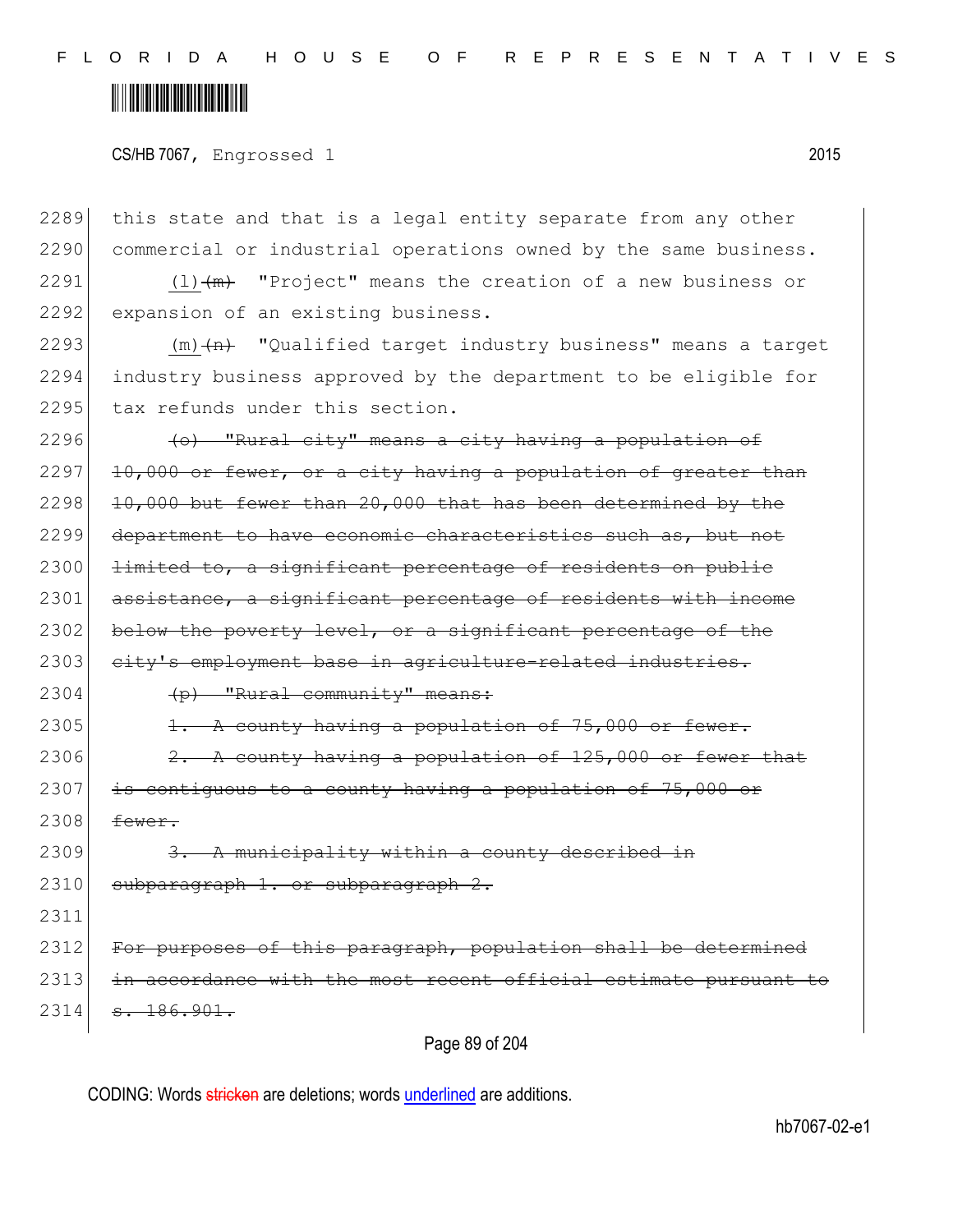CS/HB 7067, Engrossed 1 2015

2315  $(n)$   $\left( q \right)$  "Target industry business" means a corporate 2316 headquarters business or any business that is engaged in one of 2317 the target industries identified pursuant to the following 2318 criteria developed by the department in consultation with 2319 Enterprise Florida, Inc.:

 1. Future growth.—Industry forecasts should indicate strong expectation for future growth in both employment and output, according to the most recent available data. Special consideration should be given to businesses that export goods to, or provide services in, international markets and businesses 2325 that replace domestic and international imports of goods or services.

2327 2. Stability.—The industry should not be subject to 2328 periodic layoffs, whether due to seasonality or sensitivity to 2329 volatile economic variables such as weather. The industry should 2330 also be relatively resistant to recession, so that the demand 2331 for products of this industry is not typically subject to 2332 decline during an economic downturn.

2333 3. High wage.—The industry should pay relatively high 2334 wages compared to statewide or area averages.

2335 4. Market and resource independent.—The location of 2336 industry businesses should not be dependent on Florida markets 2337 or resources as indicated by industry analysis, except for 2338 businesses in the renewable energy industry.

2339 5. Industrial base diversification and strengthening.—The 2340 industry should contribute toward expanding or diversifying the

Page 90 of 204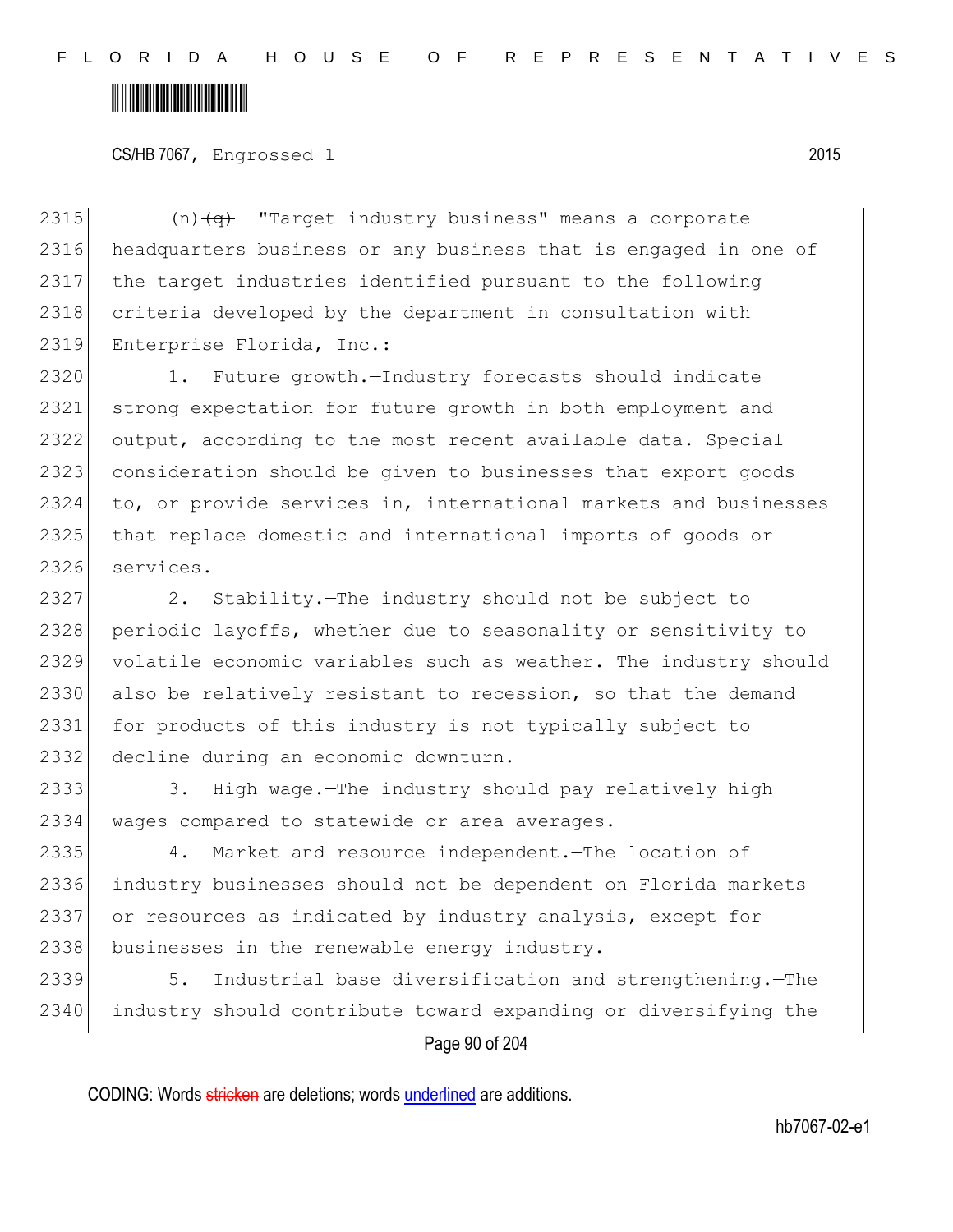2354

#### CS/HB 7067, Engrossed 1 2015

2341 state's or area's economic base, as indicated by analysis of 2342| employment and output shares compared to national and regional 2343 trends. Special consideration should be given to industries that 2344 strengthen regional economies by adding value to basic products 2345 or building regional industrial clusters as indicated by 2346 industry analysis. Special consideration should also be given to 2347 the development of strong industrial clusters that include 2348 defense and homeland security businesses.

2349 6. Positive economic impact.—The industry is expected to 2350 have strong positive economic impacts on or benefits to the 2351 state or regional economies. Special consideration should be 2352 given to industries that facilitate the development of the state 2353 as a hub for domestic and global trade and logistics.

2355 The term does not include any business engaged in retail 2356 industry activities; any electrical utility company as defined 2357 in s.  $366.02(2)$ ; any phosphate or other solid minerals 2358 severance, mining, or processing operation; any oil or gas 2359 exploration or production operation; or any business subject to 2360 requlation by the Division of Hotels and Restaurants of the 2361 Department of Business and Professional Regulation. Any business 2362 within NAICS code 5611 or 5614, office administrative services 2363 and business support services, respectively, may be considered a 2364 target industry business only after the local governing body and 2365 Enterprise Florida, Inc., make a determination that the 2366 community where the business may locate has conditions affecting

Page 91 of 204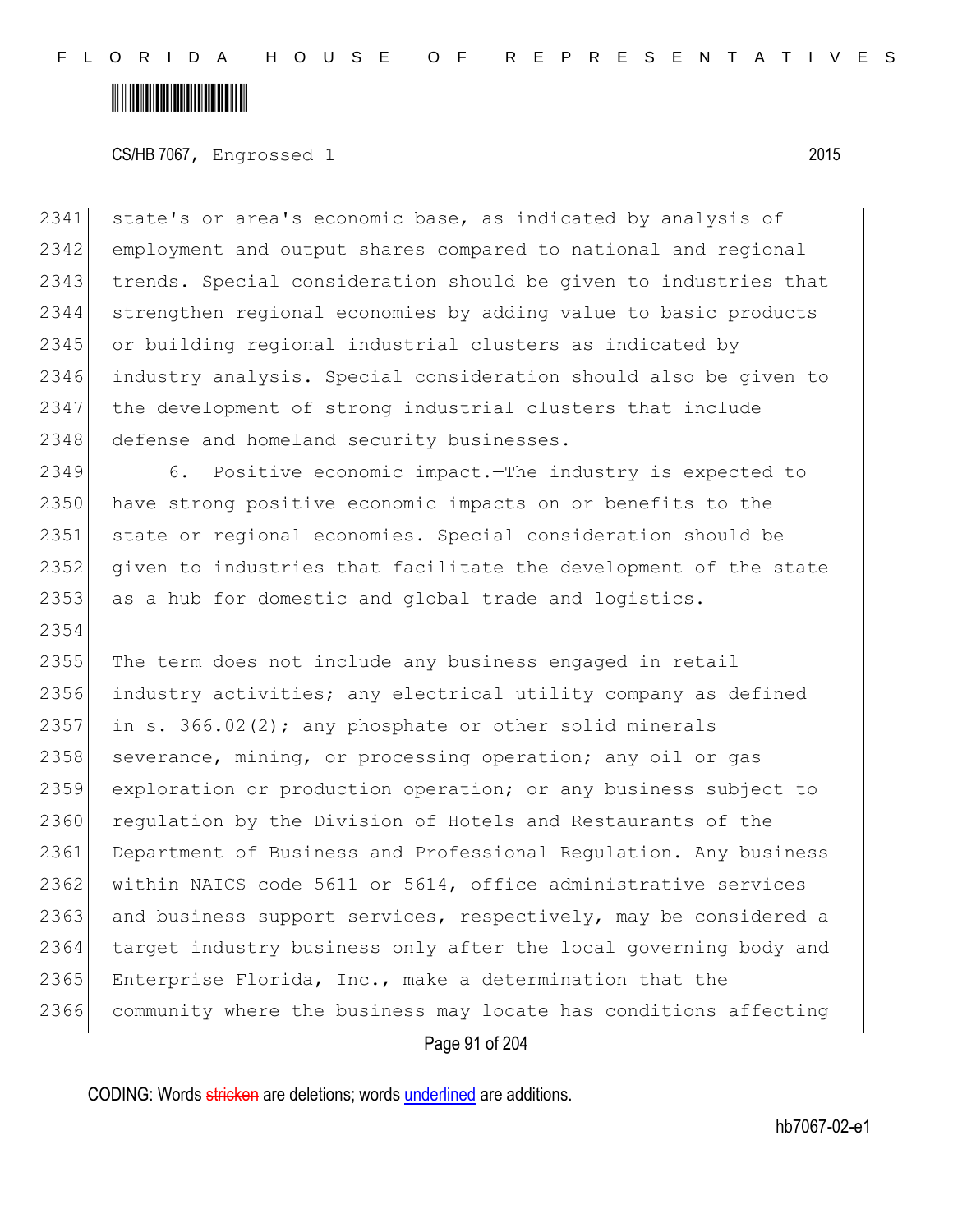CS/HB 7067, Engrossed 1 2015

2367 the fiscal and economic viability of the local community or 2368 area, including but not limited to, factors such as low per 2369 capita income, high unemployment, high underemployment, and a 2370 lack of year-round stable employment opportunities, and such 2371 conditions may be improved by the location of such a business to 2372 the community. By January 1 of every 3rd year, beginning January  $2373$  1, 2011, the department, in consultation with Enterprise 2374 Florida, Inc., economic development organizations, the State 2375 University System, local governments, employee and employer 2376 organizations, market analysts, and economists, shall review 2377 and, as appropriate, revise the list of such target industries 2378 and submit the list to the Governor, the President of the 2379 Senate, and the Speaker of the House of Representatives.

2380 (o)  $\leftarrow$  "Taxable year" means taxable year as defined in s.  $2381$   $220.03(1)(y)$ .

2382 (3) TAX REFUND; ELIGIBLE AMOUNTS.

2383 (b)1. Upon approval by the department, a qualified target 2384 industry business shall be allowed tax refund payments equal to 2385  $\frac{1}{2}$  \$3,000 multiplied by the number of jobs specified in the tax 2386 refund agreement under subparagraph  $(5)(a)1$ ., or equal to \$6,000 2387 multiplied by the number of jobs if the project is located in a 2388 rural area of opportunity community or a certified an enterprise 2389 zone.

2390 2. A qualified target industry business shall be allowed 2391 additional tax refund payments equal to \$1,000 multiplied by the 2392 number of jobs specified in the tax refund agreement under

#### Page 92 of 204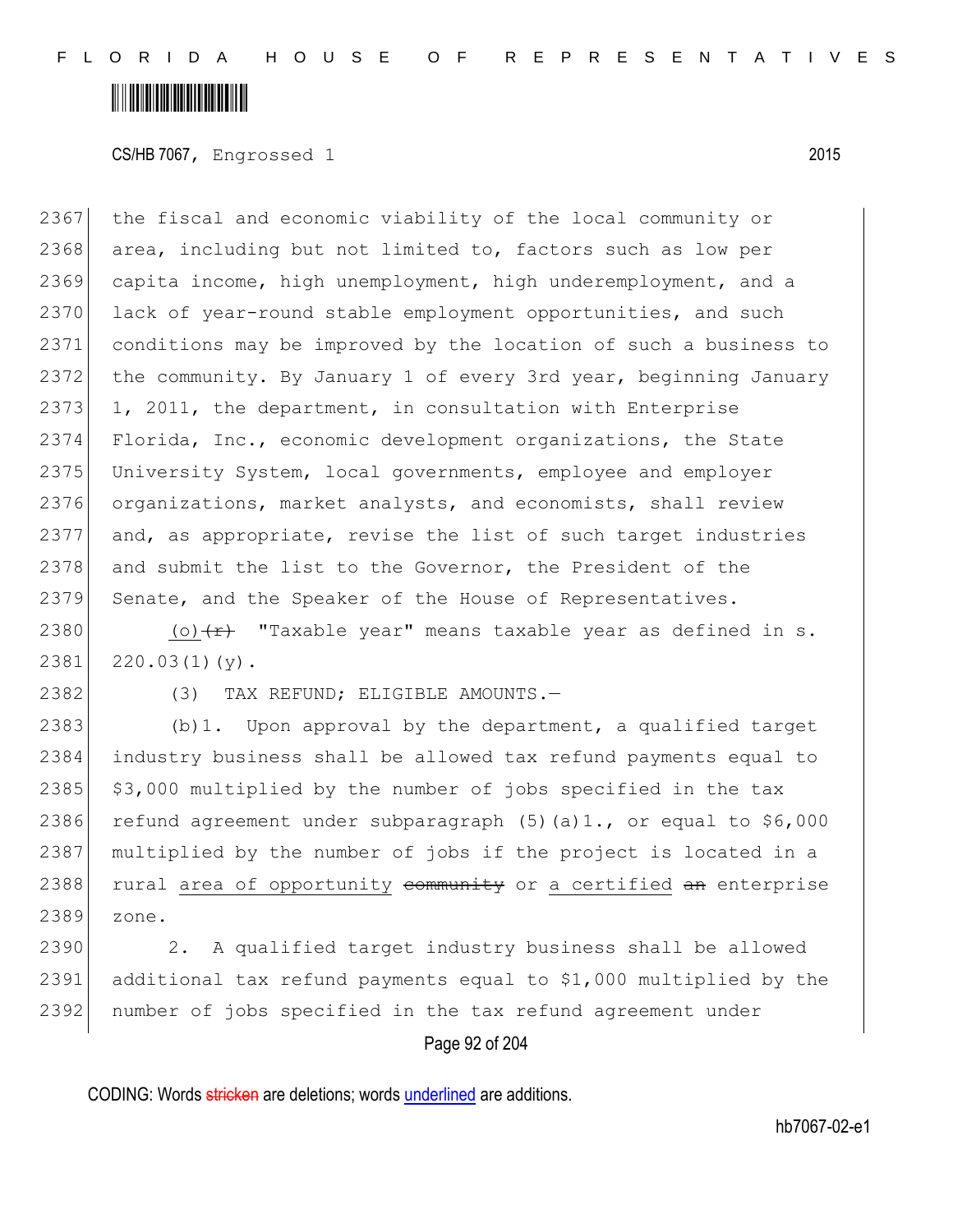CS/HB 7067, Engrossed 1 2015

2393 subparagraph (5)(a)1. if such jobs pay an annual average wage of 2394 at least 150 percent of the average private sector wage in the 2395 area, or equal to  $$2,000$  multiplied by the number of jobs if 2396 such jobs pay an annual average wage of at least 200 percent of  $2397$  the average private sector wage in the area.

2398 3. A qualified target industry business shall be allowed 2399 tax refund payments in addition to the other payments authorized 2400 in this paragraph equal to  $$1,000$  multiplied by the number of 2401 jobs specified in the tax refund agreement under subparagraph 2402  $(5)(a)1.$  if the local financial support is equal to that of the 2403 state's incentive award under subparagraph 1.

2404 4. In addition to the other tax refund payments authorized 2405 in this paragraph, a qualified target industry business shall be 2406 allowed a tax refund payment equal to \$2,000 multiplied by the 2407 number of jobs specified in the tax refund agreement under 2408 subparagraph  $(5)$  (a)1. if the business:

2409 a. Falls within one of the high-impact sectors designated 2410 under s. 288.108; or

2411 b. Increases exports of its goods through a seaport or 2412 airport in the state by at least 10 percent in value or tonnage  $2413$  in each of the years that the business receives a tax refund 2414 under this section. For purposes of this sub-subparagraph, 2415 seaports in the state are limited to the ports of Jacksonville, 2416 Tampa, Port Everglades, Miami, Port Canaveral, Ft. Pierce, Palm 2417 Beach, Port Manatee, Port St. Joe, Panama City, St. Petersburg, 2418 Pensacola, Fernandina, and Key West.

#### Page 93 of 204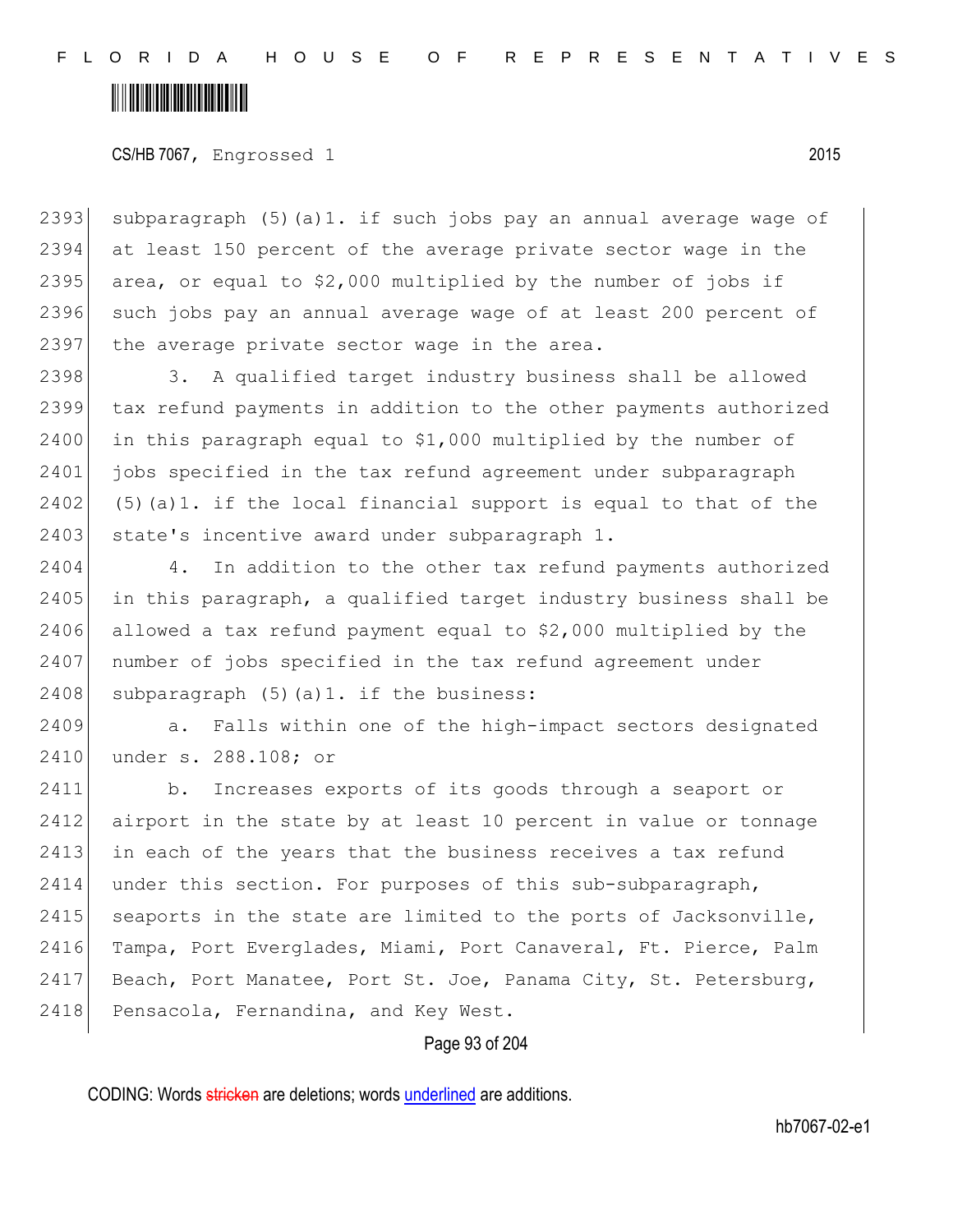F L O R I D A H O U S E O F R E P R E S E N T A T I V E S

### <u> Hillingin ka</u>

#### CS/HB 7067, Engrossed 1 2015

2419 (c) A qualified target industry business may not receive 2420 refund payments of more than 25 percent of the total tax refunds 2421 specified in the tax refund agreement under subparagraph 2422 (5)(a)1. in any fiscal year. Further, a qualified target 2423 industry business may not receive more than \$1.5 million in 2424 refunds under this section in any single fiscal year, or more 2425 than \$2.5 million in any single fiscal year if the project is 2426 located in a certified  $a_n$  enterprise zone. 2427 (4) APPLICATION AND APPROVAL PROCESS.— 2428 (b) To qualify for review by the department, the 2429 application of a target industry business must, at a minimum, 2430 establish the following to the satisfaction of the department: 2431 1.a. The jobs proposed to be created under the 2432 application, pursuant to subparagraph  $(a)$ 4., must pay an 2433 estimated annual average wage equaling at least 115 percent of 2434 the average private sector wage in the area where the business 2435 is to be located  $e^{i\theta}$  the statewide private sector average wage.  $2436$  The governing board of the local governmental entity providing 2437 the local financial support of the jurisdiction where the 2438 qualified target industry business is to be located shall notify 2439 the department and Enterprise Florida, Inc., which calculation  $2440$  of the average private sector wage in the area must be used as  $2441$  the basis for the business's wage commitment. In determining the  $2442$  average annual wage, the department shall include only new 2443 proposed jobs, and wages for existing jobs shall be excluded 2444 from this calculation.

#### Page 94 of 204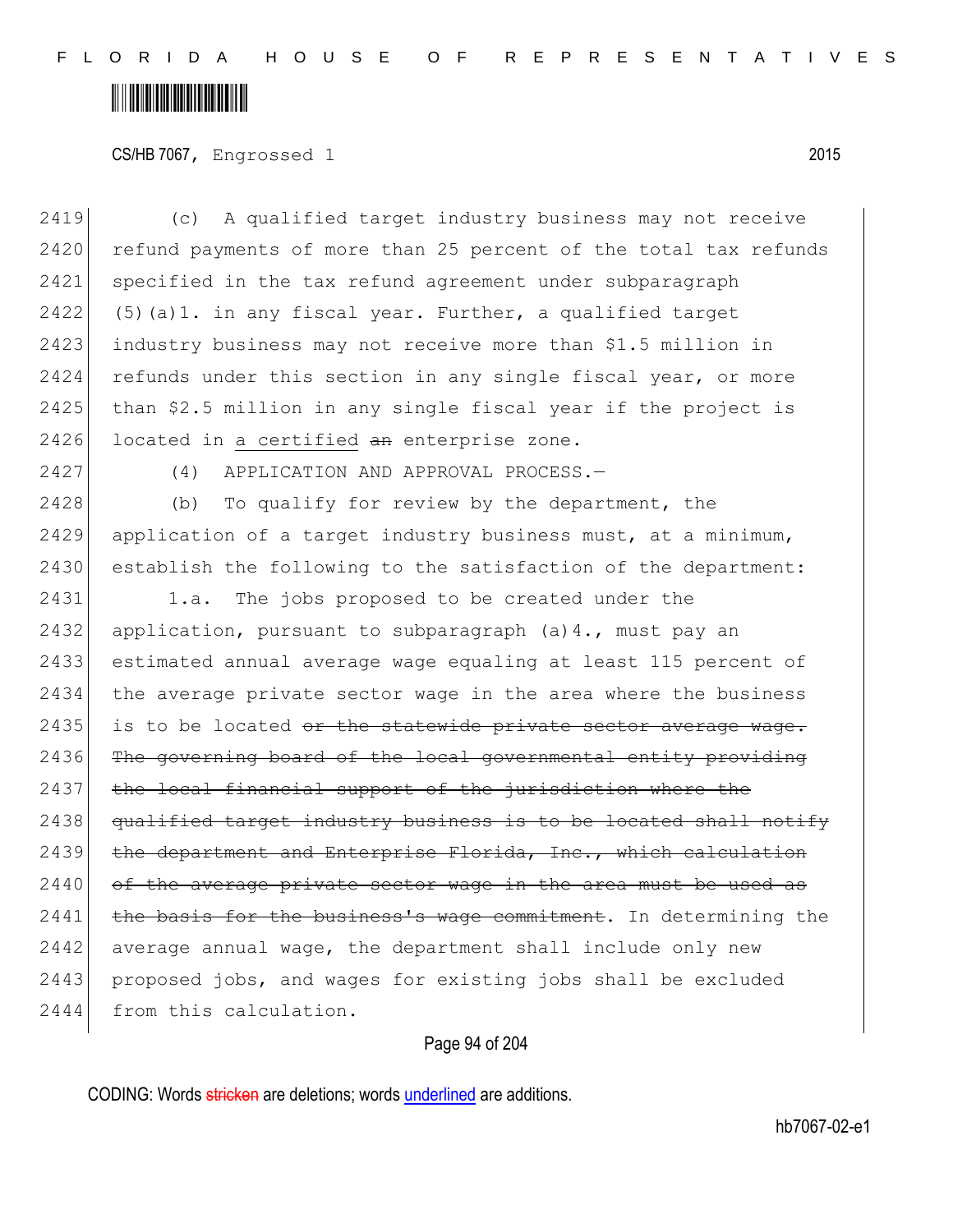### <u> Alban Martin Martin Martin M</u>

CS/HB 7067, Engrossed 1 2015

2445 b. The department may waive the average wage requirement 2446 at the request of the local governing body recommending the 2447 project and Enterprise Florida, Inc. The department may waive  $2448$  the wage requirement for a project located in a brownfield area 2449 designated under s. 376.80, in a rural area of opportunity  $\frac{e^{\frac{1}{2}t}}{e^{\frac{1}{2}t}}$ 2450  $\frac{1}{2}$  in a rural community, in a certified an enterprise zone, or for 2451 a manufacturing project at any location in the state if the jobs 2452 proposed to be created pay an estimated annual average wage 2453 equaling at least 100 percent of the average private sector wage 2454 in the area where the business is to be located, only if the 2455 merits of the individual project or the specific circumstances 2456 in the community in relationship to the project warrant such  $2457$  action. If the local governing body and Enterprise Florida, 2458 Inc., make such a recommendation, it must be transmitted in 2459 writing, and the specific justification for the waiver 2460 recommendation must be explained. If the department elects to 2461 waive the wage requirement, the waiver must be stated in 2462 writing, and the reasons for granting the waiver must be 2463 explained.

2464 2. The target industry business's project must result in 2465 the creation of at least 10 jobs at the project and, in the case 2466 of an expansion of an existing business, must result in a net 2467 increase in employment of at least 10 percent at the business. 2468 At the request of the local governing body recommending the 2469 project and Enterprise Florida, Inc., the department may waive 2470 this requirement for a business located in a rural area of

Page 95 of 204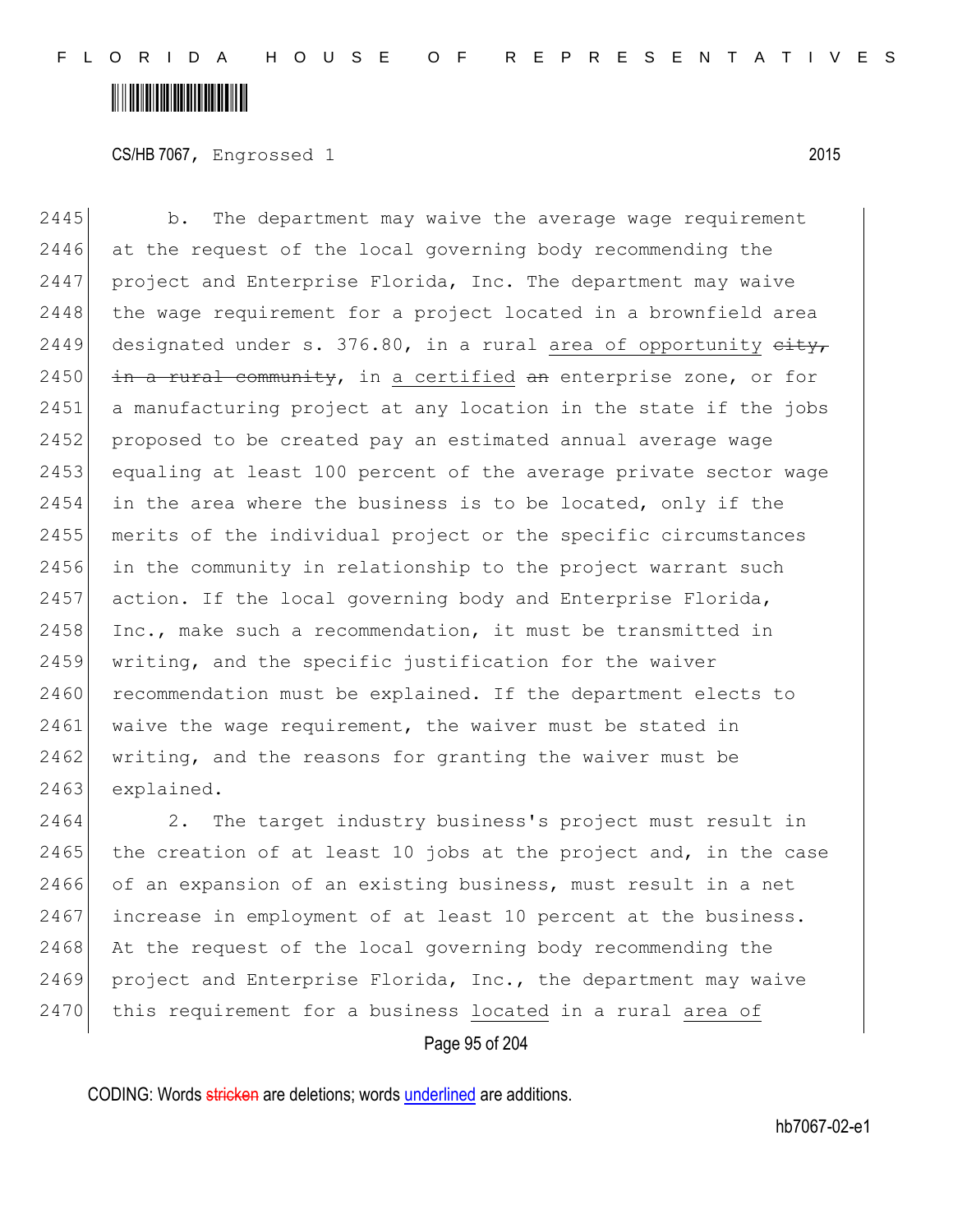CS/HB 7067, Engrossed 1 2015

2471 opportunity designated by the Governor pursuant to s. 288.0656, 2472 community or certified enterprise zone if the merits of the 2473 individual project or the specific circumstances in the 2474 community in relationship to the project warrant such action. If 2475 the local governing body and Enterprise Florida, Inc., make such 2476 a request, the request must be transmitted in writing, and the 2477 specific justification for the request must be explained. If the 2478 department elects to grant the request, the grant must be stated 2479 in writing, and the reason for granting the request must be 2480 explained.

2481 3. The business activity or product for the applicant's 2482 project must be within an industry identified by the department 2483 as a target industry business that contributes to the economic 2484 growth of the state and the area in which the business is 2485 located, that produces a higher standard of living for residents 2486 of this state in the new global economy, or that can be shown to 2487 make an equivalent contribution to the area's and state's 2488 economic progress.

2489 (e) The department may not certify any target industry 2490 business as a qualified target industry business if the value of 2491 tax refunds to be included in that letter of certification  $2492$  exceeds the available amount of authority to certify a new 2493 business in any fiscal year businesses as determined pursuant to 2494 s. 288.061(5)  $\frac{1}{2}$  in s. 288.095(3). However, if the commitments of 2495 local financial support represent less than 20 percent of the 2496 eligible tax refund payments, or to otherwise preserve the

Page 96 of 204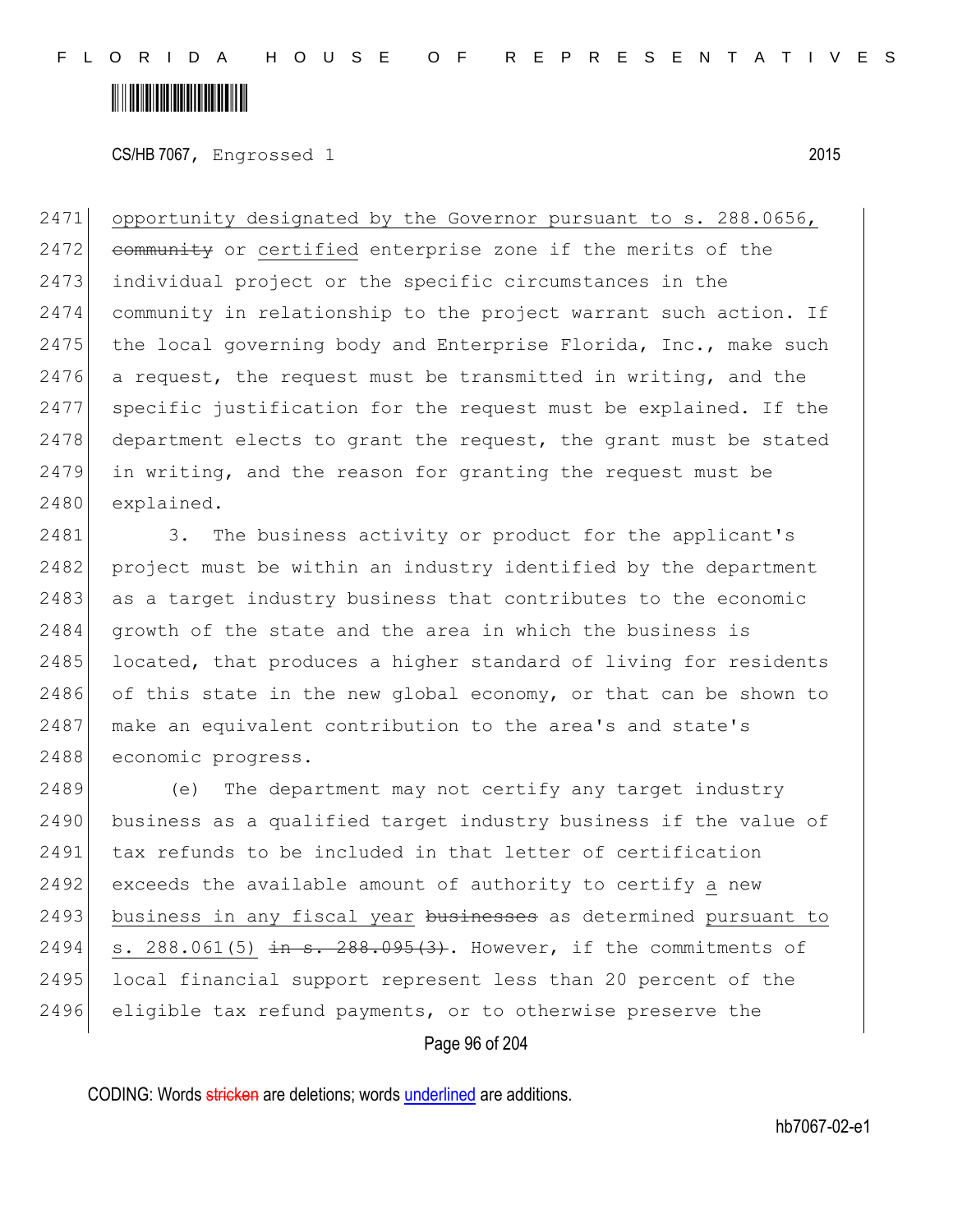#### CS/HB 7067, Engrossed 1 2015

2497 viability and fiscal integrity of the program, the department 2498 may certify a qualified target industry business to receive tax 2499 refund payments of less than the allowable amounts specified in 2500 paragraph  $(3)$  (b). A letter of certification that approves an 2501 application must specify the maximum amount of tax refund that 2502 will be available to the qualified industry business in each 2503 fiscal year and the total amount of tax refunds that will be 2504 available to the business for all fiscal years.

2505  $(f)$  Notwithstanding paragraph (2)(j), the department may 2506 reduce the local financial support requirements of this section 2507 by one-half for a qualified target industry business located in 2508 Bay County, Escambia County, Franklin County, Gadsden County, 2509 Gulf County, Jefferson County, Leon County, Okaloosa County, 2510 Santa Rosa County, Wakulla County, or Walton County, if the 2511 department determines that such reduction of the local financial 2512 support requirements is in the best interest of the state and 2513 facilitates economic development, growth, or new employment  $2514$  opportunities in such county. This paragraph expires June 30,  $2515$   $2014$ .

2516 (5) TAX REFUND AGREEMENT.—

 (b) Compliance with the terms and conditions of the 2518 agreement is a condition precedent for the receipt of a tax 2519 refund each year. The failure to comply with the terms and conditions of the tax refund agreement results in the loss of eligibility for receipt of all tax refunds previously authorized under this section and the revocation by the department of the

Page 97 of 204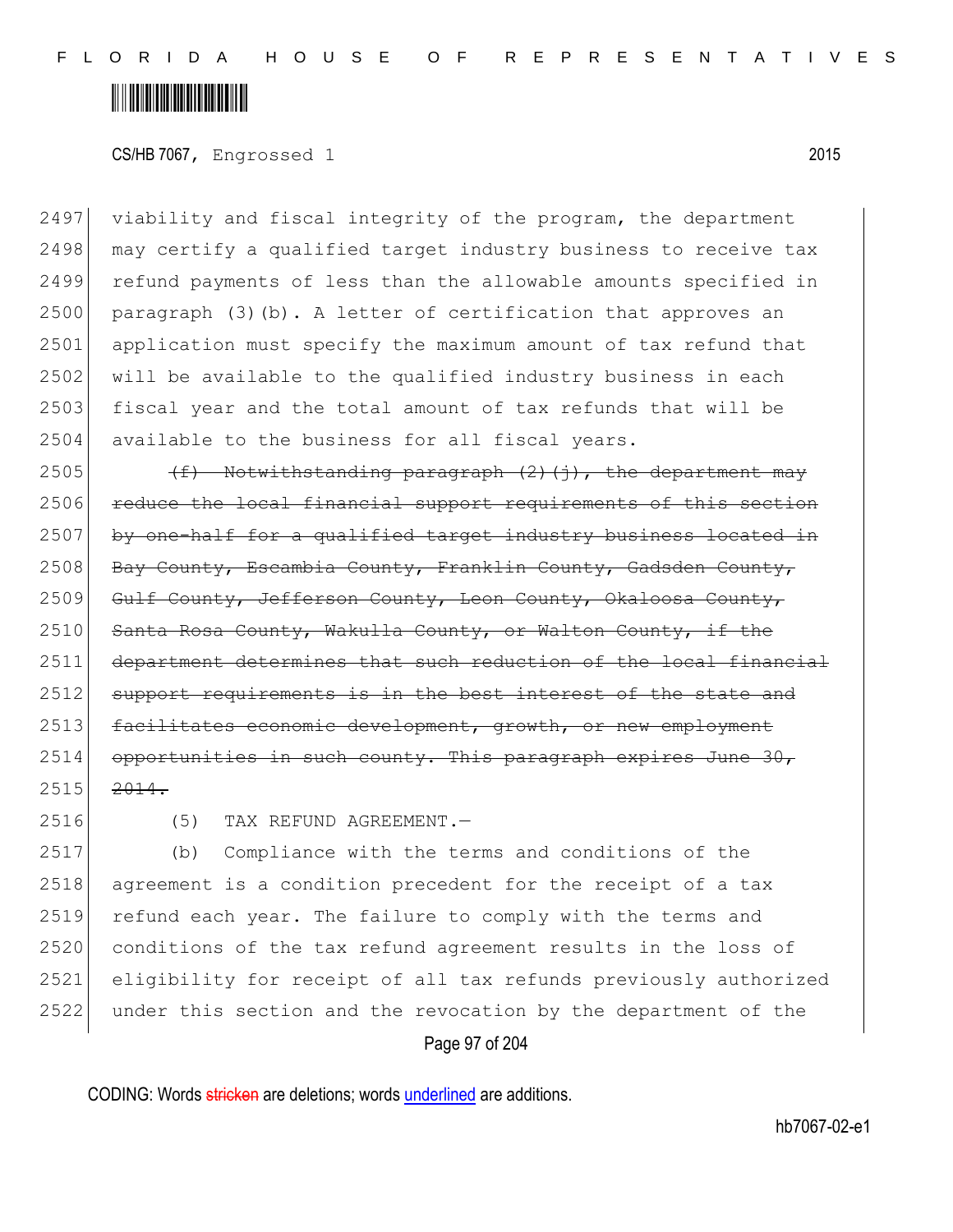CS/HB 7067, Engrossed 1 2015

2523 certification of the business entity as a qualified target 2524 industry business, unless the business is eligible to receive 2525 and elects to accept a prorated refund under paragraph (6) (e)  $\theta$  $2526$  the department grants the business an economic recovery  $2527$  extension.

2528  $\left| \right|$  1. A qualified target industry business may submit a 2529 request to the department for an economic recovery extension. 2530 The request must provide quantitative evidence demonstrating how 2531 negative economic conditions in the business's industry, the 2532 effects of a named hurricane or tropical storm, or specific acts 2533 of terrorism affecting the qualified target industry business 2534 have prevented the business from complying with the terms and 2535 conditions of its tax refund agreement.

Page 98 of 204 2536 2. Upon receipt of a request under subparagraph  $1.,$  the  $2537$  department has 45 days to notify the requesting business, in 2538 writing, whether its extension has been granted or denied. In 2539 determining whether an extension should be granted, the 2540 department shall consider the extent to which negative economic 2541 conditions in the requesting business's industry have occurred 2542 in the state or the effects of a named hurricane or tropical 2543 storm or specific acts of terrorism affecting the qualified 2544 target industry business have prevented the business from  $2545$  complying with the terms and conditions of its tax refund 2546 agreement. The department shall consider current employment  $2547$  statistics for this state by industry, including whether the 2548 business's industry had substantial job loss during the prior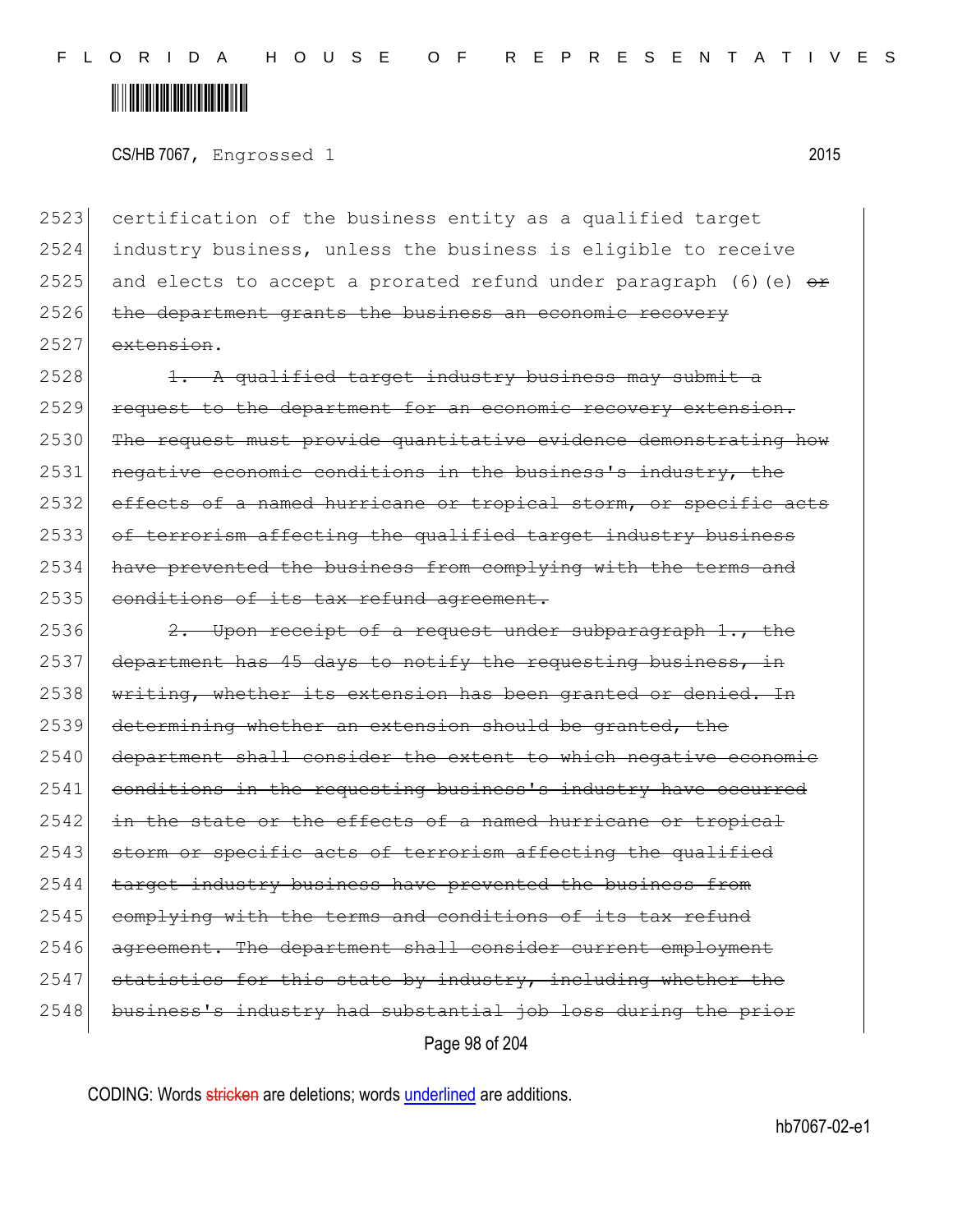CS/HB 7067, Engrossed 1 2015

2549 year, when determining whether an extension shall be granted.  $2550$  3. As a condition for receiving a prorated refund under  $2551$  paragraph (6)(e) or an economic recovery extension under this 2552 paragraph, a qualified target industry business must agree to  $2553$  renegotiate its tax refund agreement with the department to, at  $2554$  a minimum, ensure that the terms of the agreement comply with 2555 current law and the department's procedures governing 2556 application for and award of tax refunds. Upon approving the 2557 award of a prorated refund or granting an economic recovery 2558 extension, the department shall renegotiate the tax refund 2559 agreement with the business as required by this subparagraph. 2560 When amending the agreement of a business receiving an economic 2561 recovery extension, the department may extend the duration of 2562 the agreement for a period not to exceed 2 years.

 $2563$  4. A qualified target industry business may submit a 2564 request for an economic recovery extension to the department in  $2565$  lieu of any tax refund claim scheduled to be submitted after 2566 January 1, 2009, but before July 1, 2012.

 $2567$   $\overline{5. A}$  qualified target industry business that receives an 2568 economic recovery extension may not receive a tax refund for the 2569 period covered by the extension.

2570 (6) ANNUAL CLAIM FOR REFUND.

 (a) To be eligible to claim any scheduled tax refund, a qualified target industry business that has entered into a tax 2573 refund agreement with the department under subsection (5) must apply by January 31 of each fiscal year to the department for

Page 99 of 204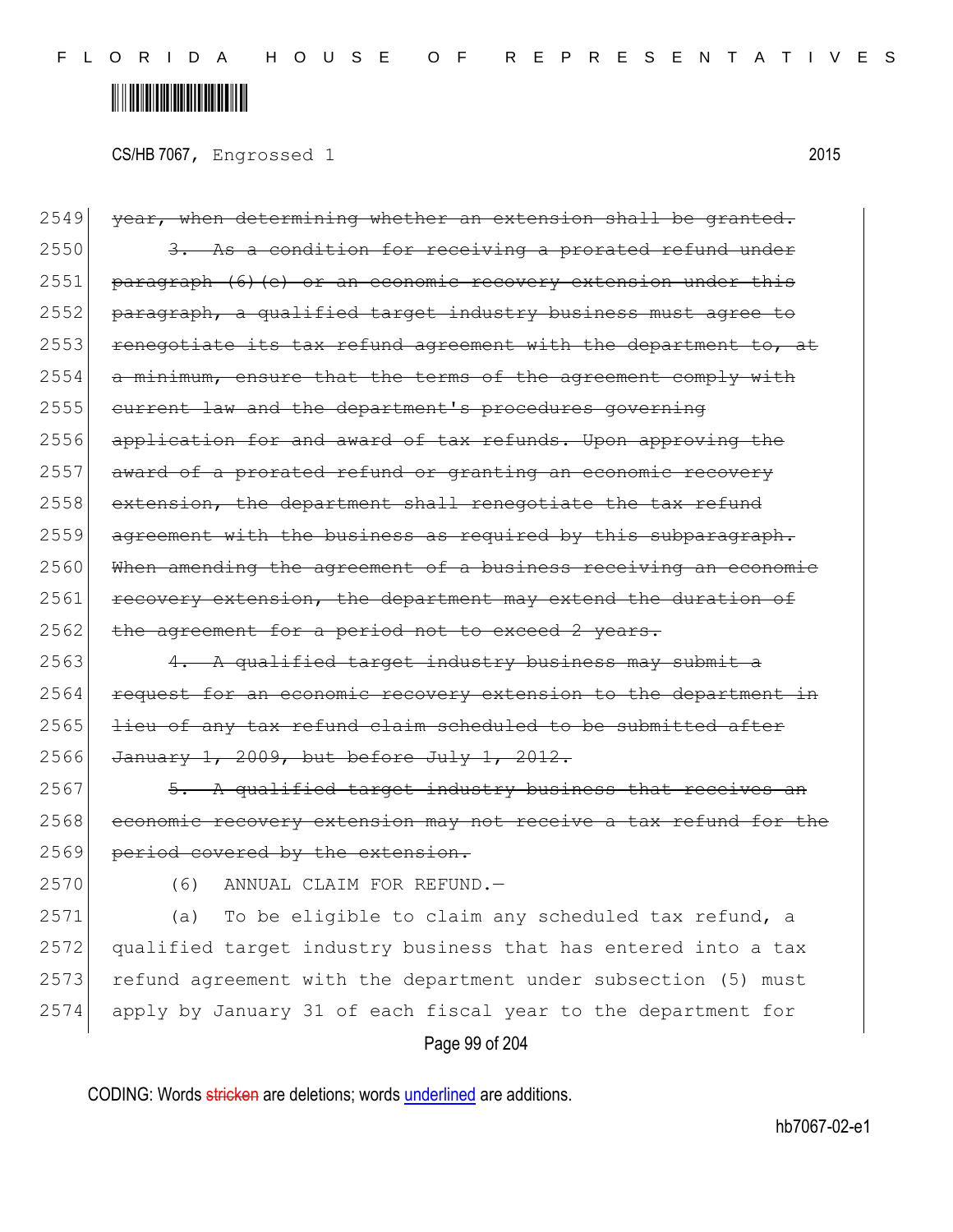### <u> Alban Martin Martin Martin M</u>

CS/HB 7067, Engrossed 1 2015

2575 the tax refund scheduled to be paid from the appropriation for 2576 the fiscal year that begins on July 1 following the January 31 2577 claims-submission date. The department may, upon written 2578 request, grant up to a 60-day  $30$ -day extension of the filing 2579 date for claims due on or after January 31, 2015.

2580 (g) The total amount of tax refund claims approved by the 2581 department under this section in any fiscal year must not exceed 2582 the amount authorized under s. 288.061(5)  $288.095(3)$ .

Page 100 of 204  $2583$  (8) SPECIAL INCENTIVES.  $-If$  the department determines it is  $2584$  in the best interest of the public for reasons of facilitating 2585 economic development, growth, or new employment opportunities 2586 within a Disproportionally Affected County, the department may, 2587 between July 1, 2011, and June 30, 2014, waive any or all wage 2588 or local financial support eligibility requirements and allow a 2589 qualified target industry business from another state which 2590 relocates all or a portion of its business to a 2591 Disproportionally Affected County to receive a tax refund  $2592$  payment of up to \$6,000 multiplied by the number of jobs 2593 specified in the tax refund agreement under subparagraph 2594  $(5)$  (a)1. over the term of the agreement. Prior to granting such 2595 waiver, the executive director of the department shall file with 2596 the Governor a written statement of the conditions and 2597 circumstances constituting the reason for the waiver. Such  $2598$  business shall be eligible for the additional tax refund 2599 payments specified in subparagraph  $(3)$  (b) 4. if it meets the 2600 criteria. As used in this section, the term "Disproportionally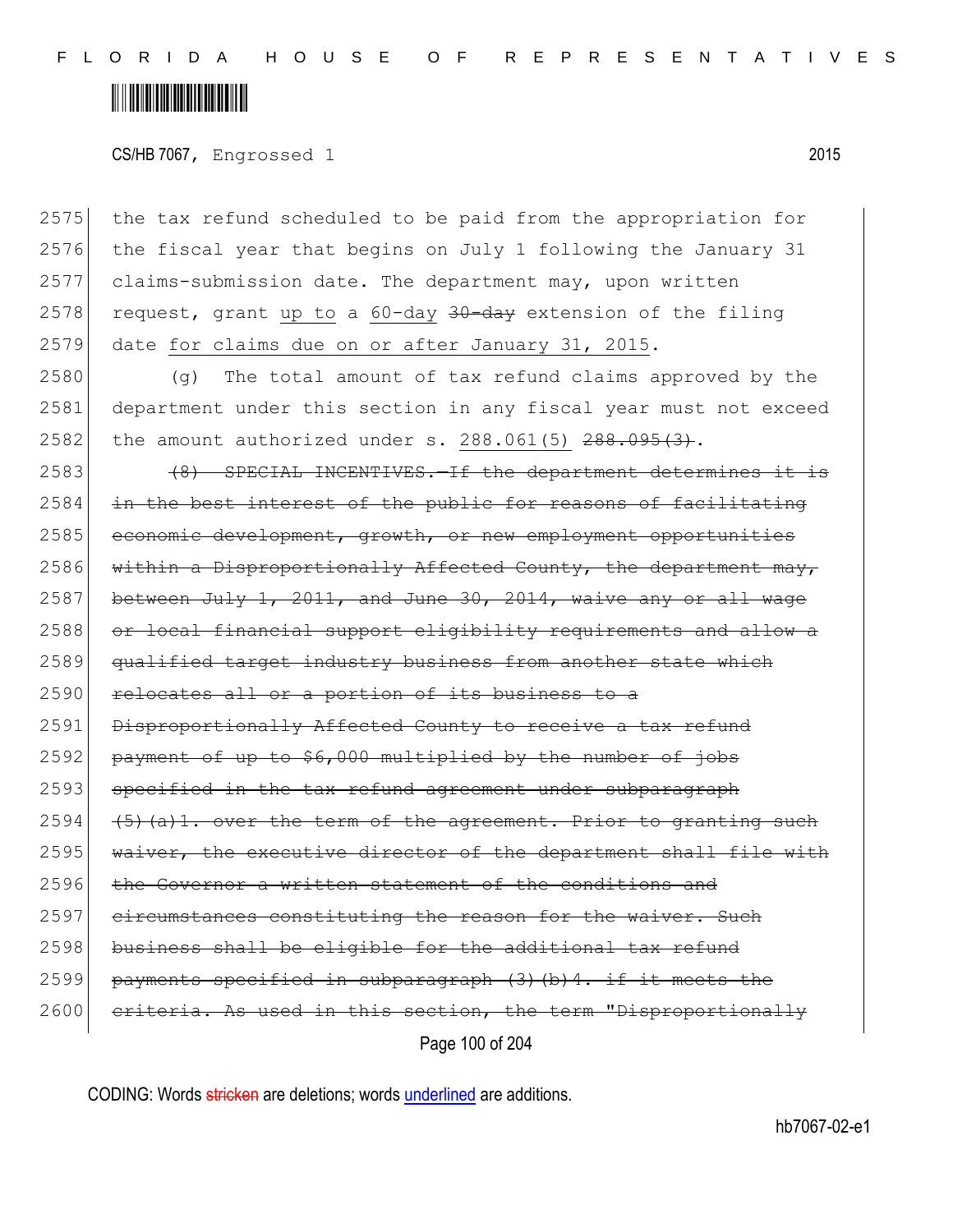# <u> Alban Martin Martin Martin M</u>

CS/HB 7067, Engrossed 1 2015

2601 Affected County" means Bay County, Escambia County, Franklin 2602 County, Gulf County, Okaloosa County, Santa Rosa County, Walton 2603 County, or Wakulla County. 2604 Section 15. Paragraph (i) of subsection (4) of section 2605 288.107, Florida Statutes, is amended to read: 2606 288.107 Brownfield redevelopment bonus refunds.— 2607 (4) PAYMENT OF BROWNFIELD REDEVELOPMENT BONUS REFUNDS. 2608 (i) The total amount of the bonus refunds approved by the 2609 department under this section in any fiscal year may must not 2610 exceed the total amount specified in s. 288.061(5) appropriated 2611 to the Economic Development Incentives Account for this purpose 2612 for the fiscal year. In the event that the Legislature does not 2613 appropriate an amount sufficient to satisfy projections by the 2614 department for brownfield redevelopment bonus refunds under this  $2615$  section in a fiscal year, the department shall, not later than  $2616$  July 15 of such year, determine the proportion of each 2617 brownfield redevelopment bonus refund claim which shall be paid 2618 by dividing the amount appropriated for tax refunds for the 2619 fiscal year by the projected total of brownfield redevelopment 2620 bonus refund claims for the fiscal year. The amount of each 2621 claim for a brownfield redevelopment bonus tax refund shall be 2622 multiplied by the resulting quotient. If, after the payment of 2623 all such refund claims, funds remain in the Economic Development 2624 Incentives Account for brownfield redevelopment tax refunds, the 2625 department shall recalculate the proportion for each refund  $2626$  claim and adjust the amount of each claim accordingly.

Page 101 of 204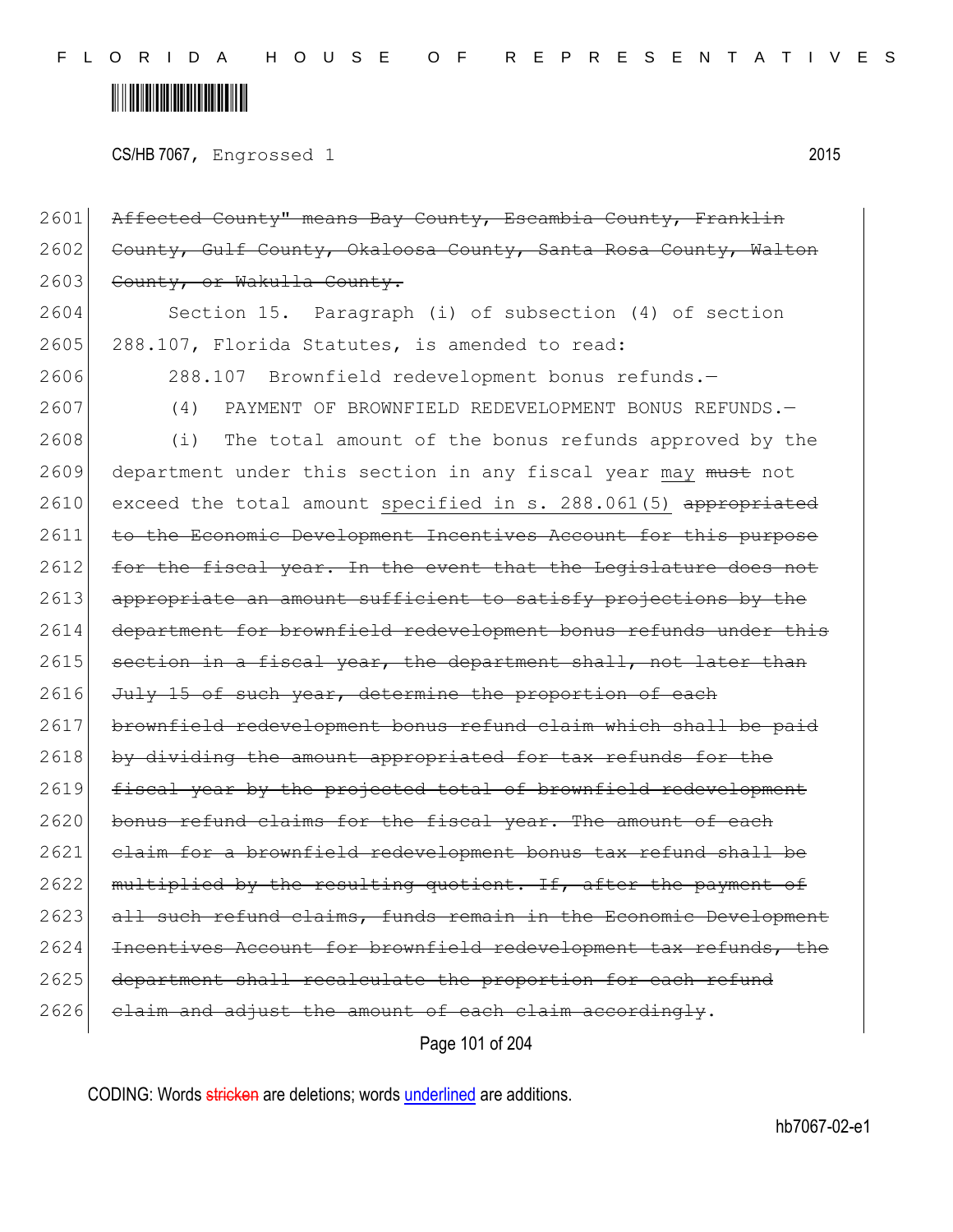CS/HB 7067, Engrossed 1 2015

| 2627 | Section 16. Paragraphs (f) and (g) of subsection (2) of          |
|------|------------------------------------------------------------------|
| 2628 | section 288,108, Florida Statutes, are redesignated as           |
| 2629 | paragraphs (g) and (h), respectively, subsections (4) and (5)    |
| 2630 | are amended, and a new paragraph (f) is added to subsection (2)  |
| 2631 | of that section, to read:                                        |
| 2632 | 288.108 High-impact business.-                                   |
| 2633 | DEFINITIONS. - As used in this section, the term:<br>(2)         |
| 2634 | "Local financial support" means financial, in-kind, or<br>(f)    |
| 2635 | other quantifiable contributions from local sources that,        |
| 2636 | combined, equal 20 percent or more of the total investment in    |
| 2637 | the project by state and local sources.                          |
| 2638 | 1. The department may grant a waiver that reduces the            |
| 2639 | required amount of local financial support for a project to 10   |
| 2640 | percent of the award granted to a business pursuant to this      |
| 2641 | section for a local government, or eliminates the local          |
| 2642 | financial support for a local government located in a rural area |
| 2643 | of opportunity, as designated by the Governor pursuant to s.     |
| 2644 | 288.0656.                                                        |
| 2645 | 2. A local government that requests a waiver that reduces        |
| 2646 | or eliminates the local financial support requirement shall      |
| 2647 | provide the department a statement prepared by a Florida         |
| 2648 | certified public accountant as defined in s. 473.302, which      |
| 2649 | describes the financial constraints preventing the local         |
| 2650 | government from providing the local financial support required   |
| 2651 | by this section. This subparagraph does not apply to a county    |
| 2652 | considered fiscally constrained pursuant to s. 218.67(1).        |

Page 102 of 204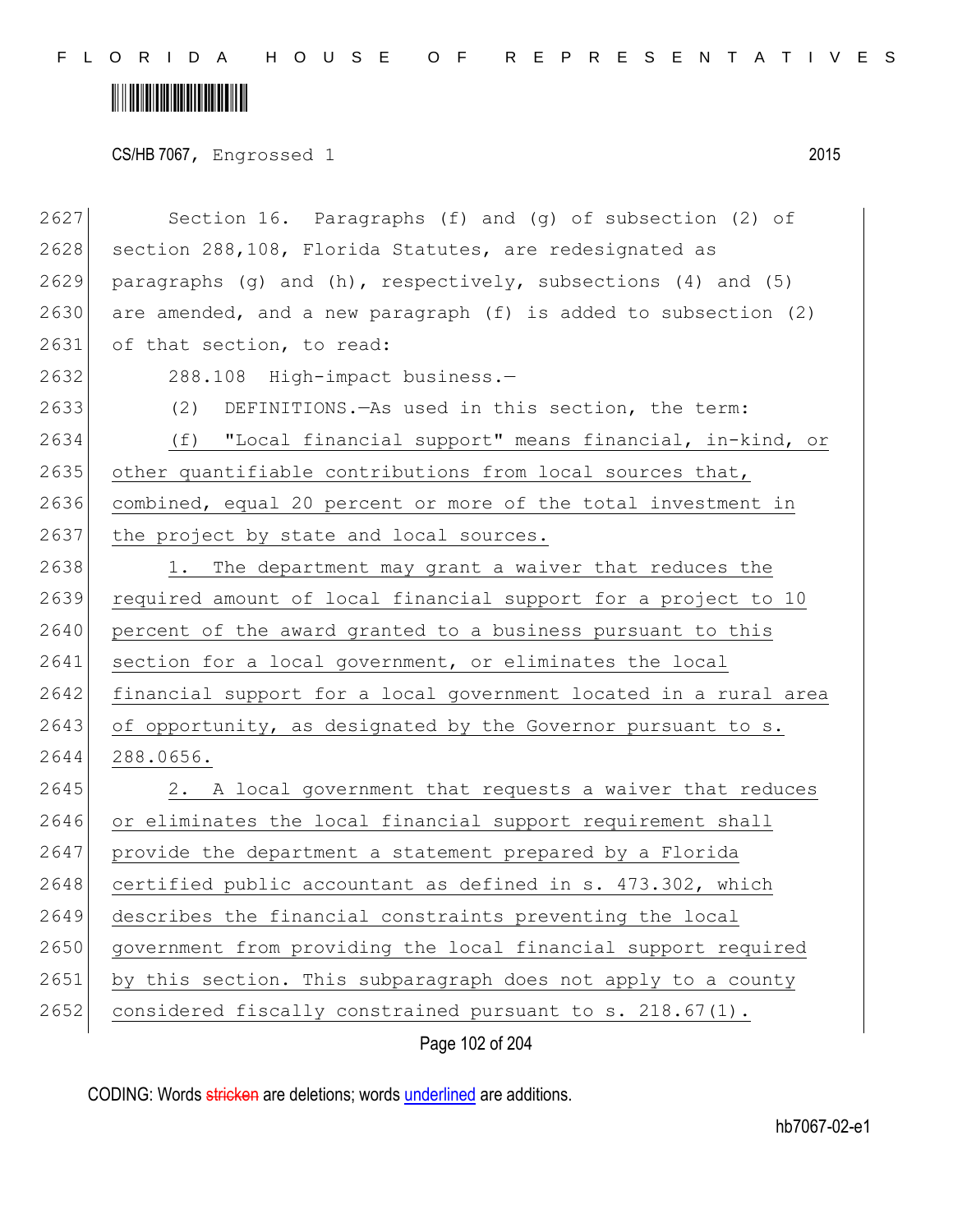### <u> Alban Martin Martin Martin M</u>

CS/HB 7067, Engrossed 1 2015

2653 (4) AUTHORITY TO APPROVE QUALIFIED HIGH-IMPACT BUSINESS 2654 PERFORMANCE GRANTS.-2655  $\overline{(a)}$  The total amount of active performance grants 2656 scheduled for payment by the department in any single fiscal 2657 year may not exceed the amount specified in s.  $288.061(5)$  lesser 2658 of \$30 million or the amount appropriated by the Legislature for 2659 that fiscal year for qualified high-impact business performance 2660 grants. If the scheduled grant payments are not made in the year 2661 for which they were scheduled in the qualified high-impact 2662 business agreement and are rescheduled as authorized in  $2663$  paragraph  $(3)$  (e), they are, for purposes of this paragraph, 2664 deemed to have been paid in the year in which they were 2665 originally scheduled in the qualified high-impact business 2666 agreement.  $2667$  (b) If the Legislature does not appropriate an amount 2668 sufficient to satisfy the qualified high-impact business 2669 performance grant payments scheduled for any fiscal year, the 2670 department shall, not later than July 15 of that year, determine 2671 the proportion of each grant payment which may be paid by 2672 dividing the amount appropriated for qualified high-impact 2673 business performance grant payments for the fiscal year by the 2674 total performance grant payments scheduled in all performance 2675 grant agreements for the fiscal year. The amount of each grant 2676 scheduled for payment in that fiscal year must be multiplied by  $2677$  the resulting quotient. All businesses affected by this 2678 calculation must be notified by August 1 of each fiscal year.

Page 103 of 204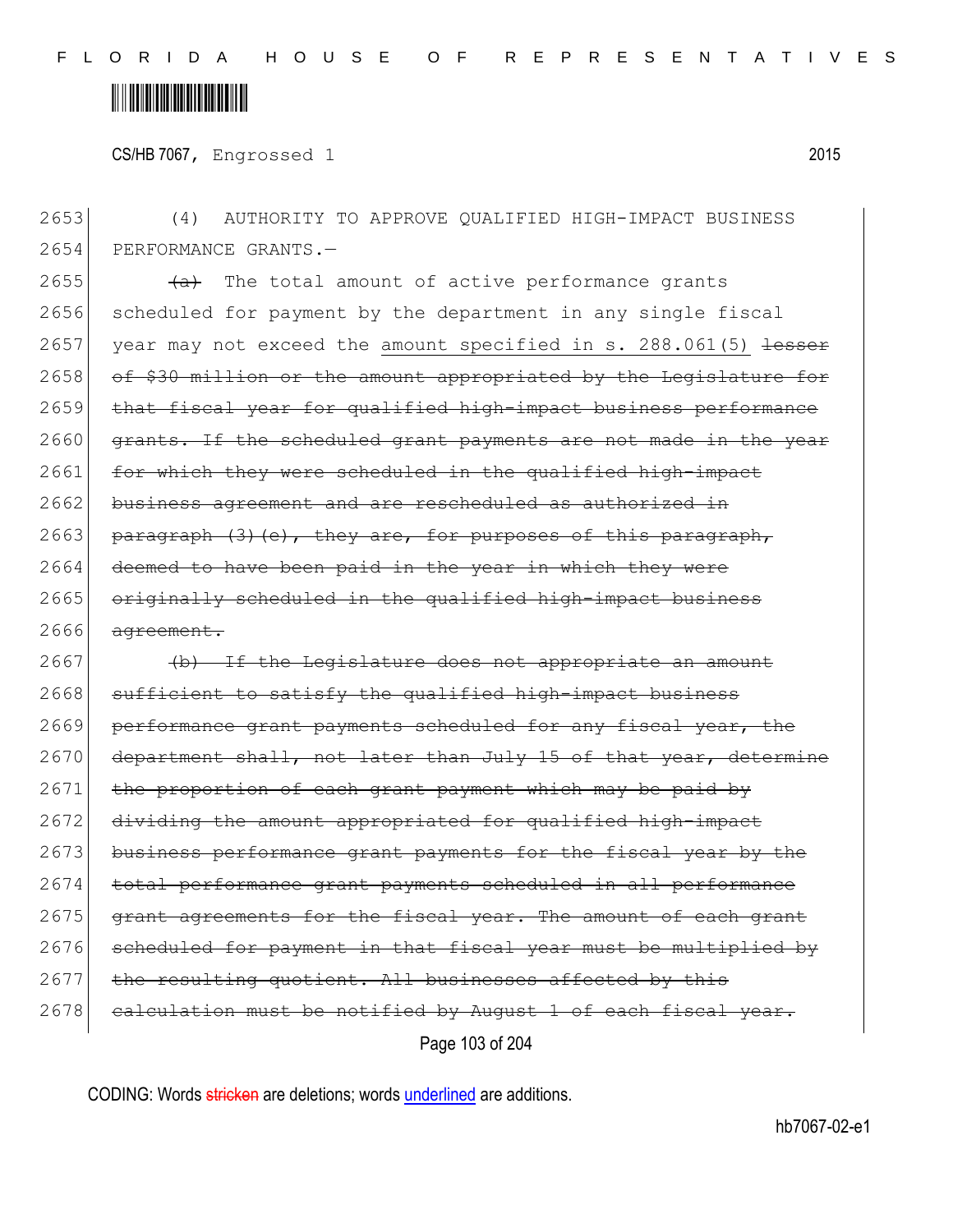CS/HB 7067, Engrossed 1 2015

2679 If, after the payment of all the refund claims, funds remain in 2680 the appropriation for payment of qualified high-impact business 2681 performance grants, the department shall recalculate the 2682 proportion for each performance grant payment and adjust the 2683 amount of each claim accordingly.

2684 (5) APPLICATIONS; CERTIFICATION PROCESS; GRANT CONTRACT  $2685$   $A$ GREEMENT.

2686 (a) The department shall review and certify, pursuant to  $2687$  s. 288.061, an application pursuant to s. 288.061 which is 2688 received from any eligible business, as defined in subsection  $2689$  (2), for consideration as a qualified high-impact business 2690 before the business has made a decision to locate or expand a 2691 facility in this state. The business must provide the following 2692 information:

2693 1. A complete description of the type of facility, 2694 business operations, and product or service associated with the 2695 project.

2696 2. The number of full-time equivalent jobs that will be 2697 created by the project and the average annual wage of those 2698 jobs.

2699 3. The cumulative amount of investment to be dedicated to 2700 this project within 3 years.

2701 4. A statement concerning any special impacts the facility  $2702$  is expected to stimulate in the sector, the state, or regional 2703 economy and in state universities and community colleges.

Page 104 of 204 2704 5. A statement concerning the role the grant will play in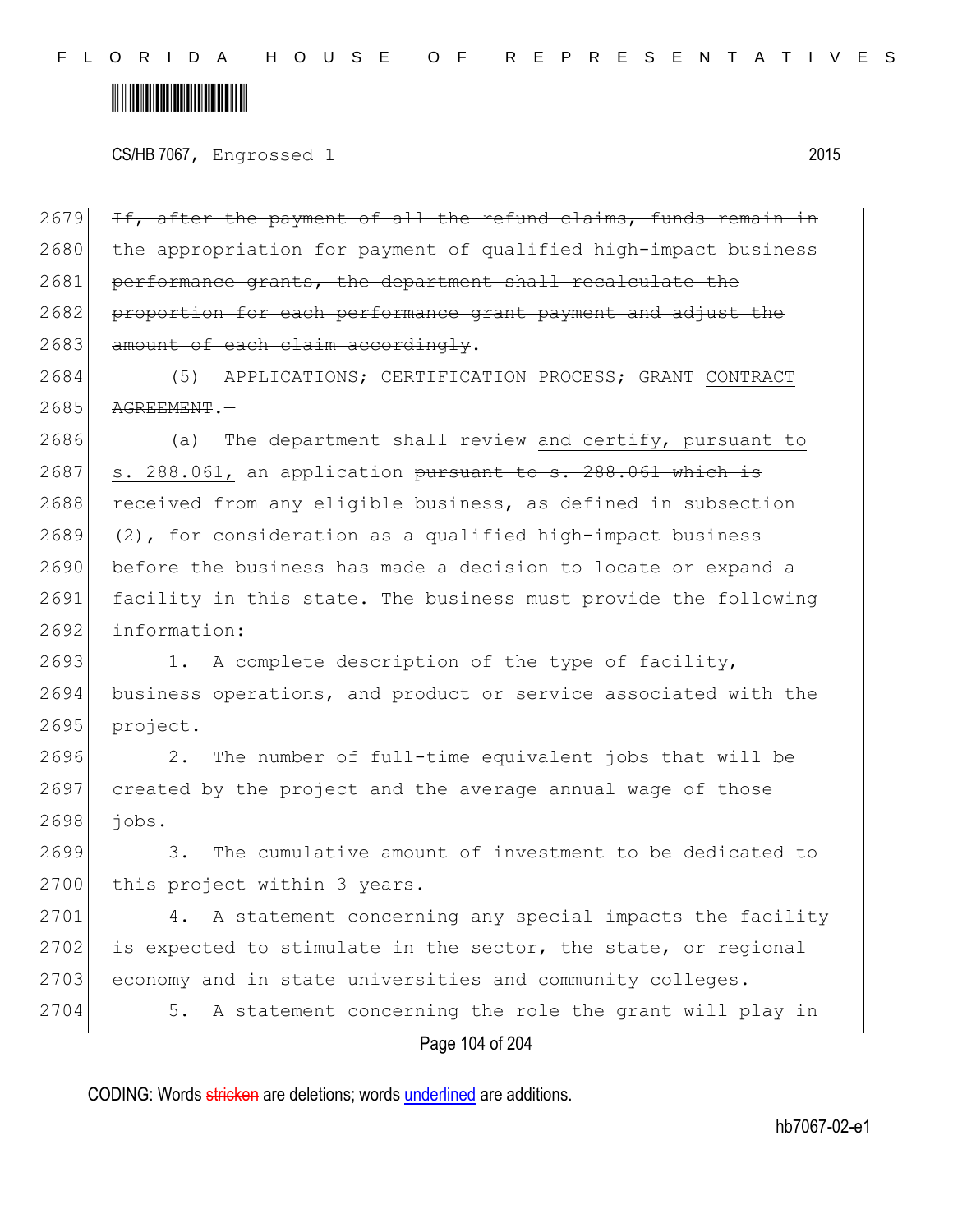### <u> Alban Alban Martin Alban</u>

CS/HB 7067, Engrossed 1 2015

Page 105 of 204 2705 the decision of the applicant business to locate or expand in 2706 this state. 2707 6. Any additional information requested by the department. 2708 (b) Within 7 business days after evaluating an 2709 application, the department shall recommend to the Governor 2710 approval or disapproval of an eligible high-impact business for 2711 receipt of funds. Recommendations to the Governor shall include 2712 the total amount of the qualified high-impact business facility 2713 performance grant award; the anticipated project performance 2714 conditions, including, but not limited to, net new employment in 2715 the state, average salary, and total capital investment incurred 2716 by the business; a baseline of current service and a measure of 2717 enhanced capability; the methodology for validating performance; 2718 the schedule of performance grant payments; and sanctions for 2719 failure to meet performance conditions Applications shall be 2720 reviewed and certified pursuant to s. 288.061. 2721 (c) The Governor may approve a high-impact business 2722 performance grant of less than \$2 million without consulting the 2723 Legislature. For such grants, the Governor shall provide a 2724 written description and evaluation of the approved project to 2725 the chair and vice chair of the Leqislative Budget Commission, 2726 the President of the Senate, and the Speaker of the House of 2727 Representatives, within 1 business day after approval The 2728 department and the qualified high-impact business shall enter 2729 into a performance grant agreement setting forth the conditions 2730 for payment of the qualified high-impact business performance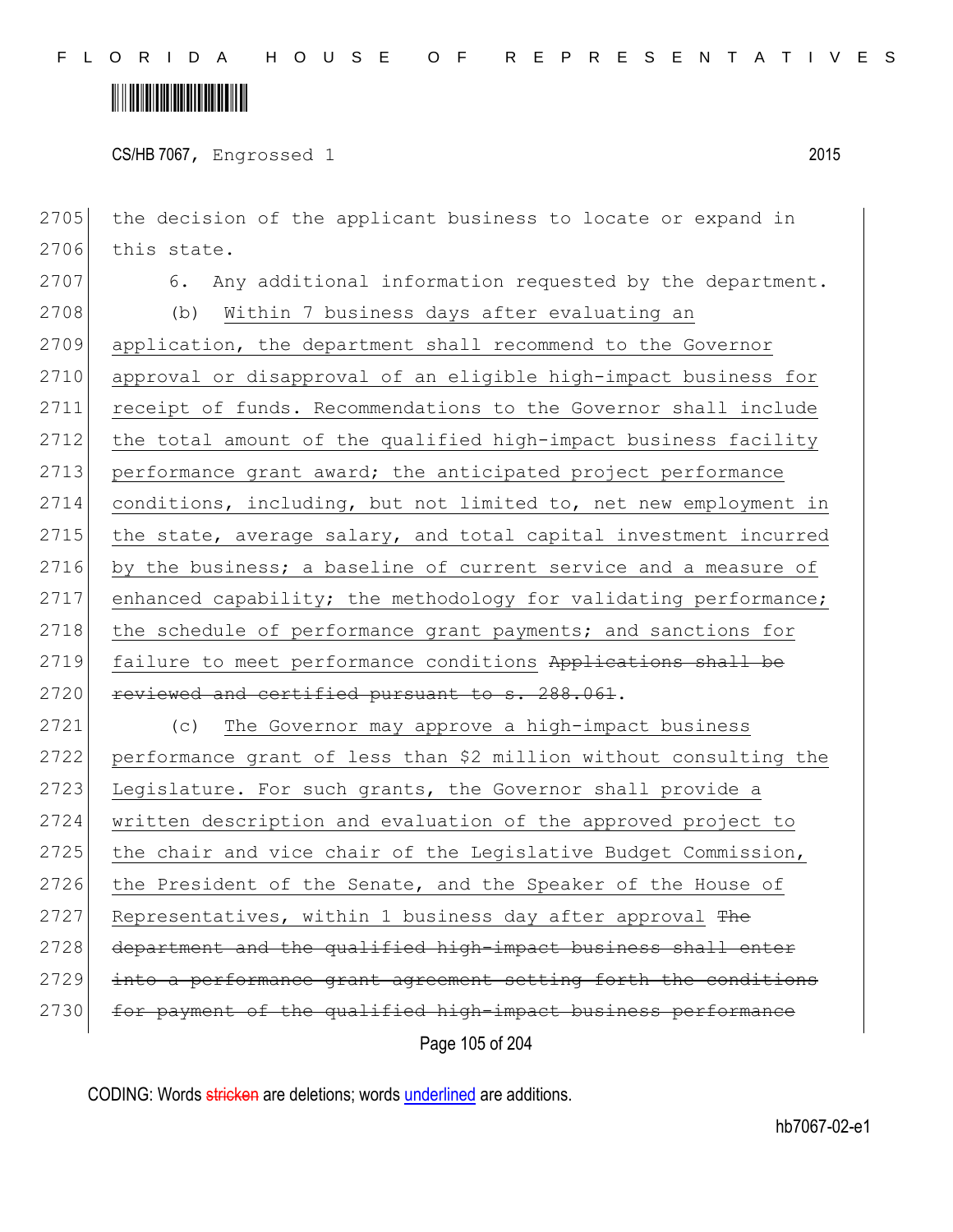CS/HB 7067, Engrossed 1 2015

| 2731 | grant. The agreement shall include the total amount of the        |
|------|-------------------------------------------------------------------|
| 2732 | qualified high-impact business facility performance grant award,  |
| 2733 | the performance conditions that must be met to obtain the award,  |
| 2734 | including the employment, average salary, investment, the         |
| 2735 | methodology for determining if the conditions have been met, and  |
| 2736 | the schedule of performance grant payments.                       |
| 2737 | (d) The Governor shall provide a written description and          |
| 2738 | evaluation of each eligible high-impact business recommended for  |
| 2739 | approval for a high-impact business performance grant of at       |
| 2740 | least \$2 million, but not more than \$7.5 million, to the chair  |
| 2741 | and vice chair of the Legislative Budget Commission, the          |
| 2742 | President of the Senate, and the Speaker of the House of          |
| 2743 | Representatives at least 14 days before approving a qualified     |
| 2744 | high-impact business performance grant. If the chair or vice      |
| 2745 | chair of the Legislative Budget Commission, the President of the  |
| 2746 | Senate, or the Speaker of the House of Representatives timely     |
| 2747 | advises the Executive Office of the Governor in writing that the  |
| 2748 | award of funds exceeds the delegated authority of the Executive   |
| 2749 | Office of the Governor or is contrary to legislative policy or    |
| 2750 | intent, the Executive Office of the Governor shall void the       |
| 2751 | release of funds and instruct the department to immediately       |
| 2752 | change action or proposed action.                                 |
| 2753 | The Governor shall provide to the Legislative Budget<br>(e)       |
| 2754 | Commission a written description and evaluation of each eligible  |
| 2755 | high-impact business recommended for approval of a high-impact    |
| 2756 | business performance grant that exceeds \$7.5 million, or exceeds |
|      |                                                                   |

Page 106 of 204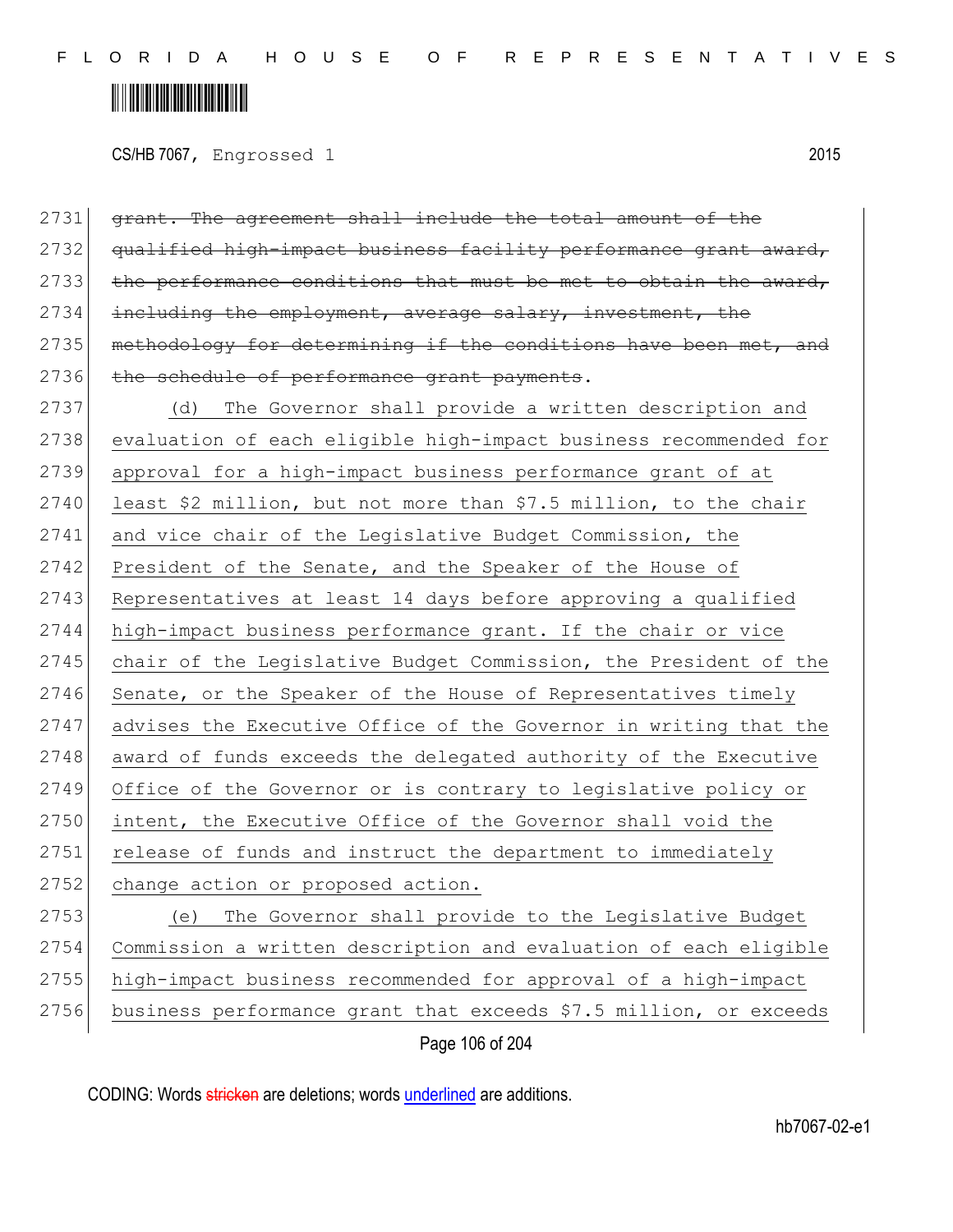CS/HB 7067, Engrossed 1 2015

| 2757 | \$5 million and provides a waiver of program requirements. The           |
|------|--------------------------------------------------------------------------|
| 2758 | Legislative Budget Commission must approve such an award before          |
| 2759 | final approval by the Governor.                                          |
| 2760 | An amendment, modification, or extension of an<br>(f)                    |
| 2761 | executed contract that results in a 0.5-point or greater                 |
| 2762 | reduction in the economic benefit ratio of the project must be           |
| 2763 | approved as provided in paragraph (e). An amendment,                     |
| 2764 | modification, or extension may not be made to an executed                |
| 2765 | contract if such action would result in an economic benefit              |
| 2766 | ratio less than 2 to 1.                                                  |
| 2767 | The department shall validate contractor performance<br>(g)              |
| 2768 | and report such validation in the annual incentives report               |
| 2769 | required by s. 288.907.                                                  |
| 2770 | Section 17. Subsections $(2)$ , $(3)$ , and $(4)$ of section             |
| 2771 | 288.1088, Florida Statutes, are amended to read:                         |
| 2772 | 288.1088 Quick Action Closing Fund.-                                     |
| 2773 | (2)<br>There is created within the department the Quick                  |
| 2774 | Action Closing Fund. Except as provided in subsection (3),               |
| 2775 | projects eligible for receipt of funds from the Quick Action             |
| 2776 | Closing Fund shall:                                                      |
| 2777 | Be in an industry as referenced in s. 288.106.<br>(a)                    |
| 2778 | Have a positive economic benefit ratio of at least 4 <del>5</del><br>(b) |
| 2779 | to 1.                                                                    |
| 2780 | Be an inducement to the project's location or<br>(c)                     |
| 2781 | expansion in the state.                                                  |
| 2782 | Pay an average annual wage of at least 125 percent of<br>(d)             |
|      | Page 107 of 204                                                          |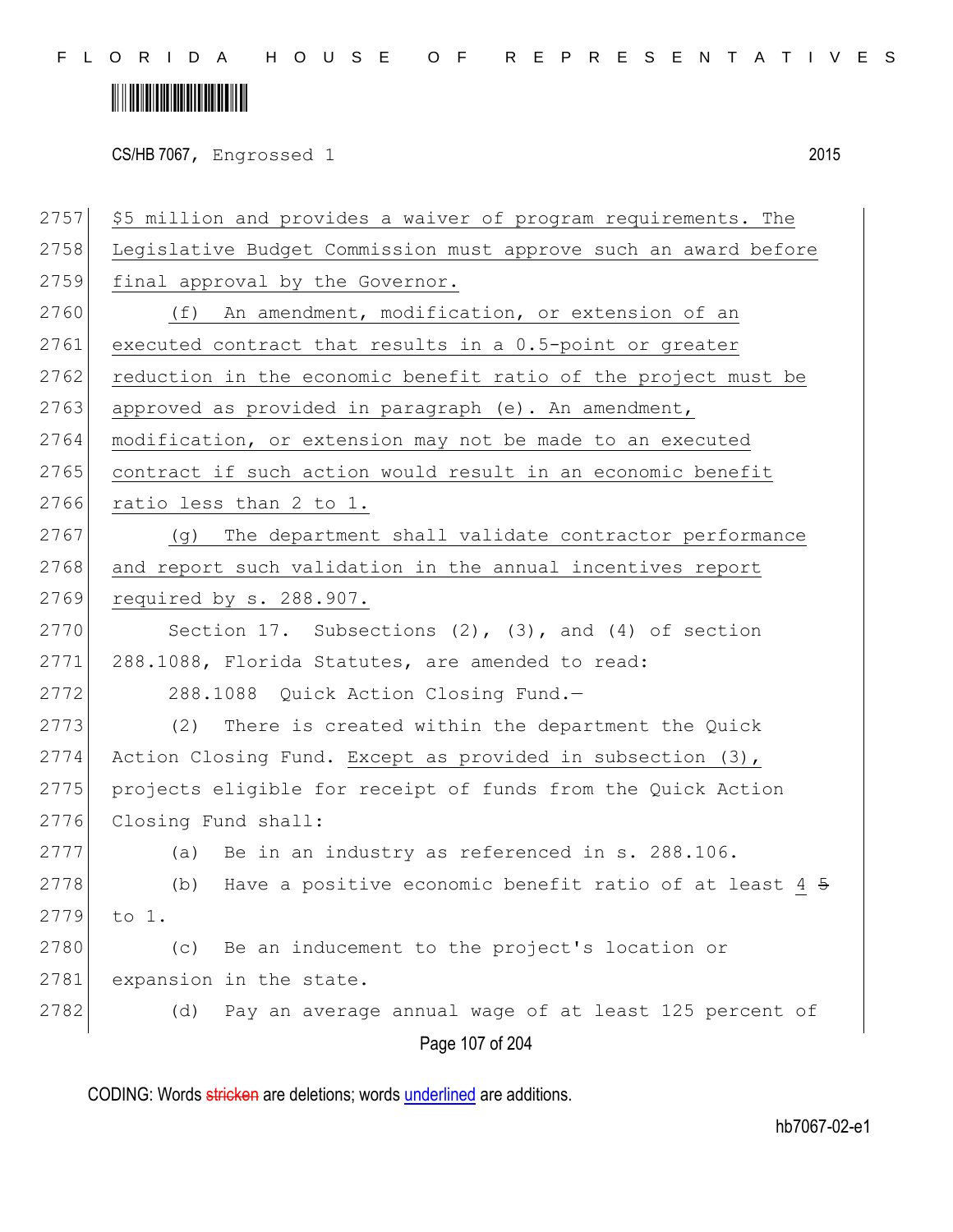# <u> Alban Alban Martin Alban</u>

CS/HB 7067, Engrossed 1 2015

Page 108 of 204 2783 the average private sector wage in the area, as defined in  $s$ . 2784 288.106 areawide or statewide private sector average wage. 2785 (e) Be supported by the local community in which the 2786 project is to be located.  $2787$  1. Financial support by the local community shall include 2788 financial, in-kind, or other quantifiable contributions from 2789 local sources that, combined, equal 20 percent or more of the 2790 total investment in the project by state and local sources. 2791 2. The department may grant a waiver that reduces the 2792 required amount of local financial support for a project to 10 2793 percent of the award granted to a business pursuant to this 2794 section for a local government, or eliminates the required 2795 amount of local financial support for a project for a local 2796 government located in a rural area of opportunity, as designated 2797 by the Governor pursuant to s. 288.0656.  $2798$  3. A local government that requests a waiver that reduces 2799 or eliminates the local financial support requirement shall 2800 provide the department a statement prepared by a Florida 2801 certified public accountant as defined in s. 473.302, which 2802 describes the financial constraints preventing the local 2803 government from providing the local financial support required 2804 by this section. This subparagraph does not apply to a county 2805 considered fiscally constrained pursuant to s.  $218.67(1)$ . 2806 (3)(a) The department and Enterprise Florida, Inc., shall 2807 jointly review applications pursuant to s. 288.061 and determine 2808 the eligibility of each project consistent with the criteria in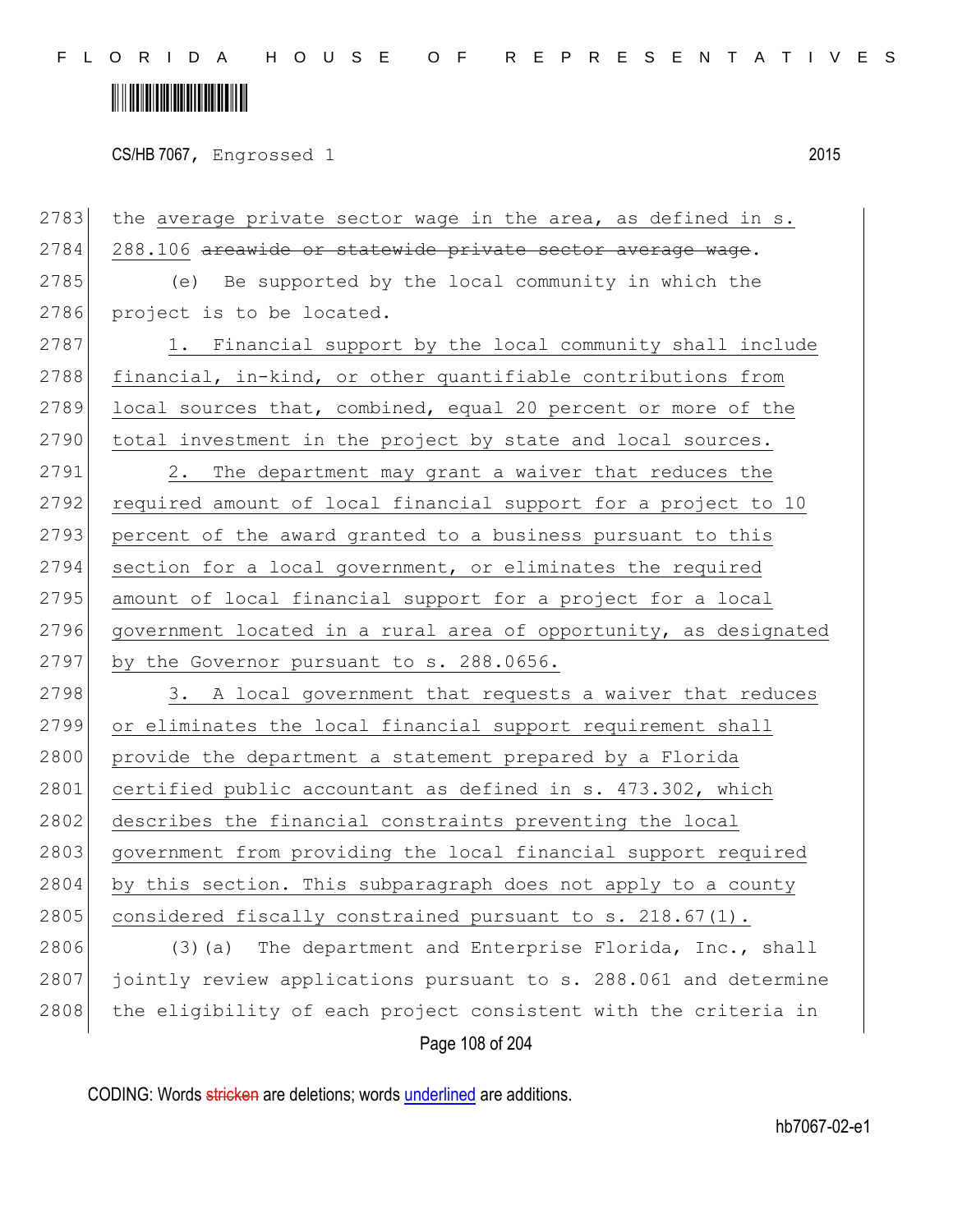### <u> Hillingin ka</u>

CS/HB 7067, Engrossed 1 2015

| 2809 | subsection (2). |  |  |
|------|-----------------|--|--|
|------|-----------------|--|--|

Page 109 of 204 2810 (b) A local governing body and Enterprise Florida, Inc., 2811 may request a waiver of the criteria in subsection (2). Such 2812 request must be transmitted in writing to the department with an 2813 explanation of the specific justification for the request. The 2814 department shall issue a written response approving or denying 2815 the request and shall include an explanation of the reason for 2816 its decision. No more than two waivers Waiver of these criteria 2817 may be considered under the following criteria: 2818 1. Based on extraordinary circumstances; 2819 2. In order to mitigate the impact of the conclusion of 2820 the space shuttle program; or 2821 3. In rural areas of opportunity if the project would 2822 significantly benefit the local or regional economy. 2823 2824 A waiver may not be granted by the department if the positive 2825 economic benefit ratio of the project is below 2 to  $1$ , the 2826 project is not within a target industry under s. 288.106, the 2827 award of funds is not an inducement to the project's location or  $2828$  expansion in the state, or the average annual wage of jobs 2829 directly created by the project is below 100 percent of the 2830 average private sector wage in the area, as defined in s. 2831 288.106. 2832  $(c)$  (c)  $(b)$  The department shall evaluate individual proposals 2833 for high-impact business facilities. Such evaluation must 2834 include, but need not be limited to:

CODING: Words stricken are deletions; words underlined are additions.

hb7067-02-e1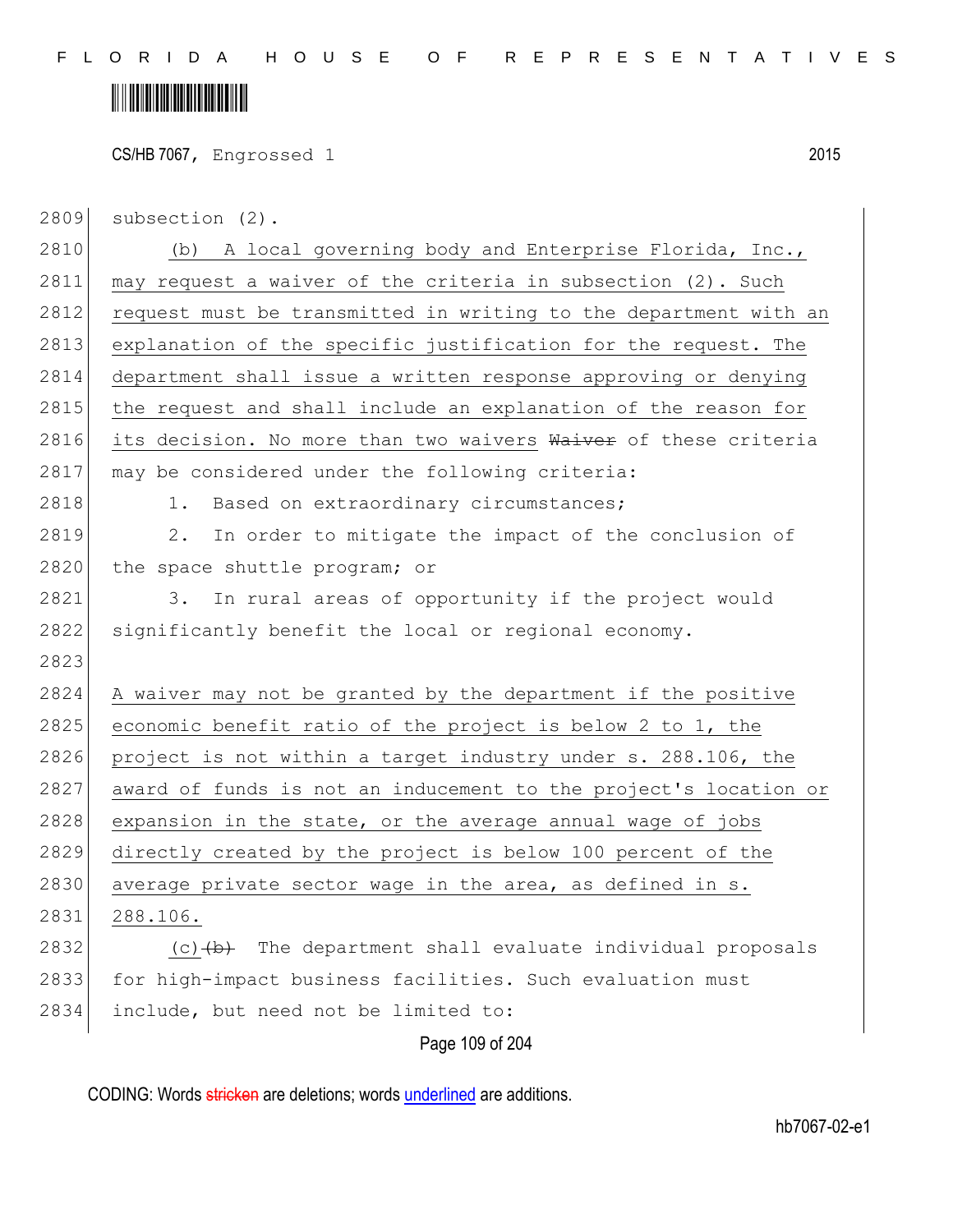CS/HB 7067, Engrossed 1 2015

Page 110 of 204 2835 1. A description of the type of facility or 2836 infrastructure, its operations, and the associated product or 2837 service associated with the facility. 2838 2. The number of full-time-equivalent jobs that will be 2839 created by the facility and the total estimated average annual 2840 wages of those jobs or, in the case of privately developed rural 2841 infrastructure, the types of business activities and jobs 2842 stimulated by the investment. 2843 3. The cumulative amount of investment to be dedicated to 2844 the facility within a specified period. 2845 4. A statement of any special impacts the facility is 2846 expected to stimulate in a particular business sector in the 2847 state or regional economy or in the state's universities and 2848 community colleges. 2849 5. A statement of the role the incentive is expected to 2850 play in the decision of the applicant business to locate or 2851 expand in this state or for the private investor to provide 2852 critical rural infrastructure. 2853 6. A report evaluating the quality and value of the 2854 company submitting a proposal. The report must include: 2855 a. A financial analysis of the company, including an 2856 evaluation of the company's short-term liquidity ratio as 2857 | measured by its assets to liability, the company's profitability 2858 ratio, and the company's long-term solvency as measured by its 2859 debt-to-equity ratio; 2860 b. The historical market performance of the company;

CODING: Words stricken are deletions; words underlined are additions.

hb7067-02-e1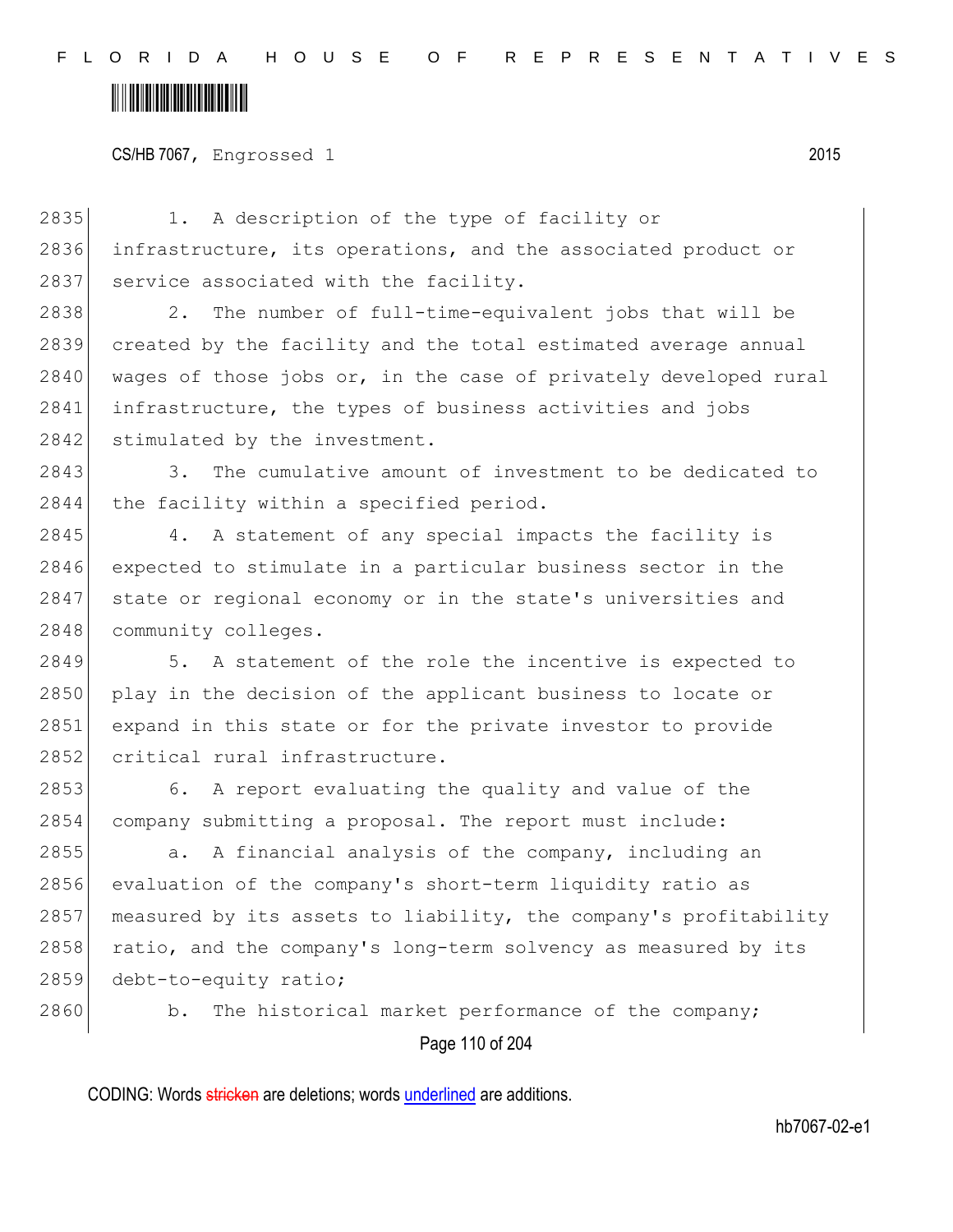#### <u> Alban Alban Martin Alban</u>

CS/HB 7067, Engrossed 1 2015

Page 111 of 204 2861 c. A review of any independent evaluations of the company; 2862 d. A review of the latest audit of the company's financial 2863 statement and the related auditor's management letter; and 2864 e. A review of any other types of audits that are related 2865 to the internal and management controls of the company. 2866 (d)  $\left(\frac{c}{c}\right)$ . Within 7 business days after evaluating a 2867 project, the department shall recommend to the Governor approval 2868 or disapproval of a project for receipt of funds from the Quick 2869 Action Closing Fund. In recommending a project, the department 2870 shall include the total amount of recommended funds to be 2871 awarded; the anticipated project performance conditions,  $2872$  including, but not limited to, net new employment in the state, 2873 average salary, and total capital investment incurred by the 2874 business; a baseline of current service and a measure of  $2875$  enhanced capability; the methodology for validating performance; 2876 the schedule of payments from the fund; and sanctions for 2877 failure to meet performance conditions, including any clawback 2878 provisions proposed performance conditions that the project must 2879 meet to obtain incentive funds. 2880 2. The Governor may approve a Quick Action Closing Fund 2881 project award requiring less than \$2 million in funding projects 2882 without consulting the Legislature for projects requiring less 2883  $\frac{1}{2883}$  than \$2 million in funding. For such projects, the Governor 2884 shall provide a written description and evaluation of the 2885 approved project to the chair and vice chair of the Legislative 2886 Budget Commission, the President of the Senate, and the Speaker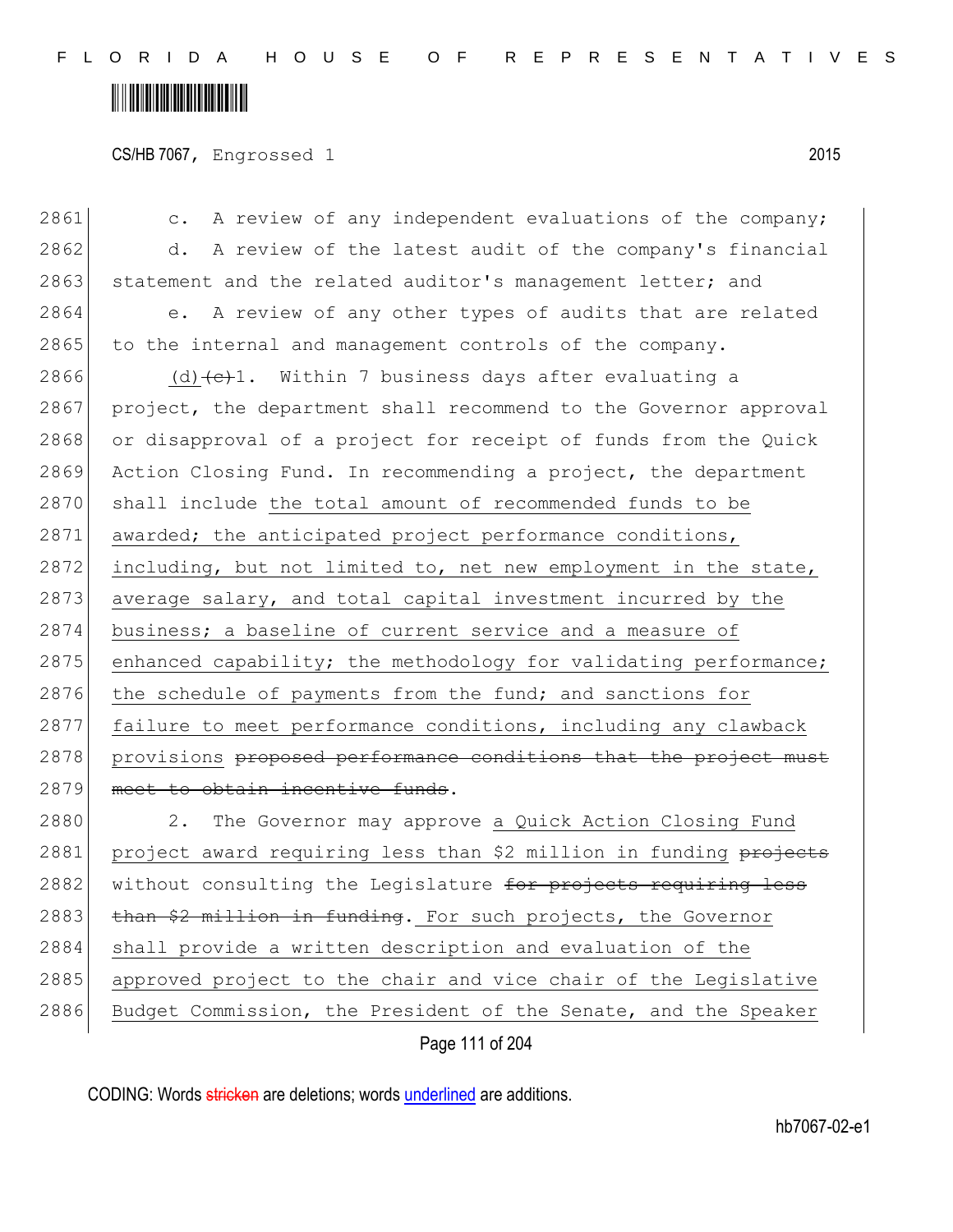

CS/HB 7067, Engrossed 1 2015

2887 of the House of Representatives within 1 business day after 2888 approval.

 $2889$  3. For projects requiring funding in the amount of  $$2$ 2890  $\overline{\text{m}}$  million to \$5 million, The Governor shall provide a written 2891 description and evaluation of each Quick Action Closing Fund a 2892 project award recommended for approval that requires funding of 2893 at least \$2 million, but not more than \$7.5 million, to the 2894 chair and vice chair of the Legislative Budget Commission, the 2895 President of the Senate, and the Speaker of the House of 2896 Representatives at least 14  $\pm$ 0 days before prior to giving final 2897 approval for a project. The recommendation must include the 2898 proposed performance conditions that the project must meet in 2899 order to obtain funds.

2900  $\leftarrow$  4. If the chair or vice chair of the Legislative Budget 2901 Commission,  $\Theta$  the President of the Senate, or the Speaker of 2902 the House of Representatives timely advises the Executive Office 2903 of the Governor, in writing, that such action or proposed action 2904 exceeds the delegated authority of the Executive Office of the 2905 Governor or is contrary to legislative policy or intent, the 2906 Executive Office of the Governor shall void the release of funds 2907 and instruct the department to immediately change such action or 2908 proposed action until the Legislative Budget Commission or the 2909 Legislature addresses the issue. Notwithstanding such 2910 requirement, any project exceeding \$5 million must be approved 2911 by the Legislative Budget Commission prior to the funds being  $2912$  released.

Page 112 of 204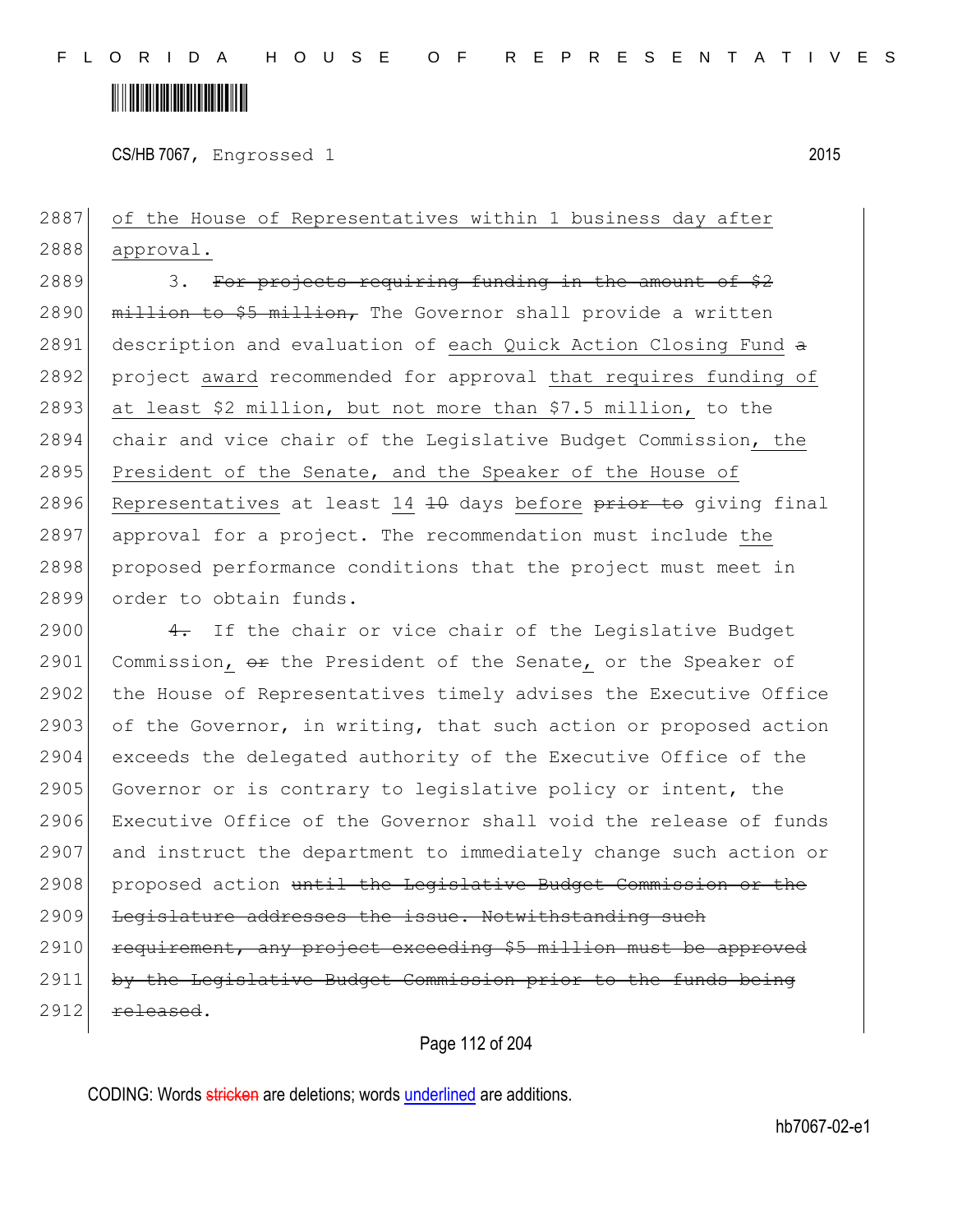## <u> Alban Alban Martin Alban</u>

CS/HB 7067, Engrossed 1 2015

2913 4. The Governor shall provide to the Legislative Budget 2914 Commission a written description and evaluation of each eligible 2915 business recommended for approval of a Quick Action Closing Fund 2916 project award that exceeds \$7.5 million, or exceeds \$5 million 2917 and provides a waiver of program requirements. The Legislative 2918 Budget Commission must approve such an award before final 2919 approval by the Governor. 2920 (e) $\left(\frac{d}{d}\right)$  Upon the approval of the Governor in accordance 2921 with subparagraph  $(c)$  2., or upon expiration of the 14-day 2922 legislative consultation period provided in subparagraph (c)3., 2923 the department and the business shall enter into a contract that 2924 sets forth the conditions for payment of moneys from the fund. 2925 Such payment may not be made to the business until the scheduled 2926 goals have been achieved. The contract must include the total 2927 amount of funds awarded; the minimum and maximum number of funds 2928 that may be awarded; the performance conditions that must be met 2929 to obtain the award, including, but not limited to, net new 2930 employment in the state, average salary, and total capital 2931 investment incurred by the business, and the minimum and maximum  $2932$  number of jobs that will be created, if applicable; demonstrate 2933 a baseline of current service and a measure of enhanced 2934 capability; the methodology for validating performance; the 2935 schedule of payments from the fund; and sanctions for failure to 2936 meet performance conditions. The contract must provide that 2937 payment of moneys from the fund is contingent upon sufficient 2938 appropriation of funds by the Legislature.

Page 113 of 204

CODING: Words stricken are deletions; words underlined are additions.

hb7067-02-e1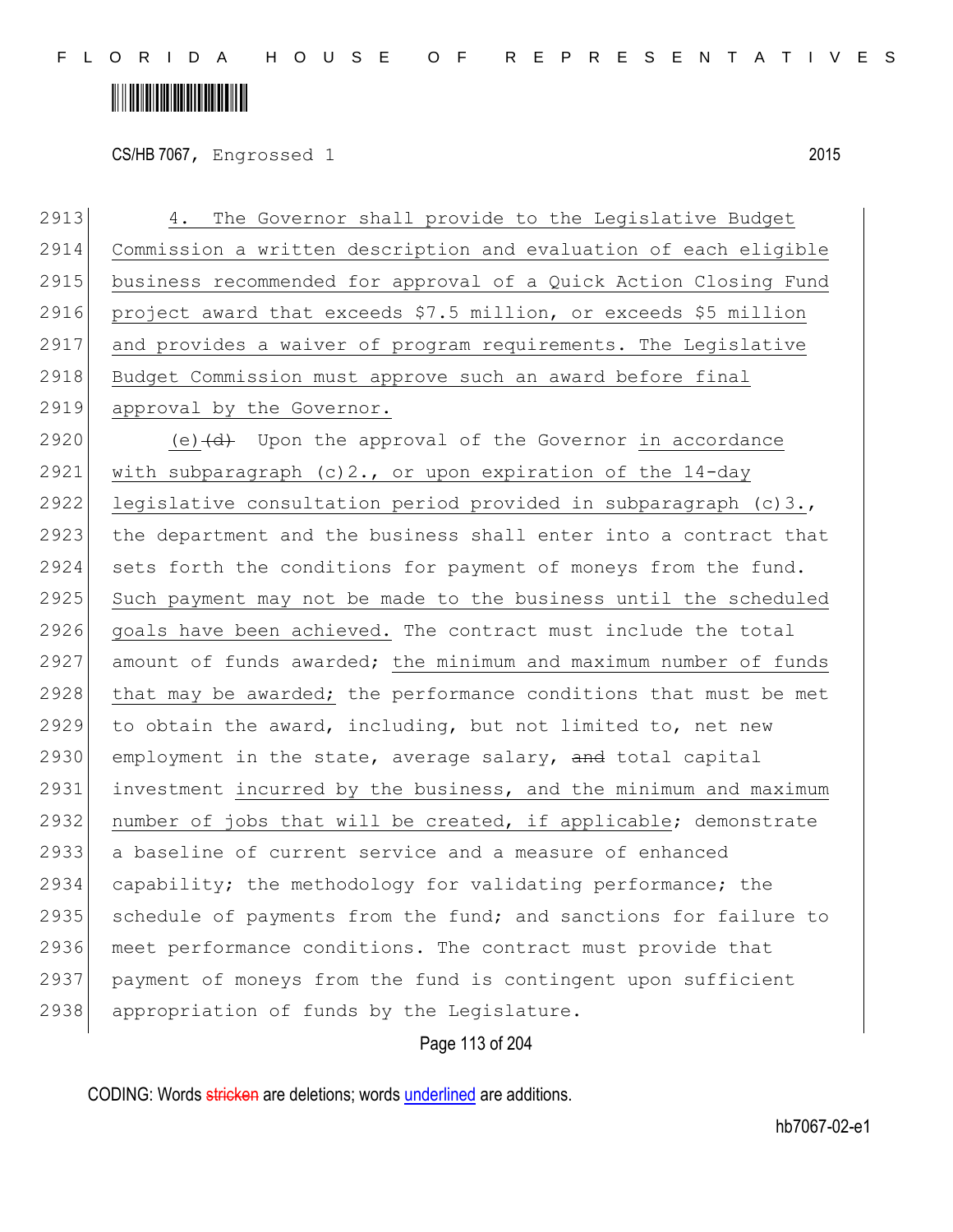F L O R I D A H O U S E O F R E P R E S E N T A T I V E S

# 

CS/HB 7067, Engrossed 1 2015

| 2939 | $(f)$ +e+ The department shall validate contractor                  |
|------|---------------------------------------------------------------------|
| 2940 | performance and report such validation in the annual incentives     |
| 2941 | report required under s. 288.907. The department shall not          |
| 2942 | schedule more than \$35 million in total payments in any single     |
| 2943 | fiscal year for projects approved under this section.               |
| 2944 | (g) An amendment, modification, or extension of an                  |
| 2945 | existing contract that results in a 0.5-point or greater            |
| 2946 | reduction in the economic benefit ratio of the project may not      |
| 2947 | take effect until it is approved through the approval process in    |
| 2948 | subparagraph (c) 4. An amendment, modification, or extension may    |
| 2949 | not be made to an executed contract if such action would result     |
| 2950 | in an economic benefit ratio below 2 to 1.                          |
| 2951 | (4) Funds appropriated by the Legislature for purposes of           |
| 2952 | implementing this section shall be placed in reserve and may        |
| 2953 | only be released pursuant to the legislative consultation and       |
| 2954 | review requirements set forth in this section.                      |
| 2955 | Section 18. Paragraphs (b), (d), (e), and (p) of                    |
| 2956 | subsection $(2)$ , subsection $(4)$ , paragraphs $(1)$ and $(m)$ of |
| 2957 | subsection (5), and subsections (7) and (8) of section 288.1089,    |
| 2958 | Florida Statutes, are amended to read:                              |
| 2959 | 288.1089 Innovation Incentive Program.-                             |
| 2960 | (2) As used in this section, the term:                              |
| 2961 | "Average private sector wage in the area" means the<br>(b)          |
| 2962 | average of all private sector wages and salaries in the county      |
| 2963 | or standard metropolitan area in which the project is located       |
| 2964 | the statewide average wage in the private sector or the average     |
|      | Page 114 of 204                                                     |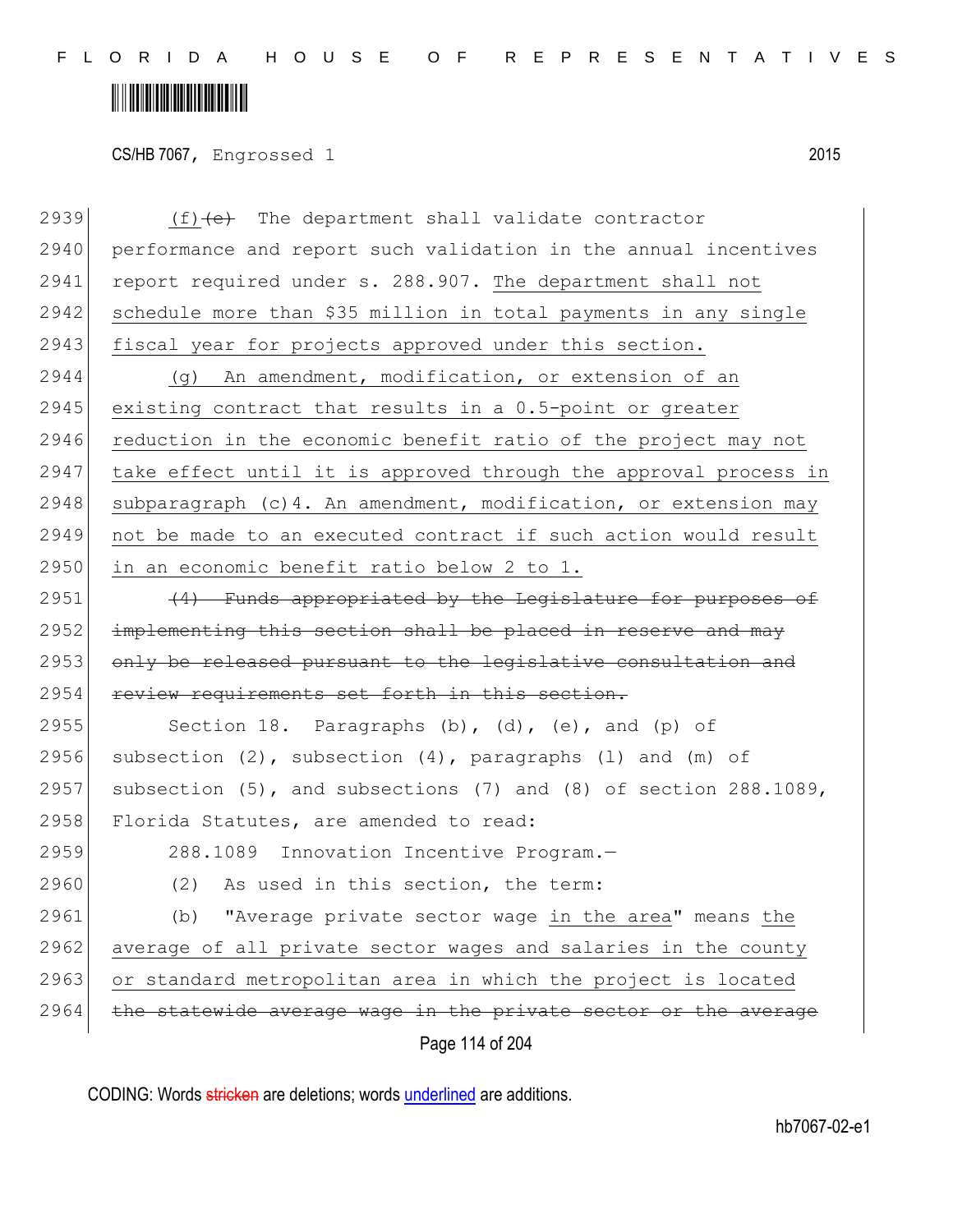CS/HB 7067, Engrossed 1 2015

2965 of all private sector wages in the county or in the standard 2966 metropolitan area in which the project is located as determined 2967 by the department.

2968  $(d)$  (d) (e) "Certified enterprise zone" means an area certified 2969 designated as an enterprise zone pursuant to s. 290.60 290.0065.

 $2970$  (e) $\left(\frac{d}{d}\right)$  "Cumulative investment" means cumulative capital 2971 investment and all eligible capital costs, as defined in s. 2972 220.191.

2973 (p) "Rural area" means a rural city or rural community as 2974 defined in s. 288.106.

2975 (4) To qualify for review by the department, the applicant  $2976$  must, at a minimum, establish the following to the satisfaction 2977 of the department:

2978 (a) The jobs created by the project must pay an estimated 2979 annual average wage equaling at least 130 percent of the average 2980 private sector wage in the area. The department may waive this 2981 average wage requirement at the request of Enterprise Florida, 2982 Inc., for a project located in a rural area of opportunity, a 2983 brownfield area, or a certified  $an$  enterprise zone, when the 2984 merits of the individual project or the specific circumstances  $2985$  in the community in relationship to the project warrant such 2986 action. A recommendation for waiver by Enterprise Florida, Inc., 2987 must include a specific justification for the waiver and be 2988 transmitted to the department in writing. If the department 2989 elects to waive the wage requirement, the waiver must be stated 2990 in writing and the reasons for granting the waiver must be

Page 115 of 204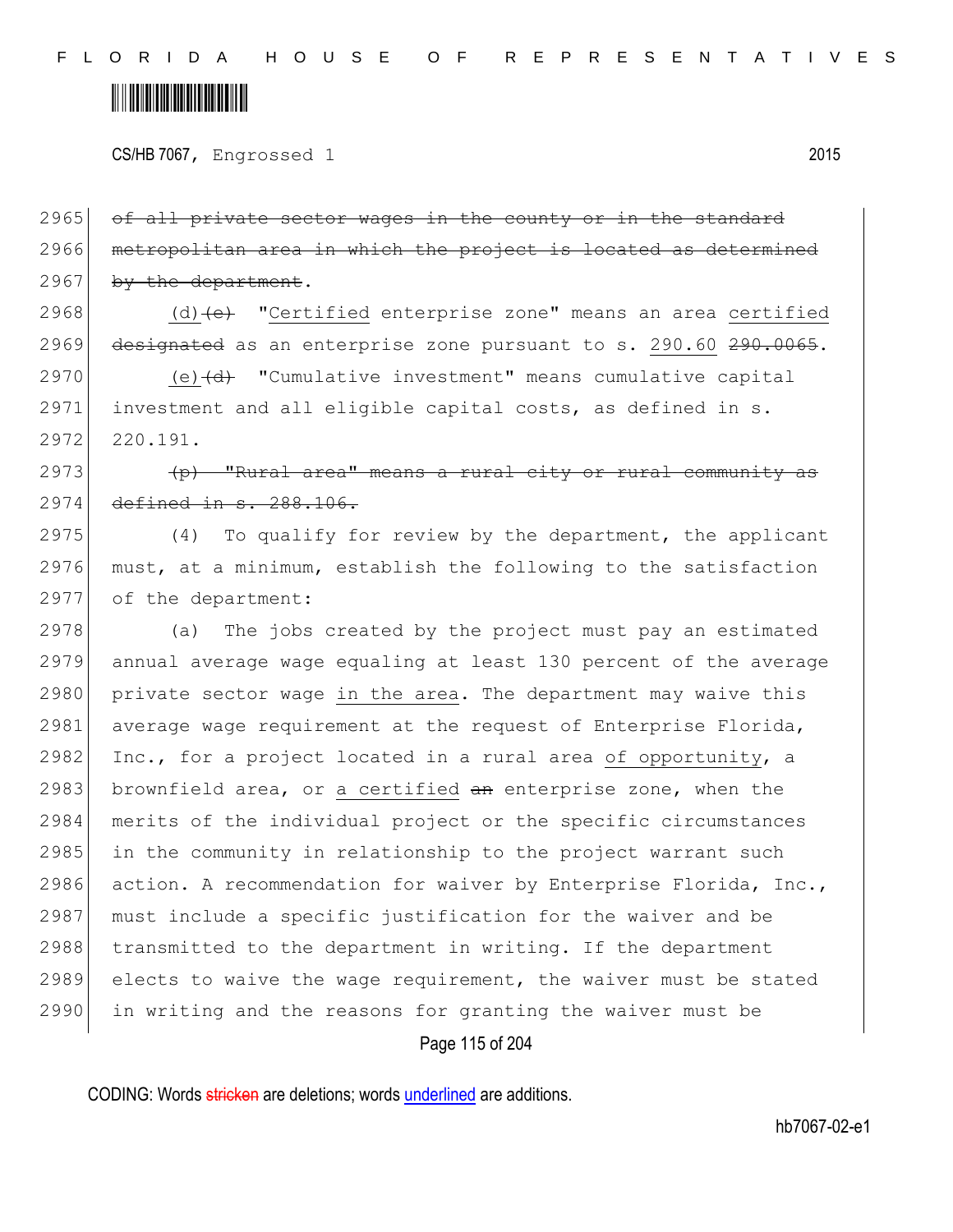F L O R I D A H O U S E O F R E P R E S E N T A T I V E S

### <u> Hillingin ka</u>

CS/HB 7067, Engrossed 1 2015

2991 explained. The department may not waive the wage requirement for 2992 any project that does not pay an estimated annual average wage 2993 equaling at least 100 percent of the average private sector wage 2994 in the area. 2995 (b) A research and development project must: 2996 1. Serve as a catalyst for an emerging or evolving 2997 technology cluster. 2998 2. Demonstrate a plan for significant higher education 2999 collaboration. 3000 3. Provide the state, at a minimum, a cumulative break-3001 even economic benefit within a 20-year period. 3002 4. Be provided with a one-to-one match from the local 3003 community. The match requirement may be reduced or waived in 3004 rural areas of opportunity or reduced in rural areas, brownfield 3005 areas, and certified enterprise zones. A local government that 3006 requests a waiver that reduces or eliminates the one-to-one 3007 match shall provide the department with a statement prepared by 3008 a Florida certified public accountant, as defined in s.  $473.302$ , 3009 which describes the financial constraints preventing the local 3010 government from meeting the local financial support requirement 3011 of this section. This subparagraph does not apply to a county  $3012$  considered fiscally constrained pursuant to s. 218.67(1). 3013 (c) An innovation business project in this state, other 3014 than a research and development project, must: 3015 1.a. Result in the creation of at least 1,000 direct, new 3016 jobs at the business; or

Page 116 of 204

CODING: Words stricken are deletions; words underlined are additions.

hb7067-02-e1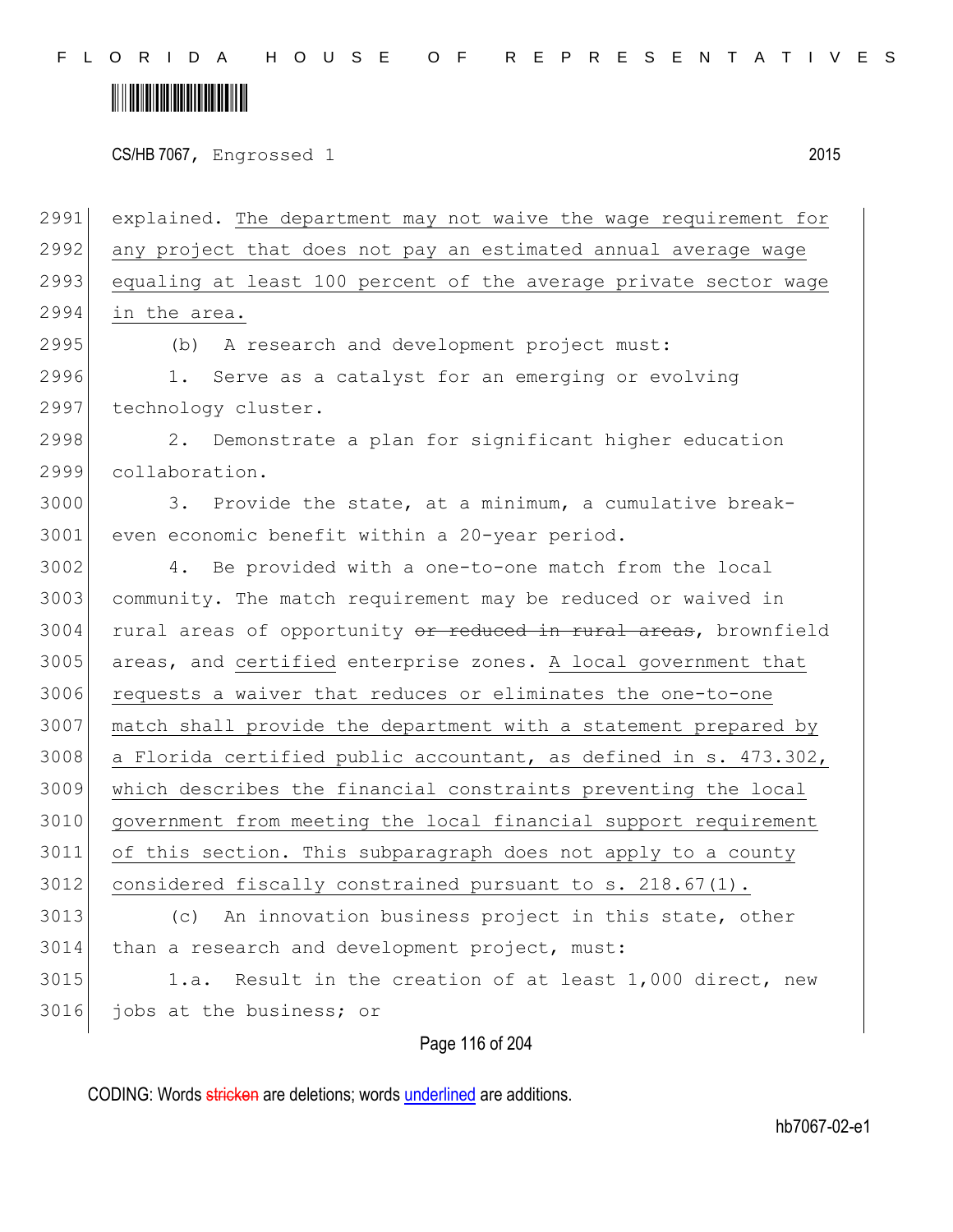F L O R I D A H O U S E O F R E P R E S E N T A T I V E S

# 

CS/HB 7067, Engrossed 1 2015

| 3017 | Result in the creation of at least 500 direct, new jobs<br>b.                                       |
|------|-----------------------------------------------------------------------------------------------------|
| 3018 | if the project is located in a rural area of opportunity, a                                         |
| 3019 | brownfield area, or a certified an enterprise zone.                                                 |
| 3020 | Have an activity or product that is within an industry<br>2.                                        |
| 3021 | that is designated as a target industry business under s.                                           |
| 3022 | 288.106 or a designated sector under s. 288.108.                                                    |
| 3023 | 3.a. Have a cumulative investment of at least \$500 million                                         |
| 3024 | within a 5-year period; or                                                                          |
| 3025 | Have a cumulative investment that exceeds \$250 million<br>b.                                       |
| 3026 | within a 10-year period if the project is located in a rural                                        |
| 3027 | area of opportunity, brownfield area, or a certified an                                             |
| 3028 | enterprise zone.                                                                                    |
| 3029 | 4. Be provided with a one-to-one match from the local                                               |
| 3030 | community. The match requirement may be reduced or waived in                                        |
| 3031 | rural areas of opportunity or reduced in rural areas, brownfield                                    |
| 3032 | $\alpha$ areas <sub><math>\tau</math></sub> and certified enterprise zones. A local government that |
| 3033 | requests a waiver that reduces or eliminates the one-to-one                                         |
| 3034 | match shall provide the department with a statement prepared by                                     |
| 3035 | a Florida certified public accountant, as defined in s. 473.302,                                    |
| 3036 | which describes the financial constraints preventing the local                                      |
| 3037 | government from meeting the local financial support requirement                                     |
| 3038 | of this section. This subparagraph does not apply to a county                                       |
| 3039 | considered fiscally constrained pursuant to s. 218.67(1).                                           |
| 3040 | For an alternative and renewable energy project in<br>(d)                                           |
| 3041 | this state, the project must:                                                                       |
| 3042 | Demonstrate a plan for significant collaboration with<br>1.                                         |
|      | Page 117 of 204                                                                                     |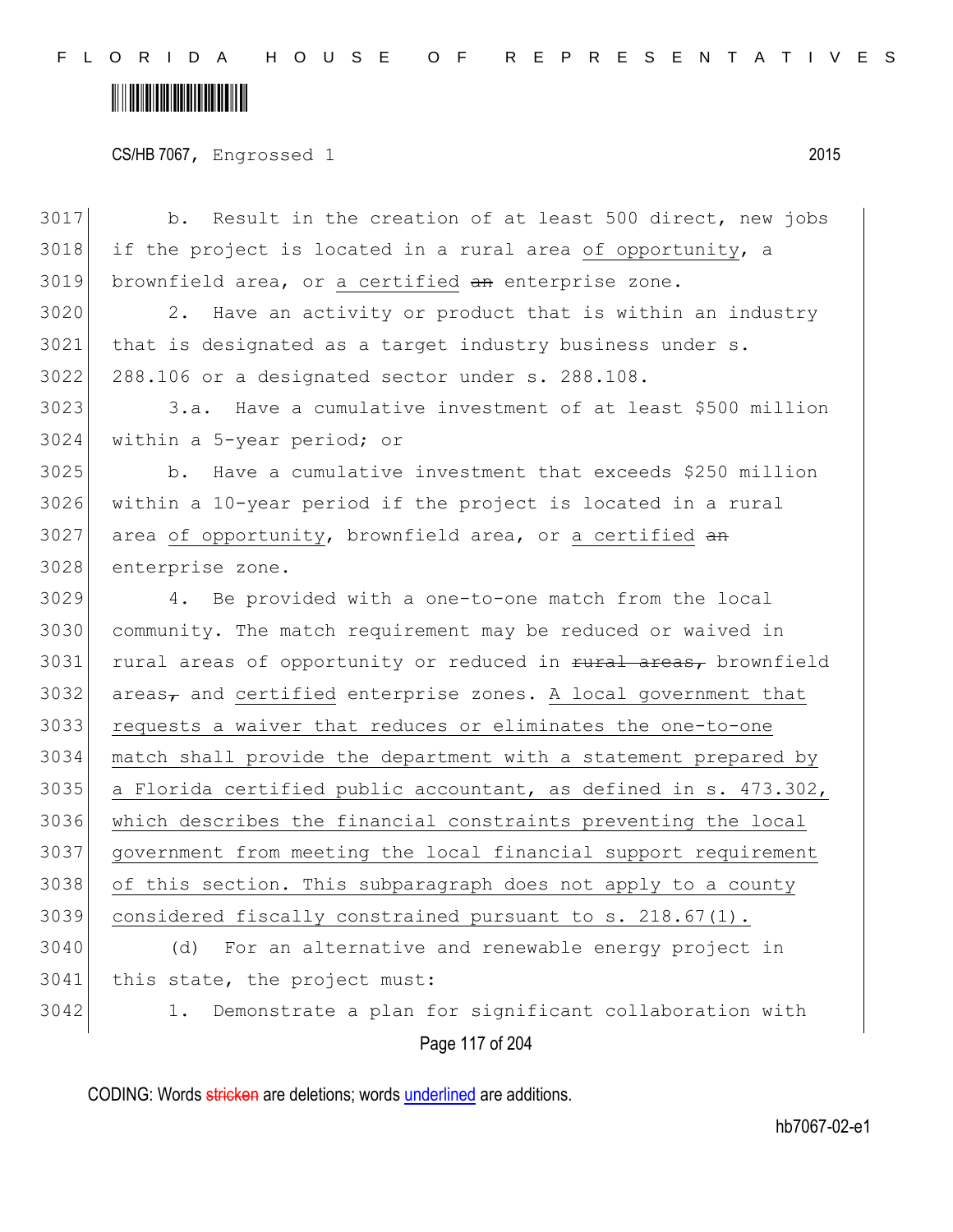#### <u> Alban Martin Alban Martin Sa</u>

CS/HB 7067, Engrossed 1 2015

3043 an institution of higher education. $\div$  2. Provide the state, at a minimum, a cumulative break-3045 even economic benefit within a 20-year period. $\div$ 3046 3. Include matching funds provided by the applicant or other available sources. The match requirement may be reduced or eliminated waived in rural areas of opportunity or reduced in 3049 <del>rural areas</del>, brownfield areas, and certified enterprise zones. A local government that requests a waiver that reduces or eliminates the one-to-one match shall provide the department with a statement prepared by a Florida certified public accountant, as defined in s. 473.302, which describes the financial constraints preventing the local government from meeting the one-to-one match requirement of this section. This

3056 subparagraph does not apply to a county considered fiscally 3057 constrained pursuant to s. 218.67(1). $\div$ 

3058 4. Be located in this state. $\frac{1}{100}$  and

3059 5. Provide at least 35 direct, new jobs that pay an 3060 estimated annual average wage that equals at least 130 percent 3061 of the average private sector wage in the area.

 (5) The department shall review proposals pursuant to s. 3063 288.061 for all three categories of innovation incentive awards. Before making a recommendation to the executive director, the department shall solicit comments and recommendations from the Department of Agriculture and Consumer Services. For each project, the evaluation and recommendation to the department must include, but need not be limited to:

Page 118 of 204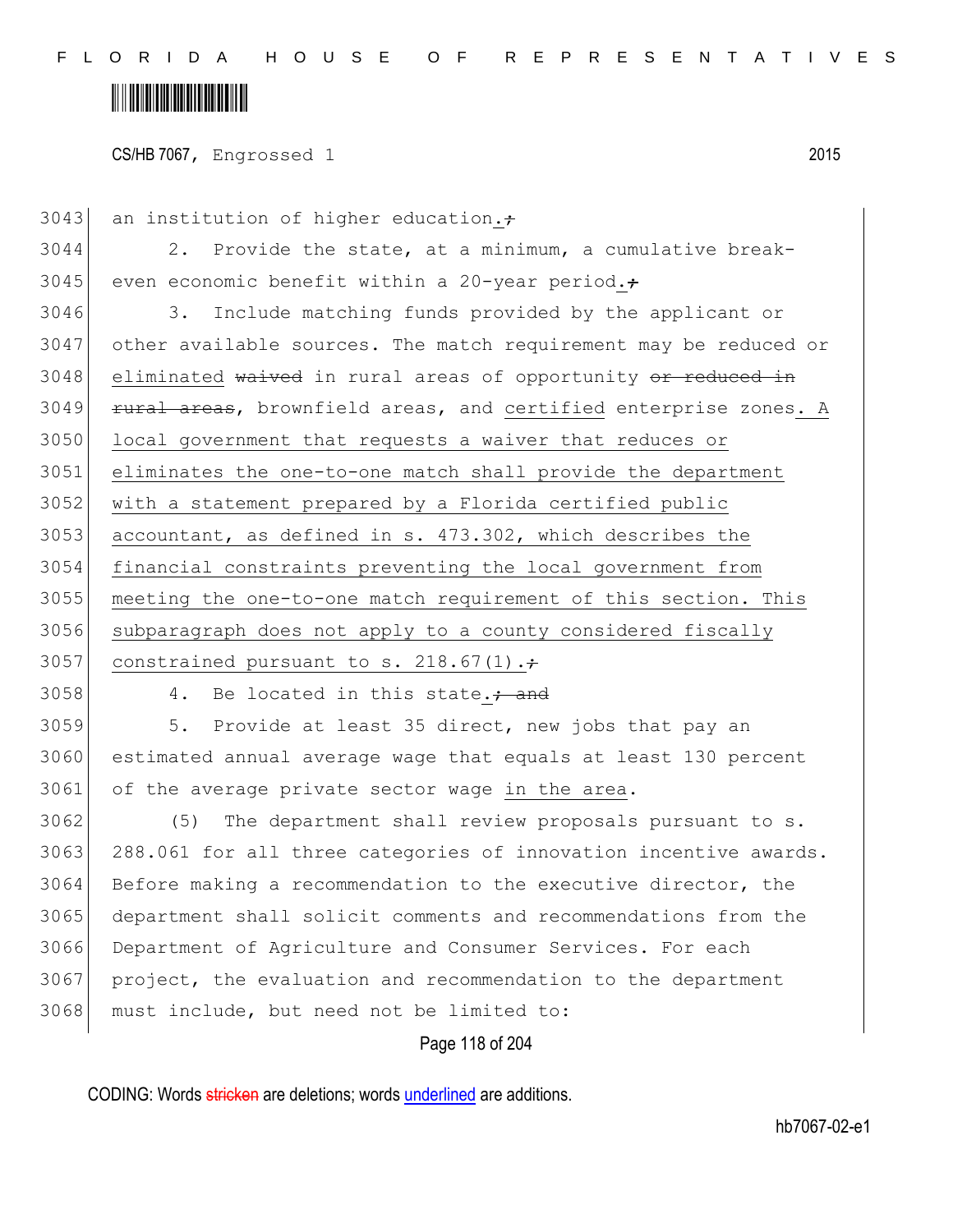CS/HB 7067, Engrossed 1 2015

 (l) Additional evaluative criteria for a research and 3070 development facility project, including:

 1. A description of the extent to which the project has the potential to serve as catalyst for an emerging or evolving cluster.

 2. A description of the extent to which the project has or could have a long-term collaborative research and development relationship with one or more universities or community colleges in this state.

3078 3. A description of the existing or projected impact of the project on established clusters or targeted industry sectors.

 4. A description of the project's contribution to the 3082 diversity and resiliency of the innovation economy of this state.

 5. A description of the project's impact on special needs 3085 communities, including, but not limited to, rural areas of opportunity, distressed urban areas, and certified enterprise zones.

 (m) Additional evaluative criteria for alternative and renewable energy proposals, including:

 1. The availability of matching funds or other in-kind contributions applied to the total project from an applicant. The Department of Agriculture and Consumer Services shall give greater preference to projects that provide such matching funds or other in-kind contributions.

#### Page 119 of 204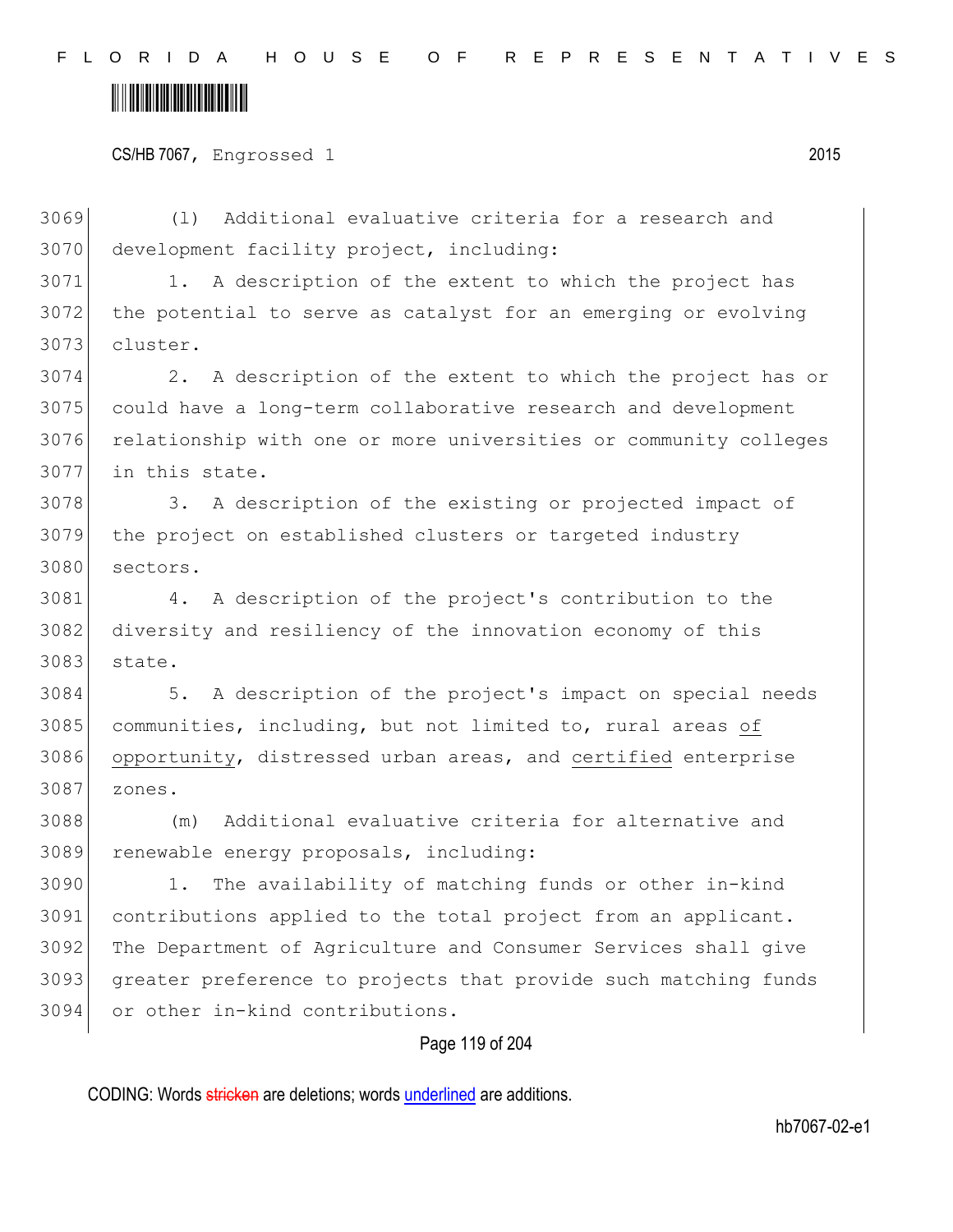F L O R I D A H O U S E O F R E P R E S E N T A T I V E S

# <u> Hillingin ka</u>

CS/HB 7067, Engrossed 1 2015

 2. The degree to which the project stimulates in-state capital investment and economic development in metropolitan and 3097 rural areas of opportunity, including the creation of jobs and the future development of a commercial market for renewable energy technologies.

3100 3. The extent to which the proposed project has been 3101 demonstrated to be technically feasible based on pilot project 3102 demonstrations, laboratory testing, scientific modeling, or 3103 engineering or chemical theory that supports the proposal.

3104 4. The degree to which the project incorporates an 3105 innovative new technology or an innovative application of an 3106 existing technology.

3107 5. The degree to which a project generates thermal, 3108 mechanical, or electrical energy by means of a renewable energy 3109 resource that has substantial long-term production potential.

3110 6. The degree to which a project demonstrates efficient 3111 use of energy and material resources.

3112 7. The degree to which the project fosters overall 3113 understanding and appreciation of renewable energy technologies. 3114 8. The ability to administer a complete project. 3115 9. Project duration and timeline for expenditures. 3116 10. The geographic area in which the project is to be 3117 conducted in relation to other projects. 3118 11. The degree of public visibility and interaction. 3119 (7)(a) Within 7 days after evaluating an innovation 3120 incentive award proposal, the department shall recommend to the

Page 120 of 204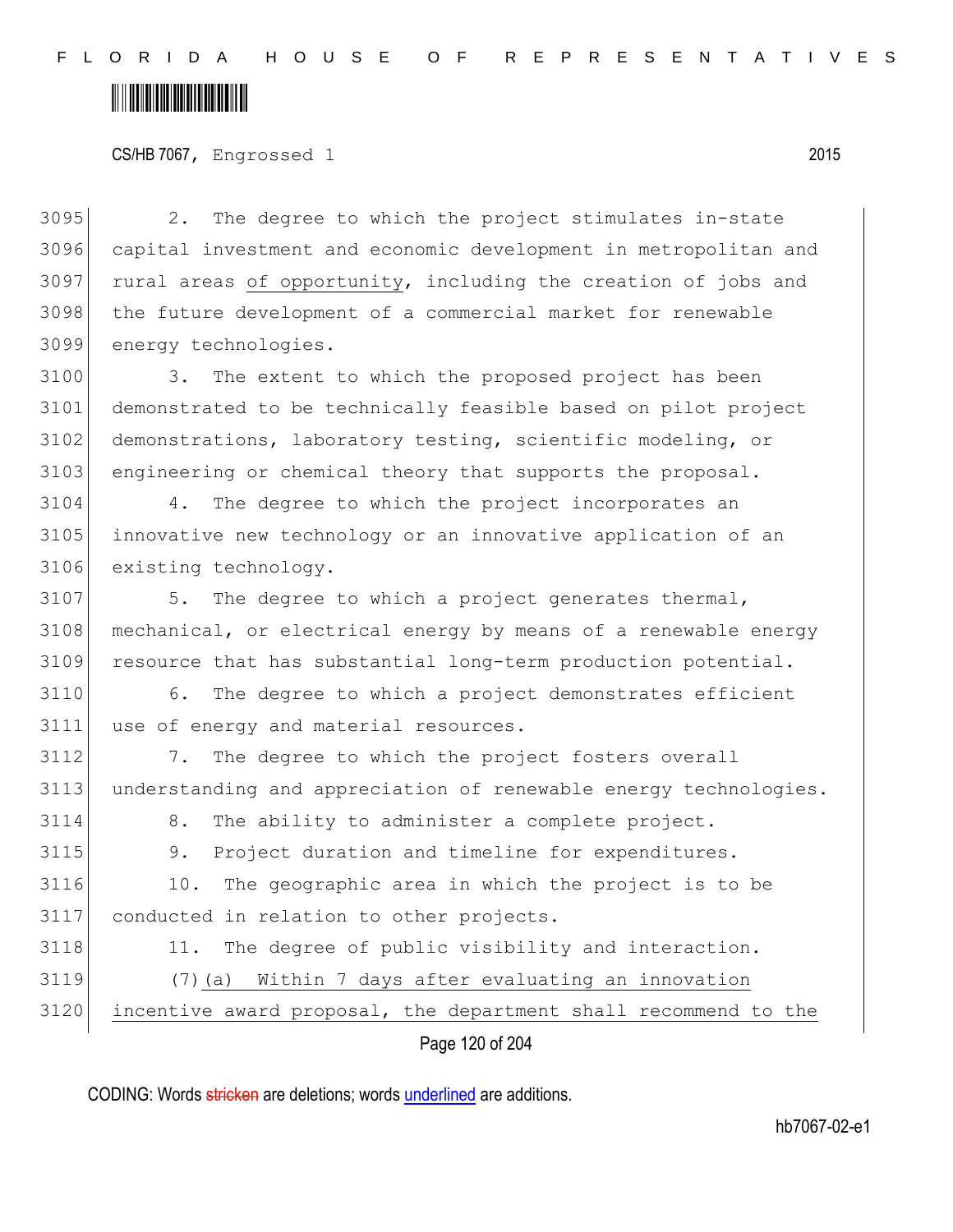## <u> Alban Martin Alban Martin Sa</u>

CS/HB 7067, Engrossed 1 2015

3121 Governor approval or disapproval of an innovation incentive 3122 award. In recommending an award, the department shall include 3123 the total amount of the innovation incentive award; the 3124 anticipated performance conditions that must be met to obtain  $3125$  the award, including, but not limited to, net new employment in  $3126$  the state, average salary, and total capital investment incurred 3127 by the business; a baseline of current service and a measure of 3128 enhanced capability; the methodology for validating performance; 3129 the schedule of payments; and sanctions for failure to meet 3130 performance conditions, including any clawback provisions Upon 3131 receipt of the evaluation and recommendation from the 3132 department, the Governor shall approve or deny an award. In 3133 recommending approval of an award, the department shall include 3134 proposed performance conditions that the applicant must meet in 3135 order to obtain incentive funds and any other conditions that 3136 must be met before the receipt of any incentive funds. The 3137 Governor shall consult with the President of the Senate and the 3138 Speaker of the House of Representatives before giving approval 3139 for an award. Upon review and approval of an award by the 3140 Legislative Budget Commission, the Executive Office of the 3141 Governor shall release the funds. 3142 (b) The Governor may approve an innovation incentive award 3143 of less than \$2 million without consulting the Legislature. For 3144 such awards, the Governor shall provide a written description 3145 and evaluation of the approved project to the chair and vice 3146 chair of the Legislative Budget Commission, the President of the

Page 121 of 204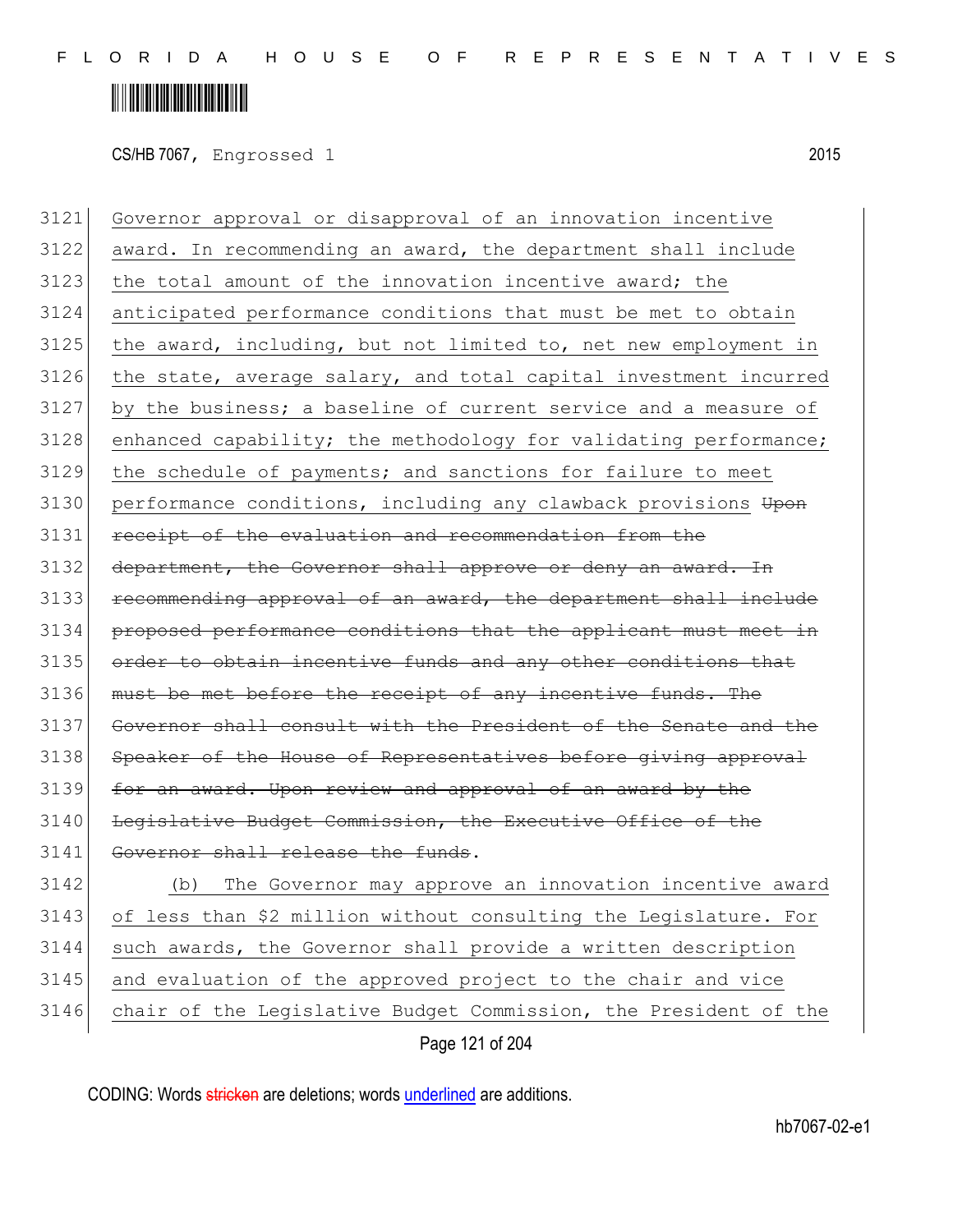# <u> Alban Alban Martin Alban</u>

CS/HB 7067, Engrossed 1 2015

Page 122 of 204 3147 Senate, and the Speaker of the House of Representatives within 1 3148 business day after approval. (c) The Governor shall provide a written description and evaluation of each innovation incentive award proposal recommended for approval for an innovation incentive award of at 3152 least \$2 million, but not more than \$7.5 million, to the chair 3153 and vice chair of the Legislative Budget Commission, the President of the Senate, and the Speaker of the House of Representatives at least 14 days before giving final approval for an award. If the chair or vice chair of the Legislative Budget Commission, the President of the Senate, or the Speaker of the House of Representatives timely advises the Executive Office of the Governor in writing that the award of incentive 3160 funds exceeds the delegated authority of the Executive Office of 3161 the Governor or is contrary to legislative policy or intent, the 3162 Executive Office of the Governor shall void the release of funds 3163 and instruct the department to immediately change action or proposed action. (d) The Governor shall provide to the Legislative Budget Commission a written description and evaluation of each eligible business recommended for approval of an innovation incentive 3168 award that exceeds \$7.5 million or that provides a waiver of program requirements and exceeds \$5 million. The Legislative Budget Commission must approve such an award before final approval by the Governor. (e) An amendment, modification, or extension of an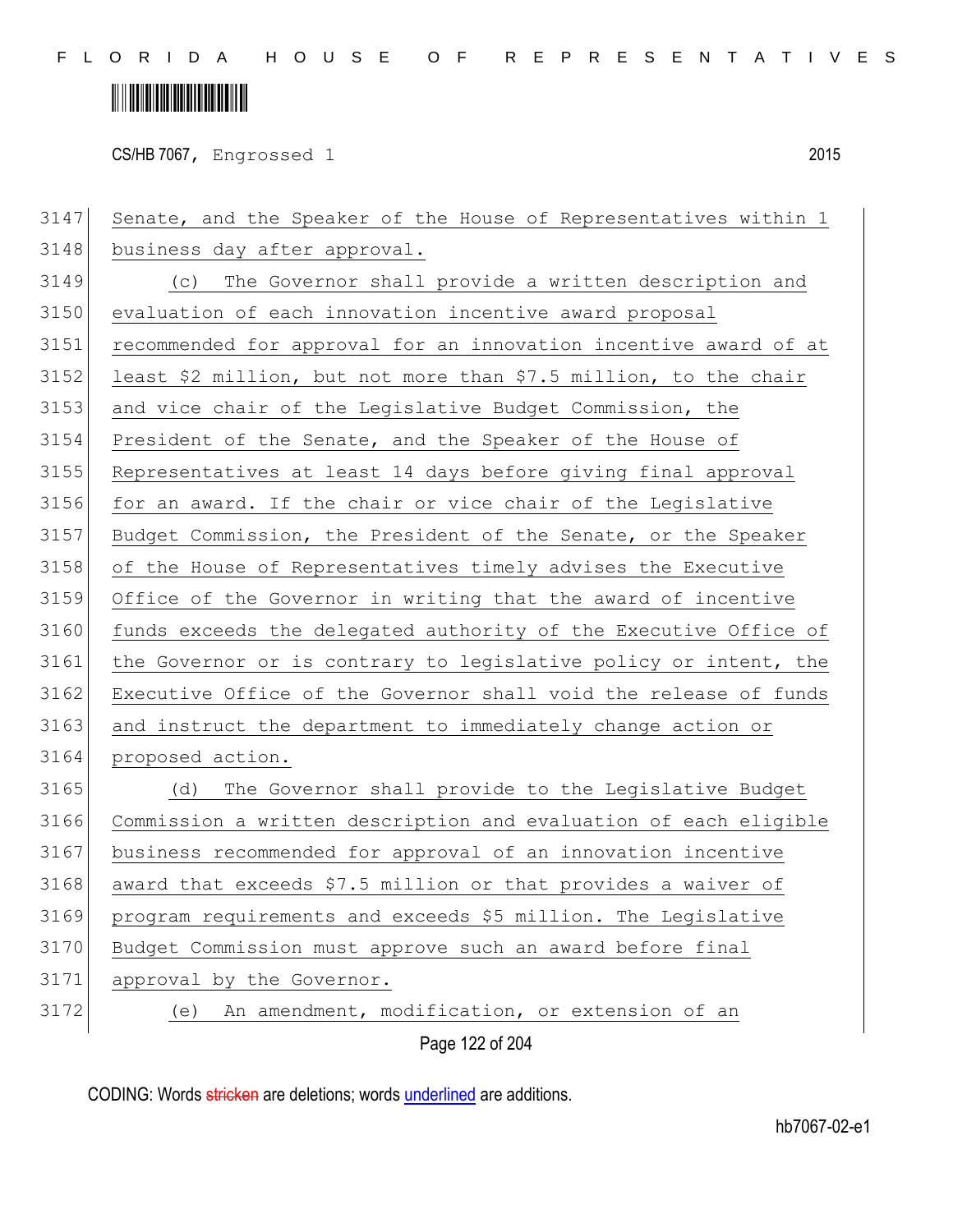CS/HB 7067, Engrossed 1 2015

| 3173 | executed contract that results in a 0.5-point or greater          |
|------|-------------------------------------------------------------------|
| 3174 | reduction in the economic benefit ratio of the project may not    |
| 3175 | take effect until it is approved through the approval process in  |
| 3176 | paragraph (d). An amendment, modification, or extension may not   |
| 3177 | be made to an executed contract if such action would result in    |
| 3178 | an economic benefit ratio below 1 to 1.                           |
| 3179 | $(8)$ $\overline{a}$ In addition to the requirements provided in  |
| 3180 | paragraph (7) (a), a contract between the department and an award |
| 3181 | recipient After the conditions set forth in subsection (7) have   |
| 3182 | been met, the department shall issue a letter certifying the      |
| 3183 | applicant as qualified for an award. The department and the       |
| 3184 | award recipient shall enter into an agreement that sets forth     |
| 3185 | the conditions for payment of the incentive funds. The agreement  |
| 3186 | must include, at a minimum:                                       |
| 3187 | 1. The total amount of funds awarded.                             |
| 3188 | 2. The performance conditions that must be met in order to        |
| 3189 | obtain the award or portions of the award, including, but not     |
| 3190 | limited to, net new employment in the state, average wage, and    |
| 3191 | total cumulative investment.                                      |
| 3192 | 3. Demonstration of a baseline of current service and a           |
| 3193 | measure of enhanced capability.                                   |
| 3194 | 4. The methodology for validating performance.                    |
| 3195 | 5. The schedule of payments.                                      |
| 3196 | 6. Sanctions for failure to meet performance conditions,          |
| 3197 | including any clawback provisions.                                |
| 3198 | (b) Additionally, agreements signed on or after July 1,           |
|      | Page 123 of 204                                                   |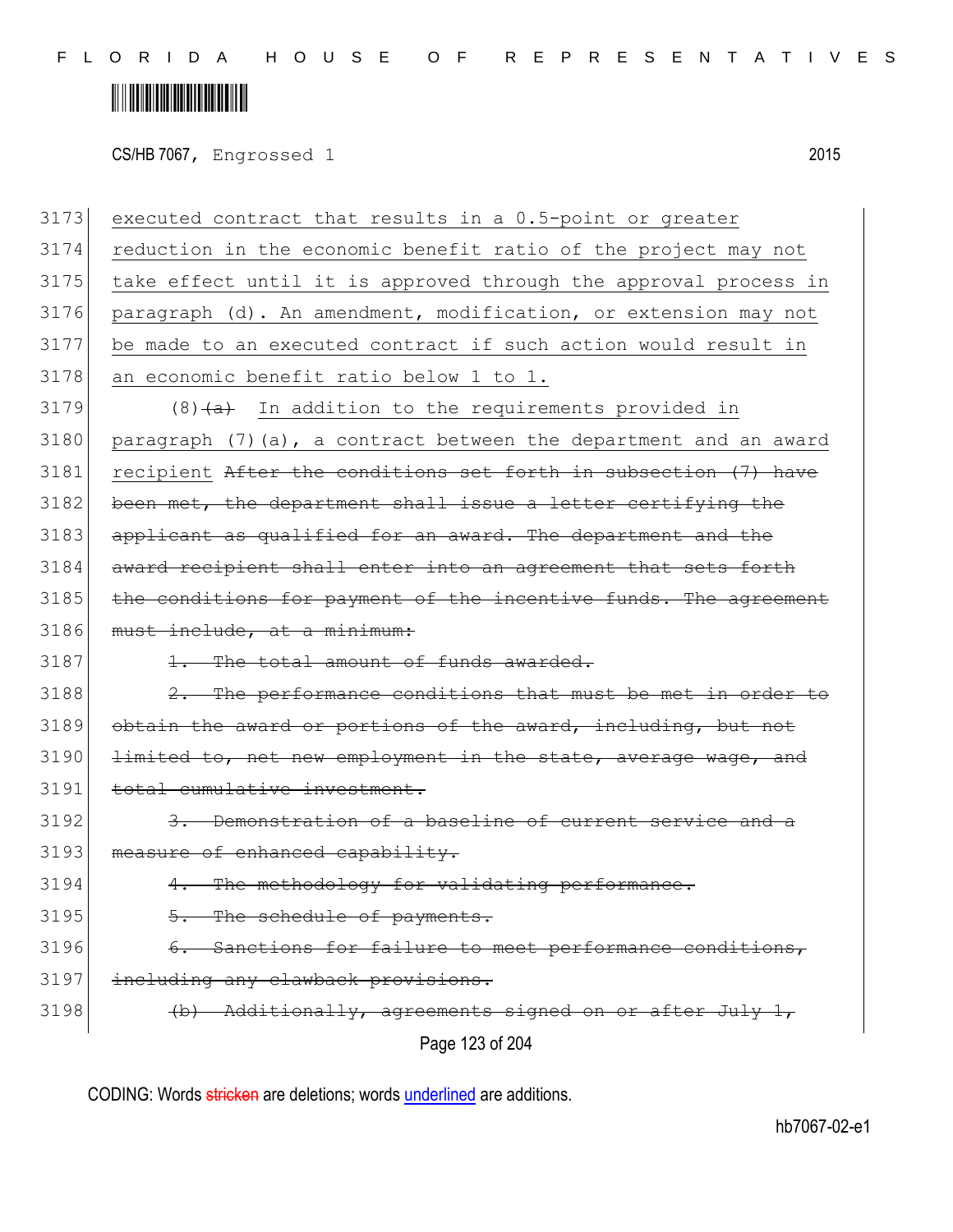CS/HB 7067, Engrossed 1 2015

3199 2009, must include the following provisions: 1. Notwithstanding subsection (4), a requirement that the jobs created by the recipient of the incentive funds pay an annual average wage at least equal to the relevant industry's 3203 annual average wage or at least 130 percent of the average 3204 private sector wage in the area, whichever is greater. 3205 2. A reinvestment requirement. Each recipient of an award 3206 shall reinvest up to 15 percent of net royalty revenues, including revenues from spin-off companies and the revenues from 3208 the sale of stock it receives from the licensing or transfer of inventions, methods, processes, and other patentable discoveries conceived or reduced to practice using its facilities in Florida or its Florida-based employees, in whole or in part, and to which the recipient of the grant becomes entitled during the 20 3213 years following the effective date of its agreement with the department. Each recipient of an award also shall reinvest up to 3215 | 15 percent of the gross revenues it receives from naming opportunities associated with any facility it builds in this state. Reinvestment payments shall commence no later than 6 3218 months after the recipient of the grant has received the final disbursement under the contract and shall continue until the maximum reinvestment, as specified in the contract, has been paid. Reinvestment payments shall be remitted to the department for deposit in the Biomedical Research Trust Fund for companies specializing in biomedicine or life sciences, or in the Economic Development Trust Fund for companies specializing in fields

Page 124 of 204

CODING: Words stricken are deletions; words underlined are additions.

hb7067-02-e1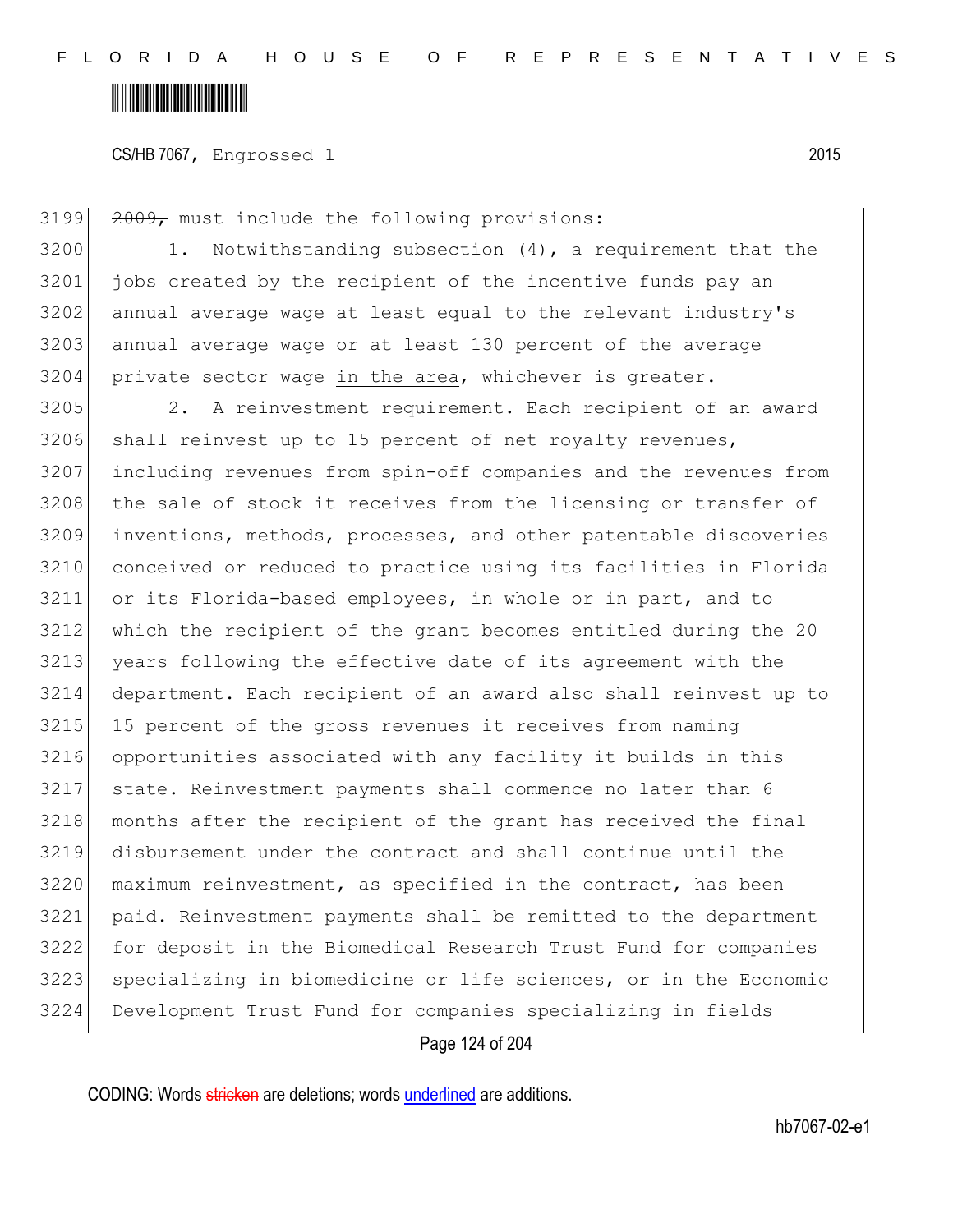## <u> Hillingin ka</u>

#### CS/HB 7067, Engrossed 1 2015

 other than biomedicine or the life sciences. If these trust 3226 funds no longer exist at the time of the reinvestment, the state's share of reinvestment shall be deposited in their 3228 successor trust funds as determined by law. Each recipient of an award shall annually submit a schedule of the shares of stock held by it as payment of the royalty required by this paragraph and report on any trades or activity concerning such stock. Each recipient's reinvestment obligations survive the expiration or termination of its agreement with the state.

3234 3. Requirements for the establishment of internship 3235 programs or other learning opportunities for educators and 3236 secondary, postsecondary, graduate, and doctoral students.

3237 4. A requirement that the recipient submit quarterly 3238 reports and annual reports related to activities and performance 3239 to the department, according to standardized reporting periods.

3240 5. A requirement for an annual accounting to the 3241 department of the expenditure of funds disbursed under this 3242 section.

3243 6. A process for amending the agreement.

3244 Section 19. Subsection (1) of section 288.1166, Florida 3245 Statutes, is amended to read:

3246 288.1166 Professional sports facility; designation as 3247 shelter site for the homeless; establishment of local programs.-

3248 (1) A professional sports facility constructed with 3249 financial assistance from the state and a professional golf hall  $3250$  of fame facility, certified pursuant to s. 288.1168, shall be

Page 125 of 204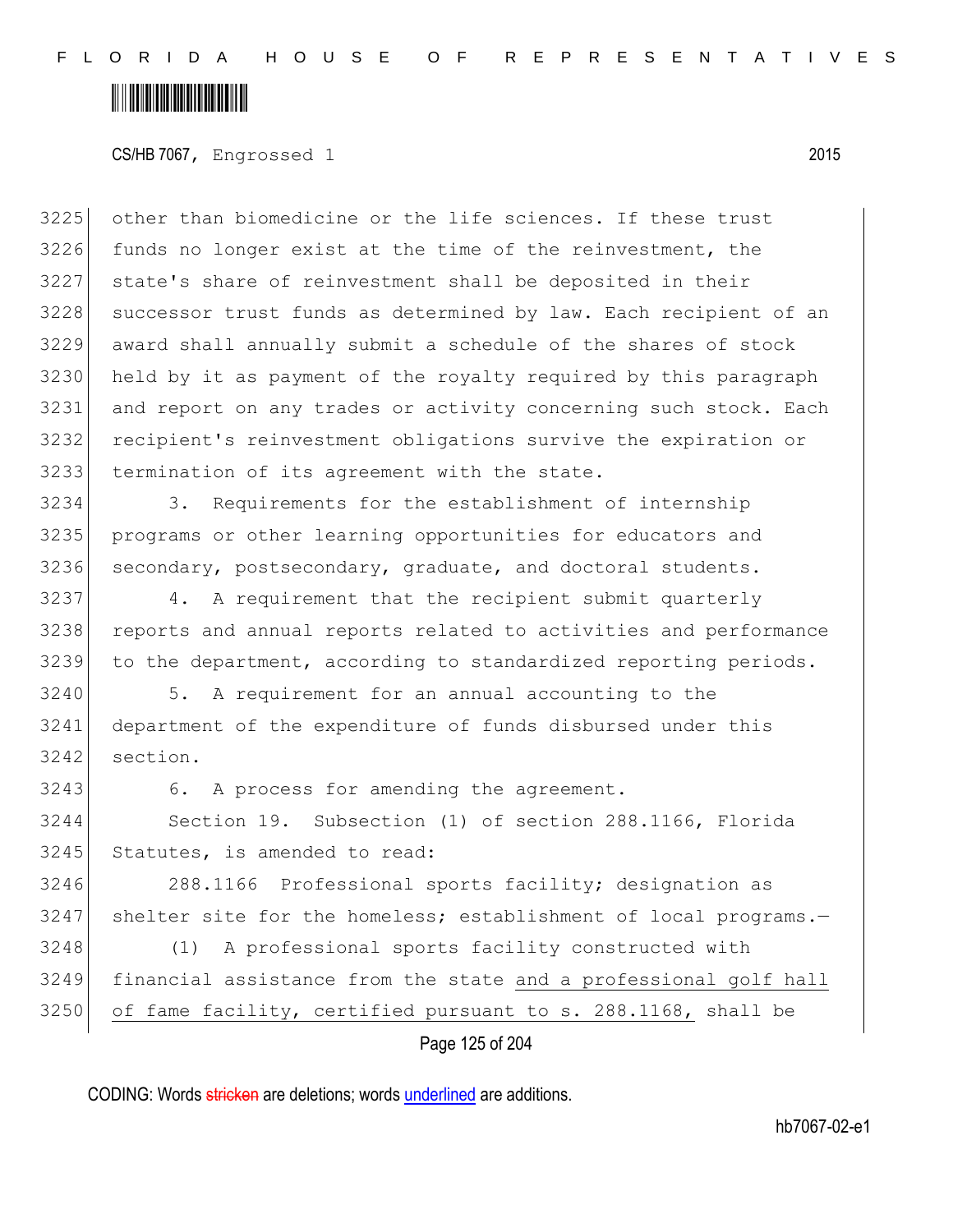CS/HB 7067, Engrossed 1 2015

 designated as a shelter site for the homeless during the period of a declared federal, state, or local emergency in accordance with the criteria of locally existing homeless shelter programs 3254 unless:

3255 (a) The facility is otherwise contractually obligated for 3256 a specific event or activity;

3257 (b) The facility is designated or used by the county 3258 owning the facility as a staging area; or

3259 (c) The county owning the facility also owns or operates 3260 homeless assistance centers and the county determines there 3261 exists sufficient capacity to meet the sheltering needs of 3262 homeless persons within the county.

3263 Section 20. Subsections (5) and (6) of section 288.1168, 3264 Florida Statutes, are amended to read:

3265 288.1168 Professional golf hall of fame facility.

3266 (5) By January 1, 2016, and every 5th year thereafter, the 3267 Department of Revenue shall may audit as provided in s. 213.34 3268 to verify that the distributions under this section have been 3269 expended as required by this section.

3270 (6) Beginning in 2016, the department must annually 3271 recertify every 10 years that the facility is open, continues to 3272 be the only professional golf hall of fame in the United States 3273 recognized by the PGA Tour, Inc., and is meeting the minimum 3274 projections for attendance or sales tax revenue as required at 3275 the time of original certification.

 $3276$  (a) For each year <del>If</del> the facility is not certified as

Page 126 of 204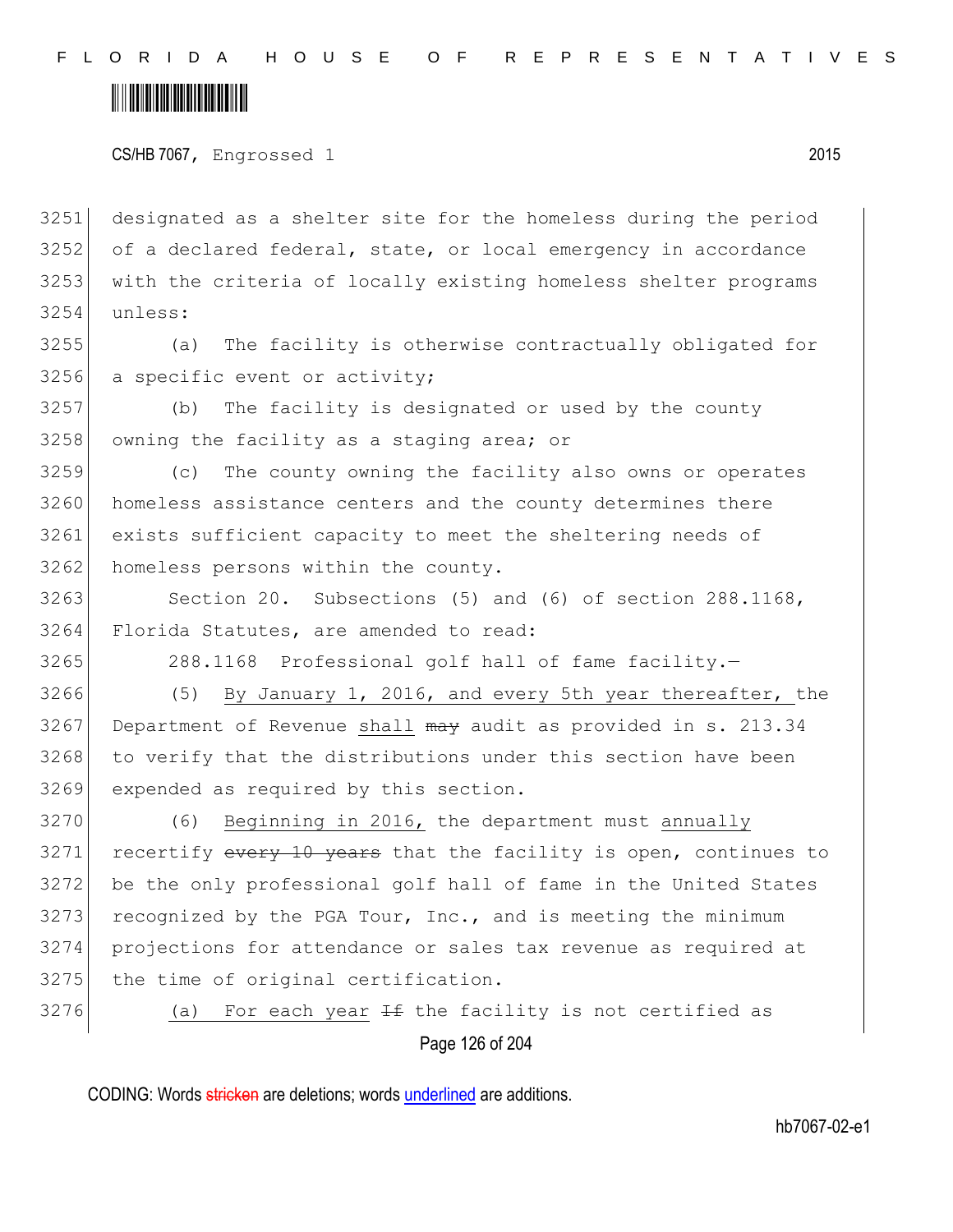### <u> Hillingin kanademi</u>

CS/HB 7067, Engrossed 1 2015

 meeting the minimum projections, the PGA Tour, Inc., shall increase its required advertising contribution of \$2 million 3279 annually to \$3  $\frac{2.5}{10}$  million annually in lieu of reduction of any funds as provided by s. 212.20. The additional funds  $$500,000$  must be allocated in their  $\pm t$ s entirety for the use and promotion of generic Florida advertising as determined by the 3283 department in consultation with the Florida Tourism Industry Marketing Corporation. The facility must be prominently featured 3285 in at least 10 percent, but no more than 25 percent, of such advertising.

 (b) By October 1, 2015, a certified applicant must submit a report to the department detailing actions that may be taken by the applicant to increase out-of-state visitors to the 3290 facility. As part of its annual report, the department shall provide detailed information regarding the activities of the applicant in increasing out-of-state visitors to the facility, and the total number of visitors to the facility in the previous fiscal year.

 (c) If the facility is not open to the public or is no longer in use as the only professional golf hall of fame in the United States recognized by the PGA Tour, Inc., the facility shall be decertified the entire  $$2.5$  million for advertising must be used for generic Florida advertising as determined by 3300 the department. Section 21. Section 288.1169, Florida Statutes, is

repealed.

Page 127 of 204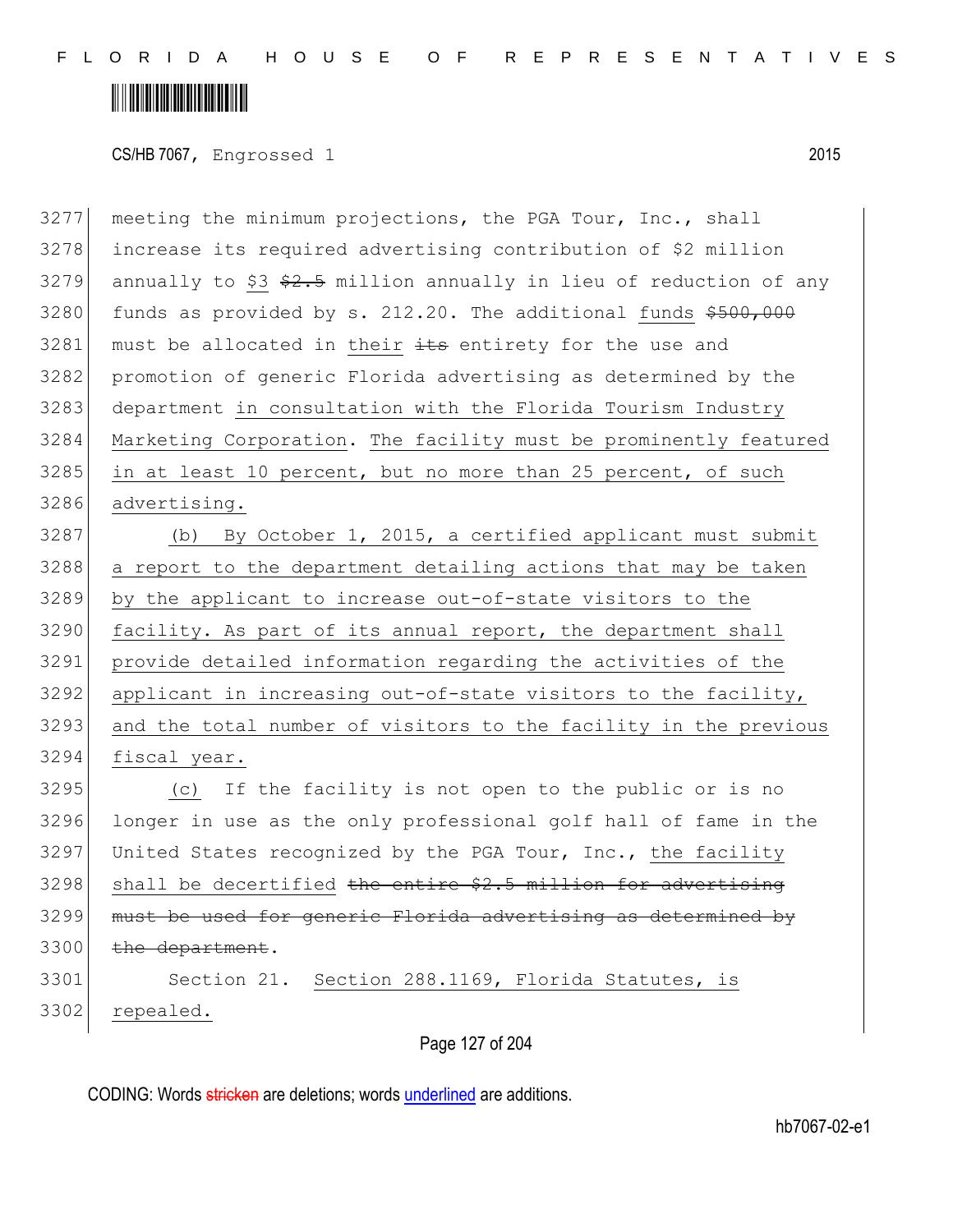CS/HB 7067, Engrossed 1 2015

3303 Section 22. Subsection (2) of section 288.1201, Florida 3304 Statutes, is amended to read:

3305 288.1201 State Economic Enhancement and Development Trust 3306 Fund.—

 (2) The trust fund is established for use as a depository 3308 for funds to be used for the purposes specified in subsection (1). Moneys to be credited to the trust fund shall consist of documentary stamp tax proceeds as specified in law, local financial support funds, interest earnings, reversions specified in law, and cash advances from other trust funds. Funds shall be expended only pursuant to legislative appropriation or an approved amendment to the department's operating budget pursuant 3315 to the provisions of chapter 216.

3316 Section 23. Subsection (2) and paragraph (b) of subsection 3317 (5) of section 288.901, Florida Statutes, are amended to read: 3318 288.901 Enterprise Florida, Inc.

 (2) PURPOSES.—Enterprise Florida, Inc., shall act as the 3320 economic development organization for the state, using utilizing private sector and public sector expertise in collaboration with the department to:

3323 (a) Increase private investment in Florida. $\div$ 

3324 (b) Advance international and domestic trade  $3325$  opportunities. $\div$ 

3326 (c) Market the state both as a probusiness location for 3327 new investment and as an unparalleled tourist destination. $\div$ 

3328 (d) Revitalize Florida's space and aerospace industries,

Page 128 of 204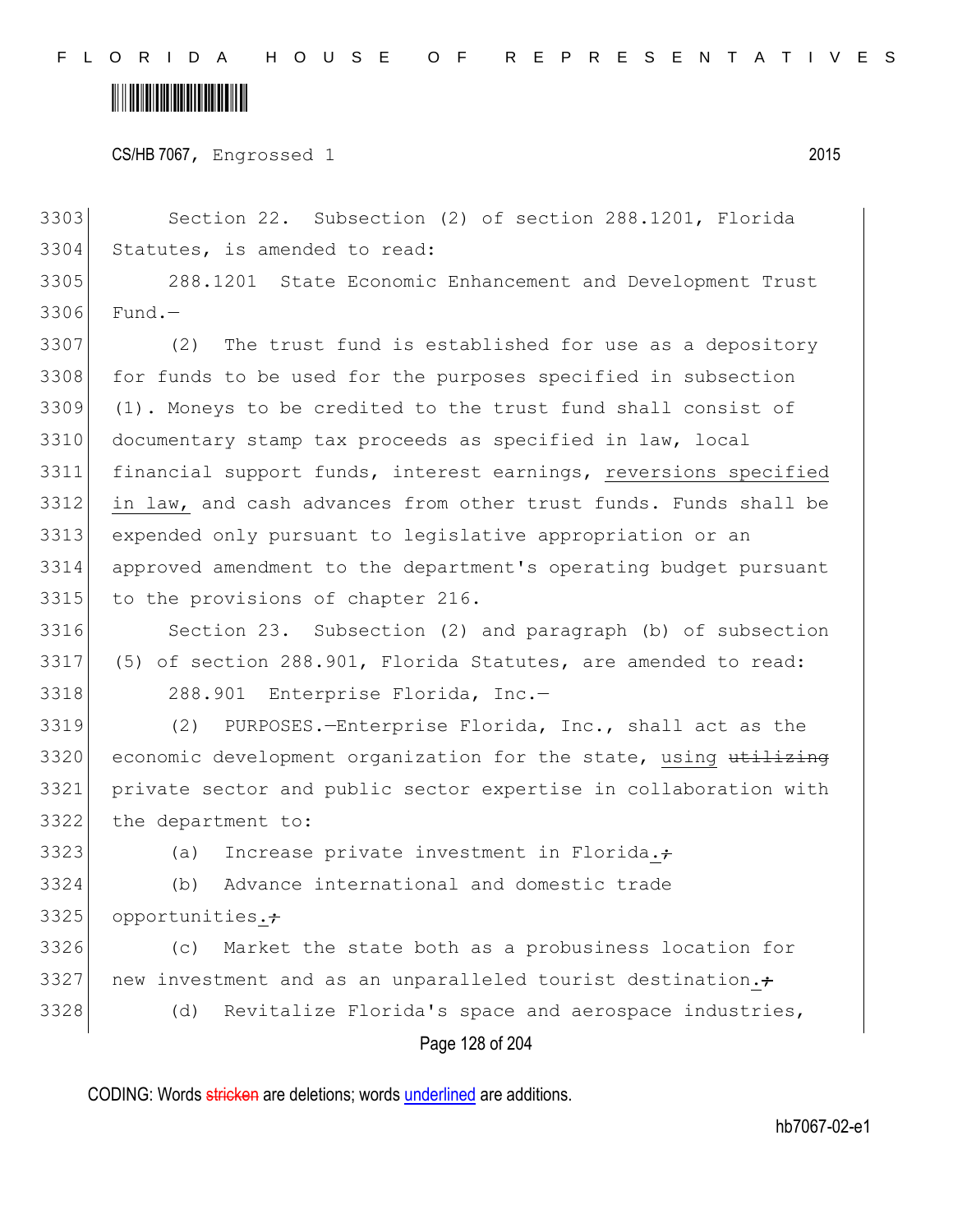#### <u> Hillingin ka</u>

CS/HB 7067, Engrossed 1 2015

Page 129 of 204 3329 and promote emerging complementary industries. $\div$ 3330 (e) Promote opportunities for minority-owned businesses. (f) Assist and market professional and amateur sport teams 3332 and sporting events in Florida. $\div$  and (g) Assist, promote, and enhance economic opportunities in this state's rural and urban communities. (h) Foster and encourage high-technology startup and 3336 second-stage business development within the state. (5) APPOINTED MEMBERS OF THE BOARD OF DIRECTORS.— 3338 (b) In making their appointments, the Governor, the President of the Senate, and the Speaker of the House of 3340 Representatives shall ensure that the composition of the board of directors reflects the diversity of Florida's business community and is representative of the economic development goals in subsection  $(2)$ . The board must include at least one director for each of the following areas of expertise: international business, tourism marketing, the space or aerospace industry, managing or financing a minority-owned business, manufacturing, finance and accounting, rural economic 3348 development, and sports marketing. Section 24. Subsection (8) of section 288.9602, Florida 3350 Statutes, is amended to read: 288.9602 Findings and declarations of necessity.—The 3352 Legislature finds and declares that: (8) In order to efficiently and effectively achieve the purposes of this act, it is necessary and in the public interest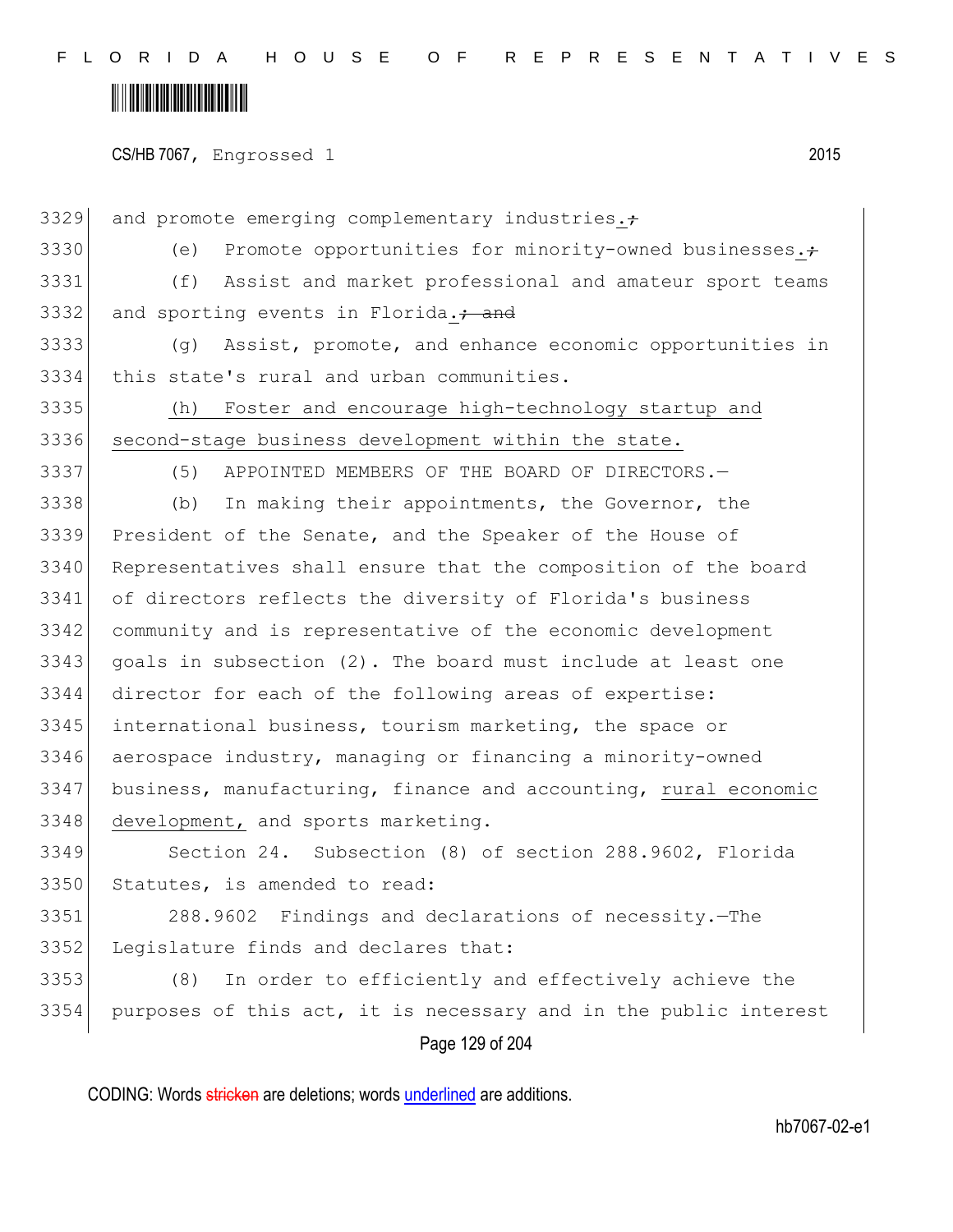#### <u> Hillingin ka</u>

CS/HB 7067, Engrossed 1 2015

3355 to create a special development finance authority to cooperate 3356 and act in conjunction with public agencies of this state and 3357 local governments of this state, through interlocal agreements 3358 pursuant to the Florida Interlocal Cooperation Act of 1969, in 3359 the promotion and advancement of projects related to economic 3360 development, including redevelopment of brownfield areas, 3361 throughout the state.

3362 Section 25. Paragraph (b) of subsection (3) of section 3363 288.9604, Florida Statutes, is amended to read:

3364 288.9604 Creation of the authority.—

3365 (3)

3366 (b)1. The powers of the corporation shall be exercised by 3367 the directors thereof. A majority of the directors constitutes a 3368 quorum for the purposes of conducting business and exercising 3369 the powers of the corporation and for all other purposes. Action 3370 may be taken by the corporation upon a vote of a majority of the 3371 directors present, unless in any case the bylaws require a 3372 larger number. Any person may be appointed as director if he or 3373 she resides, or is engaged in business, which means owning a 3374 business, practicing a profession, or performing a service for 3375 compensation or serving as an officer or director of a 3376 corporation or other business entity so engaged, within the 3377 state.

3378 2. The adoption by the directors of the corporation of 3379 Resolution No. 15-01 on April 7, 2015, to ratify certain actions 3380 of the directors, officers, and employees of the corporation

Page 130 of 204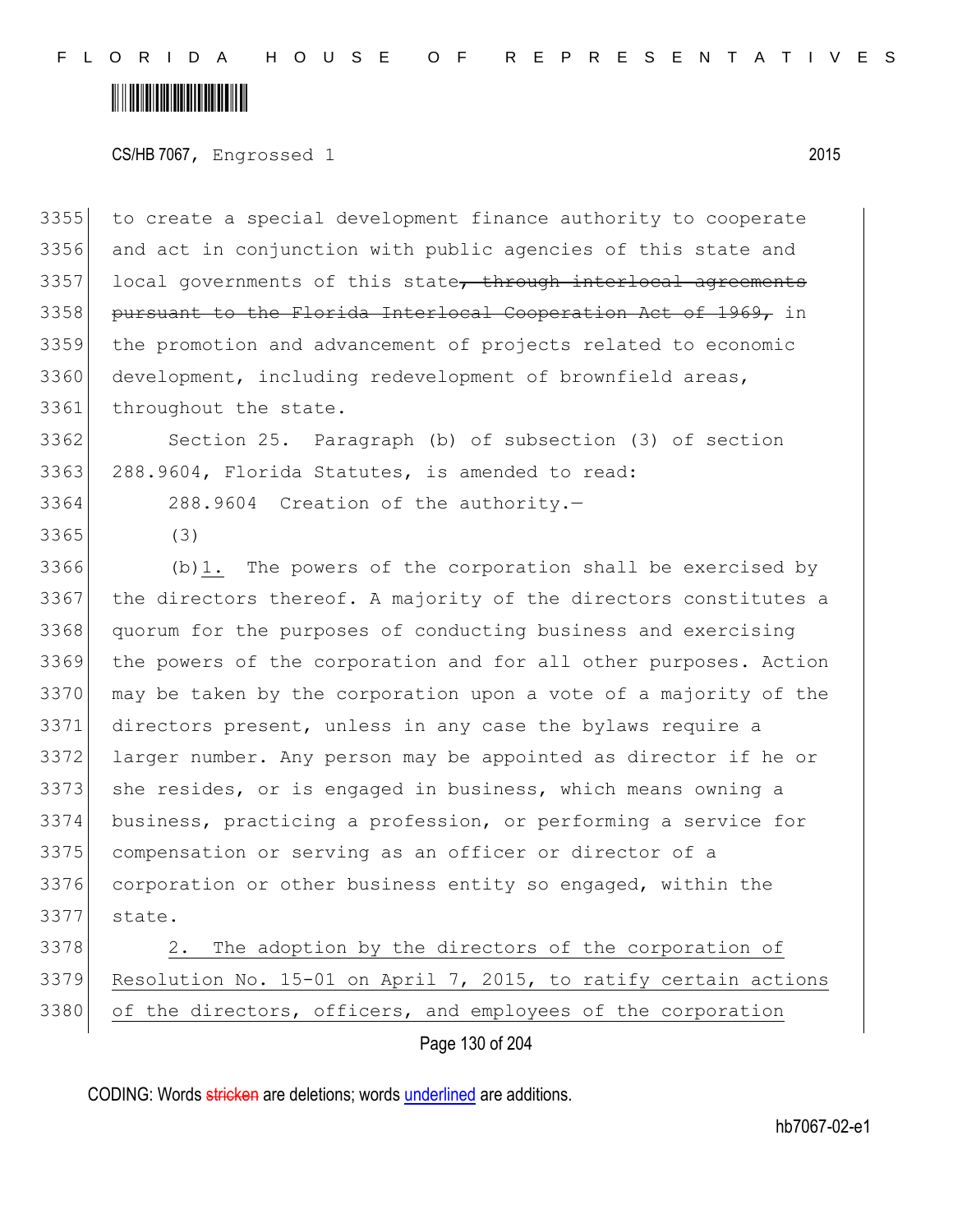F L O R I D A H O U S E O F R E P R E S E N T A T I V E S

#### 

CS/HB 7067, Engrossed 1 2015

Page 131 of 204 3381 that were in furtherance of the purposes of the act, as defined 3382 in s. 288.9603, are deemed valid and binding to ratify such 3383 actions as of the original date such actions were taken without 3384 regard to any board vacancies occurring on or after January 1, 3385 2008. 3386 Section 26. Paragraph (e) of subsection (2) of section 3387 288.9605, Florida Statutes, is amended to read: 3388 288.9605 Corporation powers.— 3389 (2) The corporation is authorized and empowered to: 3390 (e) Enter into interlocal agreements pursuant to s. 3391 <del>163.01(7)</del> with public agencies of this state for the exercise of 3392 any power, privilege, or authority consistent with the purposes 3393 of this act. 3394 Section 27. Subsections  $(1)$ ,  $(2)$ ,  $(3)$ , and  $(7)$  of section 3395 288.9606, Florida Statutes, are amended to read: 3396 288.9606 Issue of revenue bonds.- $3397$  (1) When authorized by a public agency pursuant to 3398  $163.01(7)$ , The corporation has power in its corporate capacity, 3399 in its discretion, to issue revenue bonds or other evidences of 3400 indebtedness which a public agency has the power to issue, from 3401 time to time to finance the undertaking of any purpose of this 3402 act, including, without limiting the generality thereof, the 3403 payment of principal and interest upon any advances for surveys 3404 and plans or preliminary loans, and has the power to issue 3405 refunding bonds for the payment or retirement of bonds 3406 previously issued. Bonds issued pursuant to this section shall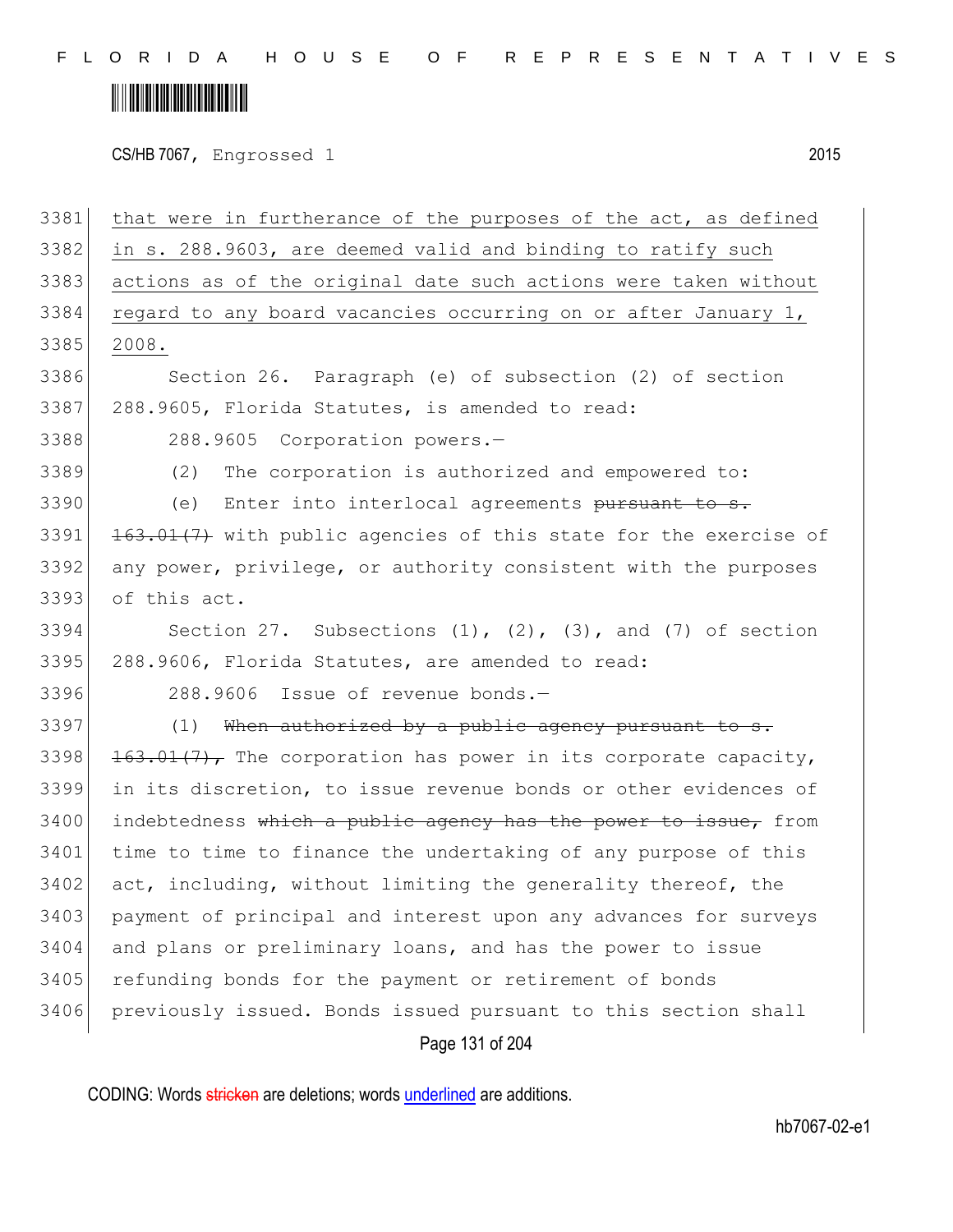#### <u> Alban Maria Maria Maria Maria Maria Maria Maria Maria Maria Maria Maria Maria Maria Maria Maria Maria Maria M</u>

CS/HB 7067, Engrossed 1 2015

 bear the name "Florida Development Finance Corporation Revenue 3408 Bonds." The security for such bonds may be based upon such revenues as are legally available. In anticipation of the sale 3410 of such revenue bonds, the corporation may issue bond anticipation notes and may renew such notes from time to time, but the maximum maturity of any such note, including renewals 3413 thereof, may not exceed 5 years from the date of issuance of the original note. Such notes shall be paid from any revenues of the corporation available therefor and not otherwise pledged or from the proceeds of sale of the revenue bonds in anticipation of which they were issued. Any bond, note, or other form of indebtedness issued pursuant to this act shall mature no later than the end of the 30th fiscal year after the fiscal year in which the bond, note, or other form of indebtedness was issued.

 (2) Bonds issued under this section do not constitute an indebtedness within the meaning of any constitutional or statutory debt limitation or restriction, and are not subject to the provisions of any other law or charter relating to the 3425 authorization, issuance, or sale of bonds. Bonds issued under the provisions of this act are declared to be for an essential public and governmental purpose. Bonds issued under this act, 3428 the interest on which is exempt from income taxes of the United States, together with interest thereon and income therefrom, are exempted from all taxes, except those taxes imposed by chapter 220, on interest, income, or profits on debt obligations owned by corporations, pursuant to s. 159.31. Bonds issued under this

Page 132 of 204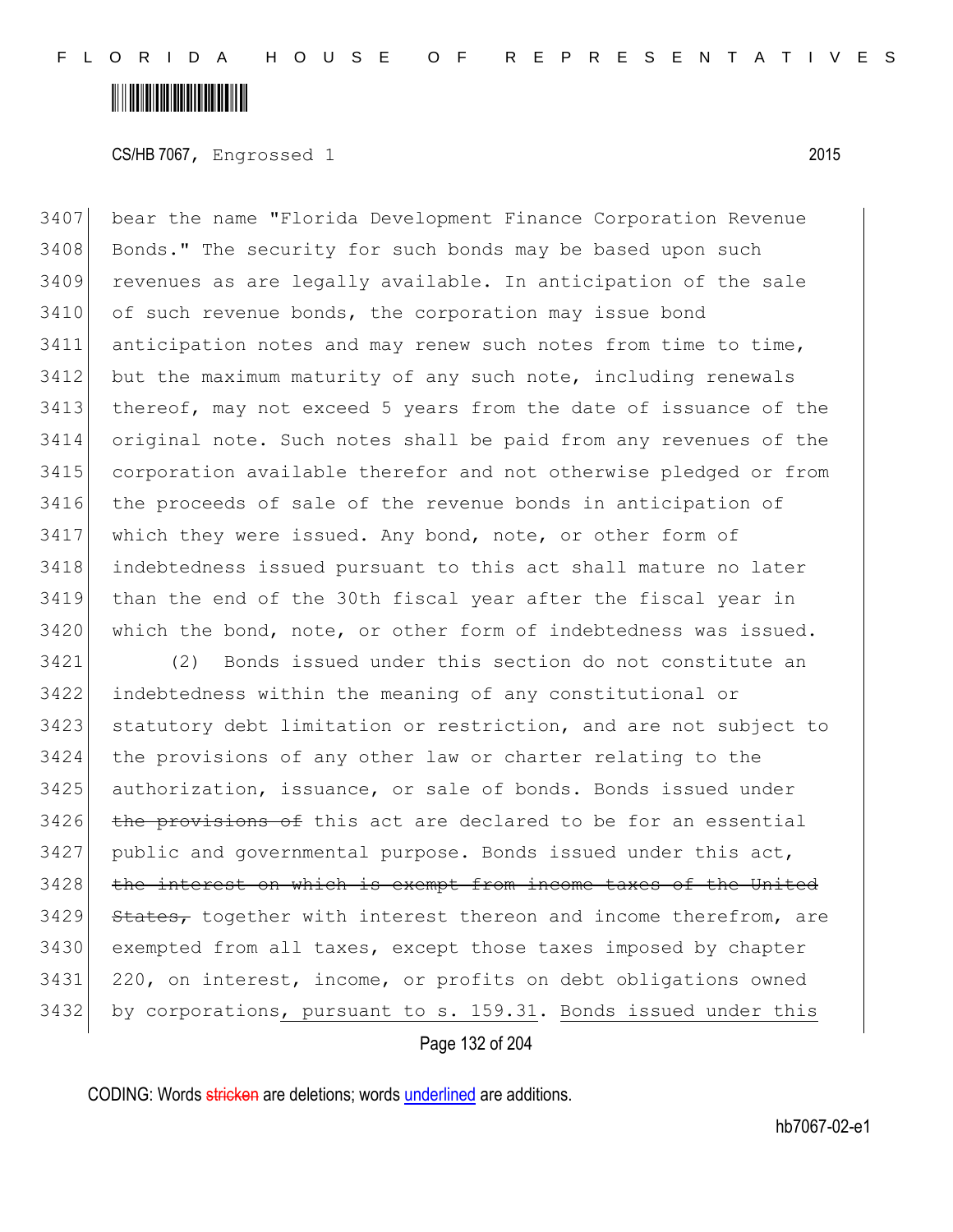### <u> Hillingin ka</u>

CS/HB 7067, Engrossed 1 2015

 part are not a debt, liability, or obligation of the state or of any political subdivision thereof, or a pledge of the faith and 3435 credit of the corporation or of the state or of any such political subdivision, but are payable solely from the revenues provided therefor. Each bond issued under this part shall contain on the face thereof a statement to the effect that the corporation is not obligated to pay the same nor interest 3440 thereon from the revenues and proceeds pledged therefor, and that neither the faith and credit nor the taxing power of the corporation or of the state or of any political subdivision 3443 thereof is pledged to the payment of the principal of or the interest on such bonds.

 $3445$  (3) Bonds issued under this section shall be authorized by 3446 a public agency of this state pursuant to the terms of an 3447 interlocal agreement, unless such bonds are issued pursuant to 3448 subsection  $(7)$ ; may be issued in one or more series; and shall 3449 bear such date or dates, be payable upon demand or mature at 3450 such time or times, bear interest rate or rates, be in such 3451 denomination or denominations, be in such form either with or 3452 without coupon or registered, carry such conversion or 3453 registration privileges, have such rank or priority, be executed 3454 in such manner, be payable in such medium of payments at such 3455 | place or places, be subject to such terms of redemption, with or 3456 without premium, be secured in such manner, and have such other 3457 characteristics as may be provided by the corporation. Bonds 3458 issued under this section may be sold in such manner, either at

Page 133 of 204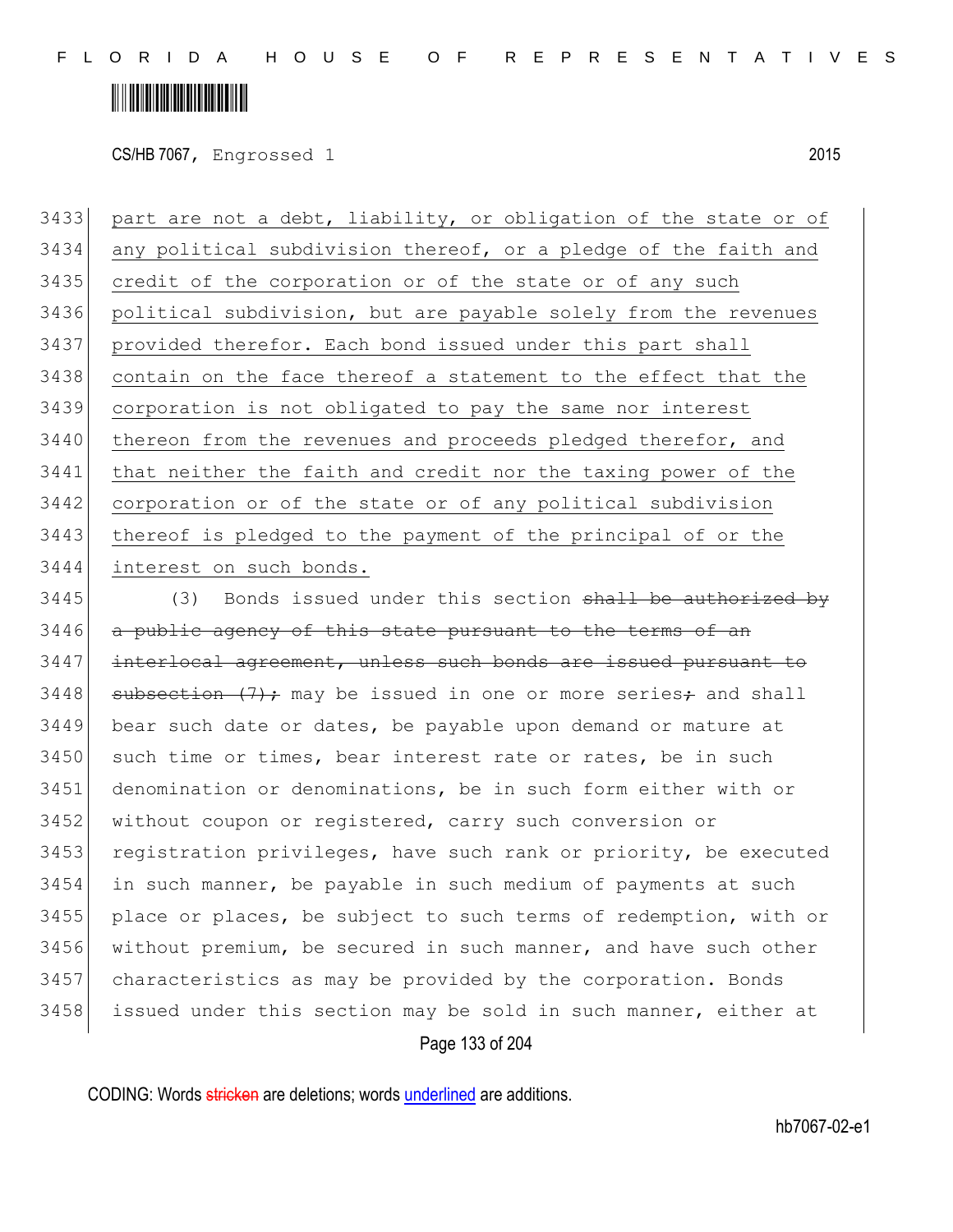F L O R I D A H O U S E O F R E P R E S E N T A T I V E S

#### <u> Hillingin ka</u>

CS/HB 7067, Engrossed 1 2015

Page 134 of 204 3459 public or private sale, and for such price as the corporation 3460 may determine will effectuate the purpose of this act. 3461 (7) Notwithstanding any provision of this section, the 3462 corporation in its corporate capacity may, in addition to bonds 3463 otherwise authorized to be issued under this act without  $3464$  authorization from a public agency under s. 163.01(7), issue 3465 revenue bonds or other evidence of indebtedness under this 3466 section, to: 3467 (a) Finance the undertaking of any project within the 3468 state that promotes renewable energy as defined in s. 366.91 or 3469 s. 377.803; 3470 (b) Finance the undertaking of any project within the 3471 state that is a project contemplated or allowed under s. 406 of 3472 the American Recovery and Reinvestment Act of 2009; or 3473 (c) <del>If permitted by federal law,</del> Finance qualifying  $3474$  improvement projects within the state pursuant to under s. 3475 163.08. 3476 1. Such projects shall be financed under this paragraph by 3477 encumbering property for special assessment calculation purposes 3478 and imposing only those special assessments that are requested 3479 by or on behalf of the property owner or property owners 3480 entering into a financing agreement and receiving the benefit of 3481 the qualifying improvements. Such special assessments are 3482 limited to those prescribed by s. 163.08 for local governments. 3483 The corporation has no additional power to impose any 3484 assessments, liens, taxes, or any other powers of a local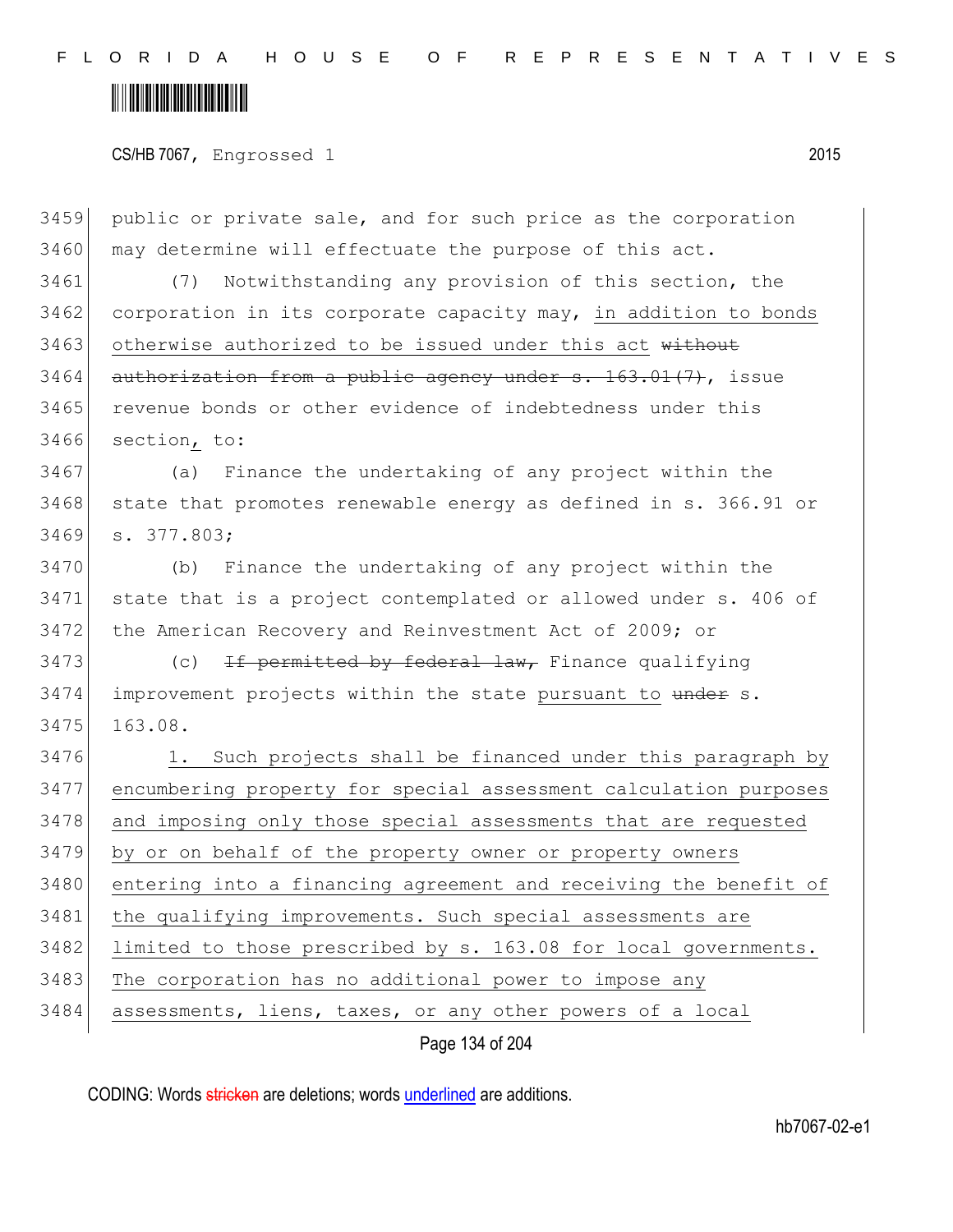CS/HB 7067, Engrossed 1 2015

| 3485 | government entity.                                               |
|------|------------------------------------------------------------------|
| 3486 | In connection with the initial imposition of<br>2.               |
| 3487 | assessments pursuant to this paragraph within a particular local |
| 3488 | government jurisdiction, the corporation shall submit a written  |
| 3489 | request to each such local government to determine if such local |
| 3490 | government elects to serve as the entity imposing all such       |
| 3491 | assessments within its jurisdiction. Within 30 days after        |
| 3492 | delivery of such request, the local government shall submit its  |
| 3493 | written response to the corporation as to whether it elects to   |
| 3494 | serve as the entity imposing such assessments. If the local      |
| 3495 | government elects to serve as the entity imposing such           |
| 3496 | assessments, the local government shall promptly enter into a    |
| 3497 | mutually acceptable agreement with the corporation to serve in   |
| 3498 | such capacity in a timeframe that allows the corporation to      |
| 3499 | proceed with its proposed financing pursuant to this paragraph   |
| 3500 | within a reasonable period of time, as determined by the         |
| 3501 | corporation. Such agreement between the local government and the |
| 3502 | corporation shall be applicable to the initial and all           |
| 3503 | subsequent assessments of the corporation within such            |
| 3504 | jurisdiction. If the local government elects not to serve as the |
| 3505 | entity imposing such assessments, or fails to respond to the     |
| 3506 | corporation within such 30-day period, or fails or is otherwise  |
| 3507 | unable to promptly enter into an agreement with the corporation  |
| 3508 | within such timeframe, or elects to discontinue serving as the   |
| 3509 | entity imposing such assessments under an agreement then in      |
| 3510 | effect, then the corporation shall serve as the entity imposing  |
|      | Page 135 of 204                                                  |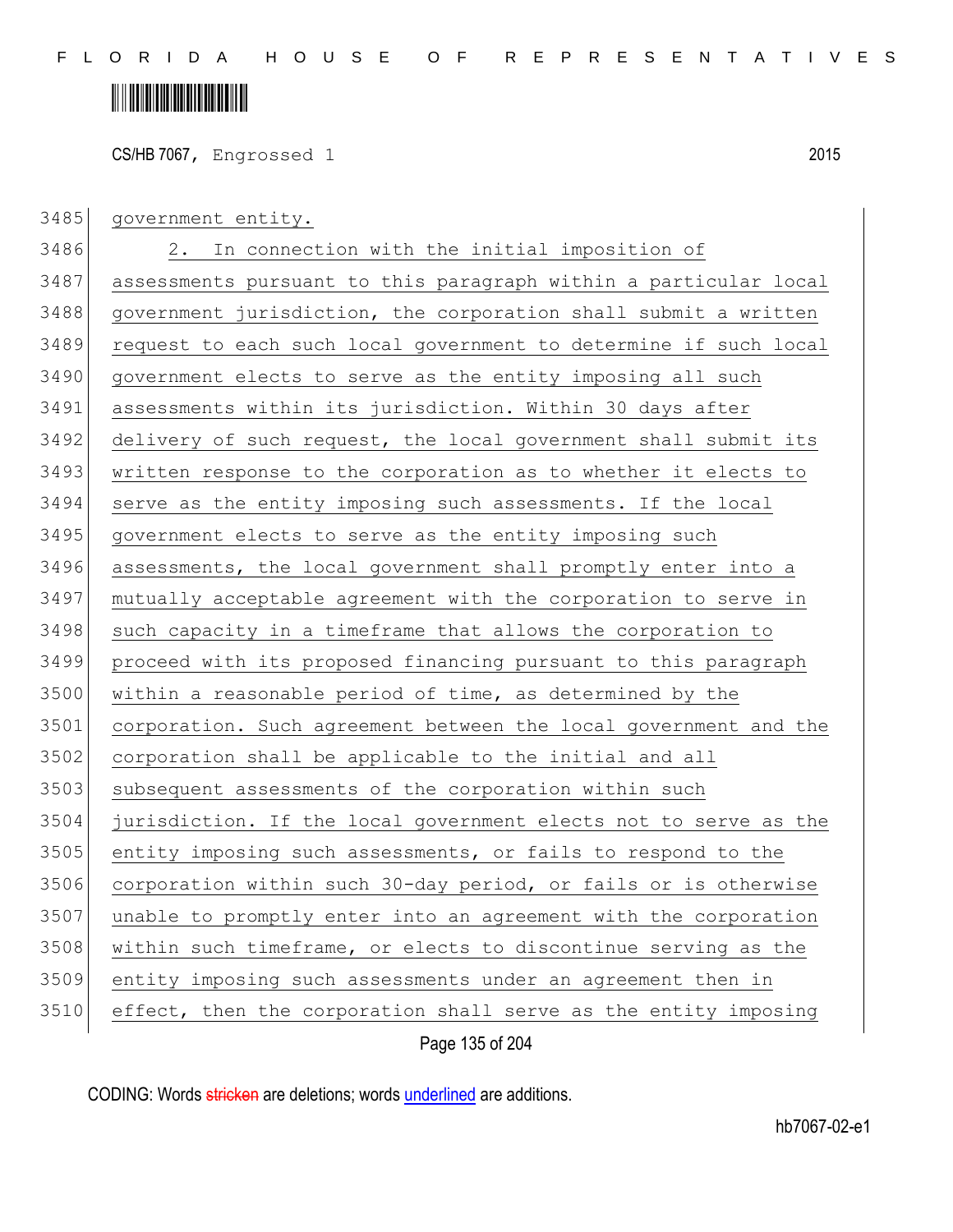## <u> Alban Alban Martin Alban</u>

CS/HB 7067, Engrossed 1 2015

such assessments within such jurisdiction.

 3. In order to encourage competition within the property assessed clean energy program as set forth in s. 163.08 and to help ensure financing for the program is available on a competitive basis, bond financing for the program through the corporation shall be available to all providers of the program who are properly licensed in this state and who demonstrate the 3518 ability to properly finance, administer, operate, and maintain a property assessed clean energy program in the state.

 4. Notwithstanding s. 163.08(13), no more than 30 days after entering into a financing agreement, the property owner shall provide to the holders or loan servicers of any existing mortgages encumbering or otherwise secured by the property a notice of the owner's intent to enter into a financing agreement together with the maximum principal amount to be financed and the maximum annual assessment necessary to repay that amount. A verified copy or other proof of such notice shall be provided to 3528 the local government. A provision in any agreement between a mortgagee or other lienholder and a property owner, or otherwise 3530 now or hereafter binding upon a property owner, which allows for acceleration of payment of the mortgage, note, or lien or other unilateral modification solely as a result of entering into a financing agreement as provided for in this section is not enforceable. This paragraph does not limit the authority of the holder or loan servicer to increase the required monthly escrow by an amount necessary to annually pay the qualifying

Page 136 of 204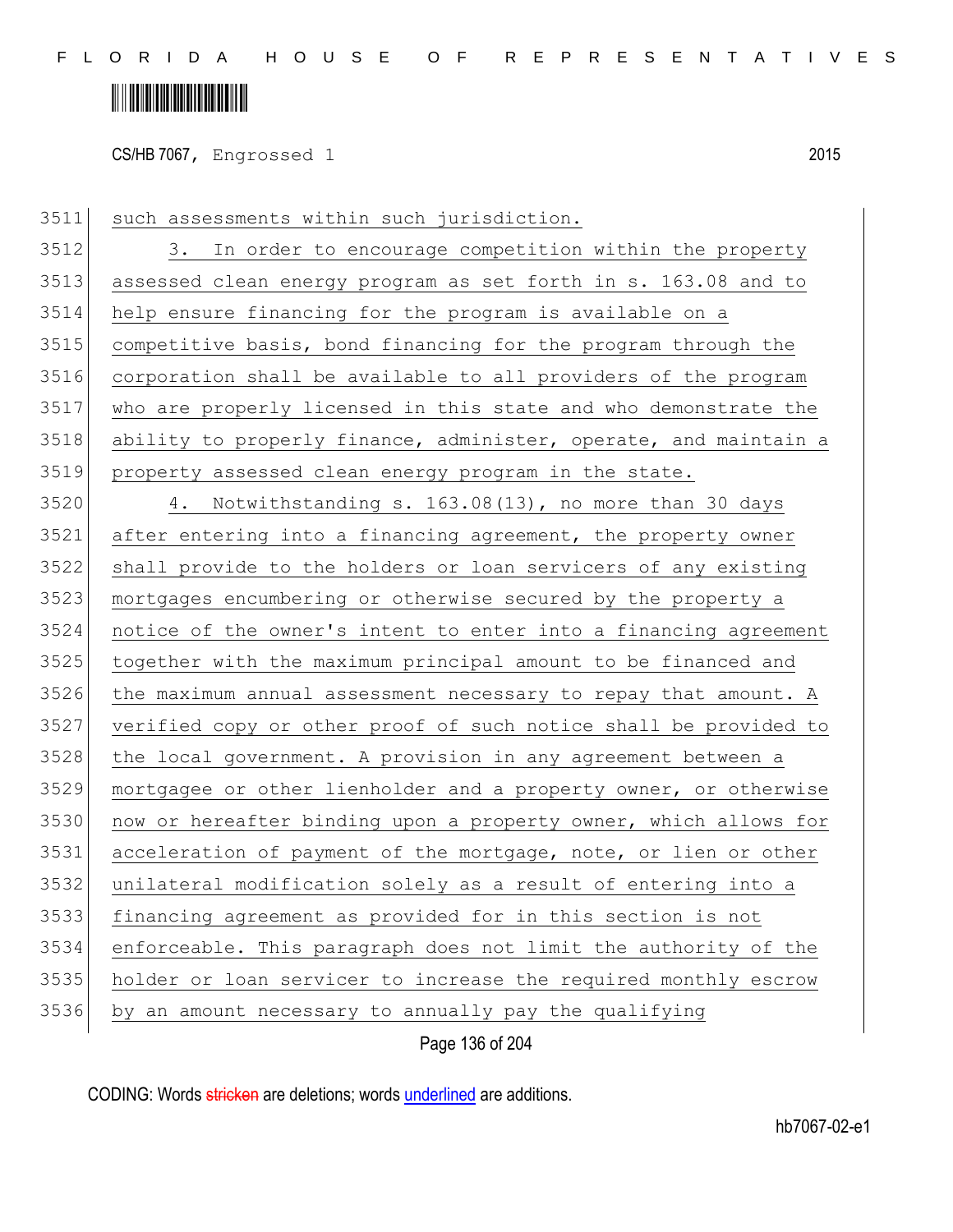## <u> Hillingin ka</u>

CS/HB 7067, Engrossed 1 2015

improvement assessment.

3538 Section 28. Section 288.9610, Florida Statutes, is amended to read:

 288.9610 Annual reports of Florida Development Finance Corporation.—On or before 90 days after the close of the Florida Development Finance Corporation's fiscal year, the corporation 3543 shall submit to the Governor, the Legislature, the Auditor General, and the governing body of each public entity within 3545 which the corporation issues revenue bonds pursuant to s. 3546 288.9606 with which it has entered into an interlocal agreement a complete and detailed report setting forth:

 (1) The results of any audit conducted pursuant to s. 11.45.

 (2) The activities, operations, and accomplishments of the Florida Development Finance Corporation, including the number of businesses assisted by the corporation.

 (3) Its assets, liabilities, income, and operating expenses at the end of its most recent fiscal year, including a description of all of its outstanding revenue bonds.

 (4) A description of the types of projects for which the corporation or a local government on the corporation's behalf has levied special assessments pursuant to s. 288.9606(7). At a minimum, such description shall include the number of 3560 assessments levied, the amount of each assessment, the type of improvement for which each assessment was levied, and the increase in value, if any, of each property on which the

Page 137 of 204

CODING: Words stricken are deletions; words underlined are additions.

hb7067-02-e1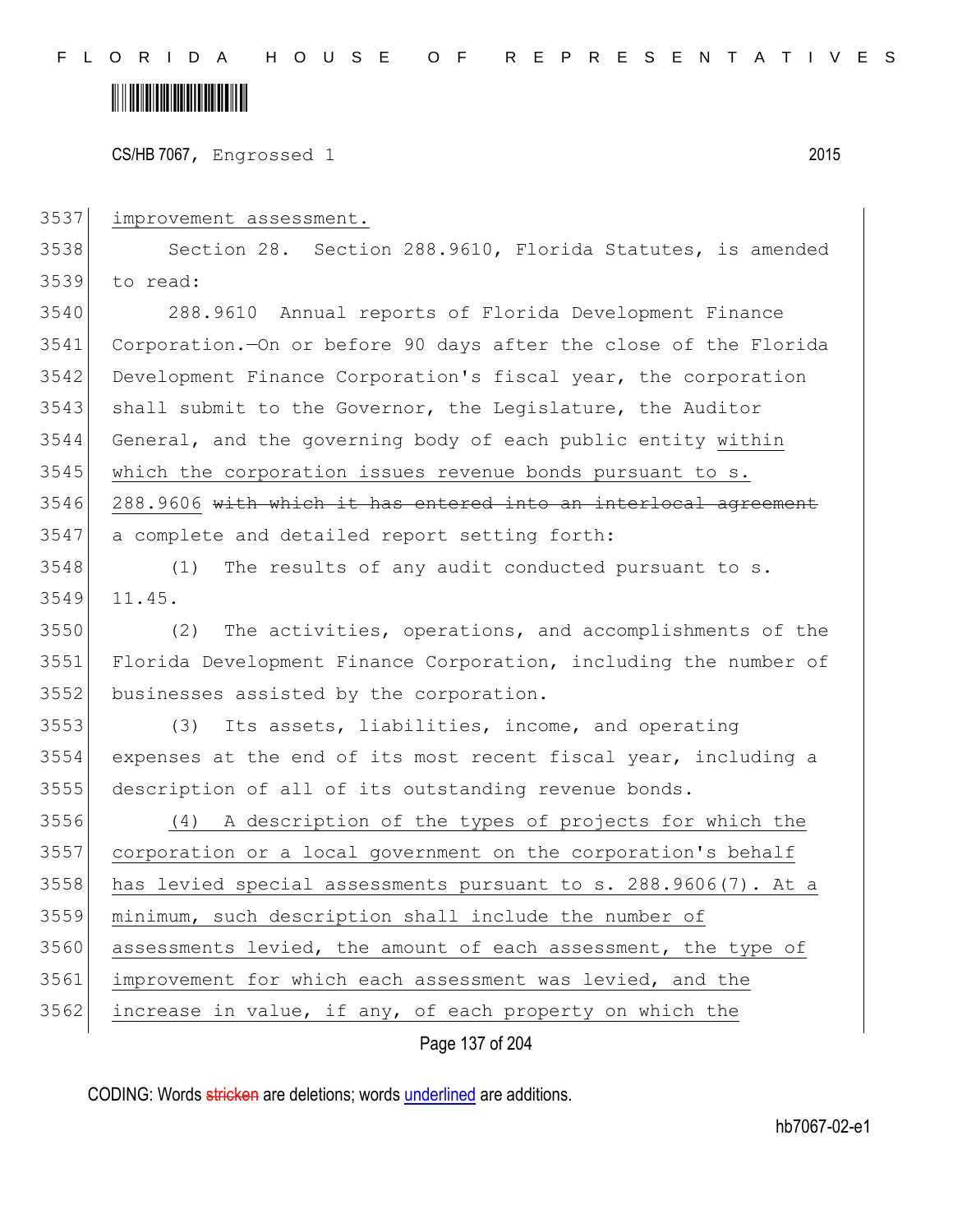#### <u> Alban Martin Martin Martin M</u>

CS/HB 7067, Engrossed 1 2015

improvement was made.

 Section 29. Section 288.991, Florida Statutes, is amended to read:

3566 288.991 Short title.—This part <del>Sections 288.991-288.9922</del> may be cited as the "New Markets Development Program Act."

3568 Section 30. Subsections (3), (5), and (6) of section 288.9914, Florida Statutes, are amended to read:

 288.9914 Certification of qualified investments; investment issuance reporting.—

(3) REVIEW.—

 (a) The department shall review applications to approve an investment as a qualified investment in the order received. The department shall approve or deny an application within 30 calendar days after receipt.

 (b) If the department intends to deny the application, the department shall inform the applicant of the basis of the proposed denial. The applicant shall have 15 calendar days after it receives the notice of the intent to deny the application to submit a revised application to the department. The department 3582 shall issue a final order approving or denying the revised 3583 application within 30 calendar days after receipt.

 (c) The department may not approve a cumulative amount of qualified investments that may result in the claim of more than \$216.34 million in tax credits during the existence of the program or more than \$36.6 million in tax credits in a single state fiscal year. However, the potential for a taxpayer to

Page 138 of 204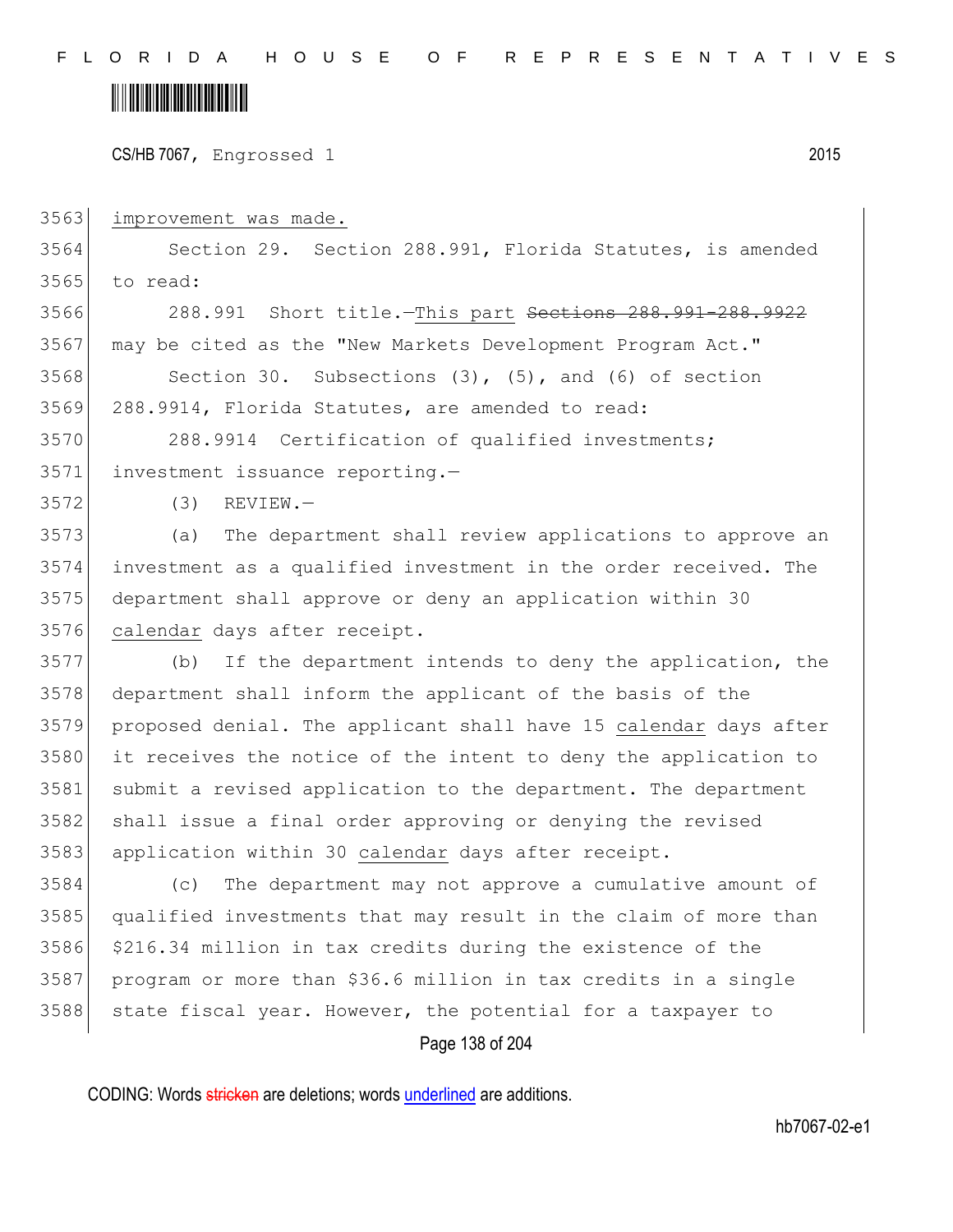### <u> Alban Maria Maria Maria Maria Maria Maria Maria Maria Maria Maria Maria Maria Maria Maria Maria Maria Maria M</u>

CS/HB 7067, Engrossed 1 2015

 carry forward an unused tax credit may not be considered in calculating the annual limit.

 (5) DURATION OF APPROVAL.—The qualified community development entity must issue the qualified investment in exchange for cash within 60 calendar days after it receives the order approving an investment as a qualified investment, otherwise the order is void.

 (6) REPORT OF ISSUANCE OF A QUALIFIED INVESTMENT.—The qualified community development entity must provide the department with evidence of the receipt of the cash in exchange 3599 for the qualified investment within 30 calendar business days after receipt.

 Section 31. Subsection (1) of section 288.9917, Florida 3602 Statutes, is amended to read:

 288.9917 Community development entity reporting after a 3604 credit allowance date; certification of tax credit amount.

 (1) A qualified community development entity that has issued a qualified investment shall submit the following to the department within 30 calendar days after each credit allowance date:

 (a) A list of all qualified active low-income community businesses in which a qualified low-income community investment was made since the last credit allowance date. The list shall also describe the type and amount of investment in each business and the address of the principal location of each business. The list must be verified by the chief executive officer of the

Page 139 of 204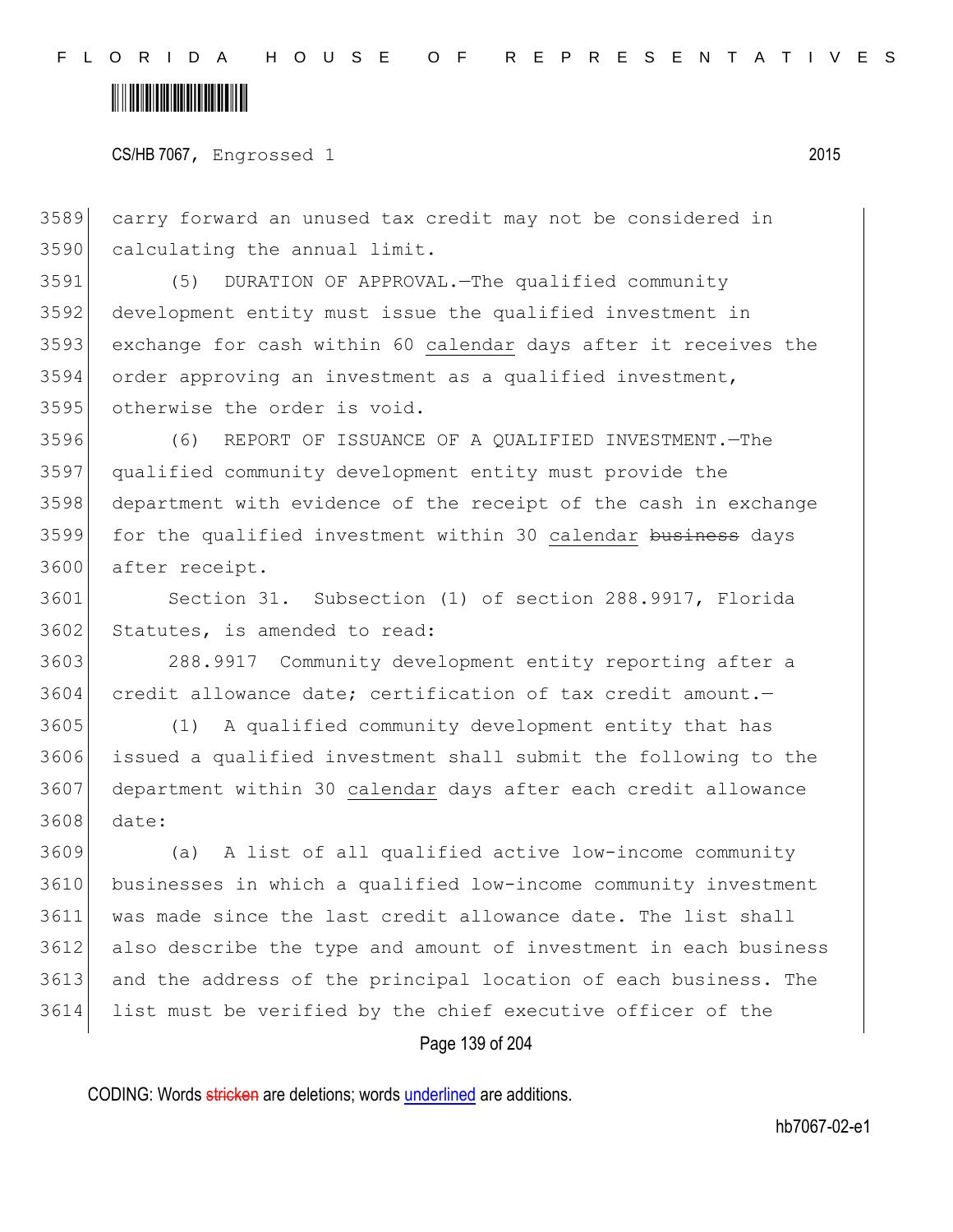#### <u> Hillingin ka</u>

CS/HB 7067, Engrossed 1 2015

community development entity.

 (b) Bank records, wire transfer records, or similar documents that provide evidence of the qualified low-income community investments made since the last credit allowance date.

 (c) A verified statement by the chief financial or accounting officer of the community development entity that no redemption or principal repayment was made with respect to the qualified investment since the previous credit allowance date.

 (d) Information relating to the recapture of the federal new markets tax credit since the last credit allowance date.

 Section 32. Section 288.9937, Florida Statutes, is amended to read:

 288.9937 Evaluation of programs.—The Office of Economic and Demographic Research and the Office of Program Policy 3629 Analysis and Government Accountability shall analyze and evaluate, and determine the economic benefits, as defined in 3631 288.005, of the first 3 years of the Microfinance Loan Program and the Microfinance Guarantee Program. The analysis by the 3633 Office of Economic and Demographic Research must also evaluate the number of jobs created, the increase or decrease in personal income, and the impact on state gross domestic product from the direct, indirect, and induced effects of the state's investment. 3637 The analysis by the Office of Program Policy Analysis and 3638 Government Accountability must also identify any inefficiencies in the programs and provide recommendations for changes to the 3640 programs. Each The office shall submit a report to the President

Page 140 of 204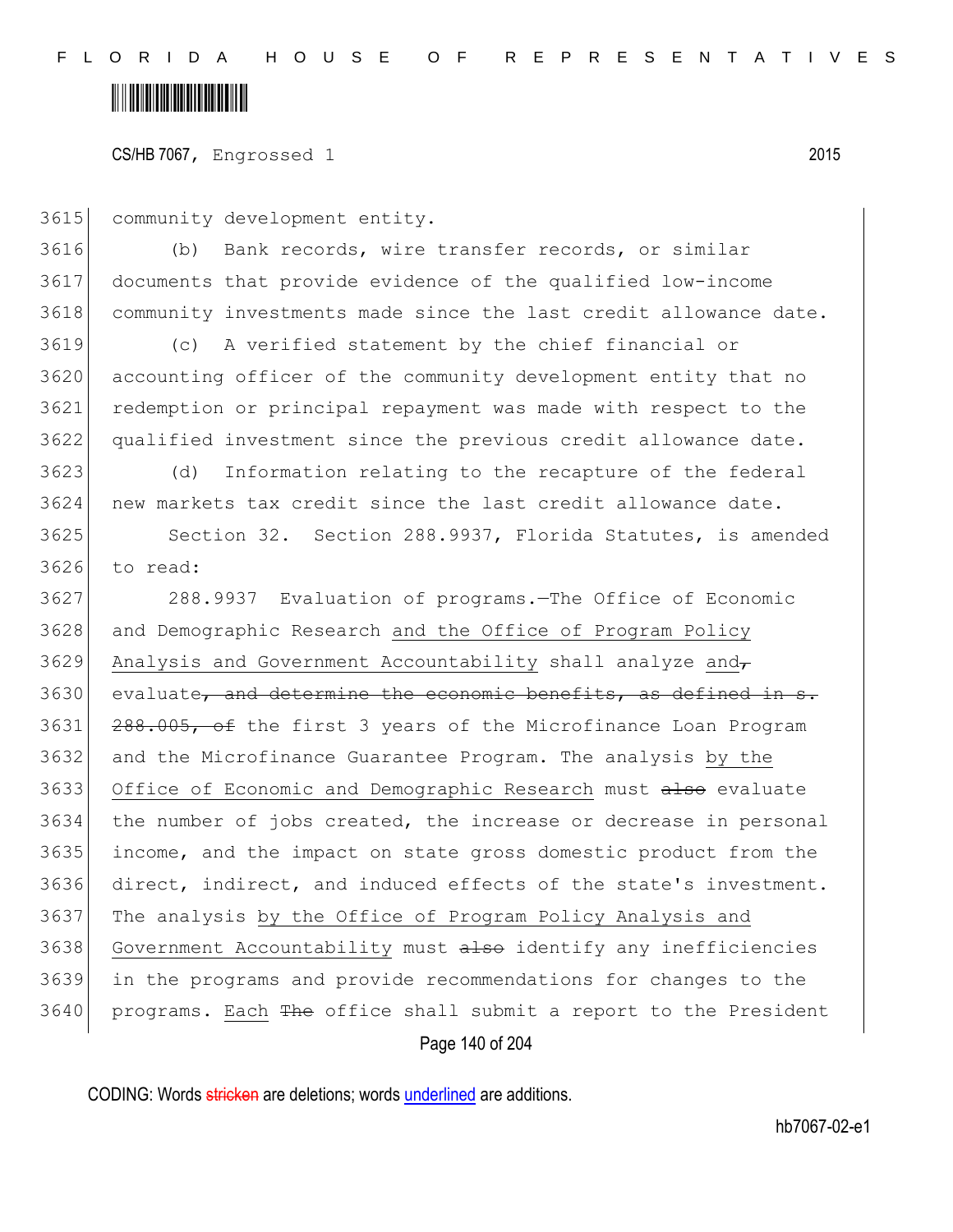F L O R I D A H O U S E O F R E P R E S E N T A T I V E S

# <u> Alban Alban Martin Alban</u>

CS/HB 7067, Engrossed 1 2015

Page 141 of 204 3641 of the Senate and the Speaker of the House of Representatives by 3642 January 15,  $\frac{1}{1}$  2018. This section expires January 31, 2018. 3643 Section 33. Section 288.913, Florida Statutes, is created 3644 to read: 3645 288.913 Startup Florida Initiative.-3646 (1) LEGISLATIVE FINDINGS AND DECLARATIONS.—The Legislature 3647 finds that successful high-technology startup and second-stage 3648 businesses are critical to the state's overall economic growth 3649 and such businesses play an outsized role in job creation. The 3650 Legislature also finds that Enterprise Florida, Inc., the 3651 state's economic development organization, is uniquely suited to 3652 foster and encourage more high-technology startup and second-3653 stage business development within the state. Therefore, the 3654 Legislature declares that it is the policy of the state to 3655 prioritize high-technology startup and second-stage business 3656 development within the state and directs Enterprise Florida, 3657 Inc., to develop the Startup Florida Initiative to further said 3658 policy. 3659 (2) DEFINITIONS.—As used in this section, the term: 3660 (a) "Advanced technology products" means high-technology 3661 products produced by a business that employs a high proportion 3662 of scientists, engineers, and technicians. Such products may be 3663 classified within, but not be limited to, the following fields: 3664 1. Biotechnology products related to advanced scientific 3665 discoveries in genetics. 3666 2. Life science products related to the application of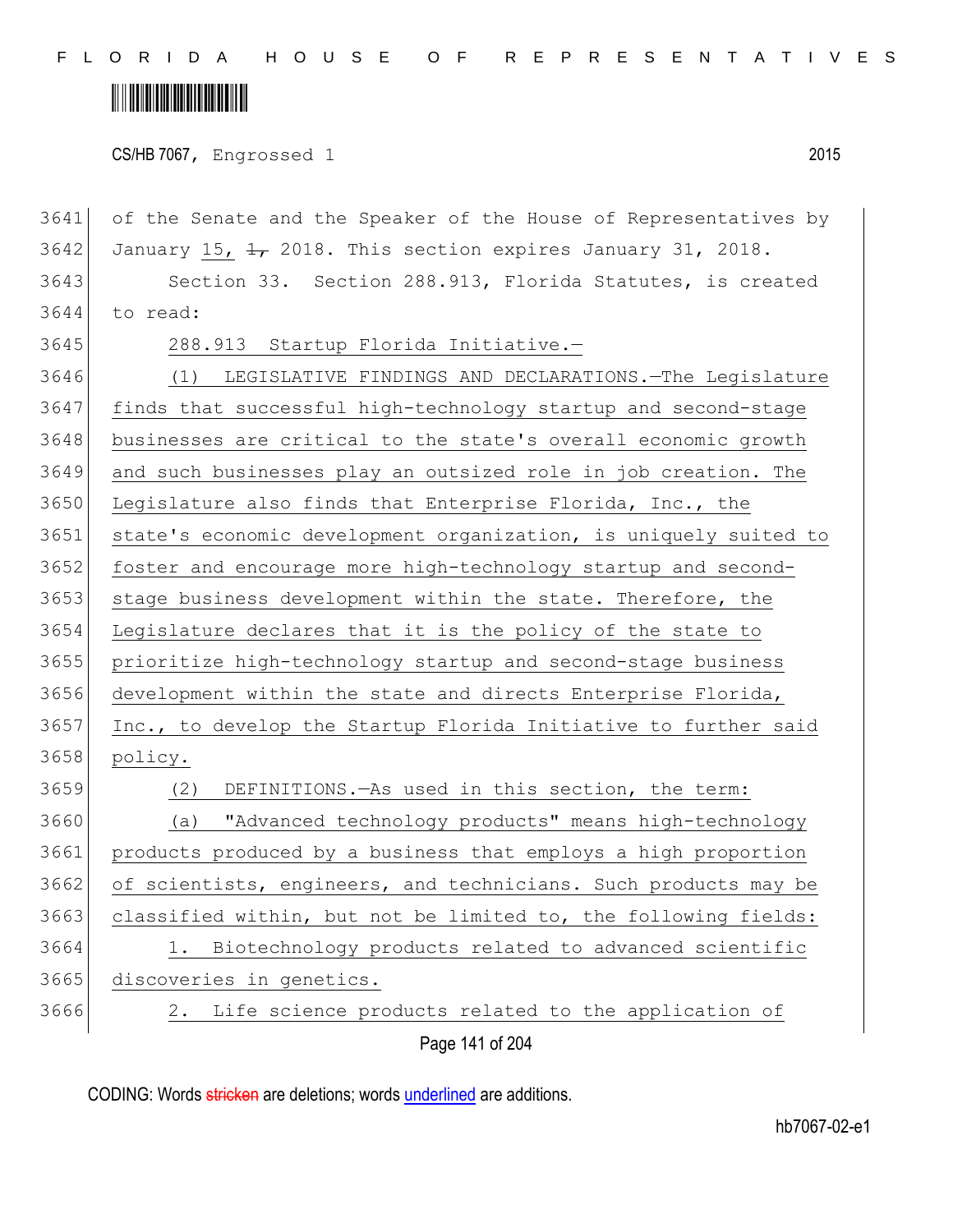# <u> Alban Alban Martin Alban</u>

CS/HB 7067, Engrossed 1 2015

Page 142 of 204 3667 | nonbiological scientific advances to medical science. 3. Optoelectronic products related to the emission or detection of light. 4. Information and communications products related to the processing of increased volumes of information in shorter periods of time. 5. Electronics products related to design advances in electronic components that result in improved performance and 3675 capacity, or reduced size. 3676 6. Flexible manufacturing products related to robotics, numerically-controlled machine tools, and similar products involving industrial automation that allows for greater flexibility in the manufacturing process and reduction in the 3680 amount of human intervention. 7. Advanced materials products related to advances in the development of materials that allow for further development and 3683 application of other advanced technologies. 8. Aerospace products related to military and civil 3685 helicopters, airplanes, and spacecraft. 9. Weapons products related to products with military application. 3688 10. Nuclear technology products related to nuclear power production apparatus. (b) "High-technology startup" means a business unit that has been in operation for less than 5 years and employs fewer than 10 employees, which produces a high proportion of advanced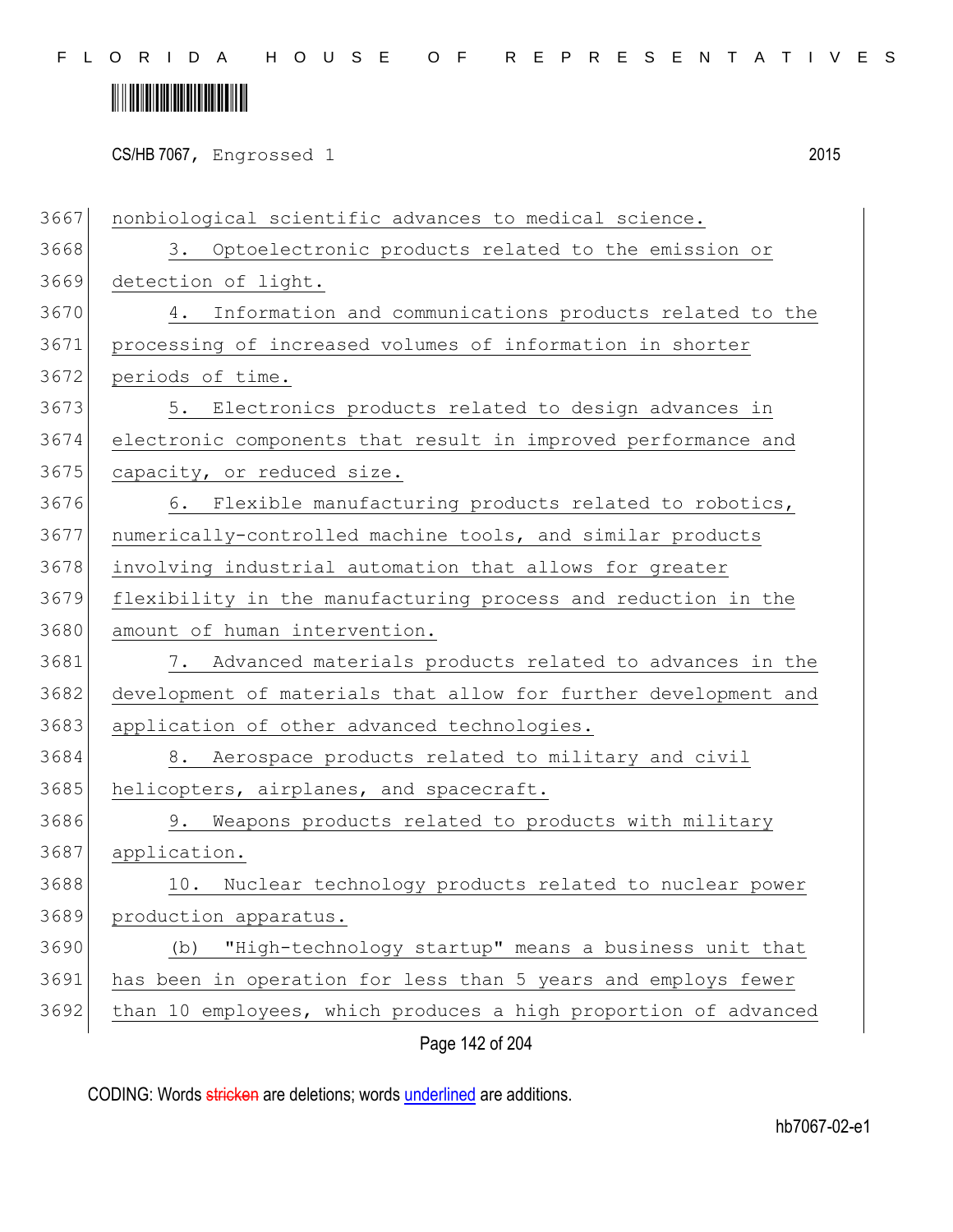# <u> Hillingin kanademi</u>

CS/HB 7067, Engrossed 1 2015

3693 technology products. 3694 (c) "Second-stage business" means a business unit that 3695 employs at least 10 but not more than 50 employees, generates at 3696 least \$1 million but not more than \$25 million in annual 3697 revenue, and produces a high proportion of advanced technology 3698 products. 3699 (3) STATEWIDE STRATEGIC PLAN.— 3700 (a) The department shall develop a statewide strategic 3701 plan for high-technology startup and second-stage business 3702 growth and development in consultation with Enterprise Florida, 3703 Inc., the Institute for the Commercialization of Public 3704 Research, the Florida Economic Gardening Institute, the state's 3705 local and regional economic development organizations, and other 3706 stakeholders, public and private, that have experience and 3707 expertise in high-technology startup and second-stage business 3708 growth and development activities. 3709 (b) In developing the strategic plan, the department shall 3710 evaluate best practices; examine the startup, entrepreneurship, 3711 and second-stage business programs of other states; and survey 3712 high-technology startups and second-stage businesses and support 3713 organizations, both within and outside the state. 3714 (c) The strategic plan shall include actionable steps to 3715 provide technical support to local and regional economic 3716 development organizations to enhance high-technology startup and 3717 second-stage business growth at local and regional levels. 3718 (d) The strategic plan shall include an evaluation of the

Page 143 of 204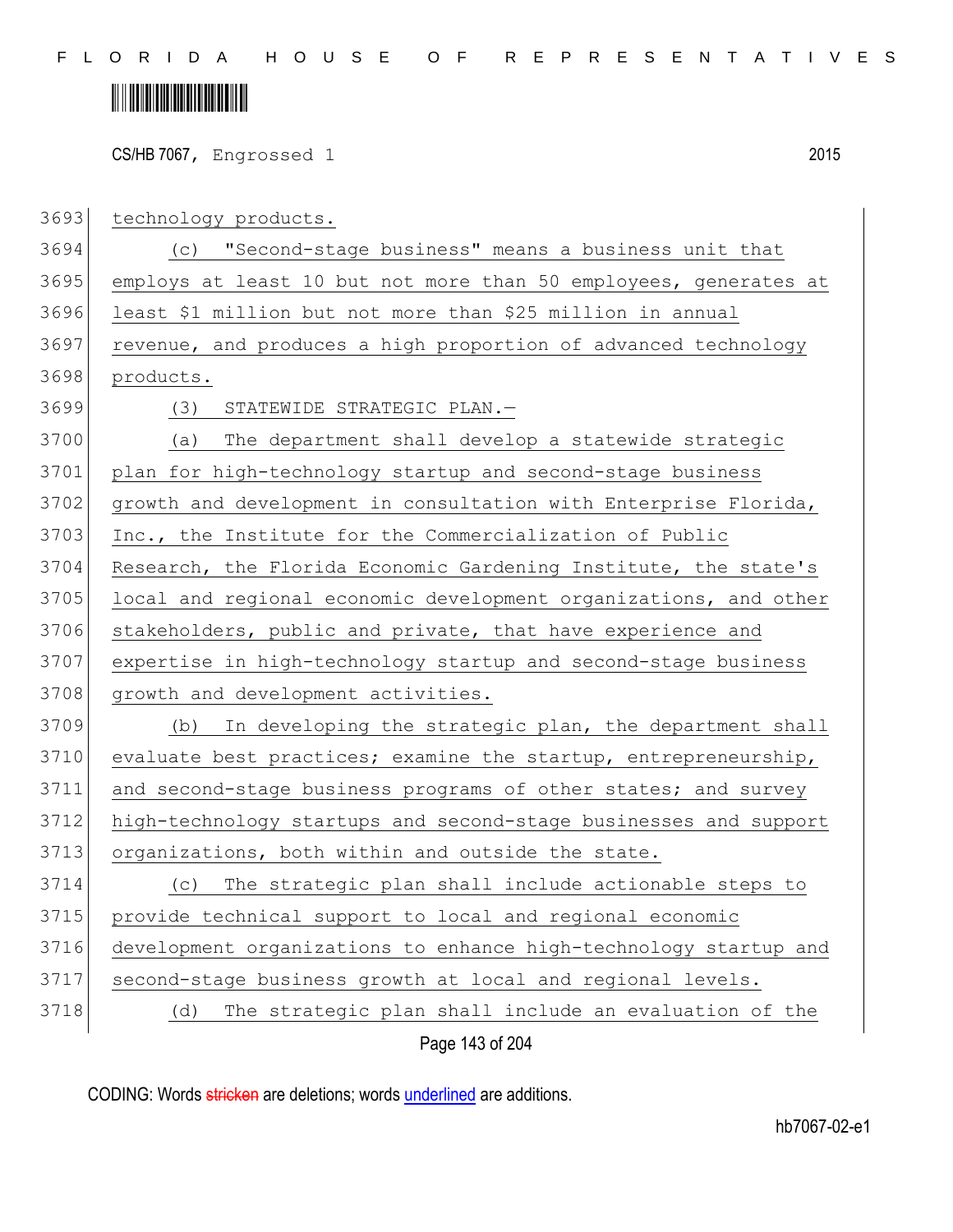### <u> Alban Alban Martin Alban</u>

CS/HB 7067, Engrossed 1 2015

Page 144 of 204 3719 accessibility of the state's economic development incentive and 3720 loan programs to high-technology startups and second-stage 3721 businesses. 3722 (e) By January 1, 2016, the department shall deliver the 3723 strategic plan to the Governor, the President of the Senate, and 3724 the Speaker of the House of Representatives. 3725 (f) Upon completion, the strategic plan shall become part 3726 of the 5-year statewide strategic plan developed by the Division 3727 of Strategic Business Development required by s. 20.60. 3728 (4) MARKETING.—Enterprise Florida, Inc., shall market the 3729 state's economic development activities related to the growth 3730 and development of high-technology startups and second-stage 3731 businesses both inside and outside the state. 3732 (5) ANNUAL REPORT.—Enterprise Florida, Inc., shall provide 3733 information regarding its activities related to the growth and 3734 development of high-technology startups and second-stage 3735 businesses in its annual report required by s. 288.906. 3736 Section 34. Section 189.033, Florida Statutes, is amended 3737 to read: 3738 189.033 Independent special district services in 3739 disproportionally affected county; rate reduction for providers 3740 providing economic benefits. - If the governing body of an 3741 independent special district that provides water, wastewater, 3742 and sanitation services in a disproportionally affected county, 3743 as defined in s. 220.191(1)(q)1.  $288.106(8)$ , determines that a 3744 new user or the expansion of an existing user of one or more of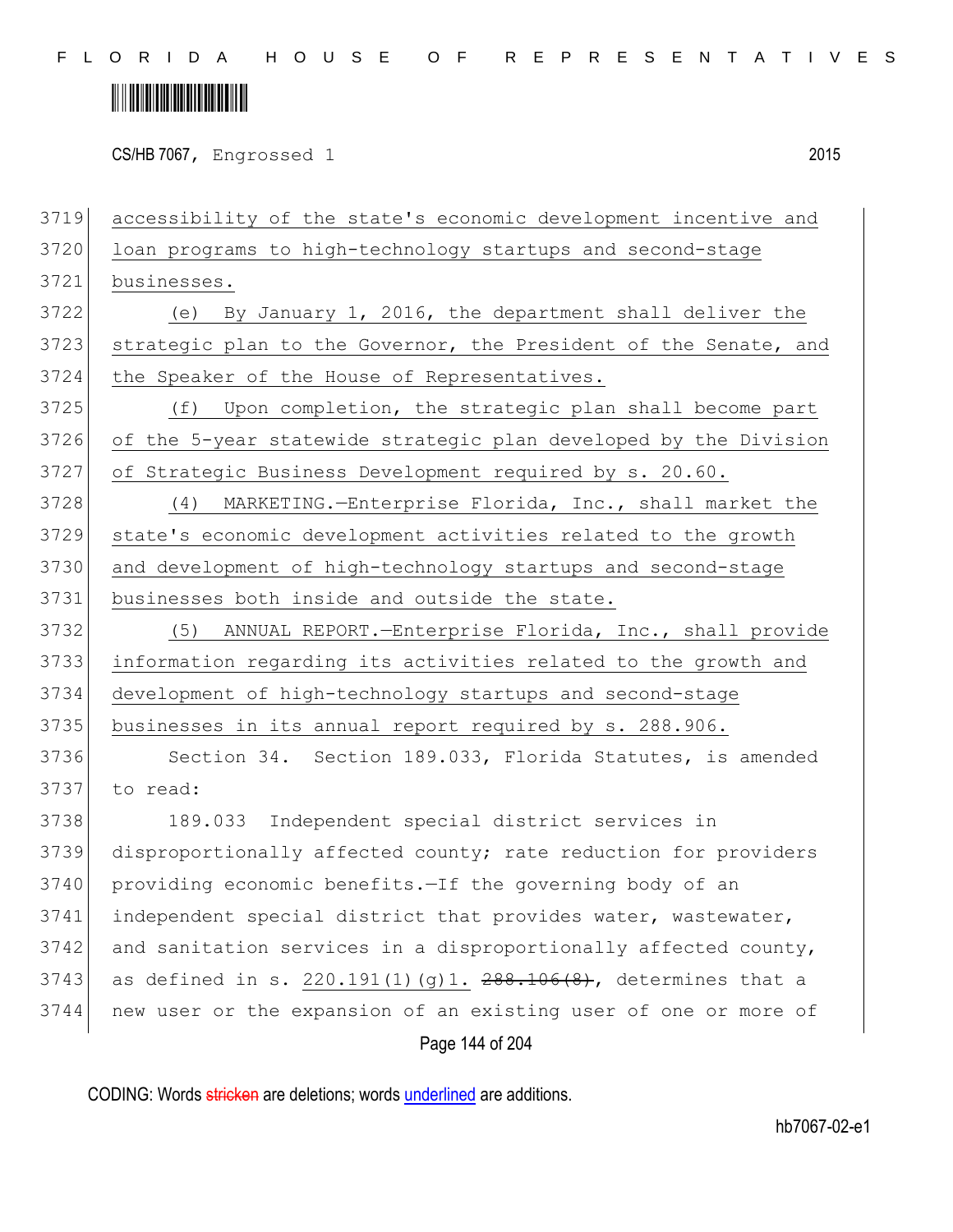CS/HB 7067, Engrossed 1 2015

 its utility systems will provide a significant benefit to the community in terms of increased job opportunities, economies of scale, or economic development in the area, the governing body 3748 may authorize a reduction of its rates, fees, or charges for that user for a specified period of time. A governing body that exercises this power must do so by resolution that states the anticipated economic benefit justifying the reduction as well as 3752 the period of time that the reduction will remain in place.

3753 Section 35. Subsections (1) and (3), paragraph (a) of 3754 subsection (5), and paragraph (e) of subsection (7) of section 3755 288.11625, Florida Statutes, are amended to read:

3756 288.11625 Sports development.—

3757 (1) ADMINISTRATION.—The department shall serve as the 3758 state agency responsible for screening applicants for state  $3759$  funding under s.  $212.20(6)(d)6.e.$   $212.20(6)(d)6.f.$ 

 (3) PURPOSE.—The purpose of this section is to provide applicants state funding under s.  $212.20(6)(d)6.e.$   $212.20(6)$   $(d)$  6.f. for the public purpose of constructing, 3763 reconstructing, renovating, or improving a facility.

3764 (5) EVALUATION PROCESS.—

3765 (a) Before recommending an applicant to receive a state 3766 distribution under s. 212.20(6)(d)6.e. 212.20(6)(d)6.f., the 3767 department must verify that:

3768 1. The applicant or beneficiary is responsible for the 3769 construction, reconstruction, renovation, or improvement of a 3770 facility and obtained at least three bids for the project.

Page 145 of 204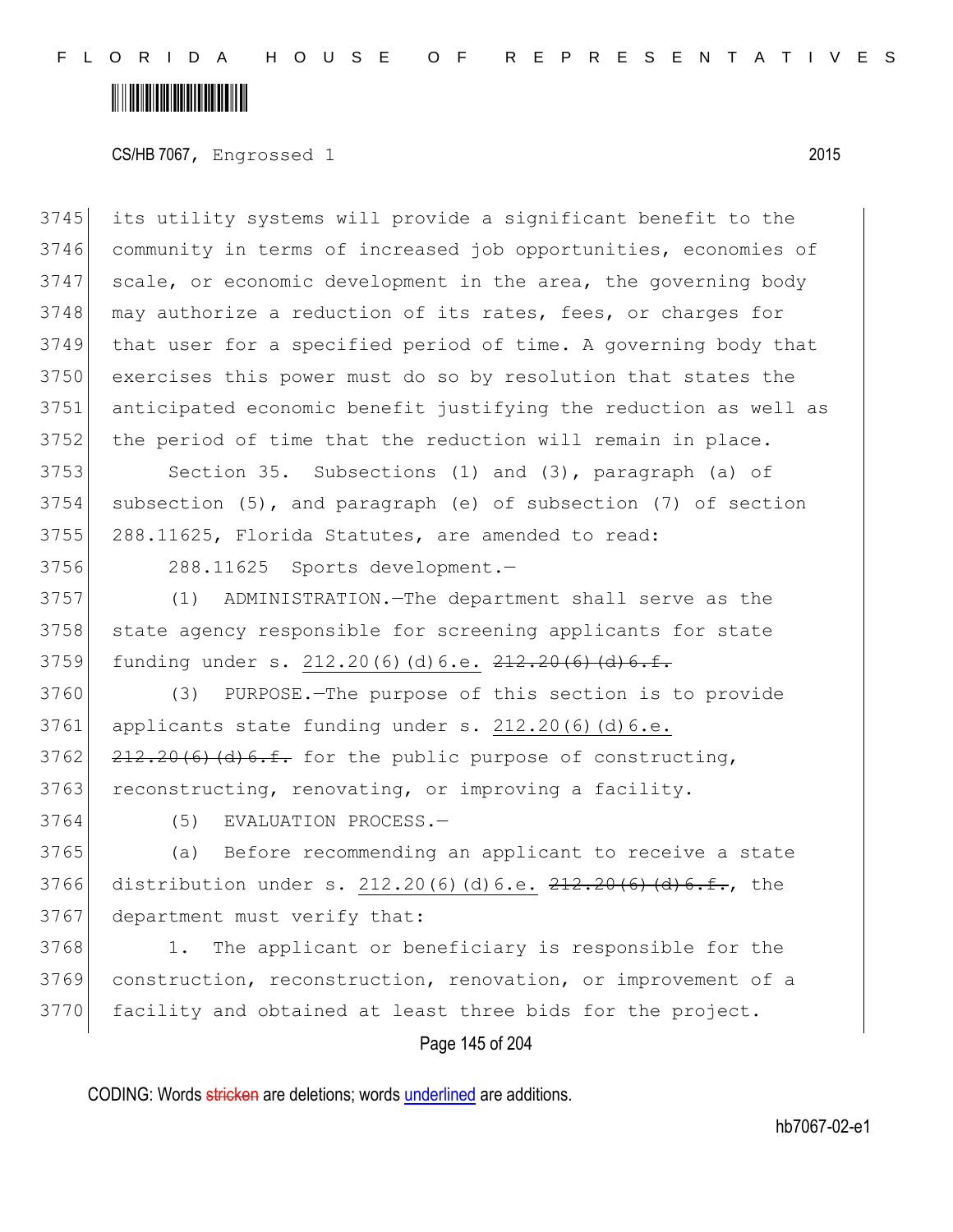#### CS/HB 7067, Engrossed 1 2015

3771 2. If the applicant is not a unit of local government, a 3772 unit of local government holds title to the property on which 3773 the facility and project are, or will be, located.

3774 3. If the applicant is a unit of local government in whose jurisdiction the facility is, or will be, located, the unit of local government has an exclusive intent agreement to negotiate in this state with the beneficiary.

3778 4. A unit of local government in whose jurisdiction the 3779 facility is, or will be, located supports the application for 3780 state funds. Such support must be verified by the adoption of a 3781 resolution, after a public hearing, that the project serves a 3782 public purpose.

3783 5. The applicant or beneficiary has not previously defaulted or failed to meet any statutory requirements of a 3785 previous state-administered sports-related program under s. 288.1162, s. 288.11621, s. 288.11631, or this section. Additionally, the applicant or beneficiary is not currently 3788 receiving state distributions under s. 212.20 for the facility that is the subject of the application, unless the applicant demonstrates that the franchise that applied for a distribution under s. 212.20 no longer plays at the facility that is the subject of the application.

 6. The applicant or beneficiary has sufficiently demonstrated a commitment to employ residents of this state, 3795 contract with Florida-based firms, and purchase locally available building materials to the greatest extent possible.

Page 146 of 204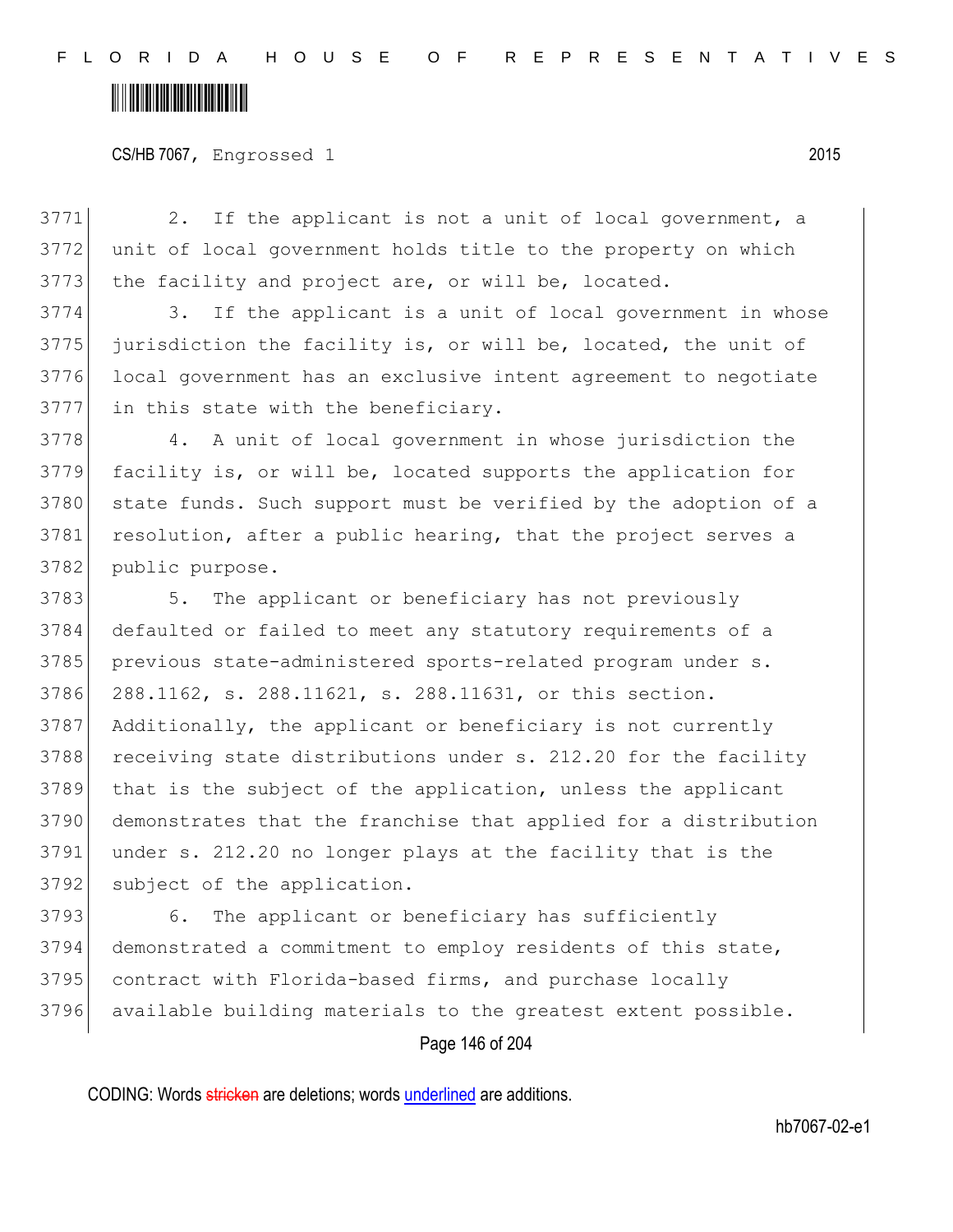F L O R I D A H O U S E O F R E P R E S E N T A T I V E S

### 

#### CS/HB 7067, Engrossed 1 2015

3797 7. If the applicant is a unit of local government, the 3798 applicant has a certified copy of a signed agreement with a 3799 beneficiary for the use of the facility. If the applicant is a 3800 beneficiary, the beneficiary must enter into an agreement with 3801 the department. The applicant's or beneficiary's agreement must 3802 also require the following:

3803 a. The beneficiary must reimburse the state for state funds that will be distributed if the beneficiary relocates or 3805 no longer occupies or uses the facility as the facility's primary tenant before the agreement expires. Reimbursements must be sent to the Department of Revenue for deposit into the General Revenue Fund.

 b. The beneficiary must pay for signage or advertising within the facility. The signage or advertising must be placed in a prominent location as close to the field of play or competition as is practicable, must be displayed consistent with 3813 signage or advertising in the same location and of like value, and must feature Florida advertising approved by the Florida 3815 Tourism Industry Marketing Corporation.

3816 8. The project will commence within 12 months after  $3817$  receiving state funds or did not commence before January 1, 3818 2013.

3819 (7) CONTRACT.—An applicant approved by the Legislature and 3820 certified by the department must enter into a contract with the 3821 department which:

3822 (e) Requires the applicant to reimburse the state by

Page 147 of 204

CODING: Words stricken are deletions; words underlined are additions.

hb7067-02-e1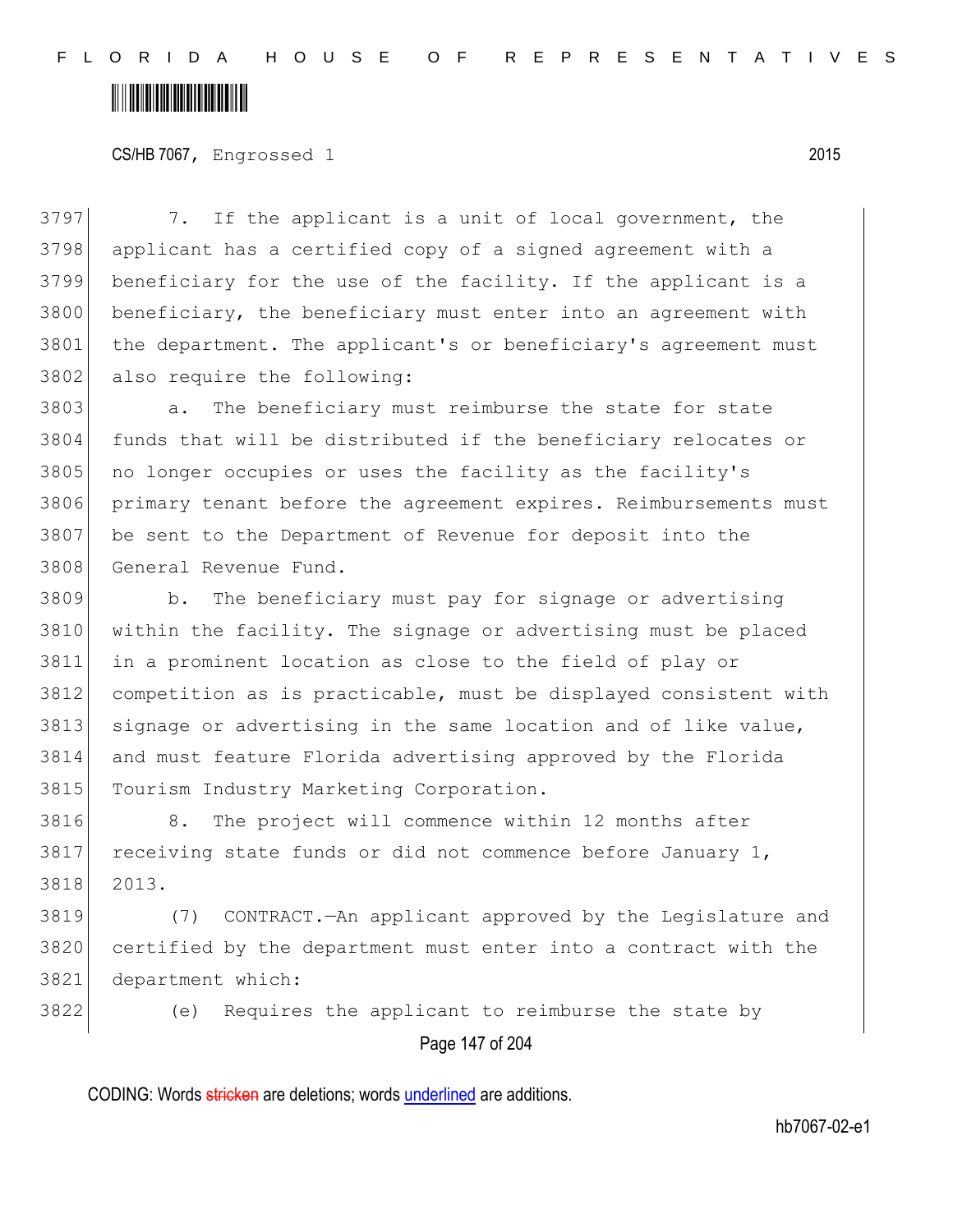#### <u> Alban Maria Maria Maria Maria Maria Maria Maria Maria Maria Maria Maria Maria Maria Maria Maria Maria Maria M</u>

3835

CS/HB 7067, Engrossed 1 2015

3823 electing to do one of the following:

3824 1. After all distributions have been made, reimburse at 3825 the end of the contract term any amount by which the total 3826 distributions made under s.  $212.20(6)(d)6.e.$   $212.20(6)(d)6.f.$ 3827 exceed actual new incremental state sales taxes generated by 3828 sales at the facility during the contract, plus a 5 percent 3829 penalty on that amount.

 2. After the applicant begins to submit the independent 3831 analysis under paragraph  $(c)$ , reimburse each year any amount by which the previous year's annual distribution exceeds 75 percent of the actual new incremental state sales taxes generated by sales at the facility.

 Any reimbursement due to the state must be made within 90 days after the applicable distribution under this paragraph. If the applicant is unable or unwilling to reimburse the state for such amount, the department may place a lien on the applicant's facility. If the applicant is a municipality or county, it may reimburse the state from its half-cent sales tax allocation, as provided in s. 218.64(3). Reimbursements must be sent to the 3843 Department of Revenue for deposit into the General Revenue Fund. Section 36. Paragraph (c) of subsection (2) and paragraphs 3845 (a), (c), and (d) of subsection  $(3)$  of section 288.11631, Florida Statutes, are amended to read:

3847 288.11631 Retention of Major League Baseball spring 3848 training baseball franchises.-

Page 148 of 204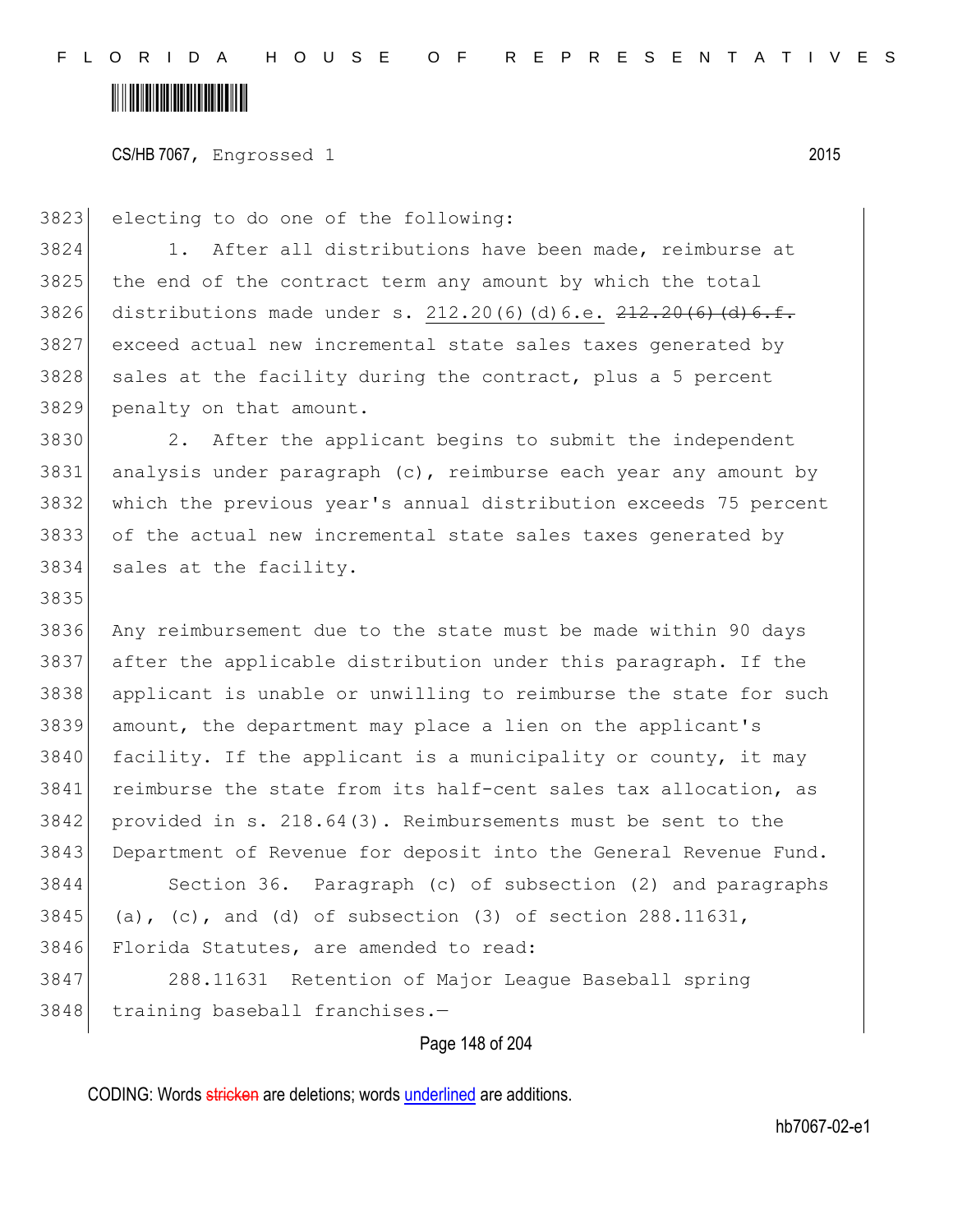F L O R I D A H O U S E O F R E P R E S E N T A T I V E S

#### <u> Hillingin ka</u>

CS/HB 7067, Engrossed 1 2015

3849 (2) CERTIFICATION PROCESS.—

3850 (c) Each applicant certified on or after July 1, 2013, 3851 shall enter into an agreement with the department which:

 1. Specifies the amount of the state incentive funding to be distributed. The amount of state incentive funding per certified applicant may not exceed \$20 million. However, if a certified applicant's facility is used by more than one spring training franchise, the maximum amount may not exceed \$50 million, and the Department of Revenue shall make distributions to the applicant pursuant to s.  $212.20(6)(d)6.d.$  $212.20(6)(d)6.c.$ 

3860 2. States the criteria that the certified applicant must 3861 meet in order to remain certified. These criteria must include a 3862 provision stating that the spring training franchise must 3863 reimburse the state for any funds received if the franchise does 3864 not comply with the terms of the contract. If bonds were issued 3865 to construct or renovate a facility for a spring training 3866 franchise, the required reimbursement must be equal to the total 3867 amount of state distributions expected to be paid from the date 3868 the franchise violates the agreement with the applicant through 3869 the final maturity of the bonds.

3870 3. States that the certified applicant is subject to 3871 decertification if the certified applicant fails to comply with 3872 this section or the agreement.

3873 4. States that the department may recover state incentive 3874 funds if the certified applicant is decertified.

#### Page 149 of 204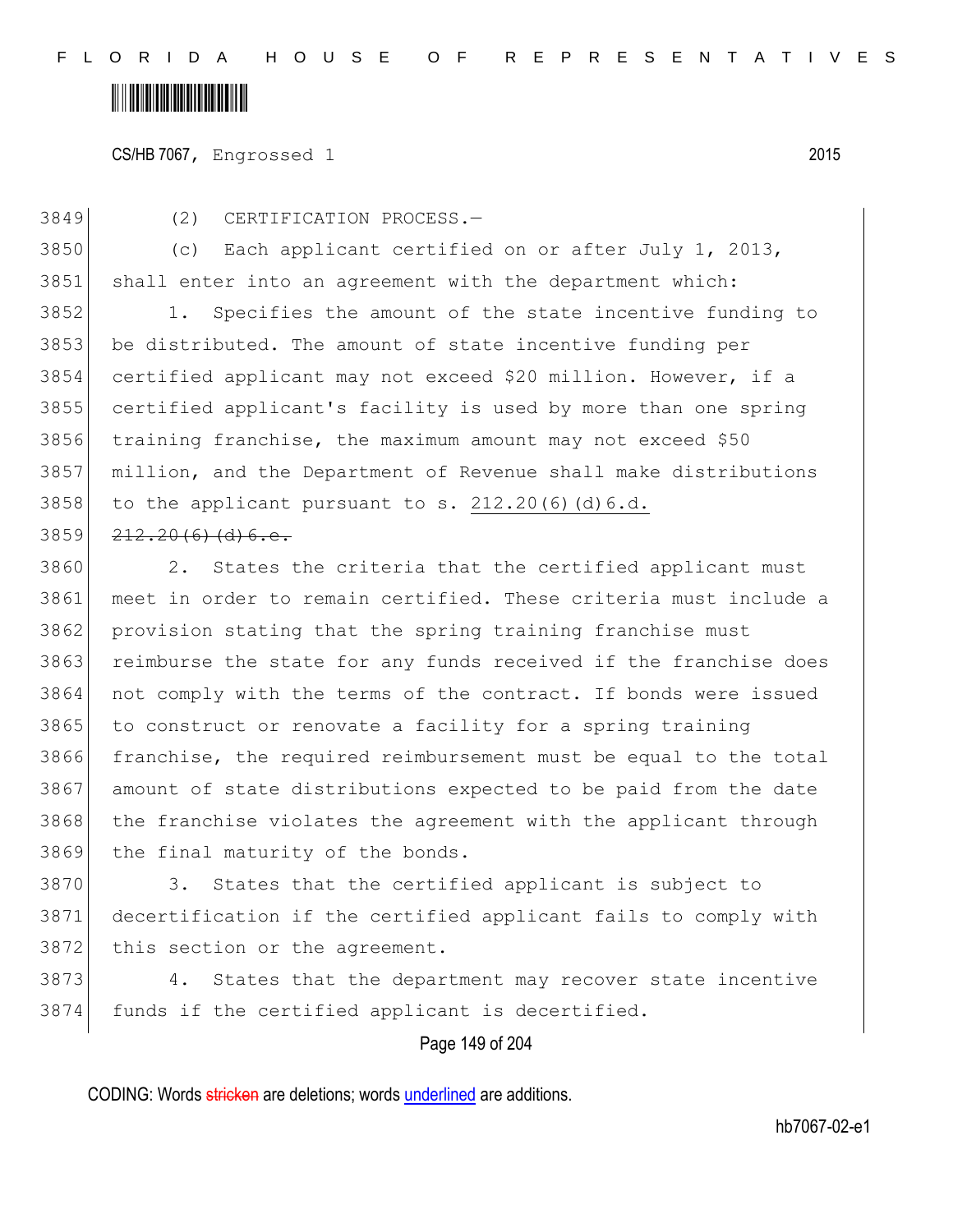F L O R I D A H O U S E O F R E P R E S E N T A T I V E S

#### 

|  | CS/HB 7067, Engrossed 1 |  | 2015 |
|--|-------------------------|--|------|
|--|-------------------------|--|------|

Page 150 of 204 3875 5. Specifies the information that the certified applicant 3876 must report to the department. 3877 6. Includes any provision deemed prudent by the 3878 department. 3879 (3) USE OF FUNDS.-3880 (a) A certified applicant may use funds provided under s. 3881 212.20(6)(d)6.d.  $212.20(6)$  (d)6.e. only to: 3882 1. Serve the public purpose of constructing or renovating 3883 a facility for a spring training franchise. 3884 2. Pay or pledge for the payment of debt service on, or to 3885 fund debt service reserve funds, arbitrage rebate obligations, 3886 or other amounts payable with respect thereto, bonds issued for 3887 the construction or renovation of such facility, or for the 3888 reimbursement of such costs or the refinancing of bonds issued 3889 for such purposes. 3890 (c) The Department of Revenue may not distribute funds 3891 under s. 212.20(6)(d)6.d. 212.20(6)(d)6.e. until July 1, 2016. 3892 Further, the Department of Revenue may not distribute funds to 3893 an applicant certified on or after July 1, 2013, until it 3894 receives notice from the department that: 3895 1. The certified applicant has encumbered funds under 3896 either subparagraph (a)1. or subparagraph (a)2.; and 3897 2. If applicable, any existing agreement with a spring 3898 training franchise for the use of a facility has expired. 3899 (d)1. All certified applicants shall place unexpended 3900 state funds received pursuant to s.  $212.20(6)(d)6.d.$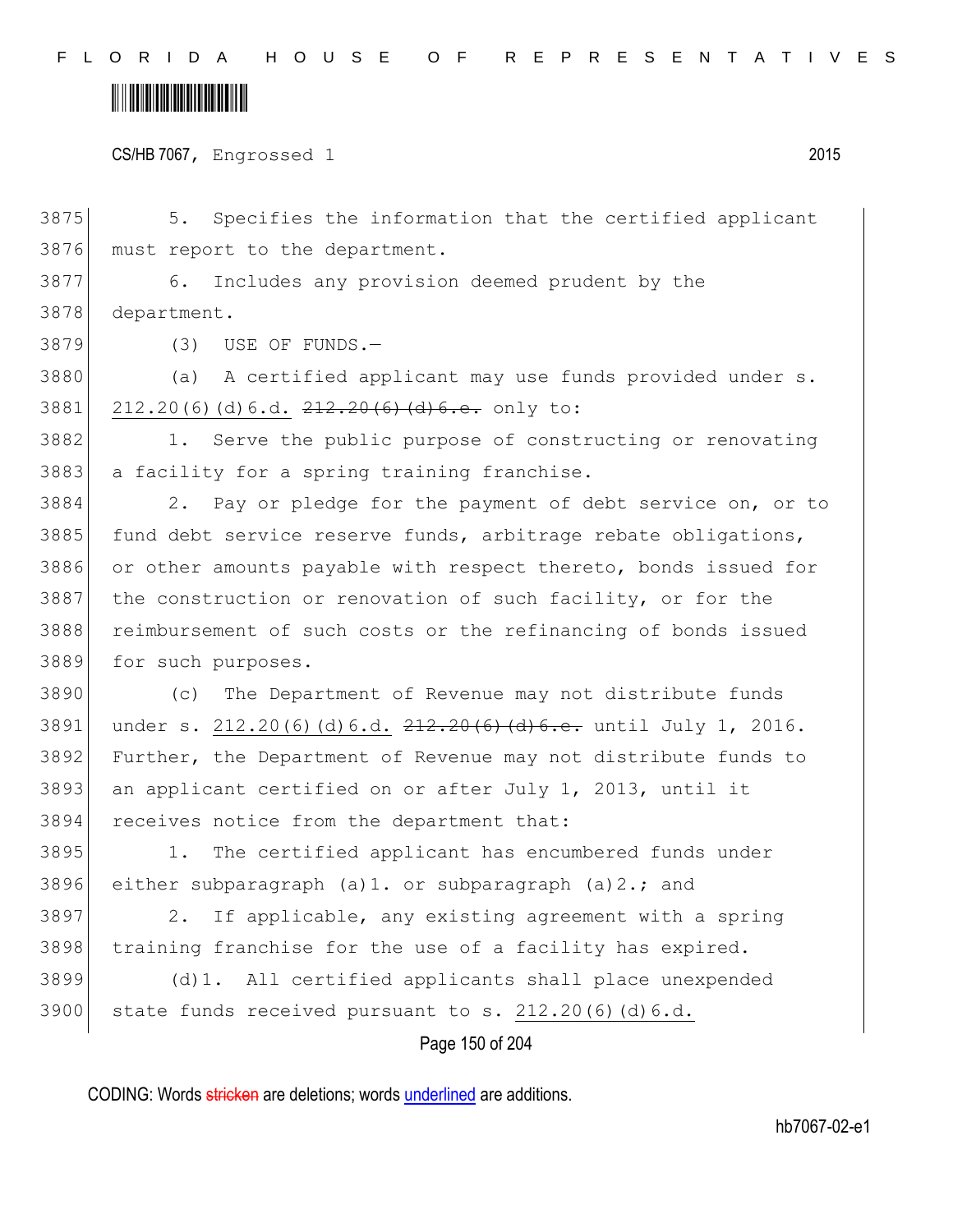# <u> Hillingin kanademi</u>

CS/HB 7067, Engrossed 1 2015

  $212.20(6)$  (d) 6.e. in a trust fund or separate account for use 3902 only as authorized in this section. 3903 2. A certified applicant may request that the department notify the Department of Revenue to suspend further 3905 distributions of state funds made available under s. 3906 212.20(6)(d)6.d.  $212.20(6)(d)6.$  and  $212.20(6)(d)6.$  expiration of an existing agreement with a spring training franchise to 3908 provide the certified applicant with an opportunity to enter into a new agreement with a spring training franchise, at which time the distributions shall resume. 3. The expenditure of state funds distributed to an 3912 applicant certified after July 1, 2013, must begin within 48 months after the initial receipt of the state funds. In addition, the construction or renovation of a spring training facility must be completed within 24 months after the project's commencement. 3917 Section 37. (1) Any building permit, and any permit issued by the Department of Environmental Protection or by a water management district pursuant to part IV of chapter 373, 3920 Florida Statutes, which has an expiration date of January 1, 3921 2015, through January 1, 2017, is extended and renewed for a period of 2 years after its expiration date. This extension includes any local government-issued development order or

3925 This section does not prohibit conversion from the construction

3924 building permit including certificates of levels of service.

3926 phase to the operation phase upon completion of construction.

Page 151 of 204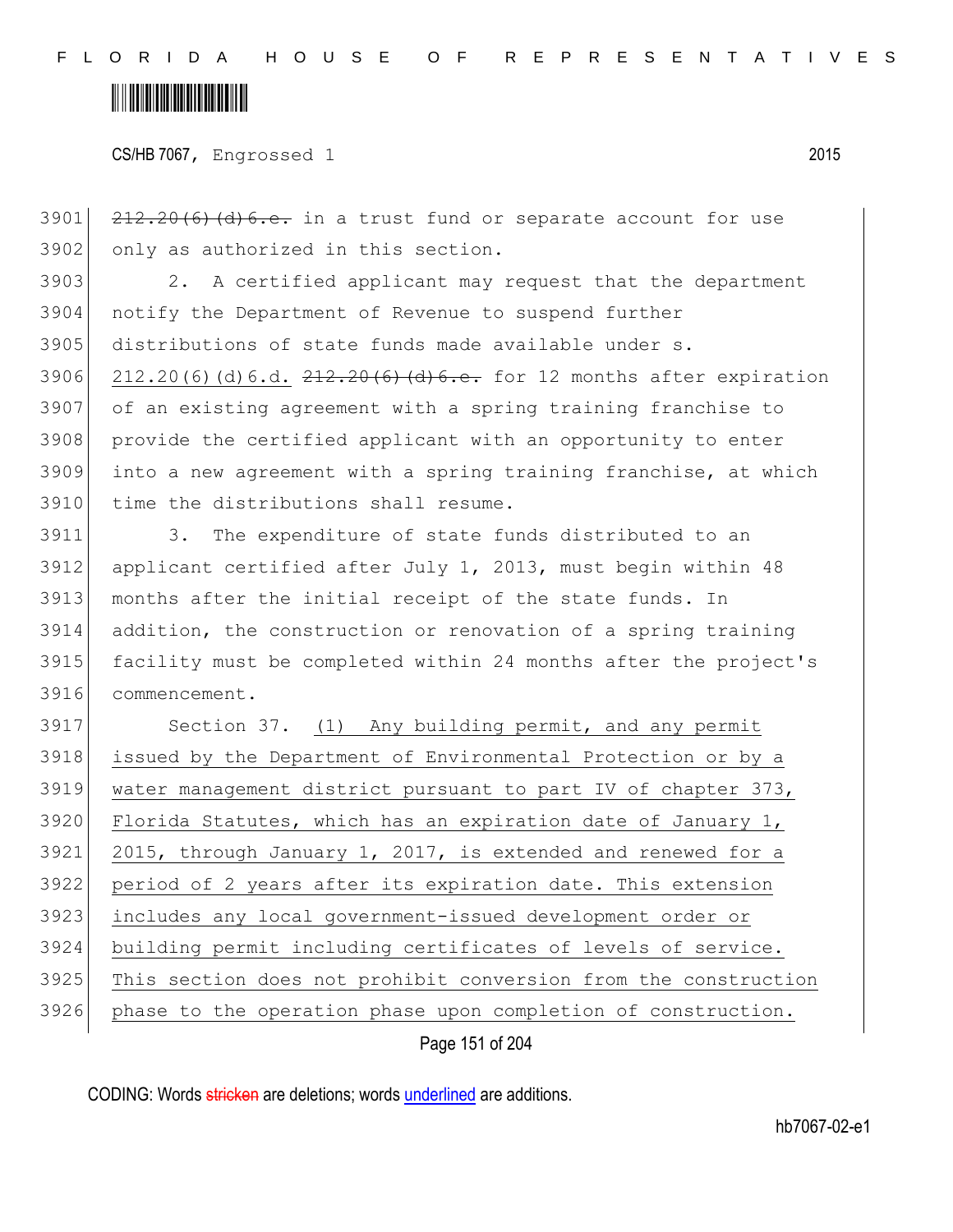F L O R I D A H O U S E O F R E P R E S E N T A T I V E S

# 

CS/HB 7067, Engrossed 1 2015

| 3927 | This extension is in addition to any existing permit extension.  |
|------|------------------------------------------------------------------|
| 3928 | Extensions granted pursuant to this section; s. 14 of chapter    |
| 3929 | 2009-96, Laws of Florida, as reauthorized by s. 47 of chapter    |
| 3930 | 2010-147, Laws of Florida; s. 46 of chapter 2010-147, Laws of    |
| 3931 | Florida; s. 73 or s. 79 of chapter 2011-139, Laws of Florida; s. |
| 3932 | 24 of chapter 2012-205, Laws of Florida; or s. 46 of chapter     |
| 3933 | 2014-218, Laws of Florida, may not exceed 4 years in total.      |
| 3934 | Further, specific development order extensions granted pursuant  |
| 3935 | to s. 380.06(19)(c)2., Florida Statutes, may not be further      |
| 3936 | extended by this section.                                        |
| 3937 | The commencement and completion dates for any required<br>(2)    |
| 3938 | mitigation associated with a phased construction project are     |
| 3939 | extended so that mitigation takes place in the same timeframe    |
| 3940 | relative to the phase as originally permitted.                   |
| 3941 | (3) The holder of a valid permit or other authorization          |
| 3942 | that is eligible for the 2-year extension must notify the        |
| 3943 | authorizing agency in writing by December 31, 2015, identifying  |
| 3944 | the specific authorization for which the holder intends to use   |
| 3945 | the extension and the anticipated timeframe for acting on the    |
| 3946 | authorization.                                                   |
| 3947 | The extension provided in subsection (1) does not<br>(4)         |
| 3948 | apply to:                                                        |
| 3949 | A permit or other authorization under any programmatic<br>(a)    |
| 3950 | or regional general permit issued by the United States Army      |
| 3951 | Corps of Engineers.                                              |
| 3952 | A permit or other authorization held by an owner or<br>(b)       |
|      | Page 152 of 204                                                  |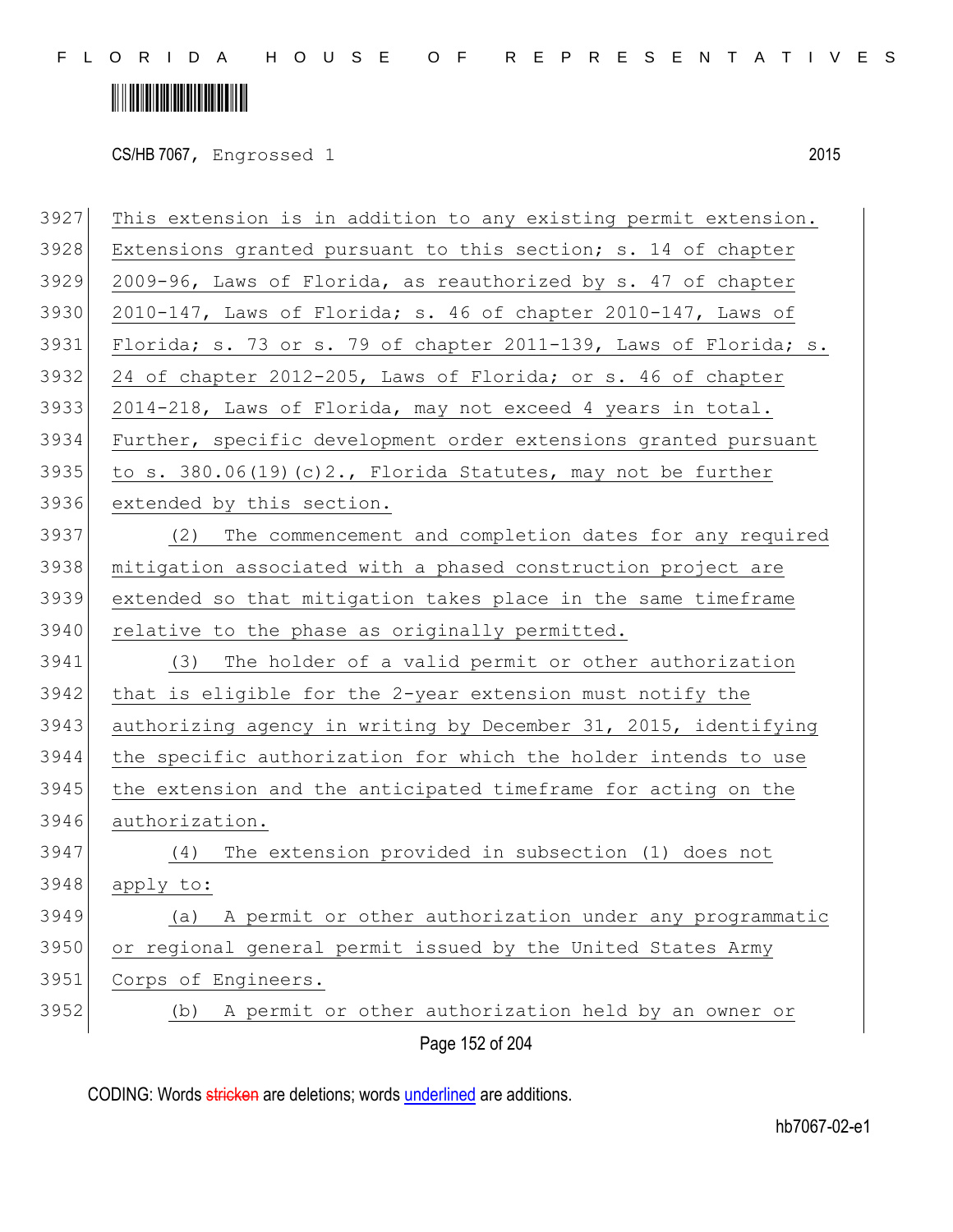CS/HB 7067, Engrossed 1 2015

| operator determined to be in significant noncompliance with the  |
|------------------------------------------------------------------|
| conditions of the permit or authorization as established through |
| the issuance of a warning letter or notice of violation, the     |
| initiation of formal enforcement, or other equivalent action by  |
| the authorizing agency.                                          |
| (c) A permit or other authorization, if granted an               |
| extension, that would delay or prevent compliance with a court   |
| order.                                                           |
| Permits extended under this section continue to be<br>(5)        |
| governed by the rules in effect at the time the permit was       |
| issued unless it is demonstrated that the rules in effect at the |
| time the permit was issued would create an immediate threat to   |
| public safety or health. This provision applies to any           |
| modification of the plans, terms, and conditions of the permit   |
| that lessens the environmental impact, except that any such      |
| modification does not extend the time limit beyond 2 additional  |
| years.                                                           |
| This section does not impair the authority of a county<br>(6)    |
| or municipality to require the owner of a property who has       |
| notified the county or municipality of the owner's intent to     |
| receive the extension of time granted pursuant to this section   |
| to maintain and secure the property in a safe and sanitary       |
| condition in compliance with applicable laws and ordinances.     |
| Section 38. Section 290.50, Florida Statutes, is created         |
| to read:                                                         |
| 290.50<br>Local enterprise zone program.-                        |
| Page 153 of 204                                                  |
|                                                                  |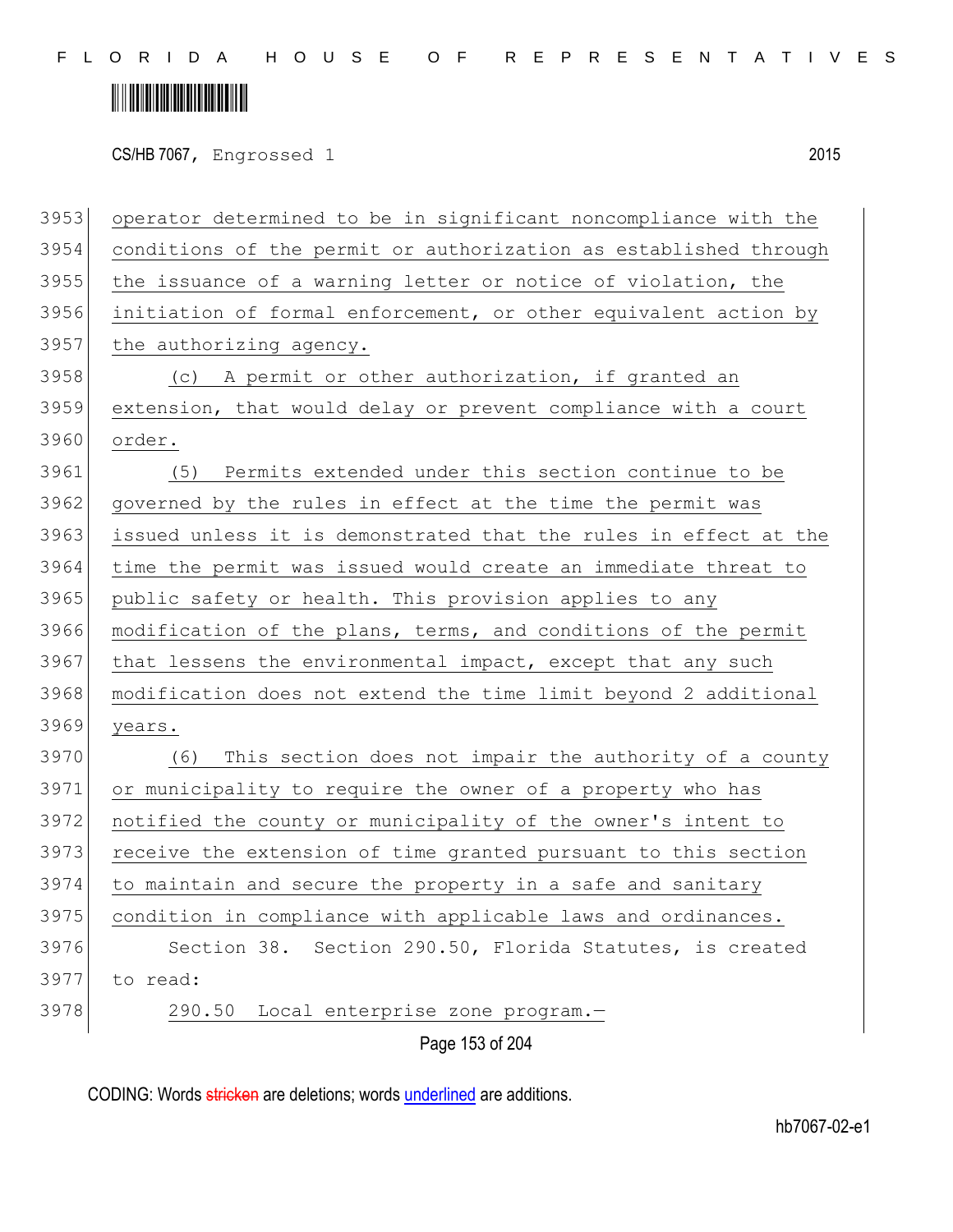CS/HB 7067, Engrossed 1 2015

| 3979 | DEFINITIONS.-As used in this section, the term:<br>(1)           |
|------|------------------------------------------------------------------|
| 3980 | "Designated local enterprise zone area" means a<br>(a)           |
| 3981 | defined geographic area identified by the governing body of a    |
| 3982 | county or municipality, or by the governing bodies of a county   |
| 3983 | and one or more municipalities, that is targeted for accelerated |
| 3984 | economic growth through the reduction of local taxes and         |
| 3985 | regulations. A designated local enterprise zone area must be     |
| 3986 | created by a local resolution as part of a local enterprise zone |
| 3987 | program.                                                         |
| 3988 | "Employee" means any person who receives remuneration<br>(b)     |
| 3989 | from an employer or third party for the performance of any work  |
| 3990 | or service while engaged in any employment, contract for hire,   |
| 3991 | or apprenticeship.                                               |
| 3992 | "Expanding business" means a business entity<br>(C)              |
| 3993 | authorized to do business in the state that increases its total  |
| 3994 | number of full-time employees by at least 10 percent and is      |
| 3995 | located in a designated local enterprise zone area. A business   |
| 3996 | entity qualifies as an expanding business under this section     |
| 3997 | regardless of the type of employee employed by the business      |
| 3998 | entity.                                                          |
| 3999 | "Local enterprise zone program" means a program<br>(d)           |
| 4000 | established by a local government pursuant to subsection (2).    |
| 4001 | "Newly established business" means any business entity<br>(e)    |
| 4002 | authorized to do business in the state that has conducted        |
| 4003 | operations for less than 1 year and is located in a designated   |
| 4004 | local enterprise zone area.                                      |
|      |                                                                  |

Page 154 of 204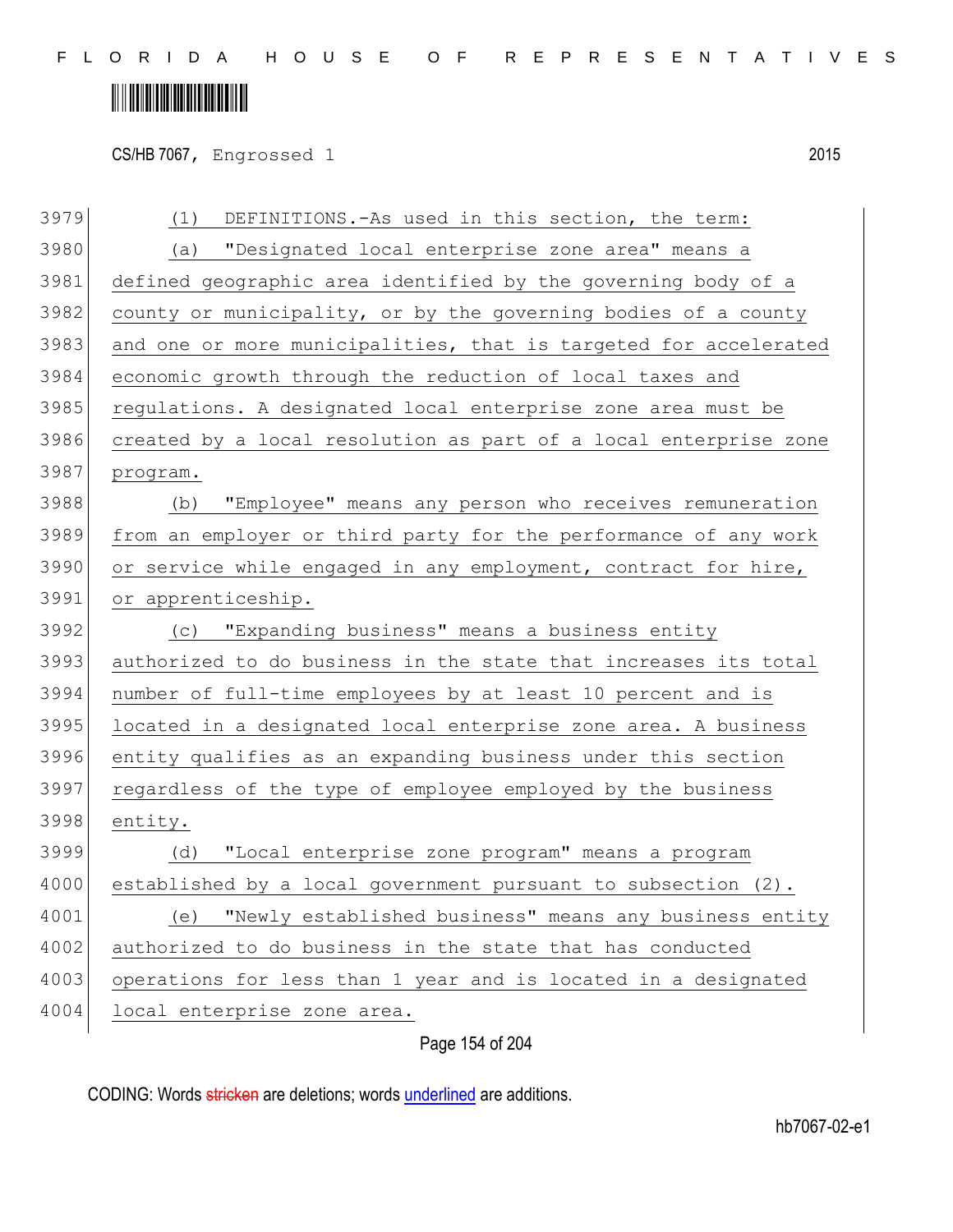CS/HB 7067, Engrossed 1 2015

|      | Page 155 of 204                                                 |
|------|-----------------------------------------------------------------|
| 4030 | Sign ordinance requirements, permits, and fees.<br>(g)          |
| 4029 | improvements, and water and sewer line extensions.              |
| 4028 | improvements, stormwater management services, street            |
| 4027 | services, fire protection, parking facilities, sewer            |
| 4026 | downtown redevelopment, solid waste disposal, fire and rescue   |
| 4025 | services associated with beach renourishment and restoration,   |
| 4024 | Special assessments, including but not limited to<br>(f)        |
| 4023 | Building permit fees.<br>(e)                                    |
| 4022 | Green utility fees.<br>(d)                                      |
| 4021 | fees.                                                           |
| 4020 | Business, professional, and occupational regulatory<br>(C)      |
| 4019 | Impact fees.<br>(b)                                             |
| 4018 | Business taxes.<br>(a)                                          |
| 4017 | a minimum of 24 consecutive months:                             |
| 4016 | ordinances, taxes, and fees imposed by the local government for |
| 4015 | established or expanding businesses from the following          |
| 4014 | A local enterprise zone program must exempt all newly<br>(4)    |
| 4013 | calendar days after enacting the resolution.                    |
| 4012 | the program to the Department of Economic Opportunity within 20 |
| 4011 | zone program shall submit a copy of the resolution establishing |
| 4010 | A local government that establishes a local enterprise<br>(3)   |
| 4009 | licenses to newly established or expanding businesses.          |
| 4008 | exemptions from specified local taxes, fees, permits, and       |
| 4007 | more designated local enterprise zone areas and grants          |
| 4006 | a local enterprise zone program through which it creates 1 or   |
| 4005 | A local government may adopt a resolution establishing<br>(2)   |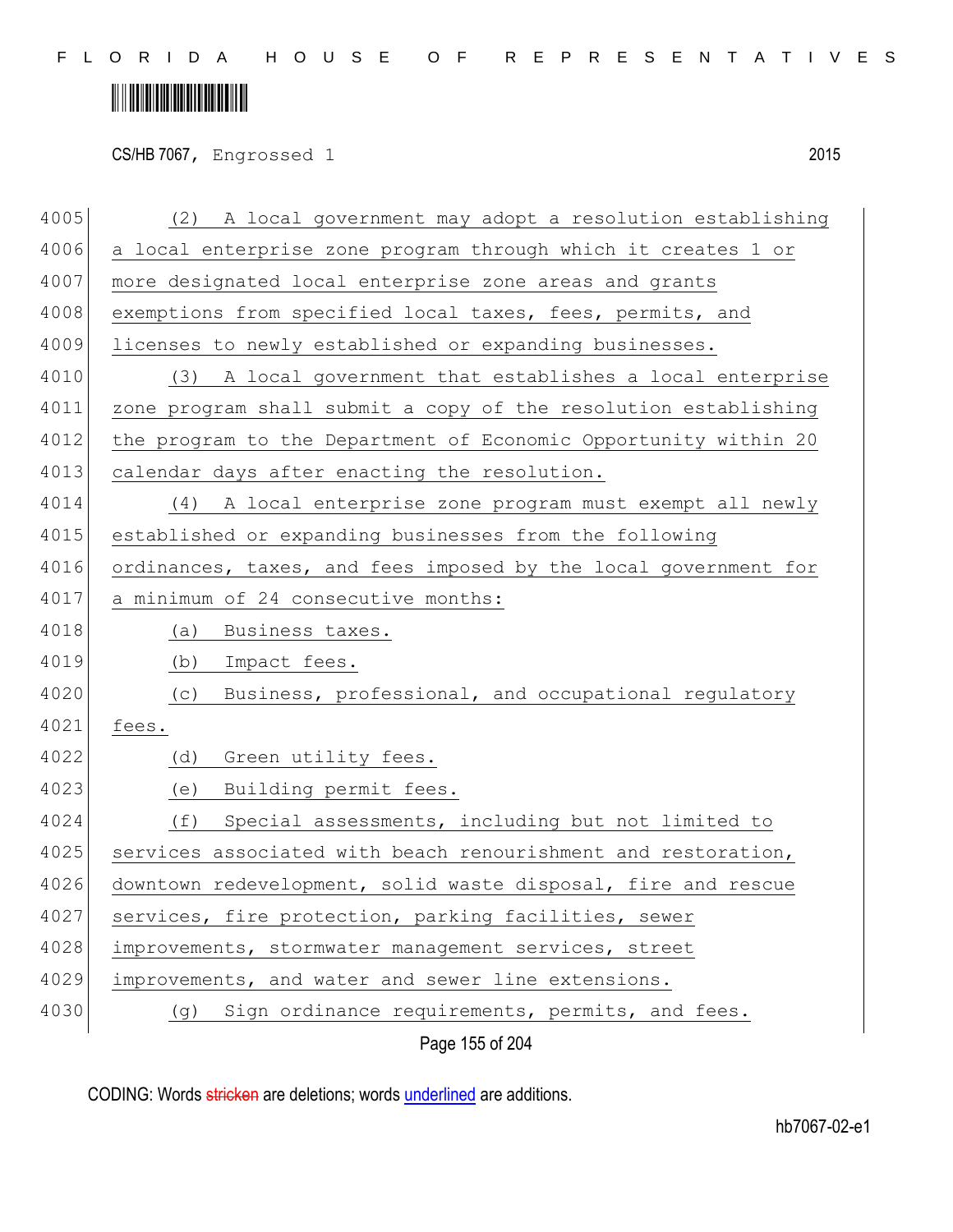CS/HB 7067, Engrossed 1 2015

| 4031 | Tree and landscape ordinance requirements, permits,<br>(h)       |
|------|------------------------------------------------------------------|
| 4032 | and fees.                                                        |
| 4033 | (5)<br>A local government may not issue a citation for a         |
| 4034 | violation of a municipal code or ordinance applicable to:        |
| 4035 | A newly established business, for a period no less<br>(a)        |
| 4036 | than 24 months after commencement of the business's operations.  |
| 4037 | An expanding business, for a period of no less than 24<br>(b)    |
| 4038 | months after an expansion of the business that results in an     |
| 4039 | increase of the business's number of full-time employees of 10   |
| 4040 | percent or more.                                                 |
| 4041 | (c) Any business located within a designated local               |
| 4042 | enterprise zone area for a period no less than 24 months after   |
| 4043 | the creation of such zone.                                       |
| 4044 |                                                                  |
| 4045 | This subsection does not apply to violations of a municipal code |
| 4046 | or ordinance that pose a direct threat to the health and safety  |
| 4047 | of the public.                                                   |
| 4048 | A local government that establishes a local enterprise<br>(6)    |
| 4049 | zone program is not prohibited from providing local financial    |
| 4050 | incentives to businesses of any industry type, including those   |
| 4051 | not identified as target industries pursuant to s. 288.106.      |
| 4052 | Section 39. Section 290.60, Florida Statutes, is created         |
| 4053 | to read:                                                         |
| 4054 | 290.60<br>Enterprise zone certification program.-                |
| 4055 | PURPOSE.-The enterprise zone certification program is<br>(1)     |
| 4056 | hereby created for the purpose of certifying designated local    |
|      | Page 156 of 204                                                  |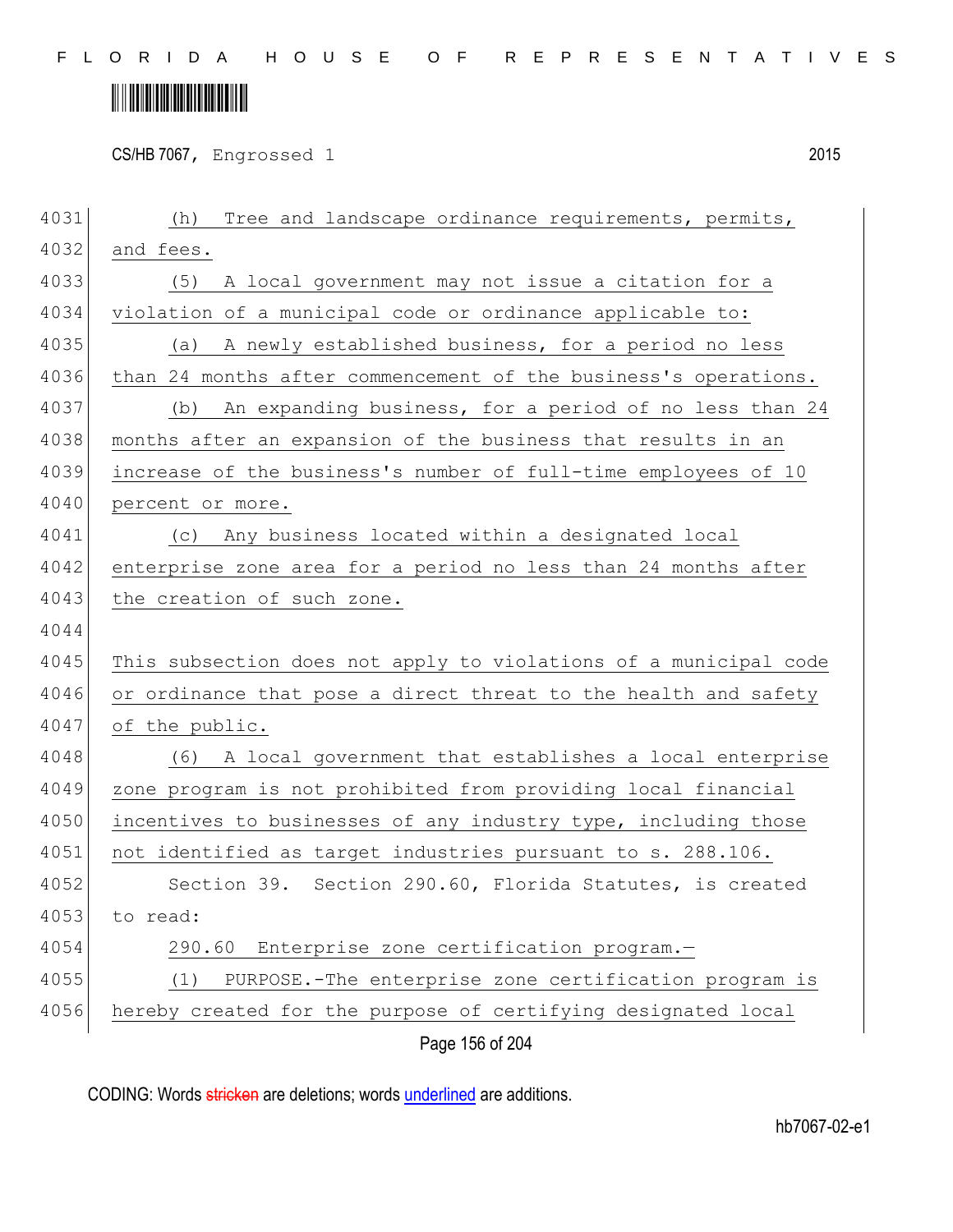# <u> Alban Alban Martin Alban</u>

CS/HB 7067, Engrossed 1 2015

4057 enterprise zone areas, as defined in s. 290.50, that are 4058 submitted to the Department of Economic Opportunity pursuant to 4059 s. 290.50(3). 4060 (2) APPLICATION.- 4061 (a) The governing body of a county or municipality or the 4062 governing bodies of a county and one or more municipalities may 4063 submit an application to the Department of Economic Opportunity 4064 for certification of a designated local enterprise zone area as 4065 an enterprise zone. An application for certification must be 4066 received by the Department of Economic Opportunity by January 1 4067 of each year and must include the following: 4068 1. An aerial map and legal description of the proposed 4069 enterprise zone. 4070 2. Demographic information regarding the proposed 4071 enterprise zone which includes unemployment, poverty, crime, 4072 income, and property value metrics. The Department of Economic 4073 Opportunity shall consult with the Office of Economic and 4074 Demographic Research to develop or identify standard sources and 4075 units of measurement for each required metric and make such 4076 approved sources and units of measurement accessible to the 4077 public on its website. 4078 3. Verification that the applicant has made available to 4079 the public on its official county or municipal website a list of 4080 local taxes, licenses, and fee data and information related to 4081 the creation of a new business, the expansion of an existing 4082 business, and the operation of an existing business, located in

Page 157 of 204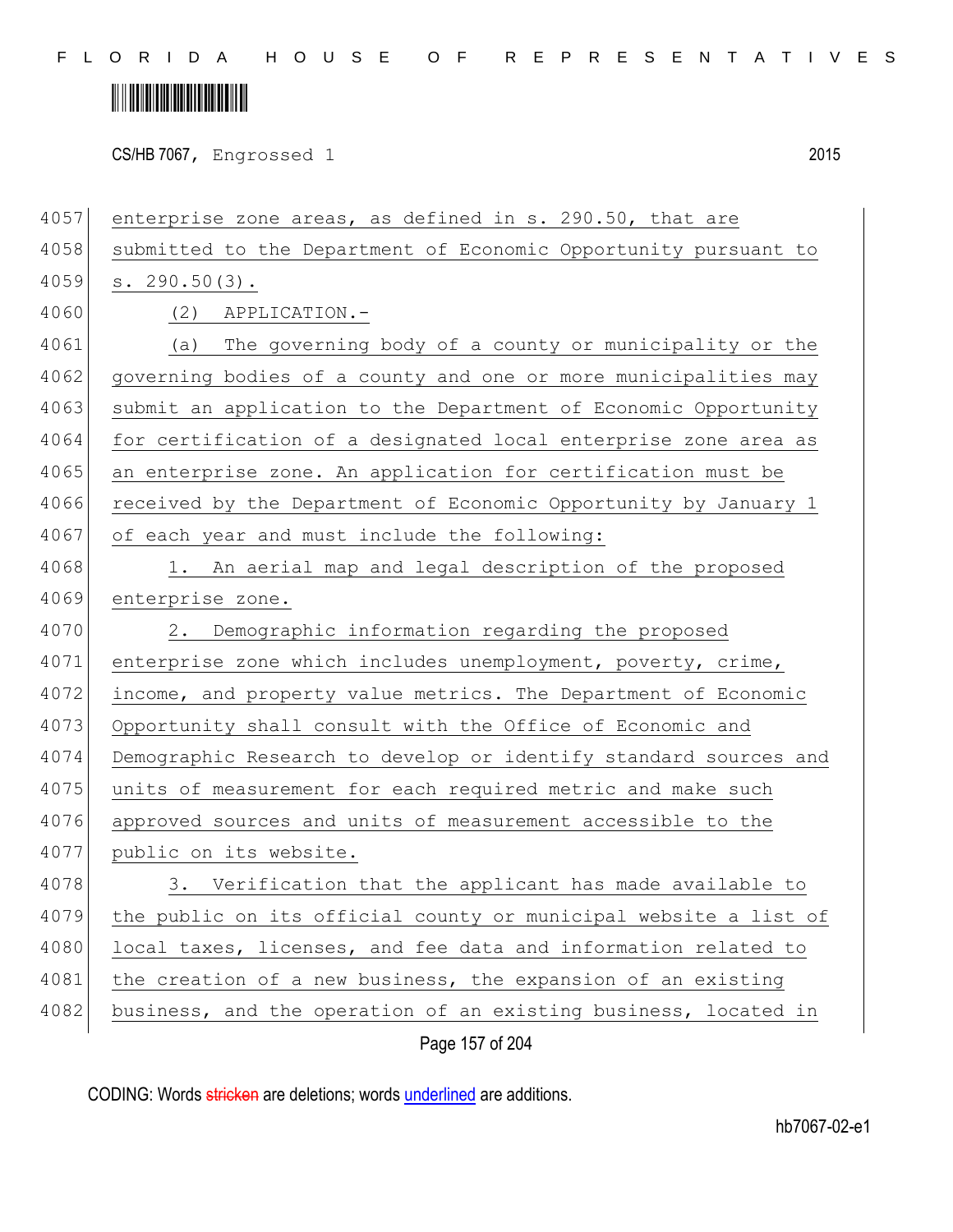# **IN THE REAL PROPERTY OF A SET OF A SET OF A SET OF A SET OF A SET OF A SET OF A SET OF A SET OF A SET**

CS/HB 7067, Engrossed 1 2015

4083 the applicant's jurisdiction. 4084 4. A list and description of the local financial 4085 incentives that have been or will be enacted by the applicant 4086 for the purpose of assisting in the redevelopment of the 4087 enterprise zone. These incentives may include the municipal 4088 service tax exemption provided in s. 166.231, the economic 4089 development ad valorem tax exemption provided in s. 205.054, 4090 local impact fee abatement or reduction, low-interest or 4091 interest-free loans or grants to businesses to encourage 4092 economic growth within the enterprise zone, and other local 4093 financial incentives. 4094 5. A copy of the resolution adopted pursuant to s. 4095  $290.50(2)$ , identifying the designated local enterprise zone 4096 area. 4097 (b) The Department of Economic Opportunity may adopt rules 4098 to develop forms and administer the requirements of this 4099 section. 4100 (3) CERTIFICATION.-All timely submitted and completed 4101 applications shall be certified by the Department of Economic 4102 Opportunity and assigned a unique identification number by June 4103 30 of each year. A certified enterprise zone is not required to 4104 reapply for certification. 4105 (4) MARKETING.-The Department of Economic Opportunity 4106 shall develop a marketing and advertising plan in coordination 4107 with local governments for the purpose of highlighting the 4108 benefits of the enterprise zone program and encouraging

Page 158 of 204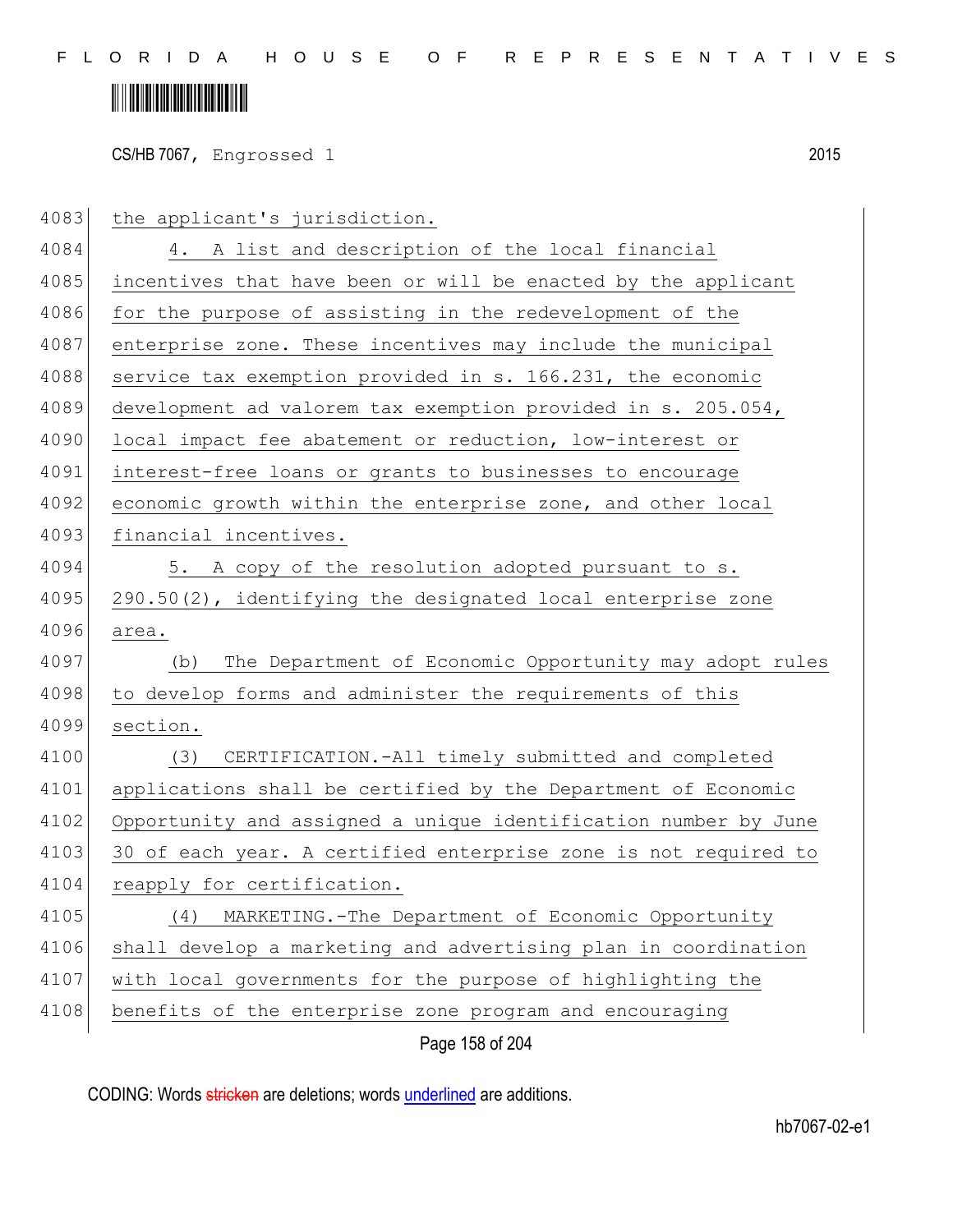# <u> Alban Alban Martin Alban</u>

CS/HB 7067, Engrossed 1 2015

Page 159 of 204 4109 increased business activity within certified enterprise zones. 4110 (5) ANNUAL REPORT.-4111 (a) By October 1 of each year each local government 4112 containing a certified enterprise zone within its jurisdiction 4113 shall submit to the Department of Economic Opportunity for 4114 inclusion in the annual report required under s. 20.60: 4115 1. The number and types of businesses established within 4116 the certified enterprise zone during the previous fiscal year. 4117 2. The number of jobs created within the certified 4118 enterprise zone during the previous fiscal year. 4119 3. A detailed description of the local and state financial 4120 incentives granted to businesses located in the certified 4121 enterprise zone during the previous fiscal year. 4122 4. A detailed description of the local regulatory 4123 incentives granted to businesses within the certified enterprise 4124 zone during the previous fiscal year. 4125 5. Any other information requested by the Department of 4126 Economic Opportunity. 4127 (b) The Department of Economic Opportunity shall include 4128 in its annual report updated demographic information described 4129 in subparagraph  $(2)$  (a)  $2.$ , for each certified enterprise zone. 4130 (6) DECERTIFICATION.-A certified enterprise zone shall be 4131 decertified by the Department of Economic Opportunity if: 4132 (a) The resolution creating the local enterprise zone 4133 program has been repealed. 4134 (b) The local governing body or bodies in whose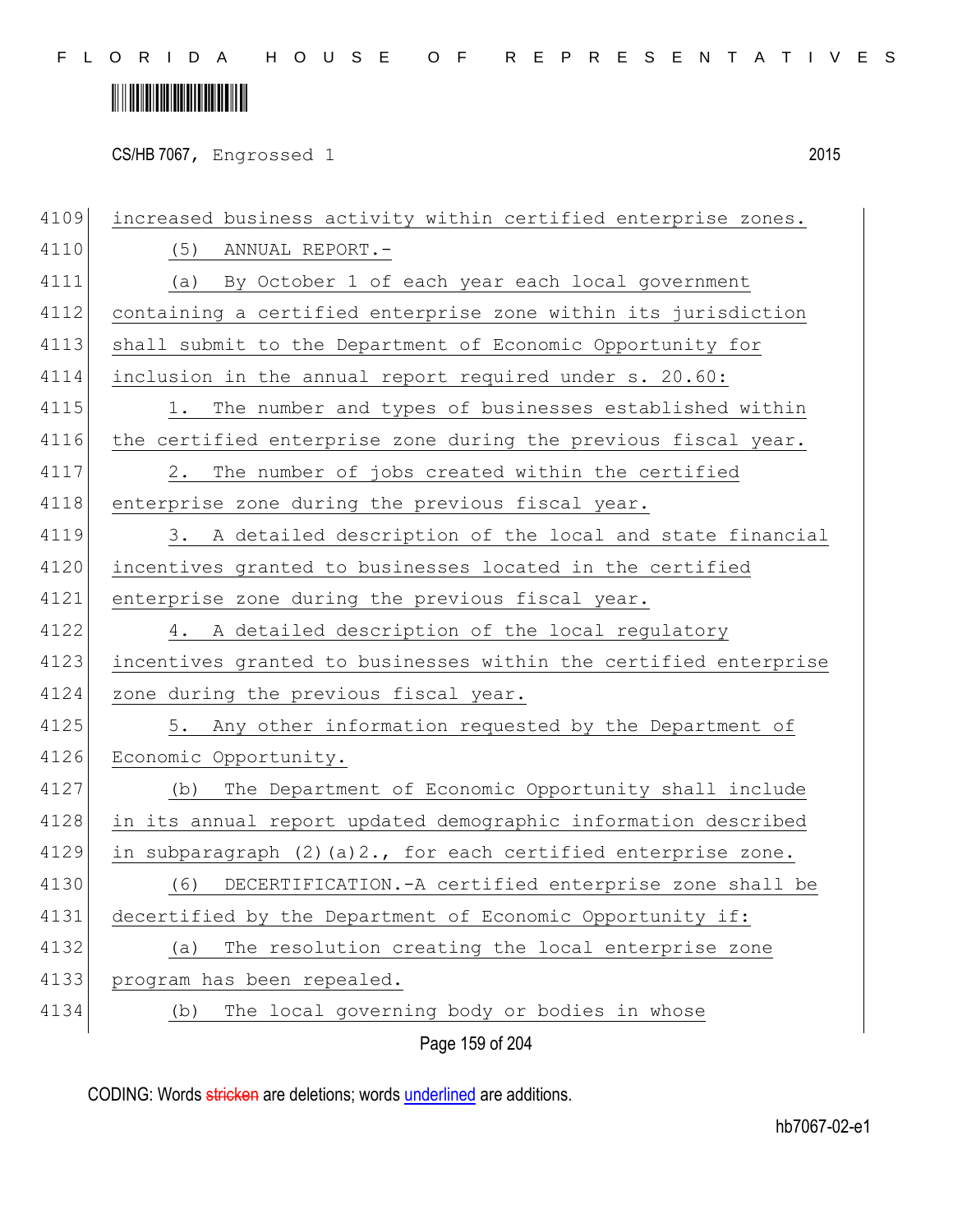CS/HB 7067, Engrossed 1 2015

Page 160 of 204 4135 jurisdiction the certified enterprise zone is located has 4136 submitted a written request that the certified enterprise zone 4137 be decertified. Such notification must include a resolution, 4138 adopted by the governing body or bodies after a public meeting, 4139 stating that decertification of the enterprise zone is in the 4140 best interest of the community. 4141 Section 40. Subsections (5) and (19) of section 159.27, 4142 Florida Statutes, are amended to read: 4143 159.27 Definitions.—The following words and terms, unless 4144 the context clearly indicates a different meaning, shall have 4145 the following meanings: 4146 (5) "Project" means any capital project comprising an 4147 industrial or manufacturing plant, a research and development 4148 park, an agricultural processing or storage facility, a 4149 warehousing or distribution facility, a headquarters facility, a 4150 tourism facility, a convention or trade show facility, an urban 4151 parking facility, a trade center, a health care facility, an 4152 educational facility, a correctional or detention facility, a 4153 motion picture production facility, a preservation or 4154 rehabilitation of a certified historic structure, an airport or 4155 | port facility, a commercial project in a certified an enterprise 4156 zone, a pollution-control facility, a hazardous or solid waste 4157 facility, a social service center, or a mass commuting facility, 4158 including one or more buildings and other structures, whether or 4159 not on the same site or sites; any rehabilitation, improvement, 4160 renovation, or enlargement of, or any addition to, any buildings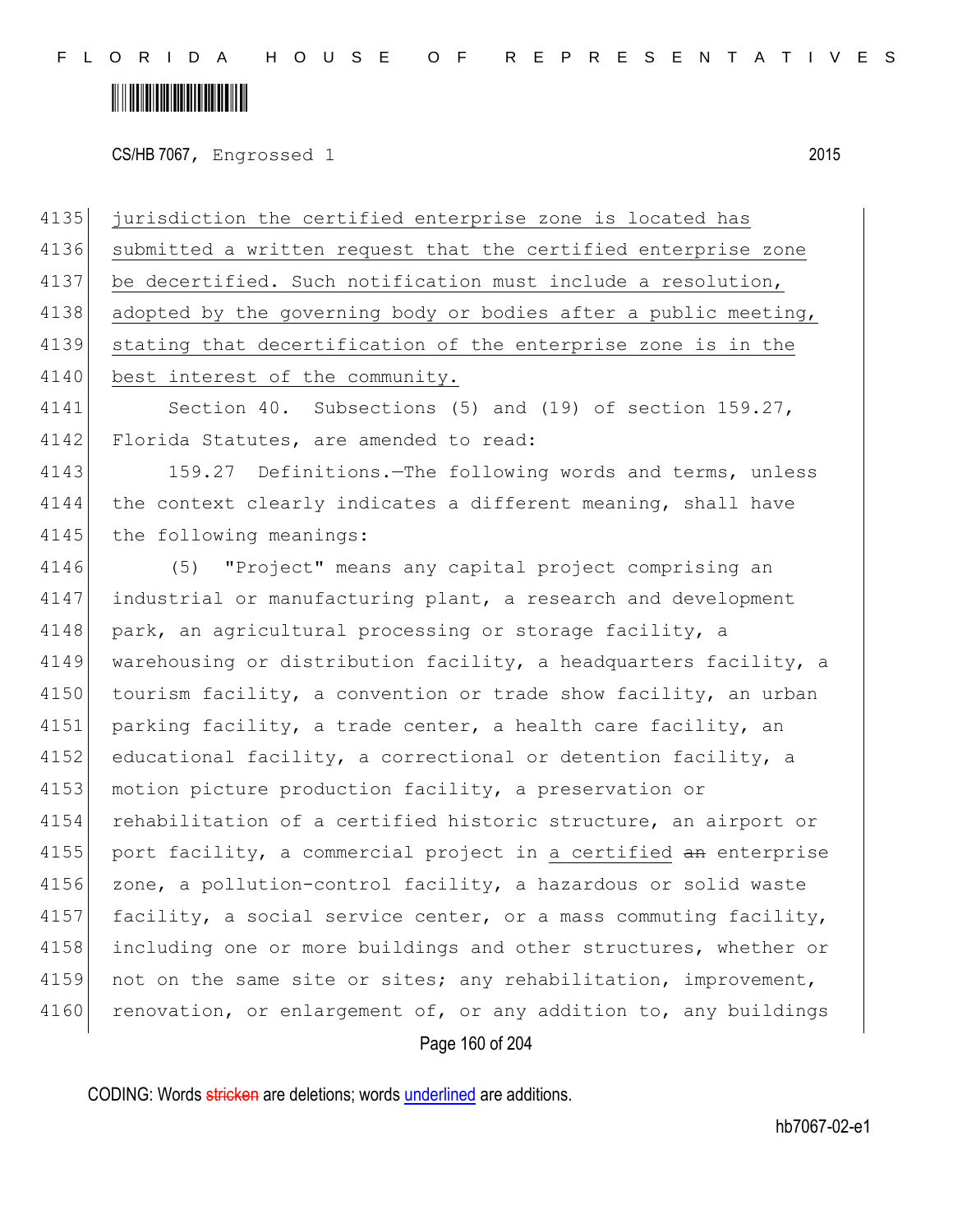CS/HB 7067, Engrossed 1 2015

4161 or structures for use as a factory, a mill, a processing plant, 4162 an assembly plant, a fabricating plant, an industrial 4163 distribution center, a repair, overhaul, or service facility, a 4164 test facility, an agricultural processing or storage facility, a 4165 warehousing or distribution facility, a headquarters facility, a 4166 tourism facility, a convention or trade show facility, an urban 4167 parking facility, a trade center, a health care facility, an 4168 educational facility, a correctional or detention facility, a 4169 motion picture production facility, a preservation or 4170 rehabilitation of a certified historic structure, an airport or 4171 port facility, a commercial project in a certified an enterprise 4172 zone, a pollution-control facility, a hazardous or solid waste 4173 facility, a social service center, or a mass commuting facility, 4174 and other facilities, including research and development 4175 facilities, for manufacturing, processing, assembling, 4176 repairing, overhauling, servicing, testing, or handling of any 4177 products or commodities embraced in any industrial or 4178 manufacturing plant, in connection with the purposes of a 4179 research and development park, or other facilities for or used 4180 in connection with an agricultural processing or storage 4181 facility, a warehousing or distribution facility, a headquarters 4182 facility, a tourism facility, a convention or trade show 4183 facility, an urban parking facility, a trade center, a health 4184 care facility, an educational facility, a correctional or 4185 detention facility, a motion picture production facility, a 4186 preservation or rehabilitation of a certified historic

Page 161 of 204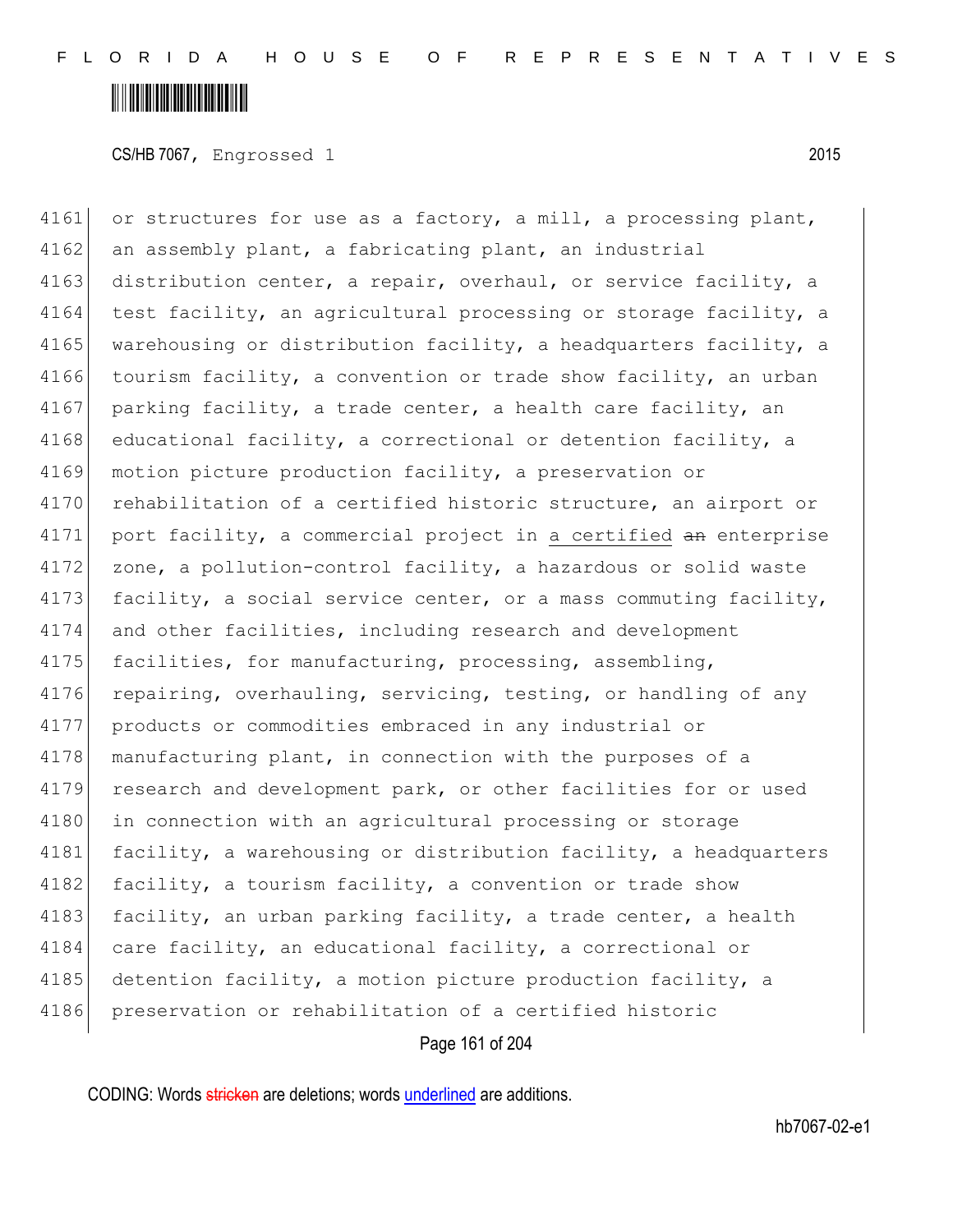CS/HB 7067, Engrossed 1 2015

4187 structure, an airport or port facility, or a commercial project 4188 in a certified an enterprise zone or for controlling air or 4189 water pollution or for the disposal, processing, conversion, or 4190 reclamation of hazardous or solid waste, a social service 4191 center, or a mass commuting facility; and including also the 4192 sites thereof and other rights in land therefor whether improved 4193 or unimproved, machinery, equipment, site preparation and 4194 landscaping, and all appurtenances and facilities incidental 4195 thereto, such as warehouses, utilities, access roads, railroad 4196 sidings, truck docking and similar facilities, parking 4197 facilities, office or storage or training facilities, public 4198 lodging and restaurant facilities, dockage, wharfage, solar 4199 energy facilities, and other improvements necessary or 4200 convenient for any manufacturing or industrial plant, research 4201 and development park, agricultural processing or storage 4202 facility, warehousing or distribution facility, tourism 4203 facility, convention or trade show facility, urban parking 4204 facility, trade center, health care facility, educational 4205 facility, a correctional or detention facility, motion picture 4206 production facility, preservation or rehabilitation of a 4207 certified historic structure, airport or port facility, 4208 commercial project in a certified an enterprise zone, pollution-4209 control facility, hazardous or solid waste facility, social 4210 service center, or a mass commuting facility and any one or more 4211 combinations of the foregoing.

Page 162 of 204 4212 (19) "Commercial project in a certified an enterprise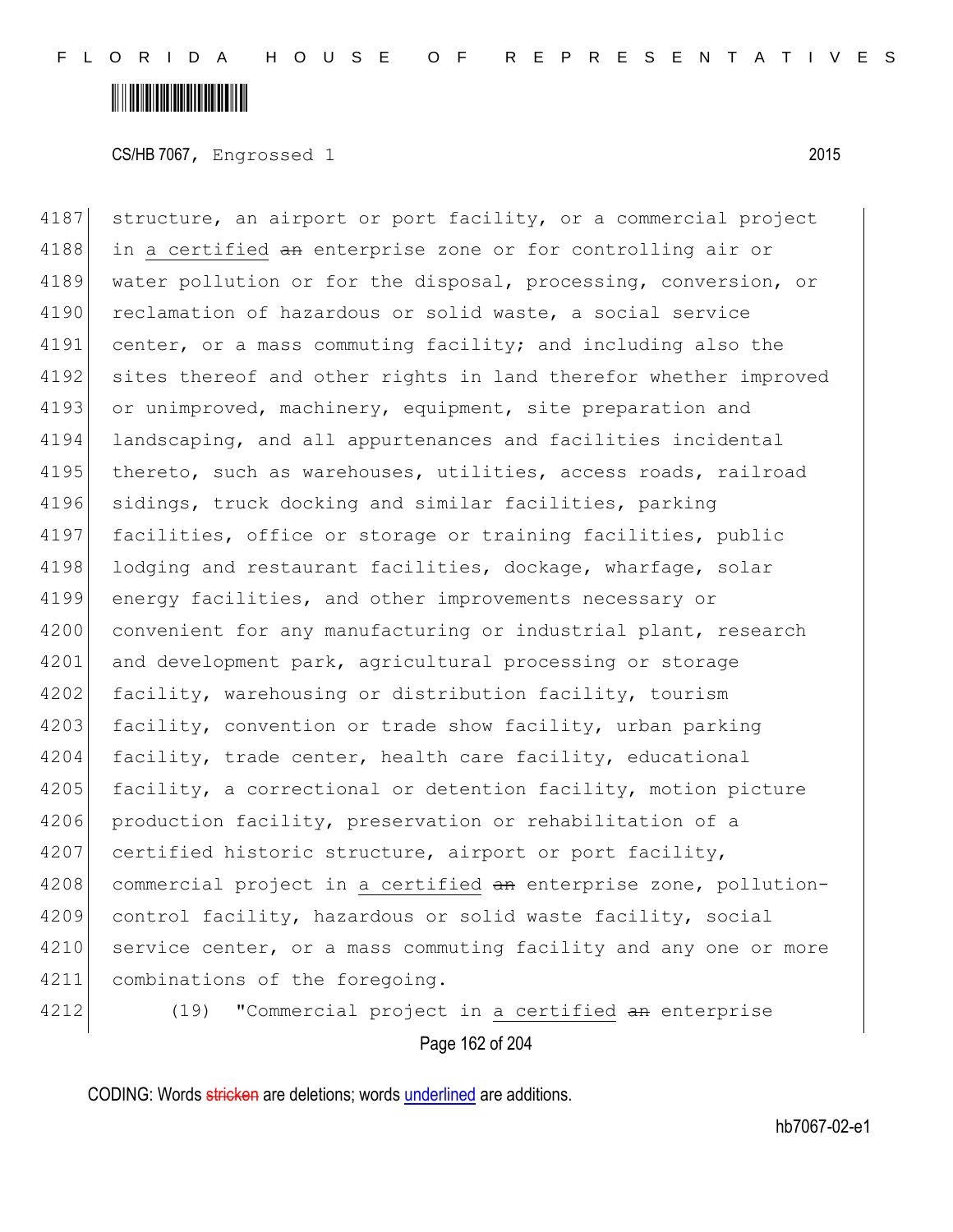#### <u> Alban Maria Maria Maria Maria Maria Maria Maria Maria Maria Maria Maria Maria Maria Maria Maria Maria Maria M</u>

CS/HB 7067, Engrossed 1 2015

4213 zone" means buildings, building additions or renovations, or 4214 other structures to be newly constructed and suitable for use by 4215 a commercial enterprise, and includes the site on which such 4216 buildings or structures are located, located in a certified an 4217 area designated as an enterprise zone pursuant to s. 290.0065.

4218 Section 41. Subsection (5) of section 159.803, Florida 4219 Statutes, is amended to read:

4220 159.803 Definitions.—As used in this part, the term:

4221 (5) "Priority project" means a solid waste disposal 4222 facility or a sewage facility, as such terms are defined in s. 4223 142 of the Code, or a water facility, as defined in s. 142 of 4224 the Code, which is operated by a member-owned, not-for-profit 4225 utility, or any project which is to be located in an area which  $4226$  is a certified an enterprise zone designated pursuant to s.  $4227$   $290.0065$ .

4228 Section 42. Subsection (3) of section 163.2517, Florida 4229 Statutes, is amended to read:

4230 163.2517 Designation of urban infill and redevelopment 4231 area.—

4232 (3) A local government seeking to designate a geographic 4233 area within its jurisdiction as an urban infill and 4234 redevelopment area shall prepare a plan that describes the 4235 infill and redevelopment objectives of the local government 4236 within the proposed area. In lieu of preparing a new plan, the 4237 local government may demonstrate that an existing plan or 4238 combination of plans associated with a community redevelopment

Page 163 of 204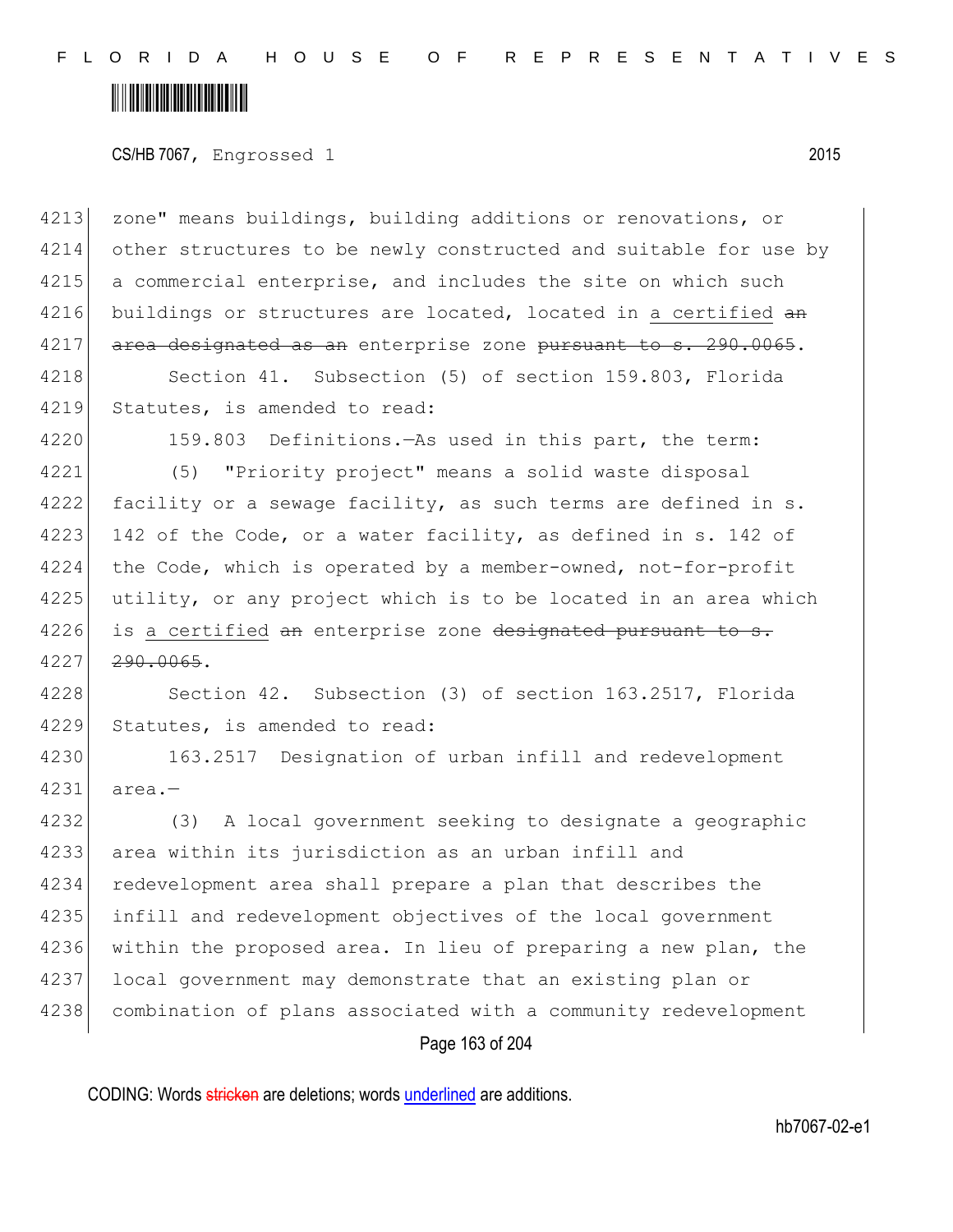CS/HB 7067, Engrossed 1 2015

4239 area, Florida Main Street program, Front Porch Florida 4240 Community, sustainable community, certified enterprise zone, or 4241 neighborhood improvement district includes the factors listed in 4242 paragraphs  $(a)-(n)$ , including a collaborative and holistic 4243 community participation process, or amend such existing plans to 4244 include these factors. The plan shall demonstrate the local 4245 government and community's commitment to comprehensively address 4246 the urban problems within the urban infill and redevelopment 4247 area and identify activities and programs to accomplish locally 4248 identified goals such as code enforcement; improved educational 4249 opportunities; reduction in crime; neighborhood revitalization 4250 and preservation; provision of infrastructure needs, including 4251 mass transit and multimodal linkages; and mixed-use planning to 4252 promote multifunctional redevelopment to improve both the 4253 residential and commercial quality of life in the area. The plan 4254 shall also:

4255 (a) Contain a map depicting the geographic area or areas 4256 to be included within the designation.

4257 (b) Confirm that the infill and redevelopment area is 4258 within an area designated for urban uses in the local 4259 government's comprehensive plan.

4260 (c) Identify and map existing enterprise zones, community 4261 redevelopment areas, community development corporations, 4262 brownfield areas, downtown redevelopment districts, safe 4263 neighborhood improvement districts, historic preservation 4264 districts, and empowerment zones or enterprise communities

Page 164 of 204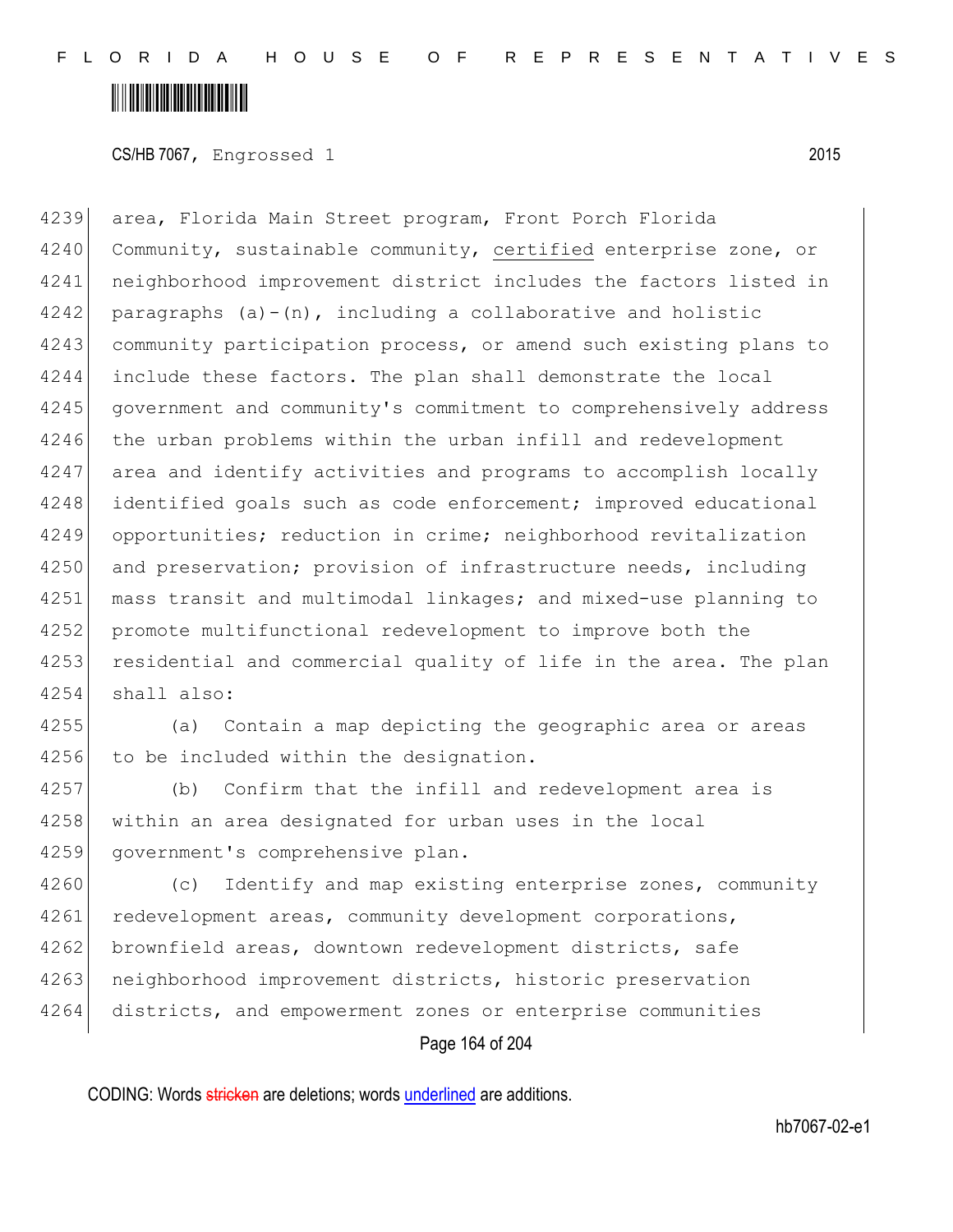CS/HB 7067, Engrossed 1 2015

4265 located within the area proposed for designation as an urban 4266 infill and redevelopment area and provide a framework for 4267 coordinating infill and redevelopment programs within the urban 4268 core.

 (d) Identify a memorandum of understanding between the district school board and the local government jurisdiction regarding public school facilities located within the urban infill and redevelopment area to identify how the school board will provide priority to enhancing public school facilities and 4274 programs in the designated area, including the reuse of existing 4275 buildings for schools within the area.

4276 (e) Identify each neighborhood within the proposed area 4277 and state community preservation and revitalization goals and 4278 projects identified through a collaborative and holistic 4279 community participation process and how such projects will be 4280 implemented.

4281 (f) Identify how the local government and community-based 4282 organizations intend to implement affordable housing programs, 4283 including, but not limited to, economic and community 4284 development programs administered by federal and state agencies, 4285 within the urban infill and redevelopment area.

4286 (g) Identify strategies for reducing crime.

4287 (h) If applicable, provide guidelines for the adoption of 4288 land development regulations specific to the urban infill and 4289 redevelopment area which include, for example, setbacks and 4290 parking requirements appropriate to urban development.

Page 165 of 204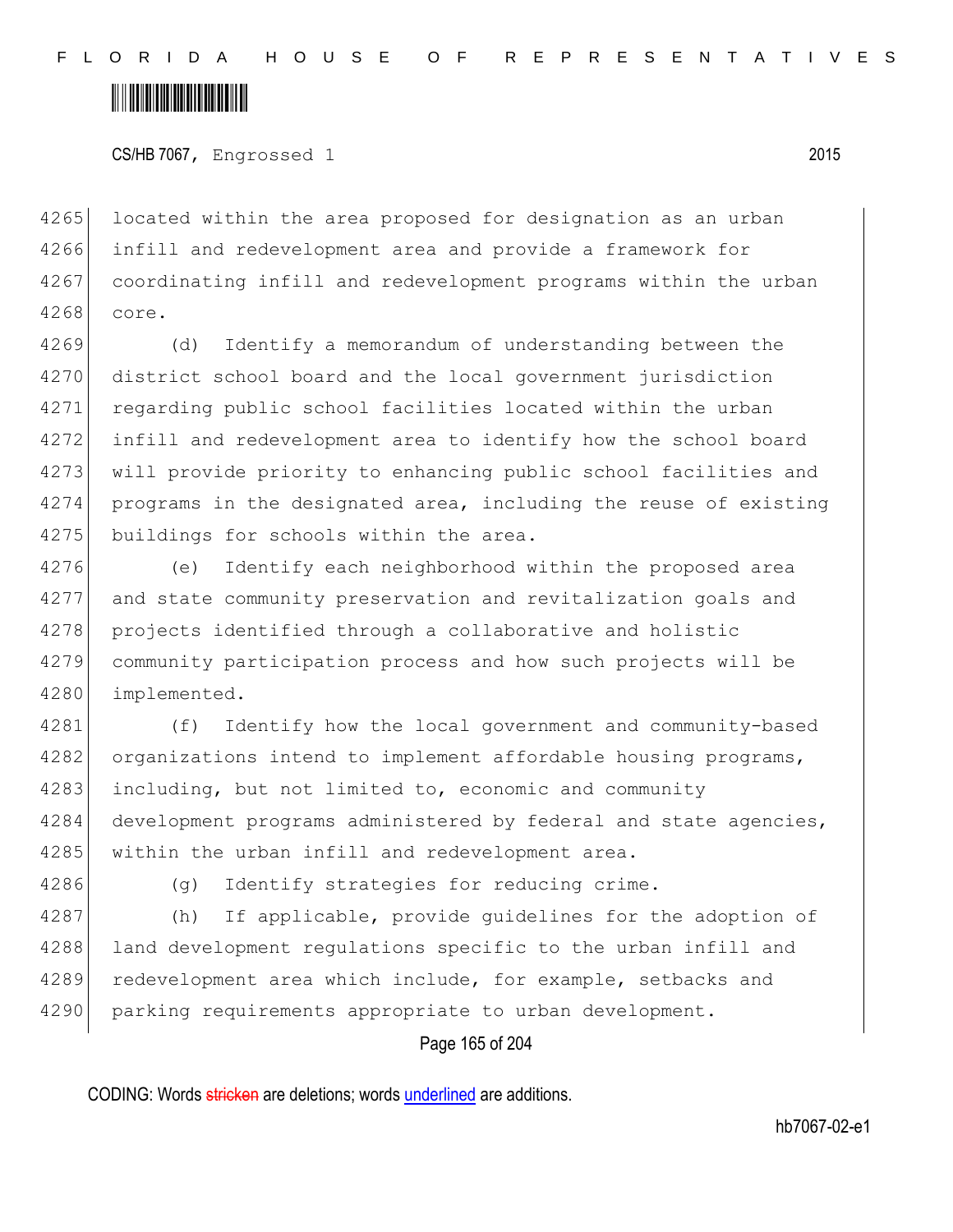CS/HB 7067, Engrossed 1 2015

| 4291 | (i)<br>Identify and map any existing transportation             |
|------|-----------------------------------------------------------------|
| 4292 | concurrency exception areas and any relevant public             |
| 4293 | transportation corridors designated by a metropolitan planning  |
| 4294 | organization in its long-range transportation plans or by the   |
| 4295 | local government in its comprehensive plan for which the local  |
| 4296 | government seeks designation as a transportation concurrency    |
| 4297 | exception area. For those areas, describe how public            |
| 4298 | transportation, pedestrian ways, and bikeways will be           |
| 4299 | implemented as an alternative to increased automobile use.      |
| 4300 | Identify and adopt a package of financial and local<br>(†)      |
| 4301 | government incentives which the local government will offer for |
| 4302 | new development, expansion of existing development, and         |
| 4303 | redevelopment within the urban infill and redevelopment area.   |
| 4304 | Examples of such incentives include:                            |
| 4305 | $1$ .<br>Waiver of license and permit fees.                     |
| 4306 | Exemption of sales made in the urban infill and<br>2.           |
| 4307 | redevelopment area from local option sales surtaxes imposed     |
| 4308 | pursuant to s. 212.055.                                         |
| 4309 | Waiver of delinquent local taxes or fees to promote the<br>3.   |
| 4310 | return of property to productive use.                           |
| 4311 | Expedited permitting.<br>4.                                     |
| 4312 | Lower transportation impact fees for development which<br>5.    |
| 4313 | encourages more use of public transit, pedestrian, and bicycle  |
| 4314 | modes of transportation.                                        |
| 4315 | Prioritization of infrastructure spending within the<br>6.      |
| 4316 | urban infill and redevelopment area.                            |

#### Page 166 of 204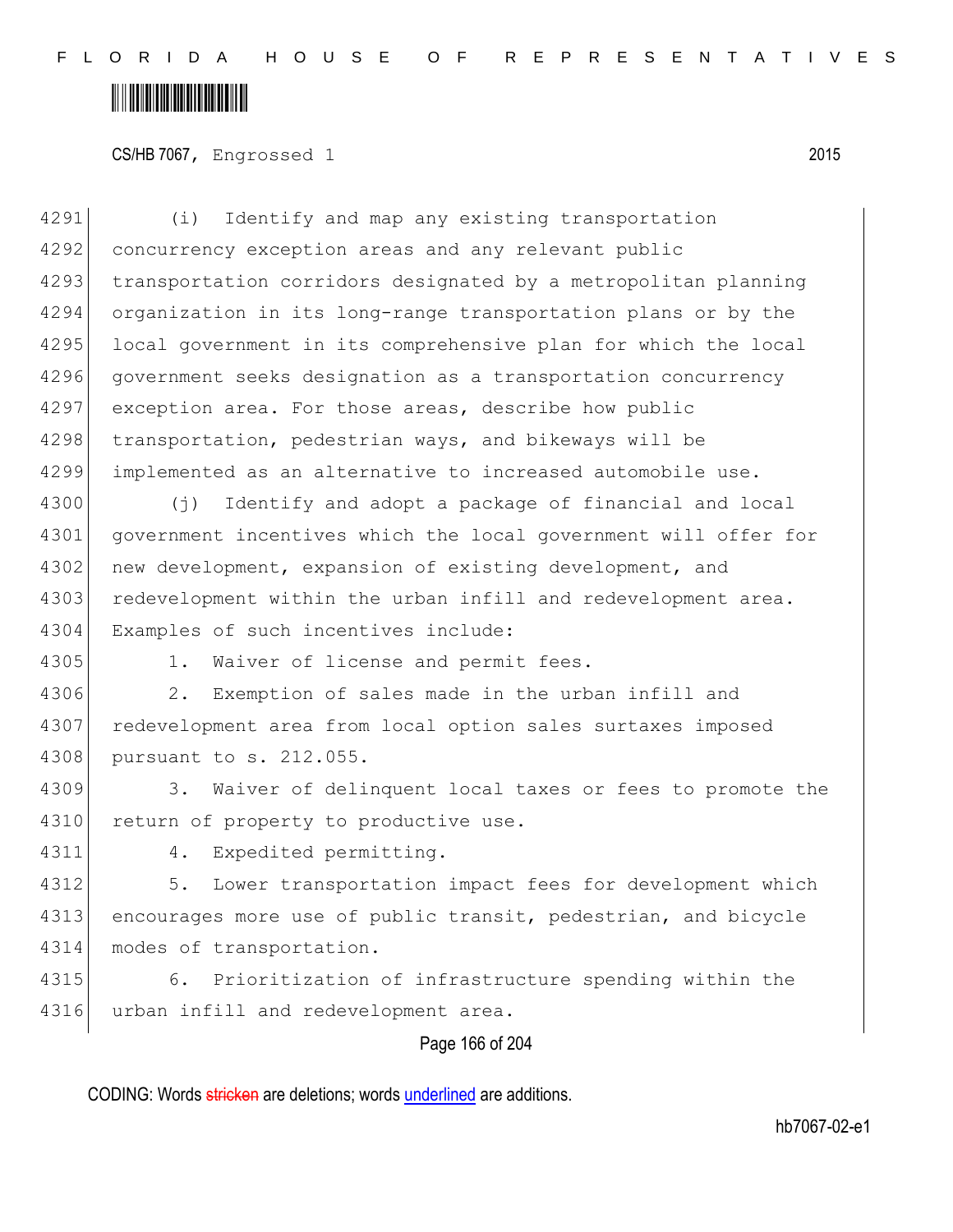CS/HB 7067, Engrossed 1 2015

Page 167 of 204 4317 7. Local government absorption of developers' concurrency 4318 costs. 4319 4320 In order to be authorized to recognize the exemption from local 4321 option sales surtaxes pursuant to subparagraph 2., the owner, 4322 lessee, or lessor of the new development, expanding existing 4323 development, or redevelopment within the urban infill and 4324 redevelopment area must file an application under oath with the 4325 governing body having jurisdiction over the urban infill and 4326 redevelopment area where the business is located. The 4327 application must include the name and address of the business 4328 claiming the exclusion from collecting local option surtaxes; an 4329 address and assessment roll parcel number of the urban infill 4330 and redevelopment area for which the exemption is being sought; 4331 a description of the improvements made to accomplish the new 4332 development, expanding development, or redevelopment of the real 4333 property; a copy of the building permit application or the 4334 building permit issued for the development of the real property; 4335 a new application for a certificate of registration with the 4336 Department of Revenue with the address of the new development, 4337 expanding development, or redevelopment; and the location of the 4338 property. The local government must review and approve the 4339 application and submit the completed application and 4340 documentation along with a copy of the ordinance adopted 4341 pursuant to subsection (5) to the Department of Revenue in order 4342 for the business to become eligible to make sales exempt from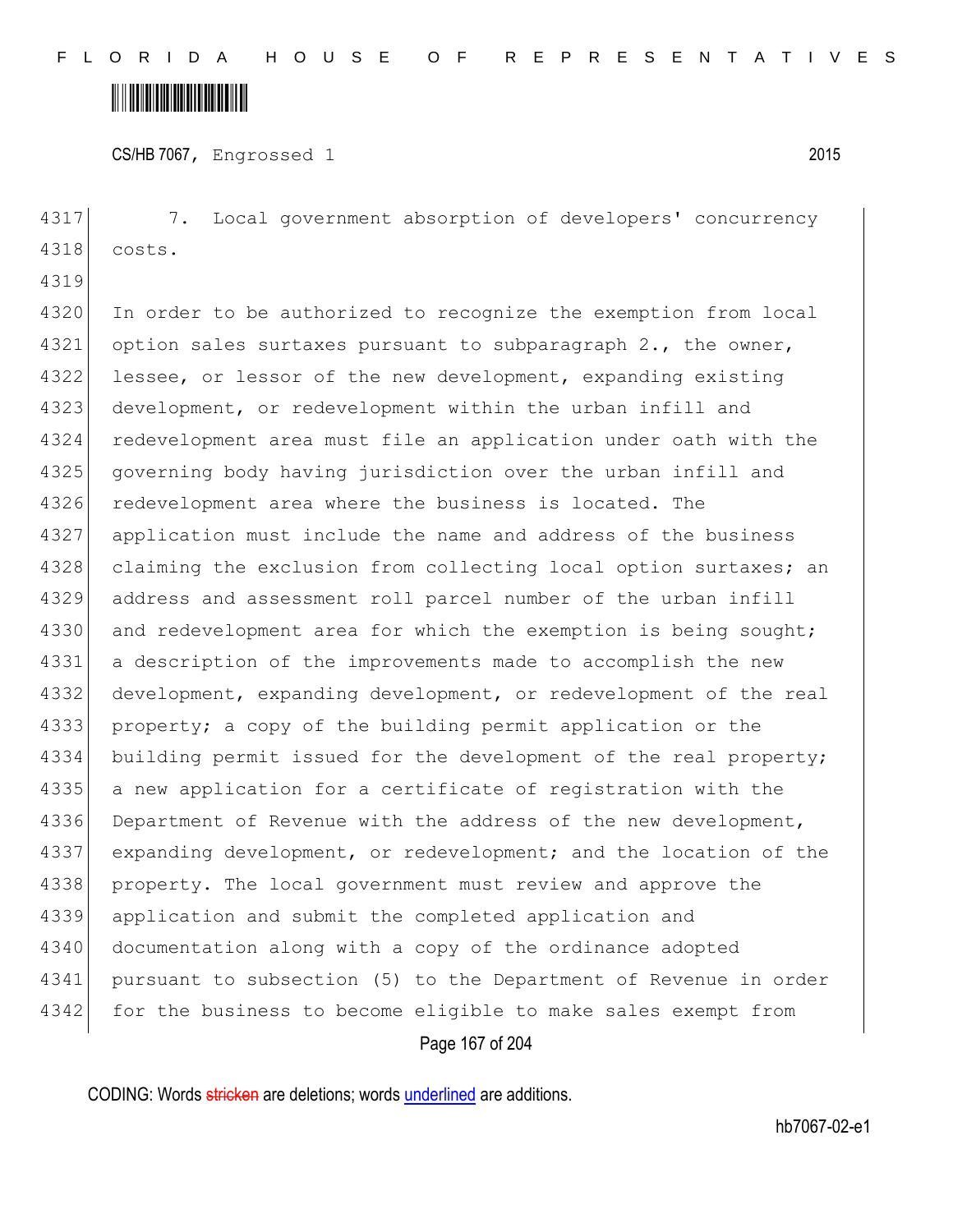#### <u> Alban Maria Maria Maria Maria Maria Maria Maria Maria Maria Maria Maria Maria Maria Maria Maria Maria Maria M</u>

CS/HB 7067, Engrossed 1 2015

Page 168 of 204 4343 local option sales surtaxes in the urban infill and 4344 redevelopment area. 4345 (k) Identify how activities and incentives within the 4346 urban infill and redevelopment area will be coordinated and what 4347 administrative mechanism the local government will use for the 4348 coordination. 4349 (l) Identify how partnerships with the financial and 4350 business community will be developed. 4351 (m) Identify the governance structure that the local 4352 government will use to involve community representatives in the 4353 implementation of the plan. 4354 (n) Identify performance measures to evaluate the success 4355 of the local government in implementing the urban infill and 4356 redevelopment plan. 4357 Section 43. Subsection (8) of section 163.503, Florida 4358 Statutes, is amended to read: 4359 163.503 Definitions.— 4360 (8) "Certified enterprise zone" means an area certified 4361 designated pursuant to s. 290.60 290.0065. 4362 Section 44. Section 163.521, Florida Statutes, is amended 4363 to read: 4364 163.521 Neighborhood improvement district located in 4365 certified inside enterprise zone; funding. The local governing 4366 body of any municipality or county in which the boundaries of a 4367 certified an enterprise zone include a neighborhood improvement 4368 district in whole or in part, prior to October 1 of each year,

CODING: Words stricken are deletions; words underlined are additions.

hb7067-02-e1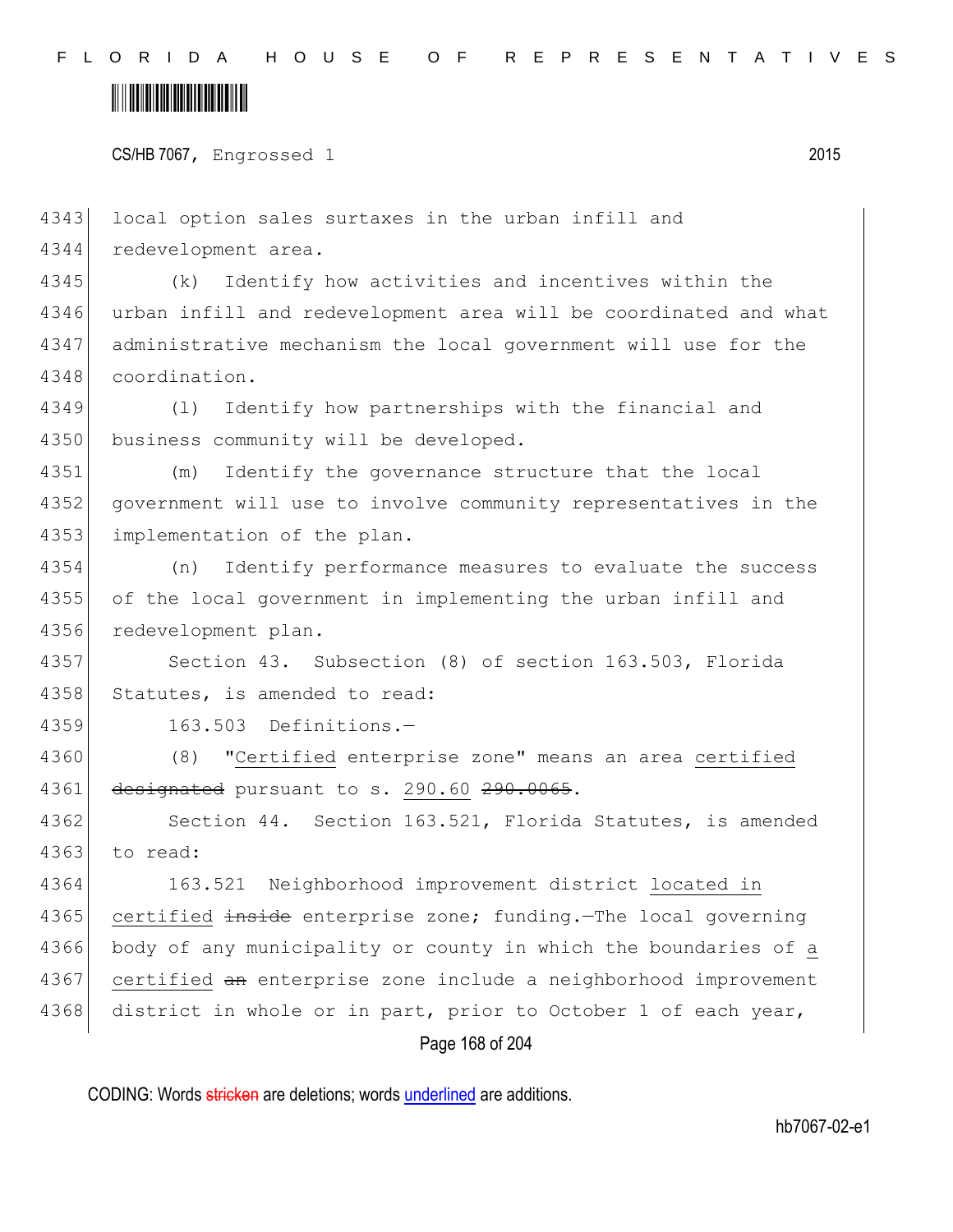CS/HB 7067, Engrossed 1 2015

4369 may request the Department of Legal Affairs to submit within its 4370 budget request to the Legislature provisions to fund capital 4371 improvements. A request may be made for 100 percent of the 4372 capital improvement costs for 25 percent of the area of the 4373 certified enterprise zone which overlaps the district. The local 4374 governing body may also request a 100-percent matching grant for 4375 capital improvement costs for the remaining 75 percent of the 4376 area of the certified enterprise zone which overlaps the 4377 district. Local governments must demonstrate the capacity to 4378 implement the project within 2 years after the date of the 4379 appropriation. Funds appropriated under this provision may not 4380 be expended until after completion and approval of the safe 4381 neighborhood improvement plan pursuant to ss. 163.516 and 4382 163.519(11). Capital improvements contained within the request 4383 submitted by the local governing body must be specifically 4384 related to crime prevention through community policing 4385 innovations, environmental design, environmental security, and 4386 defensible space and must be reviewed by the department for 4387 compliance with the principles of crime prevention through 4388 community policing innovations, environmental design, 4389 environmental security, and defensible space. The department 4390 shall rank order all requests received for capital improvements 4391 funding based on the necessity of the improvements to the 4392 overall implementation of the safe neighborhood plan; the degree 4393 to which the improvements help the plan achieve crime prevention 4394 through community policing innovations, environmental design,

Page 169 of 204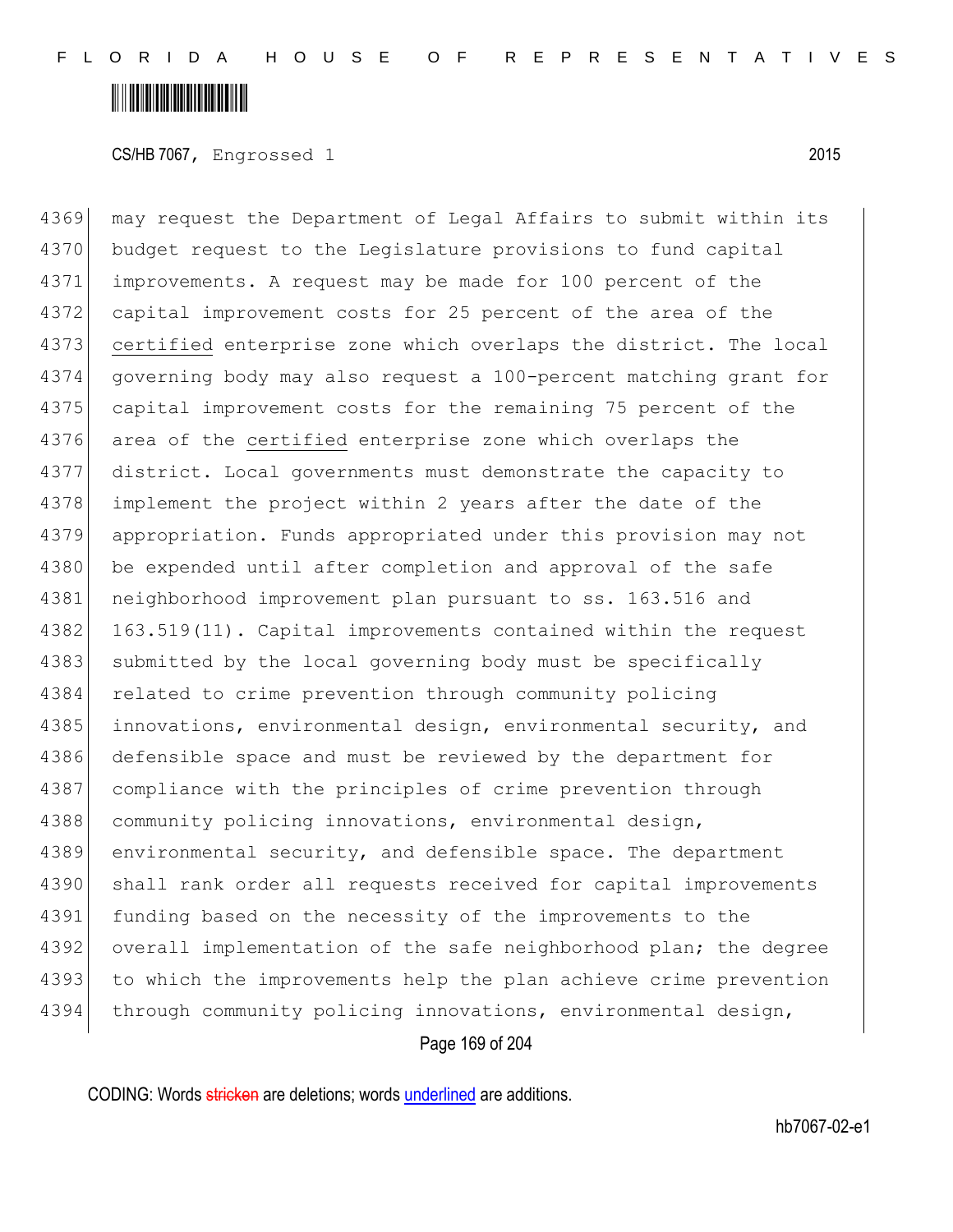F L O R I D A H O U S E O F R E P R E S E N T A T I V E S

### <u> Alban Maria Maria Maria Maria Maria Maria Maria Maria Maria Maria Maria Maria Maria Maria Maria Maria Maria M</u>

CS/HB 7067, Engrossed 1 2015

4395 environmental security, and defensible space objectives; the 4396 effect of the improvements on residents of low or moderate 4397 income; and the fiscal inability of local government to perform 4398 the improvements without state assistance.

4399 Section 45. Subsection (1) of section 163.522, Florida 4400 Statutes, is amended to read:

4401 163.522 State redevelopment programs.—

4402 (1) Any county or municipality containing a certified 4403 which has nominated an area as an enterprise zone pursuant to 4404 290.0055 which has been so designated pursuant to s. 290.0065 is 4405 directed to give consideration to the creation of a neighborhood 4406 improvement district within said area.

4407 Section 46. Subsection (8) of section 166.231, Florida 4408 Statutes, is amended to read:

4409 166.231 Municipalities; public service tax.-

4410 (8)(a) Beginning July 1, 1995, A municipality may by 4411 ordinance exempt not less than 50 percent of the tax imposed 4412 under this section on purchasers of electrical energy who are 4413 located within a certified enterprise zone or determined to be 4414 eligible for the exemption provided by s. 212.08(15) by the 4415 Department of Revenue. The exemption shall be administered as 4416 provided in that section. A copy of any ordinance adopted 4417 pursuant to this subsection shall be provided to the Department 4418 of Revenue not less than 14 days before prior to its effective 4419 date.

Page 170 of 204 4420 (b) If an area submitted for enterprise zone certification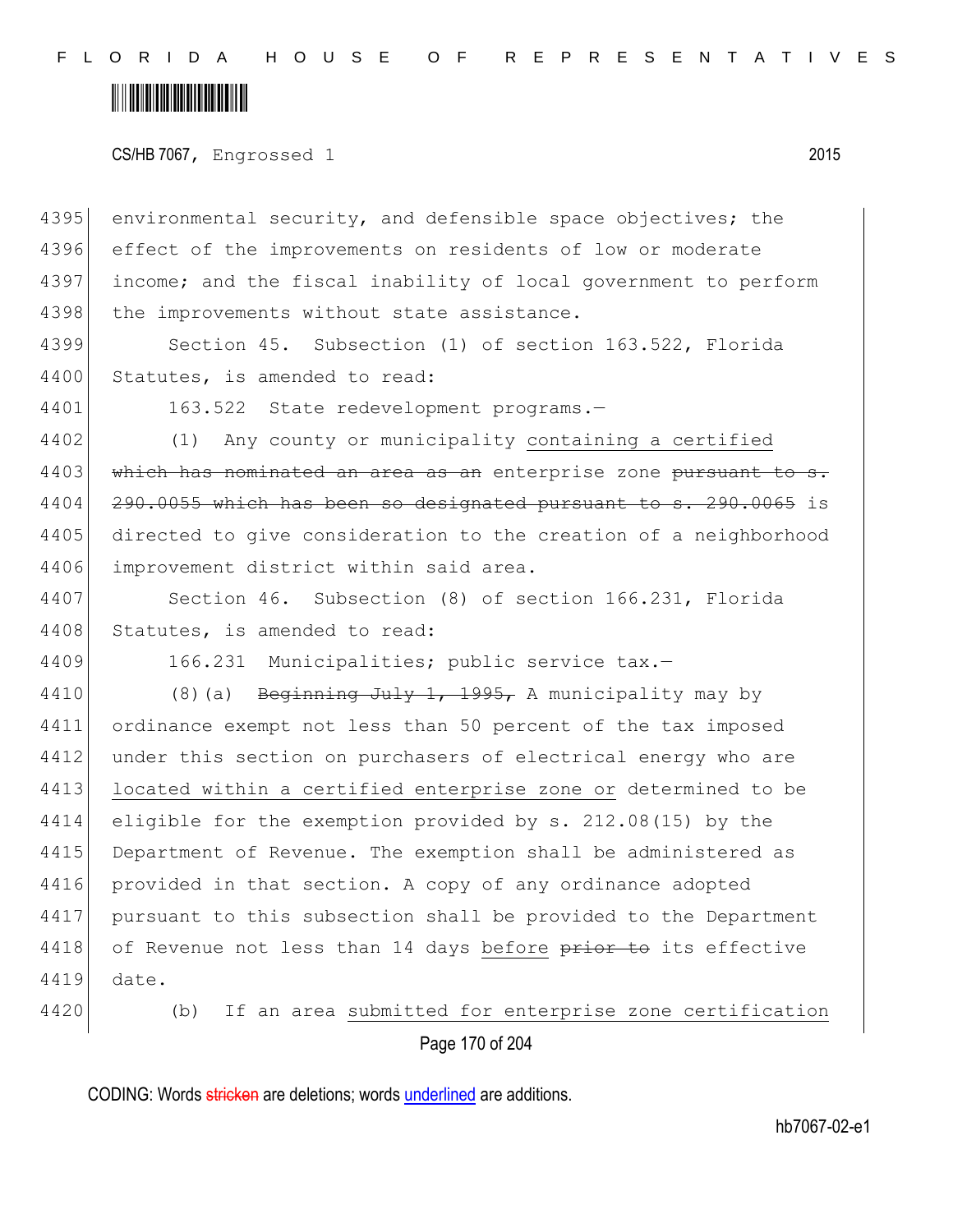CS/HB 7067, Engrossed 1 2015

4421 that is nominated as an enterprise zone pursuant to s. 290.60 4422 290.0055 has not yet been certified designated pursuant to s. 4423 <del>290.0065</del>, a municipality may enact an ordinance for such 4424 exemption; however, the ordinance shall not be effective until 4425 such area is certified designated pursuant to s. 290.0065.

 $4426$  (c) This subsection expires on the date specified in s. 4427 290.016 for the expiration of the Florida Enterprise Zone Act, 4428 except that any qualified business that has satisfied the 4429 requirements of this subsection before that date shall be 4430 allowed the full benefit of the exemption allowed under this 4431 subsection as if this subsection had not expired on that date.

4432 Section 47. Paragraphs (a) and (b) of subsection (14), 4433 paragraph (b) of subsection (15), and subsection (18) of section 4434 196.012, Florida Statutes, are amended to read:

4435 196.012 Definitions.—For the purpose of this chapter, the 4436 following terms are defined as follows, except where the context 4437 clearly indicates otherwise:

4438 (14) "New business" means:

4439 (a)1. A business or organization establishing 10 or more 4440 new jobs to employ 10 or more full-time employees in this state, 4441 paying an average wage for such new jobs that is above the 4442 average wage in the area, which principally engages in any one 4443 or more of the following operations:

4444 a. Manufactures, processes, compounds, fabricates, or 4445 produces for sale items of tangible personal property at a fixed 4446 location and which comprises an industrial or manufacturing

Page 171 of 204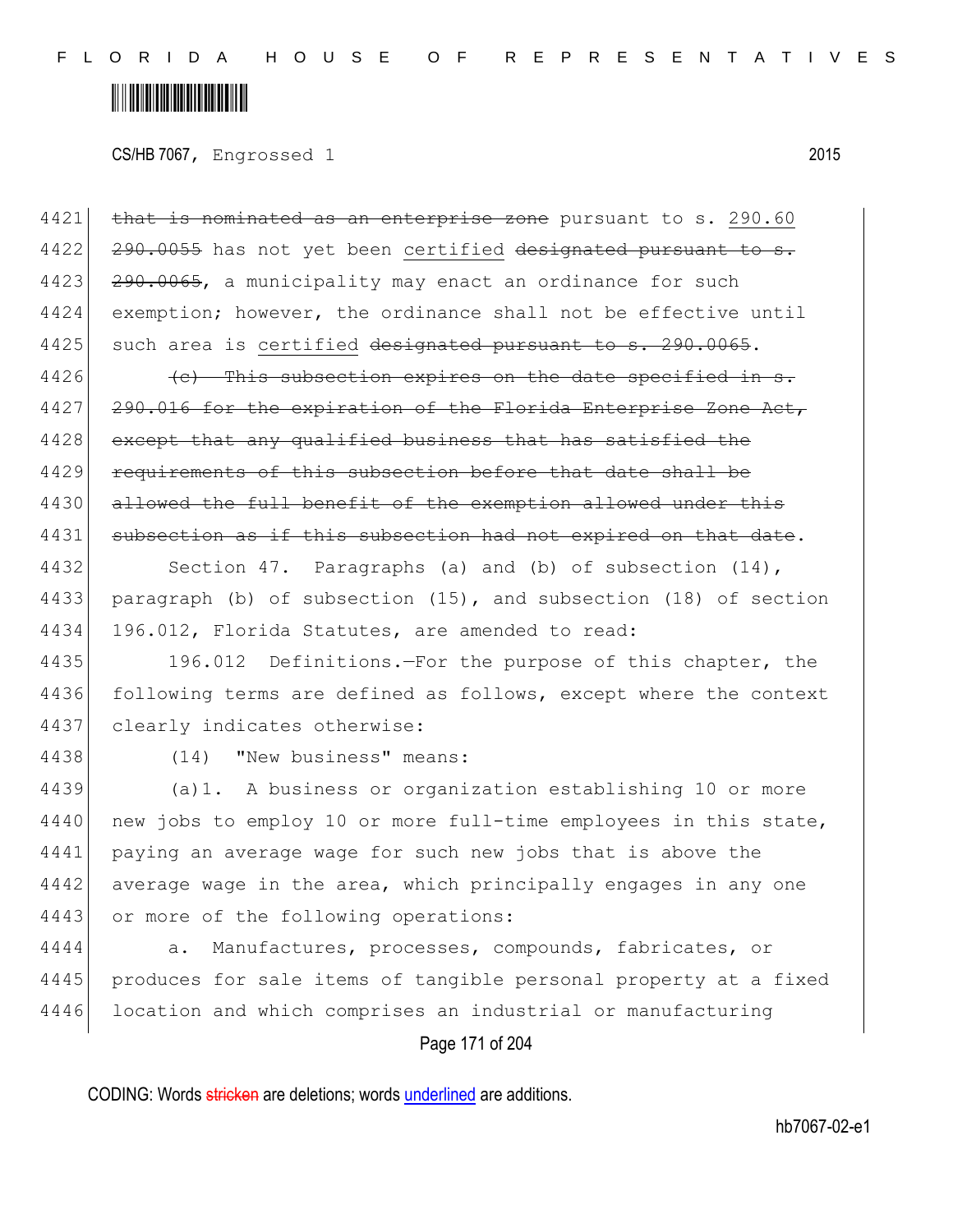CS/HB 7067, Engrossed 1 2015

4447 plant; or

4448 b. Is a target industry business as defined in s.

 $4449$  288.106(2)(n) 288.106(2)(q);

4450 2. A business or organization establishing 25 or more new 4451 jobs to employ 25 or more full-time employees in this state, the 4452 sales factor of which, as defined by s. 220.15(5), for the 4453 facility with respect to which it requests an economic 4454 development ad valorem tax exemption is less than 0.50 for each 4455 year the exemption is claimed; or

4456 3. An office space in this state owned and used by a 4457 business or organization newly domiciled in this state; provided 4458 such office space houses 50 or more full-time employees of such 4459 business or organization; provided that such business or 4460 organization office first begins operation on a site clearly 4461 separate from any other commercial or industrial operation owned 4462 by the same business or organization.

4463 (b) Any business or organization located in a certified an 4464 enterprise zone or brownfield area that first begins operation 4465 on a site clearly separate from any other commercial or 4466 industrial operation owned by the same business or organization.

4467 (15) "Expansion of an existing business" means:

4468 (b) Any business or organization located in a certified an enterprise zone or brownfield area that increases operations on a site located within the same zone or area colocated with a commercial or industrial operation owned by the same business or organization under common control with the same business or

Page 172 of 204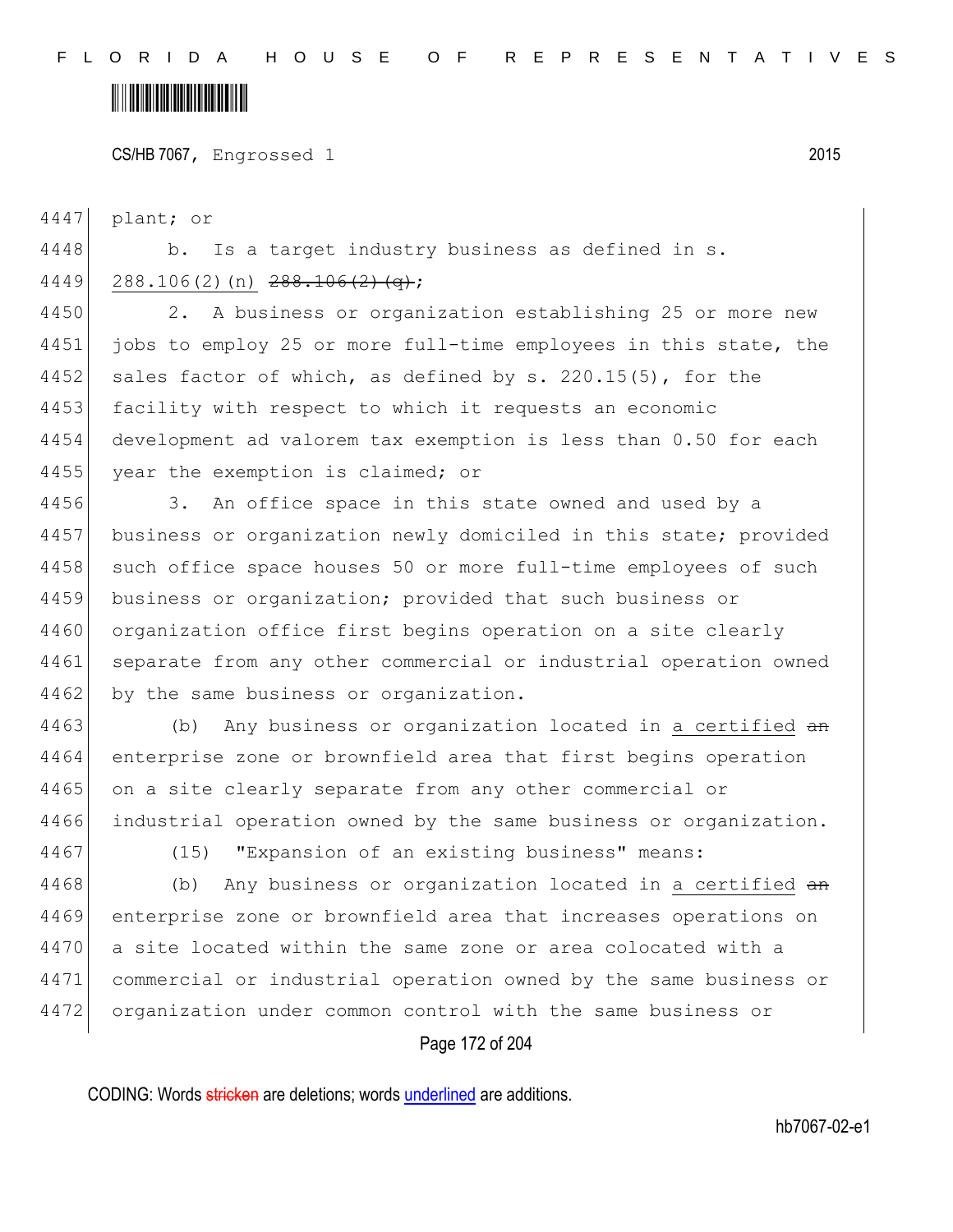CS/HB 7067, Engrossed 1 2015

4473 organization.

4474 (18) "Certified enterprise zone" means an enterprise zone  $4475$  certified area designated as an enterprise zone pursuant to s. 4476 290.60 290.0065. This subsection expires on the date specified 4477 in s. 290.016 for the expiration of the Florida Enterprise Zone 4478 Act.

4479 Section 48. Section 196.095, Florida Statutes, is amended 4480 to read:

4481 196.095 Exemption for a licensed child care facility 4482 operating in a certified  $an$  enterprise zone.-

4483 (1) Any real estate used and owned as a child care 4484 facility as defined in s. 402.302 which operates in a certified 4485 an enterprise zone pursuant to chapter 290 is exempt from 4486 taxation.

4487  $(2)$  To claim a certified  $an$  enterprise zone child care 4488 property tax exemption authorized by this section, a child care 4489 facility must file an application under oath with the governing 4490 body or enterprise zone development agency having jurisdiction 4491 over the certified enterprise zone where the child care center 4492 is located. Within 10 working days after receipt of an 4493 application, the governing body or enterprise zone development 4494 agency shall review the application to determine if it contains 4495 all the information required pursuant to this section and meets 4496 the criteria set out in this section. The governing body or 4497 agency shall certify all applications that contain the 4498 information required pursuant to this section and meet the

Page 173 of 204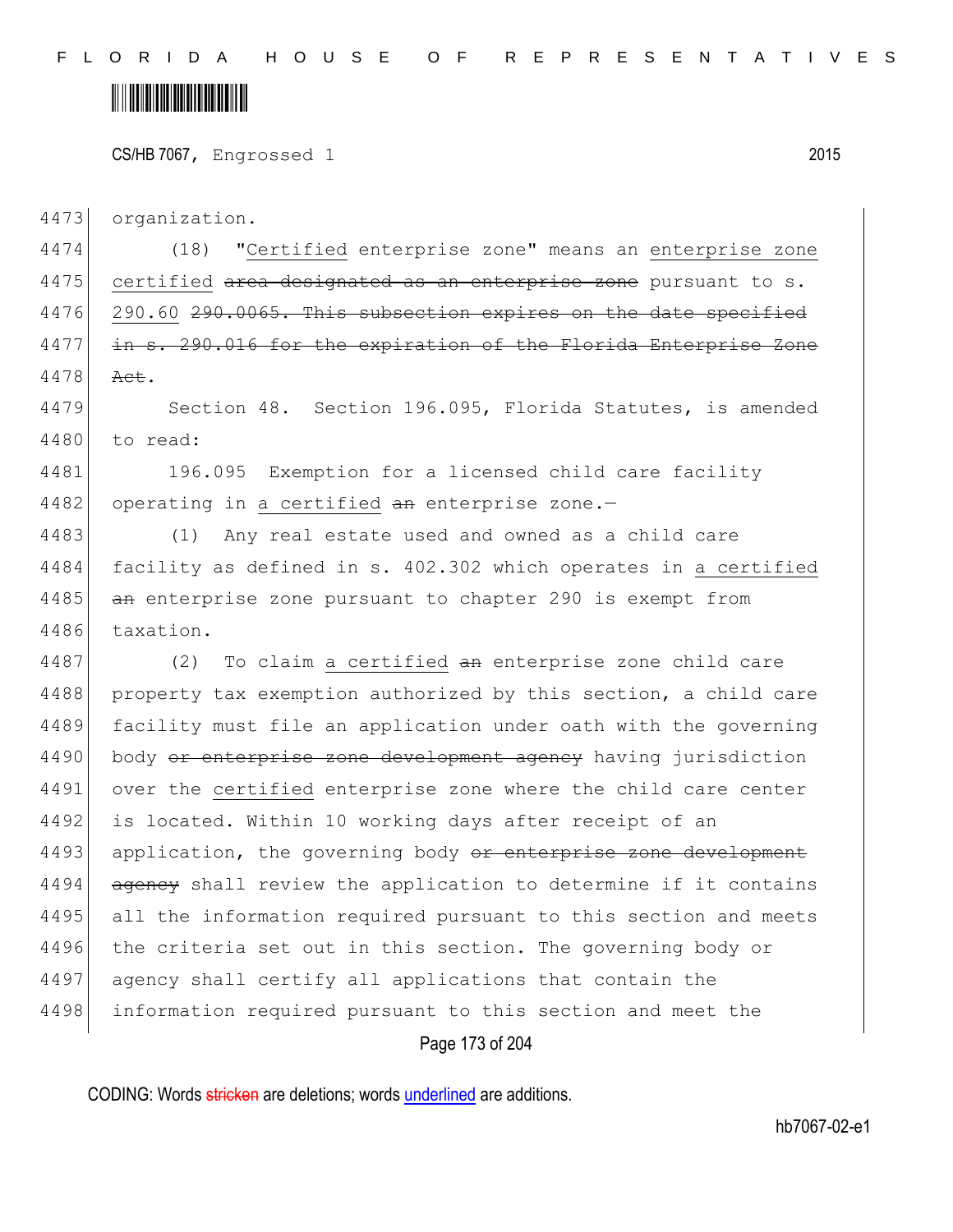#### <u> Alban Maria Maria Maria Maria Maria Maria Maria Maria Maria Maria Maria Maria Maria Maria Maria Maria Maria M</u>

#### CS/HB 7067, Engrossed 1 2015

4499 criteria set out in this section as eligible to receive an ad 4500 valorem tax exemption. The child care center shall be 4501 responsible for forwarding all application materials to the 4502 governing body <del>or enterprise zone development agency</del>.

4503 (3) The production by the child care facility operator of 4504 a current license by the Department of Children and Families or 4505 local licensing authority and certification by the governing 4506 body or enterprise zone where the child care center is located 4507 is prima facie evidence that the child care facility owner is 4508 entitled to such exemptions.

4509 Section 49. Subsections (3) and (5) of section 196.1995, 4510 Florida Statutes, are amended to read:

4511 196.1995 Economic development ad valorem tax exemption.—

4512 (3) The board of county commissioners or the governing 4513 authority of the municipality that calls a referendum within its 4514 total jurisdiction to determine whether its respective 4515 jurisdiction may grant economic development ad valorem tax 4516 exemptions may vote to limit the effect of the referendum to 4517 authority to grant economic development tax exemptions for new 4518 businesses and expansions of existing businesses located in a 4519 certified an enterprise zone or a brownfield area, as defined in 4520 s. 376.79(4). If an area submitted for enterprise zone 4521 certification nominated to be an enterprise zone pursuant to s. 4522 290.60 290.0055 has not yet been certified designated pursuant 4523 to s. 290.0065, the board of county commissioners or the 4524 governing authority of the municipality may call such referendum

Page 174 of 204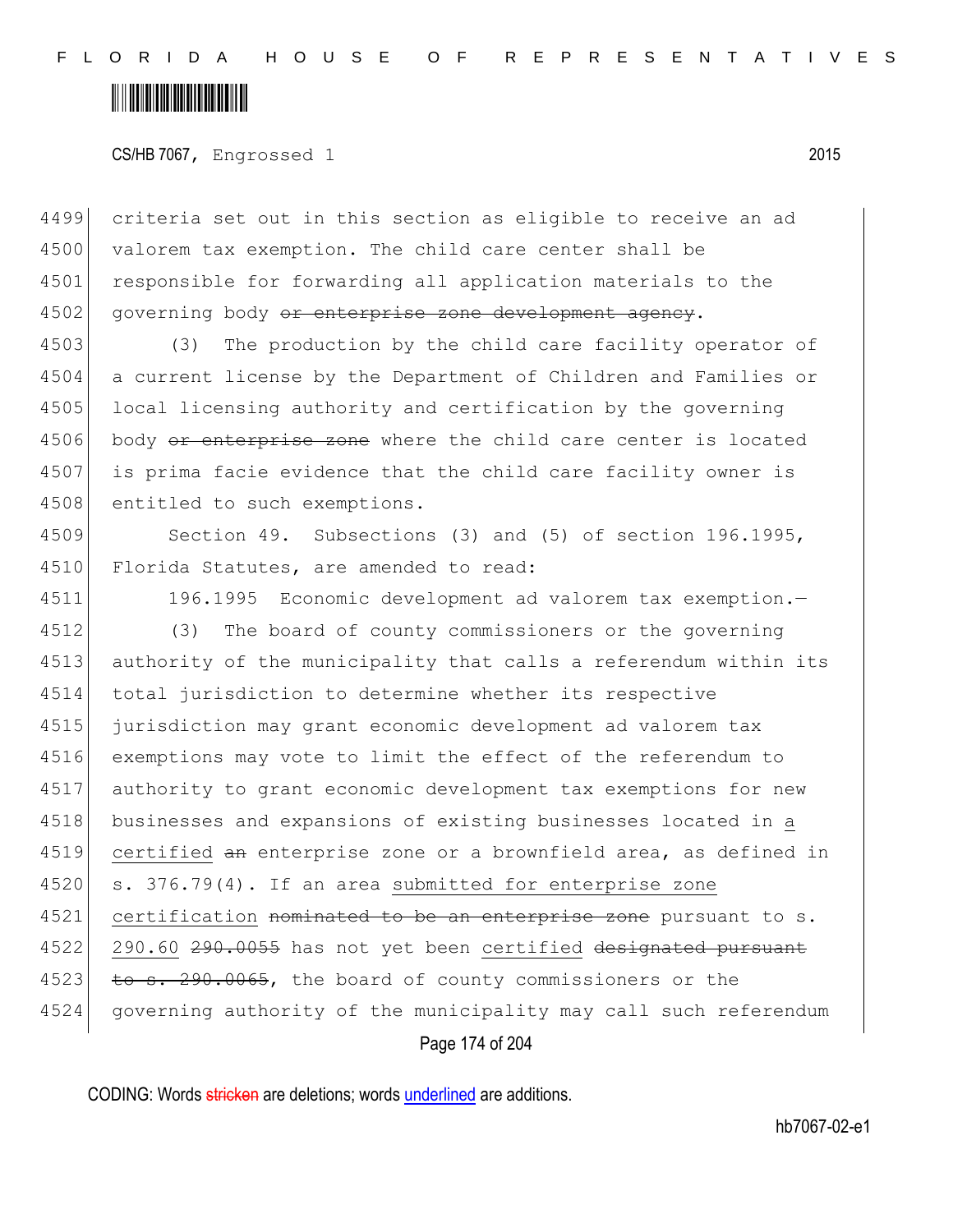CS/HB 7067, Engrossed 1 2015

4525 prior to such certification designation; however, the authority to grant economic development ad valorem tax exemptions does not apply until such area is certified designated pursuant to s. 4528 290.0065. The ballot question in such referendum shall be in substantially the following form and shall be used in lieu of 4530 the ballot question prescribed in subsection  $(2)$ : Shall the board of county commissioners of this county (or the governing authority of this municipality, or both) be authorized to grant, pursuant to s. 3, Art. VII of the State Constitution, property tax exemptions for new businesses and expansions of 4535 existing businesses that are located in a certified an enterprise zone or a brownfield area and that are expected to create new, full-time jobs in the county (or municipality, or 4538 both)?

4539 ....Yes—For authority to grant exemptions.

4540 ....No-Against authority to grant exemptions.

4541 (5) Upon a majority vote in favor of such authority, the 4542 board of county commissioners or the governing authority of the 4543 municipality, at its discretion, by ordinance may exempt from ad 4544 valorem taxation up to 100 percent of the assessed value of all 4545 improvements to real property made by or for the use of a new 4546 business and of all tangible personal property of such new 4547 business, or up to 100 percent of the assessed value of all 4548 added improvements to real property made to facilitate the 4549 expansion of an existing business and of the net increase in all 4550 tangible personal property acquired to facilitate such expansion

Page 175 of 204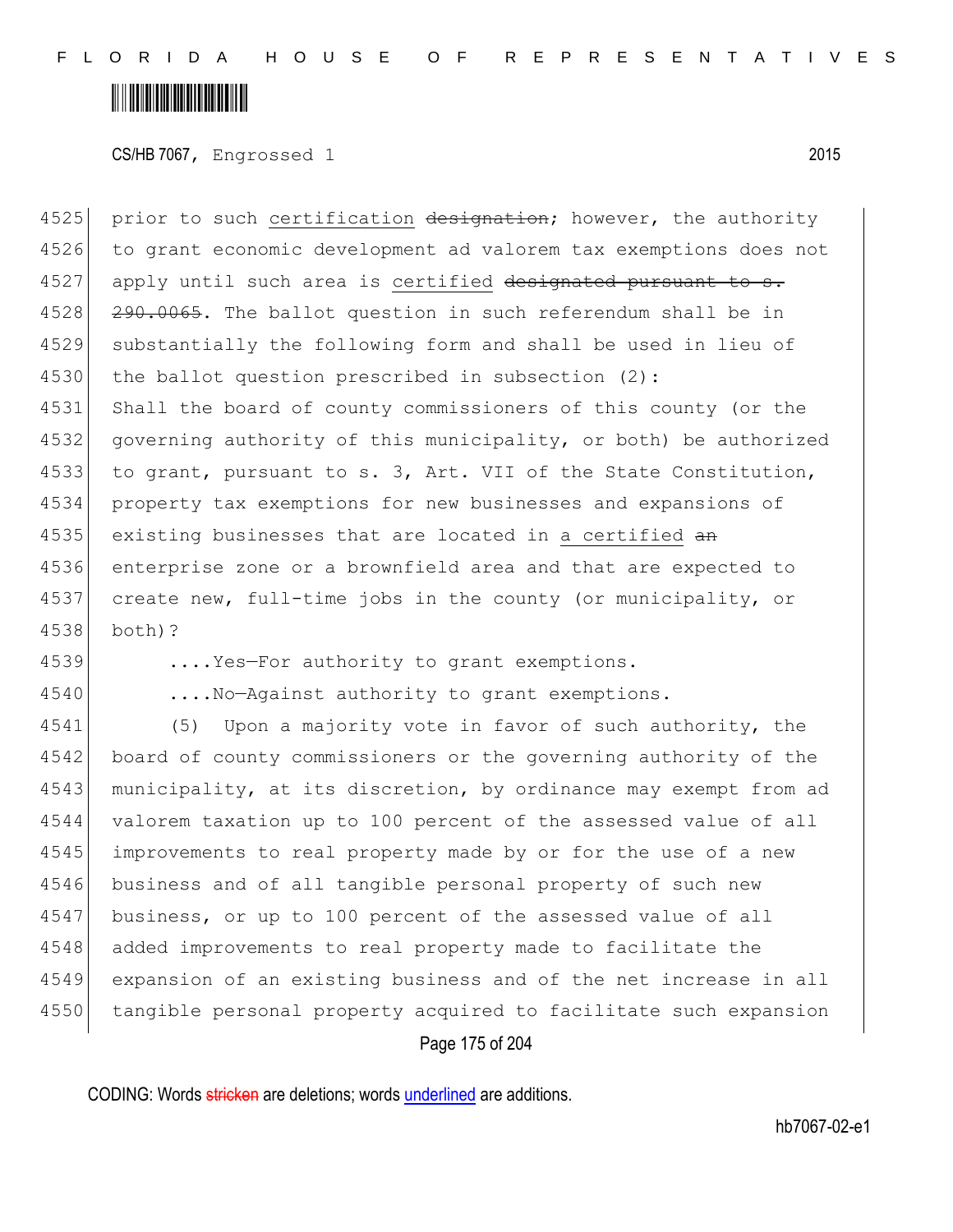CS/HB 7067, Engrossed 1 2015

4551 of an existing business. To qualify for this exemption, the 4552 improvements to real property must be made or the tangible 4553 personal property must be added or increased after approval by 4554 motion or resolution of the local governing body, subject to 4555 ordinance adoption or on or after the day the ordinance is 4556 adopted. However, if the authority to grant exemptions is 4557 approved in a referendum in which the ballot question contained 4558 in subsection (3) appears on the ballot, the authority of the 4559 board of county commissioners or the governing authority of the 4560 municipality to grant exemptions is limited solely to new 4561 businesses and expansions of existing businesses that are 4562 located in a certified an enterprise zone or brownfield area. 4563 Property acquired to replace existing property shall not be 4564 considered to facilitate a business expansion. The exemption 4565 applies only to taxes levied by the respective unit of 4566 government granting the exemption. The exemption does not apply, 4567 however, to taxes levied for the payment of bonds or to taxes 4568 authorized by a vote of the electors pursuant to s.  $9(b)$  or s. 4569 12, Art. VII of the State Constitution. Any such exemption shall 4570 remain in effect for up to 10 years with respect to any 4571 particular facility, regardless of any change in the authority 4572 of the county or municipality to grant such exemptions. The 4573 exemption shall not be prolonged or extended by granting 4574 exemptions from additional taxes or by virtue of any 4575 reorganization or sale of the business receiving the exemption. 4576 Section 50. Subsection (4) of section 205.022, Florida

Page 176 of 204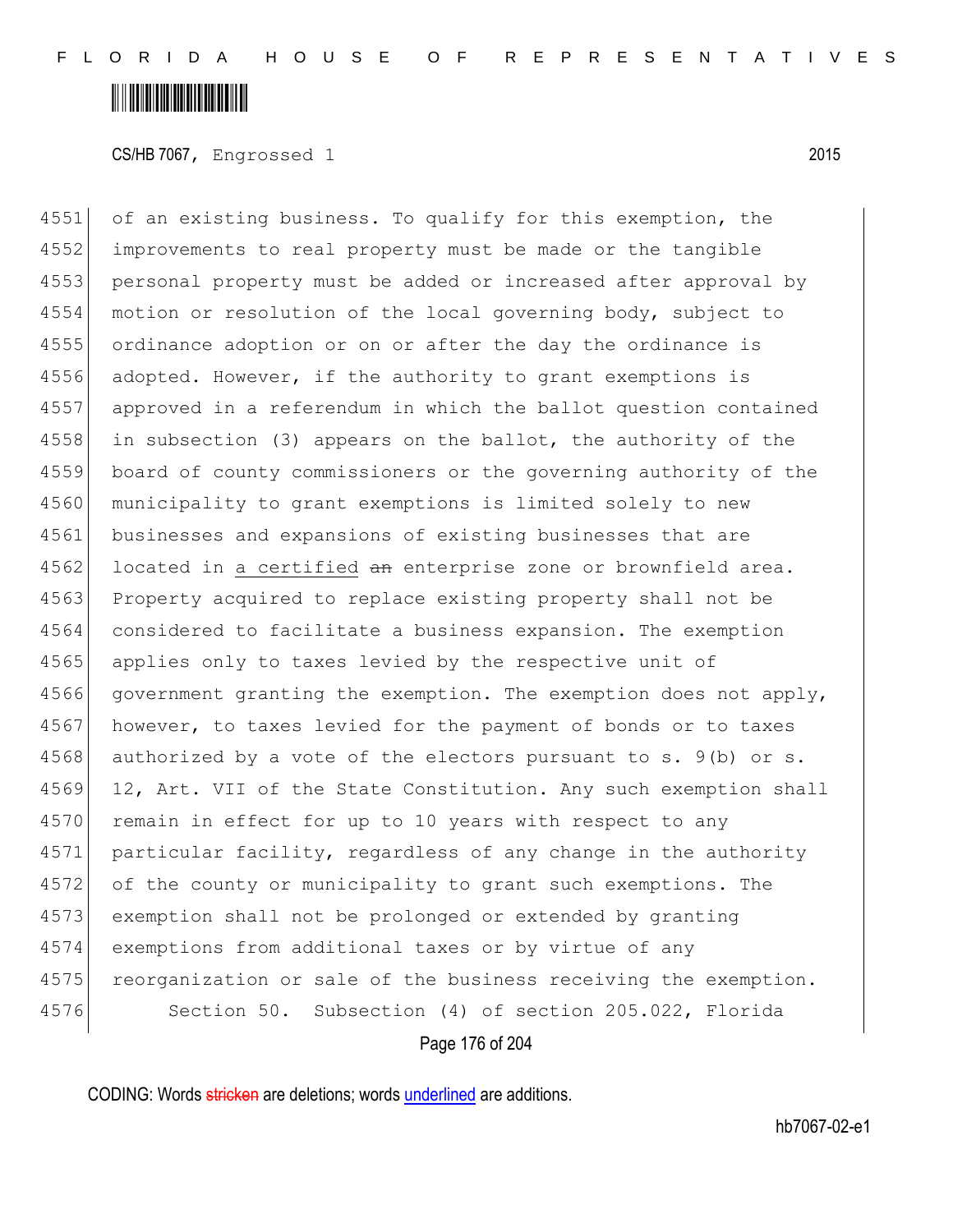CS/HB 7067, Engrossed 1 2015

4577 Statutes, is amended to read:

4578 205.022 Definitions.—When used in this chapter, the 4579 following terms and phrases shall have the meanings ascribed to 4580 them in this section, except when the context clearly indicates 4581 a different meaning:

4582 (4) "Certified enterprise zone" means an area certified 4583 designated as an enterprise zone pursuant to s. 290.60 290.0065. 4584 This subsection expires on the date specified in s. 290.016 for 4585 the expiration of the Florida Enterprise Zone Act.

4586 Section 51. Section 205.054, Florida Statutes, is amended 4587 to read:

4588 205.054 Business tax; partial exemption for engaging in 4589 business or occupation in certified enterprise zone.-

4590 (1) Notwithstanding the provisions of s. 205.033(1)(a) or 4591 s. 205.043(1)(a), the governing body of a county or municipality 4592 may authorize by appropriate resolution or ordinance, adopted 4593 pursuant to the procedure established in s. 205.032 or s. 4594 205.042, the exemption of 50 percent of the business tax levied 4595 for the privilege of engaging in or managing any business, 4596 profession, or occupation in the respective jurisdiction of the 4597 county or municipality when such privilege is exercised at a 4598 permanent business location or branch office located in a 4599 certified an enterprise zone.

4600 (2) Such exemption applies to each classification for 4601 which a business tax receipt is required in the jurisdiction. 4602 Classifications shall be the same in a certified an enterprise

Page 177 of 204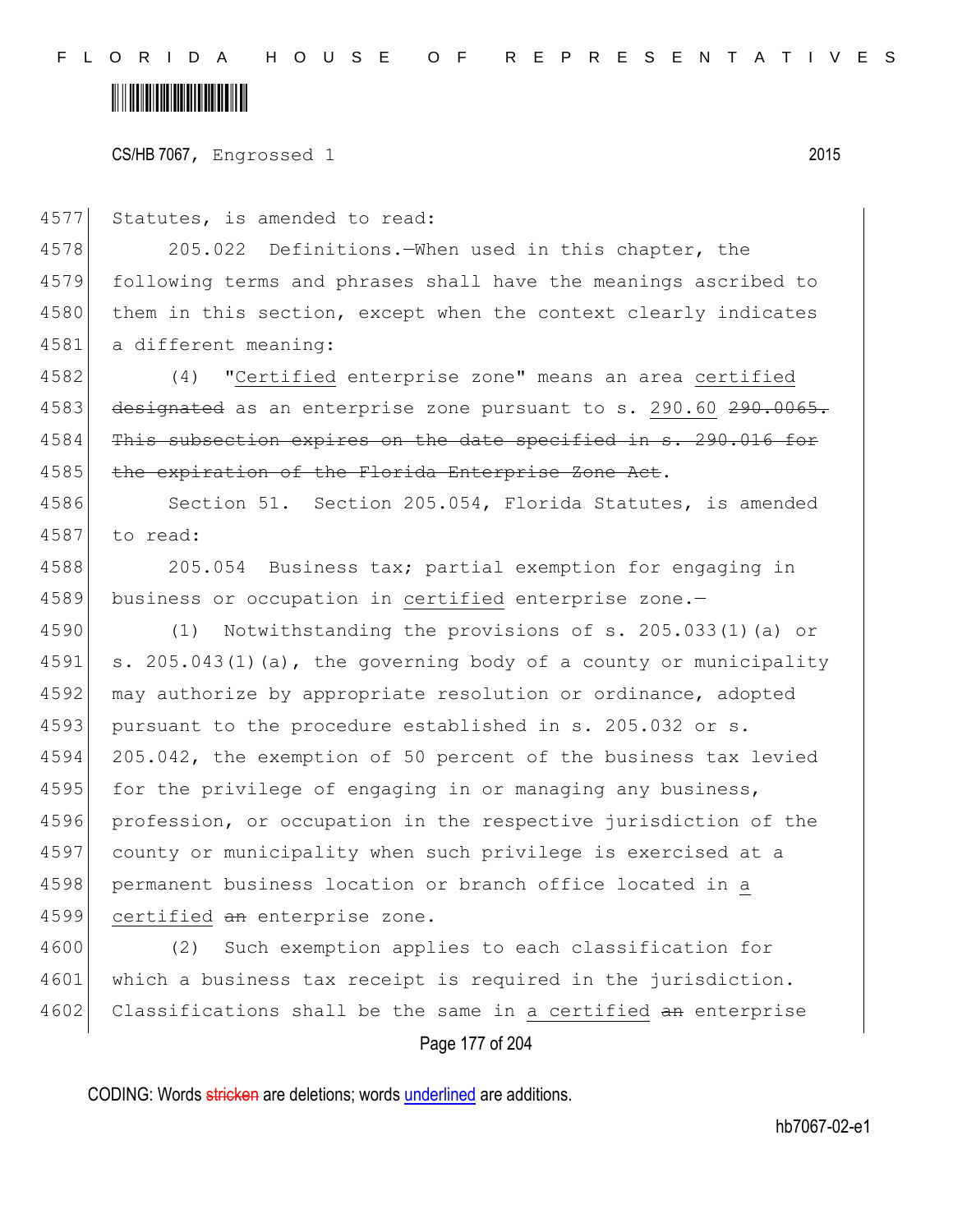CS/HB 7067, Engrossed 1 2015

4603 zone as elsewhere in the jurisdiction. Each county or municipal 4604 business tax receipt issued with the exemption authorized in 4605 this section shall be in the same general form as the other 4606 county or municipal business tax receipts and shall expire at 4607 the same time as those other receipts expire as fixed by law. 4608 Any receipt issued with the exemption authorized in this section 4609 is nontransferable. The exemption authorized in this section 4610 does not apply to any penalty authorized in s. 205.053.

4611 (3) Each tax collecting authority of a county or 4612 municipality which provides the exemption authorized in this 4613 section shall issue to each person who may be entitled to the 4614 exemption a receipt pursuant to the provisions contained in this 4615 section. Before a receipt with such exemption is issued to an 4616 applicant, the tax collecting authority must, in each case, be 4617 provided proof that the applicant is entitled to such exemption. 4618 Such proof shall be made by means of a statement filed under 4619 oath with the tax collecting authority, which statement 4620 indicates that the permanent business location or branch office 4621 of the applicant is located in a certified an enterprise zone of 4622 a jurisdiction which has authorized the exemption permitted in 4623 this section.

4624 (4) Any receipt obtained with the exemption authorized in 4625 this subsection by the commission of fraud upon the issuing 4626 authority is void. Any person who has fraudulently obtained such 4627 exemption and thereafter engages, under color of the receipt, in 4628 any business, profession, or occupation requiring the business

Page 178 of 204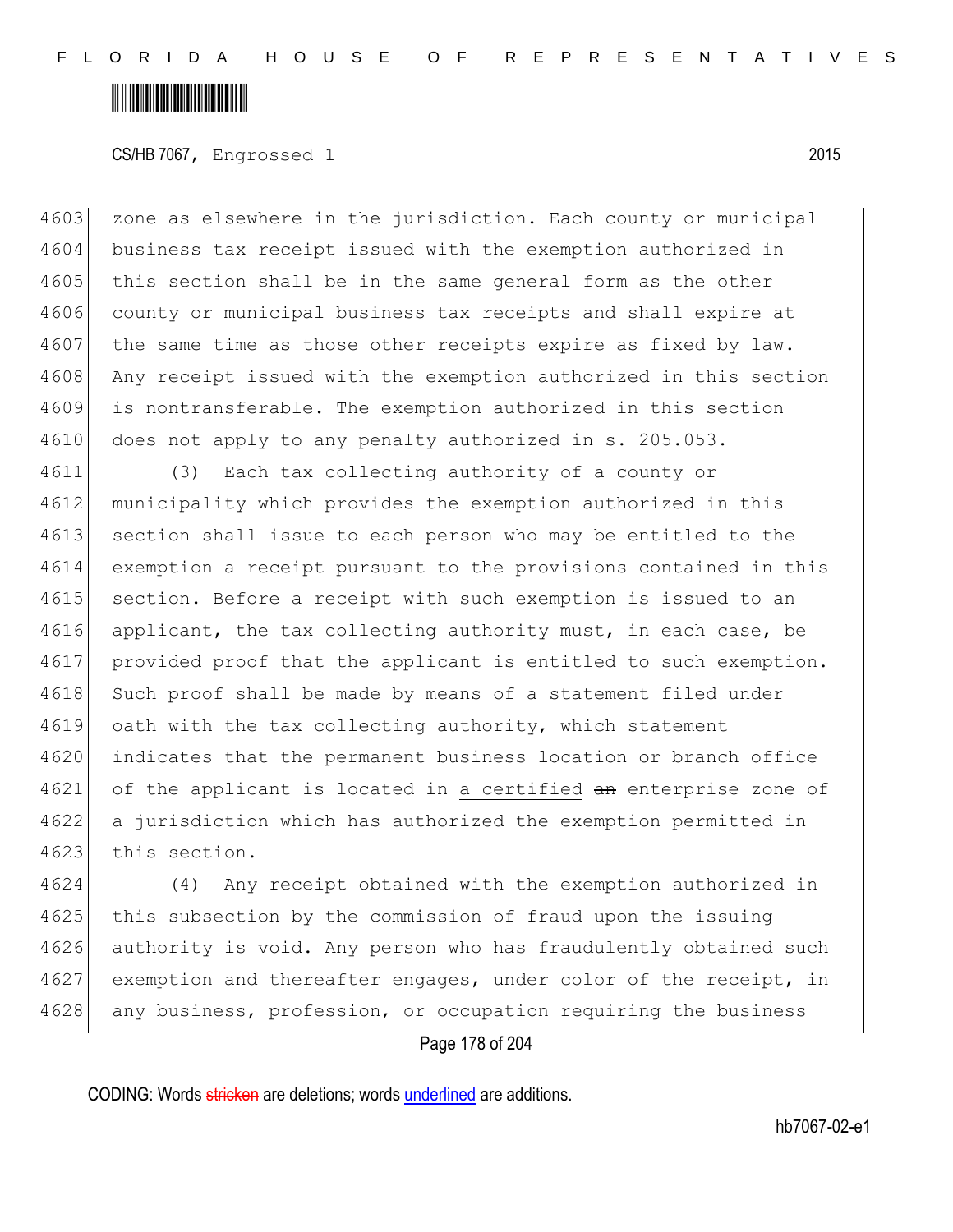CS/HB 7067, Engrossed 1 2015

4629 tax receipt is subject to prosecution for engaging in a 4630 business, profession, or occupation without having the required 4631 receipt under the laws of the state.

4632 (5) If an area has been submitted for certification 4633 nominated as an enterprise zone pursuant to s. 290.60 290.0055 4634 has not yet been designated pursuant to s. 290.0065, the 4635 governing body of a county or municipality may enact the 4636 appropriate ordinance or resolution authorizing the exemption 4637 permitted in this section; however, such ordinance or resolution 4638 will not be effective until such area is certified designated 4639 pursuant to s. 290.60 290.0065.

 $4640$  (6) This section expires on the date specified in s. 4641 290.016 for the expiration of the Florida Enterprise Zone Act; 4642 and a receipt may not be issued with the exemption authorized in 4643 this section for any period beginning on or after that date.

4644 Section 52. Subsection (6) of section 212.02, Florida 4645 Statutes, is amended to read:

4646 212.02 Definitions.—The following terms and phrases when 4647 used in this chapter have the meanings ascribed to them in this 4648 section, except where the context clearly indicates a different 4649 meaning:

4650 (6) "Certified enterprise zone" means an enterprise zone 4651 certified an area of the state designated pursuant to s. 290.60 4652 290.0065. This subsection expires on the date specified in s. 4653 290.016 for the expiration of the Florida Enterprise Zone Act. 4654 Section 53. Paragraphs (o) and (p) of subsection (5) of

Page 179 of 204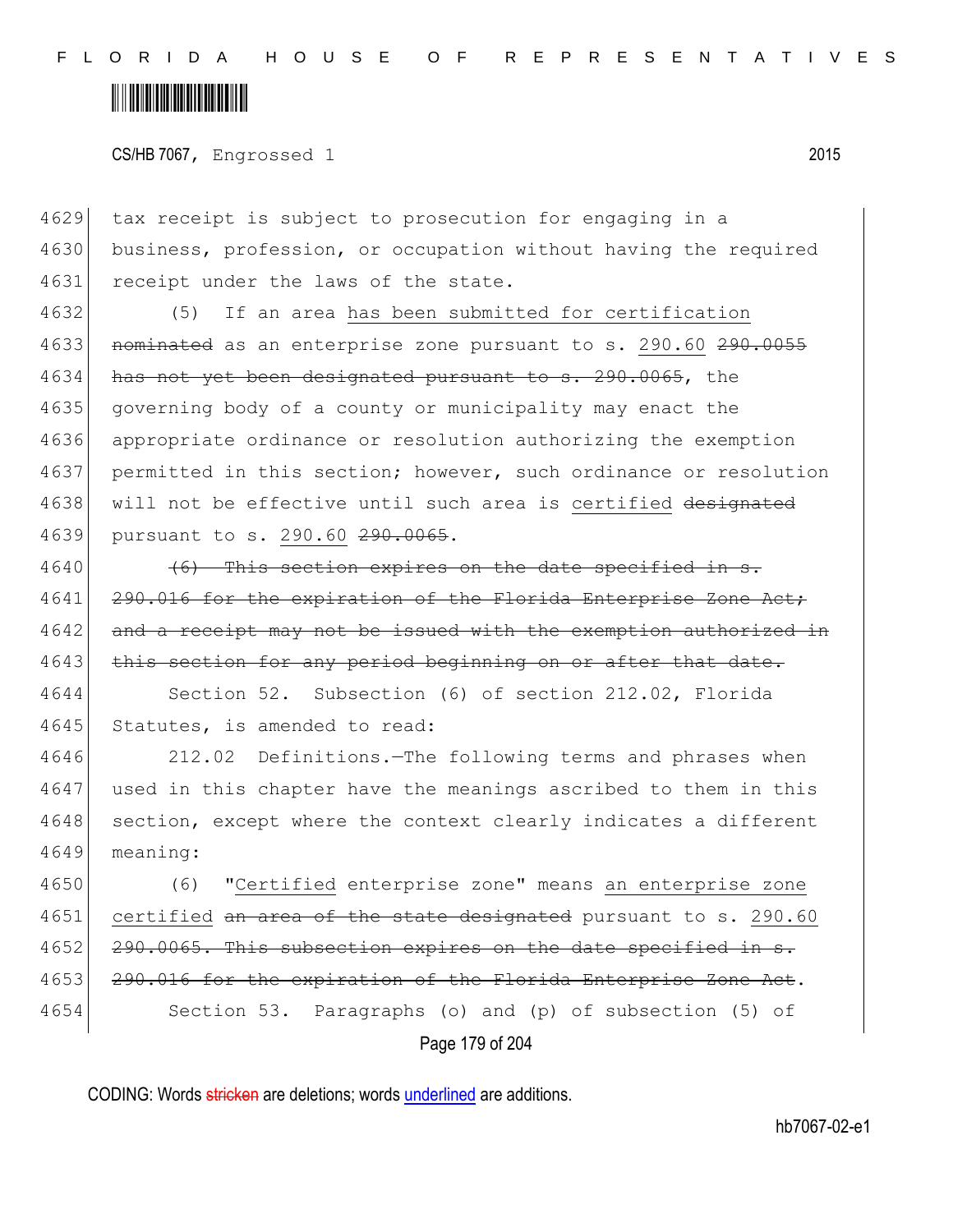CS/HB 7067, Engrossed 1 2015

4655 section 212.08, Florida Statutes, are amended to read: 4656 212.08 Sales, rental, use, consumption, distribution, and 4657 storage tax; specified exemptions.—The sale at retail, the 4658 rental, the use, the consumption, the distribution, and the 4659 storage to be used or consumed in this state of the following 4660 are hereby specifically exempt from the tax imposed by this 4661 chapter.

4662 (5) EXEMPTIONS; ACCOUNT OF USE.

4663 (o) Building materials in redevelopment projects.-

4664 1. As used in this paragraph, the term:

4665 a. "Building materials" means tangible personal property 4666 that becomes a component part of a housing project or a mixed-4667 use project.

4668 b. "Housing project" means the conversion of an existing manufacturing or industrial building to a housing unit which is 4670 in an urban high-crime area, a certified an enterprise zone, an empowerment zone, a Front Porch Community, a designated brownfield site for which a rehabilitation agreement with the Department of Environmental Protection or a local government delegated by the Department of Environmental Protection has been executed under s. 376.80 and any abutting real property parcel within a brownfield area, or an urban infill area; and in which the developer agrees to set aside at least 20 percent of the housing units in the project for low-income and moderate-income persons or the construction in a designated brownfield area of 4680 affordable housing for persons described in s. 420.0004(9),

Page 180 of 204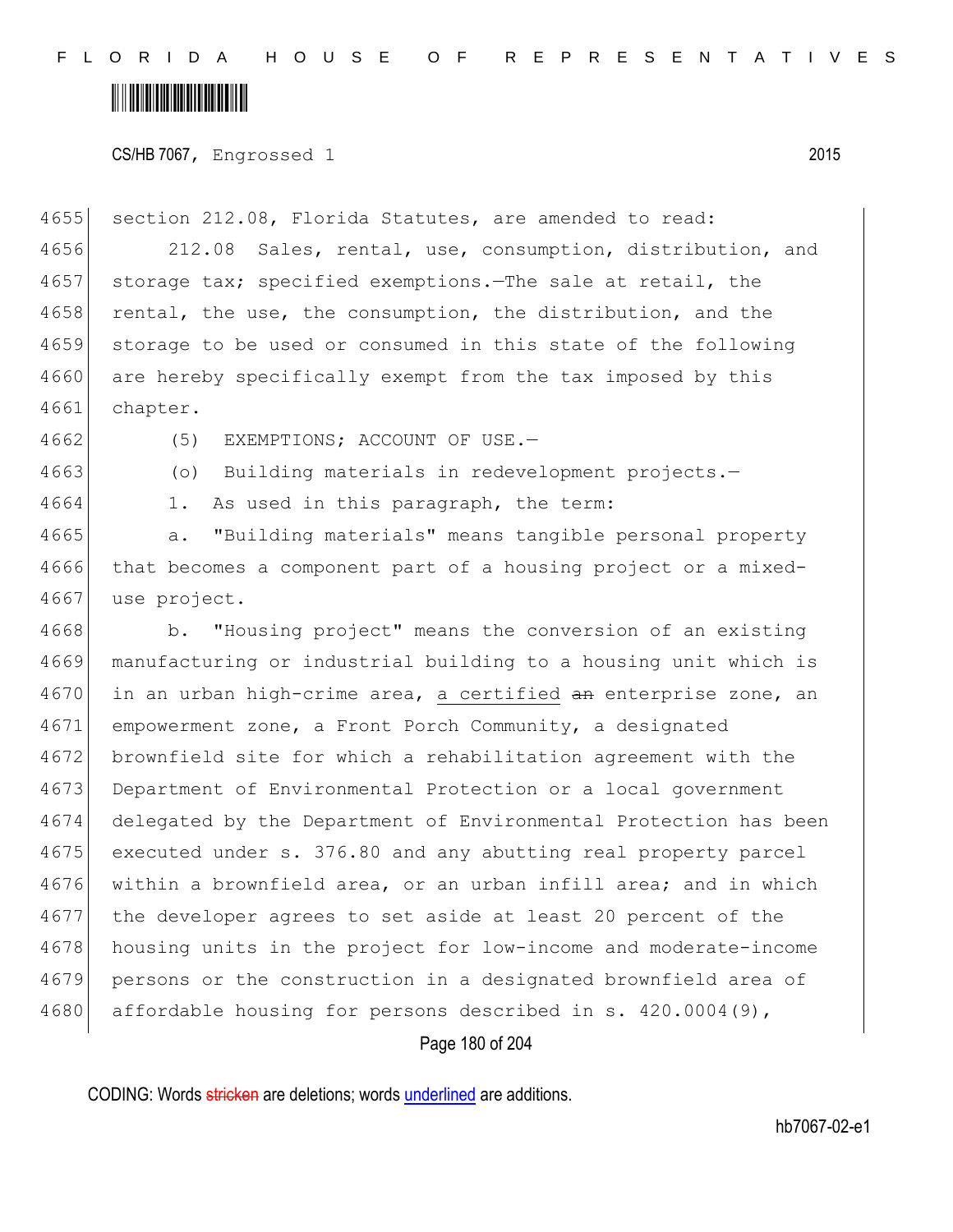# <u> Hillingin ka</u>

CS/HB 7067, Engrossed 1 2015

4681 (11), (12), or (17) or in s. 159.603(7). 4682 c. "Mixed-use project" means the conversion of an existing 4683 manufacturing or industrial building to mixed-use units that 4684 include artists' studios, art and entertainment services, or 4685 other compatible uses. A mixed-use project must be located in an 4686 urban high-crime area, a certified an enterprise zone, an 4687 empowerment zone, a Front Porch Community, a designated 4688 brownfield site for which a rehabilitation agreement with the 4689 Department of Environmental Protection or a local government 4690 delegated by the Department of Environmental Protection has been 4691 executed under s. 376.80 and any abutting real property parcel 4692 within a brownfield area, or an urban infill area; and the 4693 developer must agree to set aside at least 20 percent of the 4694 square footage of the project for low-income and moderate-income 4695 housing.

4696 d. "Substantially completed" has the same meaning as 4697 provided in s. 192.042(1).

4698 2. Building materials used in the construction of a 4699 housing project or mixed-use project are exempt from the tax 4700 imposed by this chapter upon an affirmative showing to the 4701 satisfaction of the department that the requirements of this 4702 paragraph have been met. This exemption inures to the owner 4703 through a refund of previously paid taxes. To receive this 4704 refund, the owner must file an application under oath with the 4705 department which includes:

4706 a. The name and address of the owner.

Page 181 of 204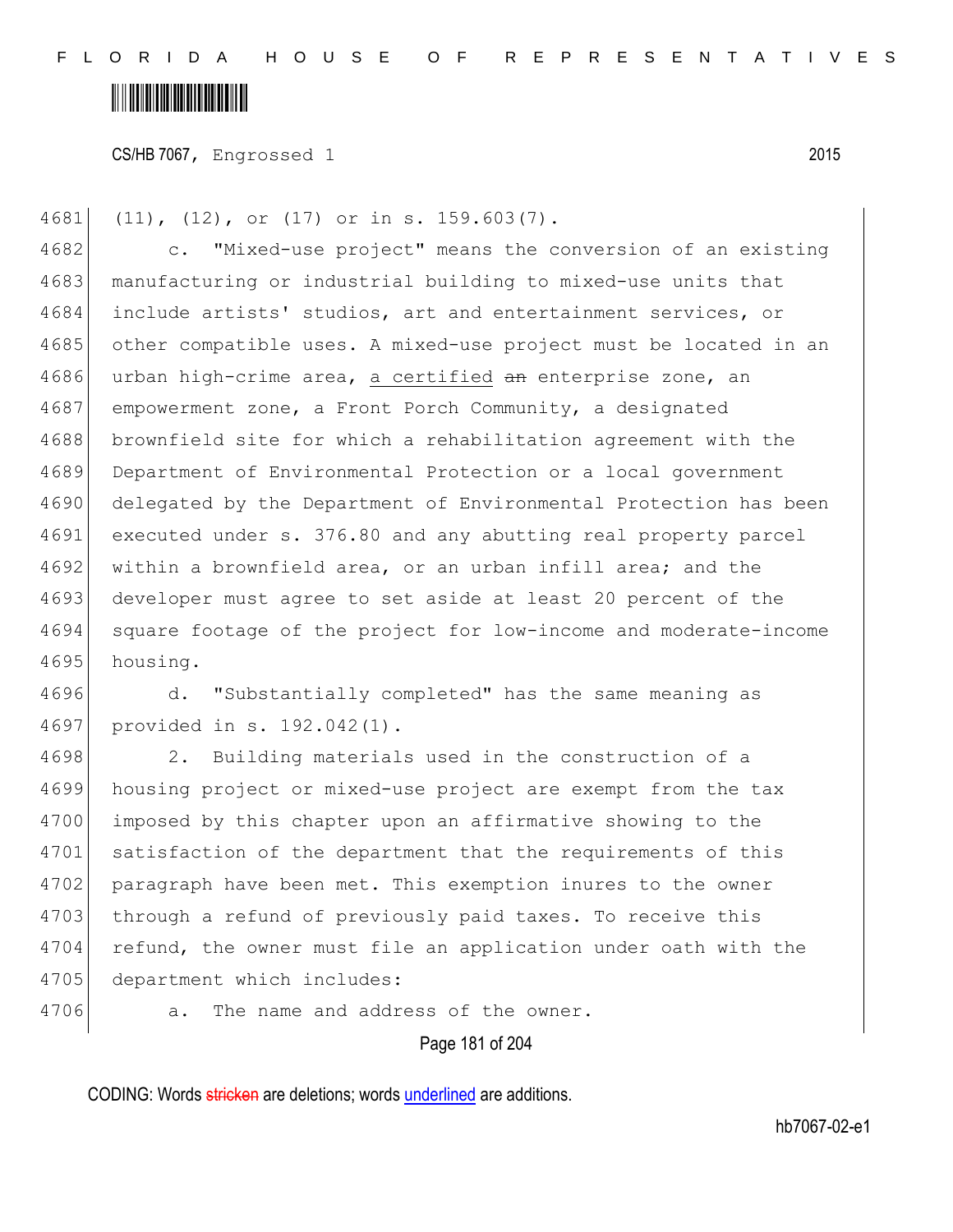CS/HB 7067, Engrossed 1 2015

4707 b. The address and assessment roll parcel number of the 4708 project for which a refund is sought.

4709 c. A copy of the building permit issued for the project.

4710 d. A certification by the local building code inspector 4711 that the project is substantially completed.

4712 e. A sworn statement, under penalty of perjury, from the 4713 general contractor licensed in this state with whom the owner 4714 contracted to construct the project, which statement lists the 4715 building materials used in the construction of the project and 4716 the actual cost thereof, and the amount of sales tax paid on 4717 these materials. If a general contractor was not used, the owner 4718 shall provide this information in a sworn statement, under 4719 penalty of perjury. Copies of invoices evidencing payment of 4720 sales tax must be attached to the sworn statement.

4721 3. An application for a refund under this paragraph must 4722 be submitted to the department within 6 months after the date 4723 the project is deemed to be substantially completed by the local 4724 building code inspector. Within 30 working days after receipt of 4725 the application, the department shall determine if it meets the 4726 requirements of this paragraph. A refund approved pursuant to 4727 this paragraph shall be made within 30 days after formal 4728 approval of the application by the department.

4729 4. The department shall establish by rule an application 4730 form and criteria for establishing eligibility for exemption 4731 under this paragraph.

Page 182 of 204 4732 5. The exemption shall apply to purchases of materials on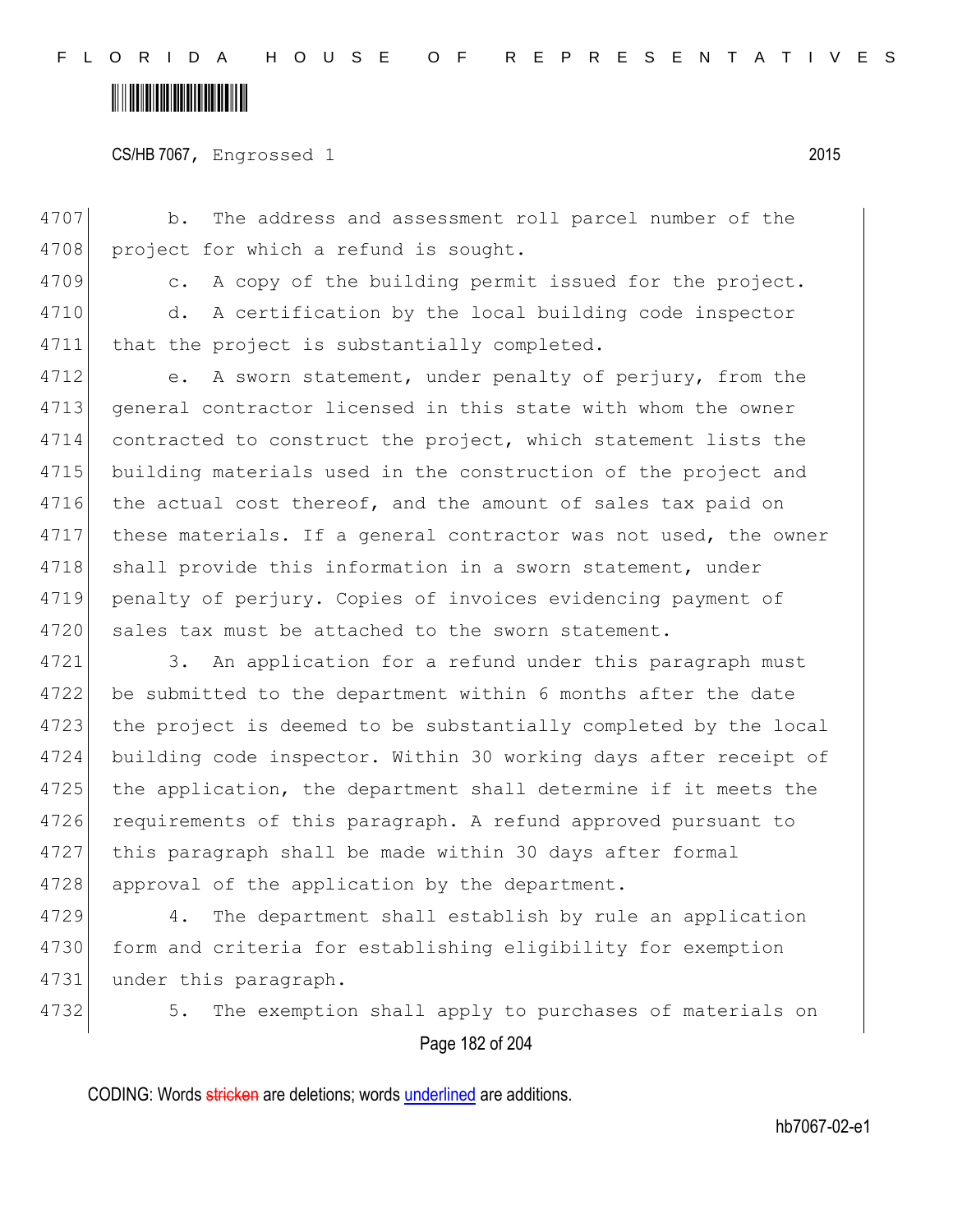CS/HB 7067, Engrossed 1 2015

4733 or after July 1, 2000.

4734 (p) Community contribution tax credit for donations.— 4735 1. Authorization.—Persons who are registered with the 4736 department under s. 212.18 to collect or remit sales or use tax 4737 and who make donations to eligible sponsors are eligible for tax 4738 credits against their state sales and use tax liabilities as 4739 provided in this paragraph:

4740 a. The credit shall be computed as 50 percent of the 4741 person's approved annual community contribution.

4742 b. The credit shall be granted as a refund against state 4743 sales and use taxes reported on returns and remitted in the 12 4744 months preceding the date of application to the department for 4745 the credit as required in sub-subparagraph 3.c. If the annual 4746 credit is not fully used through such refund because of 4747 insufficient tax payments during the applicable 12-month period, 4748 the unused amount may be included in an application for a refund 4749 made pursuant to sub-subparagraph 3.c. in subsequent years 4750 against the total tax payments made for such year. Carryover 4751 credits may be applied for a 3-year period without regard to any 4752 time limitation that would otherwise apply under s. 215.26.

4753 c. A person may not receive more than \$200,000 in annual 4754 tax credits for all approved community contributions made in any 4755 one year.

4756 d. All proposals for the granting of the tax credit 4757 require the prior approval of the Department of Economic 4758 Opportunity.

#### Page 183 of 204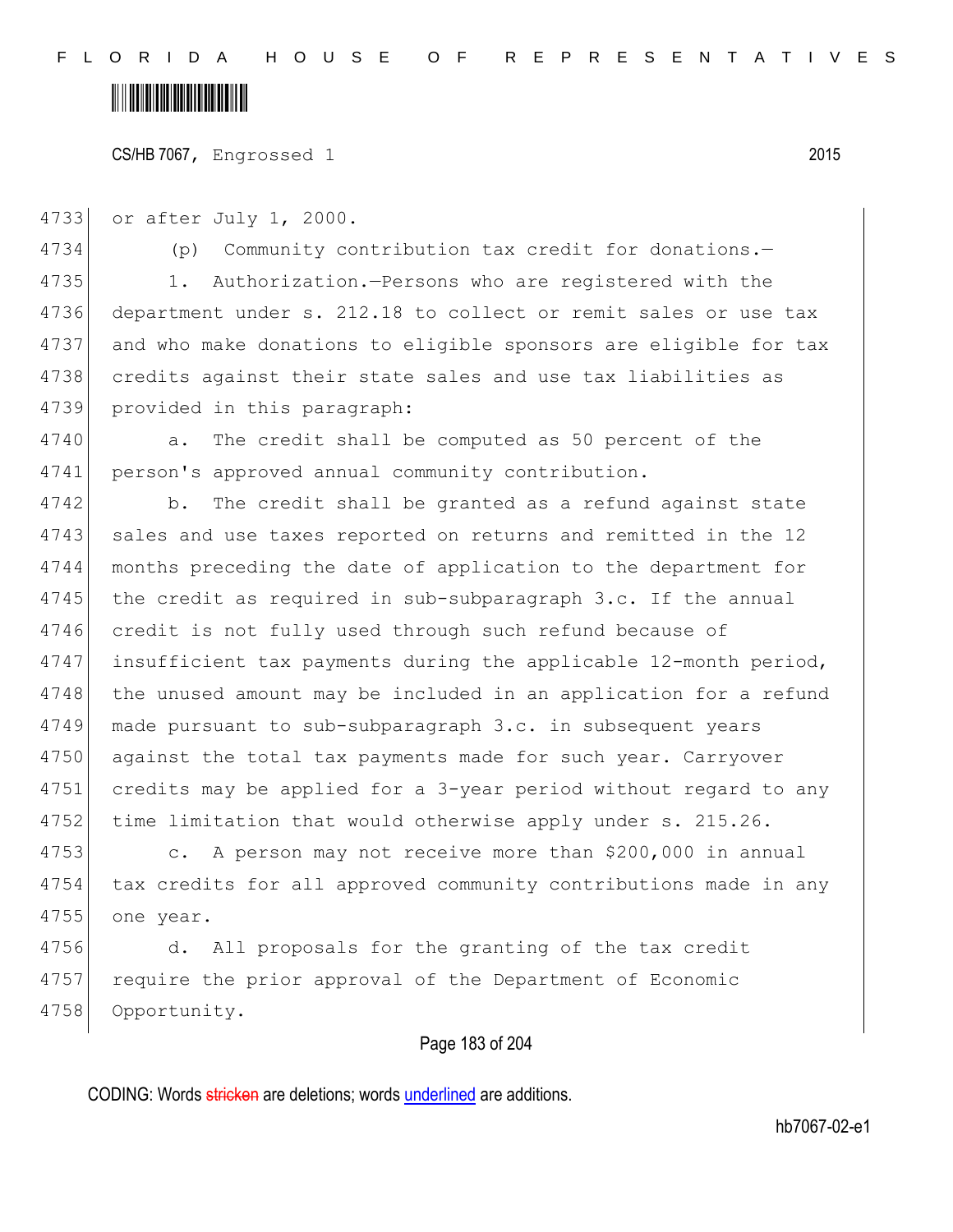# 

#### CS/HB 7067, Engrossed 1 2015

| 4759 | The total amount of tax credits which may be granted<br>e.       |
|------|------------------------------------------------------------------|
| 4760 | for all programs approved under this paragraph, s. 220.183, and  |
| 4761 | s. 624.5105 is \$18.4 million annually for projects that provide |
| 4762 | homeownership opportunities for low-income households or very-   |
| 4763 | low-income households as those terms are defined in s. 420.9071  |
| 4764 | and \$3.5 million annually for all other projects.               |
| 4765 | f. A person who is eligible to receive the credit provided       |
| 4766 | in this paragraph, s. 220.183, or s. 624.5105 may receive the    |
| 4767 | credit only under one section of the person's choice.            |
| 4768 | Eligibility requirements. $-$<br>2.                              |
| 4769 | A community contribution by a person must be in the<br>a.        |
| 4770 | following form:                                                  |
| 4771 | Cash or other liquid assets;<br>$(\top)$                         |
| 4772 | (II) Real property;                                              |
| 4773 | (III)<br>Goods or inventory; or                                  |
| 4774 | Other physical resources identified by the Department<br>(TV)    |
| 4775 | of Economic Opportunity.                                         |
| 4776 | All community contributions must be reserved<br>b.               |
| 4777 | exclusively for use in a project. As used in this sub-           |
| 4778 | subparagraph, the term "project" means activity undertaken by an |
| 4779 | eligible sponsor which is designed to construct, improve, or     |
| 4780 | substantially rehabilitate housing that is affordable to low-    |
| 4781 | income households or very-low-income households as those terms   |
| 4782 | are defined in s. 420.9071; designed to provide commercial,      |
| 4783 | industrial, or public resources and facilities; or designed to   |
| 4784 | improve entrepreneurial and job-development opportunities for    |
|      | Page 184 of 204                                                  |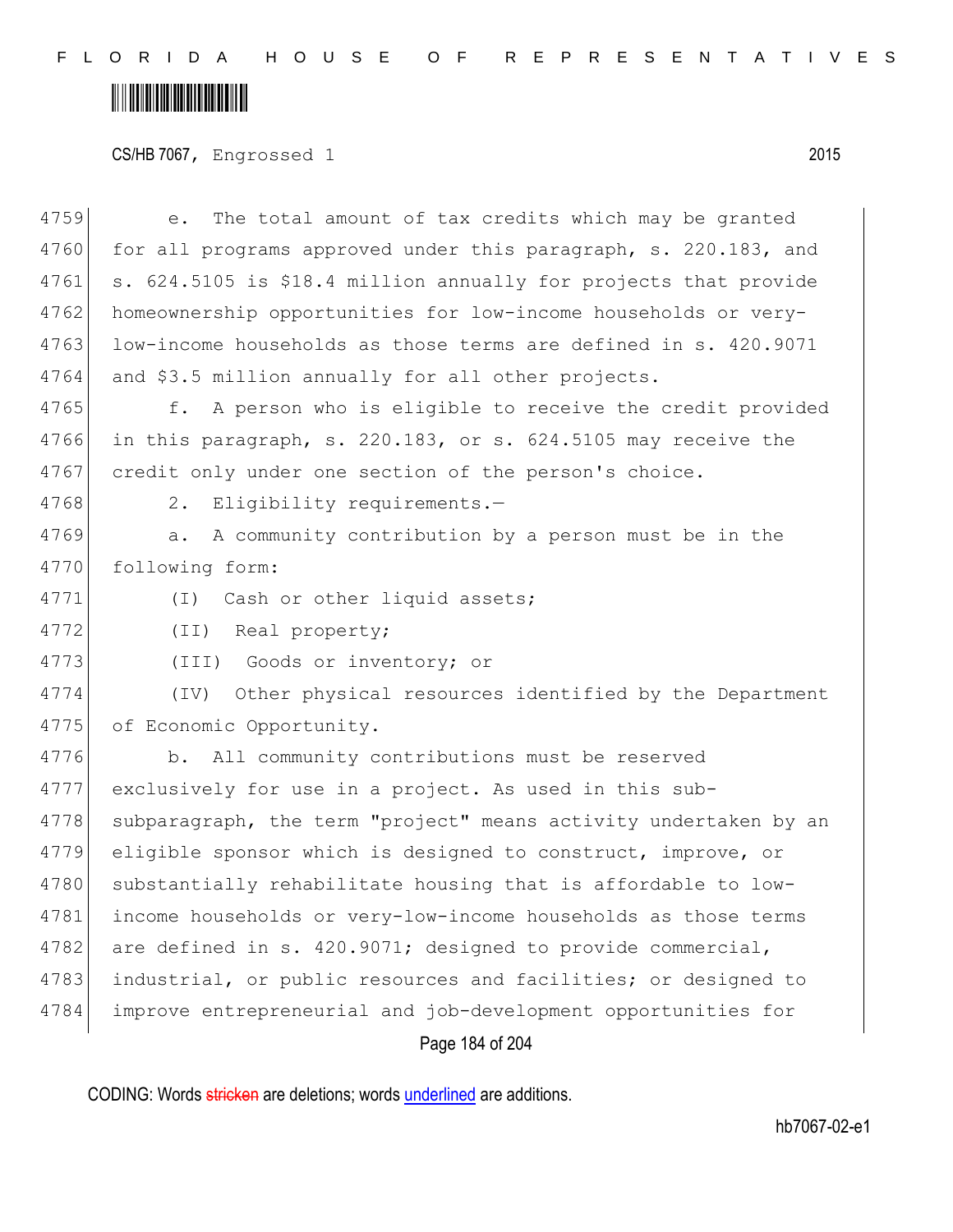CS/HB 7067, Engrossed 1 2015

4785 low-income persons. A project may be the investment necessary to 4786 increase access to high-speed broadband capability in rural 4787 communities with enterprise zones, including projects that 4788 result in improvements to communications assets that are owned 4789 by a business. A project may include the provision of museum 4790 educational programs and materials that are directly related to 4791 a project approved between January 1, 1996, and December 31, 4792 1999, and located in a certified an enterprise zone designated 4793 pursuant to s. 290.0065. This paragraph does not preclude 4794 projects that propose to construct or rehabilitate housing for 4795 low-income households or very-low-income households on scattered 4796 sites. With respect to housing, contributions may be used to pay 4797 the following eligible low-income and very-low-income housing-4798 related activities:

4799 (I) Project development impact and management fees for 4800 low-income or very-low-income housing projects;

4801 (II) Down payment and closing costs for low-income persons 4802 and very-low-income persons, as those terms are defined in s. 4803 420.9071;

4804 (III) Administrative costs, including housing counseling 4805 and marketing fees, not to exceed 10 percent of the community 4806 contribution, directly related to low-income or very-low-income 4807 projects; and

4808 (IV) Removal of liens recorded against residential 4809 property by municipal, county, or special district local 4810 governments if satisfaction of the lien is a necessary precedent

Page 185 of 204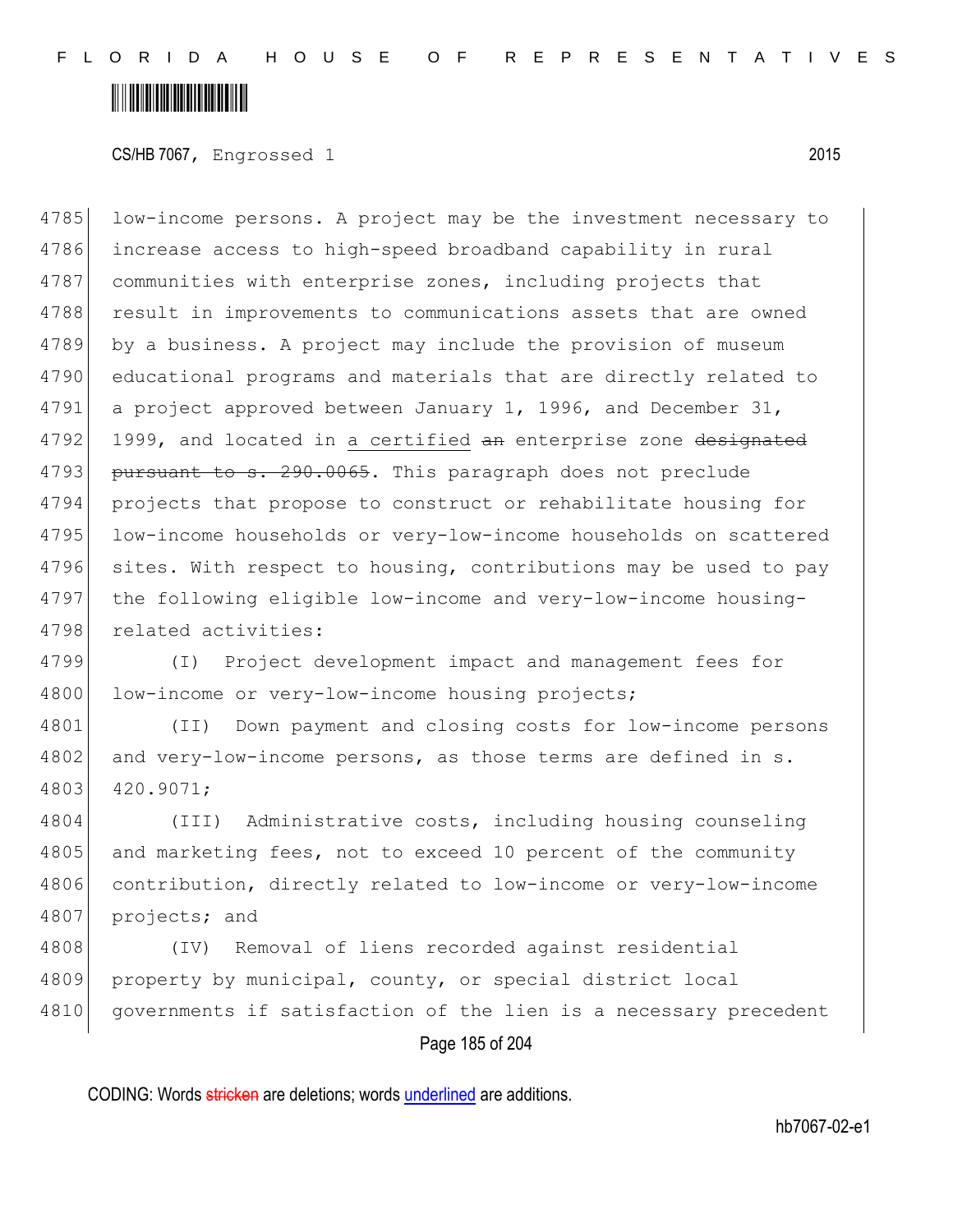# 

CS/HB 7067, Engrossed 1 2015

Page 186 of 204 4811 to the transfer of the property to a low-income person or very-4812 low-income person, as those terms are defined in s. 420.9071, 4813 for the purpose of promoting home ownership. Contributions for 4814 lien removal must be received from a nonrelated third party. 4815 c. The project must be undertaken by an "eligible 4816 sponsor," which includes: 4817 (I) A community action program; 4818 (II) A nonprofit community-based development organization 4819 whose mission is the provision of housing for low-income 4820 households or very-low-income households or increasing 4821 entrepreneurial and job-development opportunities for low-income 4822 persons; 4823 (III) A neighborhood housing services corporation; 4824 (IV) A local housing authority created under chapter 421; 4825 (V) A community redevelopment agency created under s. 4826 163.356; 4827 (VI) A historic preservation district agency or 4828 organization; 4829 (VII) A regional workforce board; 4830 (VIII) A direct-support organization as provided in s. 4831 1009.983; 4832 (IX) An enterprise zone development agency created under 4833 s. 290.0056; 4834 (X) A community-based organization incorporated under 4835 chapter 617 which is recognized as educational, charitable, or 4836 scientific pursuant to s.  $501(c)$  (3) of the Internal Revenue Code

CODING: Words stricken are deletions; words underlined are additions.

hb7067-02-e1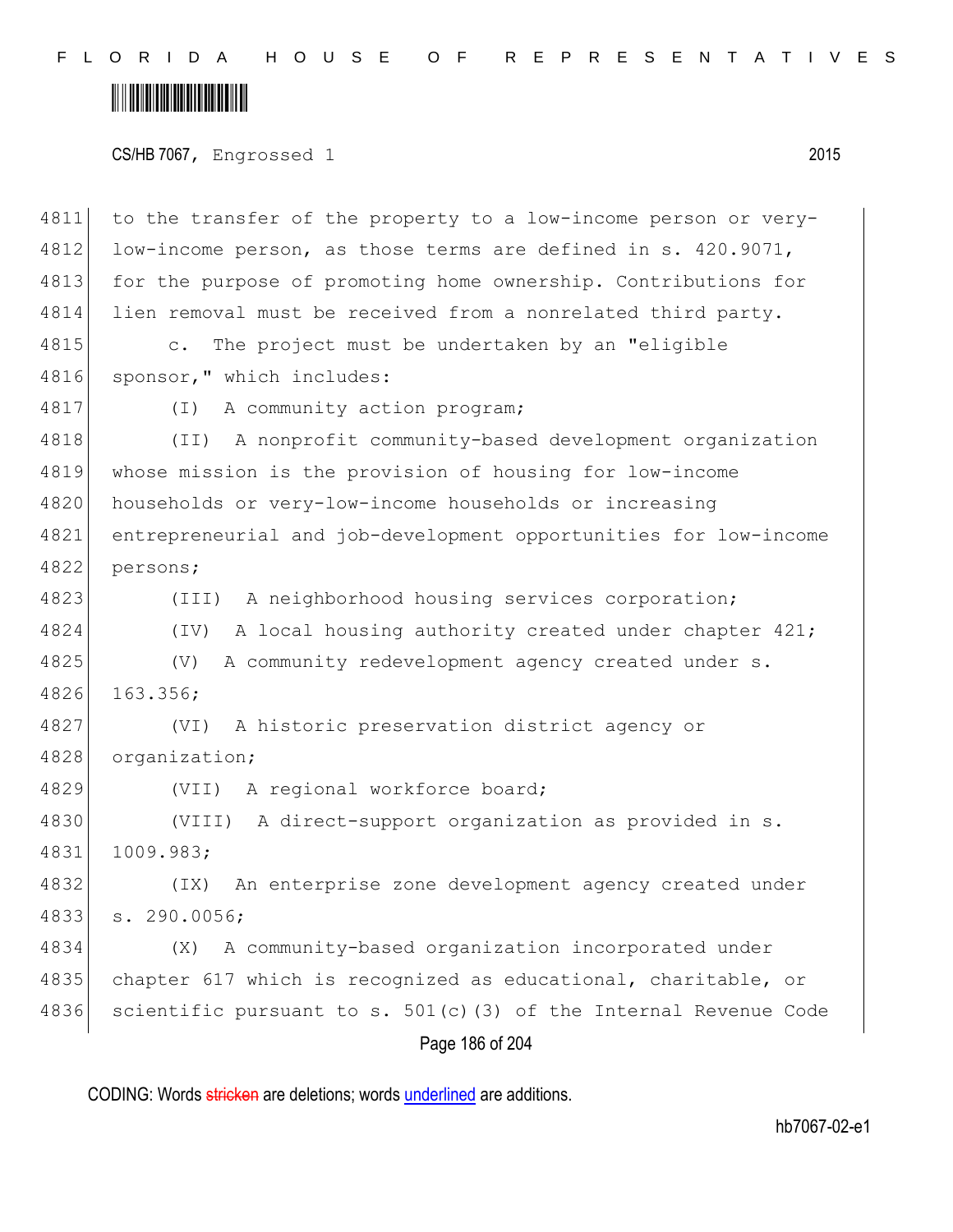#### <u> Hillingin ka</u>

CS/HB 7067, Engrossed 1 2015

Page 187 of 204 4837 and whose bylaws and articles of incorporation include 4838 affordable housing, economic development, or community 4839 development as the primary mission of the corporation; 4840 (XI) Units of local government; 4841 (XII) Units of state government; or 4842 (XIII) Any other agency that the Department of Economic 4843 Opportunity designates by rule. 4844 4845 A contributing person may not have a financial interest in the 4846 eligible sponsor. 4847 d. The project must be located in an area designated a 4848 certified an enterprise zone or a Front Porch Florida Community, 4849 unless the project increases access to high-speed broadband 4850 capability for rural communities that have enterprise zones but 4851 is physically located outside the designated rural zone 4852 boundaries. Any project designed to construct or rehabilitate 4853 housing for low-income households or very-low-income households 4854 as those terms are defined in s. 420.9071 is exempt from the 4855 area requirement of this sub-subparagraph. 4856 e.(I) If, during the first 10 business days of the state 4857 fiscal year, eligible tax credit applications for projects that 4858 provide homeownership opportunities for low-income households or 4859 very-low-income households as those terms are defined in s. 4860 420.9071 are received for less than the annual tax credits 4861 available for those projects, the Department of Economic 4862 Opportunity shall grant tax credits for those applications and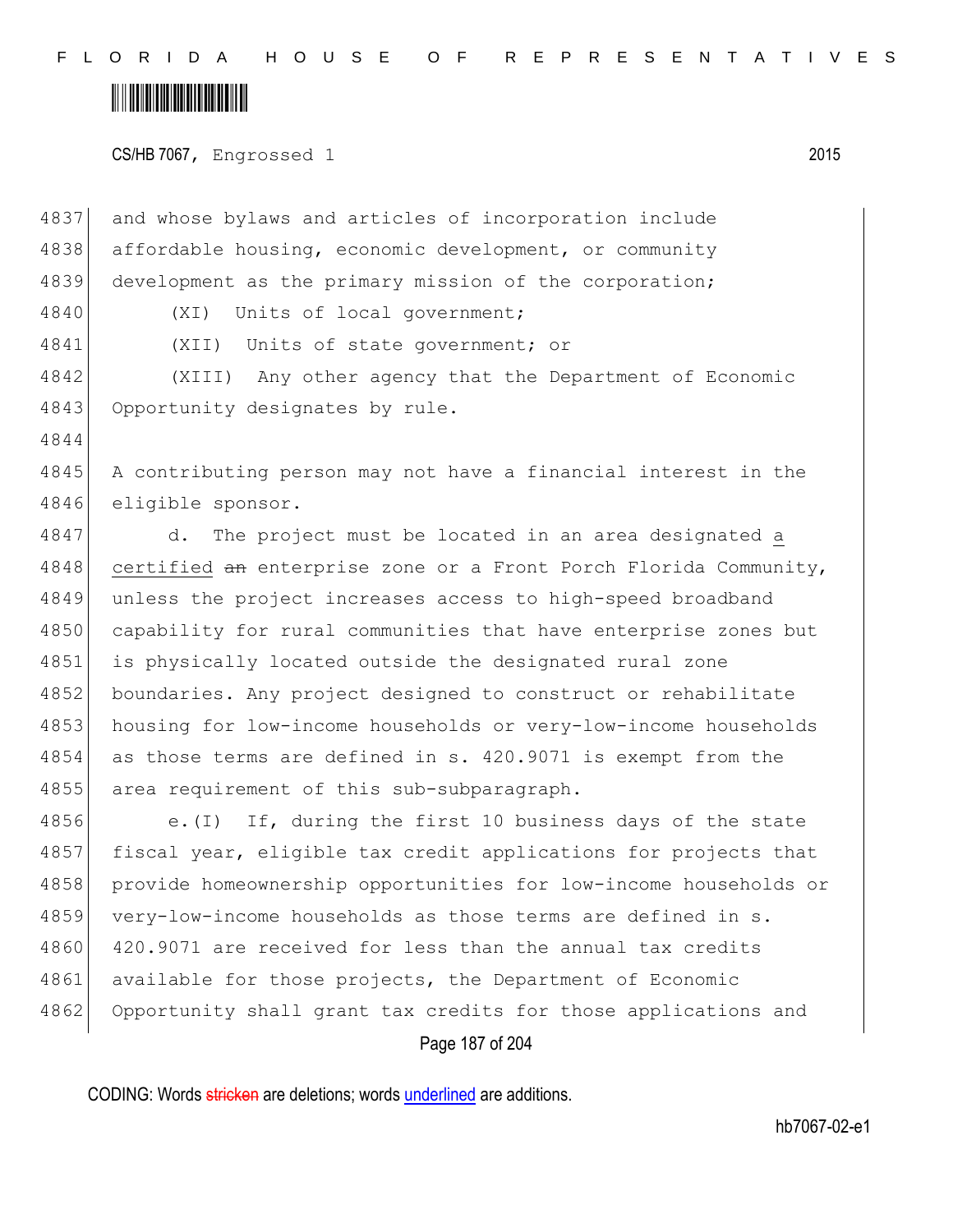CS/HB 7067, Engrossed 1 2015

4863 grant remaining tax credits on a first-come, first-served basis 4864 for subsequent eligible applications received before the end of 4865 the state fiscal year. If, during the first 10 business days of 4866 the state fiscal year, eligible tax credit applications for 4867 projects that provide homeownership opportunities for low-income 4868 households or very-low-income households as those terms are 4869 defined in s. 420.9071 are received for more than the annual tax 4870 credits available for those projects, the Department of Economic 4871 Opportunity shall grant the tax credits for those applications 4872 as follows:

4873 (A) If tax credit applications submitted for approved 4874 projects of an eligible sponsor do not exceed \$200,000 in total, 4875 the credits shall be granted in full if the tax credit 4876 applications are approved.

4877 (B) If tax credit applications submitted for approved 4878 projects of an eligible sponsor exceed \$200,000 in total, the 4879 amount of tax credits granted pursuant to sub-sub-sub-4880 subparagraph (A) shall be subtracted from the amount of 4881 available tax credits, and the remaining credits shall be 4882 granted to each approved tax credit application on a pro rata 4883 basis.

4884 (II) If, during the first 10 business days of the state 4885 fiscal year, eligible tax credit applications for projects other 4886 than those that provide homeownership opportunities for low-4887 income households or very-low-income households as those terms 4888 are defined in s. 420.9071 are received for less than the annual

Page 188 of 204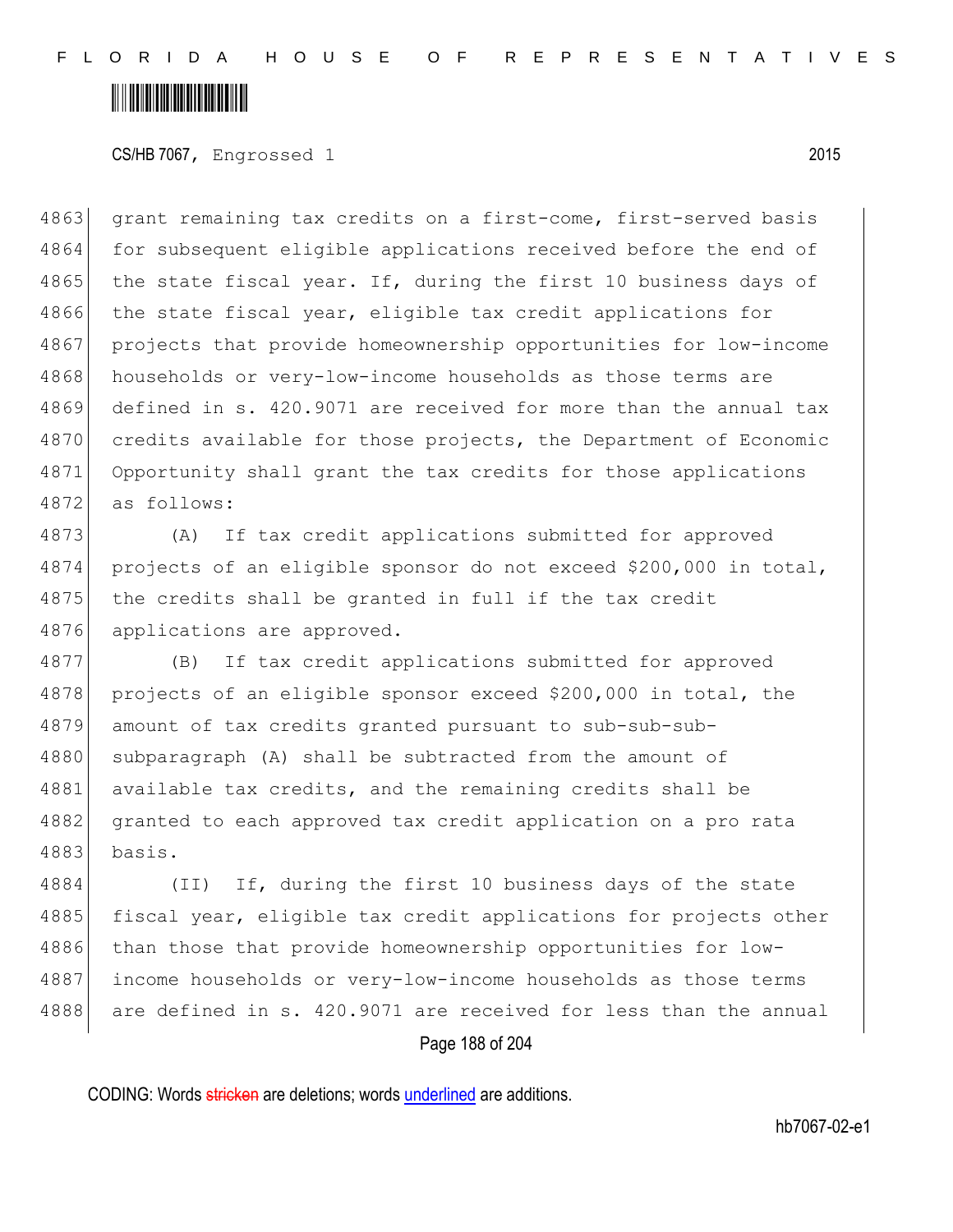CS/HB 7067, Engrossed 1 2015

4889 tax credits available for those projects, the Department of 4890 Economic Opportunity shall grant tax credits for those 4891 applications and shall grant remaining tax credits on a first-4892 come, first-served basis for subsequent eligible applications 4893 received before the end of the state fiscal year. If, during the 4894 first 10 business days of the state fiscal year, eligible tax 4895 credit applications for projects other than those that provide 4896 homeownership opportunities for low-income households or very-4897 low-income households as those terms are defined in s. 420.9071 4898 are received for more than the annual tax credits available for 4899 those projects, the Department of Economic Opportunity shall 4900 grant the tax credits for those applications on a pro rata 4901 basis.

4902 3. Application requirements.-

4903 a. Any eligible sponsor seeking to participate in this 4904 program must submit a proposal to the Department of Economic 4905 Opportunity which sets forth the name of the sponsor, a 4906 description of the project, and the area in which the project is 4907 located, together with such supporting information as is 4908 prescribed by rule. The proposal must also contain a resolution 4909 from the local governmental unit in which the project is located 4910 certifying that the project is consistent with local plans and 4911 regulations.

4912 b. Any person seeking to participate in this program must 4913 submit an application for tax credit to the Department of 4914 Economic Opportunity which sets forth the name of the sponsor, a

Page 189 of 204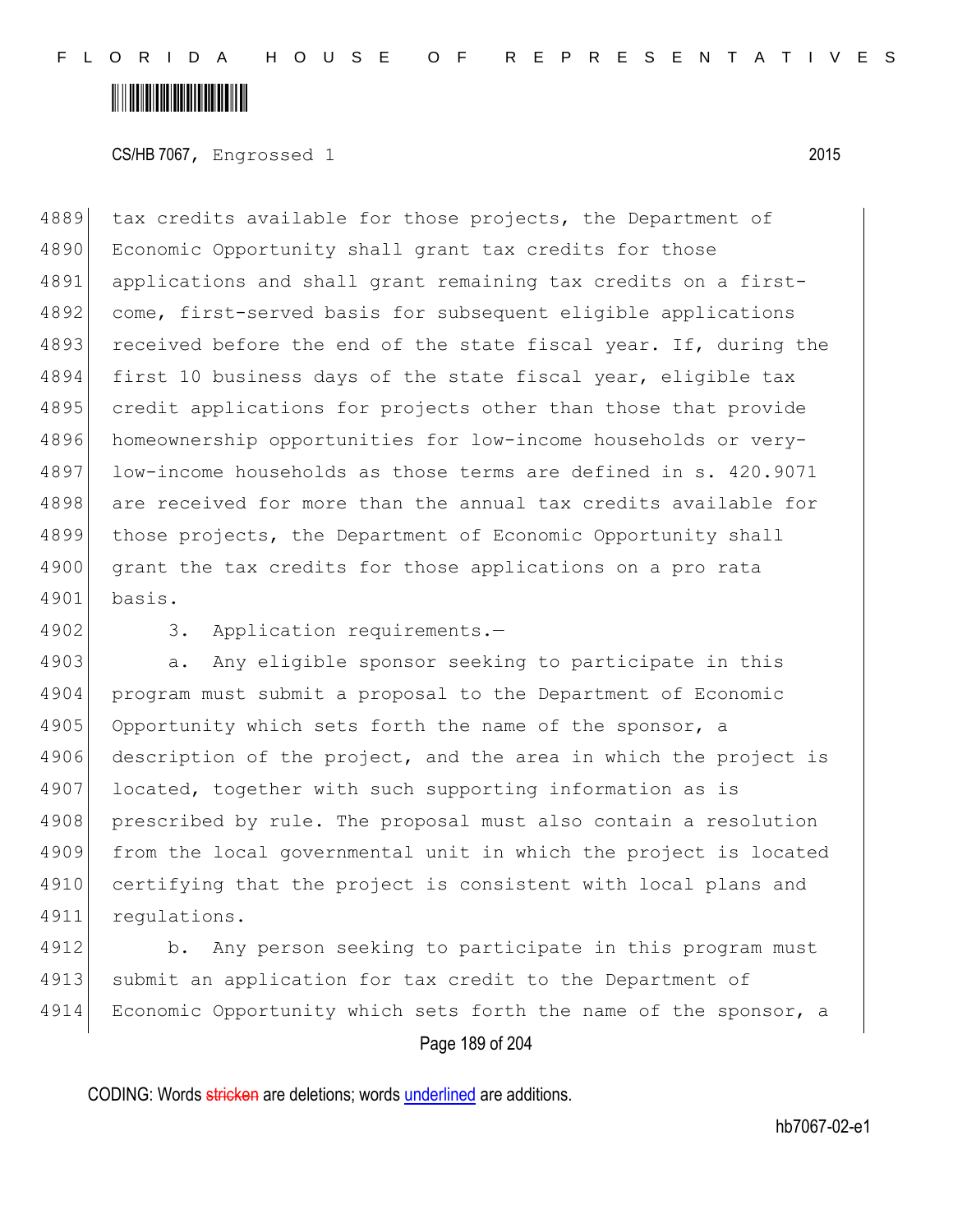CS/HB 7067, Engrossed 1 2015

4915 description of the project, and the type, value, and purpose of 4916 the contribution. The sponsor shall verify, in writing, the 4917 terms of the application and indicate its receipt of the 4918 contribution, and such verification must accompany the 4919 application for tax credit. The person must submit a separate 4920 tax credit application to the Department of Economic Opportunity 4921 for each individual contribution that it makes to each 4922 individual project.

4923 c. Any person who has received notification from the 4924 Department of Economic Opportunity that a tax credit has been 4925 approved must apply to the department to receive the refund. 4926 Application must be made on the form prescribed for claiming 4927 refunds of sales and use taxes and be accompanied by a copy of 4928 the notification. A person may submit only one application for 4929 refund to the department within a 12-month period.

4930 4. Administration.-

4931 a. The Department of Economic Opportunity may adopt rules 4932 necessary to administer this paragraph, including rules for the 4933 approval or disapproval of proposals by a person.

4934 b. The decision of the Department of Economic Opportunity 4935 must be in writing, and, if approved, the notification shall 4936 state the maximum credit allowable to the person. Upon approval, 4937 the Department of Economic Opportunity shall transmit a copy of 4938 the decision to the department.

4939 c. The Department of Economic Opportunity shall 4940 periodically monitor all projects in a manner consistent with

Page 190 of 204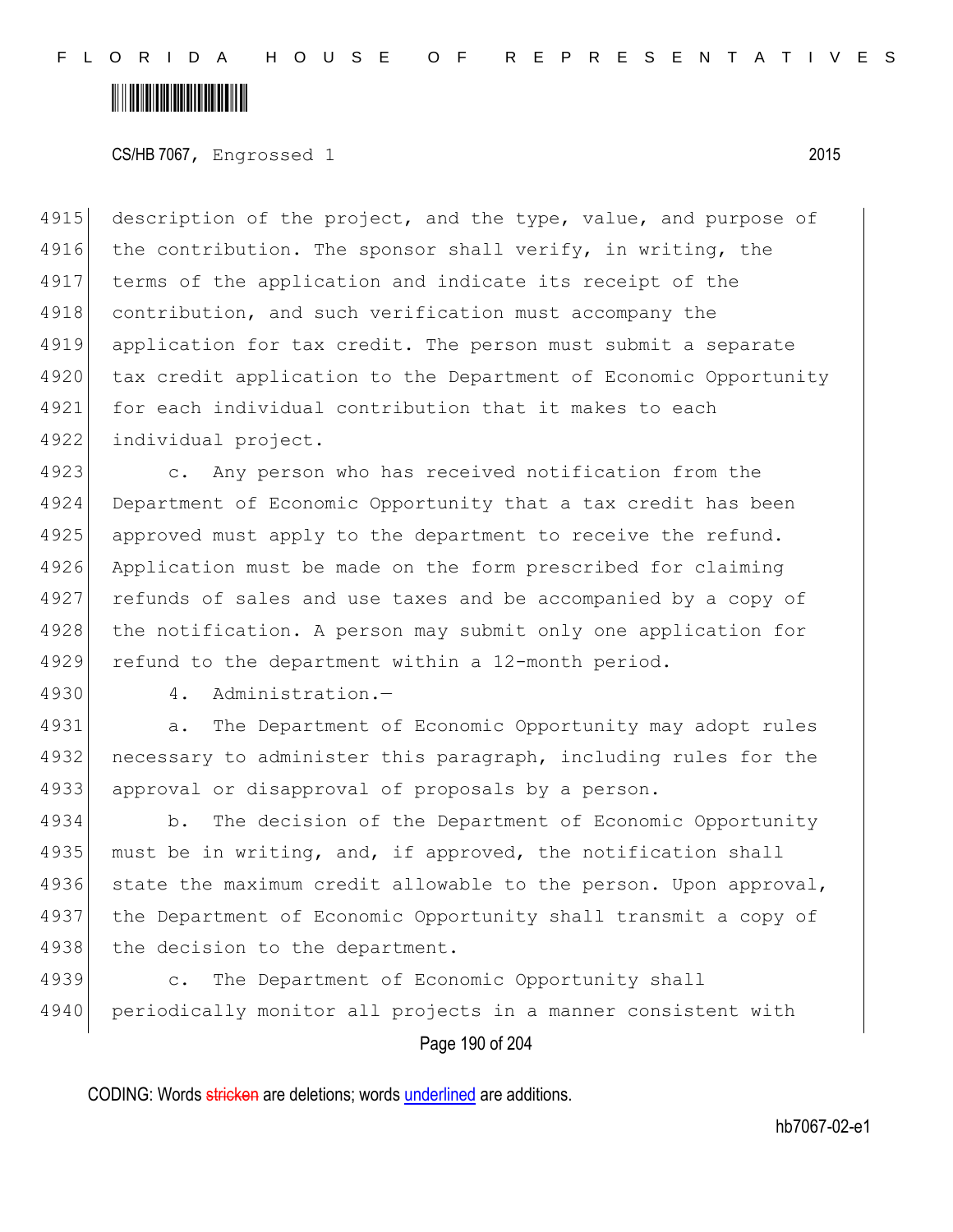# <u> Alban Martin Martin Martin S</u>

CS/HB 7067, Engrossed 1 2015

4941 available resources to ensure that resources are used in 4942 accordance with this paragraph; however, each project must be 4943 reviewed at least once every 2 years.

4944 d. The Department of Economic Opportunity shall, in 4945 consultation with the statewide and regional housing and 4946 financial intermediaries, market the availability of the 4947 community contribution tax credit program to community-based 4948 organizations.

4949 5. Expiration.—This paragraph expires June 30, 2016; 4950 however, any accrued credit carryover that is unused on that 4951 date may be used until the expiration of the 3-year carryover 4952 period for such credit.

4953 Section 54. Paragraph (g) of subsection (1) of section 4954 220.191, Florida Statutes, is amended to read:

4955 220.191 Capital investment tax credit.—

4956 (1) DEFINITIONS.—For purposes of this section:

4957 (g) "Qualifying project" means a facility in this state 4958 meeting one or more of the following criteria:

4959 1. A new or expanding facility in this state which creates 4960 at least 100 new jobs in this state and is in one of the high-4961 impact sectors identified by Enterprise Florida, Inc., and 4962 certified by the Department of Economic Opportunity pursuant to 4963 s. 288.108(6), including, but not limited to, aviation, 4964 aerospace, automotive, and silicon technology industries. 4965 However, between July 1, 2011, and June 30, 2014, the 4966 requirement that a facility be in a high-impact sector is waived

Page 191 of 204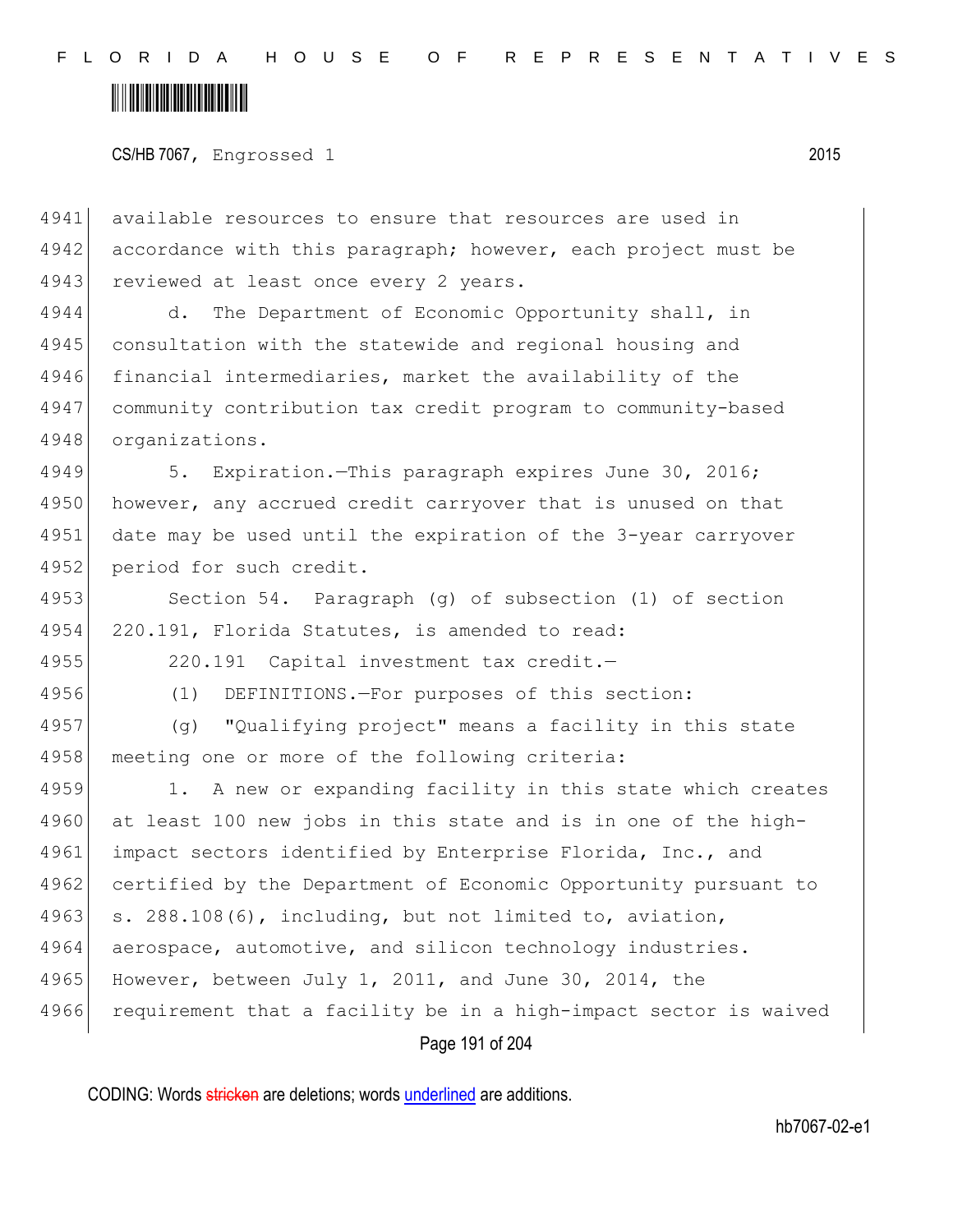### <u> Hillingin ka</u>

#### CS/HB 7067, Engrossed 1 2015

4967 for any otherwise eligible business from another state which 4968 locates all or a portion of its business to a Disproportionally 4969 Affected County. For purposes of this section, the term 4970 "Disproportionally Affected County" means Bay County, Escambia 4971 County, Franklin County, Gulf County, Okaloosa County, Santa 4972 Rosa County, Walton County, or Wakulla County.

4973 2. A new or expanded facility in this state which is 4974 engaged in a target industry designated pursuant to the 4975 procedure specified in s. 288.106(2) and which is induced by 4976 this credit to create or retain at least  $1,000$  jobs in this 4977 state, provided that at least 100 of those jobs are new, pay an 4978 annual average wage of at least 130 percent of the average 4979 private sector wage in the area as defined in s. 288.106(2), and 4980 make a cumulative capital investment of at least \$100 million. 4981 Jobs may be considered retained only if there is significant 4982 evidence that the loss of jobs is imminent. Notwithstanding 4983 subsection (2), annual credits against the tax imposed by this 4984 chapter may not exceed 50 percent of the increased annual 4985 corporate income tax liability or the premium tax liability 4986 generated by or arising out of a project qualifying under this 4987 subparagraph. A facility that qualifies under this subparagraph 4988 for an annual credit against the tax imposed by this chapter may 4989 take the tax credit for a period not to exceed 5 years.

4990 3. A new or expanded headquarters facility in this state 4991 which locates in a certified an enterprise zone and brownfield 4992 area and is induced by this credit to create at least  $1,500$  jobs

Page 192 of 204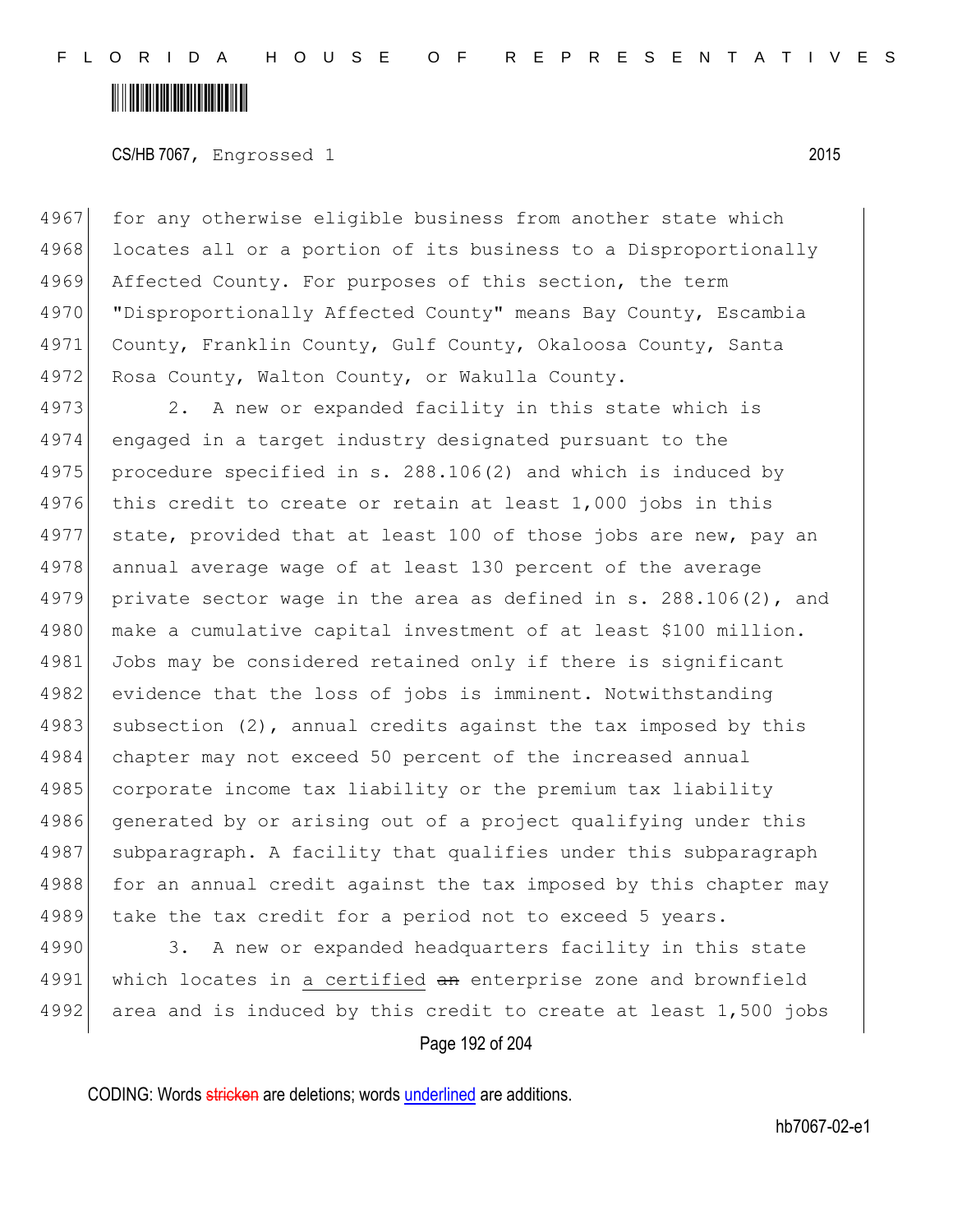### <u> Alban Martin Martin Martin S</u>

CS/HB 7067, Engrossed 1 2015

4993 which on average pay at least 200 percent of the statewide 4994 average annual private sector wage, as published by the 4995 Department of Economic Opportunity, and which new or expanded 4996 headquarters facility makes a cumulative capital investment in 4997 this state of at least \$250 million.

4998 Section 55. Paragraph (d) of subsection (2) of section 4999 220.183, Florida Statutes, is amended to read:

5000 220.183 Community contribution tax credit.—

5001 (2) ELIGIBILITY REQUIREMENTS.—

 $5002$  (d) The project shall be located in a certified  $an \, area$ 5003 designated as an enterprise zone or a Front Porch Florida 5004 Community. Any project designed to construct or rehabilitate 5005 housing for low-income or very-low-income households as defined 5006 in s. 420.9071(19) and (28) is exempt from the area requirement 5007 of this paragraph. This section does not preclude projects that 5008 propose to construct or rehabilitate housing for low-income or 5009 very-low-income households on scattered sites. Any project 5010 designed to provide increased access to high-speed broadband 5011 capabilities which includes coverage of a rural enterprise zone 5012 may locate the project's infrastructure in any area of a rural 5013 county.

5014 Section 56. Paragraphs (a), (b), and (e) of subsection (2) 5015 of section 288.0001, Florida Statutes, are amended to read:

5016 288.0001 Economic Development Programs Evaluation.—The 5017 Office of Economic and Demographic Research and the Office of 5018 Program Policy Analysis and Government Accountability (OPPAGA)

Page 193 of 204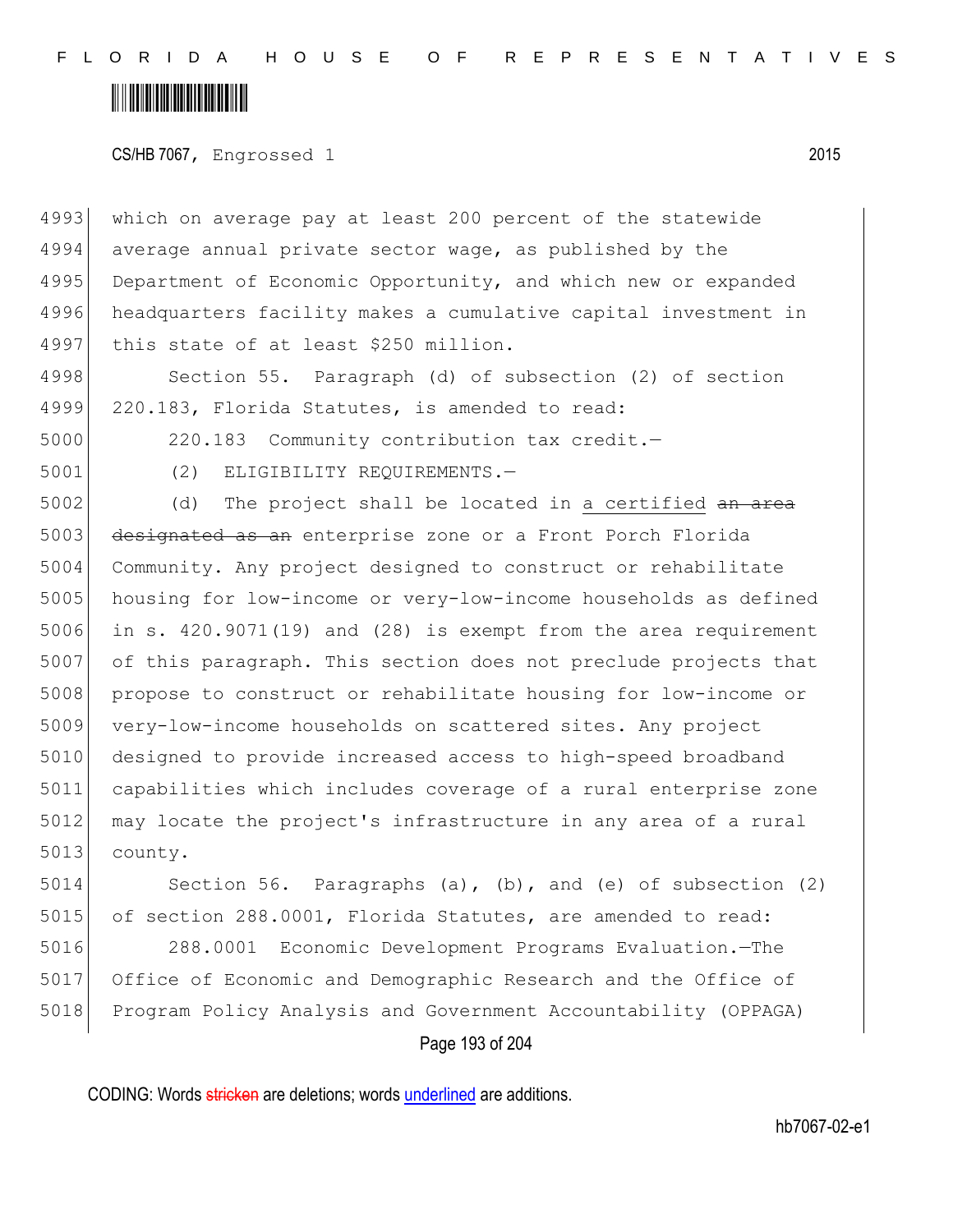# 

CS/HB 7067, Engrossed 1 2015

Page 194 of 204 shall develop and present to the Governor, the President of the 5020 Senate, the Speaker of the House of Representatives, and the chairs of the legislative appropriations committees the Economic Development Programs Evaluation. (2) The Office of Economic and Demographic Research and OPPAGA shall provide a detailed analysis of economic development programs as provided in the following schedule: 5026 (a) By January 1, 2014, and every 3 years thereafter, an 5027 analysis of the following: 5028 1. The capital investment tax credit established under s. 220.191. 2. The qualified target industry tax refund established under s. 288.106. 3. The brownfield redevelopment bonus refund established under s. 288.107. 4. High-impact business performance grants established under s. 288.108. 5036 5. The Quick Action Closing Fund established under s. 288.1088. 5038 6. The Innovation Incentive Program established under s. 288.1089. 7. Enterprise zone program incentives established under ss. 212.08(5) and (15), 212.096, 220.181, and 220.182. 8. The New Markets Development Program established under ss. 288.991-288.9922. 9. The enterprise zone certification program established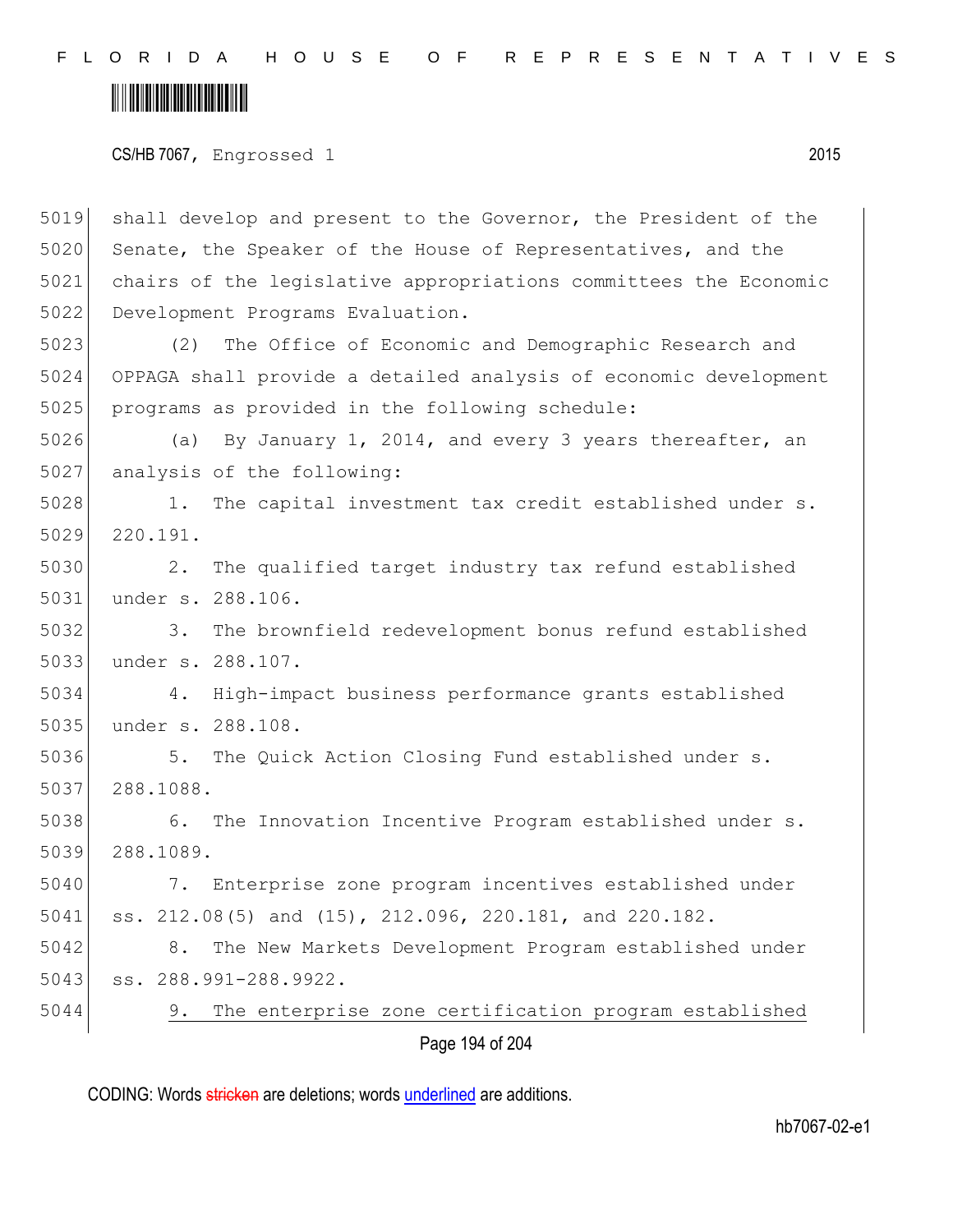# <u> Alban Martin Martin Martin S</u>

CS/HB 7067, Engrossed 1 2015

5045 under s. 290.60.

5046 (b) By January 1, 2015, and every 3 years thereafter, an 5047 analysis of the following:

5048 1. The entertainment industry financial incentive program 5049 established under s. 288.1254.

5050 2. The entertainment industry sales tax exemption program 5051 established under s. 288.1258.

5052 3. The Florida Tourism Industry Marketing Corporation 5053 VISIT Florida and its programs established or funded under ss. 5054 288.122, 288.1226, 288.12265, and 288.124.

5055 4. The Florida Sports Foundation and related programs 5056 established under ss. 288.1162, 288.11621, 288.1166, 288.1167, 5057 288.1168,  $288.1169$ , and  $288.1171$ .

 (e) Beginning January 1, 2018, and every 3 years thereafter, an analysis of the Sports Development Program established under s. 288.11625 and the retention of Major League 5061 Baseball spring training baseball franchises under s. 288.11631.

5062 Section 57. Subsection (3) of section 288.018, Florida 5063 Statutes, is amended to read:

 288.018 Regional Rural Development Grants Program.— (3) The department may also contract for the development 5066 of a certified an enterprise zone web portal or websites for each certified enterprise zone which will be used to market the 5068 program for job creation in disadvantaged urban and rural certified enterprise zones. Each certified enterprise zone web page should include downloadable links to state forms and

Page 195 of 204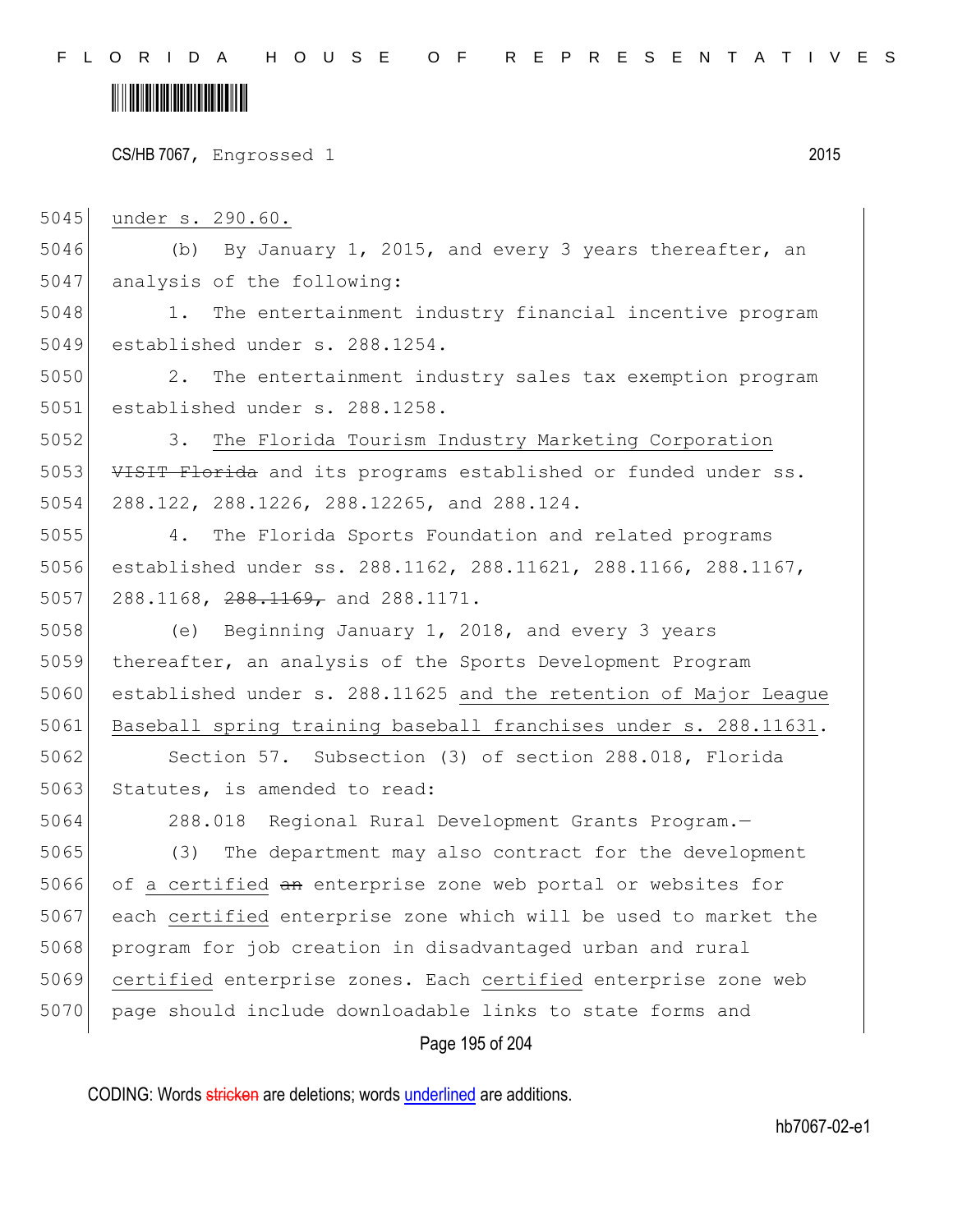### <u> Hillingin ka</u>

CS/HB 7067, Engrossed 1 2015

 information, as well as local message boards that help businesses and residents receive information concerning zone 5073 boundaries, job openings, zone programs, and neighborhood improvement activities.

5075 Section 58. Subsection (4) of section 288.047, Florida 5076 Statutes, is amended to read:

5077 288.047 Quick-response training for economic development.— 5078 (4) For the first 6 months of each fiscal year, Workforce 5079 Florida, Inc., shall set aside 30 percent of the amount 5080 appropriated for the Quick-Response Training Program by the 5081 Legislature to fund instructional programs for businesses 5082 located in a certified  $\frac{1}{2}$  enterprise zone or brownfield area. 5083 Any unencumbered funds remaining undisbursed from this set-aside 5084 at the end of the 6-month period may be used to provide funding 5085 for any program qualifying for funding pursuant to this section.

5086 Section 59. Paragraph (b) of subsection (2) of section 5087 288.11621, Florida Statutes, is amended to read:

5088 288.11621 Spring training baseball franchises.-

5089 (2) CERTIFICATION PROCESS.—

 (b) The department shall competitively evaluate applications for state funding of a facility for a spring training franchise. The total number of certifications may not 5093 exceed 10 at any time. The evaluation criteria must include, with priority given in descending order to, the following items:

5095 1. The anticipated effect on the economy of the local 5096 community where the spring training facility is to be built,

Page 196 of 204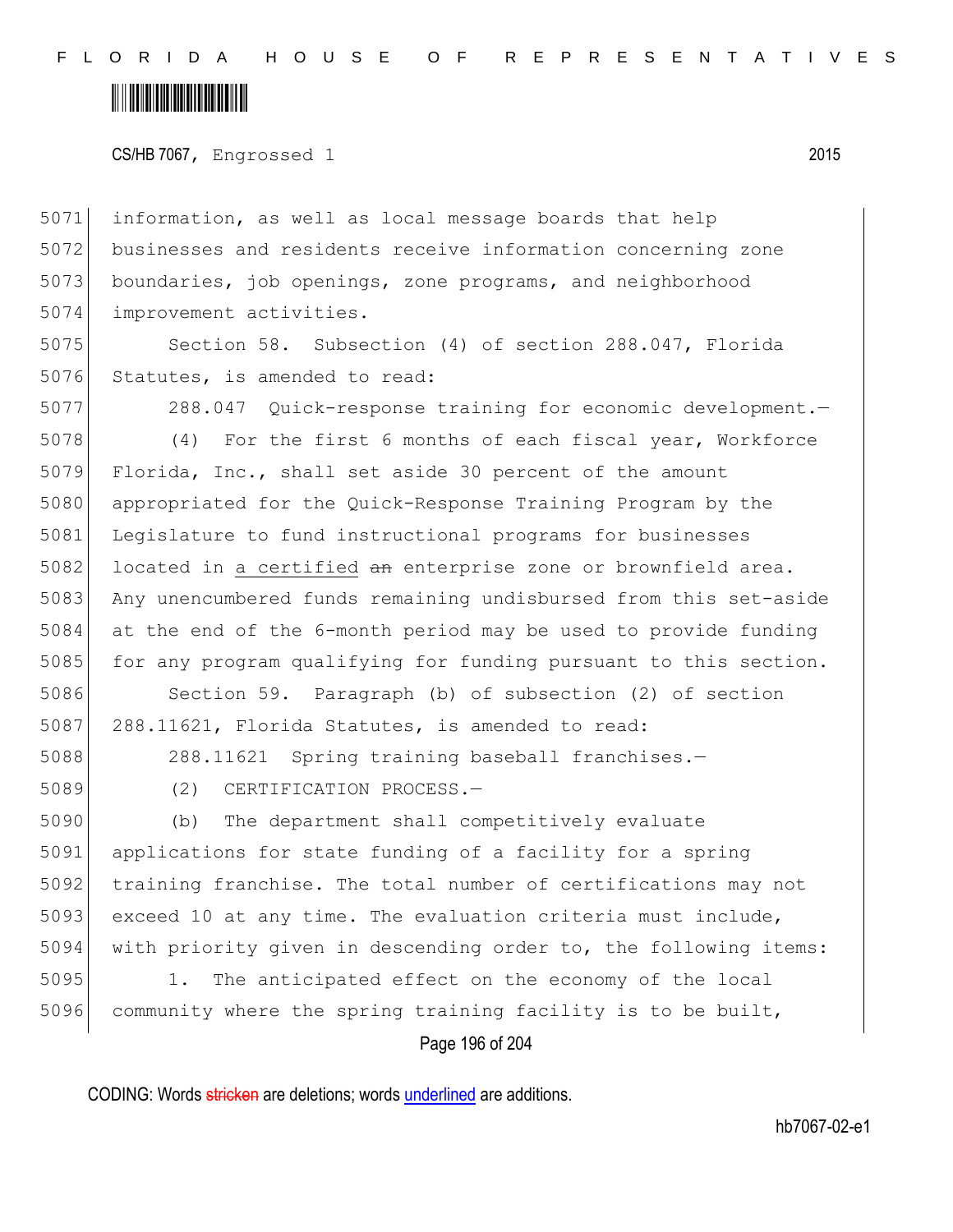CS/HB 7067, Engrossed 1 2015

5097 including projections on paid attendance, local and state tax 5098 collections generated by spring training games, and direct and 5099 indirect job creation resulting from the spring training 5100 activities. Priority shall be given to applicants who can 5101 demonstrate the largest projected economic impact.

5102 2. The amount of the local matching funds committed to a 5103 facility relative to the amount of state funding sought, with 5104 priority given to applicants that commit the largest amount of 5105 local matching funds relative to the amount of state funding 5106 sought.

5107 3. The potential for the facility to serve multiple uses.

5108 4. The intended use of the funds by the applicant, with 5109 priority given to the funds being used to acquire a facility, 5110 construct a new facility, or renovate an existing facility.

5111 5. The length of time that a spring training franchise has 5112 been under an agreement to conduct spring training activities 5113 within an applicant's geographic location or jurisdiction, with 5114 priority given to applicants having agreements with the same 5115 franchise for the longest period of time.

5116 6. The length of time that an applicant's facility has 5117 been used by one or more spring training franchises, with 5118 priority given to applicants whose facilities have been in 5119 continuous use as facilities for spring training the longest.

5120 7. The term remaining on a lease between an applicant and 5121 a spring training franchise for a facility, with priority given 5122 to applicants having the shortest lease terms remaining.

Page 197 of 204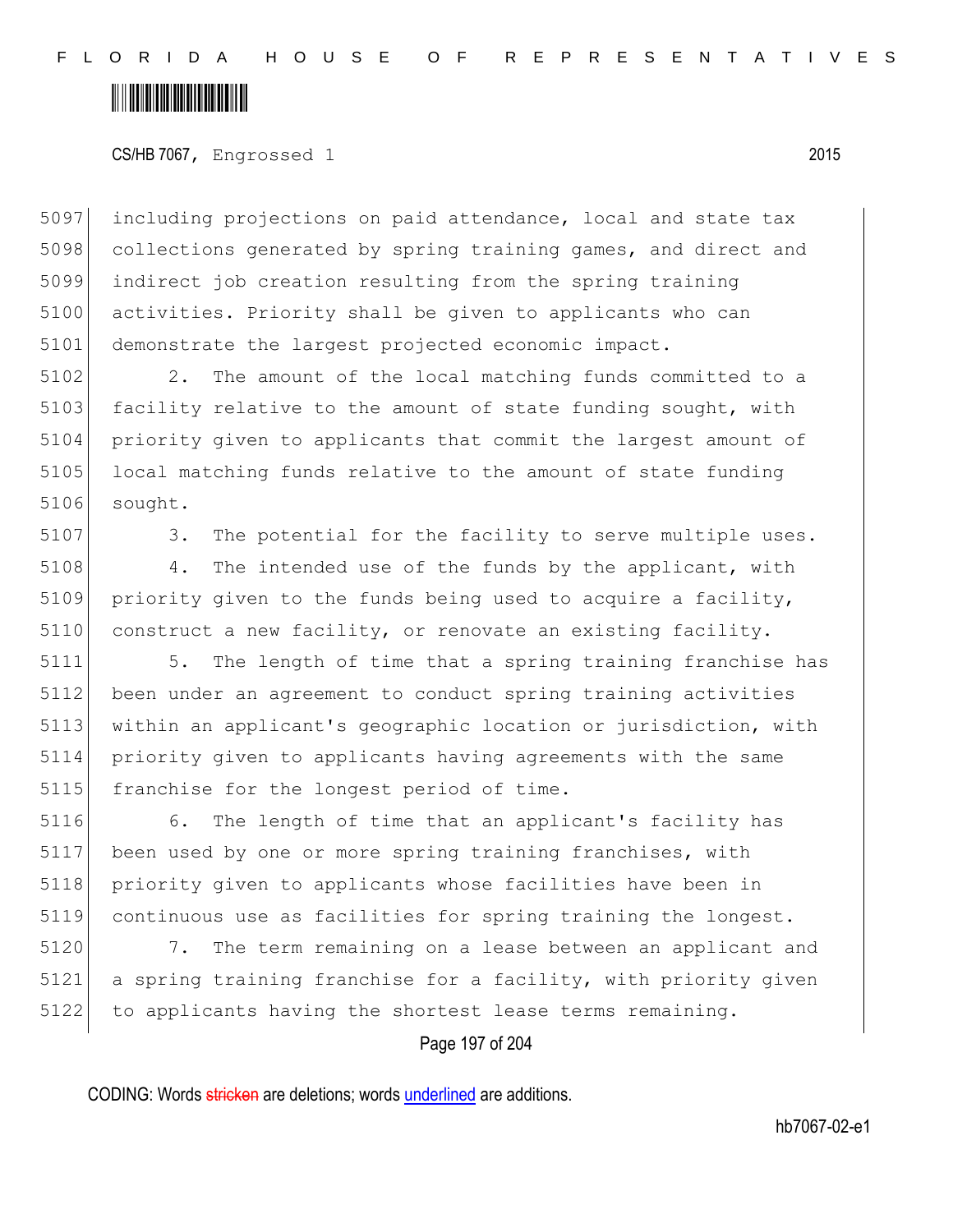# <u> Alban Martin Martin Martin S</u>

#### CS/HB 7067, Engrossed 1 2015

5123 8. The length of time that a spring training franchise 5124 agrees to use an applicant's facility if an application is 5125 granted under this section, with priority given to applicants 5126 having agreements for the longest future use.

 9. The net increase of total active recreation space owned 5128 by the applicant after an acquisition of land for the facility, with priority given to applicants having the largest percentage increase of total active recreation space that will be available for public use.

5132 10. The location of the facility in a brownfield, a certified an enterprise zone, a community redevelopment area, or other area of targeted development or revitalization included in an urban infill redevelopment plan, with priority given to applicants having facilities located in these areas.

5137 Section 60. Paragraph (b) of subsection (2) of section 5138 288.11631, Florida Statutes, is amended to read:

5139 288.11631 Retention of Major League Baseball spring 5140 training baseball franchises.-

5141 (2) CERTIFICATION PROCESS.—

5142 (b) The department shall evaluate applications for state 5143 funding of the construction or renovation of the facility for a 5144 spring training franchise. The evaluation criteria must include 5145 the following items:

5146 1. The anticipated effect on the economy of the local 5147 community where the facility is to be constructed or renovated, 5148 including projections on paid attendance, local and state tax

#### Page 198 of 204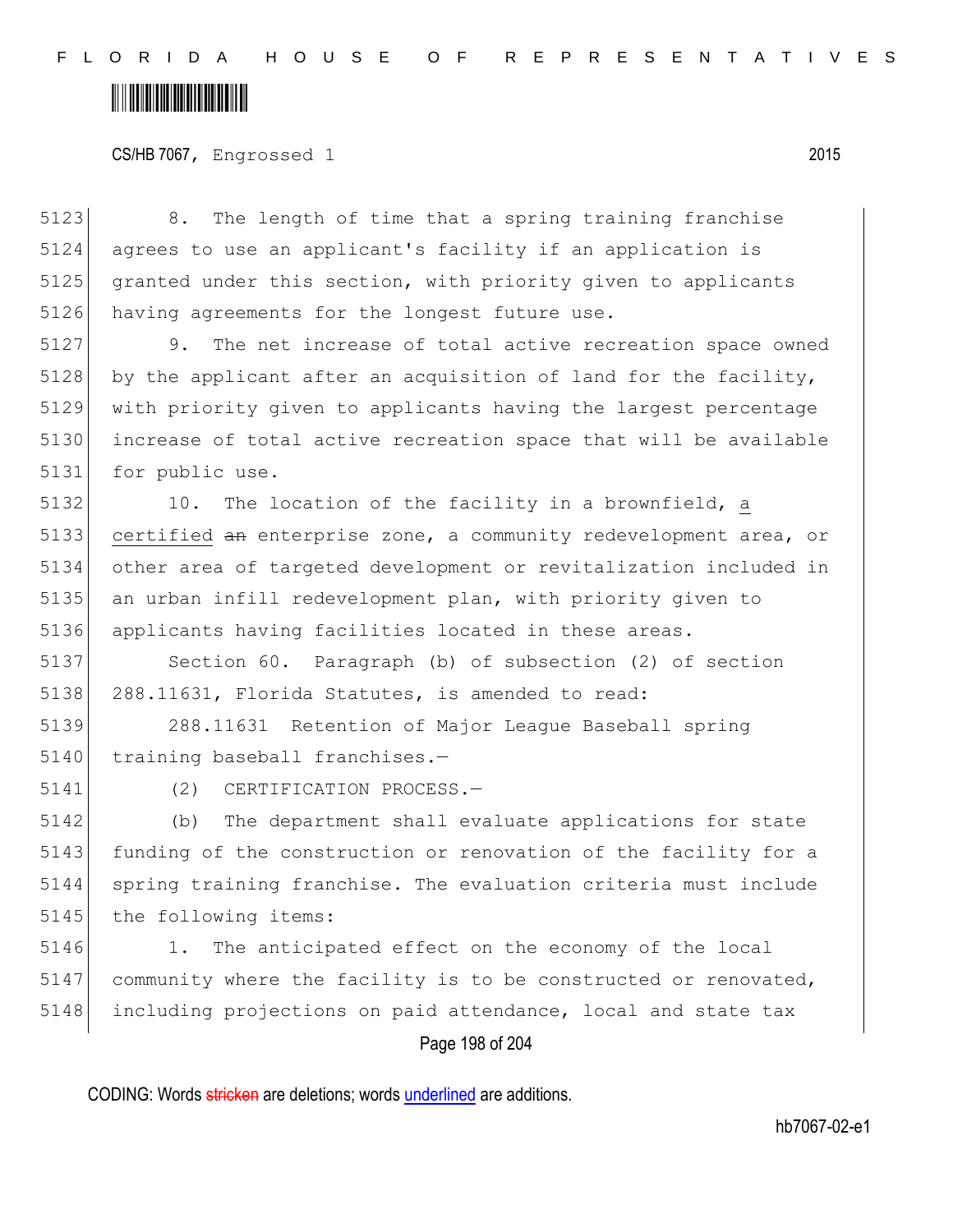CS/HB 7067, Engrossed 1 2015

5149 collections generated by spring training games, and direct and 5150 indirect job creation resulting from the spring training 5151 activities.

5152 2. The amount of the local matching funds committed to a 5153 facility relative to the amount of state funding sought.

5154 3. The potential for the facility to be used as a multiple 5155 purpose, year-round facility.

5156 4. The intended use of the funds by the applicant.

5157 5. The length of time that a spring training franchise has 5158 been under an agreement to conduct spring training activities 5159 within an applicant's geographic location or jurisdiction.

5160 6. The length of time that an applicant's facility has 5161 been used by one or more spring training franchises, including 5162 continuous use as facilities for spring training.

5163 7. The term remaining on a lease between an applicant and 5164 a spring training franchise for a facility.

5165 8. The length of time that a spring training franchise 5166 agrees to use an applicant's facility if an application is 5167 granted under this section.

5168 9. The location of the facility in a brownfield, a 5169 certified an enterprise zone, a community redevelopment area, or 5170 other area of targeted development or revitalization included in 5171 an urban infill redevelopment plan.

5172 Section 61. Paragraph (f) of subsection (2) of section 5173 339.2821, Florida Statutes, is amended to read:

5174 339.2821 Economic development transportation projects.—

Page 199 of 204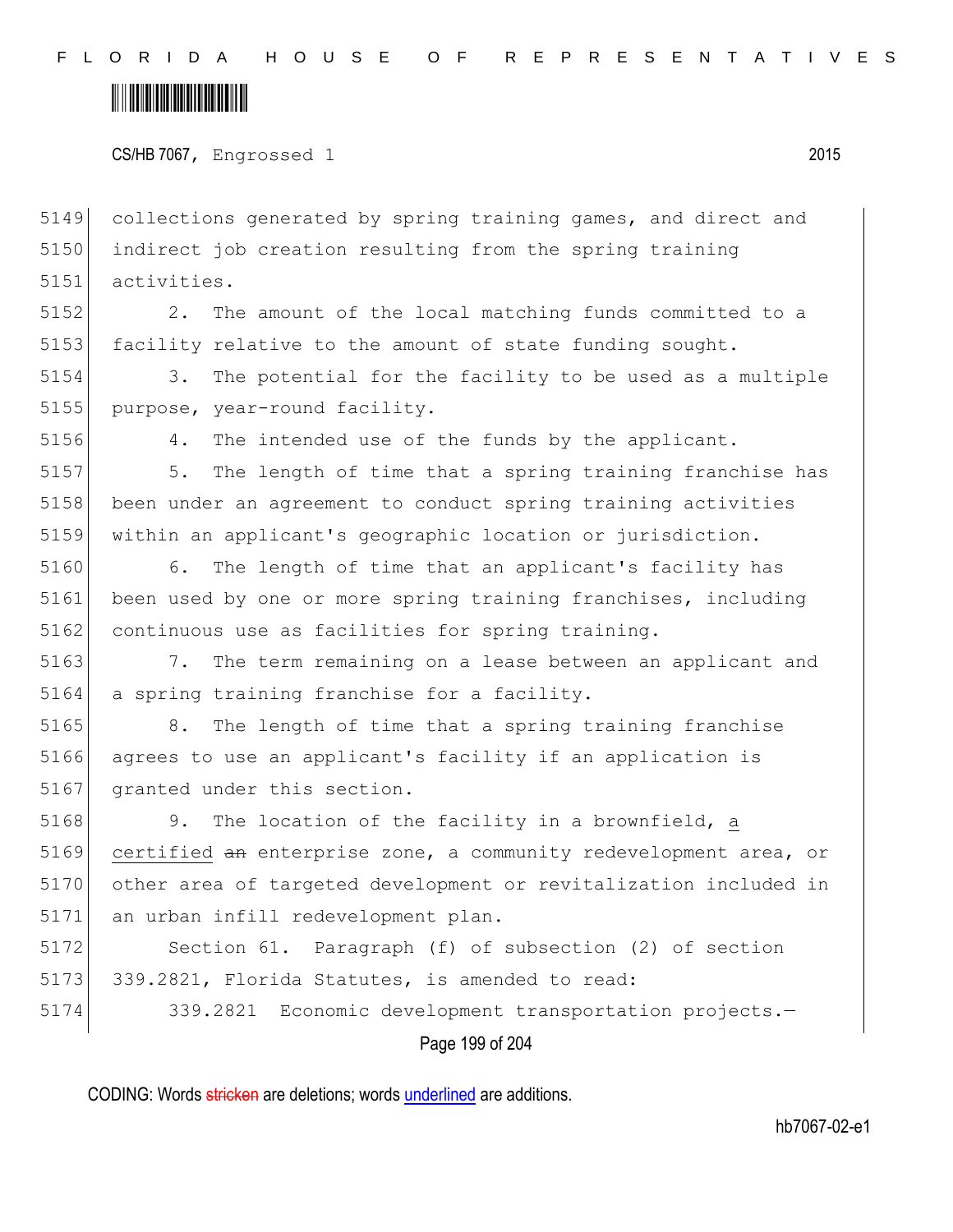# 

CS/HB 7067, Engrossed 1 2015

Page 200 of 204 5175 (2) The department, in consultation with the Department of 5176 Economic Opportunity, shall review each transportation project 5177 for approval and funding. In the review, the department must 5178 consider: 5179 (f) The location of the transportation project in a 5180 certified an enterprise zone as designated in s. 290.0055; 5181 5182 The department may contact any agency it deems appropriate for 5183 additional information regarding the approval of a 5184 transportation project. A transportation project must be 5185 approved by the department to be eligible for funding. 5186 Section 62. Paragraph (a) of subsection (3) of section 5187 403.973, Florida Statutes, is amended to read: 5188 403.973 Expedited permitting; amendments to comprehensive 5189 plans.— 5190 (3)(a) The secretary shall direct the creation of regional 5191 permit action teams for the purpose of expediting review of 5192 permit applications and local comprehensive plan amendments 5193 submitted by: 5194 1. Businesses creating at least 50 jobs or a commercial or 5195 industrial development project that will be occupied by 5196 businesses that would individually or collectively create at 5197 least 50 jobs; or 5198 2. Businesses creating at least 25 jobs if the project is 5199 located in a certified  $an$  enterprise zone, or in a county having 5200 a population of fewer than 75,000 or in a county having a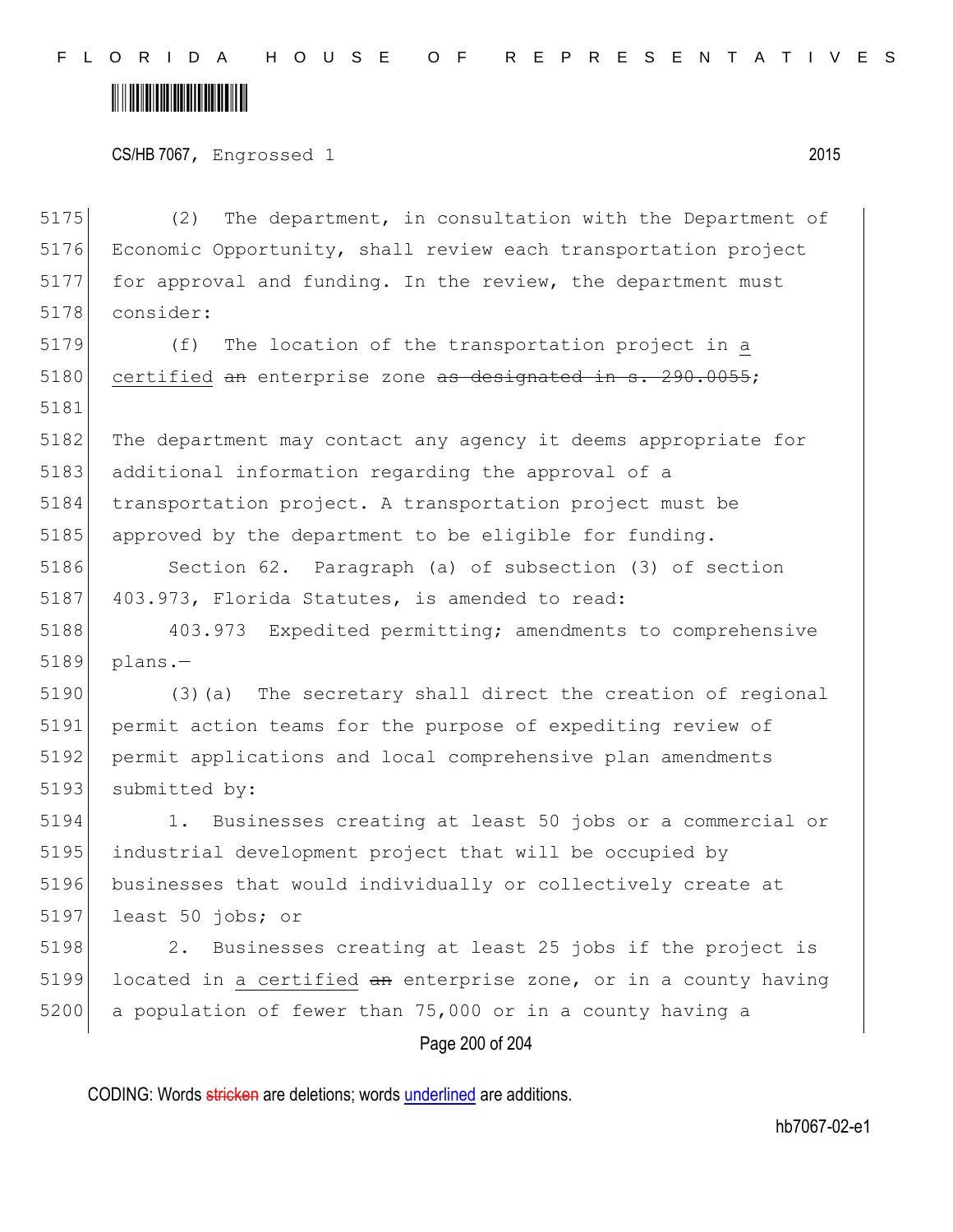### <u> Alban Martin Martin Martin S</u>

CS/HB 7067, Engrossed 1 2015

Page 201 of 204 5201 population of fewer than 125,000 which is contiguous to a county 5202 having a population of fewer than 75,000, as determined by the 5203 most recent decennial census, residing in incorporated and 5204 unincorporated areas of the county. 5205 Section 63. Paragraph (b) of subsection (6) of section 5206 624.509, Florida Statutes, is amended to read: 5207 624.509 Premium tax; rate and computation.-5208 (6) 5209 (b) To the extent that any credits granted by subsection 5210 (5) remain as a result of the limitation set forth in paragraph 5211 (a), such excess credits related to salaries and wages of 5212 employees whose place of employment is located within a 5213 certified an enterprise zone created pursuant to chapter 290 may 5214 be transferred, in an aggregate amount not to exceed 25 percent 5215 of such excess salary credits, to any insurer that is a member 5216 of an affiliated group of corporations, as defined in sub-5217 subparagraph  $(5)(b)$ 4.a., that includes the original insurer 5218 qualifying for the credits under subsection (5). The amount of 5219 such excess credits to be transferred shall be calculated by 5220 multiplying the amount of such excess credits by a fraction, the 5221 numerator of which is the sum of the salaries qualifying for the 5222 credit allowed by subsection (5) of employees whose place of 5223 employment is located in a certified an enterprise zone and the 5224 denominator of which is the sum of the salaries qualifying for 5225 the credit allowed by subsection (5). Any such transferred 5226 credits shall be subject to the same provisions and limitations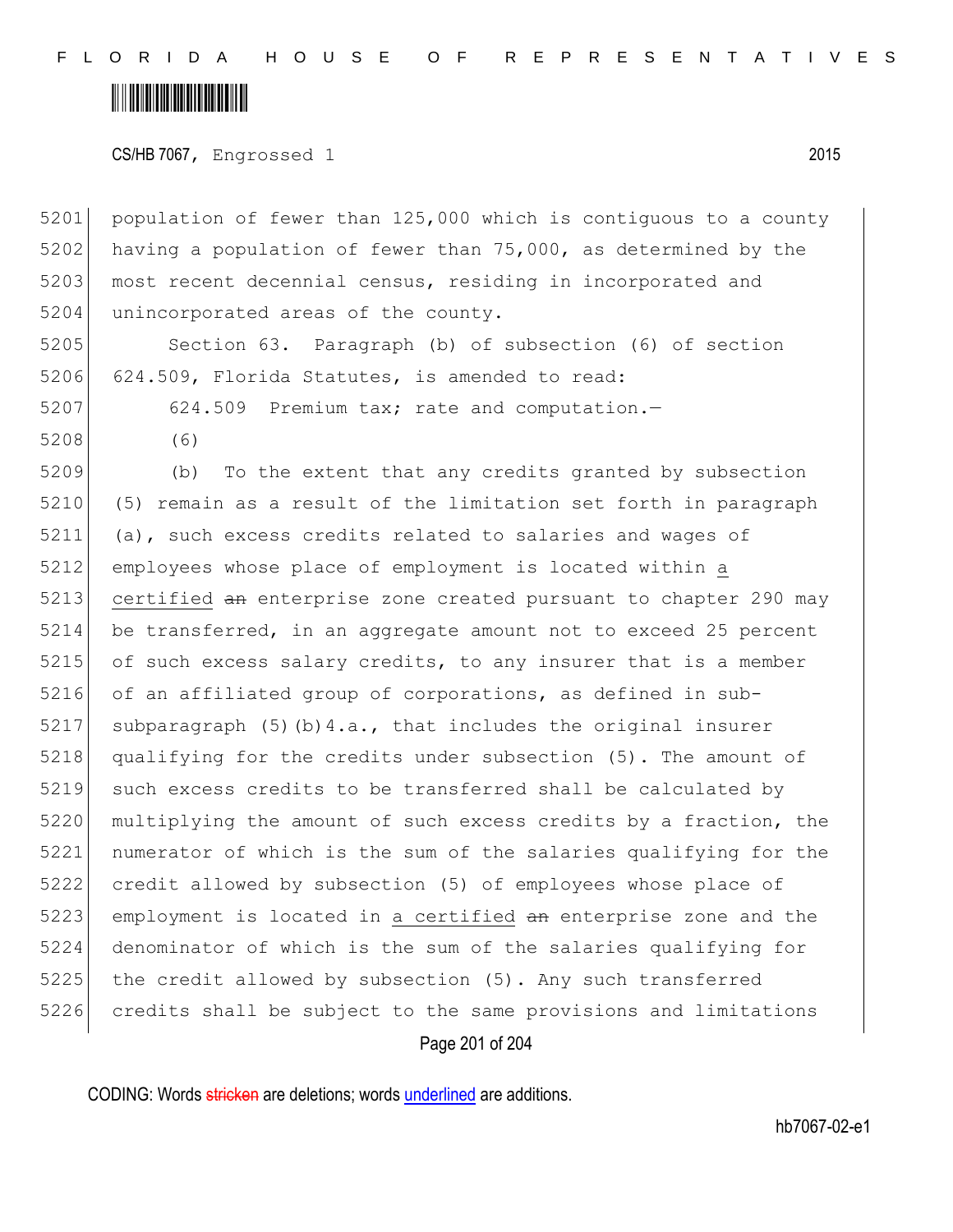# <u> Alban Martin Martin Martin S</u>

CS/HB 7067, Engrossed 1 2015

 set forth within part IV of this chapter. The provisions of this 5228 paragraph do not apply to an affiliated group of corporations that participate in a common paymaster arrangement as defined in s. 443.1216.

5231 Section 64. Paragraph (b) of subsection (1) of section 5232 624.5091, Florida Statutes, is amended to read:

5233 624.5091 Retaliatory provision, insurers.—

5234 (1)

5235 (b) As used in this subsection, the term "portion of the 5236 remaining 20 percent" shall be calculated by multiplying the 5237 remaining 20 percent by a fraction, the numerator of which is 5238 the sum of the salaries qualifying for the credit allowed by  $s$ . 5239 624.509(5) of employees whose place of employment is located in 5240 a certified an enterprise zone created pursuant to chapter 290 5241 and the denominator of which is the sum of the salaries 5242 qualifying for the credit allowed by s. 624.509(5).

5243 Section 65. Paragraph (d) of subsection (2) of section 5244 624.5105, Florida Statutes, is amended to read:

5245 624.5105 Community contribution tax credit; authorization; 5246 limitations; eligibility and application requirements; 5247 administration; definitions; expiration.-

5248 (2) ELIGIBILITY REQUIREMENTS.

 (d) The project shall be located in a certified  $\frac{1}{2}$  and  $\frac{1}{2}$ 5250 designated as an enterprise zone or a Front Porch Community. Any project designed to construct or rehabilitate housing for low-income or very-low-income households as defined in s.

Page 202 of 204

CODING: Words stricken are deletions; words underlined are additions.

hb7067-02-e1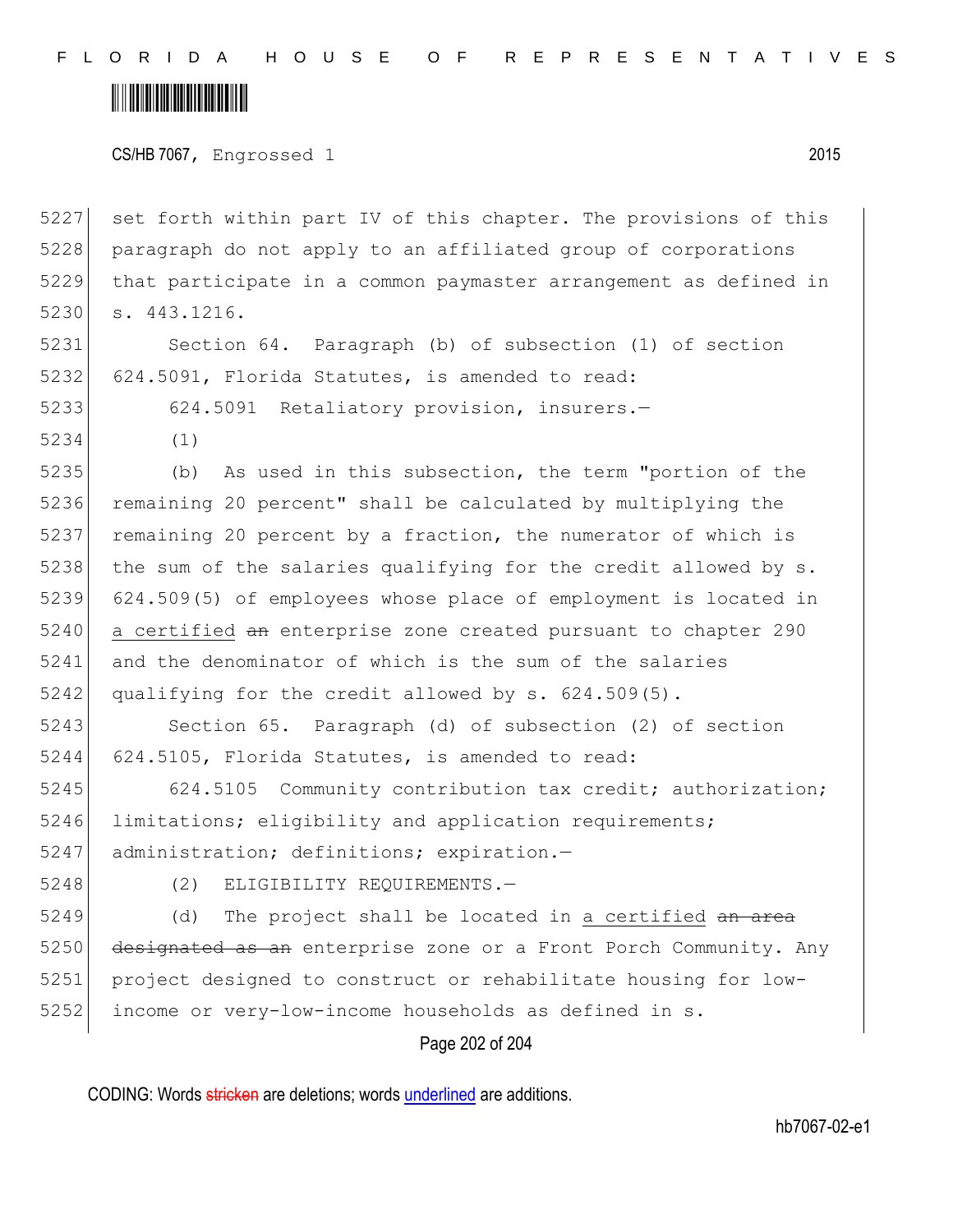#### <u> Alban Maria Maria Maria Maria Maria Maria Maria Maria Maria Maria Maria Maria Maria Maria Maria Maria Maria M</u>

CS/HB 7067, Engrossed 1 2015

5253 420.9071(19) and (28) is exempt from the area requirement of 5254 this paragraph. 5255 Section 66. Section 287.0935, Florida Statutes, is amended

5256 to read:

5257 287.0935 Surety bond insurers.—When the contract amount of 5258 a project that uses public funds does not exceed \$5 million  $5259$   $$500,000$  and when public funds are utilized for the project, a 5260 person, the state, or a political subdivision may shall not 5261 refuse, as surety for the project, bid bonds, performance bonds, 5262 labor and materials payment bonds, or any other surety bonds as 5263 surety for the project if such bonds which are issued by a 5264 surety company that meets all which fulfills each of the 5265 following requirements provisions:

5266 (1) The surety company is licensed to do business in this 5267 state. the State of Florida;

5268 (2) The surety company holds a certificate of authority 5269 authorizing it to write surety bonds in this state. $\div$ 

5270 (3) The surety company has twice the minimum surplus and 5271 capital required by the Florida Insurance Code at the time the 5272 invitation to bid is issued, or is rated "A-" or higher by A. M. 5273 Best Company. $\div$ 

5274 (4) The surety company is otherwise in compliance with the 5275 provisions of the Florida Insurance Code. $\frac{1}{100}$  and

5276 (5) The surety company holds a currently valid certificate 5277 of authority issued by the United States Department of the 5278 Treasury under 31 U.S.C. ss. 9304-9308.

#### Page 203 of 204